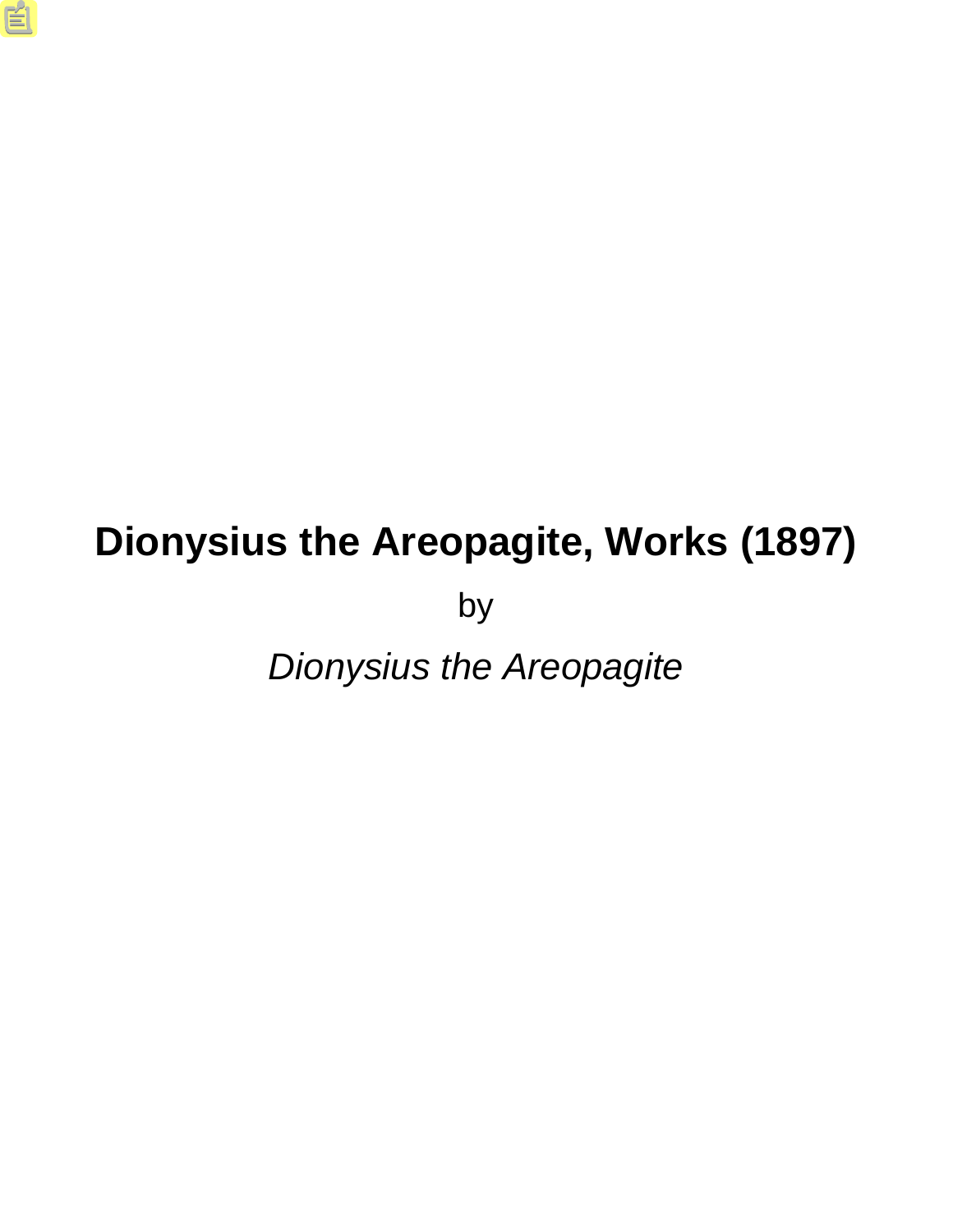### <span id="page-1-0"></span>About *Dionysius the Areopagite, Works (1897)* by Dionysius the Areopagite

| Title:                      | Dionysius the Areopagite, Works (1897)                |
|-----------------------------|-------------------------------------------------------|
| URL:                        | http://www.ccel.org/ccel/dionysius/works.html         |
| Author(s):                  | Dionysius the Areopagite                              |
|                             | Parker, John (Translator)                             |
| <b>Publisher:</b>           | Grand Rapids, MI: Christian Classics Ethereal Library |
| <b>Publication History:</b> | James Parker and Co, London: 1897                     |
| <b>Print Basis:</b>         | London: James Parker and Co, 1897                     |
| <b>Rights:</b>              | public domain                                         |
| Date Created:               | 2005-02-14                                            |
| <b>General Comments:</b>    | Transcribed by Roger Pearse, Ipswich, UK, 2004        |
| <b>CCEL Subjects:</b>       | All; Classic; Mysticism                               |
|                             |                                                       |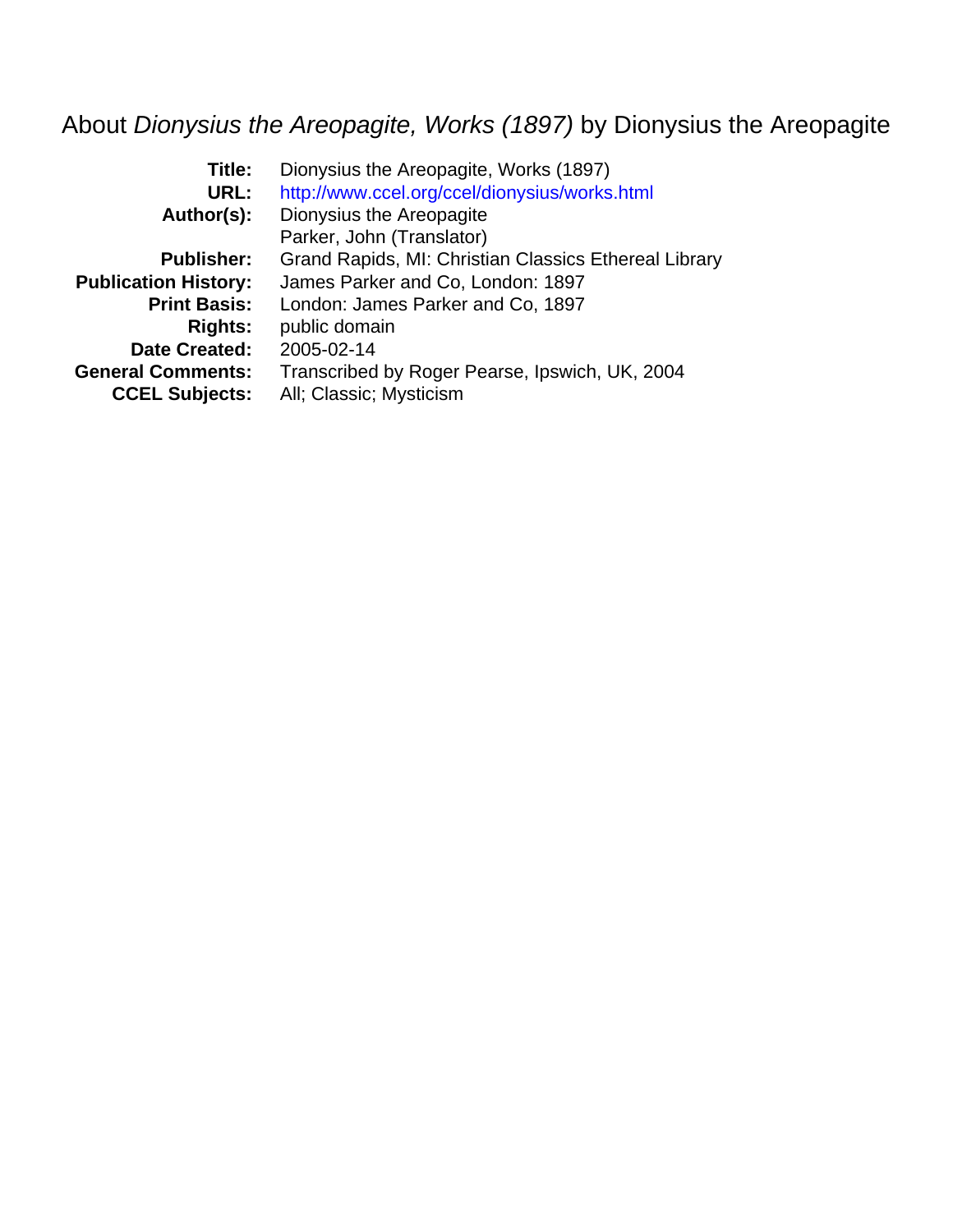## **Table of Contents**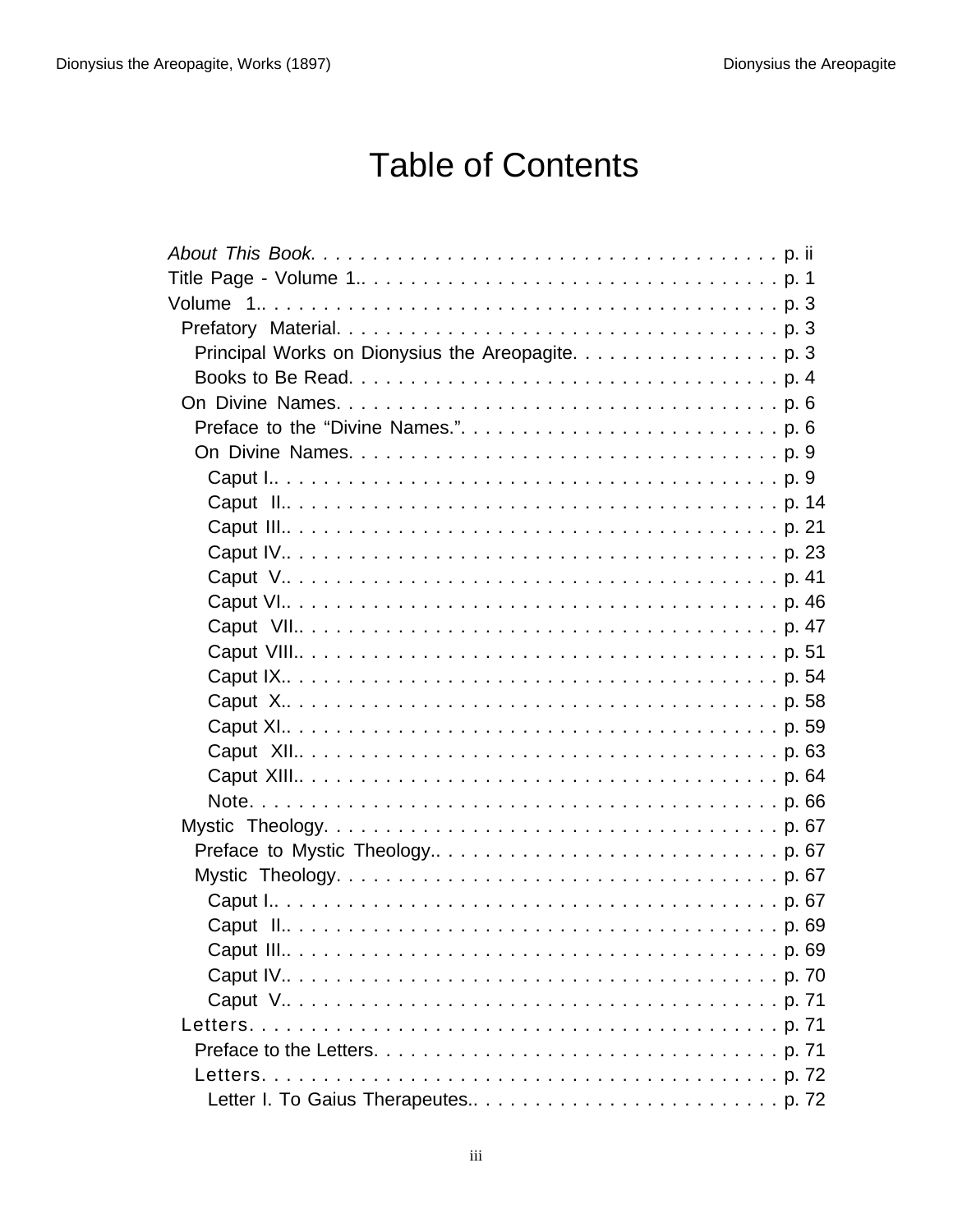| Letter VIII. To Demophilus, Therapeutes. About minding ones own      |
|----------------------------------------------------------------------|
|                                                                      |
| Letter IX. To Titus, Hierarch, asking by letter what is the house of |
| wisdom, what the bowl, and what are its meats and drinks? $p. 84$    |
| Letter X. To John, Theologos, Apostle and Evangelist, imprisoned in  |
|                                                                      |
|                                                                      |
|                                                                      |
|                                                                      |
| Liturgy of St. Dionysius, Bishop of the Athenians. p. 92             |
|                                                                      |
|                                                                      |
|                                                                      |
|                                                                      |
|                                                                      |
|                                                                      |
|                                                                      |
|                                                                      |
|                                                                      |
|                                                                      |
|                                                                      |
|                                                                      |
|                                                                      |
|                                                                      |
|                                                                      |
|                                                                      |
|                                                                      |
|                                                                      |
|                                                                      |
|                                                                      |
|                                                                      |
|                                                                      |
|                                                                      |
|                                                                      |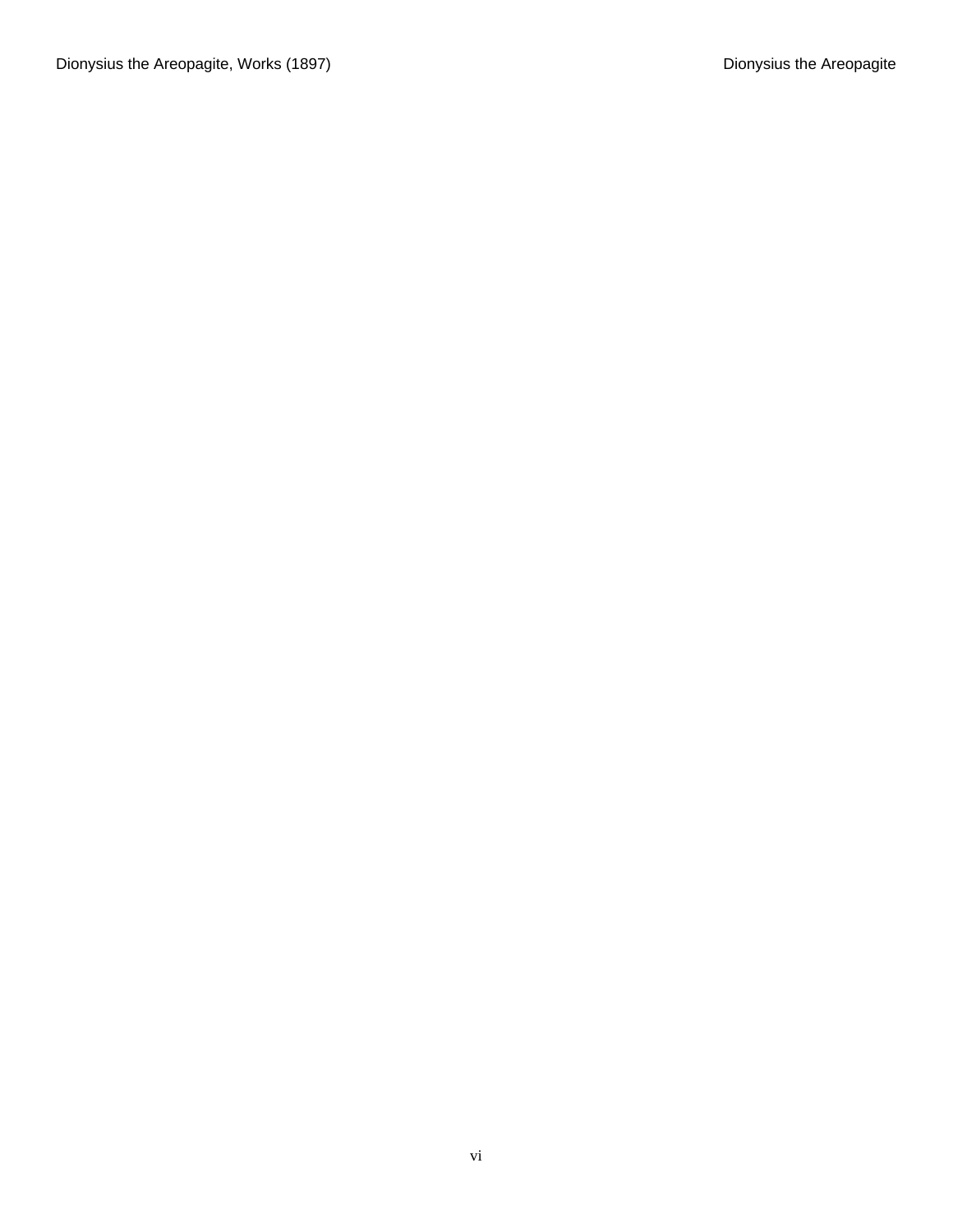### <span id="page-6-0"></span>**THE WORKS OF DIONYSIUS THE AREOPAGITE,**

#### *NOW FIRST TRANSLATED INTO ENGLISH***, FROM THE ORIGINAL GREEK, BY THE REV. JOHN PARKER, M.A.,**

#### *Author of*

"*Christianity Chronologically Confirmed.*" "*Why am I a Christian* ?" "*Dionysius the Areopagite.*"

"How charming is Divine Philosophy! Not harsh and crabbed, as dull fools suppose, But musical as is Apollo's lute."

James Parker and Co, 6 SOUTHAMPTON-STREET, STRAND, LONDON; AND 27 BROAD-STREET, OXFORD. 1897.

*My thanks are due to Miss M. C. Dawes***,** *M. A., for careful revision of the translation.*

### **DEDICATED**

#### **TO**

#### **L'ABBÉ J. FABRE D'ENVIEU,**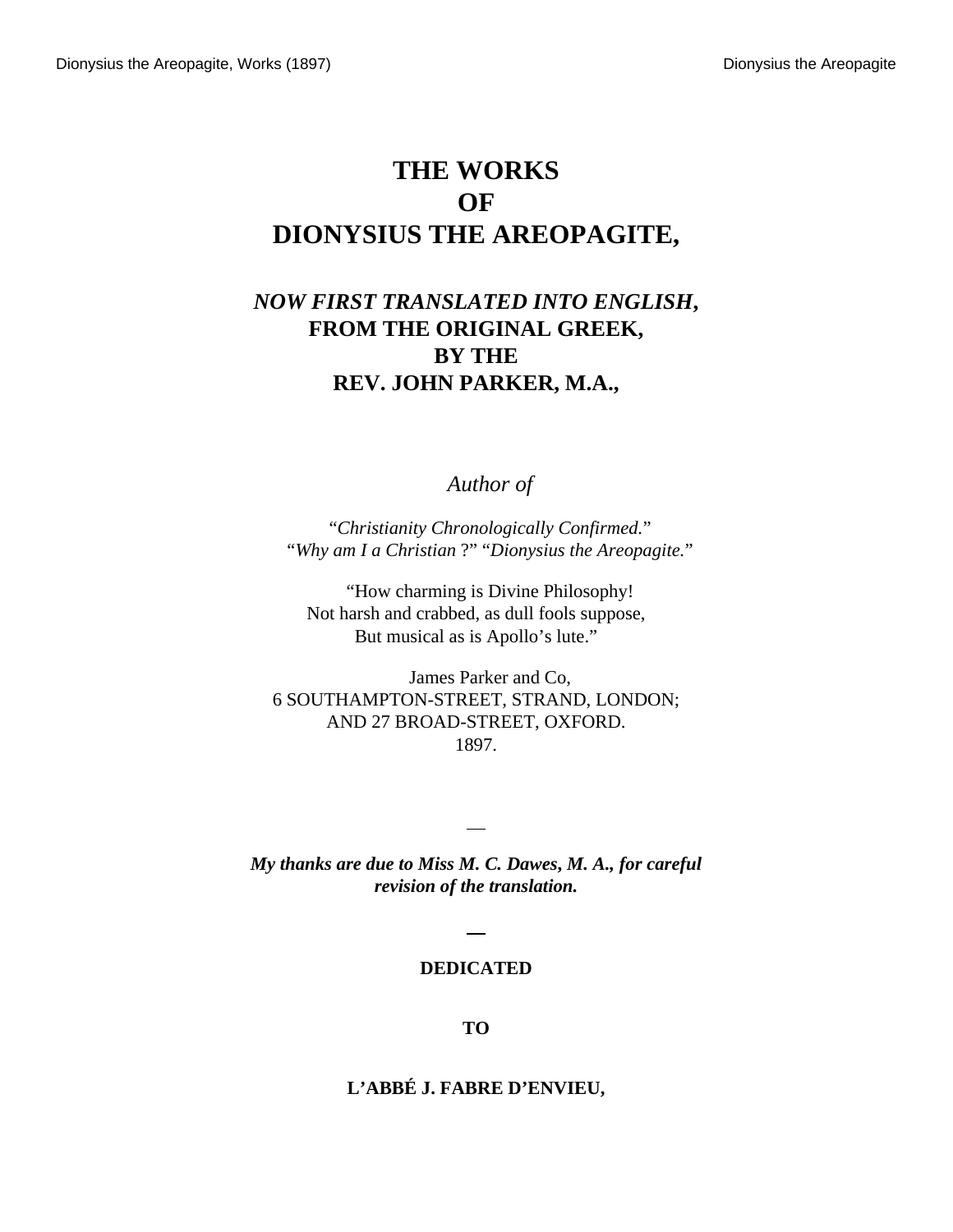#### **HON. CANON OF ST. DENIS,**

#### **IN THANKFUL RECOGNITION**

#### **OF THE**

#### **CONFIRMATION GIVEN TO THE FAITH, BY HIS**

#### **"LIVRE DU PROPHÈTE DANIEL."**

**Felix es Gallia! quae, tantos et tales meruisti suscipere sacerdotes.**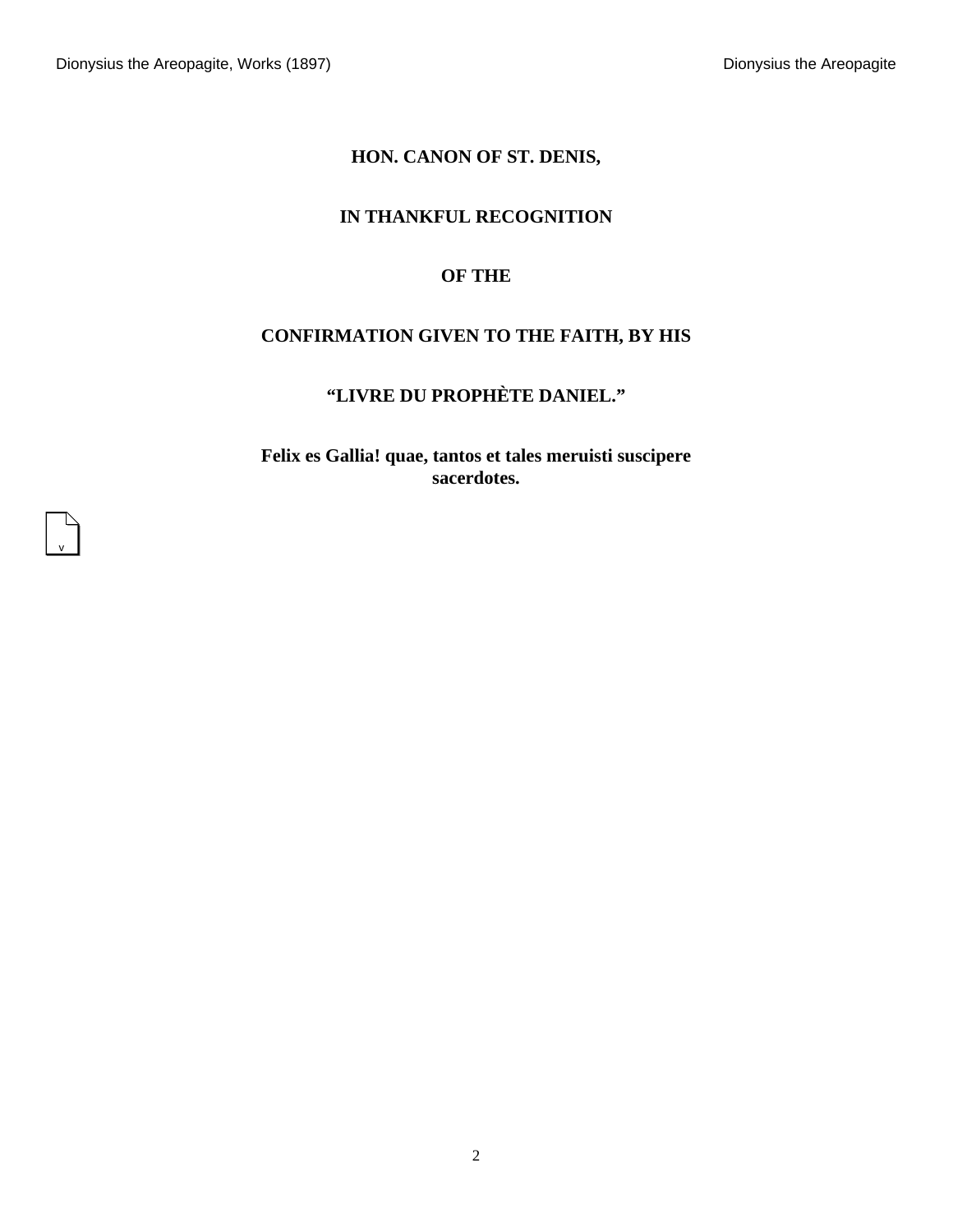#### <span id="page-8-0"></span>**PRINCIPAL WORKS ON DIONYSIUS THE AREOPAGITE.**

#### *Editions.*

Venice. Antwerp. Migne (Paris).

#### *Translations.*

*Syriac.*

Sergius of Ras'ain, A.D. 530. B. Mus. Add. 12151-2, 22370.

*Latin.*

Johannes Scotus. Johannes Sarracinus. Ambrosius Camaldulensis. Balthasar Corderius. Ficinnus. Fabure Stapulensis.

*Paraphrase.*

Cel. and Ecc. Hier., Dean Colet

*French.*

Frère Jean de St. François. Monseigneur Darboy. L'Abbé Dulac.

*German.*

Dr. Ceslaus Maria Schneider.

*English.*

Dean Colet by Rev. J. H. Lupton. Rev. J. Parker.

*Commentaries.*

John of Scythopolis, 490. Joseph Huzaja. Phocas, bar. Sergius of Edessa.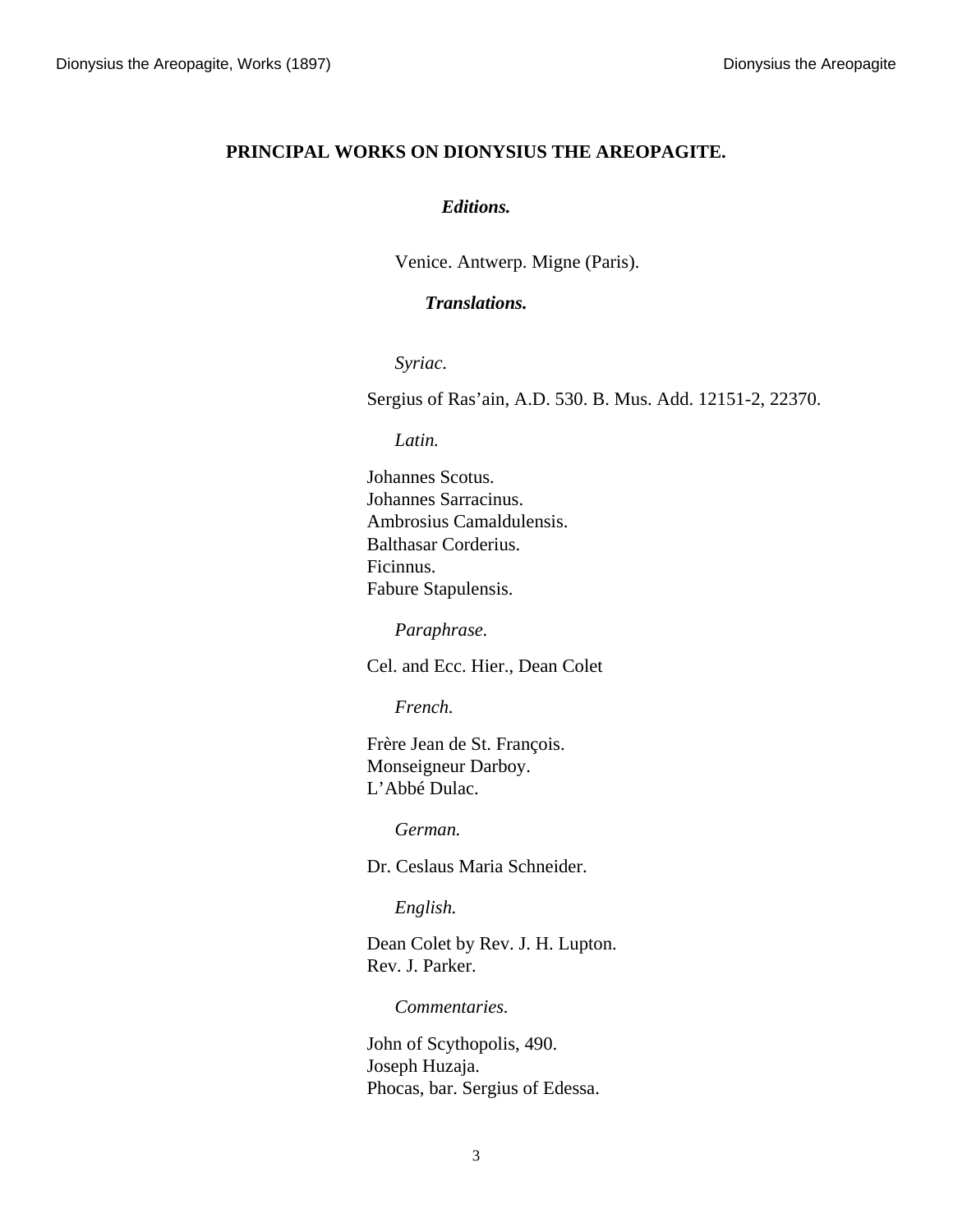<span id="page-9-0"></span>vi

John, Bishop of Dara. Theodore, bar. Zarudi of Edessa. Hugo of St. Victor. John of Salisbury. Robert of Lincoln. St. Thomas Aquinas. Albertus Magnus. Dionysius Carthusianus.

*Scholia.*

Dionysius, Bishop of Alexandria, A.D. 250. Sergius of Ras'ain. Maximus. Pachymera.

#### **BOOKS TO BE READ**

Vindiciae Areopagaticae, 1702.

Hilduinus Areopagatica, 9th Century, Galenus, 1563.

L'Abbé Barras, St. Denis, premier evêque de Paris, 1863. Vives. Paris.

J, Baltenweck, La question de l'authenticité des écrits Rixheim, J. Sutter.

Vidieu, St. Denis l'Areopagite, 1889. Firmin Didot.

Canon Bernard, St. Trophime d'Arles, 1888.

Schneider, "Areopagitica," Regensburg, 1884.

Manz. Jahn, "Dionysiaca," 1889.

Altona. Millet, "Responsio ad De duobus Dionysiis," 1642.

Pearson, "Ignatii vindiciae," with two letters of "Vossius." Cambridge.

Erasmus, "Ratio verae, religionis," and "Institutio."

Hippolytus, "Refutation of all heresies," 1859. Göttingen.

Dexter's Chronicon, Migne, Tom. 31.

Myrothecum sacrorum Elaeochrismaton, 1625-7.

The Conversion of India, George Smith, C.I.E., John Murray, 1893.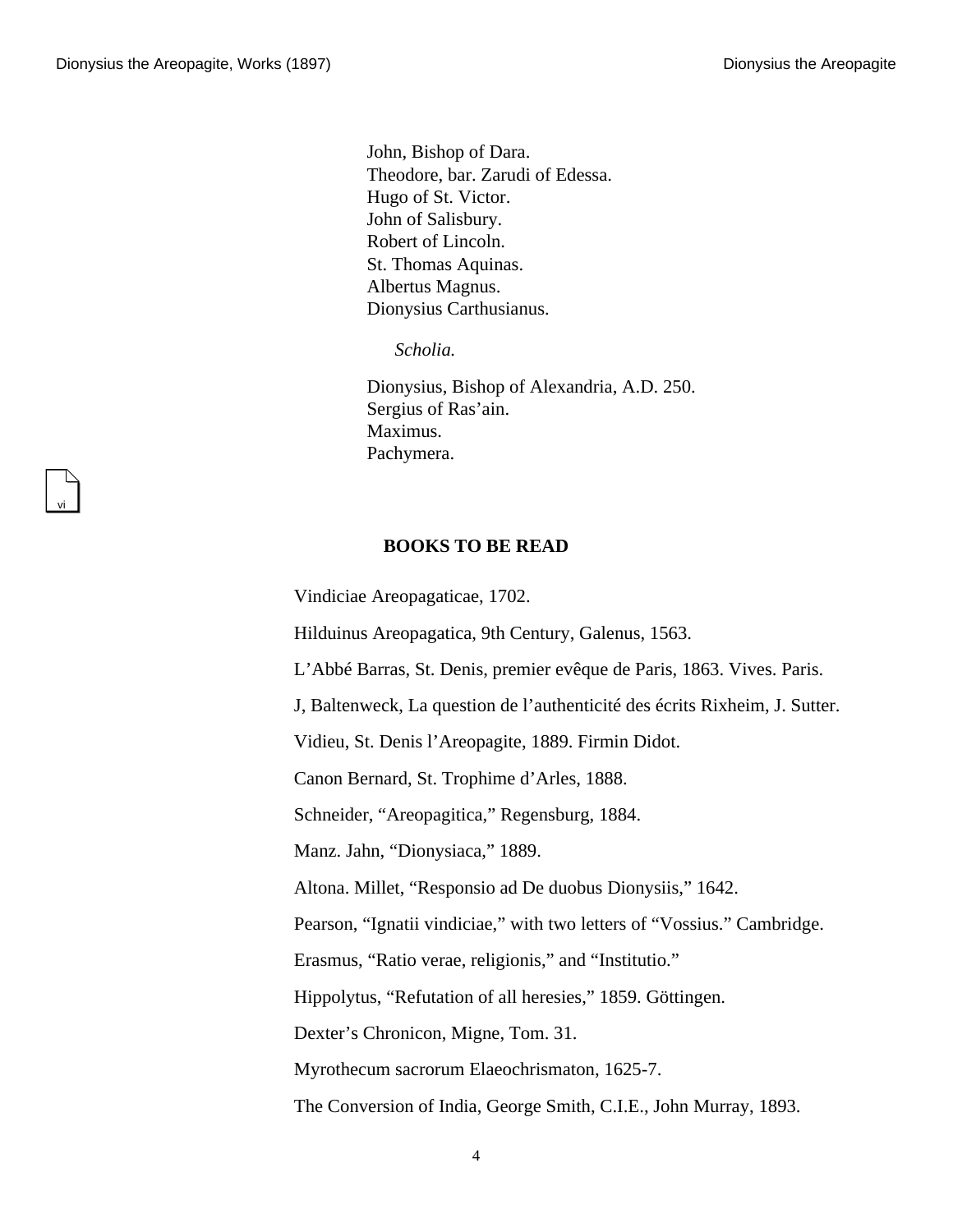#### **WORKS AGAINST GENUINENESS.**

Launoy, 1660.

Daillé, 1666.

Montet, 1848.

Hipler, 1861.

vii

Nirschl, 1888, Histpolit Blatter, p. 172-184, and p. 257-270<sup>1</sup>

In British Museum there are about 30 Editions, and 40 Treatises, and the Book of Hierotheus (Add. Rich. 7189), translation of which is promised by Professor A. L. Frothingham. Leyden, E. J. Brill.

In Bibliothèque Nationale, Paris, 12 Editions. Avignon, 16 Editions, between 1498 and 1600. Leyden, superb MSS. with marginal scholia, 15th century.

In Rome there are many editions. Unfortunately the Codex produced at the Greek and Latin Council, in the Lateran, A.D. 660, is not in the Vatican, the whole Library in the tower of Santa Francisca having been destroyed in 1219. There is, in the Vatican, a letter in Latin from Dionysius to St. Paul, in which he speaks of the beauty of the blessed Virgin, no doubt as seen in death. There is another pathetic letter to Timothy describing the martyrdom of St. Paul, and his own desolation. In the Bibliothèque Nationale, Paris, there is an autobiography in Syriac, in which it is stated that when St. Paul described the Crucifixion in his speech at Athens, Dionysius sent to fetch his notes, made in Egypt, which were publicly read and found to agree with St. Paul, both as to day and hour. It says, St. Paul's visit to Athens was fourteen years after the darkness in Egypt, which would place the conversion of Dionysius A.D. 44.

#### **CONTENTS**

| PAGE                                             |     |
|--------------------------------------------------|-----|
| PRINCIPAL WORKS ON DIONYSIUS THE V<br>AREOPAGITE |     |
| <b>BOOKS TO BE READ</b>                          | V1  |
| <b>WORKS AGAINST GENUINENESS</b>                 | ib. |
| Preface to the "Divine Names"                    | ix  |
| <b>DIVINE NAMES</b>                              | 1   |
| Note $\qquad$ Ignatius                           | 128 |
| Preface to Mystic Theology                       | 129 |
| <b>MYSTIC THEOLOGY</b>                           | 130 |
|                                                  |     |

<sup>1</sup> See *Science de Dieu,* Schneider II. vol. p. 229. Manz, 1886.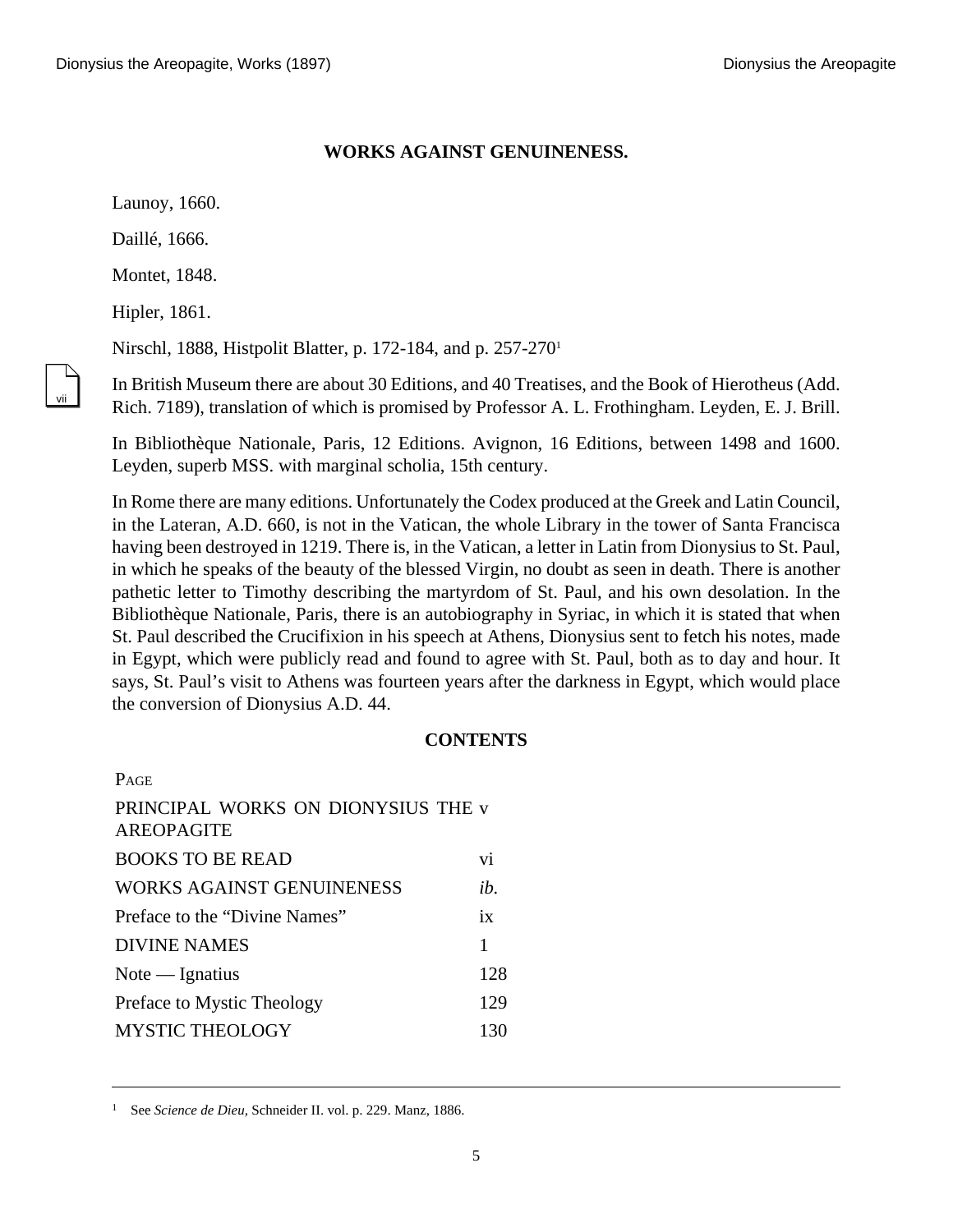| Preface to the Letters of Dionysius the Areopagite 139 |                              |      |                                        |                |     |  |  |
|--------------------------------------------------------|------------------------------|------|----------------------------------------|----------------|-----|--|--|
|                                                        | LETTERS<br><b>AREOPAGITE</b> | – OF | DIONYSIUS                              | <b>THE 141</b> |     |  |  |
| Preface to Liturgy                                     |                              |      |                                        |                |     |  |  |
|                                                        | THE ATHENIANS                |      | LITURGY OF ST DIONYSIUS, BISHOP OF 187 |                |     |  |  |
|                                                        |                              |      | OBJECTIONS TO GENUINENESS              |                | 202 |  |  |

#### **PREFACE TO THE "DIVINE NAMES."**

<span id="page-11-0"></span>THE Treatise on "Divine Names" was written by Dionysius, at the request of Timothy, and at the instigation of Hierotheus, to express, in a form more easily understood, the more abstract Treatise of Hierotheus, who was his chief instructor after St. Paul. Its purpose is to explain the epithets in Holy Scripture applied alike to the whole Godhead—Father, Son, and Holy Ghost. It does not pretend to describe the unrevealed God, Who is beyond expression and conception, and can only be known through that union with God, "by which we know, even as we are known." Holy Scripture is the sole authority, beyond which we must neither think nor speak of Almighty God. The Treatise, being written by one of the most learned Greeks, the phraseology is, naturally, that of Plato and Aristotle ; but Plato and Aristotle are not authorities here. When Plato treated his Hebrew instructor with such reverence, and was so versed in the Pentateuch, we need not be sensitive as to the admission of Plato's authority. But, as a matter of fact, on the question of Exemplars<sup>2</sup> and some other points, the opinions of Plato are expressly refuted. The phrase of Luther, "Platonising, rather than Christianising," proves only a very meagre acquaintance with Dionysius. The Greek language is moulded in a marvellous manner to express the newly revealed Christian Faith in its most exalted form, in a style which Daillé confesses to be always of the same "colour;" and Pearson, "always like itself." Jahn has followed Dionysius step by step in order to trace the connection between the language of Plato and Dionysius, for the purpose of exploding the puerile supposition that such complex writings as these could have been evolved from the elementary treatises of Proclus and Plotinus. Most probably, some of the lost writings of Dionysius are in part preserved in those writers and in Clement of Alexandria; but Dionysius is the Master, not Pupil! The works are very distinct and precise upon the Divinity of Christ, and the Hypostatic Union. Like St. Paul, Dionysius affirms that He, Who made all things, is God; and further that Jesus is God, by some startling phraseology. He speaks of James, "the Lord's brother<sup>3</sup>," as "brother of God" David, from whom was born Christ after the flesh, is called "father of God<sup>4</sup>." When speaking of the entombment of the Blessed Virgin, he speaks of her body as the "Life-springing" and "God-receptive body;" thus testifying that Jesus, born of a pure Virgin, is Life and God. He describes the miracles of Jesus as being, as it were, the

x

<sup>2</sup> C. V. § 2.

<sup>3</sup> Ἀδελφόθεος.

<sup>4</sup> Θεοπάτορ.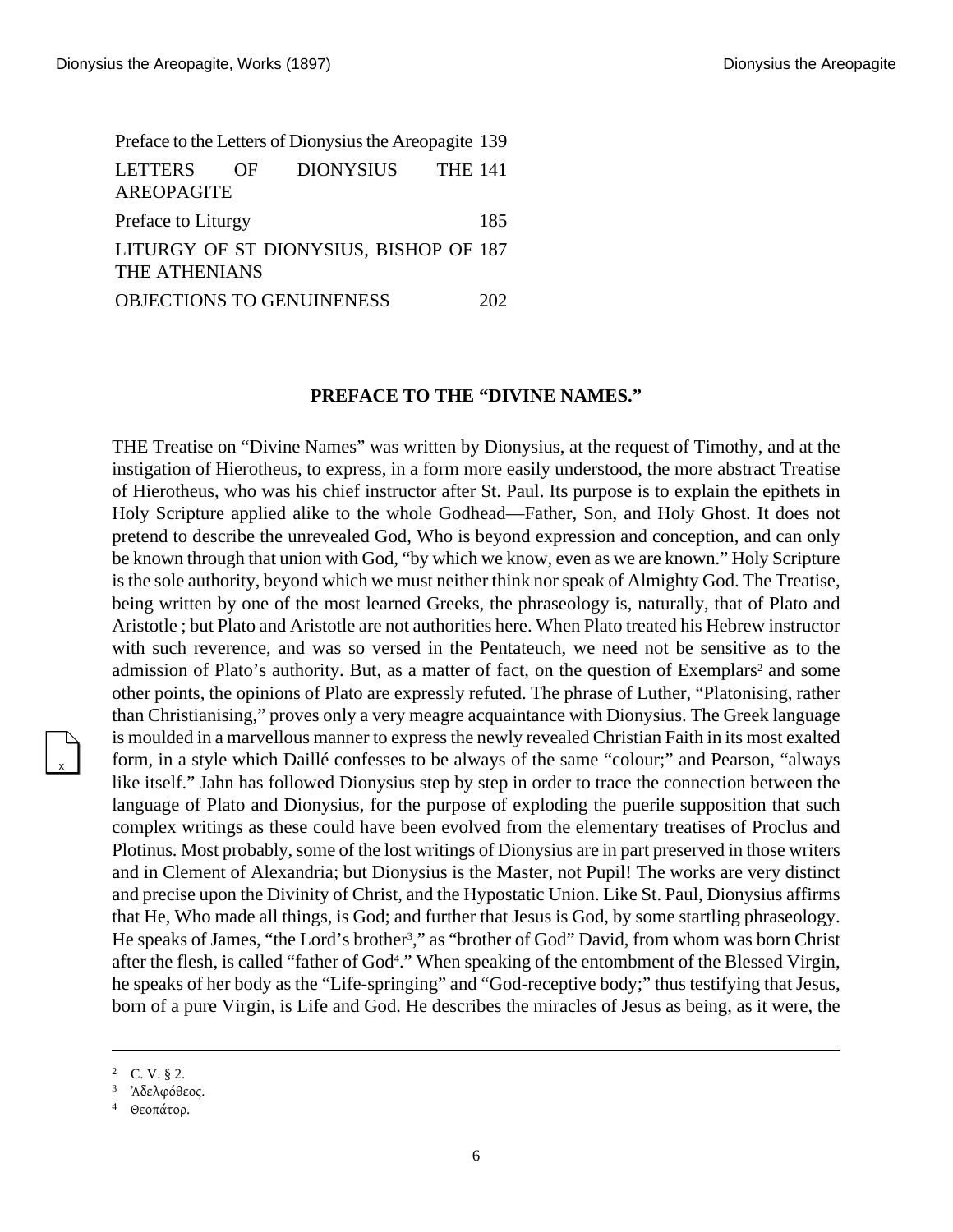xi

xii

xiii

new and God-incarnate energy of God become Man. The newly-coined words indicate an original thinker moulding the Greek language to a newly acquired faith. There are two words, "Agnosia" and "Divine Gloom," which illustrate a principle running through these writings,—that the negative of abstraction denotes the superlative positive. "Divine Gloom" is the darkness from excessive light; "Agnosia" is neither ignorance nor knowledge intensified: but a supra-knowledge of Him, Who is above all things known. It is "the most Divine knowledge of Almighty God, within the union beyond mind, when the mind, having stood apart from all existing things, and then, having dismissed itself, has been united to the superluminous rays—thence and there, being illuminated by the unsearchable wisdom." In the *Mystic Theology,* Dionysius exhorts Timothy thus,—"But, thou, O dear Timothy, leave behind both sensible perception, and intellectual efforts, and all objects of sense and intelligence; and all things being and not being, and be raised aloft as far as attainable, ἀγνώστως—unknowingly<sup>5</sup> ,—to the union with Him above every essence and knowledge. For by the resistless and absolute ecstacy from thyself, in all purity, thou wilt be carried high to the superessential ray of the Divine darkness, when thou hast cast away all, and become liberated from all." Thus, we must pass beyond all things known, and all things being, and lie passive under the illuminating ray of God, if we would attain the highest conception of Him, "Who passeth all understanding." God "unknown" is still the God of Dionysius, and He is still to be worshipped unknowingly. There is a tradition that Dionysius erected the altar in Athens "to God unknown," as author of the inexplicable darkness, which he observed in Egypt, and found afterwards from St. Paul to have been contemporaneous with the Crucifixion. Did St. Paul adapt his discourse at Athens to the conversion of Dionysius?

The only heresiarch, whom Dionysius mentions by name, is Elymas, the Sorcerer, Simon Magus, a man of great intellectual attainments and a considerable author. Flavius Clemens and Eugenius, Bishop of Toledo, were disciples of Simon before their conversion to Christ. The tenets of Elymas are described by Hippolytus. He formed an eclectic system from the Old Testament and the Christian Faith, and with Cerinthus and Carpocrates originated many heresies to which the apostolic epistles allude, and which in later times became prominent in the Church. In refuting these heresies, by manifestation of the truth, Dionysius anticipated many errors—ancient and modern.

Jerome informs us (Scr. [Ecc. 46](http://www.ccel.org/b/bible/asv/xml/asv.Eccl..xml#Eccl..)) that Pantaenus<sup>6</sup>, one of the most celebrated Christian philosophers of Alexandria, was sent, A.D. 193, by Demetrius, Bishop of that city, to India, at the request of a delegation from India for that purpose. Pantaenus discovered, on his arrival, that St. Bartholomew (one of the twelve) had preached the coming of Jesus Christ, in that country. Pantaenus found a copy of the Hebrew Gospel of St. Matthew in India. Now, by the extract, contained in the Scholia of Maximus, from the Scholia of Dionysius of Alexandria (250) upon the Divine Names, and also by the extract from a letter of the same Dionysius, recently discovered in the British Museum<sup>7</sup> (Nos. 12151-2), we know that the writings of Dionysius the Areopagite were known and treasured in Alexandria a few years after the death of Pantaenus. Can we reasonably doubt that Pantaenus took

<sup>5</sup> As beyond knowledge.

<sup>6</sup> Conversion of India, p. 12. Pressensé, The Earlier Years of Christianity, Vol. II. p. 271. The History of Mathurâ (Muttra), by F. S. Growse, on the glorification of the Divine Name.

<sup>7</sup> Vidieu, p. 73.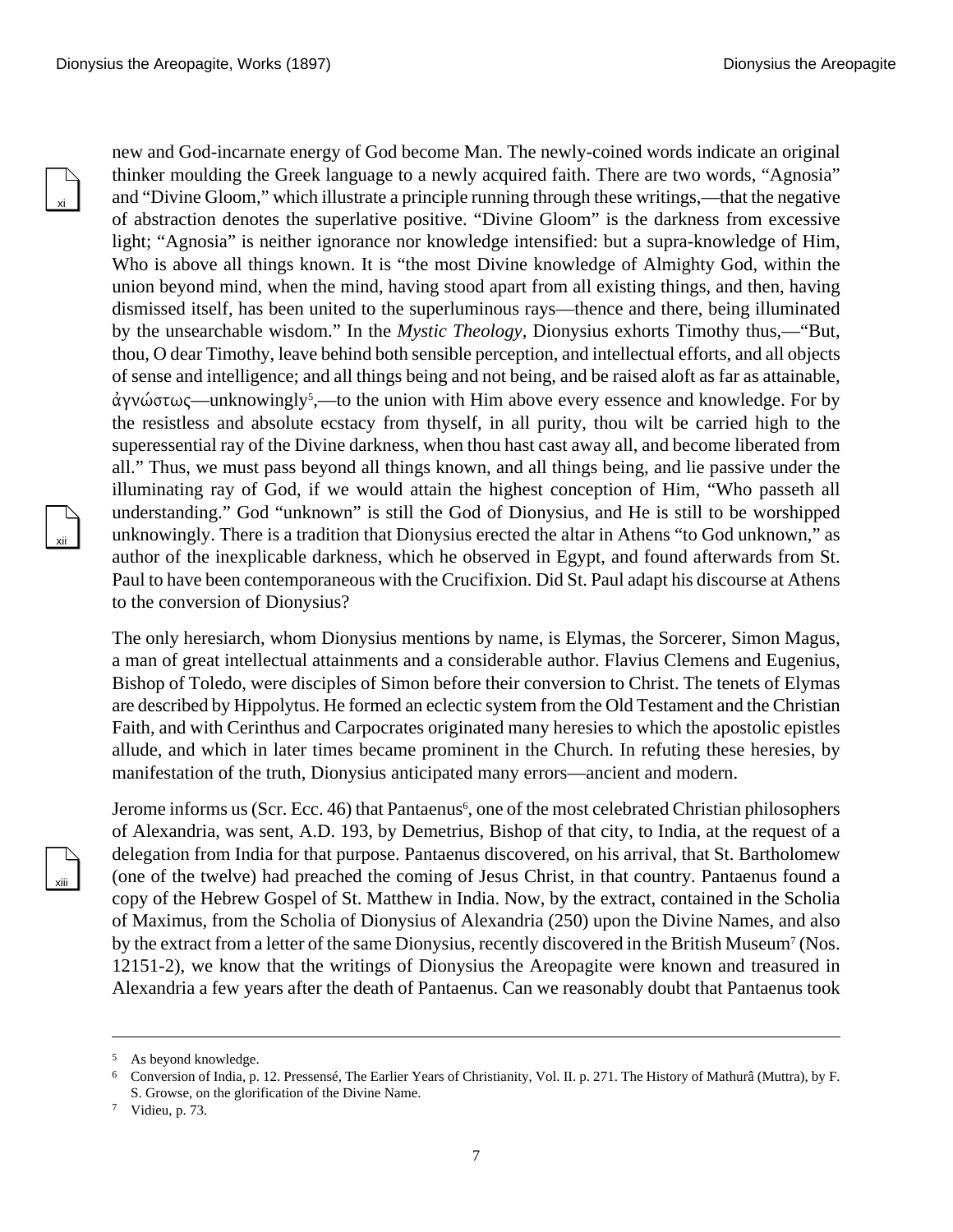xiv

xv

the writings of Dionysius, and the more abstract works of Hierotheus, to India? Have we not here an explanation of the remarkable similarity between the Hindu philosophy, as expressed by Sankara<sup>8</sup> in the eighth, and Râmânuja in the thirteenth century, and the "Divine Names?" Sankara treats of the Supreme as "absolutely One;" Râmânuja as "non-dual, with qualification." Both these truths are combined and expressed in Dionysius.

I cannot but believe that many of the beautiful expressions about Vishnu, the Redeemer, in the Râmâyana of Tulsidâs are Christian Truths under a Hindu dress<sup>9</sup>. Many learned Hindus affirm that it is needless for them to become Christian, because they have a more exalted conception of the Supreme God than Christians themselves. I submit that the "Divine Names" will be instrumental in bringing India to the Christian Faith, in the best and only effectual way—by communities and not by individuals—through the most learned and devout, and not through the most ignorant.

Dionysius was first converted, and then, through him, those who naturally and properly followed his lead.

#### **LUCIUS FLAVIUS DEXTER.**

Dexter was a friend of Jerome. Jerome even addresses him as "filius amicus," and describes him as "clarus apud saeculum et Christi fidei deditus."

Dexter became Prefect of the Pretorian Oriental Guards, and was one of the most illustrious statesmen of his time. He resided two years in Toledo. From the archives of the Church of Toledo and other cities he compiled a chronicle from A.D. 1 to A.D. 430, giving a brief summary of the Church events in Spain. That chronicle he dedicated to Jerome, who, enrolled both Chronicle and Author amongst his "illustrious men." It was at the request of Dexter that Jerome wrote his book on Ecclesiastical Writers. Among the earliest Bishops of Toledo, Dexter describes a remarkable man,—Marcellus,—surnamed Eugenius, on account of his noble birth.

Bivarius says he was of the house and family of Caesar, being uncle to the Emperor Hadrian. Marcellus was consecrated Bishop by Dionysius the Areopagite at Aries, and sent to Toledo. Respecting him, Dexter records that Dionysius dedicated the books of the Divine Names to him, u.c. 851, A.D. 98. Dexter further records that Dionysius surnamed Marcellus, Timothy, on account of his excellent disposition. Polycrates, Bishop of Ephesus, relates that Timothy, Bishop of Ephesus, to whom the works of Dionysius were originally dedicated, was martyred during the reign of Nerva, A.D. 96-97. Upon the return of Dionysius to Gaul, after his visit to St. John, released from Patmos, we find him calling his friend Marcellus, Timothy, and presenting the books of the "Divine Names "to him, A.D. 98; in order that he might still have a Timothy on earth,— "in vivis"—although his first Timothy, "migravit ad Christum," A.D. 97.

<sup>8</sup> Sankara's doctrine, Sir Monier Williams, "Brahmanism," p. 55. Râmânuja's explained, "Brahmanism," p. 119, &c. J. Murray.

<sup>9</sup> At Council of Nicea in 325, Johannes, the Metropolitan of Persia, signed also as "of the great India." Merv was an Episcopal See, A.D. 334. Con. of India, pp. 15—31.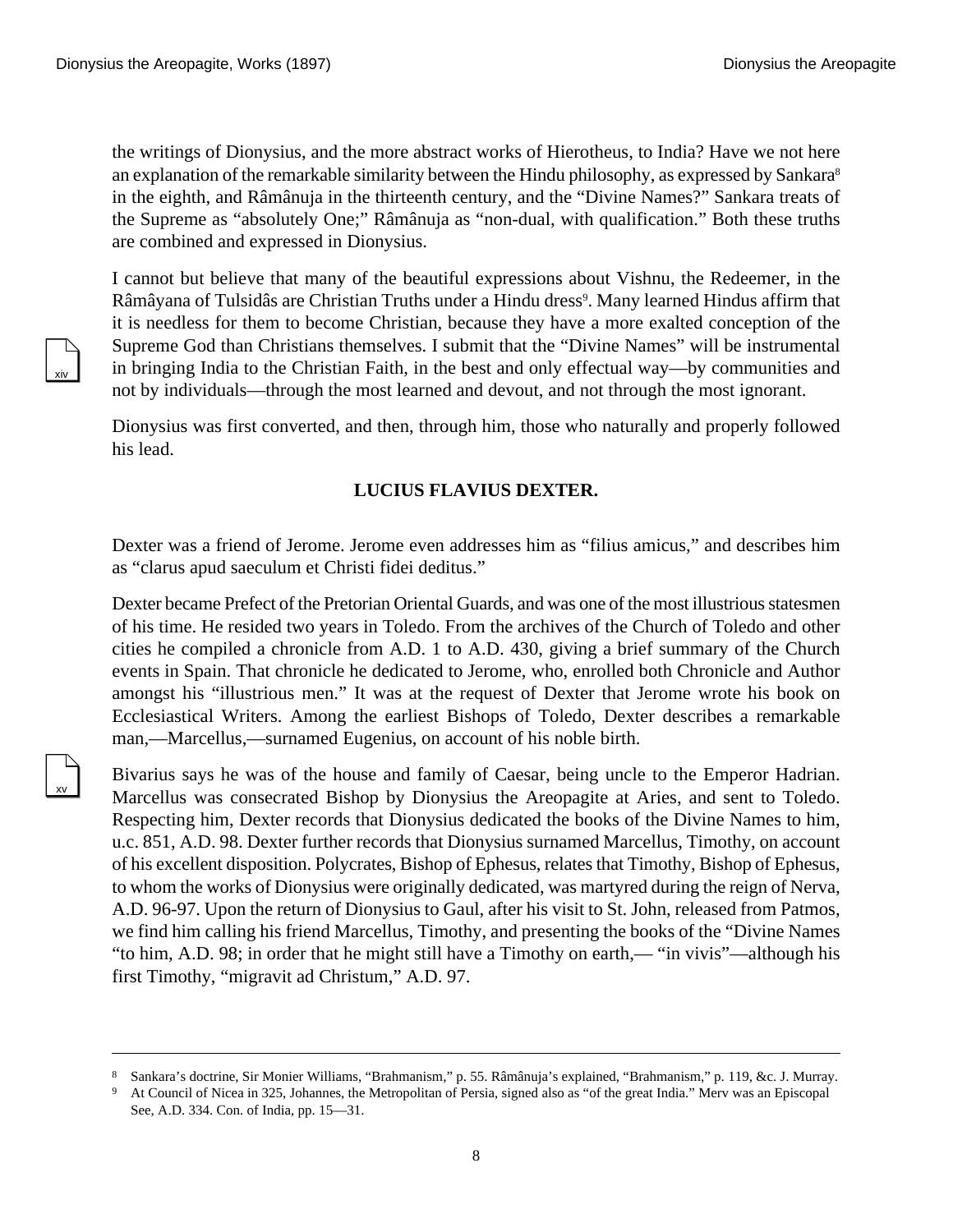This touch of nature, preserved in a chronicle, written more than 1400 years ago, by an illustrious statesman, who was son of a Bishop celebrated for learning and sanctity, may fairly be deemed, by an unprejudiced mind, reasonable proof that the "Divine Names" were written previous to A.D. 98.



<span id="page-14-1"></span>xvii

N.B. As the result of some research I affirm that our Saviour's last commission is the Key to Church history in the first century. As He commanded the Apostles to preach the Gospel throughout the world, so the Gospel *was* preached when St. Paul wrote his Epistle to the Colossians, Chap. I. v. 23 (τοῦ κηρυχθέντος ἐν πάσῃ κτίσει), and with such success amongst the most learned and noble, that, but for the cruel massacre of Flavius<sup>10</sup> Clemens and his family for the Christian Faith, there would have been a Christian Emperor in the first century. As Jesus said, "Ye shall be witnesses of Me unto the *uttermost parts* of the earth" ([Acts Chap. 1. v. 8](http://www.ccel.org/b/bible/asv/xml/asv.Acts.1.xml#Acts.1.8)), so the Apostles planted the Church of Christ in Gaul, Spain and Britain, with its threefold ministry; and by the end of the second century there was an organised Church throughout each of those territories<sup>11</sup>.

Dr. Schneider informs me "that in Germany they now admit that the external proofs are in favour of genuineness of Dionysius, but they confine themselves to the internal proofs. They pretend that the doctrine is too clear and precise to have been written in the apostolic age."

<span id="page-14-0"></span>How could the chief Areopagite, the convert and companion of St. Paul, and the familiar friend of St. John, Theologus, have understood theology!!

### **DIONYSIUS THE AREOPAGITE,**

#### **ON DIVINE NAMES.**

#### **CAPUT I.**

#### TO MY FELLOW PRESBYTER, TIMOTHY, DIONYSIUS THE PRESBYTER.

*What is the purpose of the discourse, and what the tradition concerning Divine Names.*

#### **SECTION I.**

<sup>10</sup> Burton, Ecc. Hist., Vol. I. p. 367.

<sup>11</sup> Mansi I. 698, Jaffi. Regesta Rom. Pon. 2nd Ed., p. 10, by Ewald.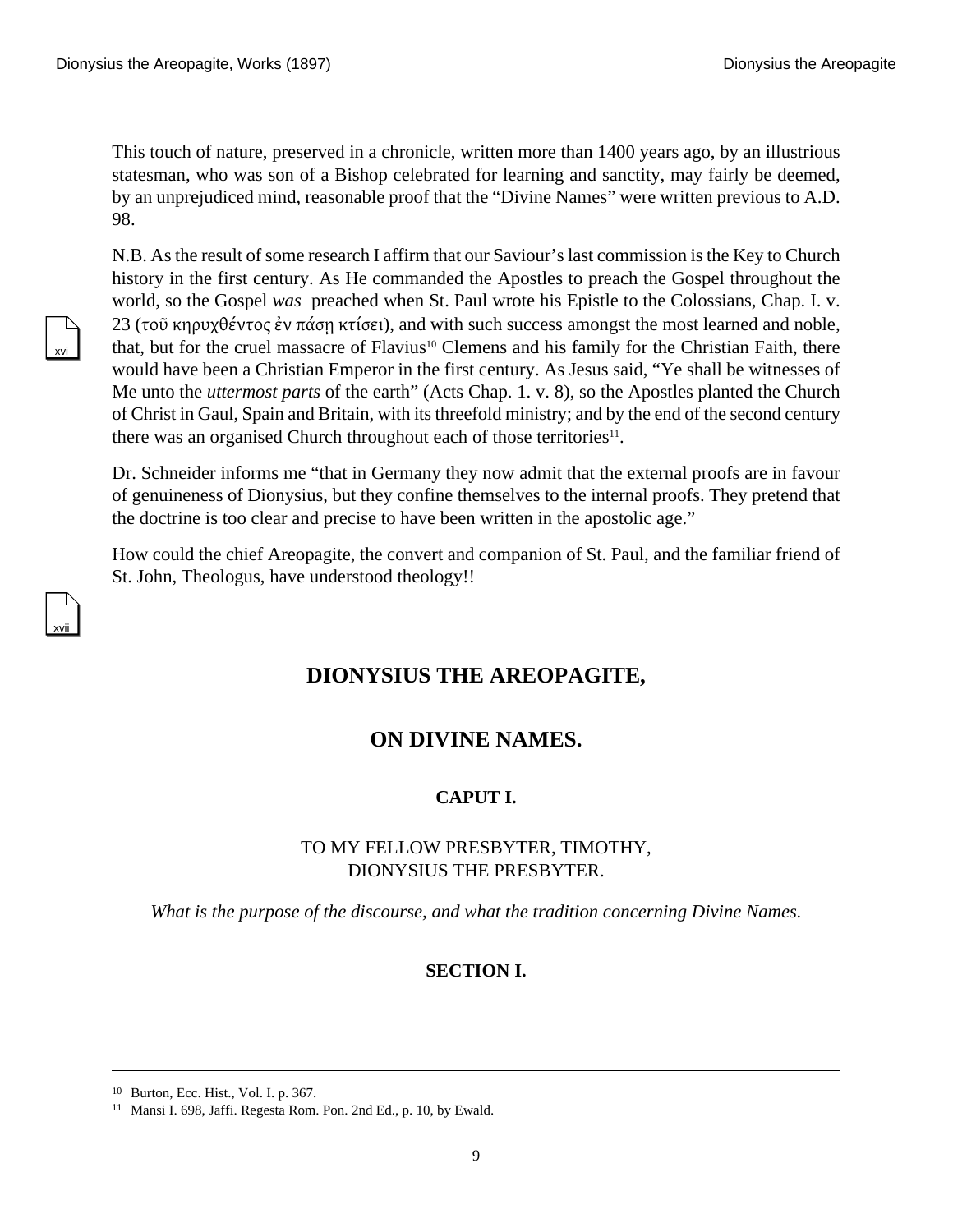3

Now then, O Blessed One, after the *Theological Outlines*12, I will pass to the interpretation of the Divine Names, as best I can.

But, let the rule of the Oracles be here also prescribed for us, viz., that we shall establish the truth of the things spoken concerning God, not in the persuasive words of man's wisdom, but in demonstration of the Spirit-moved power of the Theologians, by aid of which we are brought into contact with things unutterable and unknown, in a manner unutterable and unknown, in proportion to the superior union of the reasoning and intuitive faculty and operation within us. By no means then is it permitted to speak, or even to think, anything, concerning the superessential and hidden Deity, beyond those things divinely revealed to us in the sacred Oracles<sup>13</sup>. For Agnosia, (supra-knowledge) of its superessentiality above reason and mind and essence—to, it must we attribute the superessential science, so far aspiring to the Highest, as the ray of the supremely Divine Oracles imparts itself, whilst we restrain ourselves in our approach to the higher glories by prudence and piety as regards things Divine. For, if we must place any confidence in the All Wise and most trustworthy Theology, things Divine are revealed and contemplated in proportion to the capacity of each of the minds, since the supremely Divine Goodness distributes Divinely its immeasurableness (as that which cannot be contained) with a justice which preserves those whose capacity is limited. For, as things intelligible cannot be comprehended and contemplated by things of sense, and things uncompounded and unformed by things compounded and formed; and the intangible and unshaped formlessness of things without body, by those formed according to the shapes of bodies; in accordance with the self-same analogy of the truth, the superessential Illimitability is placed above things essential, and the Unity above mind above the Minds; and the One above conception is inconceivable to all conceptions; and the Good above word is unutterable by word—Unit making one every unit, and superessential essence and mind inconceivable, and Word unutterable, speechlessness<sup>14</sup> and inconception<sup>15</sup>, and namelessness—being after the manner of no existing being, and Cause of being to all, but Itself not being, as beyond every essence, and as It may manifest Itself properly and scientifically concerning Itself.

#### **SECTION II.**

Concerning this then, as has been said, the superessential and hidden Deity, it is not permitted to speak or even to think beyond the things divinely revealed to us in the sacred Oracles. For even as Itself has taught (as becomes Its goodness) in the Oracles, the science and contemplation of Itself in Its essential Nature is beyond the reach of all created things, as towering superessentially above all. And you will find many of the Theologians, who have celebrated It, not only as invisible and incomprehensible, but also as inscrutable and untraceable, since there is no trace of those who have penetrated to Its hidden infinitude. The Good indeed is not entirely uncommunicated to any single created being, but benignly sheds forth its superessential ray, persistently fixed in Itself, by illuminations analogous to each several being, and elevates to Its permitted contemplation and

<sup>12</sup> Cap. 3. Mystic Theology.

<sup>13</sup> Ib. c. I. s. 3.

<sup>14</sup> *alogia.*

<sup>15</sup> ἀνοησία.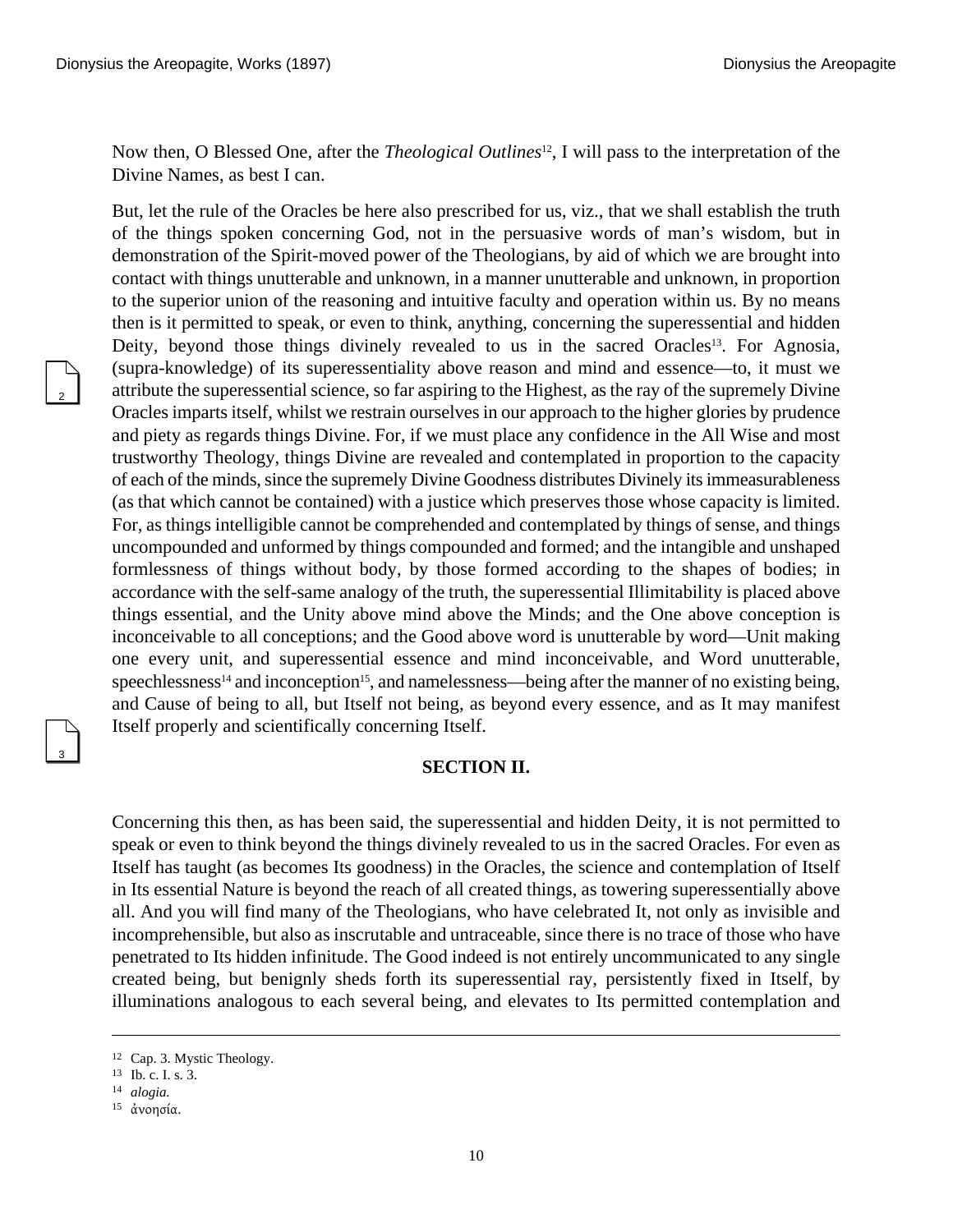5

communion and likeness, those holy minds, who, as far as is lawful and reverent, strive after It, and who are neither impotently boastful towards that which is higher than the harmoniously imparted Divine manifestation, nor, in regard to a lower level, lapse downward through their inclining to the worse, but who elevate themselves determinately and unwaveringly to the ray shining upon them; and, by their proportioned love of permitted illuminations, are elevated with a holy reverence, prudently and piously, as on new wings.

#### **SECTION III.**

Following then, these, the supremely Divine standards, which also govern the whole holy ranks of the supercelestial orders,—whilst honouring the unrevealed of the Godhead which is beyond mind and matter, with inscrutable and holy reverence of mind, and things unutterable, with a prudent silence, we elevate ourselves to the glories which illuminate us in the sacred Oracles, and are led by their light to the supremely Divine Hymns, by which we are supermundane

ly enlightened and moulded to the sacred Songs of Praise, so as both to see the supremely Divine illuminations given to us by them, according to our capacities, and to praise the good-giving Source of every holy manifestation of light, as Itself has taught concerning Itself in the sacred Oracles. For instance, that It is cause and origin and essence and life of all things; and even of those who fall away from It, both recalling and resurrection; and of those who have lapsed to the perversion of the Divine likeness, renewal and reformation; of those who are tossed about in a sort of irreligious unsteadiness, a religious stability; of those who have continued to stand, steadfastness; of those who are being conducted to It, a protecting Conductor; of those being illuminated, illumination; of those being perfected, source of perfection; of those being deified, source of deification; of those being simplified, simplification; of those being unified, unity; of every origin superessentially super-original origin; and of the Hidden, as far as is right, beneficent communication; and, in one word, the life of the living, and essence of things that be; of all life and essence, origin and cause; because Its goodness produces and sustains things that be, in their being.

#### **SECTION IV.**

These things we have learned from the Divine Oracles, and you will find all the sacred Hymnology, so to speak, of the Theologians arranging the Names, of God with a view to make known and praise the beneficent progressions of the Godhead. Hence, we see in almost every theological treatise the Godhead religiously celebrated, both as Monad and unity, on account of the simplicity and oneness of Its supernatural indivisibility from which, as an unifying power, we are unified, and when our divided diversities have been folded together, in a manner supermundane, we are collected into a godlike unit and divinely-imitated union; but, also as Triad, on account of the tri-personal manifestation of the superessential productiveness, from which all paternity in heaven and on earth is, and is named; also, as cause of things existing, since all things were brought into being on account of Its creative goodness, both wise and good, because all things, whilst preserving the properties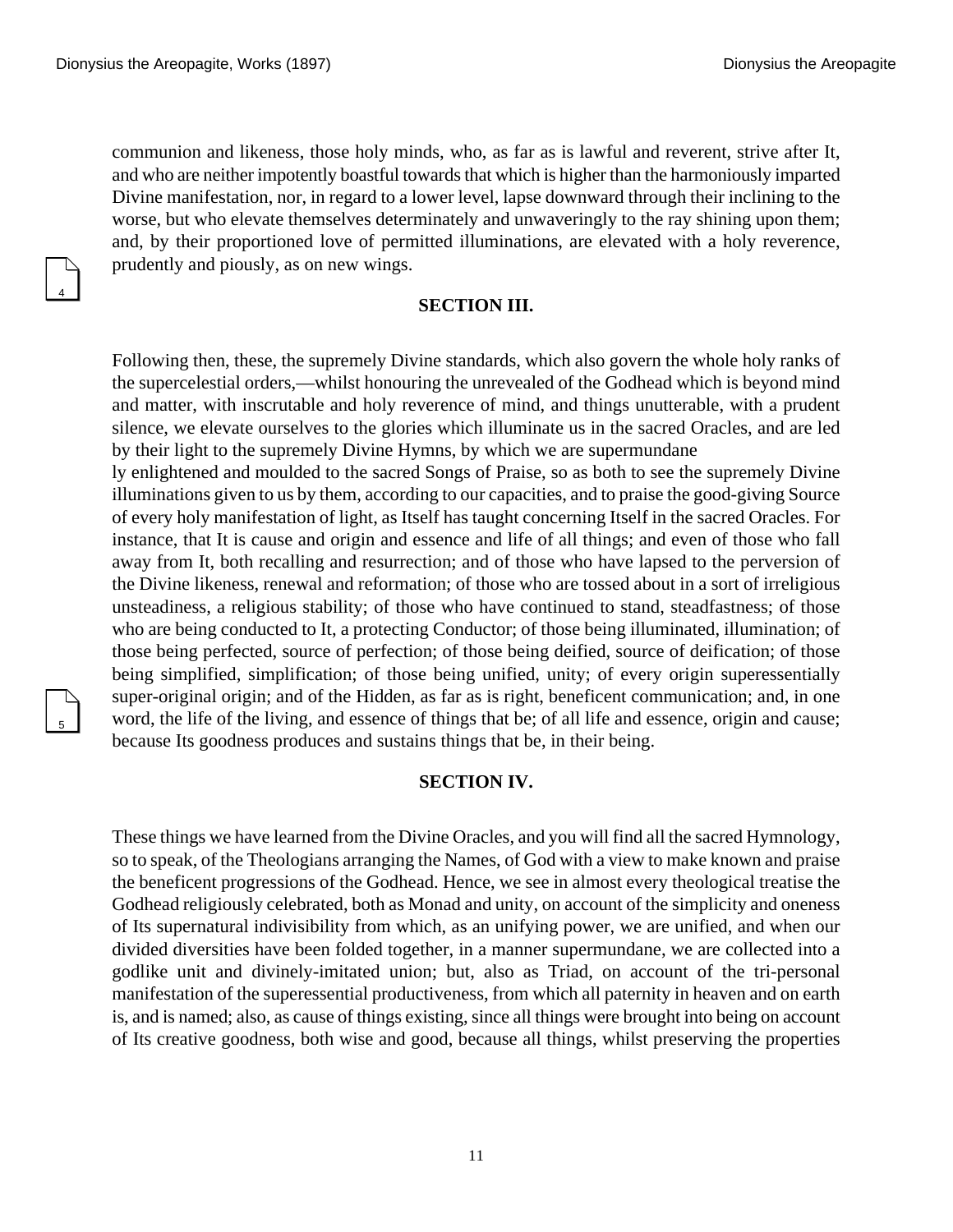7

8

of their own nature unimpaired, are filled with every inspired harmony and holy comeliness, but pre-eminently, as loving towards man, because It truly and wholly shared, in one of Its Persons (subsistencies), in things belonging to us, recalling to Itself and replacing the human extremity, out of which, in a manner unutterable, the simplex Jesus was composed, and the Everlasting took a temporal duration, and He, Who is superessentially exalted above every rank throughout all nature, became within our nature, whilst retaining the unchangeable and unconfused steadfastness of His own properties. And whatever other divinely-wrought illuminations, conformable to the Oracles, the secret tradition of our inspired leaders bequeathed to us for our enlightenment, in these also we have been initiated; *now* indeed, according to our capacity, through the sacred veils of the loving-kindness towards man, made known in the Oracles and hierarchical traditions, which envelop things intellectual in things sensible, and things superessential in things that are; and place forms and shapes around the formless and shapeless, and multiply and fashion the supernatural and formless simplicity in the variedness of the divided symbols; but, *then,* when we have become incorruptible and immortal, and have reached the Christlike and most blessed repose, according to the Divine saying, we shall be "ever with the Lord," fulfilled, through all-pure contemplations, with the visible manifestation of God covering us with glory, in most brilliant splendours, as the disciples in the most Divine Transfiguration, and participating in His gift of spiritual light, with unimpassioned and immaterial mind; and, even in the union beyond conception, through the agnostic and most blessed efforts after rays of surpassing brilliancy, in a more Divine imitation of the supercelestial minds. For we shall be equal to the angels, as the truth of the Oracles affirms, and sons of God, being sons of the resurrection. But now, to the best of our ability, we use symbols appropriate to things Divine, and from these again we elevate ourselves, according to our degree, to the simple and unified truth of the spiritual visions; and after our every conception of things godlike, laying aside our mental energies, we cast ourselves, to the best of our ability, towards the superessential ray, in which all the terms of every kind of knowledge pre-existed in a manner beyond expression, which it is neither possible to conceive nor express, nor entirely in any way to contemplate, on account of Its being pre-eminently above all things, and super-unknown, and Its having previously contained within Itself, superessentially, the whole perfections of all kinds of essential knowledge and power, and Its being firmly fixed by Its absolute power, above all, even the supercelestial minds. For, if all kinds of knowledge are of things existing, and are limited to things existing, that, beyond all essence, is also elevated above all knowledge.

#### **SECTION V.**

And yet, if It is superior to every expression and every knowledge, and is altogether placed above mind and essence,—being such as embraces and unites and comprehends and anticipates all things, but Itself is altogether incomprehensible to all, and of It, there is neither perception nor imagination, nor surmise, nor name, nor expression, nor contact, nor science;—in what way can our treatise thoroughly investigate the meaning of the Divine Names, when the superessential Deity is shewn to be without Name, and above Name?

But, as we said when we put forth the *Theological Outlines,* it is not possible either to express or to conceive what the One, the Unknown, the Superessential self-existing Good is,—I mean the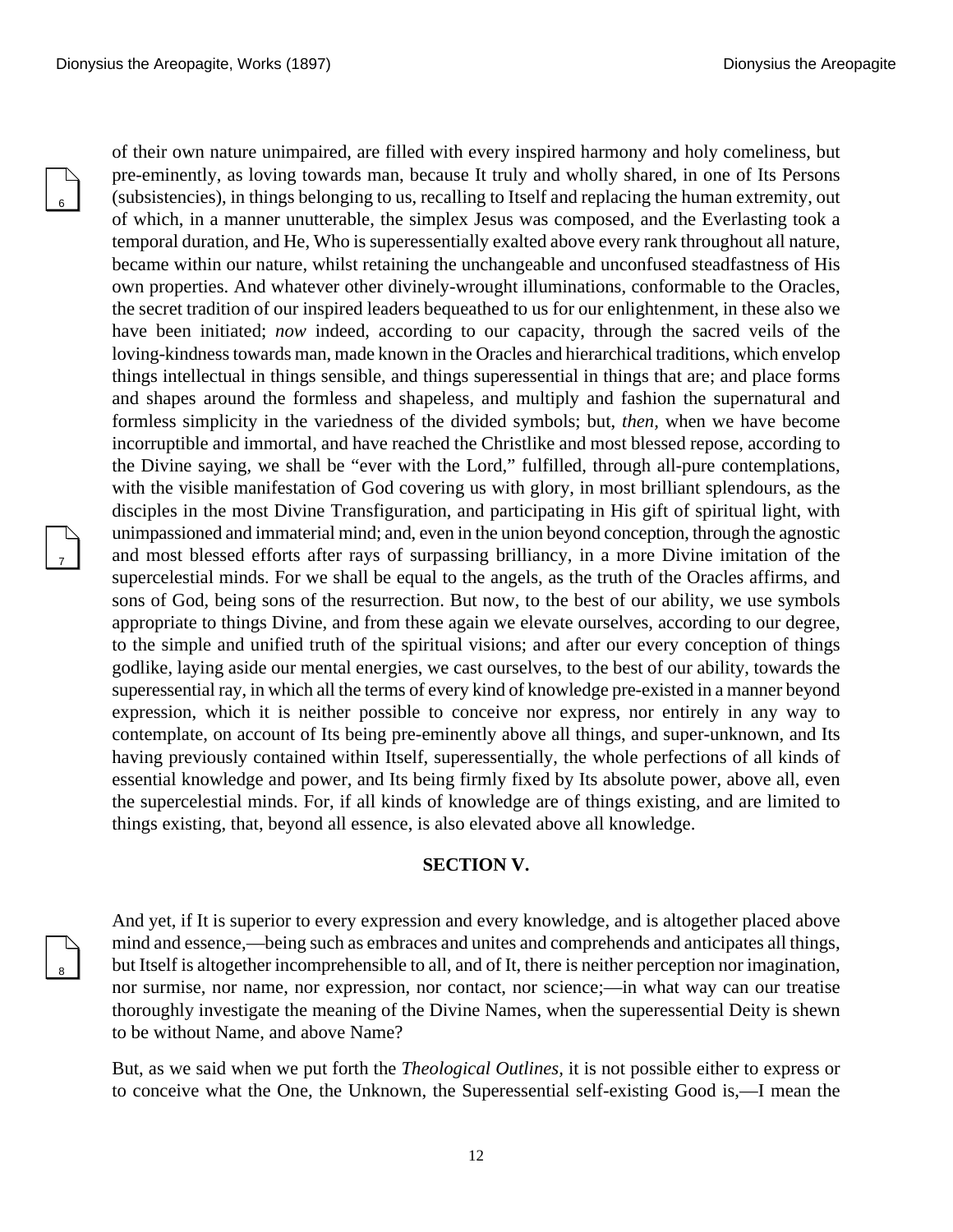threefold Unity, the alike God, and the alike Good. But even the unions, such as befit angels, of the holy Powers, whether we must call them efforts after, or receptions from, the super-Unknown and surpassing Goodness, are both unutterable and unknown, and exist in those angels alone who, above angelic knowledge, are deemed worthy of them. The godlike minds (men) made one by these unions, through imitation of angels as far as attainable (since it is during cessation of every mental energy that such an union as this of the deified minds towards the super-divine light takes place) celebrate It most appropriately through the abstraction of all created things—enlightened in this matter, truly and super-naturally from the most blessed union towards It—that It is Cause Indeed of all things existing, but Itself none of them, as being superessentially elevated above all. To none, indeed, who are lovers of the Truth above all Truth, is it permitted to celebrate the supremely-Divine Essentiality—that which is the super-subsistence of the super-goodness,—neither as word or power, neither as mind or life or essence, but as pre-eminently separated from every condition, movement, life, imagination, surmise, name, word, thought, conception, essence, position, stability, union, boundary, infinitude, all things whatever. But since, as sustaining source of goodness, by the very fact of Its being, It is cause of all things that be, from all created things must we celebrate the benevolent Providence of the Godhead; for all things are both around It and for It, and It is before all things, and all things in It consist, and by Its being is the production and sustenance of the whole, and all things aspire to It—the intellectual and rational, by means of knowledge—things inferior to these, through the senses, and other things by living movement, or substantial and habitual aptitude.

#### **SECTION VI.**

The theologians, having knowledge of this, celebrate It, both without Name and from every Name. Without name, as when they say that the Godhead Itself, in one of those mystical apparitions of the symbolical Divine manifestation, rebuked him who said, "What is thy name?" and as leading him away from all knowledge of the Divine Name, said this, "and why dost thou ask my Name? "and this (Name) "is wonderful," And is not this in reality the wonderful Name, that which is above every Name—the Nameless—that fixed above every name which is named, whether in this age or in that which is to come? Also, as "many named," as when they again introduce It as saying, "I am He, Who is—the Life—the Light—the God—the Truth." And when the wise of God themselves celebrate Him, as Author of all things, under many Names, from all created things—as Good—as Beautiful—as Wise—as Beloved—as God of gods—as Lord of lords—as Holy of Holies—as Eternal—as Being—as Author of Ages—as Provider of Life—as Wisdom—as Mind—as Word—as Knowing—as preeminently possessing all the treasures of all knowledge—as Power—as Powerful—as King of kings—as Ancient of days—as never growing old—and Unchangeable—as Preservation—as Righteousness—as Sanctification — as Redemption—as surpassing all things in greatness—and as in a gentle breeze.—Yea, they also say that He is in minds, and in souls, and in bodies, and in heaven and in earth, and at once, the same in the same—in the world—around the world—above the world—supercelestial, superessential, sun, star—fire—water—spirit—dew—cloud—self-hewn stone and rock—all things existing—and not one of things existing.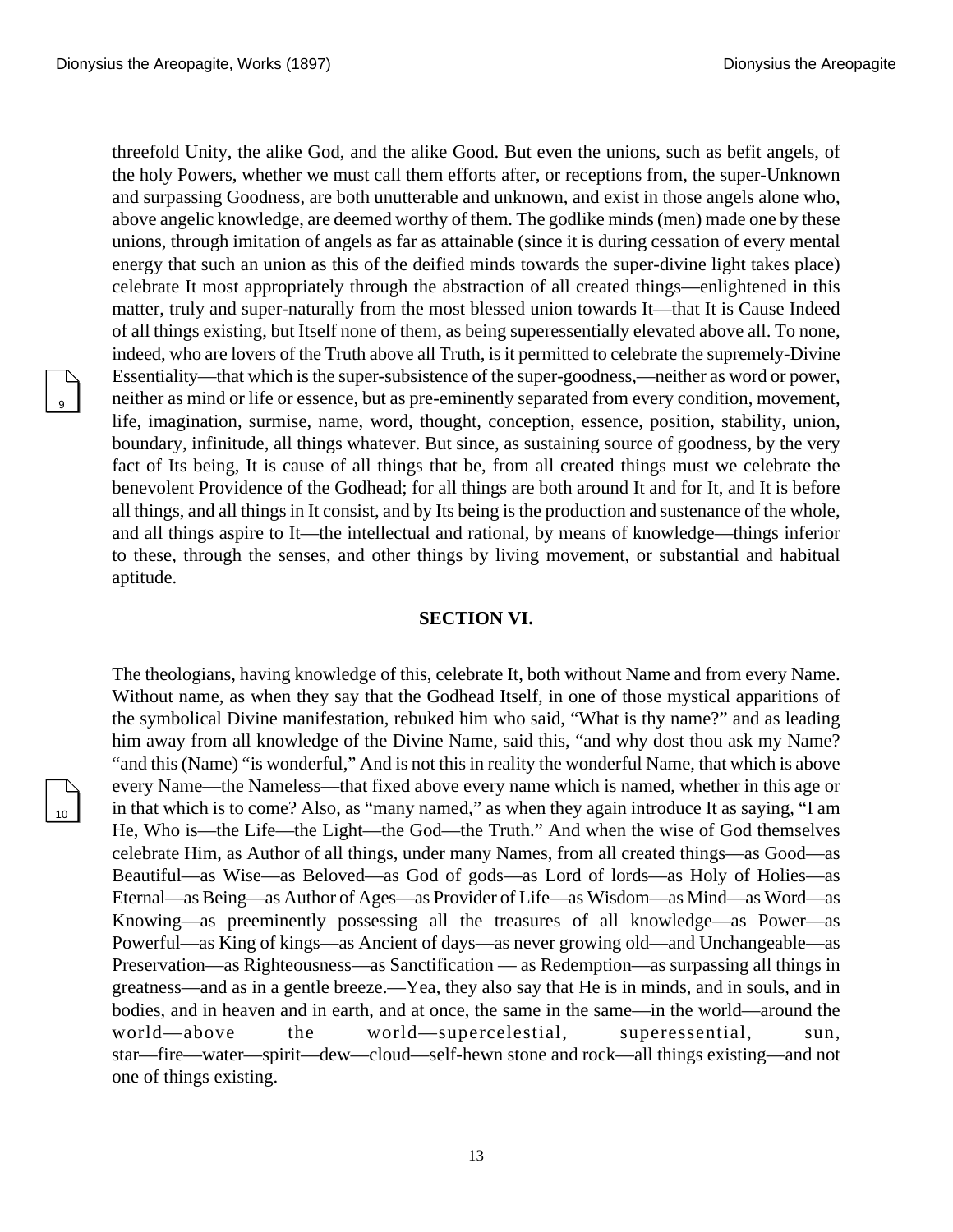12

#### **SECTION VII.**

Thus, then, the "Nameless "befits the cause of all, which is also above all, as do all the names of things existing, in order that there may be strictly a kingly rule over the whole; and that all things may be around It and dependent upon It, as cause, as beginning, as end. And Itself, according to the Divine saying, may be the "all in all," and truly sung as of all, producing, directing and perfecting and sustaining guard, and shrine, and turning towards Itself, and that uniformly, irresistibly and pre-eminently. For It is not only cause of sustenance, or life, or perfection,—so that from this or that forethought alone the Goodness above Name should be named, but It previously embraced in Itself all things existing, absolutely and without limit, by the complete benefactions of His one and all-creating forethought, and by all created things in joint accord It is celebrated and named.

#### **SECTION VIII.**

Further also, the Theologians do not honour alone the Names of God which are given from universal or particular Providences, or objects of His forethought; but also from certain occasional Divine Visions, in the sacred temples or elsewhere, which enlightened the initiated or the Prophets, they name the surpassing bright Goodness which is above Name, after one or other causes and powers, and clothe It in forms and shapes of man, or fire, or electron, and celebrate Its eyes and ears, and locks of hair, and countenance, and hands, and back, and wings, and arms, and hinder parts and feet. Also they assign to It crowns<sup>16</sup> and seats, and drinking vessels and bowls, and certain other things mystical, concerning which, in our *Symbolic Theology,* we will speak as best we can. But now, collecting from the Oracles so much as serves the purpose of our present treatise, and using the things aforesaid, as a kind of Canon, and keeping our eyes upon them, let us advance to the unfolding of the Names of God, which fall within the range of our understanding, and, what the hierarchical rule always teaches us throughout every phase of theology, let us become initiated (to speak authoritatively) in the godlike contemplations with a god-enlightened conception. And let us bring religious ears to the unfoldings of the Holy Names of God, implanting the Holy in the Holy, according to the Divine tradition, and removing it from the laughter and jeers of the uninitiated; yea, rather, if certain men really are such, purifying them from their fighting against God in this matter. Be it thine, then, to guard these things, O excellent Timothy, according to the most holy leading, and to make the things Divine neither spoken nor known to the uninitiated. For myself, may Almighty God give me to celebrate, in a manner worthy of God, the numerous beneficent Names of the uncalled and unnamed Deity; and may He not take away a word of truth from my mouth.

#### **CAPUT II.**

<span id="page-19-0"></span><sup>16</sup> Letter to Titus.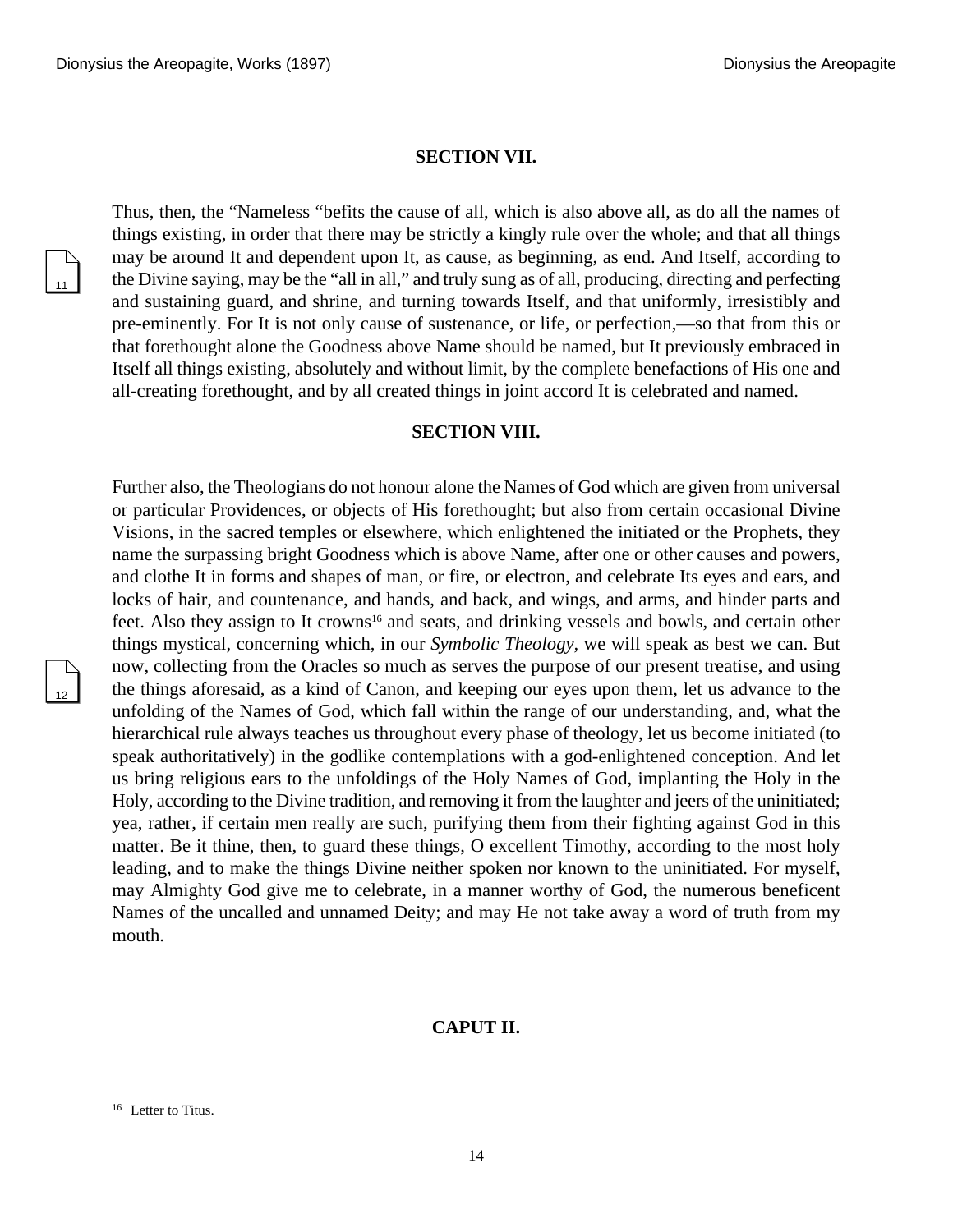14

*Concerning common and distinctive theology, and what is the Divine Union and distinction.*

#### **SECTION I.**

LET then the self-existent Goodness be sung from the Oracles as defining and manifesting the whole supremely-Divine-Subsistence in its essential nature. For, what else is there to learn from the sacred theology, when it affirms that the Godhead Itself, leading the way, says, "Why dost thou ask me concerning the Good?—None is Good except God alone." Now, this, we have thoroughly demonstrated elsewhere, that always, all the God-becoming Names of God, are celebrated by the Oracles, not partitively, but as applied to the whole and entire and complete and full Godhead, and that all of them are referred impartitively, absolutely, unreservedly, entirely, to all the Entirety of the entirely complete and every Deity. And verily as we have mentioned in the *Theological Outlines,* if any one should say that this is not spoken concerning the whole Deity, he blasphemes, and dares, without right, to cleave asunder the super-unified Unity.

We must affirm, then, that this is to be received respecting the whole Deity. For even the essentially Good Word Himself said, "I am Good<sup>17</sup>." And a certain one of the God-rapt Prophets celebrates the Spirit as "the Good<sup>18</sup>." And again this, "I am He, Who is<sup>19</sup>." If they shall say that this is said, not of the whole Deity, but should violently limit it to one part, how will they understand this? "These things, saith He, Who is, Who was, Who is to come, the Almighty<sup>20</sup>," and "Thou art the same<sup>21</sup>," and this, "Spirit of truth, which is, which proceedeth from the Father<sup>22</sup>." And if they say that the supremely Divine Life is not coextensive with the whole, how is the sacred Word true which said, "As the Father raiseth the dead and maketh alive, so also the Son maketh alive whom He will<sup>23</sup>," and that "the Spirit is He, Who maketh alive<sup>24</sup>?" But, that the whole Deity holds the Lordship over the whole, one can scarcely say, as I think how many times, in reference to the Paternal Deity, or the Filial, the word "Lord "is repeated in the Word of God, as applied to Father and  $Son^{25}$ . But the Spirit also is Lord<sup>26</sup>. And "the beautiful and the wise" are also sung respecting the whole Deity. And the light, and the deifying, and the cause, and whatever pertains to the whole Godhead, the Oracles introduce into all the supremely Divine hymnody—collectively, when they say "all things are from Almighty God; "but, specifically, as when they say, "all things were made through Him and to Him," and "all things in Him consist," and "Thou shalt send forth Thy Spirit, and they shall be made." And, that one may speak summarily, the supremely Divine Word Himself said, "I and the Father are One," and "all that the Father hath are Mine," and, "All Mine are Thine,

- <sup>20</sup> [Rev. i. 8.](http://www.ccel.org/b/bible/asv/xml/asv.Rev.1.xml#Rev.1.8)
- <sup>21</sup> [Heb. i. 12.](http://www.ccel.org/b/bible/asv/xml/asv.Heb.1.xml#Heb.1.12)
- <sup>22</sup> [John xv. 26.](http://www.ccel.org/b/bible/asv/xml/asv.John.15.xml#John.15.26)
- <sup>23</sup> [John v. 21](http://www.ccel.org/b/bible/asv/xml/asv.John.5.xml#John.5.21). <sup>24</sup> Ib. vi. 63.
- <sup>25</sup> [1 Cor. i. 30.](http://www.ccel.org/b/bible/asv/xml/asv.iCor.1.xml#iCor.1.30)

<sup>17</sup> [Matt. xx. 15](http://www.ccel.org/b/bible/asv/xml/asv.Matt.20.xml#Matt.20.15).

<sup>18</sup> [Neh. ix. 20.](http://www.ccel.org/b/bible/asv/xml/asv.Neh.9.xml#Neh.9.20)

<sup>19</sup> [Ex. iii. 14.](http://www.ccel.org/b/bible/asv/xml/asv.Exod.3.xml#Exod.3.14)

<sup>26</sup> [2 Cor. iii. 17.](http://www.ccel.org/b/bible/asv/xml/asv.iiCor.3.xml#iiCor.3.17)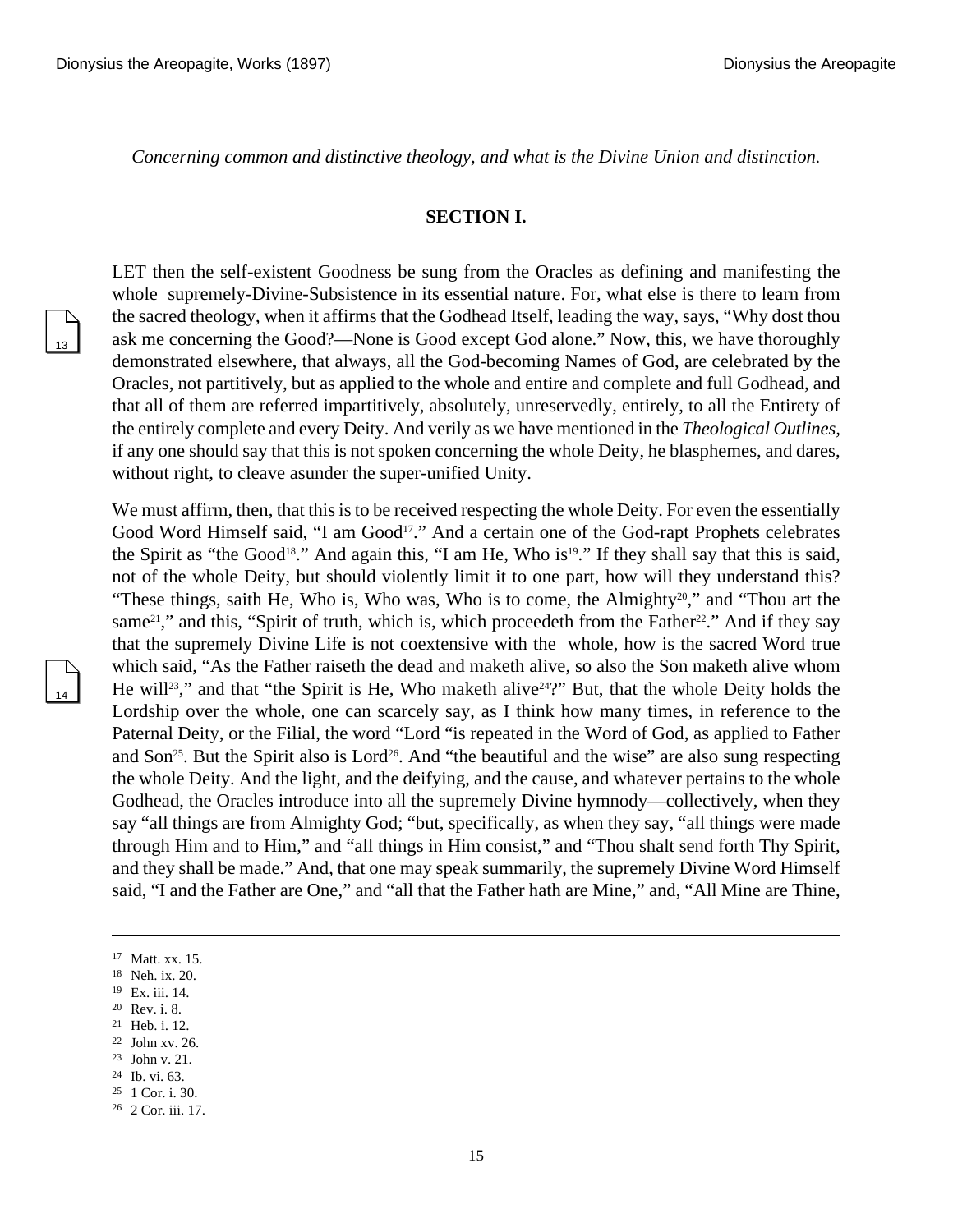16

and Thine, Mine." And again, whatever pertains to the Father and Himself, He attributes. to the supremely Divine Spirit, collectively and in common—the works of God—the homage, the fontal and ceaseless cause and the distribution of the goodly gifts. And I think, none of those, who have been nourished in the Divine Oracles with unprejudiced conceptions, will oppose this, that all things befitting God belong to the whole Godhead, according to the divinely perfect Word. Since, then, we have demonstrated and defined these things from the Oracles,—here indeed partially, but elsewhere sufficiently—we will undertake to unfold every Divine Name whatsoever, which is to be received as referring to the whole Deity.

#### **SECTION II.**

But if any one should say that we introduce in so doing a confusion, in disparagement of the distinction which befits God, we do not think that such a statement as this is itself sufficient to convince that it is true. For, if there is any one who has placed himself entirely in opposition to the Oracles, he will be also entirely apart from our. philosophy; and, if he has no care for the divine Wisdom of the Oracles, how shall we care for his guidance to the theological science? But, if he regards the truth of the Oracles, we also, using this canon and illumination, will advance unwaveringly to the answer, as best we can, by affirming that theology transmits some things as common, but others as distinctive; and neither is it meet to divide the common, nor to confuse the distinctive; but that following It according to our ability, we ought to rise to the Divine splendours; for, by taking thence the Divine revelations, as a most excellent canon of truth, we strive to guard the things lying there, in their native simplicity and integrity and identity—being ourselves guarded in our guard of the Oracles, and from these receiving strength to guard those who guard them.

#### **SECTION III.**

The (Names) then, common to the whole Deity, as we have demonstrated from the Oracles, by many instances in the *Theological Outlines,* are the Super-Good, the Super-God, the Super-essential, the Super-Living, the Super-Wise, and whatever else belongs to the superlative abstraction; with which also, all those denoting Cause, the Good, the Beautiful, the Being, the Life-producing, the Wise, and whatever Names are given to the Cause of all Good, from His goodly gifts. But the distinctive Names are the superessential name and property of Father, and Son and Spirit, since no interchange or community in these is in any way introduced. But there is a further distinction, viz., the complete and unaltered existence of Jesus amongst us, and all the mysteries of love towards man actually existing within it.

#### **SECTION IV.**

But it is rather necessary, I suppose, to resume and to set forth the complete fashion of the Divine union and distinction, in order that the whole discourse may be seen at a glance to reject everything ambiguous and indistinct, and to define critically and distinctly the proper Names, as far as possible. For, as I said elsewhere, the sacred instructors of our theological tradition call the "Divine Unions"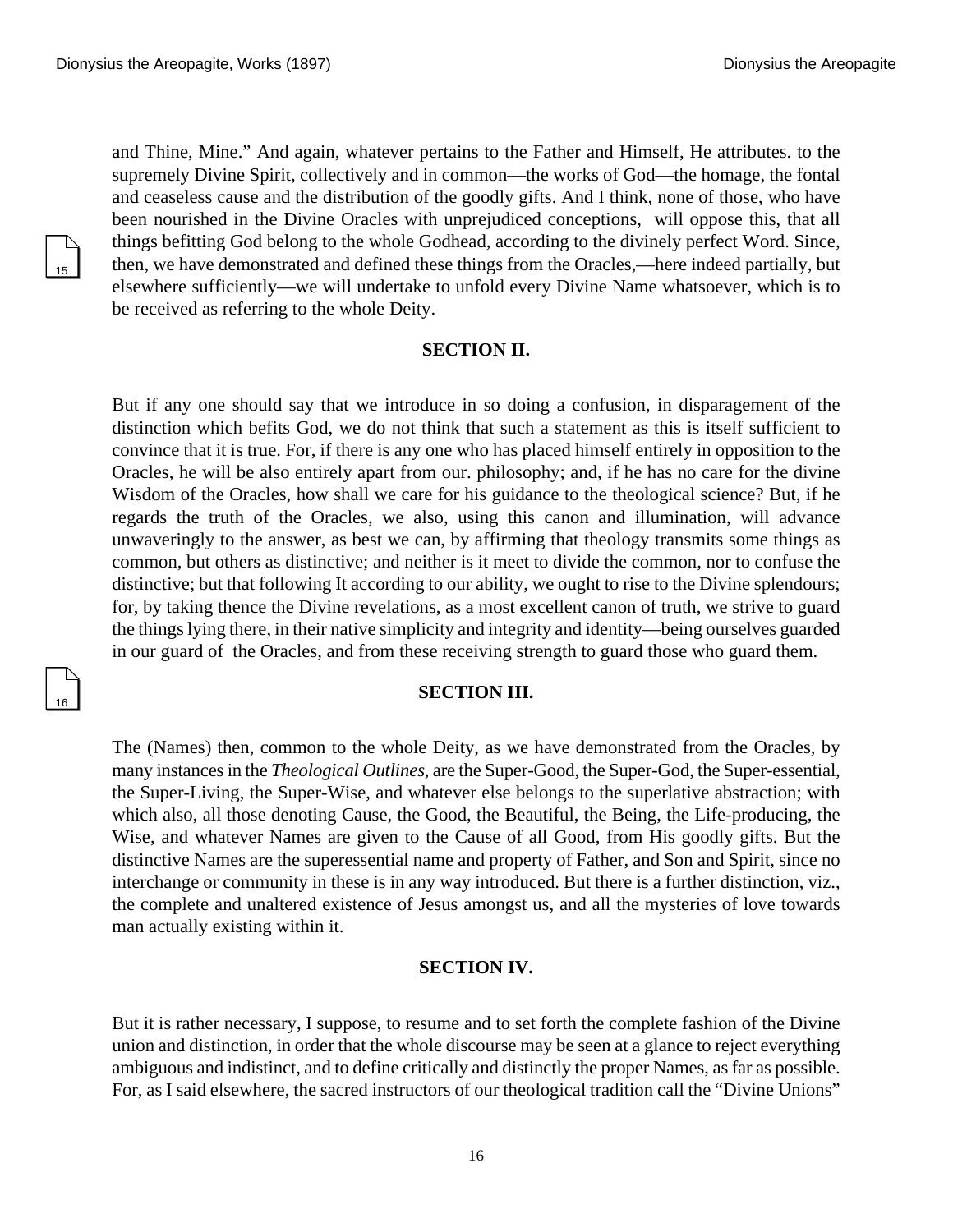18

the hidden and unrevealed sublimities of the super-unutterable and super-unknown Isolation; but the "distinctions," the goodly progressions and manifestations of the Godhead; and, following the sacred Oracles, they mention also properties of the aforesaid "Union; "and again of the distinction, that there are certain specific unions and distinctions. For example, with regard to the Divine Union, that is, the Superessentiality, there is kindred and common to the One-springing Triad, the superessential sustaining Source, the super-Divine Deity, the super-good Goodness, the supreme identity of the whole supreme Idiosyncrasy, the Oneness above source of one; the Unspeakable; the Much-speaking, the Agnosia, the Comprehended by all, the Placing of all, the Abstraction of all, that which is above all affirmation and abstraction, the abiding and steadfastness in each other, if I may so speak, wholly super-united and in no part commingled of the One-springing Persons, just as lights of lamps (to use sensible illustrations familiar to our capacity), when in one house, are both wholly distinct in each other throughout, and keep the distinction from each other specifically and perfectly maintained, being one in distinction and distinct in union; and then, indeed, we may see in a house, in which are many lamps, the lights of all united to form one certain light and lighting up one combined radiance; and, as I suppose, no one would be able to distinguish in the air containing all the lights the light of one or other lamp from the rest, and to see one without the other, since whole in whole are mixed together without being mingled. But, if any one were to take out from the chamber one particular burner, the whole light belonging to it will depart with it; no particle of the other lights being drawn along with it, nor any of its own light left with the other. For there was, as I said, the complete union of all with all, unmingled throughout, and in no part confused, and this actually in a body, the air, the light even itself being dependent on the material fire. Whence we affirm that the superessential Union is fixed above not only the unions in bodies, but also above those in souls themselves, and in minds themselves, which, in a manner unmingled and supermundane, the Godlike and supercelestial Illuminations, whole through whole, possess, as beseems a participation analogous to those who participate in the Union elevated above all.

#### **SECTION V.**

But there is a distinction in the superessential nomenclature of God, not only that which I have mentioned, namely, that each of the One-springing Persons is fixed in the union itself, unmingled and unconfused; but also that the properties of the superessential Divine Production are not convertible in regard to one another. The Father is sole Fountain of the superessential Deity, since the Father is not Son, nor the Son, Father; since the hymns reverently guard their own characteristics for each of the supremely Divine Persons. These then are the unions and distinctions within the unutterable Union and sustaining Source. But, if the goodly progression of the Divine Union, multiplying itself super-uniquely through Goodness, and taking to itself many forms, is also a Divine distinction, yet, common within the Divine distinction, are the resistless distributions, the substance-giving, the life-giving, the wise-making, and the other gifts of the Goodness, Cause of all, after which from the participations and those participating are celebrated the things imparticipatively participated. And this is kindred and common, and one, to the whole Divinity, that it is all entire, participated by each of the Participants, and by none partially. Just as a point in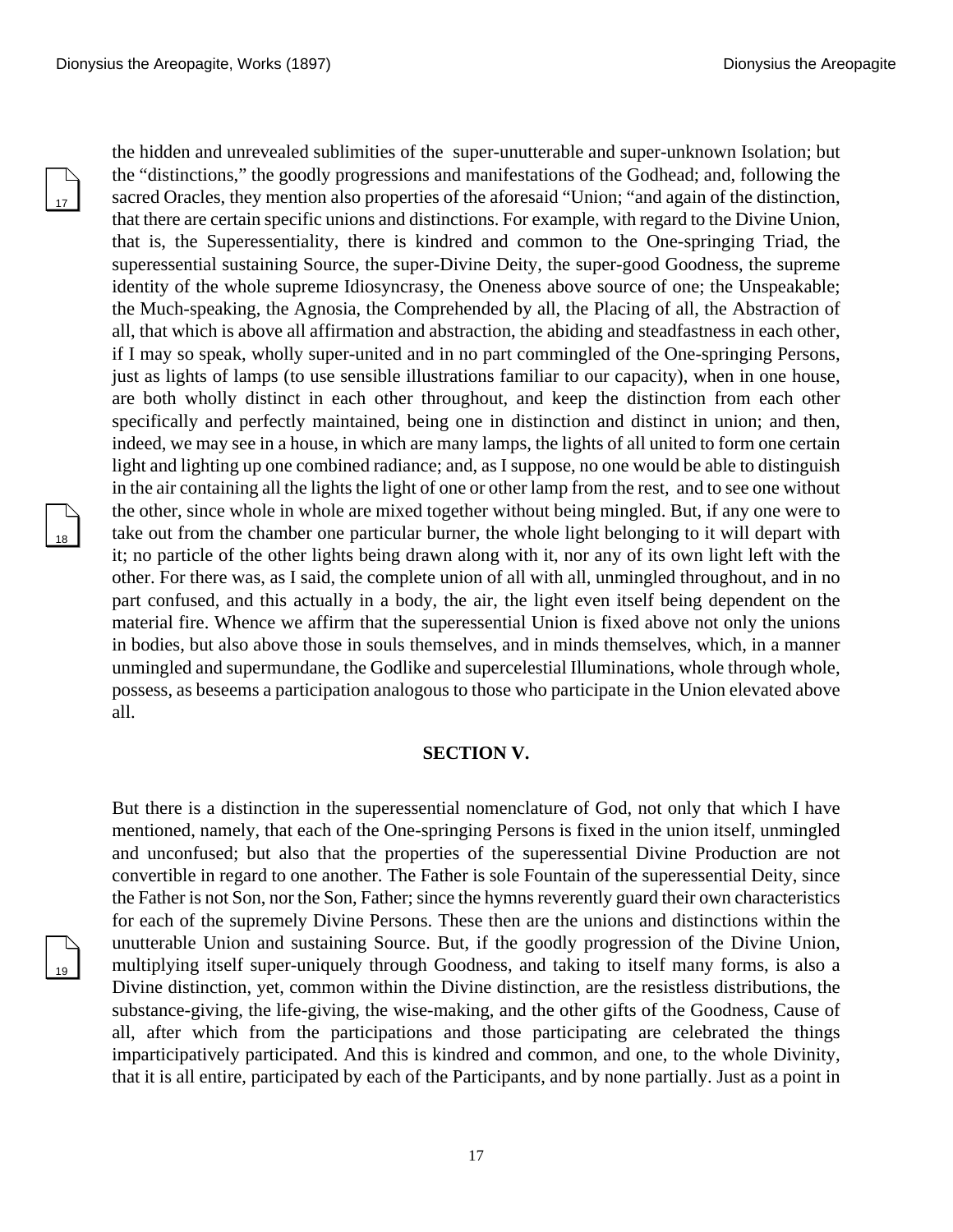21

a circle's centre participates in all the circumjacent<sup>27</sup> straight lines in the circle, and as many impressions of a seal participate in the archetypal seal, and in each of the impressions the seal is whole and the same, and in none partial in any respect. But superior to these is the impartibility of the Deity—Cause of all—from the fact that there is no contact with it. Nor has it any commingled communion with the things participating.

#### **SECTION VI.**

And yet some one might say the seal is not whole and the same in the images throughout. But of this the seal is not the cause, for it imparts itself all and the same to each; but the difference of the recipients makes the figures dissimilar, since the archetype is one and complete and the same. For instance, if the wax were soft and impressionable, and smooth and unstamped, and neither unimpressionable and hard, nor running and dissolving, it will have the figure clear and sharp and fixed. But if it should lack any of the aforesaid aptitudes, this will be the cause of the non-participative and un-figured and indistinct, and whatever else arises from inaptitude for reception. Further, there is a distinction from the goodly work of God towards us, in that the superessential Word was invested with being amongst us—from us—wholly and truly, and did and suffered whatever things are choice and pre-eminent in His human work of God. For in these, the Father and the Spirit in no respect communicated, except perhaps, one might say, as regards the benign and philanthropic purpose, and as regards all the pre-eminent and unutterable work of God which the unchangeable, *qua* God and Word of God, did when He had been born amongst us. Thus we, too, strive to unite and distinguish in the Word the things Divine, as the things Divine themselves, are united and distinguished.

#### **SECTION VII.**

Now we have set forth in the *Theological Outlines* whatever Divine Causes we have found in the Oracles, of these unions, and distinctions, by treating each separately, according to our ability; by explaining some things, by the infallible Word, and unfolding them; and by conducting the religious and unpolluted mind to the bright visions of the Oracles; but others, as being full of mystery, by approaching them according to the Divine tradition, which is superior to mental energy. For all the Divine properties, even those revealed to us, are known by the participations alone; and themselves, such as they are in their own source and abode, are above mind and all essence and knowledge. For instance, if we have named the superessential Hiddenness, God, or Life, or Essence, or Light, or Word (λόγος), we have no other thought than that the powers brought to us from It are deifying, or essentiating, or life-bearing, or wisdom-imparting; but to Itself we approach during the cessation of all the intellectual energies, seeing no deification, or life, or essence whatever, such as is strictly like the Cause pre-eminently elevated above all. Again, that the Father is fontal Deity, but the Lord Jesus and the Spirit are, if one may so speak, God-planted shoots, and as it were Flowers and

<sup>27</sup> The radii.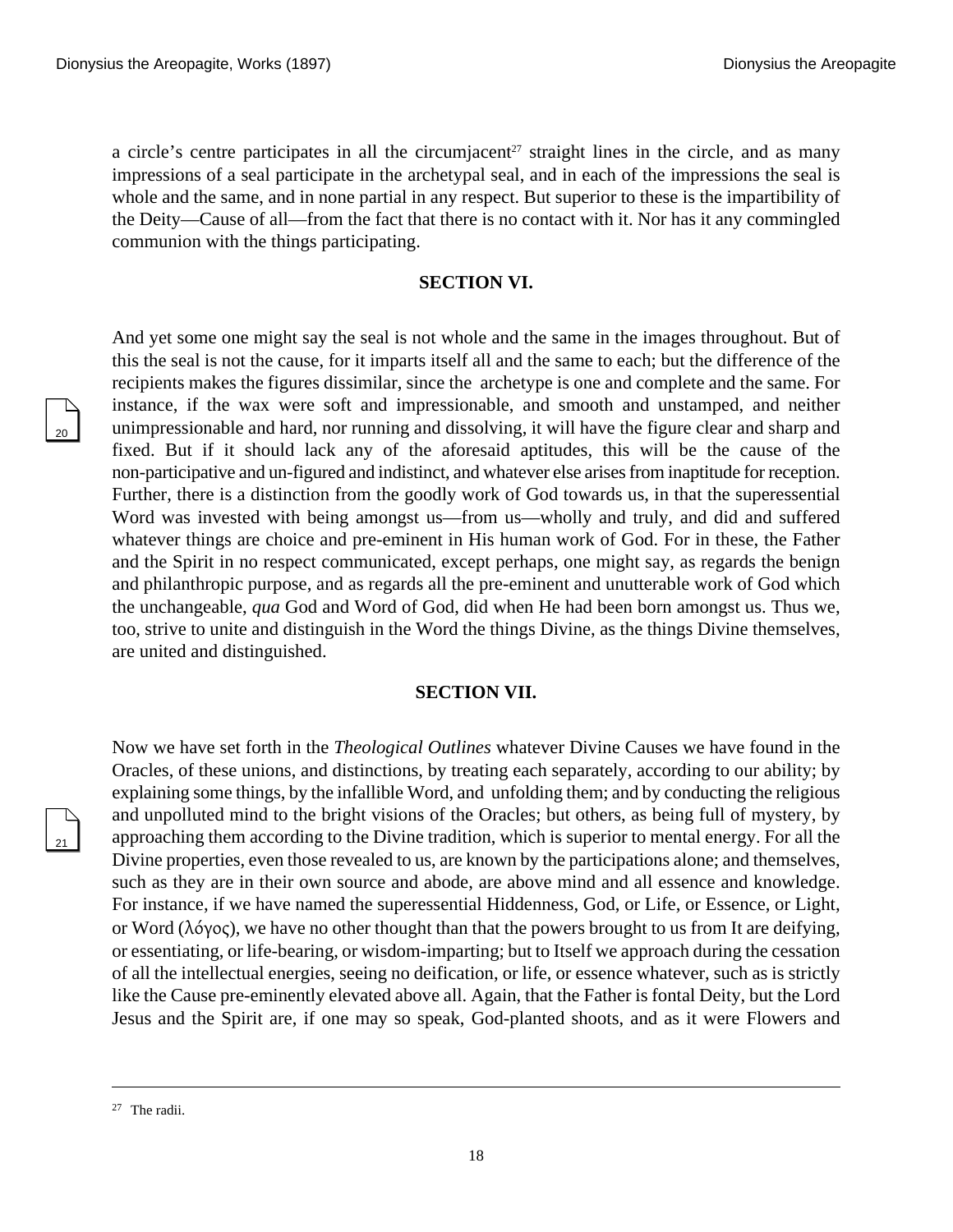23

superessential Lights of the God-bearing Deity, we have received from the holy Oracles; but how these things are, it is neither possible to say, nor to conceive.

#### **SECTION VIII.**

But. up to this point, our utmost power of mental energy carries us, namely, that all divine paternity and sonship have been bequeathed from the Source of paternity and Source of sonship—pre-eminent above all—both to us and to the supercelestial powers, from which the godlike become both gods, and sons of gods, and fathers of gods, and are named Minds, such a paternity and sonship being of course accomplished spiritually, i.e. incorporeally, immaterially, intellectually,— since the supremely Divine Spirit is seated above all intellectual immateriality, and deification, and the Father and the Son are pre-eminently elevated above all divine paternity and sonship. For there is no strict likeness, between the caused and the causes. The caused indeed possess the accepted likenesses of the causes, but the causes themselves are elevated and established above the caused, according to the ratio of their proper origin. And, to use illustrations suitable to ourselves, pleasures and pains are said to be productive of pleasure and pain, but these themselves feel neither pleasure nor pain. And fire, whilst heating and burning, is not said to be burnt and heated. And, if any one should say that the self-existent Life lives, or that the self-existent Light is enlightened, in my view he will not speak correctly, unless, perhaps, he should say this after another fashion, that the properties of the caused are abundantly and essentially pre-existent in the causes.

#### **SECTION IX.**

Further also, the most conspicuous fact of all theology—the God-formation of Jesus amongst us—is both unutterable by every expression and unknown to every mind, even to the very foremost of the most reverend angels. The fact indeed that. He took substance as man, we have received as a mystery, but we do not know in what manner, from virginal bloods, by a different law, beyond nature, He was formed, and how, with dry feet, having a bodily bulk and weight of matter, He marched upon the liquid and unstable substance<sup>28</sup>; and so, with regard to all the other features of the super-physical physiology of Jesus. Now, we have elsewhere sufficiently spoken of these things, and they have been celebrated by our illustrious leader, in his *Theological Elements,* in a manner far beyond natural ability—things which that illustrious man acquired, either from the sacred theologians, or comprehended from the scientific, search of the Oracles, from manifold struggles and investigations respecting the same, or was instructed from a sort of more Divine Inspiration, not only having learnt, but having felt the pangs of things Divine, and from his sympathy with them, if I may so speak, having been perfected to their untaught and mystic union and acceptance. And that we may display, in fewest words, the many and blessed visions of his most excellent intelligence, the following are the things he says, concerning the Lord Jesus, in the *Theological Elements* compiled by him.

<sup>28</sup> Letter IV.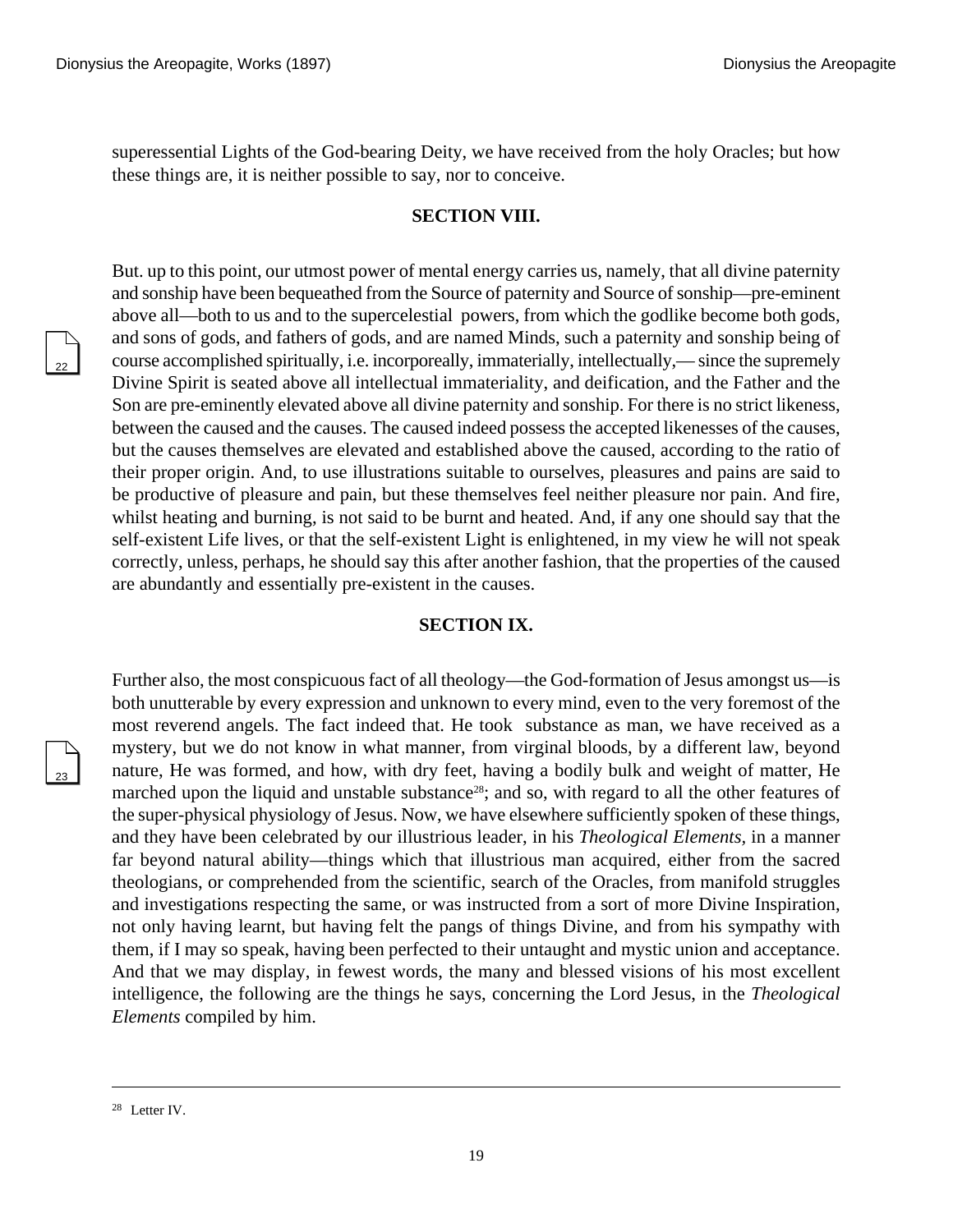25

#### **SECTION X.**

*From the Theological Elements of the most holy Hierotheus.*

Deity of the Lord Jesus,— the Cause and Completing of all, which preserves the parts concordant with the whole, and is neither part nor whole, and whole and part, as embracing in Itself everything both part and whole, and being above and before—is perfect indeed in the imperfect, as source of perfection, but imperfect in the perfect, as super-perfect, and pre-perfect—Form producing form, in things without form, as Source of form—formless in the forms, as above form,—Essence, penetrating without stain the essences throughout, and superessential, exalted above every essence—setting bounds to the whole principalities and orders, and established above every principality and order. It is measure also of things existing, and age, and above age, and before age—full, in things that need, super-full in things full, unutterable, unspeakable, above mind, above life, above essence. It has the supernatural, supernaturally,—the superessential, superessentially. Hence, since through love towards man, He has come even to nature, and really became substantial, and the Super-God lived as Man<sup>29</sup> (may He be merciful with regard to the things we are celebrating, which are beyond mind and expression), and in these He has the supernatural and super-substantial, not only in so far as He communicated with us without alteration and without confusion, suffering no loss as regards His super-fulness, from His unutterable emptying of Himself—but also, because the newest of all new things, He was in our physical condition super-physical—in things substantial, super-substantial, excelling all the things—of us—from us—above us.

#### **SECTION XI.**

This then is sufficient on these matters, let us now advance to the purpose of the discourse by unfolding, to the best of our ability, the kindred and common Names of the Divine distinction. And, in order that we may first distinctly define everything, in order, we call Divine distinction, as we have said, the goodly progressions of the Godhead. For, by being given to all things existing, and pouring forth the whole imparted goods in abundance, It is distinguished uniformly, and multiplied uniquely, and is moulded into many from the One, whilst being self-centred. For example, since Almighty God is superessentially Being, but the Being is bequeathed to things being, and produces the whole Essences; that One Being is said to be fashioned in many forms, by the production from Itself of the many beings, whilst It remains undiminished, and One in the multiplicity, and Unified during the progression, and complete in the distinction, both by being superessentially exalted above all beings, and by the unique production of the whole; and by the un-lessened stream of His undiminished distributions. Further, being One, and having distributed the One, both to every part and whole, both to one and to multitude, He is One, as it were, superessentially, being neither a part of the multitude, nor whole from parts; and thus is neither one, nor partakes of one, nor has the one. But, beyond these, He is One, above the one, to things existing—One, and multitude

<sup>29</sup> Letter IV.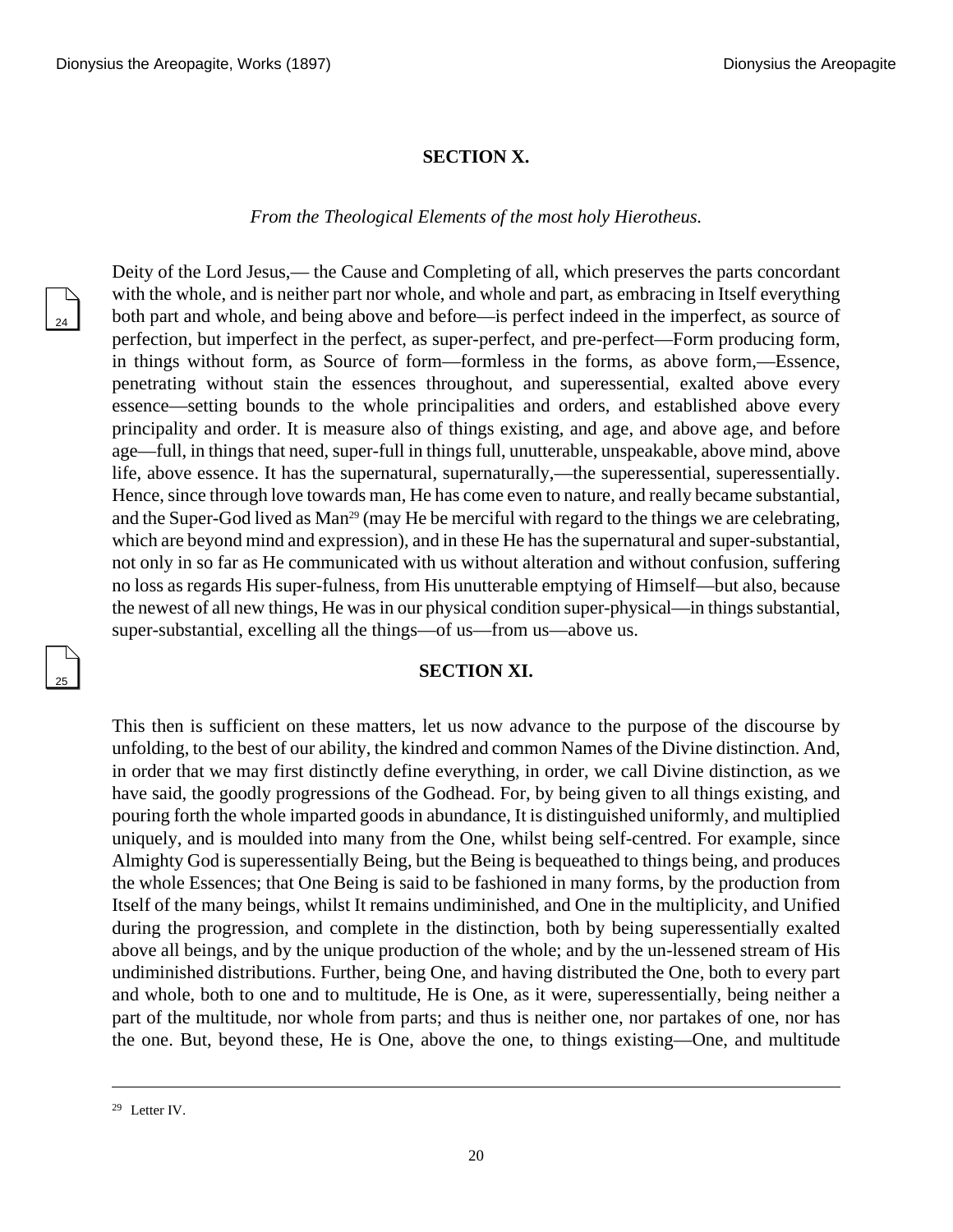<span id="page-26-0"></span>27

indivisible, unfilled super-fulness, producing and perfecting and sustaining every one thing and multitude. Again, by the Deification from Itself, by the Divine likeness of many who become gods, according to their several capacity, there seems, and is said to be, a distinction and multiplication of the One God, but. He is none the less the Supreme God, and super-God, superessentially One God,—undivided in things divided, unified in Himself, both unmingled and unmultiplied in the many. And when the common conductor of ourselves, and of our leader to the Divine gift of light,—he, who is great in Divine mysteries—the light of the world—had thought out this in a manner above natural ability,—he speaks as follows, from the inspiration of God, in his sacred writings—"For, even if there are who are called gods, whether in heaven or upon earth, as there are gods many and lords many; but to us there is One God, the Father, from Whom are all things, and we unto Him,—and One Lord Jesus Christ, through Whom are all things, and we, through Him<sup>30</sup>." For, with regard to things Divine, the unions overrule the distinctions, and precede them, and are none the less unified, even after the self-centred and unified distinction. These, the mutual and common distinctions, or rather the goodly progressions of the whole Deity, we will endeavour to the best of our ability to celebrate from the Names of God, which make them known in the Oracles;—first, having laid down, as we have said, that every beneficent Name of God, to whichever of the supremely Divine Persons it may be applied, is to be understood with reference to the whole Supremely Divine wholeness unreservedly.

#### **CAPUT III.**

*What is the power of prayer, and concerning the blessed Hierotheus, and concerning reverence and covenant in the Word of God.*

#### **SECTION I.**

FIRST, with your permission, let us examine the all-perfect Name of Goodness, which is indicative of the whole progressions of Almighty God, having invoked the supremely good, and super-good Triad—the Name which indicates Its whole best Providences. For, we must first be raised up to It, as Source of good, by our prayers; and by a nearer approach to It, be initiated as to the all good gifts which are established around It. For It is indeed present to all, but all are not present to It. But then, when we have invoked It, by all pure prayers and unpolluted mind, and by our aptitude towards Divine Union, we also are present to It. For, It is not in a place, so that It should be absent from a particular place, or should pass from one to another. But even the statement that It is in all existing beings, falls short of Its infinitude (which is) above all, and embracing all. Let us then elevate our very selves by our prayers to the higher ascent of the Divine and good rays,—as if a luminous chain

<sup>30</sup> [1 Cor. viii. 5, 6.](http://www.ccel.org/b/bible/asv/xml/asv.iCor.8.xml#iCor.8.5 Bible:1Cor.8.6)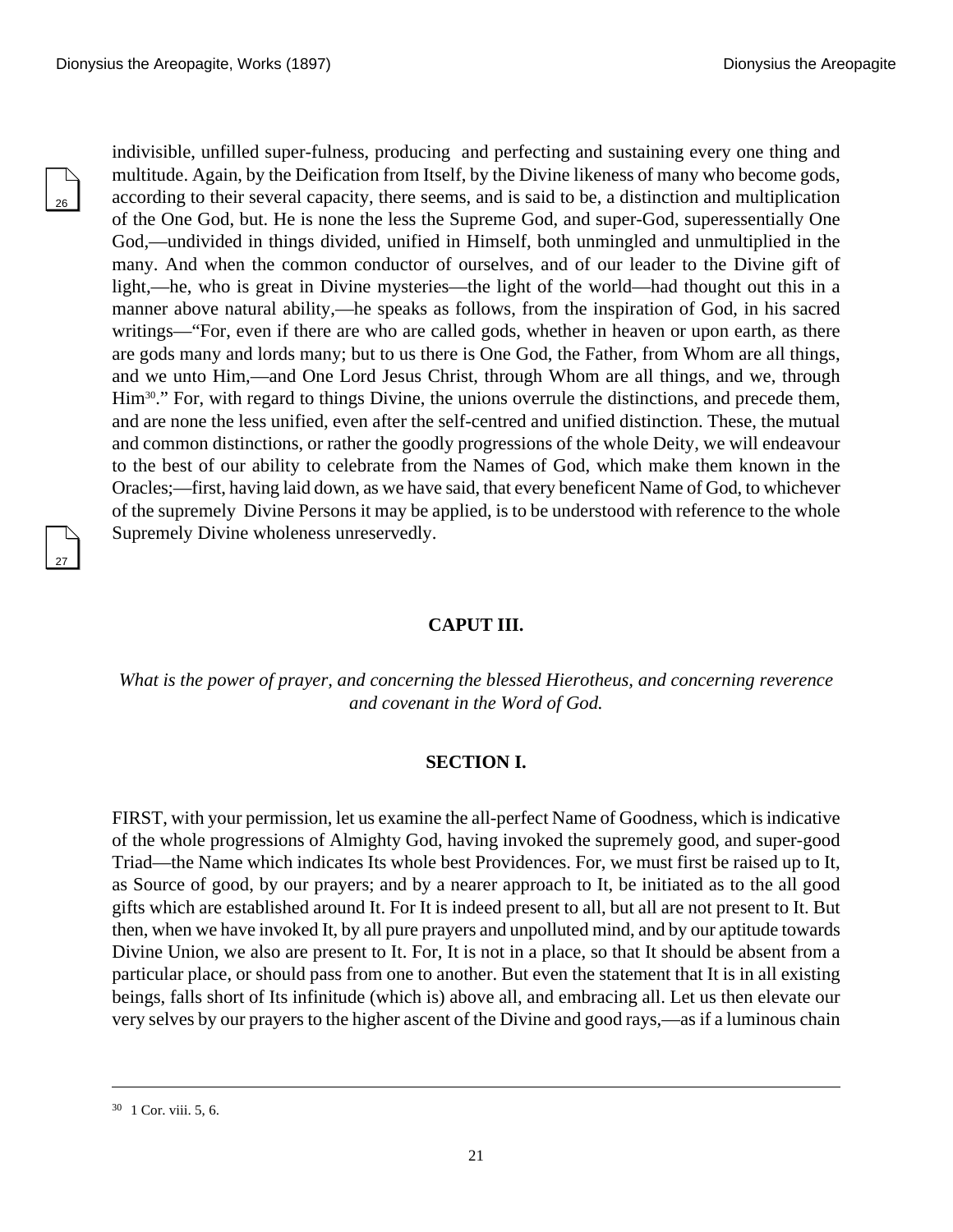29

30

being suspended from the celestial heights, and reaching down hither, we, by ever clutching this upwards, first with one hand, and then with the other, seem indeed to draw it down, but in reality we do not draw it down, it being both above and below, but ourselves are carried upwards to the higher splendours of the luminous rays. Or, as if, after we have embarked on a ship, and are holding on to the cables reaching from some rock, such as are given out, as it were, for us to seize, we do not draw the rock to us, but ourselves, in fact, and the ship, to the rock. Or to take another example, if any one standing on the ship pushes away the rock by the sea shore, he will do nothing to the stationary and unmoved rock, but he separates himself from it, and in proportion as he pushes that away, he is so far hurled from it. Wherefore, before everything, and especially theology, we must begin with prayer, not as though we ourselves were drawing the power, which is everywhere and nowhere present, but as, by our godly reminiscences and invocations, conducting ourselves to, and making ourselves one with, it.

#### **SECTION II.**

Perhaps also, this is worthy of apology, that whilst our illustrious leader, Hierotheus, is compiling his *Theological Elements,* in a manner above natural capacity, we, as if those were not sufficient, have composed others, and this present theological treatise. And yet, if that man had deigned to treat systematically all the theological treatises, and had gone through the sum of all theology, by detailed expositions, we should not have gone to such a height of folly, or stupidity, as to have attempted alone theological questions, either more lucidly or divinely than he, or to indulge in vain talk by saying superfluously the same things twice over, and in addition to do injustice to one, both teacher and friend, and that we, who have been instructed from his discourses, after Paul the Divine, should filch for our own glorification his most illustrious contemplation and elucidation. But, since in fact, he, whilst teaching things divine, in a manner suitable to presbyters, set forth comprehensive definitions, and such as embraced many things in one, as were suitable to us, and to as many as with us were teachers of the newly-initiated souls, commanding us to unfold and disentangle, by language commensurate with our ability, the comprehensive and uniform compositions of the most intellectual capacity of that illustrious man; and you, yourself, have oftentimes urged us to this, and sent back the very book, as being of transcendent value; for this reason, then, we too distinguish him as a teacher of perfect and presbyterial conceptions for those who are above the common people, even as certain second Oracles, and next to the Anointed of God. But for people, such as we are, we will transmit things Divine, according to our capacity. For, if strong meat belongs to the perfect, how great perfection is required that the same should feed others. Correctly, then, we have affirmed this, that the self-perceptive vision of the intelligible Oracles, and their comprehensive teaching, needs presbyterial power; but the science and the thorough teaching of the reasons which lead to this, fittingly belong to those purified and hallowed persons placed in a subordinate position. And yet, we have insisted upon this with the utmost care, that, as regards the things that have been thoroughly investigated by him, our divine leader, with an accurate elucidation, we should not, in any way, handle the same tautologically, for the same elucidation of the Divine text expounded by him. For, amongst our inspired hierarchs (when both we, as you know, and yourself, and many of our holy brethren, were gathered together to the depositing of the Life-springing and God-receptive body, and when there were present also James, the brother of God, and Peter, the foremost and

22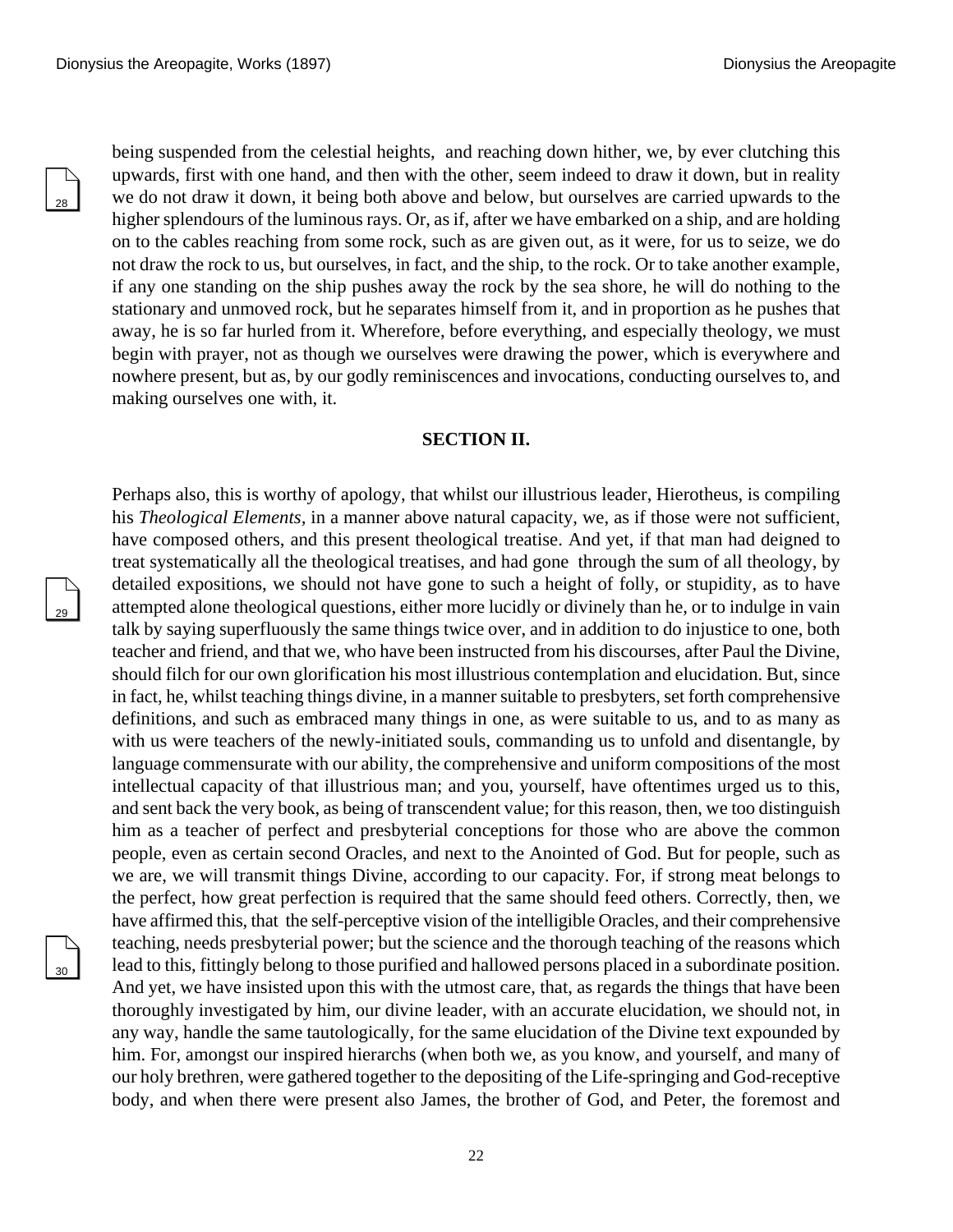<span id="page-28-0"></span>32

most honoured pinnacle of the Theologians, when it was determined after the depositing, that every one of the hierarchs should celebrate, as each was capable, the Omnipotent Goodness of the supremely Divine Weakness), he, after the Theologians, surpassed, as you know, all the other divine instructors, being wholly entranced, wholly raised from himself, and experiencing the pain of his fellowship with the things celebrated, and was regarded as an inspired and divine Psalmist by all, by whom he was heard and seen and known, and not known. And why should I say anything to thee concerning the things there divinely spoken? For, if I do not forget myself, many a time do I remember to have heard from thee certain portions of those inspired songs of praise; such was thy zeal, not cursorily, to pursue things Divine.

#### **SECTION III.**

But to pass over the mystical things there, both as forbidden to the multitude and as known to thee, when it was necessary to communicate to the multitude, and to bring as many as possible to the sacred knowledge amongst ourselves, he so excelled the majority of sacred teachers, both by use of time and purity of mind, and accuracy of demonstrations, and by his other sacred discourses, that we should scarcely have dared to look so great a sun straight in the face. For we are thus far conscious in ourselves, and know, that we may neither advance to understand sufficiently the intelligible of Divine things, nor to express and declare the things spoken of the divine knowledge. For, being far removed from the skill of those divine men, as regards theological truth, we are so inferior that we should have, through excessive reverence, entirely come to this—neither to hear nor to speak anything respecting divine philosophy, unless we had grasped in our mind, that we must not neglect the knowledge of things divine received by us. And to this we were persuaded, not only by the innate aspirations of the minds which always lovingly cling to the permitted contemplation of the supernatural, but also by the most excellent order itself of the Divine institutions, which prohibits us, on the one hand, from much inquisition into things above us, as above our degree, and as unattainable; yet, on the other hand, persistently urges us to graciously impart to others also whatever is permitted and given to us to learn. Yielding then to these considerations, and neither shirking nor flinching from the attainable discovery of things Divine, but also not bearing to leave unassisted those who are unable to contemplate things too high for us, we have brought ourselves to composition, not daring indeed to introduce anything new, but by more easy and more detailed expositions to disentangle and elucidate the things spoken by the Hierotheus indeed.

#### **CAPUT IV.**

*Concerning Good, Light, Beauty, Love, Ecstasy, Jealousy, and that the Evil is neither existent, nor from existent, nor in things being.*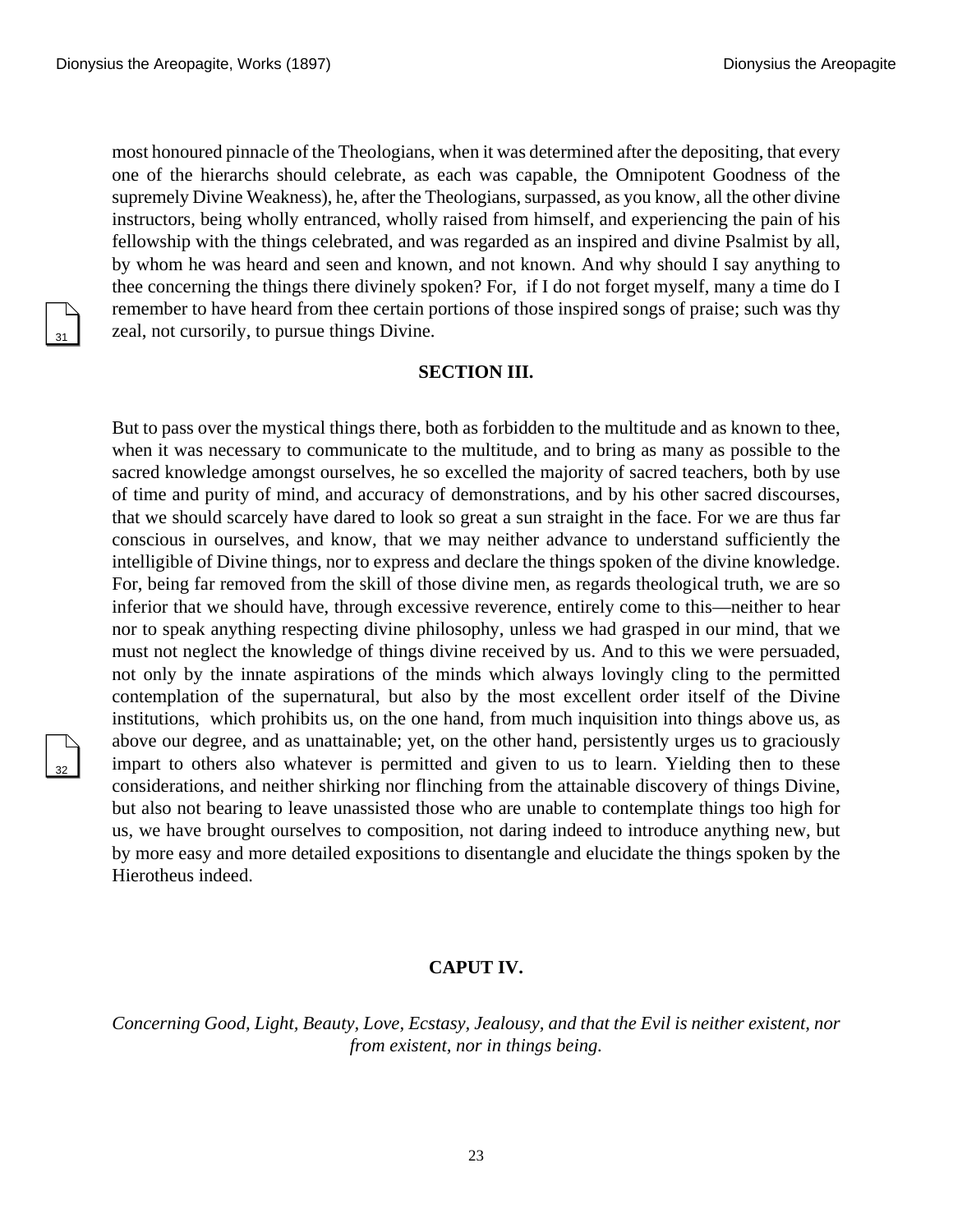34

#### **SECTION I.**

BE it so then. Let us come to the appellation "Good," already mentioned in our discourse, which the Theologians ascribe pre-eminently and exclusively to the super-Divine Deity, as I conjecture, by calling the supremely Divine Subsistence, Goodness; and because the Good, as essential Good, by Its being, extends Its Goodness to all things that be.

For, even as our sun—not as calculating or choosing, but by its very being, enlightens all things able to partake of its light in their own degree—so too the Good—as superior to a sun, as the archetype *par excellence,* is above an obscure image—by Its very existence sends to all things that be, the rays of Its whole goodness, according to their capacity. By reason of these (rays) subsisted all the intelligible and intelligent essences and powers and energies. By reason of these they are, and have their life, continuous and undiminished, purified from all corruption and death and matter, and generation; and separated from the unstable and fluctuating and vacillating mutability, and are conceived of as incorporeal and immaterial, and as minds they think in a manner supermundane, and are illuminated as to the reasons of things, in a manner peculiar to themselves; and they again convey to their kindred spirits things appropriate to them; and they have their abiding from Goodness; and thence comes to them stability and consistence and protection, and sanctuary of good things; and whilst aspiring to It, they have both being and good being; and being conformed to It, as is attainable, they are both patterns of good, and impart to those after them, as the Divine Law directs, the gifts which have passed through to themselves from the Good.

#### **SECTION II.**

Thence come to them the supermundane

orders, the unions amongst themselves, the mutual penetrations, the unconfused distinctions, the powers elevating the inferior to the superior, the providences of the more exalted for those below them; the guardings of things pertaining to each power; and unbroken convolutions around themselves; the identities and sublimities around the aspiration after the Good; and whatever is said in our Treatise concerning the angelic properties and orders. Further also, whatever things belong to the heavenly Hierarchy, the purifications befitting angels, the supermundane illuminations, and the things perfecting the whole angelic perfection, are from the all-creative and fontal Goodness; from which was given to them the form of Goodness, and the revealing in themselves the hidden Goodness, and that angels are, as it were, heralds of the Divine silence, and project, as it were, luminous lights revealing Him Who is in secret. Further, after these—the sacred and holy minds—the souls, and whatever is good in souls is by reason of the super-good Goodness—the fact that they are intellectual—that they have essential life—indestructible—the very being itself—and that they are able, whilst elevated themselves to the angelic lives, to be conducted by them as good guides to the good Origin of all good things, and to become partakers of the illuminations, thence bubbling forth, according to the capacity of each, and to participate in the goodlike gift, as they are able, and whatever else we have enumerated in our Treatise concerning the soul. But also, if one may be permitted to speak of the irrational souls, or living creatures, such as cleave the air, and such as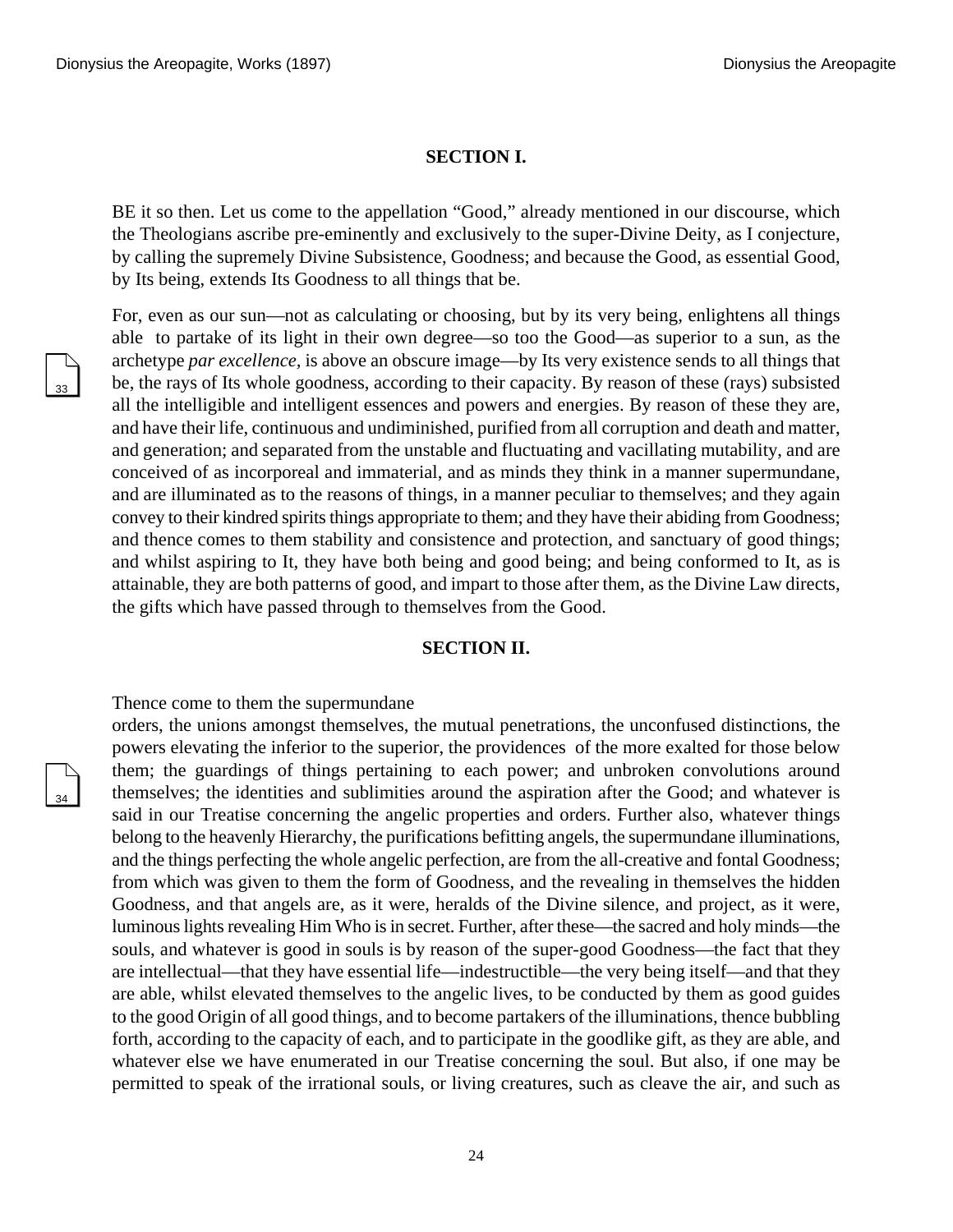36

37

walk on earth, and such as creep along earth, and those whose life is in waters, or amphibious, and such as live concealed under earth, and burrow within it, and in one word, such as have the sensible soul or life, even all these have their soul and life, by reason of the Good. Moreover, all plants have their growing and moving life from the Good; and even soulless and lifeless substance is by reason of the Good, and by reason of It, has inherited its substantial condition.

#### **SECTION III.**

But, if the Good is above all things being, as indeed it is, and formulates the formless, even in Itself alone, both the non-essential is a pre-eminence of essence, and the non-living is a superior life, and the mindless a superior wisdom, and whatever is in the Good is of a superlative formation of the formless, and if one may venture to say so, even the nonexistent itself aspires to the Good above all things existing, and struggles somehow to be even itself in the Good,—the really Superessential—to the exclusion of all things.

#### **SECTION IV.**

But what slipped from our view in the midst of our discourse, the Good is Cause of the celestial movements in their commencements and terminations, of their not increasing, not diminishing, and completely changeless, course31, and of the noiseless movements, if one may so speak, of the vast celestial transit, and of the astral orders, and the beauties and lights, and stabilities, and the progressive swift motion of certain stars, and of the periodical return of the two luminaries, which the Oracles call "great," from the same to the same quarter, after which our days and nights being marked, and months and years being measured, mark and number and arrange and comprehend the circular movements of time and things temporal. But, what would any one say of the very ray of the sun? For the light is from the Good, and an image of the Goodness, wherefore also the Good is celebrated under the name of Light; as in a portrait the original is manifested. For, as the goodness of the Deity, beyond all, permeates from the highest and most honoured substances even to the lowest, and yet is above all, neither the foremost outstripping its superiority, nor the things below eluding its grasp, but it both enlightens all that are capable, and forms and enlivens, and grasps, and perfects, and is measure of things existing, and age, and number, and order, and grasp, and cause, and end; so, too, the brilliant likeness of the Divine Goodness, this our great sun, wholly bright and ever luminous, as a most distant echo of the Good, both enlightens whatever is capable of participating in it, and possesses the light in the highest degree of purity, unfolding to the visible universe, above and beneath, the splendours of its own rays, and if anything does not participate in them, this is not owing to the inertness or deficiency of its distribution of light, but is owing to the inaptitude for light-reception of the things which do not unfold themselves for the participation of light. No doubt the ray passing over many things in such condition, enlightens the things after them, and there is no visible thing which it does not reach, with the surpassing greatness of its own splendour. Further also, it contributes to the generation of sensible bodies, and moves them to life,

 $31$  ευροίας.

<sup>25</sup>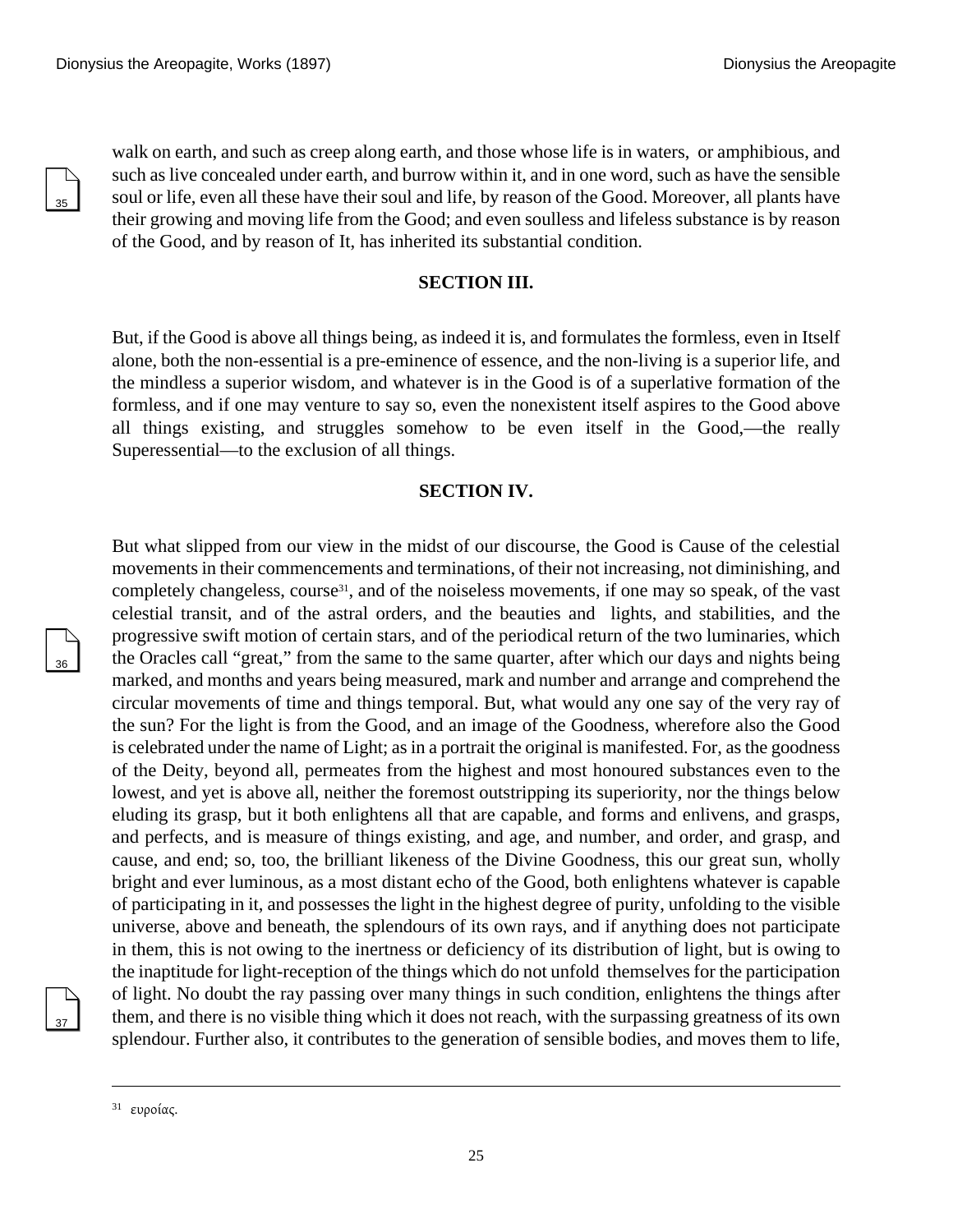39

and nourishes, and increases, and perfects, and purifies and renews; and the light is both measure and number of hours, days, and all our time. For it is the light itself, even though it was then without form, which the divine Moses declared to have fixed that first Triad<sup>32</sup> of our days. And, just as Goodness turns all things to Itself, and is chief collector of things scattered, as One-springing and One-making Deity, and all things aspire to It, as Source and Bond and End, and it is the Good, as the Oracles say, from Which all things subsisted, and are being brought into being by an all-perfect Cause; and in Which all things consisted, as guarded and governed in an all-controlling route; and to Which all things are turned, as to their own proper end; and to Which all aspire —the intellectual and rational indeed, through knowledge, and the sensible through the senses, and those bereft of sensible perception by the innate movement of the aspiration after life, and those without life, and merely being, by their aptitude for mere substantial participation; after the same method of its illustrious original, the light also collects and turns to itself all things existing—things with sight *—*things with motion—things enlightened—things heated—things wholly held together by its brilliant splendours—whence also, Helios, because it makes all things altogether ( $\dot{\alpha}$ ολλῆ), and collects things scattered. And all creatures, endowed with sensible perceptions, aspire to it, as aspiring either to see, or to be moved and enlightened, and heated, and to be wholly held together by the light. By no means do I affirm, after the statement of antiquity, that as being God and Creator of the universe, the sun, by itself, governs the luminous world, but that the invisible things of God are clearly seen from the foundation of the world, being understood by the things that are made, even His eternal power and Deity.

#### **SECTION V.**

But we have spoken of these things in our *Symbolical Theology.* Let us now then celebrate the spiritual Name of Light, under Which we contemplate the Good, and declare that He, the Good, is called spiritual<sup>33</sup> Light, on the ground that He fills every supercelestial mind with spiritual light, and expels all ignorance and error from all souls in which they may be, and imparts to them all sacred light, and cleanses their mental vision from the mist which envelops them, from ignorance, and stirs up and unfolds those enclosed by the great weight of darkness, and imparts, at first, a measured radiance; then, whilst they taste, as it were, the light, and desire it more, more fully gives Itself, and more abundantly enlightens them, because "they have loved much," and ever elevates them to things in advance, as befits the analogy of each for aspiration.

#### **SECTION VI.**

The Good then above every light is called spiritual Light, as fontal ray, and stream of light welling over, shining upon every mind, above, around<sup>34</sup>, and in the world, from its fulness, and renewing their whole mental powers, and embracing them all by its over-shadowing; and being above all by its exaltation; and in one word, by embracing and having previously and pre-eminently the whole

<sup>32</sup> See Dulac, Theology anticipates Science.

<sup>&</sup>lt;sup>33</sup> The Greek word is νοητὸν, which in connection with φῶς is rendered here "spiritual light."

<sup>34</sup> See Book of Hierotheus, c. 2.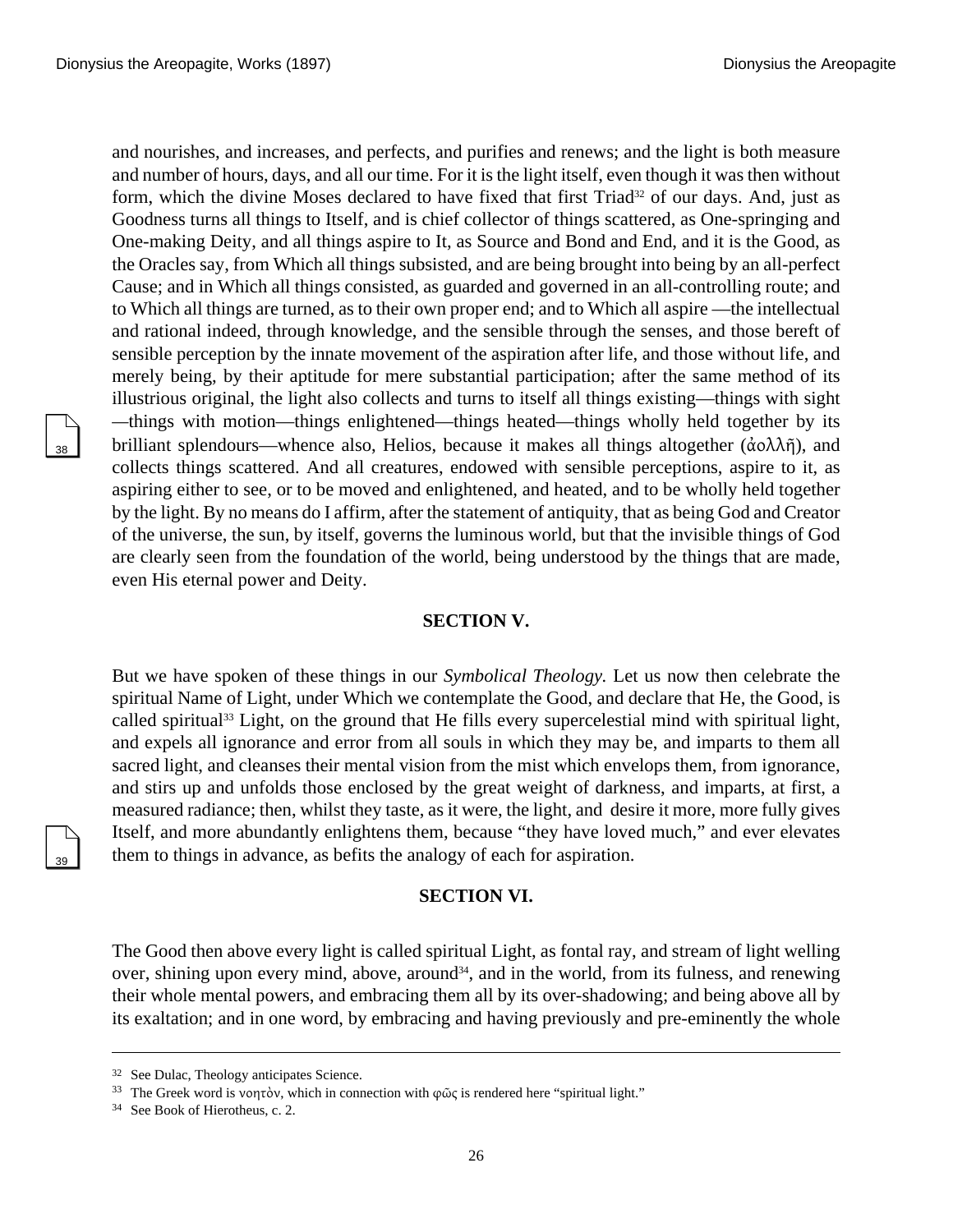41

sovereignty of the light-dispensing faculty, as being source of light and above all light, and by comprehending in itself all things intellectual, and all things rational, and making them one altogether. For as ignorance puts asunder those who have gone astray, so the presence of the spiritual light is collective and unifying of those being enlightened, both perfecting and further turning them towards the true Being, by turning them from the many notions and collecting the various views, or, to speak more correctly, fancies, into one true, pure and uniform knowledge, and by filling them with light, one and unifying.

#### **SECTION VII.**

This Good is celebrated by the sacred theologians, both as beautiful and as Beauty, and as Love, and as Beloved; and all the other Divine Names which beseem the beautifying and highly-favoured comeliness. But the beautiful and Beauty are not to be divided, as regards the Cause which has embraced the whole in one. For, with regard to all created things, by dividing them into participations and participants, we call beautiful that which participates in Beauty; but beauty, the participation of the beautifying Cause of all the beautiful things. But, the superessential Beautiful is called Beauty, on account of the beauty communicated from Itself to all beautiful things, in a manner appropriate to each, and as Cause of the good harmony and brightness of all things which flashes like light to all the beautifying distributions of its fontal ray, and as calling (καλοῦν) all things to Itself (whence also it is called Beauty) (κάλλος), and as collecting all in all to Itself. (And it is called) Beautiful, as (being) at once beautiful and super-beautiful, and always being under the same conditions and in the same manner beautiful, and neither coming into being nor perishing, neither waxing nor waning; neither in this beautiful, nor in that ugly, nor at one time beautiful, and at another not; nor in relation to one thing beautiful, and in relation to another ugly, nor here, and not there, as being beautiful to some, and not beautiful to others; but as Itself, in Itself, with Itself, uniform, always being beautiful, and as having beforehand in Itself pre-eminently the fontal beauty of everything beautiful. For, by the simplex and supernatural nature of all beautiful things, all beauty, and everything beautiful, pre-existed uniquely as to Cause. From this Beautiful (comes) being to all existing things,—that each is beautiful in its own proper order; and by reason of the Beautiful are the adaptations of all things, and friendships, and inter-communions, and by the Beautiful all things are made one, and the Beautiful is origin of all things, as a creating Cause, both by moving the whole and holding it together by the love of its own peculiar Beauty; and end of all things, and beloved, as final Cause (for all things exist for the sake of the Beautiful) and exemplary (Cause), because all things are determined according to It. Wherefore, also, the Beautiful is identical with the Good, because all things aspire to the Beautiful and Good, on every account, and there is no existing thing which does not participate in the Beautiful and the Good. Yea, reason will dare to say even this, that even the non-existing participates in the Beautiful and Good. For then even it is beautiful and good, when in God it is celebrated superessentially to the exclusion of all. This, the one Good and Beautiful, is uniquely Cause of all the many things beautiful and good. From this are all the substantial beginnings of things existing, the unions, the distinctions, the identities, the diversities, the similarities, the dissimilarities, the communions of the contraries, the commingling of things unified, the providences of the superior, the mutual cohesions of those of the same rank; the attentions of the more needy, the protecting and immoveable abidings and stabilities of their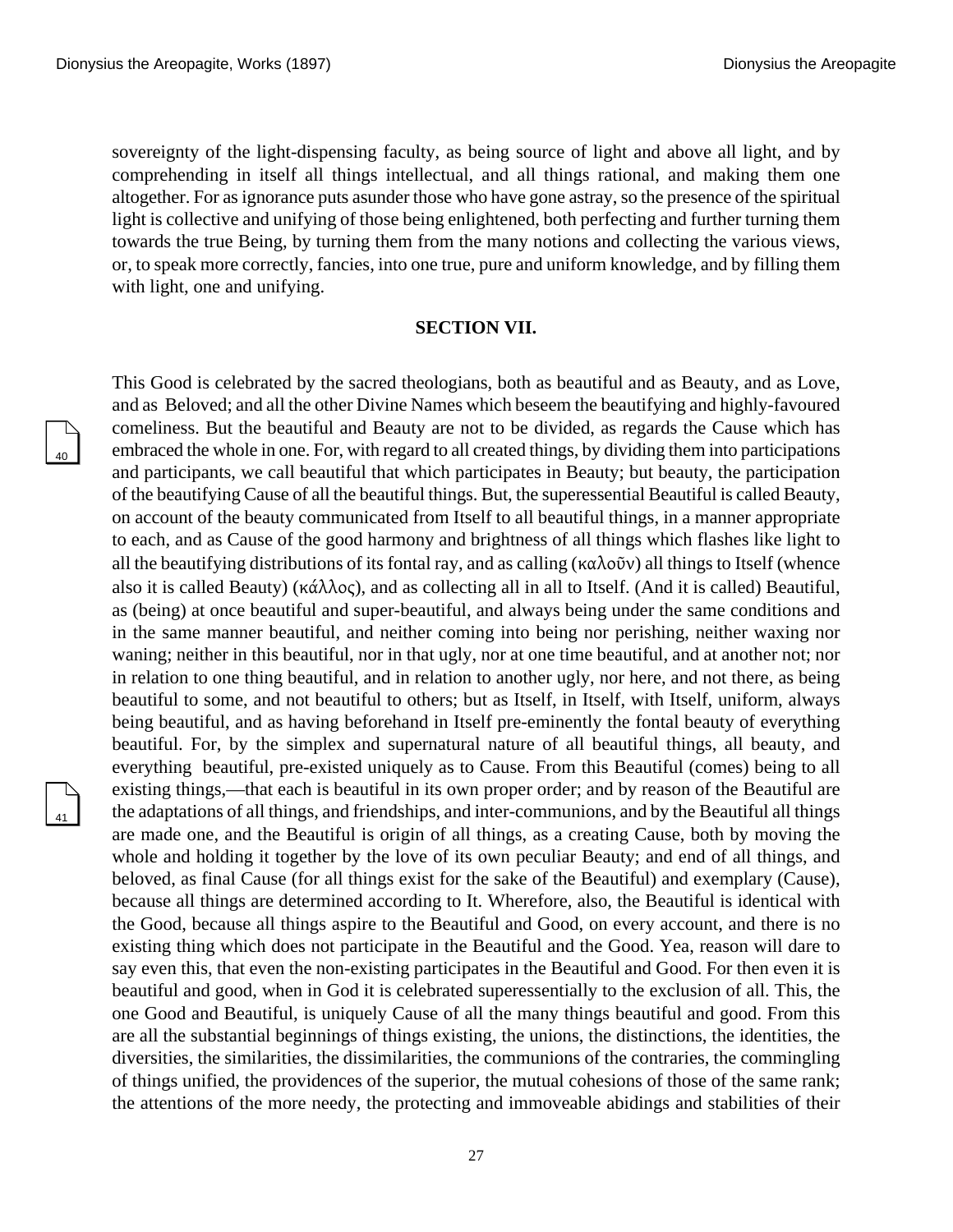

whole selves and, on the other hand, the communions of all things among all, in a manner peculiar to each, and adaptations and unmingled friendships and harmonies of the whole, the blendings in the whole, and the undissolved connections of existing things, the never-failing successions of the generations, all rests and movements, of the minds, of the souls, of the bodies. For, that which is established above every rest, and every movement, and moves each thing in the law of its own being to its proper movement, is a rest and movement to all.

#### **SECTION VIII.**

Now, the divine minds<sup>35</sup> are said to be moved circularly indeed, by being united to the illuminations of the Beautiful and Good, without beginning and without end; but in a direct line, whenever they advance to the succour of a subordinate, by accomplishing all things directly; but spirally, because even in providing for the more indigent, they remain fixedly, in identity, around the good and beautiful Cause of their identity, ceaselessly dancing around.

#### **SECTION IX.**

Further, there is a movement of soul, circular indeed,—the entrance into itself from things without, and the unified convolution of its intellectual powers, bequeathing to it inerrancy, as it were, in a sort of circle, and turning and collecting itself, from the many things without, first to itself, then, as having become single, uniting with the uniquely unified powers, and thus conducting to the Beautiful and Good, which is above all things being, and One and the Same, and without beginning and without end. But a soul is moved spirally, in so far as it is illuminated, as to the divine kinds of knowledge, in a manner proper to itself, not intuitively and at once, but logically and discursively; and, as it were, by mingled and relative operations; but in a straight line, when, not entering into itself, and being moved by unique intuition (for this, as I said, is the circular), but advancing to things around itself, and from things without, it is, as it were, conducted from certain symbols, varied and multiplied, to the simple and unified contemplations.

#### **SECTION X.**

Of these three motions then in everything perceptible here below, and much more of the abidings and repose and fixity of each, the Beautiful and Good, which is above all repose and movement, is Cause and Bond and End; by reason of which, and from which, and in which, and towards which, and for sake of which, is every repose and movement. For, both from It and through It is both Essence and every life, and both of mind and soul and every nature, the minutiae, the equalities, the magnitudes, all the standards and the analogies of beings, and harmonies and compositions; the entireties, the parts, every one thing, and multitude, the connections of parts, the unions of every multitude, the perfections of the entireties, the quality, the weight, the size, the infinitude, the

<sup>35</sup> Angels.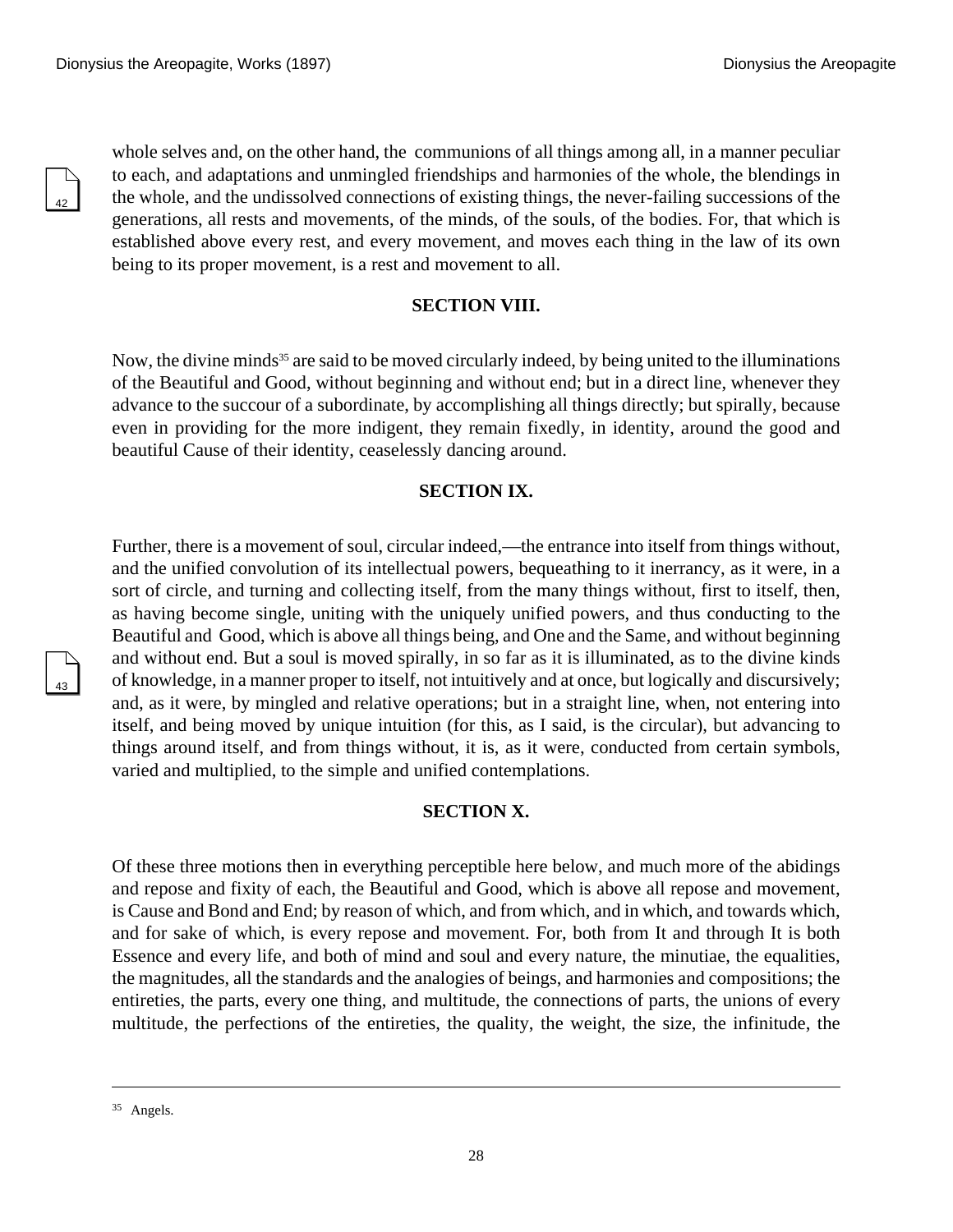45

46

compounds, the distinctions, every infinitude, every term, all the bounds, the orders, the pre-eminences, the elements, the forms, every essence, every power, every energy, every condition, every sensible perception, every reason, every conception, every contact, every science, every union, and in one word, all things existing are from the Beautiful and Good, and in the Beautiful and Good, and turn themselves to the Beautiful and Good.

Moreover, all things whatever, which are and come to being, are and come to being by reason of the Beautiful and Good; and to It all things look, and by It are moved and held together, and for the sake of It, and by reason of It, and in It, is every source exemplary, final, creative, formative, elemental, and in one word, every beginning, every bond, every term, or to speak summarily, all things existing are from the Beautiful and Good; and all things non-existing are superessentially in the Beautiful and Good; and it is of all, beginning and term, above beginning and above term, because from It, and through It, and in It, and to It, are all things, as says the Sacred Word.

By all things, then, the Beautiful and Good is desired and beloved and cherished; and, by reason of It, and for the sake of It, the less love the greater suppliantly; and those of the same rank, their fellows brotherly; and the greater, the less considerately; and these severally love the things of themselves continuously; and all things by aspiring to the Beautiful and Good, do and wish all things whatever they do and wish. Further, it may be boldly said with truth, that even the very Author of all things, by reason of overflowing Goodness, loves all, makes all, perfects all, sustains all, attracts all; and even the Divine Love is Good of Good, by reason of the Good. For Love itself, the benefactor of things that be, pre-existing overflowingly in the Good, did not permit itself to remain unproductive in itself, but moved itself to creation<sup>36</sup>, as befits the overflow which is generative of all.

#### **SECTION XI.**

And let no one fancy that we honour the Name of Love beyond the Oracles, for it is, in my opinion, irrational and stupid not to cling to the force of the meaning, but to the mere words; and this is not the characteristic of those who have wished to comprehend things Divine, but of those who receive empty sounds and keep the same just at the ears from passing through from outside, and are not willing to know what such a word signifies, and in what way one ought to distinctly represent it, through other words of the same force and more explanatory, but who specially affect sounds and signs without meaning, and syllables, and words unknown, which do not pass through to the mental part of their soul, but buzz without, around their lips and ears, as though it were not permitted to signify the number four, by twice two, or straight lines by direct lines, or motherland by fatherland, or any other, which signify the self-same thing, by many parts of speech.

We ought to know, according to the correct account, that we use sounds, and syllables, and phrases, and descriptions, and words, on account of the sensible perceptions; since when our soul is moved by the intellectual energies to the things contemplated, the sensible perceptions by aid of sensible objects are superfluous; just as also the intellectual powers, when the soul, having become godlike,

<sup>36</sup> Creation through Goodness not necessity.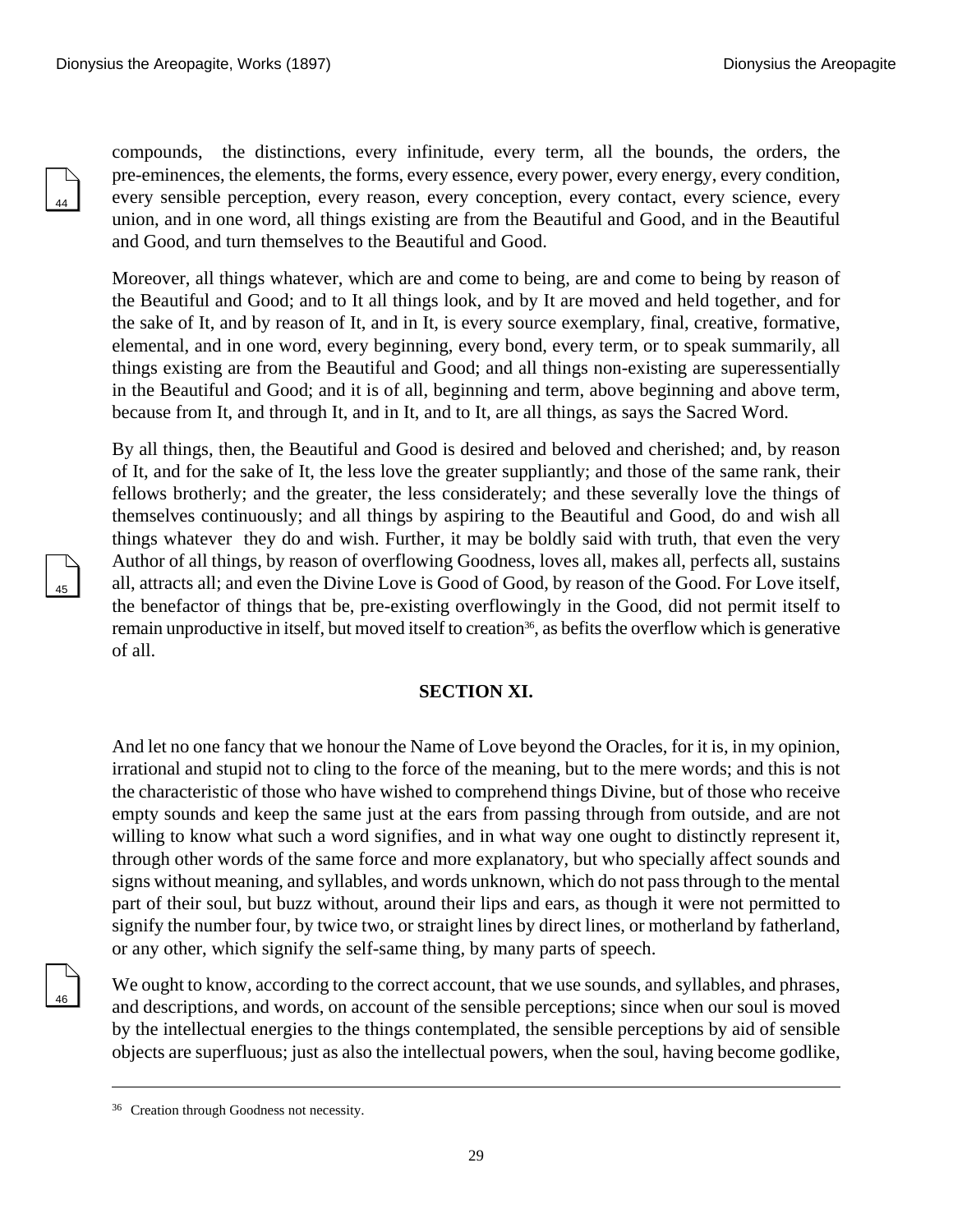throws itself, through a union beyond knowledge, against the rays of the unapproachable light, by sightless efforts. But, when the mind strives to be moved upwards, through objects of sense, to contemplative conceptions, the clearer interpretations are altogether preferable to the sensible perceptions, and the more definite descriptions are things more distinct than things seen; since when objects near are not made clear to the sensible perceptions, neither will these perceptions be well able to present the things perceived to the mind. But that we may not seem, in speaking thus, to be pushing aside the Divine Oracles, let those who libel the Name of Love (Ἔρωτος) hear them. "Be in love with It," they say, "and It will keep thee—Rejoice over It, and It will exalt thee—Honour It, in order that It may encompass thee,"—and whatever else is sung respecting Love, in the Word of God.

#### **SECTION XII.**

And yet it seemed to some of our sacred expounders that the Name of Love is more Divine than that of loving-kindness (ἀγάπης). But even the Divine Ignatius<sup>37</sup> writes, "my own Love (ἔρως) is crucified;" and in the introductions to the Oracles you will find a certain One saying of the Divine Wisdom, "1 became enamoured of her Beauty." So that we, certainly, need not be afraid of this Name of Love, nor let any alarming statement about it terrify us. For the theologians seem to me to treat as equivalent the name of Loving-kindness, and that of Love; and on this ground, to attribute, by preference, the veritable Love, to things Divine, because of the misplaced prejudice of such men as these. For, since the veritable Love is sung of in a sense befitting God, not by us only, but also by the Oracles themselves, the multitude, not having comprehended the Oneness of the Divine Name of Love, fell away, as might be expected of them, to the divided and corporeal and sundered, seeing it is not a real love, but a shadow, or rather a falling from the veritable Love. For the Oneness of the Divine and one Love is incomprehensible to the multitude, wherefore also, as seeming a very hard name to the multitude, it is assigned to the Divine Wisdom, for the purpose of leading back and restoring them to the knowledge of the veritable Love; and for their liberation from the difficulty respecting it. And again, as regards ourselves, where it happened often that men of an earthly character imagined something out of place, (there is used) what appears more euphonius. A certain one says, "Thy affection fell upon me, as the affection of the women." For those who have rightly listened to things Divine, the name of Loving-kindness and of Love is placed by the holy theologians in the same category throughout the Divine revelations, and this is of a power unifying, and binding together, and mingling pre-eminently in the Beautiful and Good; pre-existing by reason of the beautiful and good, and imparted from the beautiful and good, by reason of the Beautiful and Good; and sustaining things of the same rank, within their mutual coherence, but moving the first to forethought for the inferior, and attaching the inferior to the superior by respect.

#### **SECTION XIII.**

47

48

<sup>37</sup> See note, p. 128.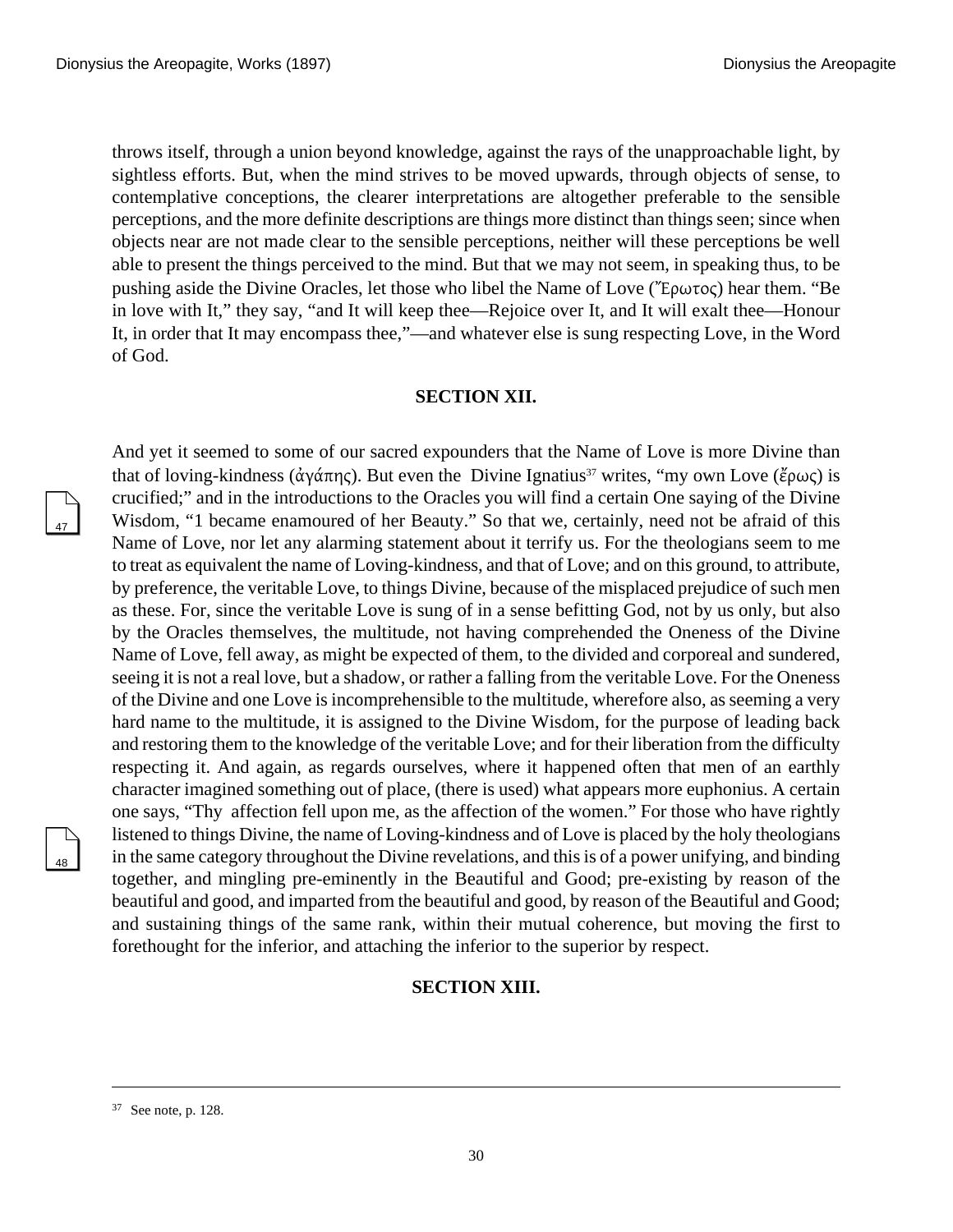50

But Divine Love is extatic, not permitting (any) to be lovers of themselves, but of those beloved. They shew this too, the superior by becoming mindful of the inferior; and the equals by their mutual coherence; and the inferior, by a more divine respect towards things superior. Wherefore also, Paul the Great, when possessed by the Divine Love, and participating in its extatic power, says with inspired lips, "I live no longer, but Christ lives in me." As a true lover, and beside himself, as he says, to Almighty God, and not living the life of himself, but the life of the Beloved, as a life excessively esteemed. One might make bold to say even this, on behalf of truth, that the very Author of all things, by the beautiful and good love of everything, through an overflow of His loving goodness, becomes out of Himself, by His providences for all existing things, and is, as it were, cozened by goodness and affection and love, and is led down from the Eminence above all, and surpassing all, to being in all, as befits an extatic superessential power centred in Himself. Wherefore, those skilled in Divine things call Him even Jealous, as (being) that vast good Love towards all beings, and as rousing His loving inclination to jealousy,—and as proclaiming Himself Jealous—to Whom the things desired are objects of jealousy, and as though the objects of His providential care were objects of jealousy for Him. And, in short, the lovable is of the Beautiful and Good, and Love preexisted both in the Beautiful and Good, and on account of the Beautiful and Good, is and takes Being.

## **SECTION XIV.**

But what do the theologians mean when at one time they call Him Love, and Loving-kindness, and at another, Loved and Esteemed? For, of the one, He is Author and, as it were, Producer and Father; but the other, He Himself is; and by one He is moved, but by the other He moves; or (when they say), that He Himself is Procurer and Mover of Himself and by Himself. In this sense, they call Him esteemed and loved, as Beautiful and Good: but again Love and Loving-kindness, as being at once moving and conducting Power to Himself;—the alone—self Beautiful and Good, by reason of Itself, and, being, as it were, a manifestation of Itself through Itself, and a good Progression of the surpassing union, and a loving Movement, simplex, self-moved, self-operating, pre-existing in the Good, and from the Good bubbling forth to things existing, and again returning to the Good, in which also the Divine Love indicates distinctly Its own unending and unbeginning, as it were a sort of everlasting circle whirling round in unerring combination, by reason of the Good, from the Good, and in the Good, and to the Good, and ever advancing and remaining and returning in the same and throughout the same. And these things our illustrious initiator divinely set forth throughout His Hymns of Love, of which we may appropriately make mention, and, as it were, place as a certain sacred chapter to our treatise concerning Love.

### **SECTION XV.**

*Extract from the "Hymns of Love" by the most holy Hierotheus:—*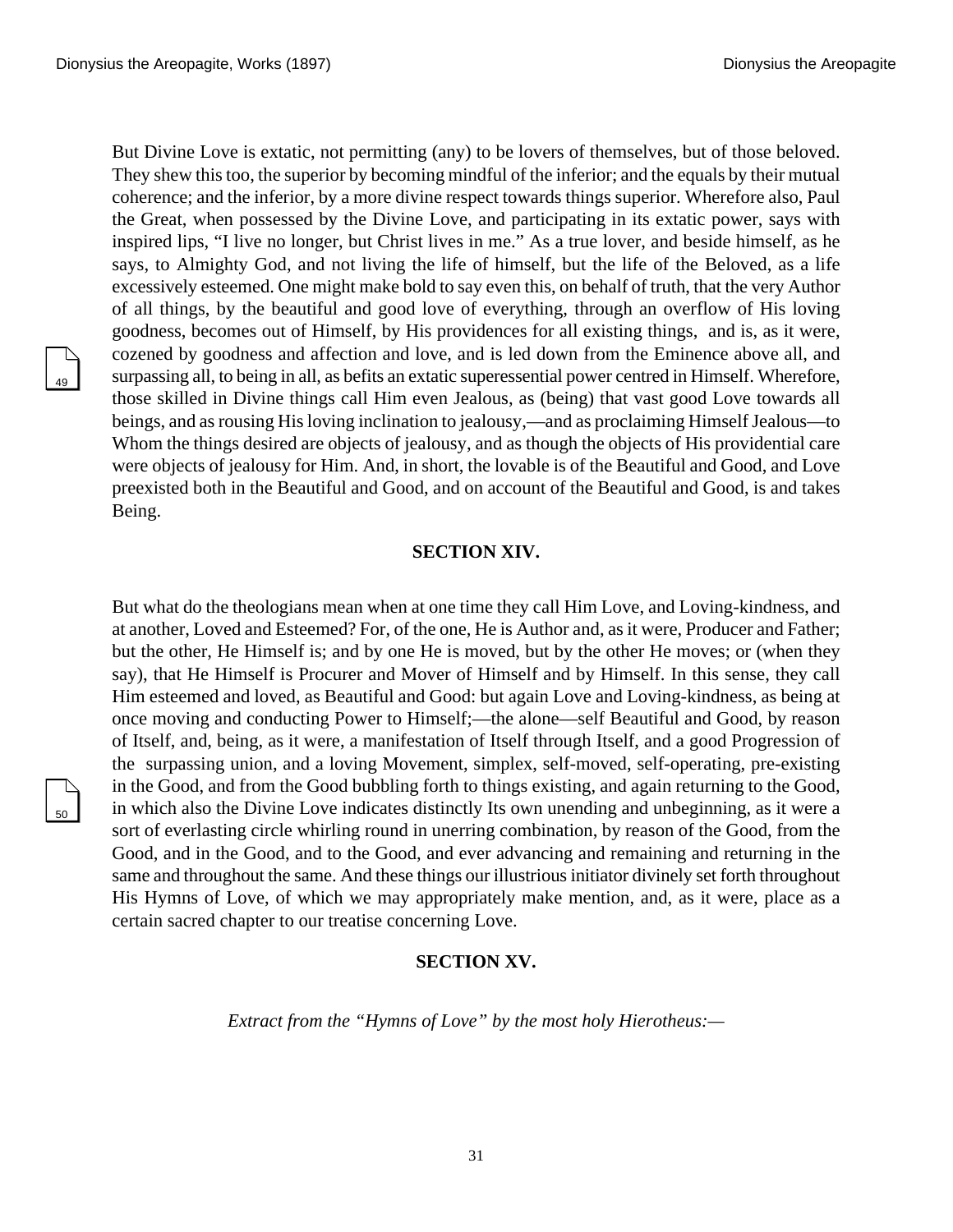52

Love, whether we speak of Divine, or Angelic, or intelligent, or psychical, or physical, let us regard as a certain unifying and combining power, moving the superior to forethought for the inferior, and the equals to a mutual fellowship, and lastly, the inferior to respect towards the higher and superior.

## **SECTION XVI.**

*Of the same, from the same Erotic Hymns.*

Since we have arranged the many loves from the one, by telling, in due order, what are the kinds of knowledge and powers of the mundane and supermundane loves; over which, according to the defined purpose of the discourse, the orders and ranks of the mental and intelligible loves preside; next after<sup>38</sup> which are placed the self-existent intelligible and divine, over the really beautiful loves there which have been appropriately celebrated by us; now, on the other hand, by restoring all back to the One and enfolded Love, and Father of them all, let us collect and gather them together from the many, by contracting It into two Powers entirely lovable, over which rules and precedes altogether the Cause, resistless from Its universal Love beyond all, and to which is elevated, according to the nature of each severally, the whole love from all existing things.

# **SECTION XVII.**

## *Of the same, from the same Hymns of Love.*

Come then, whilst collecting these again into one, let us say, that it is a certain simplex power, which of itself moves to a sort of unifying combination from the Good, to the lowest of things existing, and from that again in due order, circling round again, through all to the Good from Itself, and through Itself and by Itself, and rolling back to Itself always in the same way.

## **SECTION XVIII.**

And yet, any one might say, "if the Beautiful and Good is beloved and desired, and esteemed by all (for even that which is non-existing desires It, as we have said, and struggles how to be in It; and Itself is the form-giving, even of things without form, and by It alone, even the non-existing is said to be, and is superessentially)—"How is it that the host of demons do not desire the Beautiful and Good, but, through their earthly proclivities, having fallen away from the angelic identity, as regards the desire of the Good, have become cause of all evils both to themselves and to all the others who are said to be corrupted? and why, in short, when the tribes of demons have been brought into being from the Good, are they not like the Good? or how, after being a good production from the Good, were they changed? and what is that which depraved them, and in short, what is evil? and from what source did it spring? and in which of things existing is it? and how did He, Who is

<sup>38</sup> i.e. in ascending order.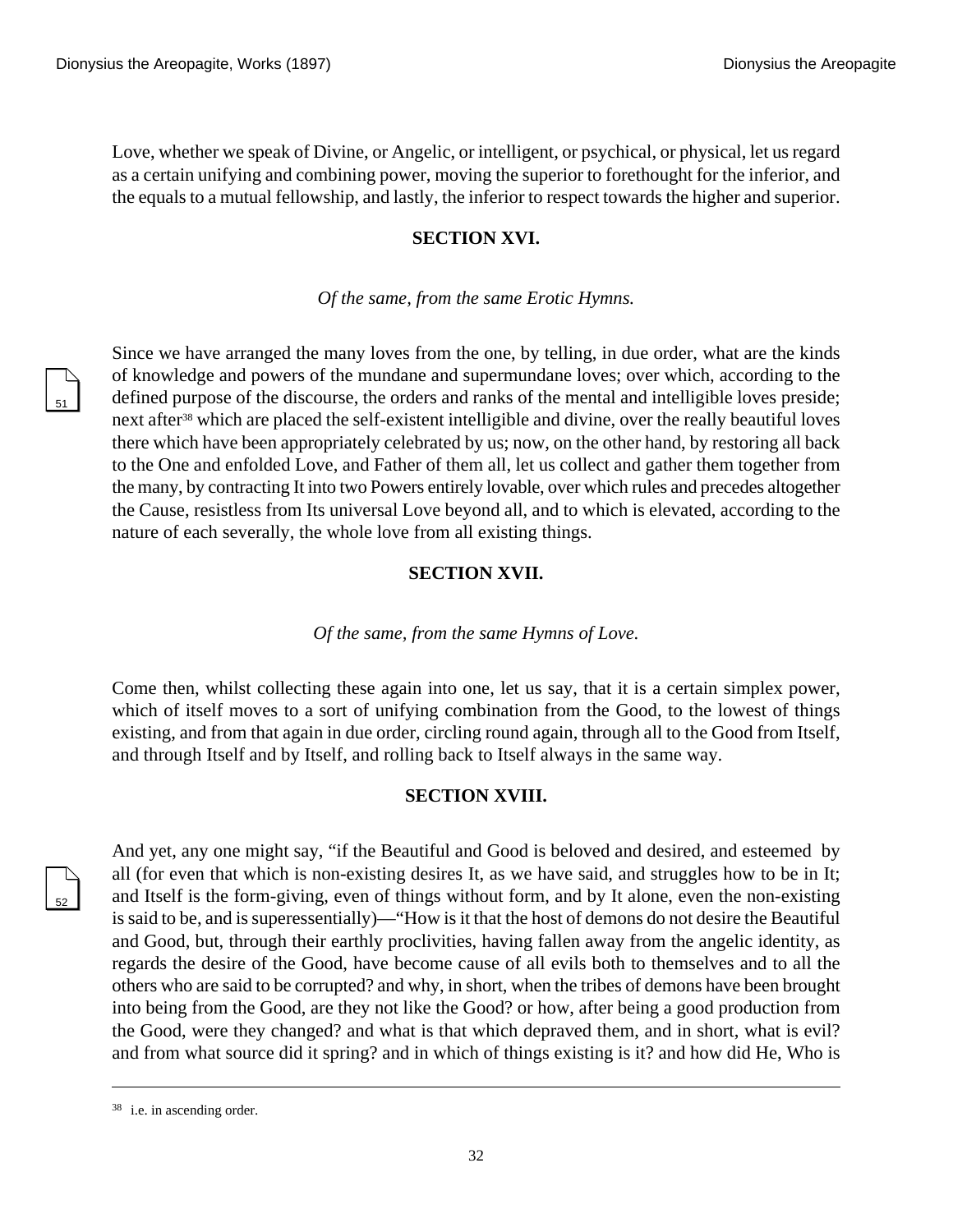Good, will to bring it into being? and how, when He willed it, was He able? And if evil is from another cause, what other cause is there for things existing, beside the Good? Further, how, when there is a Providence, is there evil, either coming into existence at all, or not destroyed? And how does any existing thing desire it, in comparison with the Good?

## **SECTION XIX.<sup>39</sup>**

53

54

Such a statement as this might be alleged by way of objection. We, however, on our part, will pray the objector to look to the truth of the facts, and will make bold to say this first. The Evil is not from the Good, and if it is from the Good, it is not the Evil. For, it is not the nature of fire to make cold, nor of good to bring into being things not good; and if all things that be are from the Good (for to produce and to preserve is natural to the Good, but to destroy and to dissolve, to the Evil), there is no existing thing from the Evil, nor will the Evil itself be, if it should be evil even to itself. And, if it be not so, the Evil is not altogether evil, but has some portion of the Good, in consequence of which it wholly is. Now, if the things existing desire the Beautiful and Good, and whatever they do, they do for the sake of that which seems good, and every purpose of things existing has the Good for its beginning and end (for nothing looking to the Evil *qua* evil, does what it does), how shall the Evil be in things existing; or, wholly being, how has it been seduced from such a good yearning? Also if all the things existing are from the Good, and the Good is above all things existing, then there is existing in the Good even the non-existing; but the Evil is not existing; and, if this be not the case, it is not altogether evil, nor non-existing, for the absolutely non-existing will be nothing, unless it should be spoken of as in the Good superessentially. The Good, then, will be fixed far above both the absolutely existing and the non-existing; but the Evil is neither in things existing, nor in things non-existing, but, being further distant from the Good than the non-existing itself, it is alien and more unsubstantial. Where then is the Evil? some one may perchance say. For if the Evil is not,—virtue and vice are the same, both universally and particularly. Or, not even that which opposes itself to virtue will be evil, and yet sobriety and license, and righteousness and unrighteousness, are contraries. And I, by no means, speak in reference to the just and unjust man, and the temperate and intemperate man; but also, long before the difference between the just man and his opposite is made manifest externally, in the very soul itself the vices stand altogether apart from the virtues, and the passions rebel against the reason; and from this we must grant some evil contrary to the Good. For the Good is not contrary to Itself, but as the product from one Source and one Cause, It rejoices in fellowship and unity and friendship. Nor yet is the lesser good opposed to the greater, for neither is the less heat or cold opposed to the greater. The Evil<sup>40</sup> then is in things existing, and is existing, and is opposed, and is in opposition to, the Good; and if it is the destruction of things existing, this does not expel the Evil from existence; but it will be, both itself existing, and generator of things existing. Does not frequently the destruction of one become birth of another?

<sup>39</sup> Plato, Theaet.

<sup>40</sup> Theaet., 1763.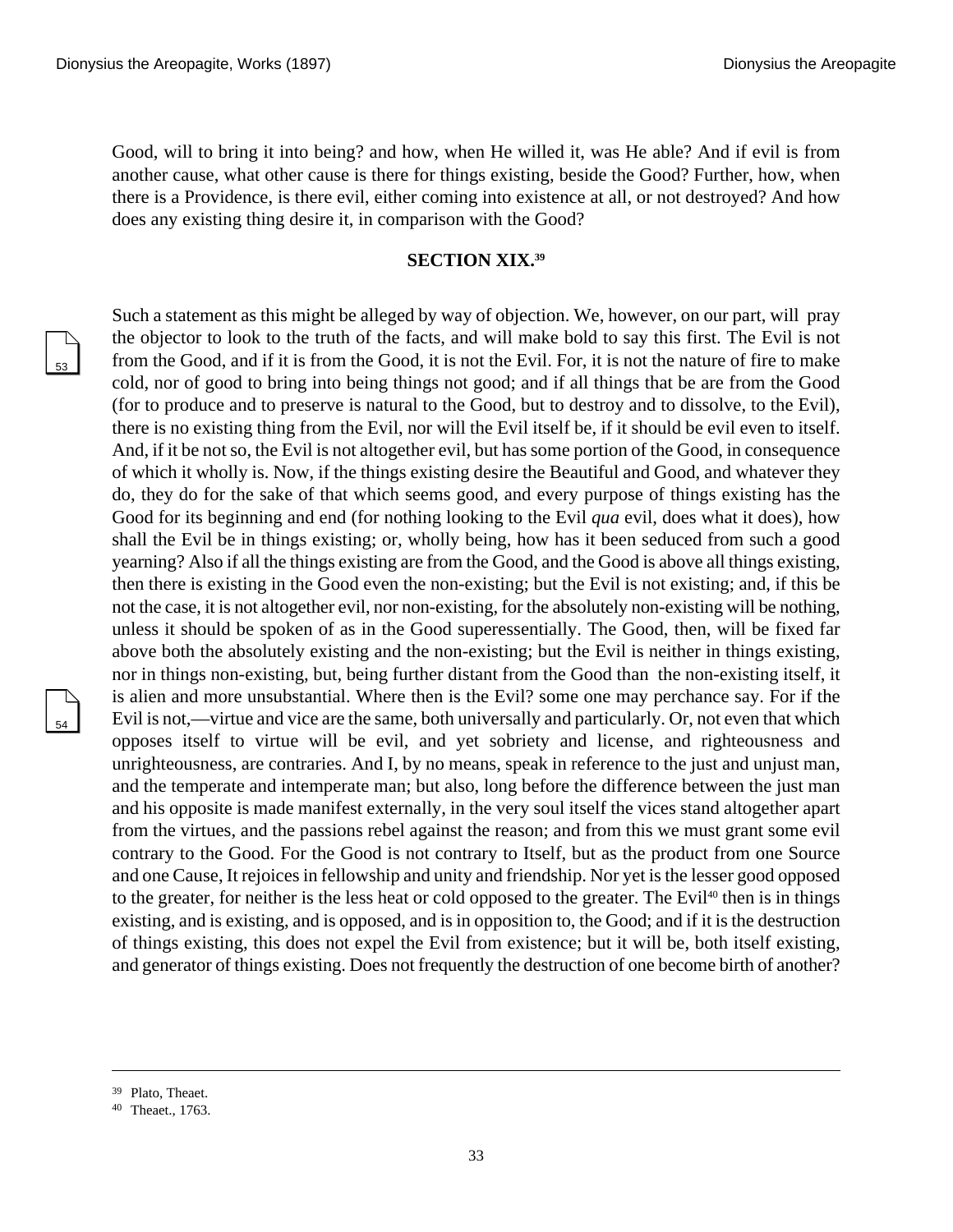and the Evil will be contributing to the completion of the whole, and supplying through itself non-imperfection to the whole.

## **SECTION XX.**

Now to all this true reason will answer, that the Evil *qua* evil makes no single essence or birth, but only, as far as it can, pollutes and destroys the subsistence of things existing. But, if any one says, that it is productive of being, and that by destruction of one it gives birth to another, we must truly answer, that not *qua* destruction it gives birth, but *qua* destruction and evil, it destroys and pollutes only, but it becomes birth and essence, by reason of the Good; and the Evil will be destruction indeed, by reason of itself; but producer of birth by reason of the Good; and *qua* evil, it is neither existing, nor productive of things existing; but, by reason of the Good, it is both existing and good-existing, and productive of things good. Yea, rather (for neither will the same by itself be both good and evil, nor the self-same power be of itself destruction and birth—neither as self-acting power, nor as self-acting destruction), the absolutely Evil is neither existing nor good, nor generative, nor productive of things being and good; but the Good in whatever things it may be perfectly engendered, makes them perfect and pure, and thoroughly good,—but the things which partake of it in a less degree are both imperfectly good, and impure, by reason of the lack of the Good. And (thus) the Evil altogether, is not, nor is good, nor good producing; but that which approaches more or less near the Good will be proportionately good; since the All-perfect Goodness, in passing through all, not only passes to the All-good beings around Itself, but extends Itself to the most remote, by being present to some thoroughly, to others subordinately, but to the rest, in the most remote degree, as each existing thing is able to participate in It. And some things, indeed, participate in the Good entirely, whilst others are deprived of It, in a more or less degree, but others possess a more obscure participation in the Good; and to the rest, the Good is present as a most distant echo. For if the Good were not present according to the capacity of each, the most Divine and honoured would occupy the rank of the lowest. And how were it possible that all should participate in the Good uniformly, when not all are in the same way adapted to its whole participation?

Now, this is the exceeding greatness of the power of the Good, that It empowers, both things deprived, and the deprivation of Itself, with a view to the entire participation of itself. And, if one must make bold to speak the truth, even the things fighting against It, both are, and are able to fight, by Its power. Yea rather, in order that I may speak summarily, all things which are, in so far as they are, both are good, and from the Good; but, in so far as they are deprived of the Good, are neither good, nor do they exist. For, even with regard to the other conditions, such as heat or cold, there are things which have been heated, and when the heat has departed from them, many of them are deprived both of life and intelligence (now Almighty God is outside essence, and is, superessentially), and, in one word, with regard to the rest, even when the condition has departed, or has not become completely developed, things exist, and are able to subsist; but that which is every way deprived of the Good, in no way or manner ever was, or is, or will be, nor is able to be. For example, the licentious man, even if he have been deprived of the Good, as regards his irrational lust, in this respect he neither is, nor desires realities, but nevertheless he participates in the Good, in his very obscure echo of union and friendship. And, even Anger participates in the Good, by the



56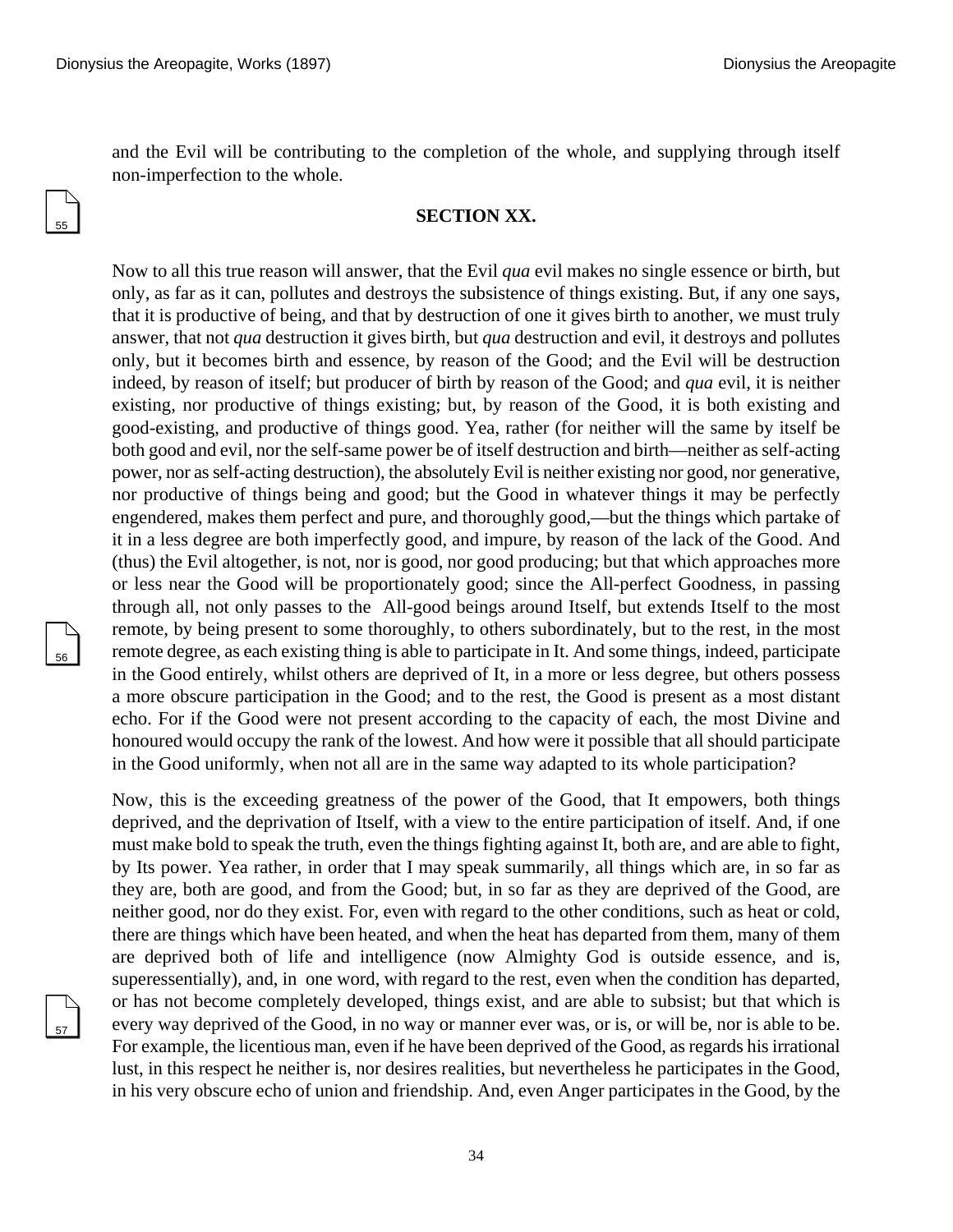very movement and desire to direct and turn the seeming evils to the seeming good. And the very man, who desires the very worst life, as wholly desirous of life and that which seems best to him, by the very fact of desiring, and desiring life, and looking to a best life, participates in the Good. And, if you should entirely take away the Good, there will be neither essence, nor life, nor yearning, nor movement, nor anything else. So that the fact, that birth is born from destruction, is not a power of evil, but a presence of a lesser good, even as disease is a defect of order, not total—for, if this should be, not even the disease itself will continue to exist, but the disease remains and is, by having the lowest possible order of essence, and in this continues to exist as a parasite. For that which is altogether deprived of the Good, is neither existing, nor in things existing; but the compound, by reason of the Good in things existing, and in consequence of this in things existing, is also existing in so far as it participates in the Good. Yea rather, all things existing will so far be, more or less, as they participate in the Good; for, even as respects the self-existing Being, that which in no ways is at all, will not be at all; but that which partially is, but partially is not, in so far as it has fallen from the ever Being, is not; but so far as it has participated in the Being, so far it is, and its whole being, and its non-being, is sustained and preserved. And the Evil,—that which has altogether fallen from the Good—will be good, neither in the more nor in the less; but the partially good, and partially not good, fight no doubt against a certain good, but not against the whole Good, and, even it is sustained by the participation of the Good, and the Good gives essence even to the privation of Itself, wholly by the participation of Itself; for, when the Good has entirely departed, there will be neither anything altogether good, nor compound, nor absolute evil. For, if the Evil is an imperfect good, (then) by the entire absence of the Good, both the imperfect and the perfect Good will be absent; and then only will be, and be seen, the Evil, when on the one hand, it is an evil to those things to which it was opposed, and, on the other, is expelled from other things on account of their goodness. For, it is impossible that the same things, under the same conditions in every respect, should fight against each other. The Evil then is not an actual thing.

#### **SECTION XXI.**

But neither is the Evil in things existing. For, if all things existing are from the Good, and the Good is in all things existing, and embraces all, either the Evil will not be in things existing, or it will be in the Good; and certainly it will not be in the Good, for neither is cold in fire, nor to do evil in Him, Who turns even the evil to good. But, if it shall be, how will the Evil be in the Good? If forsooth, from Itself, it is absurd and impossible. For it is not possible, as the infallibility of the Oracles affirms, that a "good tree should bring forth evil fruits," nor certainly, *vice versa.* But, if not from Itself, it is evident that it will be from another source and cause. For, either the Evil will be from the Good, or the Good from the Evil; or, if this be not possible, both the Good and the Evil will be from another source and cause, for no dual is source, but a Unit will be source of every dual. Further, it is absurd that two entirely contraries should proceed and be from one and the same, and that the self-same source should be, not simplex and unique, but divided and double, and contrary to itself, and be changed; and certainly it is not possible that there should be two contrary sources of things existing, and that these should be contending in each other, and in the whole. For, if this were granted, even Almighty God will not be in repose, nor free from disquietude, if there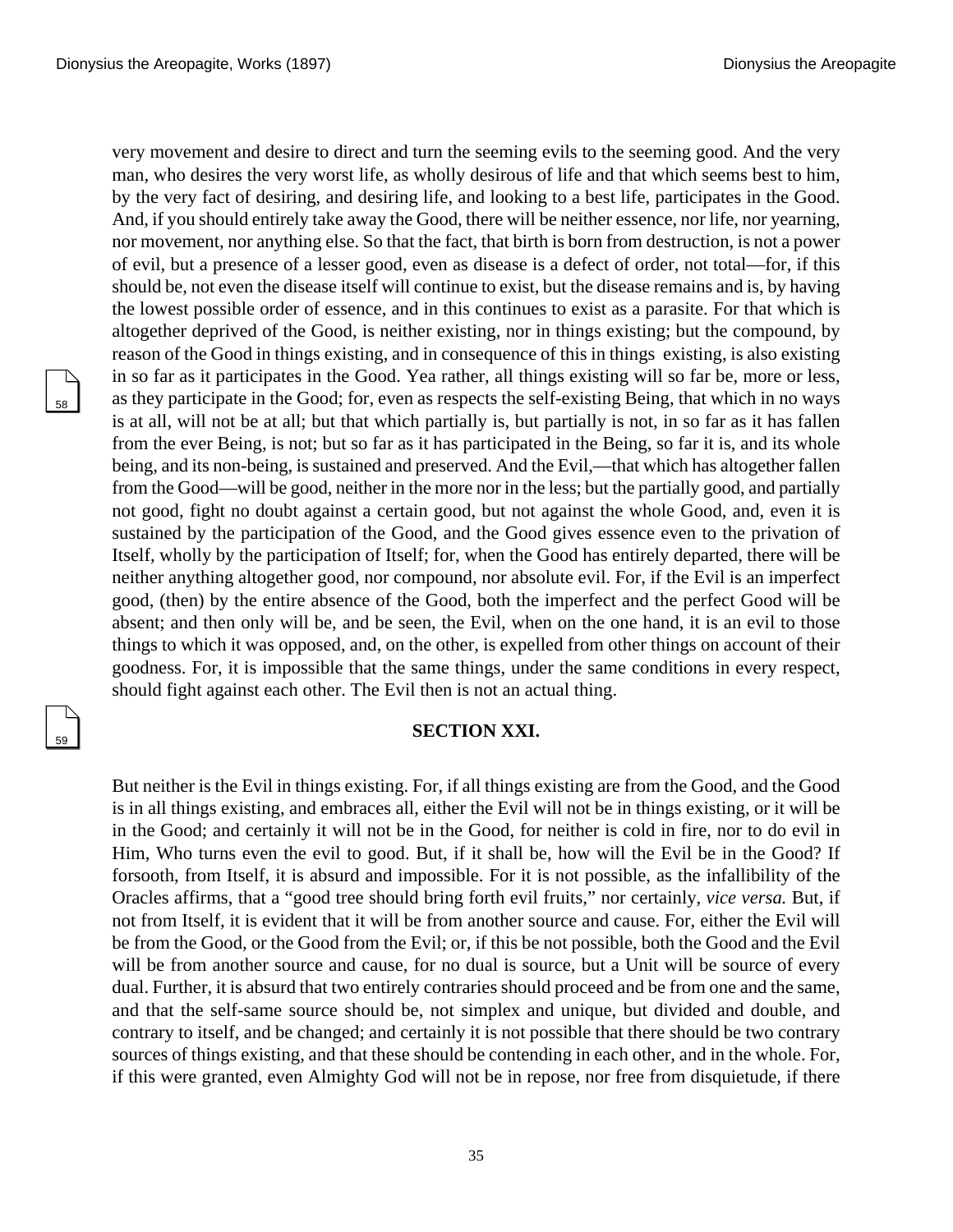were indeed something bringing disturbance even to Him. Then, everything will be in disorder, and always fighting; and yet the Good distributes friendship to all existing things, and is celebrated by the holy theologians, both as very Peace, and Giver of Peace. Wherefore, things good are both friendly and harmonious, every one, and products of one life, and marshalled to one good; and kind, and similar, and affable to each other. So that the Evil is not in God, and the Evil is not inspired by God. But neither is the Evil from God, for, either He is not good, or He does good, and produces good things; and, not once in a way, and some; and at another time not, and not all; for this would argue transition and change, even as regards the very Divinest thing of all, the Cause. But, if in God, the Good is sustaining essence, God, when changing from the Good, will be sometimes Being, and sometimes not Being. But, if He has the Good by participation, He will then have it from another; and sometimes He will have it, and sometimes not. The Evil, then, is not from God, nor in God, neither absolutely nor occasionally.

#### **SECTION XXII.**

But neither is the Evil in Angels; for if the good-like angel proclaims the goodness of God, being by participation in a secondary degree that which the Announced is in the first degree as Cause, the Angel is a likeness of Almighty God—a manifestation of the unmanifested light—a mirror untarnished—most transparent—without flaw—pure—without spot— receiving, if I may so speak, the full beauty of the Good-stamped likeness of God—and without stain, shedding forth undefiledly in itself, so far as is possible, the goodness of the Silence, which dwells in innermost shrines. The Evil, then, is not even in Angels. But by punishing sinners are they evil? By this rule, then, the punishers of transgressors are evil, and those of the priests who shut out the profane from the Divine Mysteries. And yet, the being punished is not an evil, but the becoming worthy of punishment; nor the being deservedly expelled from Holy things, but the becoming accursed of God, and unholy and unfit for things un-defiled.

## **SECTION XXIII.**

But, neither are the demons evil by nature; for, if they are evil by nature, neither are they from the Good, nor amongst things existing; nor, in fact, did they change from good, being by nature, and always, evil. Then, are they evil to themselves or to others? If to themselves, they also destroy themselves; but if to others, how destroying, or what destroying?—Essence, or power, or energy? If indeed Essence, in the first place, it is not contrary to nature; for they do not destroy things indestructible by nature, but things receptive of destruction. Then, neither is this an evil for every one, and in every case; but, not even any existing thing is destroyed, in so far as it is essence and nature, but by the defect of nature's order, the principle of harmony and proportion lacks the power to remain as it was. But the lack of strength is not complete, for the complete lack of power takes away even the disease and the subject; and such a disease will be even a destruction of itself; so that, such a thing is not an evil, but a defective good, for that which has no part of the Good will not be amongst things which exist. And with regard to the destruction of power and energy the principle is the same. Then, how are the demons, seeing they come into being from God, evil? For the Good brings forth and sustains good things. Yet they are called evil, some one may say. But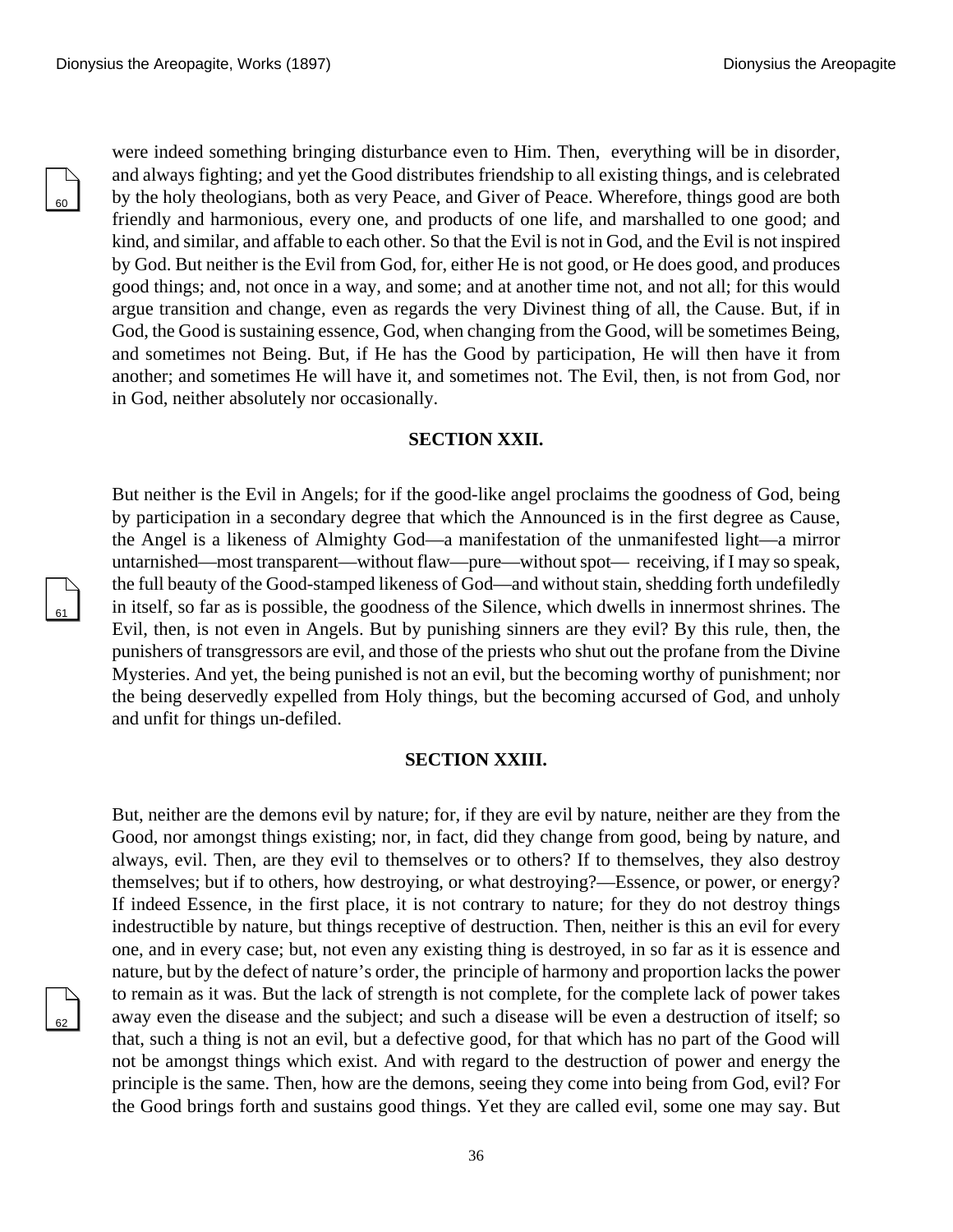64

not as they are (for they are from the Good, and obtained a good being), but, as they are not, by not having had strength, as the Oracles affirm, "to keep their first estate." For in what, tell me, do we affirm that the demons become evil, except in the ceasing in the habit and energy for good things Divine? Otherwise, if the demons are evil by nature, they are always evil; yet evil is unstable. Therefore, if they are always in the same condition, they are not evil; for to be ever the same is a characteristic of the Good. But, if they are not always evil, they are not evil by nature, but by wavering from the angelic good qualities. And they are not altogether without part in the good, in so far as they both are, and live and think, and in one word—as there is a sort of movement of aspiration in them. But they are said to be evil, by reason of their weakness as regards their action according to nature. The evil then, in them, is a turning aside and a stepping out of things befitting themselves, and a missing of aim, and imperfection and impotence, and a weakness and departure, and falling away from the power which preserves their integrity in them. Otherwise, what is evil in demons? An irrational anger—a senseless desire—a headlong fancy.—But these, even if they are in demons, are not altogether, nor in every respect, nor in themselves alone, evils. For even with regard to other living creatures, not the possession of these, but the loss, is both destruction to the creature, and an evil. But the possession saves, and makes to be, the nature of the living creature which possesses them. The tribe of demons then is not evil, so far as it is according to nature, but so far as it is not; and the whole good which was given to them was not changed, but themselves fell from the whole good given. And the angelic gifts which were given to them, we by no means affirm that they were changed, but they exist, and are complete, and all luminous, although the demons themselves do not see, through having blunted their powers of seeing good. So far as they are, they are both from the Good, and are good, and aspire to the Beautiful and the Good, by aspiring to the realities, Being, and Life, and Thought; and by the privation and departure and declension from the good things befitting them, they are called evil, and are evil as regards what they are not: and by aspiring to the non-existent, they aspire to the Evil.

#### **SECTION XXIV.**

But does some one say that souls are evil? If it be that they meet with evil things providentially, and with a view to their preservation, this is not an evil, but a good, and from the Good, Who makes even the evil good. But, if we say that souls become evil, in what respect do they become evil, except in the failure of their good habits and energies; and, by reason of their own lack of strength, missing their aim and tripping? For we also say, that the air around us becomes dark by failure and absence of light, and yet the light itself is always light, that which enlightens even the darkness. The Evil, then, is neither in demons nor in us, as an *existent* evil, but as a failure and dearth of the perfection of our own proper goods.

## **SECTION XXV.**

But neither is the Evil in irrational creatures, for if you should take away anger and lust, and the other things which we speak of, and which are not absolutely evil in their own nature, the lion having lost his boldness and fierceness will not be a lion; and the dog, when he has become gentle to every body, will not be a dog, since to keep guard is a dog's duty, and to admit those of the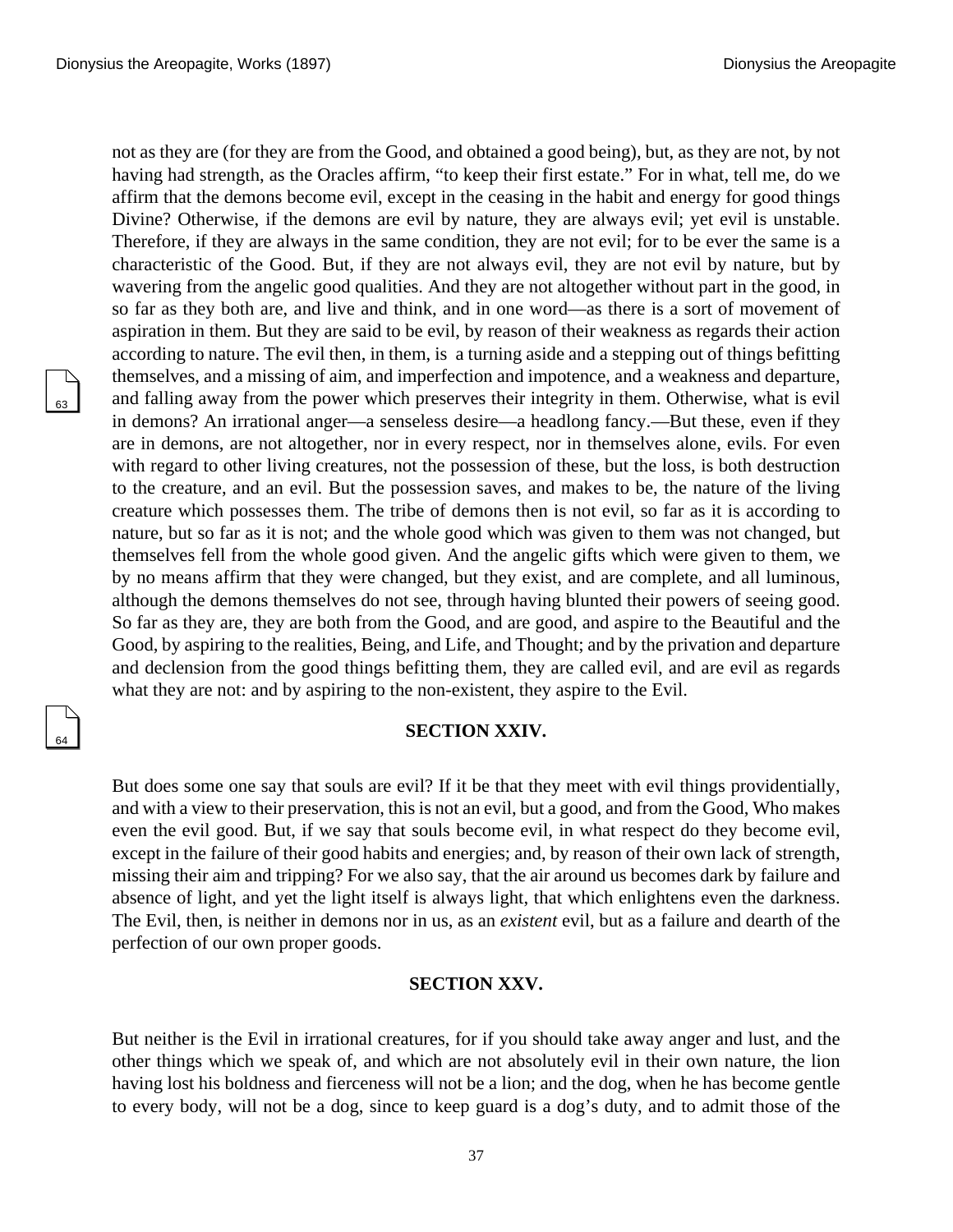66

household, but to drive away the stranger. So the fact that nature is not destroyed is not an evil, but a destruction of nature, weakness, and failure of the natural habitudes and energies and powers. And, if all things through generation in time have their perfection, the imperfect is not altogether contrary to universal nature.

## **SECTION XXVI.**

But neither is the Evil in nature throughout, for if all the methods of nature are from universal nature, there is nothing contrary to it. But in each individual (nature) one thing will be according to nature, and another not according to nature. For one thing is contrary to nature in one, and another in another, and that which is according to nature to one, is to the other, contrary to nature. But malady of nature, that which is the contrary to nature, is the deprivation of things of nature. So that there is not an evil nature; but this is evil to nature, the inability to accomplish the things of one's proper nature.

## **SECTION XXVII.**

But, neither is the Evil in bodies. For deformity and disease are a defect of form, and a deprivation of order. And this is not altogether an evil, but a less good; for if a dissolution of beauty and form and order become complete, the body itself will be gone. But that the body is not cause of baseness to the soul is evident, from the fact that baseness continues to coexist even without a body, as in demons. For this is evil to minds and souls and bodies, (viz.) the weakness and declension from the habitude of their own proper goods.

## **SECTION XXVIII.**

But neither (a thing which they say over and over again) is the evil in matter, so far as it is matter. For even it participates in ornament and beauty and form. But if matter, being without these, by itself is without quality and without form, how does matter produce anything—matter, which, by itself, is impassive? Besides how is matter an evil? for, if it does not exist in any way whatever, it is neither good nor evil but if it is any how existing, and all things existing are from the Good, even it would be from the Good; and either the Good is productive of the Evil, or the Evil, as being from the Good, is good; or the Evil is capable of producing the Good; or even the Good, as from the Evil, is evil; or further, there are two first principles, and these suspended from another one head. And, if they say that matter is necessary, for a completion of the whole Cosmos, how is matter an evil? For the Evil is one thing, and the necessary<sup>41</sup> is another. But, how does He, Who is Good, bring anything to birth from the Evil? or, how is that, which needs the Good, evil? For the Evil shuns the nature of the Good. And how does matter, being evil, generate and nourish nature? For the Evil, *quâ* evil, neither generates, nor nourishes, nor solely produces, nor preserves anything.

<sup>41</sup> Jahn, p. 66.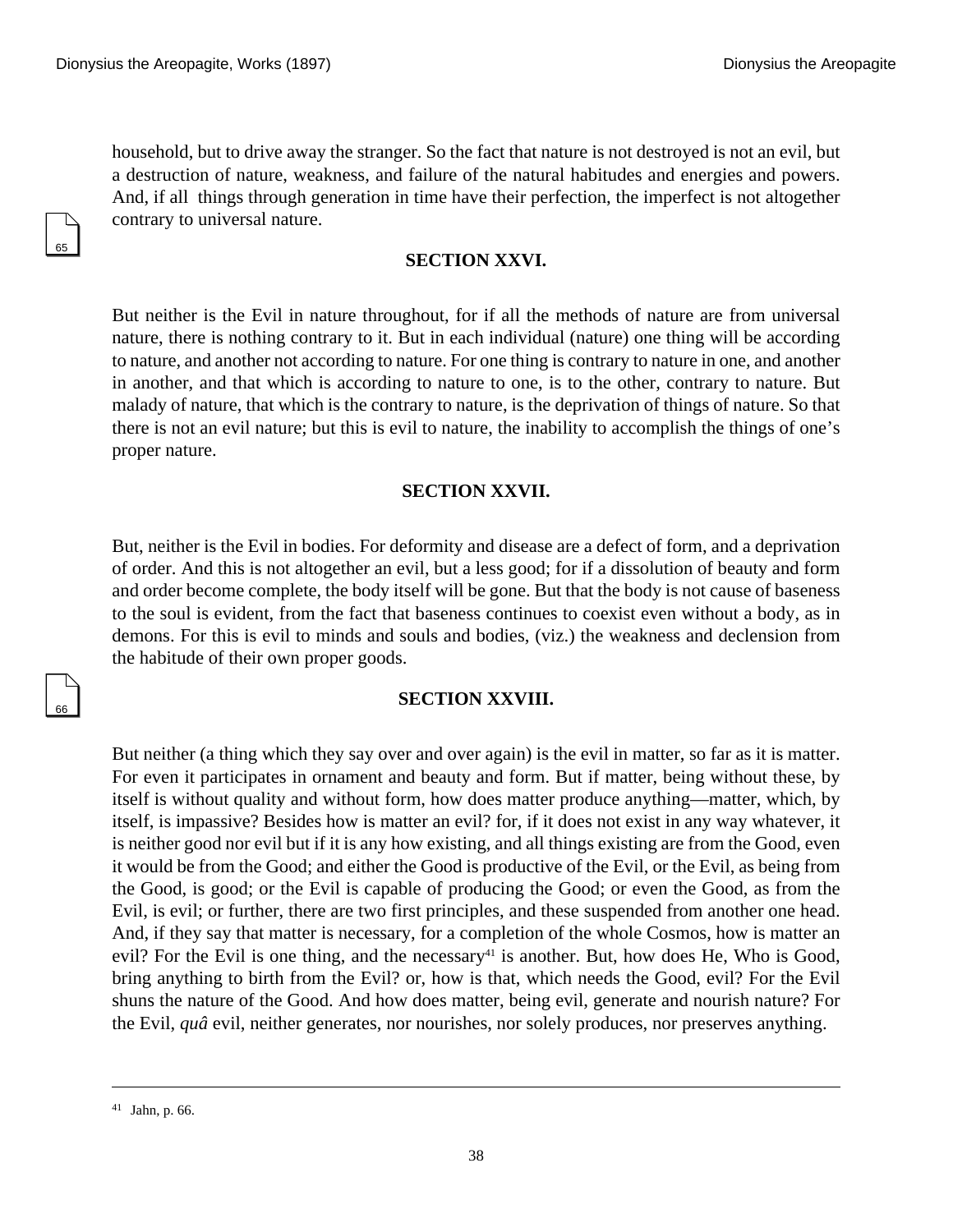

But, if they should say, that it does not make baseness in souls, but that they are dragged to it, how will this be true? for many of them look towards the good; and yet how did this take place, when matter was dragging them entirely to the Evil? So that the Evil in souls is not from matter, but from a disordered and discordant movement. But, if they say this further, that they invariably follow matter, and unstable matter is necessary for those who are unable to stand firmly by themselves, how is the Evil necessary, or the necessary an evil?

## **SECTION XXIX.**

But neither is it this which we affirm—the "privation fights against the Good by its own power<sup>42"</sup>; for the complete privation is altogether powerless, and the partial has the power, not in respect of privation, but in so far as it is not a complete privation. For, whilst privation of good is partial, it is not, as yet, an evil, and when, it has become an accomplished fact, the nature of the evil has departed also.

## **SECTION XXX.**

But, to speak briefly, the Good is from the one and the whole Cause, but the Evil is from many and partial defects. Almighty God knows the Evil *qua* good; and, with Him, the causes of the evils are powers producing good43. But, if the Evil is eternal, and creates, and has power, and is, and does, whence do these come to it? Is it either from the Good, or by the Good from the Evil, or by both from another cause? Everything that is according to nature comes into being from a defined cause. And if the Evil is without cause, and undefined, it is not according to nature. For there is not in nature what is contrary to nature; nor is there any *raison d' etre* for want of art in art. Is then the soul cause of things evil, as fire of burning, and does it fill everything that it happens to touch with baseness? Or, is the nature of the soul then good, but, by its energies, exists sometimes in one condition, and sometimes in another? If indeed by nature, even its existence is an evil, and whence then does it derive its existence? Or, is it from the good Cause creative of the whole universe? But, if from this, how is it essentially evil? For good are all things born of this. But if by energies, neither is this invariable, and if not, whence are the virtues? Since it (the soul) comes into being without even seeming good. It remains then that the Evil is a weakness and a falling short of the Good.

#### **SECTION XXXI.**

The Cause of things good is One. If the Evil is contrary to the Good, the many causes of the Evil, certainly those productive of things evil, are not principles and powers, but want of power, and want of strength, and a mixing of things dissimilar without proportion. Neither are things evil unmoved, and always in the same condition, but endless and undefined, and borne along in different things, and those endless. The Good will be beginning and end of all, even things evil, for, for the

<sup>42</sup> Jahn, p, 67.

<sup>43</sup> Out of evil forth producing good.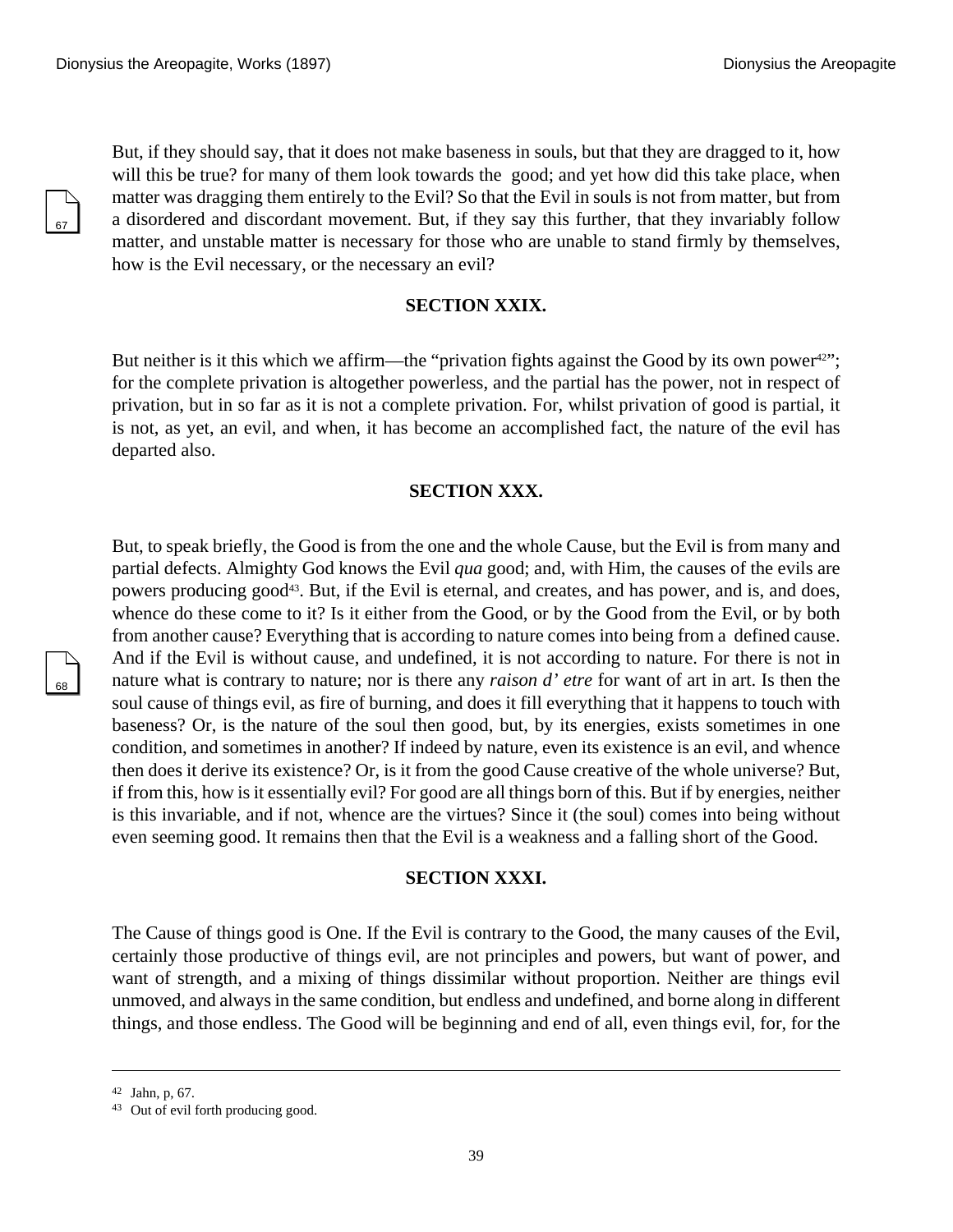70

71

sake of the Good, are all things, both those that are good, and those that are contrary. For we do even these as desiring the Good (for no one does what he does with a view to the Evil), wherefore the Evil has not a subsistence, but a parasitical subsistence, coming into being for the sake of the Good, and not of itself.

### **SECTION XXXII.**

It is to be laid down that being belongs to the Evil as an accident and by reason of something else, and not from its own origin, and thus that that which comes into being appears to be right, because it comes into being for the sake of the Good, but that in reality it is not right for the reason that we think that which is not good to be good. The desired is shewn to be one thing, and that which comes to pass is another. The Evil, then, is beside the path, and beside the mark, and beside nature, and beside cause, and beside beginning, and beside end, and beside limit, and beside intention, and beside purpose. The Evil then is privation and failure, and want of strength, and want of proportion, and want of attainment, and want of purpose; and without beauty, and without life, and without mind, and without reason, and without completeness, and without stability, and without cause, and without limit, and without production; and inactive, and without result, and disordered, and dissimilar, and limitless, and dark, and unessential, and being itself nothing in any manner of way whatever. How, in short, can evil do anything by its mixture with the Good? For that which is altogether without participation in the Good, neither is anything, nor is capable of anything. For, if the Good is both an actual thing and an object of desire, and powerful and effective, how will the contrary to the Good,—that which has been deprived of essence, and intention, and power, and energy,—be capable of anything? Not all things are evil to all, nor the same things evil in every respect. To a demon, evil is to be contrary to the good-like mind—to a soul, to be contrary to reason—to a body, to be contrary to nature.

## **SECTION XXXIII.**

How, in short, are there evils when there is a Providence? The Evil, *qua* evil, is not, neither as an actual thing nor as in things existing. And no single thing is without a Providence. For neither is the Evil an actual thing existing unmixed with the Good. And, if no single thing is without participation in the Good, but the lack of the Good is an evil, and no existing thing is deprived absolutely of the Good, the Divine Providence is in all existing things, and no single thing is without Providence. But Providence, as befits Its goodness, uses even evils which happen for the benefit, either individual or general, of themselves or others, and suitably provides for each being. Wherefore we will not admit the vain statement of the multitude, who say that Providence ought to lead us to virtue, even against our will. For to destroy nature is not a function of Providence. Hence, as Providence is conservative of the nature of each, it provides for the free, as free; and for the whole, and individuals, according to the wants of all and each, as far as the nature of those provided for admits the providential benefits of its universal and manifold Providence, distributed proportionably to each.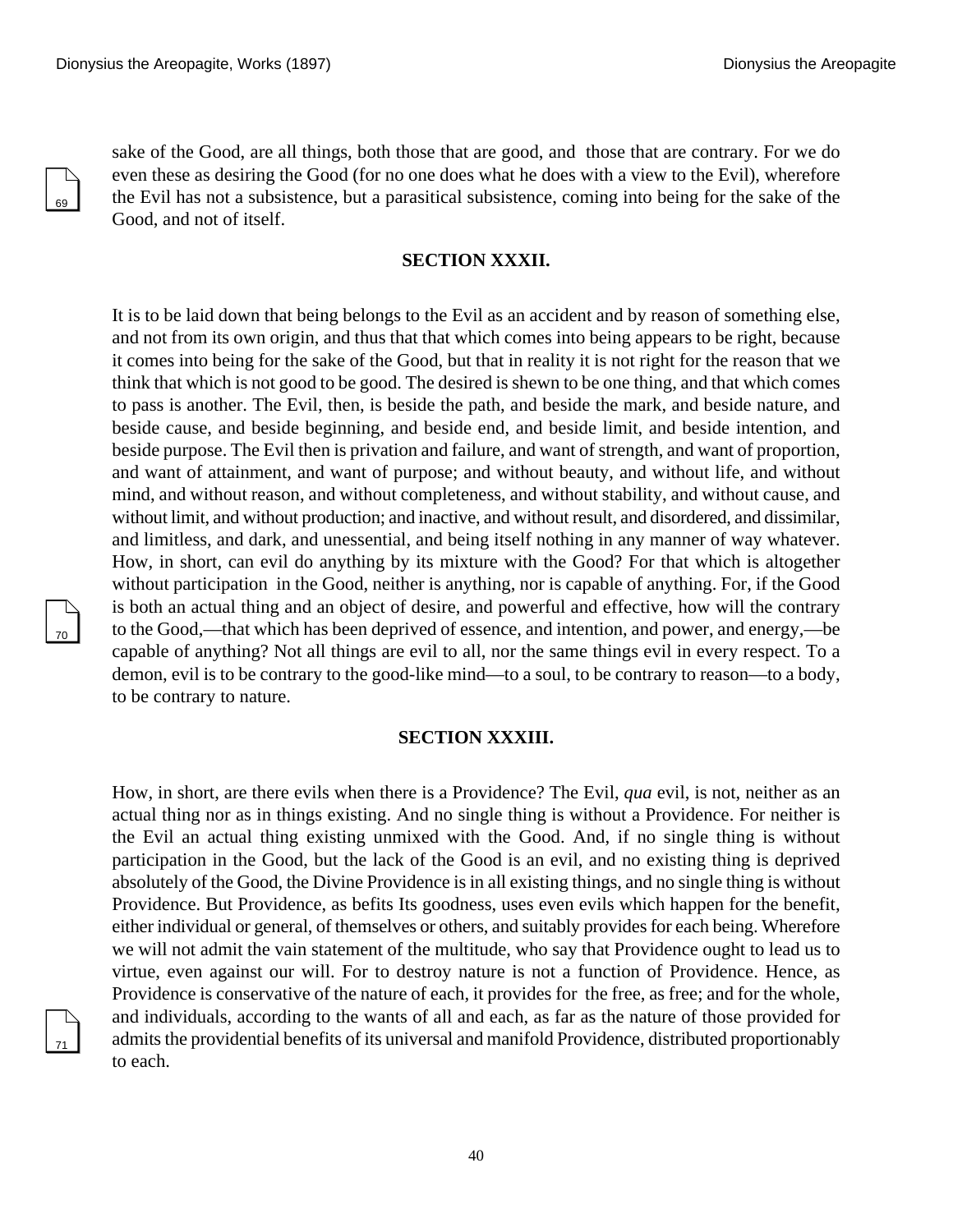#### **SECTION XXXIV.**

The Evil, then, is not an actual thing, nor is the Evil in things existing. For the Evil, *qua* evil, is nowhere, and the fact that evil comes into being is not in consequence of power, but by reason of weakness. And, as for the demons, what they are is both from the Good, and good. But their evil is from the declension from their own proper goods, and a change—the weakness, as regards their identity and condition, of the angelic perfection befitting them. And they aspire to the Good, in so far as they aspire to be and to live and to think. And in so far as they do not aspire to the Good, they aspire to the non-existent; and this is not aspiration, but a missing of the true aspiration.

#### **SECTION XXXV.**

Now the Oracles call conscious transgressors those who are thoroughly weak as regards the ever memorable knowledge or the practise of the Good, and who, knowing the will, do not perform it,—those who are hearers indeed, but are weak concerning the faith, or the energy of the Good. And for some, it is against their will to understand to do good, by reason of the deviation or weakness of the will. And in short, the Evil (as we have often said) is want of strength and want of power, and defect, either of the knowledge, or the never to be forgotten knowledge, or of the faith, or of the aspiration, or of the energy of the Good. Yet, some one may say, the weakness is not punishable, but on the contrary is pardonable. Now, if the power were not granted, the statement might hold good; but, if power comes from the Good, Who giveth, according to the Oracles, the things suitable to all absolutely, the failure and deviation, and departure and declension of the possession from the Good of our own proper goods is not praiseworthy. But let these things suffice to have been sufficiently said according to our ability in our writings "*Concerning just and Divine chastisement"* throughout which sacred treatise the infallibility of the Oracles has cast aside those sophistical statements as senseless words, speaking injustice and falsehood against Almighty God. But now, according to our ability, the Good has been sufficiently praised, as really lovable,—as beginning and end of all—as embracing things existing—as giving form to things not existing—as Cause of all good things—as guiltless of things evil—as Providence and Goodness complete—and soaring above things that are and things that are not—and turning to good things evil, and the privation of Itself—as by all desired, and loved, and esteemed, and whatever else, the true statement, as I deem, has demonstrated in the preceding.

72

## **CAPUT V.**

*Concerning Being—in which also concerning Exemplars.*

#### **SECTION I.**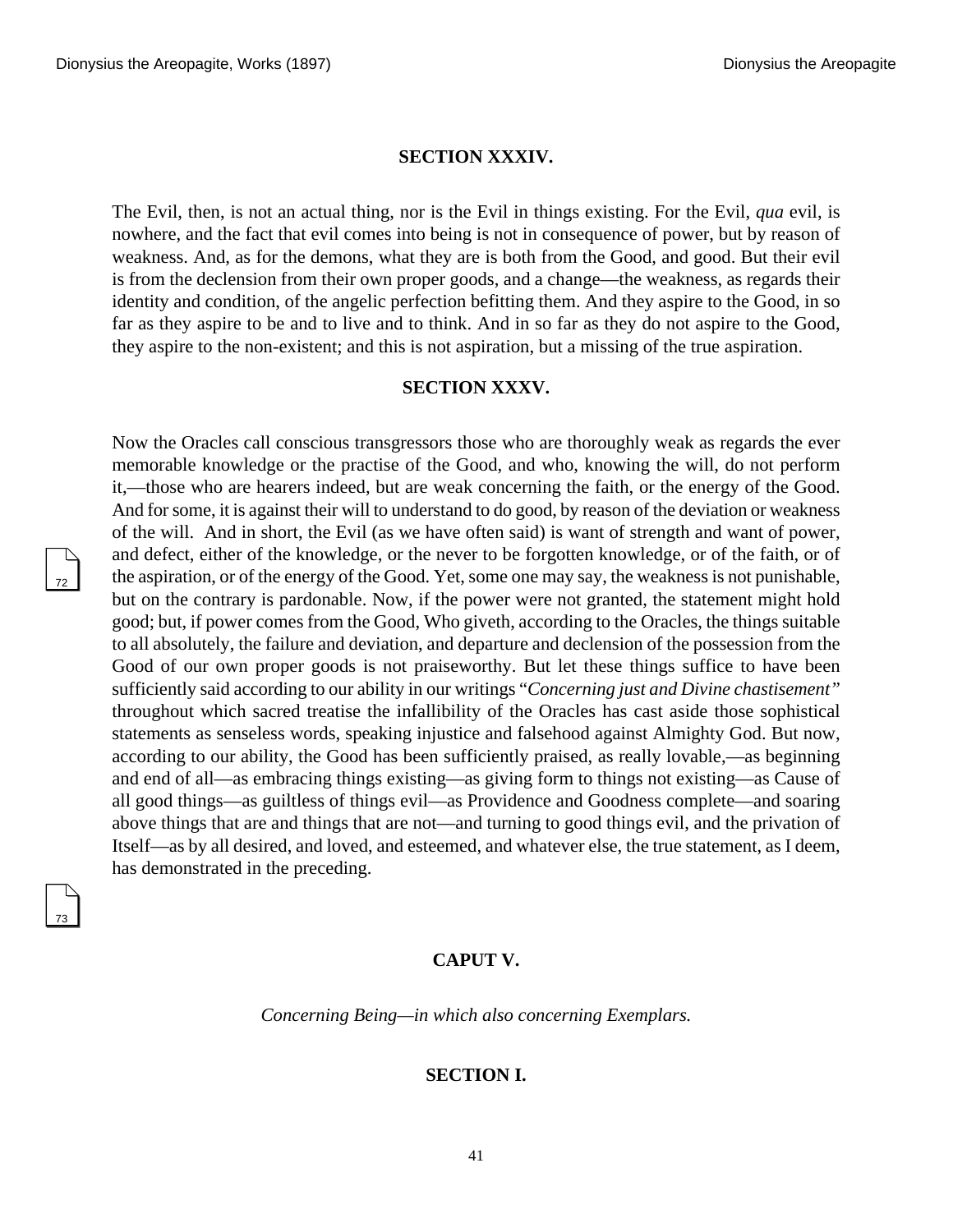LET us now then pass to the name "Being"—given in the Oracles as veritably that of Him, Who veritably is. But we will recall to your remembrance this much, that the purpose of our treatise is not to make known the superessential Essence—*qua* superessential—(for this is inexpressible, and unknowable, and altogether unrevealed, and surpassing the union itself), but to celebrate the progression of the supremely Divine Source of Essence, which gives essence to all things being. For the Divine Name of the Good, as making known the whole progressions of the Cause of all, is extended, both to things being, and things not being, and is above things being, and things not being. But the Name of Being is extended to all things being, and is above things being;—and the Name of Life is extended to all things living, and is above things living; and the Name of Wisdom is extended to all the intellectual and rational and sensible, and is above all these.

## **SECTION II.**

The treatise, then, seeks to celebrate these, the Names of God, which set forth His Providence. For it does not profess to express the very superessential Goodness, and Essence, and Life, and Wisdom, of the very superessential Deity, Which is seated above all Goodness, and Deity, and Essence, and Wisdom, and Life,—in secret places, as the Oracles affirm. But it celebrates the beneficial Providence, which has been set forth as preeminently Goodness and Cause of all good things, and as Being, and Life, and Wisdom,—the Cause essentiating and vivifying, and wise-making, of those who partake of essence, and life, and mind, and reason, and sense. But it does not affirm that the Good is one thing, and the Being another; and that Life is other than Wisdom; nor that the Causes are many, and that some deities produce one thing and others another, as superior and inferior; but that the whole good progressions and the Names of God, celebrated by us, are of one God; and that the one epithet makes known the complete Providence of the one God, but that the others are indicative of His more general and more particular providences.

#### **SECTION III.**

Yet, some one might say, for what reason do we affirm that Life is superior to Being, and Wisdom to Life? Things with life no doubt are above things that merely exist—things sensible above those which merely live,—and things rational above these,—and the Minds<sup>44</sup> above the rational, and are around God, and are more near to Him. Yet, things which partake of greater gifts from God, must needs be better and superior to the rest. But if any one assumed the intellectual to be without being, and without life, the statement might hold good. But if the Divine Minds are both above all the rest of beings, and live above the other living beings, and think and know, above sensible perception and reason, and, beyond all the other existing beings, aspire to, and participate in, the Beautiful and Good, they are more around the Good, participating in It more abundantly, and having received larger and greater gifts from It. As also, the rational creatures excel those of sensible perception, by their superiority in the abundance of reason, and these, by their sensible perception, and others, by their life. And this, as I think, is true, that the things which participate more in the One and

74

<sup>44</sup> Angels.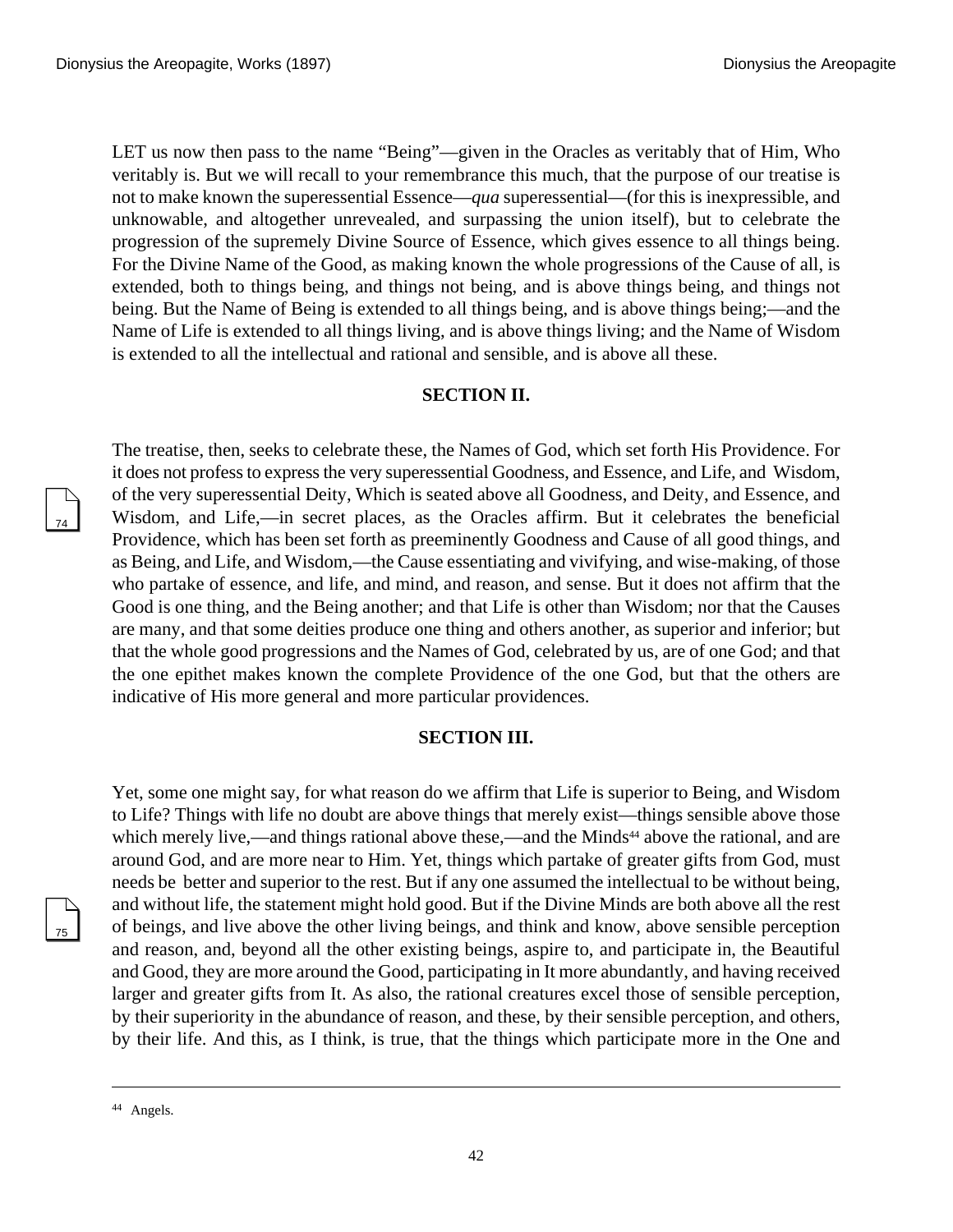77

boundless-giving God, are more near to Him, and more divine, than those who come behind them (in gifts).

## **SECTION IV.**

Now, since we are speaking of these things, come then, and let us praise the Good, as veritably Being, and giving essence to all things that be. He, Who is, is superessential, sustaining Cause of the whole potential Being, and Creator of being, existence, subsistence, essence, nature; Source and Measure of ages, and Framer of times, and Age of things that be, Time of things coming into being, Being of things howsoever being, Birth of things howsoever born. From Him, Who is, is age, and essence, and being, and time, and birth, and thing born; the realities in things that be, and things howsoever existing and subsisting. For Almighty God is not relatively a Being, but absolutely and unboundedly, having comprehended and anticipated the whole Being in Himself. Wherefore, He is also called King of the ages, since the whole being both is, and is sustained, in Him and around Him. And He neither was, nor will be, nor became, nor becomes, nor will become—yea rather, neither is. But He is the Being to things that be, and not things that be only, but the very being of things that be, absolutely from before the ages. For He is the Age of ages—the Existing before the ages.

## **SECTION V.**

Summing up, then, let us say, that the being to all beings and to the ages, is from the Preexisting. And every age and time is from Him. And of every age and time, and of everything, howsoever existing, the Pre-existing is Source and Cause. And all things participate in Him, and from no single existing thing does He stand aloof. And He is before all things, and all things in Him consist. And absolutely, if anything is, in any way whatsoever, it both is, and is contemplated, and is preserved in the Pre-existing. And, before all the other participations in Him, the being is pre-supposed. And self-existent Being has precedence of the being self-existent Life; and the being self-existent Wisdom; and the being self-existent Divine Likeness; and the other beings, in whatever gifts participating, before all these participate in being; yea, rather, all self-existent things, of which existing things participate, participate in the self-existent Being. And there is nothing existent, of which the self-existent Being is not essence and age. Naturally, then, more chiefly than all the rest, Almighty God is celebrated as Being, from the prior of His other gifts; for pre-possessing even pre-existence, and super-existence, and super-possessing being, He pre-established all being, I mean self-existent being; and subjected everything, howsoever existing, to Being Itself. And then, all the sources of beings, as participating in being, both are, and are sources, and first are, and then are sources. And, if you wish to say, that the self-existent Life is source of living things, as living; and the self-existent Similitude, of things similar as similar; and the self-existent Union, of things united, as united; and the self-existent Order, of things ordered, as ordered and of the rest, as many as, by participating in this or that, or both, or many, are this or that, or both, or many, you will find the self-existent participations themselves, first participating in being, and by their being, first remaining;—then being sources of this or that, and by their participating in being, both being, and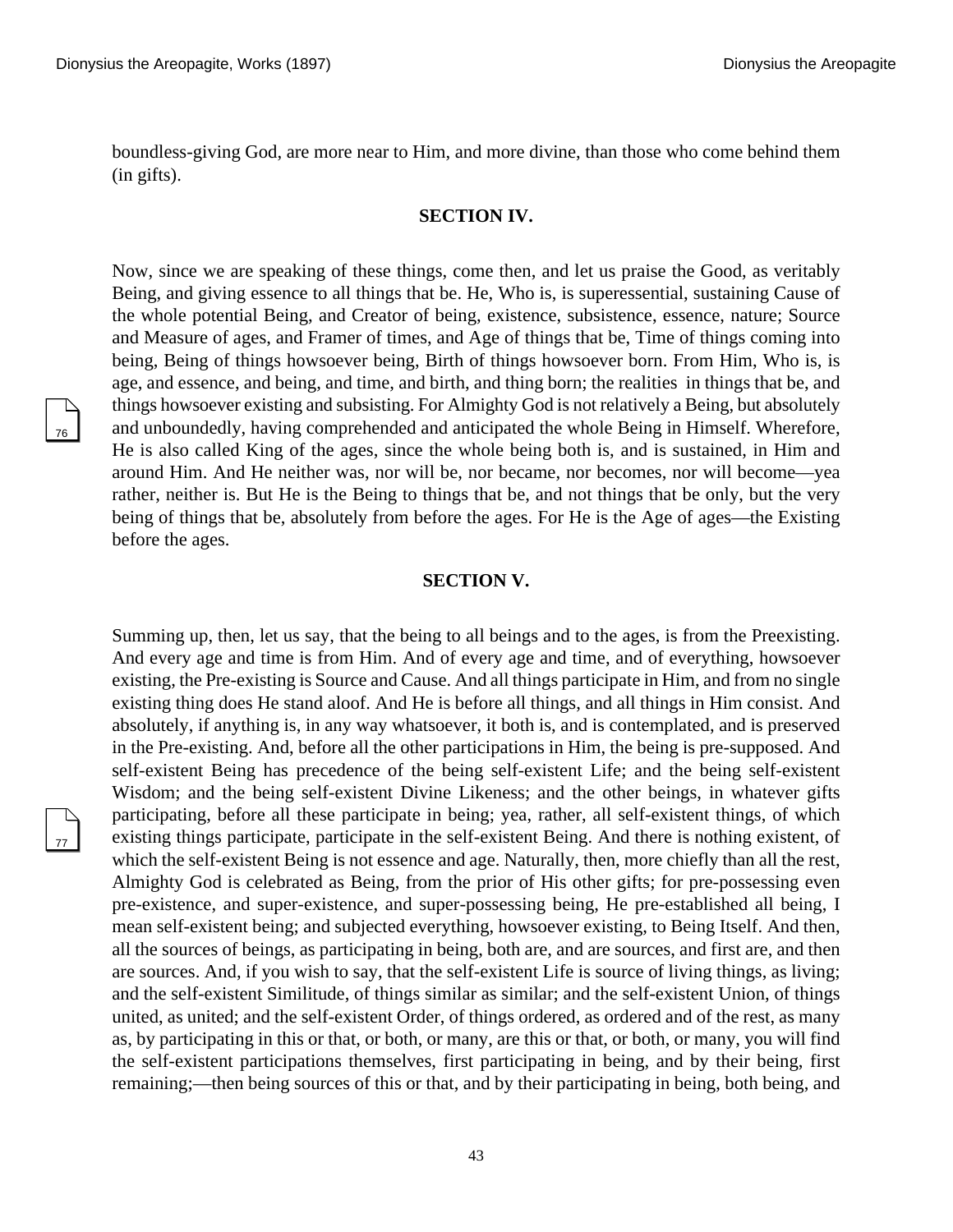79

being participated. But, if these *are* by their participation of being, much more the things participating in them.

## **SECTION VI.**

The self-existent Super-goodness then, as projecting the first gift of self-existent being, is celebrated by the elder and first of the participations; and being itself is from It, and in It; as also the sources of things being, and all the things that be, and the things howsoever sustained by being, and that irresistibly, and comprehensively and uniformly. For even in a monad, every number preexists in the form of a unit, and the monad holds every number in itself singly. And every number is united in the monad, but so far as it advances from the monad, so far it is distributed and multiplied. And in a centre, all the lines<sup>45</sup> of the circle coexist within one union, and the point holds all the straight lines in itself, uniformly united, both to each other, and to the one source from which they proceeded, and in the centre itself they are completely united; but standing slightly distant from it, they are slightly separated; but when more apart, more so. And in one word, the nearer they are to the centre, the more they are united to it and to each other? and the more they stand apart from it, the more they stand apart from each other.

## **SECTION VII.**

But all the proportions of nature individually are comprehended in the whole nature of the whole, within one unconfused union; and in the soul, the powers of each several part are provident of the whole body in a uniform fashion. There is nothing out of place then, that, by ascending from obscure images to the Cause of all, we should contemplate, with supermundane eyes, all things in the Cause of all, even those contrary to each other, after a single fashion and unitedly. For It is Source of things existing, from which are both being itself, and all things however being; every source, every term, every life, every immortality, every wisdom, every order, every harmony, every power, every protection, every stability, every endurance, every conception, every word, every sensible perception, every habit, every standing, every movement, every union, every mingling, every friendship, every agreement, every difference, every limit, and whatever other things existing by being, characterize all things being.

## **SECTION VIII.**

And from the same Cause of all, are the higher and lower intellectual<sup>46</sup> essences of the godlike angels; and those of the souls; and the natures of the whole Cosmos; all things whatsoever said to be either in others, or by reflection. Yea, even the all holy and most honoured Powers veritably being, and established, as it were, in the vestibule of the superessential Triad, are from It, and in It; and have the being and the godlike being; and after them, as regards Angels, the subordinate,

<sup>45</sup> i.e. the radii.

<sup>46</sup> Maximus, *Scholia,* cap. 4, sec. i.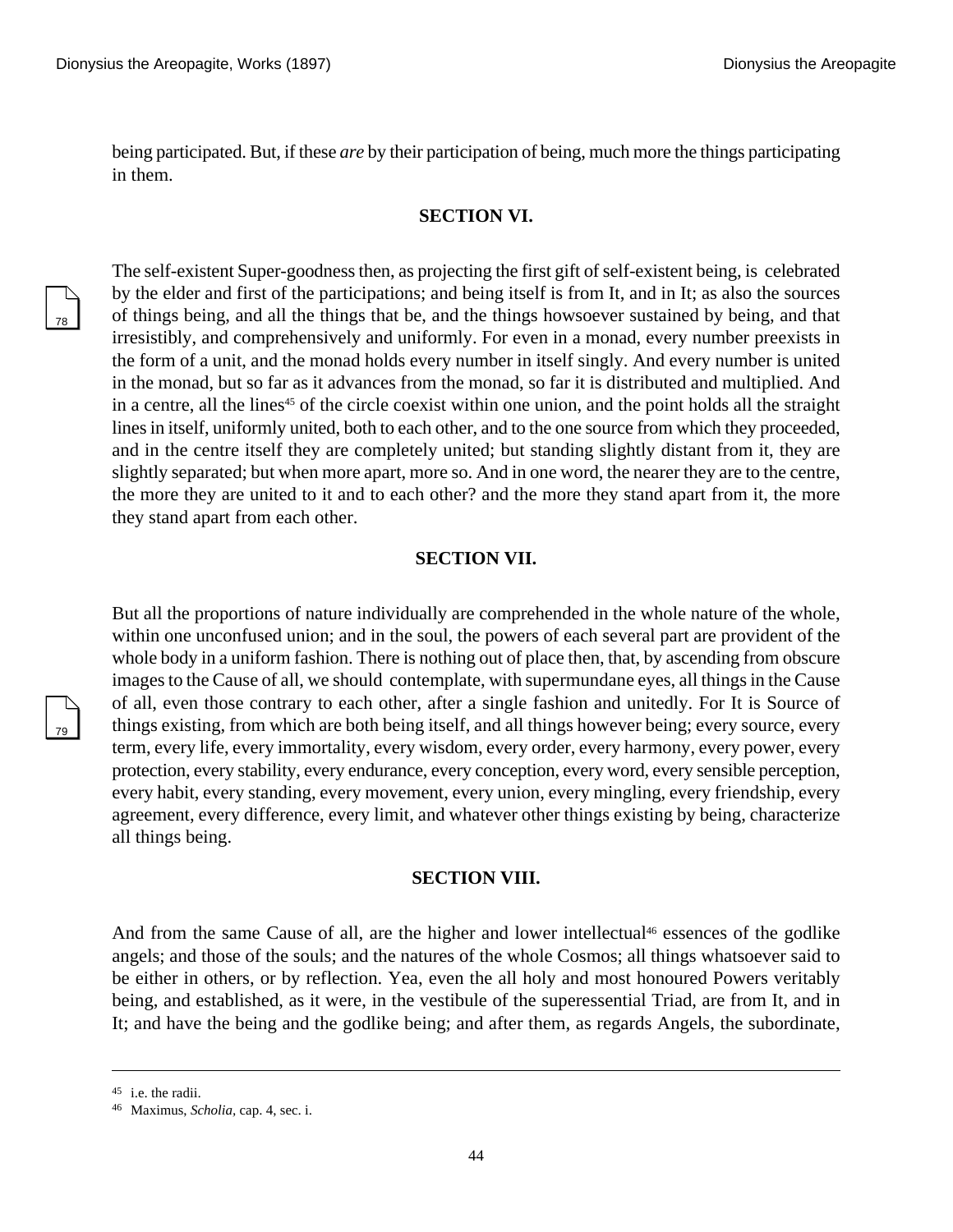81

82

subordinately, and the remotest, most remotely, but as regards ourselves, supermundanely. And the souls, and all the other beings, according to the same rule, have their being, and their well-being; and are, and are well; by having from the Pre-existing their being and their well-being. And in It are both being and well-being; and from It, beginning; and in It, guarded; and to It, terminated. And the prerogatives of being he distributes to the superior beings, which the Oracles call even eternal. But being itself never at any time fails all existing beings. And even self-existent being is from the Pre-existent, and of Him is being, and He is not of being;—and in Him is being, and He is not in being; and being possesses Him, and not He possesses being; and He is both age and beginning, and measure of being; being essentiating Source, and Middle and End, of pre-essence, and being and age and all things. And for this reason, by the Oracles, the veritably Pre-existing is represented under many forms, according to every conception of beings, and the "Was" and the "Is," and the "Will be," and the "Became," and the "Becomes," and the "Will become," are properly sung respecting Him. For all these, to those who think worthily of God, signify by every conception His being superessentially, and Cause in every way of things existing. For He is not this, but not that; nor is He in some way, but not in some other; but He is all things, as Cause of all, and containing and pre-holding in Himself all governments, all controls, of all existing things. And He is above all, as superessentially super-being before all. Wherefore, also, all things are predicated of Him and together, and He is none of them all; of every shape, of every kind, without form, without beauty, anticipating in Himself, beginnings and middles, and ends of things existing, irresistibly and preeminently; and shedding forth without flaw, (the light of) being to all, as beseems a One and super-united Cause. For, if our sun, at the same time that he is one and sheds a uniform light, renews the essences and qualities of sensible creatures, although they are many and various, and nourishes and guards, and perfects and distinguishes, and unites, and fosters, and makes to be productive, and increases, and transforms, and establishes, and makes to grow, and awakens, and gives life to all; and each of the whole, in a manner appropriate to itself, participates in the same and one sun; and the one sun anticipated in himself, uniformly, the causes of the many participants; much more with regard to the Cause of it and of all things, ought we to concede that It first presides over, as beseems One superessential Oneness, all the exemplars, of things existing; since He produces even essences, as beseems the egression from essence. But, we affirm that the exemplars are the methods in God, giving essence to things that be, and pre-existing uniformly, which theology calls predeterminations, and Divine and good wills, which define and produce things existing; according to which (predeterminations) the Superessential both predetermined and brought into existence everything that exists.

## **SECTION IX.**

But, if the Philosopher Clemens thinks good, that the higher amongst beings should be called exemplars in relation to something, his statement advances, not through correct and perfect and simple names. But, when we have conceded even this, to be correctly said, we must call to mind the Word of God, which says, "I have not shewn thee these things for the purpose of going after them, but that through the proportionate knowledge of these we may be led up to the Cause of all, as we are capable."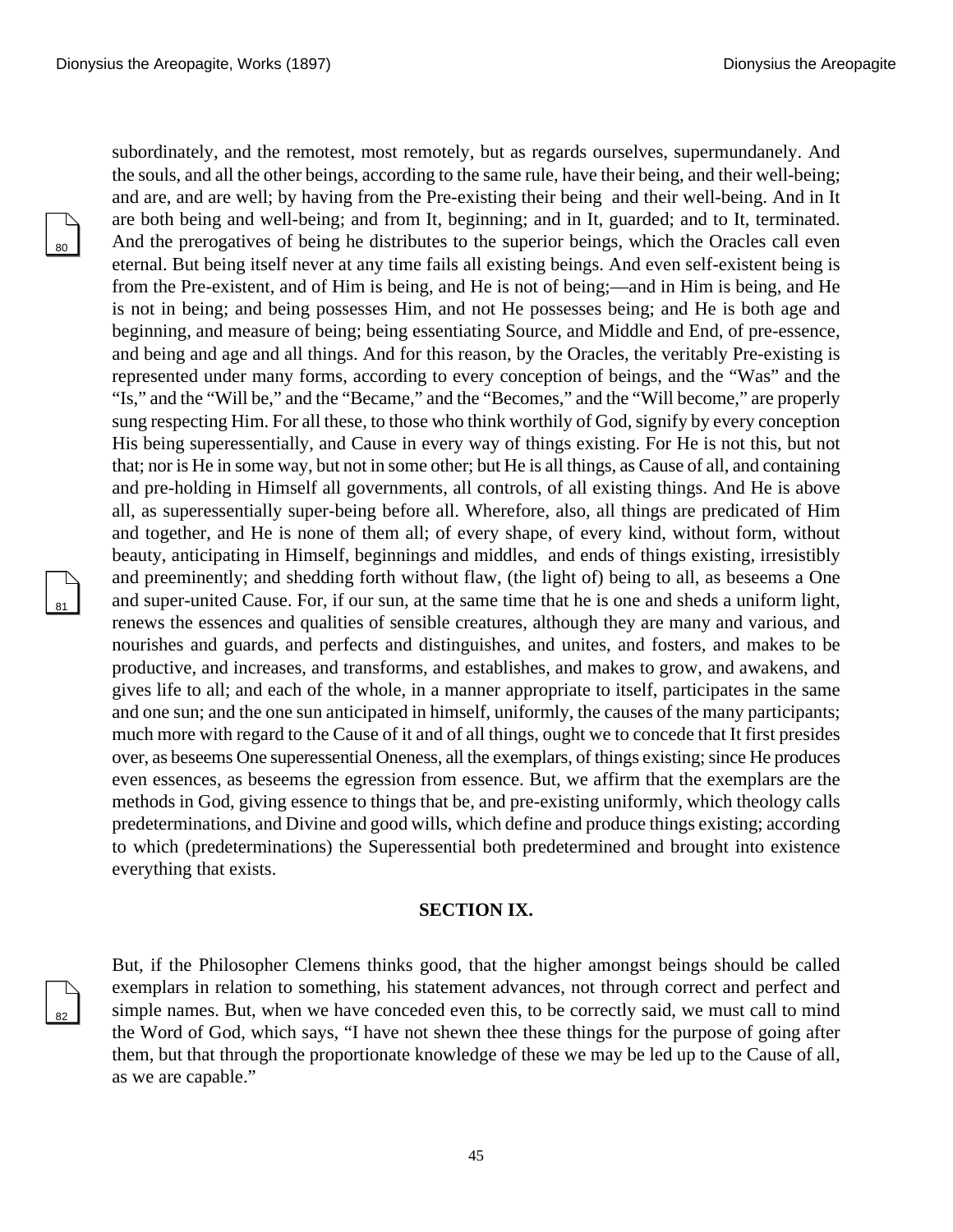We must attribute, then, all existing things to It, as beseems One Union pre-eminent above all, since by starting from Being, the essentiating Progression and Goodness, both penetrating all, and filling all things with Its own being, and rejoicing over all things being, pre-holds all things in Itself, rejecting all duplicity by an one superfluity of simplicity. But It grasps all things in the same way, as beseems its super-simplified Infinity, and is participated in by all uniquely, even as a voice, whilst being one and the same, is participated in by many ears as one.

## **SECTION X.**

The Pre-existing then is beginning and end of existing things; beginning indeed as Cause, and end as for whom; and term of all, and infinitude of all infinitude; and term, especially, of things that are, as it were, opposed. For in One, as we have often said, He both pre-holds and sustains all existing things, being present to all, and everywhere, both as regards the one, and the same, and as the every same, and issuing forth to all, and abiding in Himself; and standing and moving, and neither standing nor moving; neither having beginning, or middle, or end; neither in any of the existing things, nor being any of the existing things. And neither does any of the things eternally existing, or those temporarily subsisting, entirely come up to Him, but He towers above time and eternity, and all things eternal and temporal. Wherefore also, He is Eternity itself, and things existing, and the measures of things existing, and things measured through Him and from Him. But let us speak of these things more opportunely on another occasion.

# **CAPUT VI.**

## *Concerning Life.*

# **SECTION I.**

Now let us sing the Eternal Life, from which comes the self-existing Life, and every life; and from which, to all things however partaking of life, is distributed the power to live appropriately to each. Certainly the life; and the immortality of the immortal Angels, and the very indestructibility of the angelic perpetual motion, both is, and is sustained from It, and by reason of It. Wherefore, they are also called living always and immortal; and again, not immortal, because not from themselves have they their immortality and eternal life; but from the vivifying Cause forming and sustaining all life; and as we said of Him, Who is, that He is Age even of the self-existing Being, so also here again (we say) that the Divine Life, which is above life, is life-giving and sustaining even of the self-existing Life; and every life and life-giving movement is from the Life which is above every life, and all source of all life. From It, even the souls have their indestructibility, and all living creatures, and plants in their most remote echo of life, have their power to live. And when It is



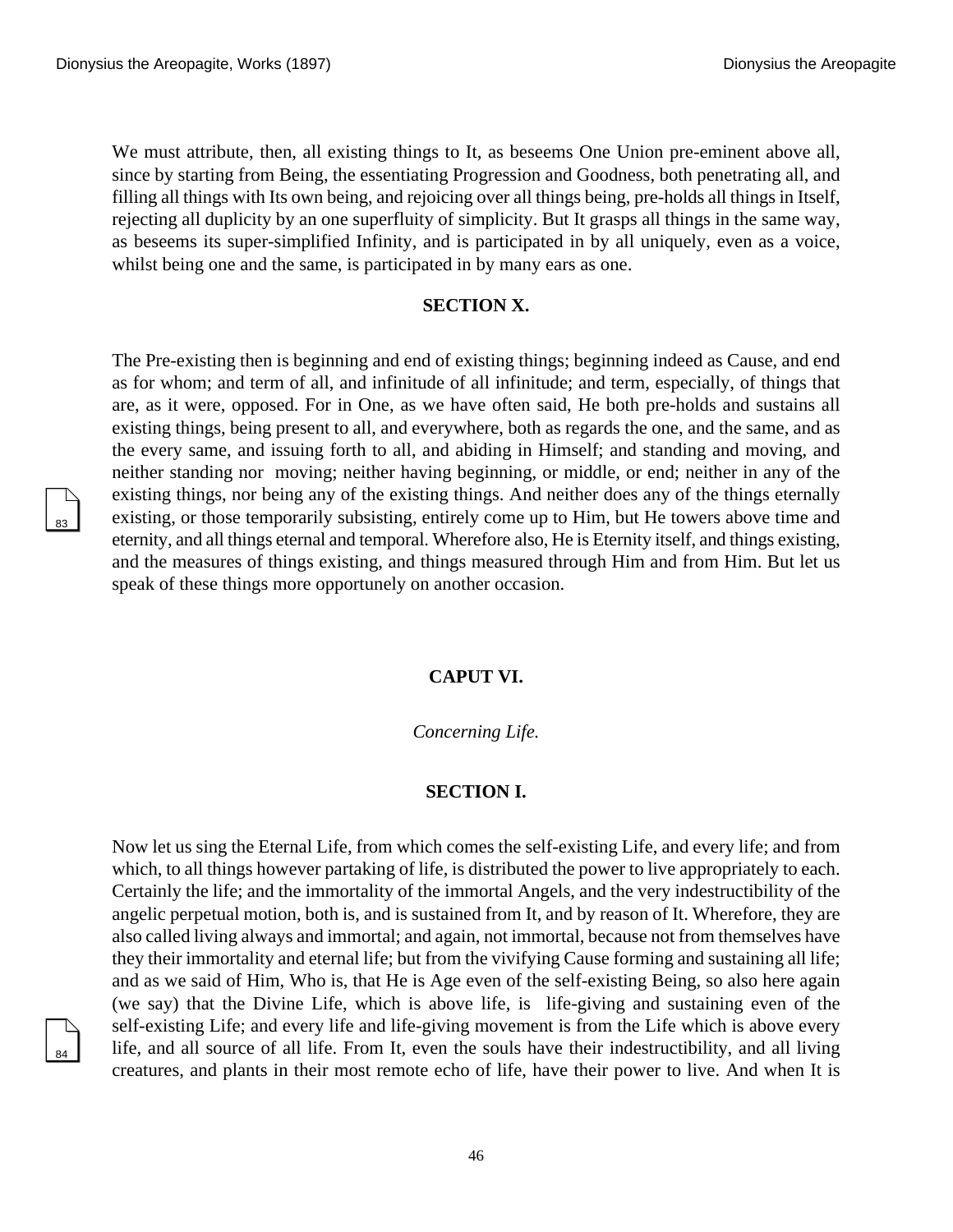86

"taken away," according to the Divine saying, all life fails, and to It even things that have failed, through their inability to participate in It, when again returning, again become living creatures.

## **SECTION II.**

And It gives chiefly to the self-existing Life to be a life, and to every life, and to the individual life, that each should be conformable to that which nature intended it to be. And to the supercelestial lives It gives the immaterial and godlike, and unchangeable immortality; and the unswerving and undeviating perpetual movement; whilst extending Itself through excess of goodness, even to the life of demons<sup>47</sup>. For, neither has this its being from another cause, but from It life has both its being and its continuance. Further, It bequeaths even to men the angelic life, so far as is possible to compound being, and through an overflowing love towards man turns, and calls us back to Itself, even when we are departing from It; and, what is still more Divine, promises to transfer even our whole selves (I mean souls, and bodies their yoke-fellows), to a perfect life and immortality;—a fact which perhaps seems to Antiquity contrary to nature, but to me, and to thee, and to the truth, both Divine and above nature. But, by "above nature," I understand our visible nature, not the all-powerful nature of the Divine Life. For, to this, as being nature of all the living creatures, and especially the more Divine, no life is against nature, or above nature. So that the contradictory statements of Simon's folly on this matter, let them be far repelled from a Divine assembly, and from thy reverent soul. For this escaped him, as I imagine, whilst thinking to be wise, that the right-thinking man ought not to use the visible reason of the sensible perception, as an ally against the invisible Cause of all; and this must be our reply to him, that his statement is against nature, for to It nothing is contrary.

## **SECTION III.**

From It, both all living creatures and plants draw their life and nourishment; and whether you speak of intellectual, or rational, or sensible, or nourishing, or growing, or whatever, life, or source of life, or essence of life, from It, which is above every life, it both lives and thrives; and in It, as Cause, uniformly pre-existed. For the super-living, and life-springing Life is Cause both of all life, and is generative, and completive, and dividing of life, and is to be celebrated from every life, in consequence of its numerous generation of all lives, as Manifold, and contemplated, and sung by every life; and as without need, yea, rather, superfull of life, the Self-living, and above every life, causing to live and super-living, or in whatever way one might extol the life which is unutterable by human speech.

# **CAPUT VII.**

<sup>47</sup> [Rom. xi. 29](http://www.ccel.org/b/bible/asv/xml/asv.Rom.11.xml#Rom.11.29), "For the gifts of God are without repentance."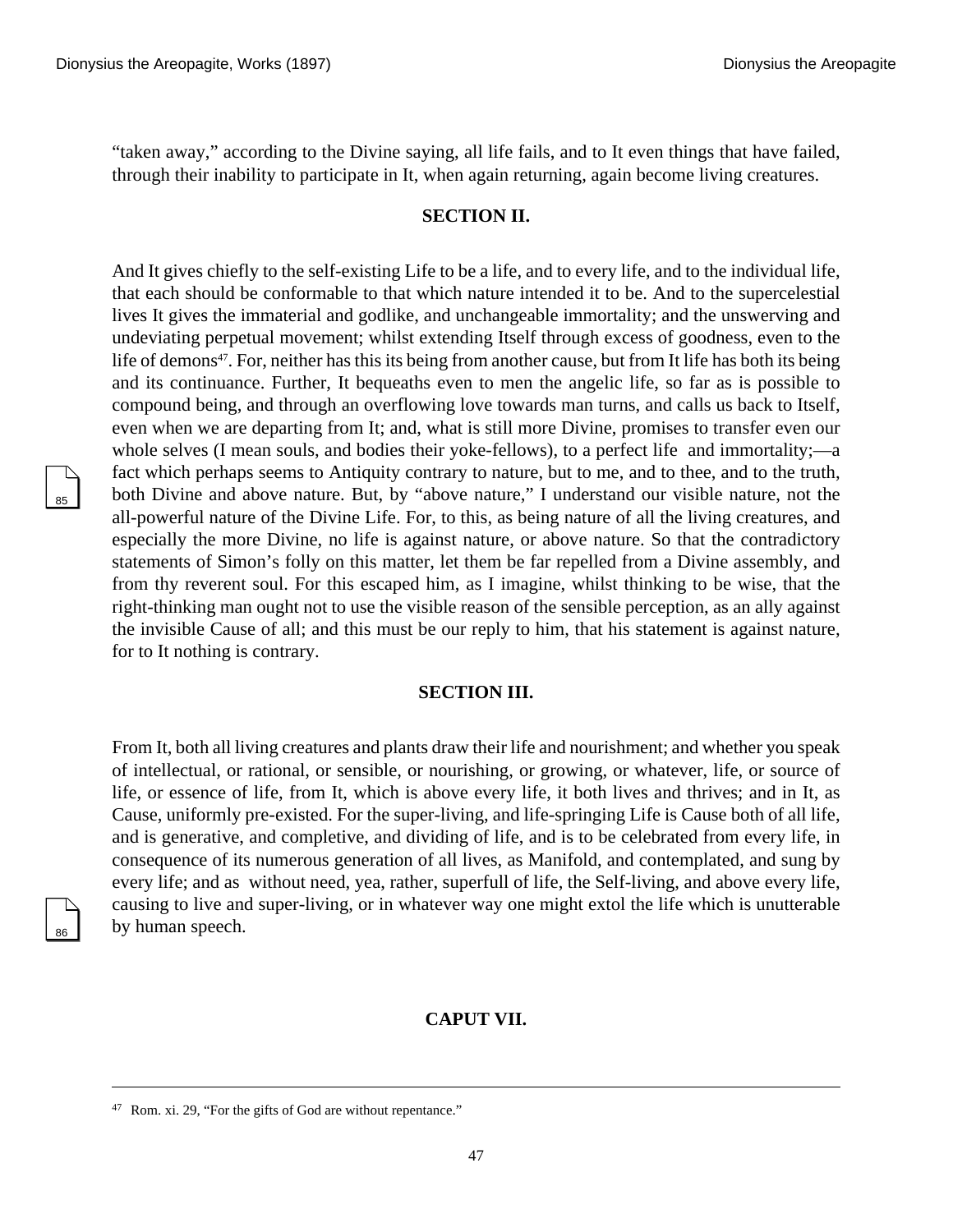88

*Concerning Wisdom, Mind, Reason, Truth, faith.*

## **SECTION I.**

COME then, if you please, let us sing the good and eternal Life, both as wise, and as wisdom's self; yea, rather, as sustaining all wisdom, and being superior to all wisdom and understanding. For, not only is Almighty God superfull of wisdom, and of His understanding there is no number, but He is fixed above all reason and mind and wisdom. And, when the truly divine man, the common sun of us, and of our leader, had thought this out, in a sense above nature, he says, "the foolishness of God is wiser than men," (meaning) not only that all human intelligence is a sort of error, when tried by the stability and durability of the Divine and most perfect conceptions, but that it is even usual with the theologians to deny, with respect to God, things of privation, in an opposite sense. Thus, the Oracles declare, the All-luminous Light, invisible, and Him, Who is often sung, and of many names, to be unutterable and without name, and Him, Who is present to all, and is found of all, to be incomprehensible and past finding out. In this very way, even now, the Divine Apostle is said to have celebrated as "foolishness of God," that which appears unexpected and absurd in it, (but) which leads to the truth which is unutterable and before all reason. But, as I elsewhere said, by taking the things above us, in a sense familiar to ourselves, and by being entangled by what is congenial to sensible perceptions, and by comparing things Divine with our own conditions, we are led astray through following the Divine and mystical reason after a mere appearance. We ought to know that our mind has the power for thought, through which it views things intellectual, but that the union through which it is brought into contact with things beyond itself surpasses the nature of the mind. We must then contemplate things Divine, after this Union, not after ourselves, but by our whole selves, standing out of our whole selves, and becoming wholly of God. For it is better to be of God, and not of ourselves. For thus things Divine will, be given to those who become dear to God. Celebrating then, in a superlative sense, this, the irrational and mindless and foolish Wisdom, we affirm that It is Cause of all mind and reason, and all wisdom and understanding; and of It is every counsel, and from It every knowledge and understanding; and in It all the treasures of wisdom and knowledge are hidden. For, agreeably to the things already spoken, the super-wise, and all-wise Cause is a mainstay<sup>48</sup> even of the self-existing Wisdom, both the universal and the individual.

## **SECTION II.**

From It the contemplated and contemplating powers of the angelic Minds have their simple and blessed conceptions; collecting their divine knowledge, not in portions, or from portions, or sensible perceptions, or detailed reasonings, or arguing from something common to these things, but purified from everything material and multitudinous, they contemplate the conceptions of Divine things intuitively, immaterially and uniformly, and they have their intellectual power and energy resplendent with the unmixed and undefiled purity, and see at a glance the Divine conceptions indivisibly and

<sup>48</sup> See Caput XI., Section VI.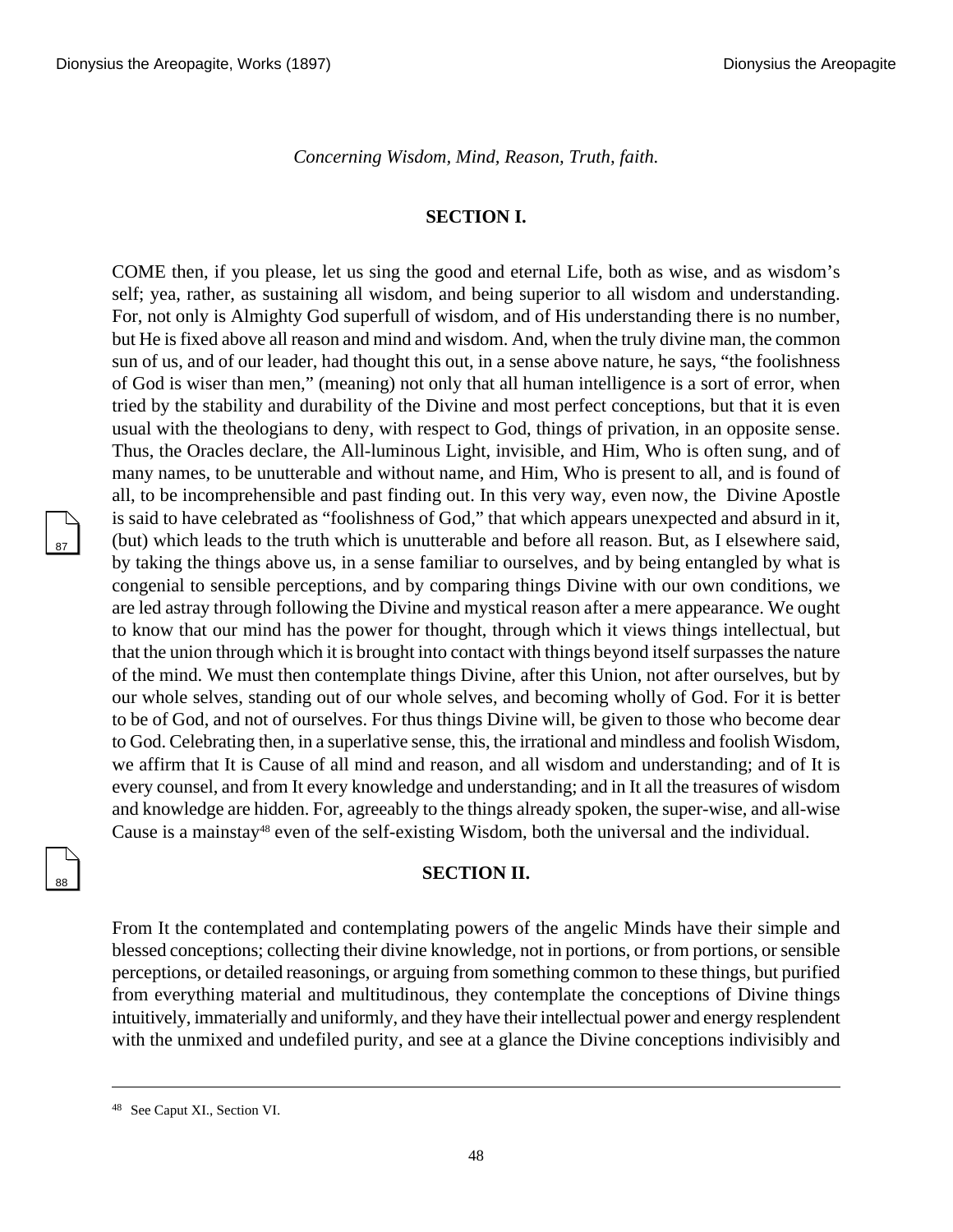$90$ 

91

immaterially, and are by the Godlike One moulded, as attainable by reason of the Divine Wisdom, to the Divine and Super-wise Mind and Reason. And souls have their reasoning power, investigating the truth of things by detailed steps and rotation, and through their divided and manifold variety falling short of the single minds, but, by the collection of many towards the One, deemed worthy, even of conceptions equal to the angels, so far as is proper and attainable to souls. But, even as regards the sensible perceptions themselves, one would not miss the mark, if one called them an echo of wisdom. Yet, even the mind of demons, *qua* mind, is from It; but so far as a mind is irrational, not knowing, and not wishing to attain what it aspires to, we must call it more properly a declension from wisdom. But, since the Divine Wisdom is called source, and cause, and mainstay, and completion and guard, and term of wisdom itself, and of every kind, and of every mind and reason, and every sensible perception, how then is Almighty God Himself, the super-wise, celebrated as Mind and Reason and Knowledge? For, how will He conceive any of the objects of intelligence, seeing He has not intellectual operations? or how will He know the objects of sense, seeing He is fixed above all sensible perception? Yet the Oracles affirm that He knoweth all things, and that nothing escapes the Divine Knowledge. But, as I have been accustomed to say many times before, we must contemplate things Divine, in a manner becoming God. For the mindless, and the insensible, we must attribute to God, by excess—not by defect, just as we attribute the irrational to Him Who is above reason; and imperfection, to the Super-perfect, and Pre-perfect; and the impalpable, and invisible gloom, to the light which is inaccessible on account of excess of the visible light. So the Divine Mind comprehends all things, by His knowledge surpassing all, having anticipated within Himself the knowledge of all, as beseems the Cause of all; before angels came to being, knowing and producing angels; and knowing all the rest from within; and, so to speak, from the Source Itself, and by bringing into being. And, this, I think, the sacred text teaches, when it says, "He, knowing all things, before their birth." For, not as learning existing things from existing things, does the Divine Mind know, but from Itself, and in Itself, as Cause, it pre-holds and pre-comprehends the notion and knowledge, and essence of all things; not approaching each several thing according to its kind, but knowing and containing all things, within one grasp of the Cause; just as the light, as cause, presupposes in itself the notion of darkness, not knowing the darkness otherwise than from the light. The Divine Wisdom then, by knowing Itself, will know all things; things material, immaterially, and things divisible, indivisibly, and things many, uniformly; both knowing and producing all. things by Itself, the One. For even, if as becomes one Cause, Almighty God distributes being to all things that be, as beseems the self-same, unique Cause, He will know all things, as being from Himself, and pre-established in Himself, and not from things that be will He receive the knowledge of them; but even to each of them, He will be provider of the knowledge of themselves, and of the mutual knowledge of each other. Almighty God, then, has not one knowledge, that of Himself, peculiar to Himself, and another, which embraces in common all things existing; for the very Cause of all things, by knowing Itself, will hardly, I presume, be ignorant of the things from Itself, and of which It is Cause. In this way then, Almighty God knows existing things, not by a knowledge of things existing, but by that of Himself. For the Oracles affirm, that the angels also know things on the earth, not as knowing them by sensible perceptions, although objects of sensible perception, but by a proper power and nature of the Godlike Mind.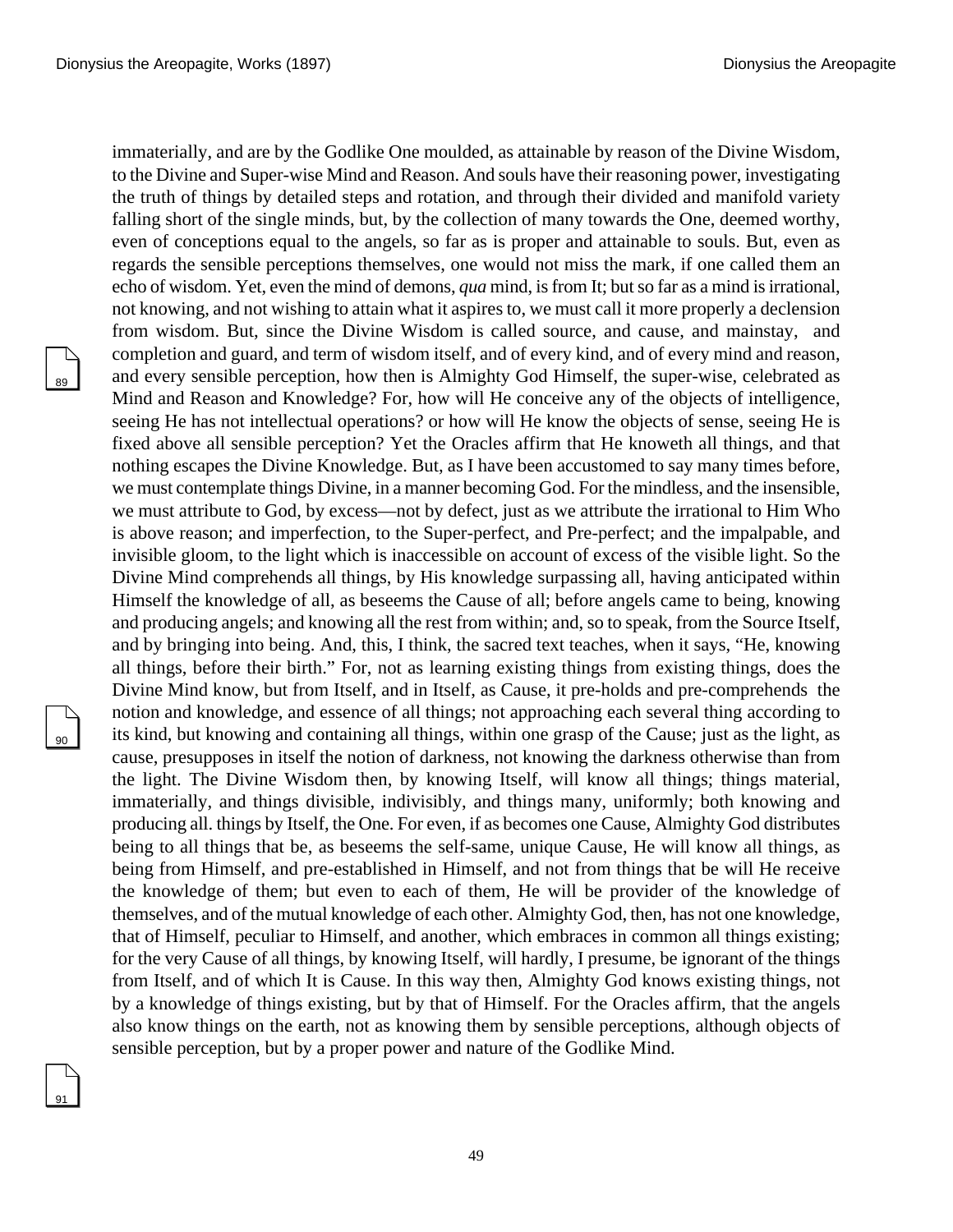## **SECTION III.**

In addition to these things, we must examine how *we* know God, Who is neither an object of intellectual nor of sensible perception, nor is absolutely anything of things existing. Never, then, is it true to say, that *we* know God; not from His own nature (for that is unknown, and surpasses all reason and mind), but, from the ordering of all existing things, as projected from Himself, and containing a sort of images and similitudes of His Divine exemplars, we ascend, as far as we have power, to that which is beyond all, by method and order in the abstraction and pre-eminence of all, and in the Cause of all. Wherefore, Almighty God is known even in all, and *apart* from all. And through knowledge, Almighty God is known, and through agnosia. And there is, of Him, both conception, and expression, and science, and contact, and sensible perception, and opinion, and imagination, and name, and all the rest. And He is neither conceived, nor expressed, nor named. And He is not any of existing things, nor is He known in any one of existing things. And He is all in all, and nothing in none. And He is known to all, from all, and to none from none. For, we both say these things correctly concerning God, and He is celebrated from all existing things, according to the analogy of all things, of which He is Cause. And there is, further, the most Divine Knowledge of Almighty God, which is known, through not knowing (αγνοσια) during the union above mind; when the mind, having stood apart from all existing things, then having dismissed also itself, has been made one with the super-luminous rays, thence and there being illuminated by the unsearchable depth of wisdom. Yet, even from all things, as I said, we may know It, for It is, according to the sacred text, the Cause formative of all, and ever harmonizing all, and (Cause) of the indissoluble adaptation and order of all, and ever uniting<sup>49</sup> the ends of the former to the beginnings of those that follow, and beautifying the one symphony and harmony of the whole.

#### **SECTION IV.**

But Almighty God is celebrated in the holy Oracles as "Logos"; not only because He is provider of reason and mind and wisdom, but because He anticipated the causes of all, solitarily in Himself, and because He passes through all, as the Oracles say, even to the end of all things; and even more than these, because the Divine Word surpasses every simplicity, and is set free from all, as the Superessential. This "Logos "is the simple and really existing truth, around which, as a pure and unerring knowledge of the whole, the Divine Faith *is—*the enduring foundation of the believers—which establishes them in the truth, and the truth in them, by an unchangeable identity, they having the pure knowledge of the truth of the things believed. For, if knowledge unites the knowing and the known, but ignorance is ever a cause to the ignorant person of change, and of separation from himself, nothing will move one who has believed in the truth, according to the sacred Logos, from true Faith's Sanctuary upon which he will have the steadfastness of his unmoved, unchangeable identity. For, well does he know, who has been united to the Truth, that it is well with him although the multitude may admonish him as "wandering." For it probably escapes them, that he is wandering from error to the truth, through the veritable faith. But, he truly knows himself,

92

<sup>49</sup> True theory of evolution.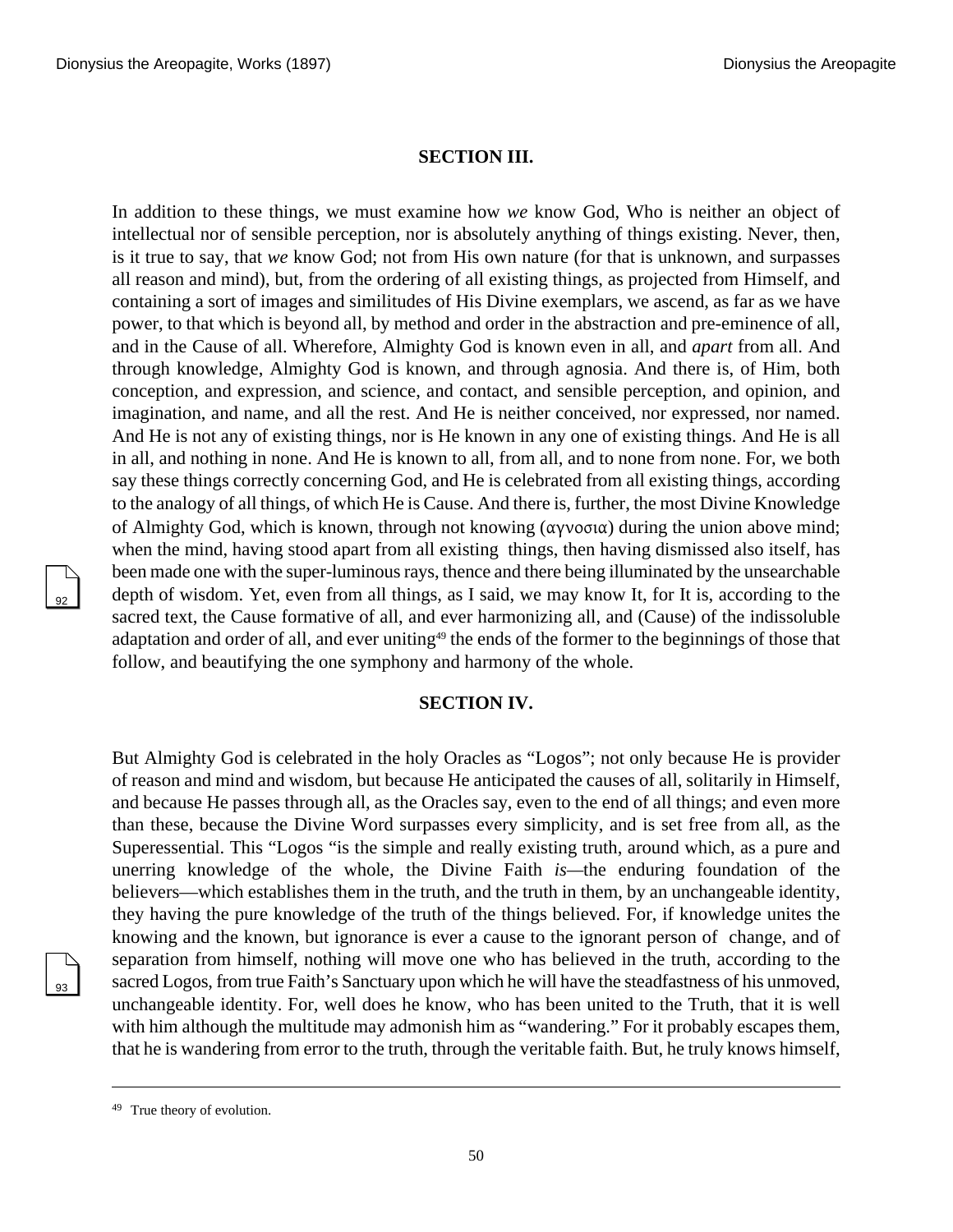95

not, as they say, mad, but as liberated from the unstable and variable course around the manifold variety of error, through the simple, and ever the same, and similar truth. Thus then the early leaders<sup>50</sup> of our Divine Theosophy are dying every day, on behalf of truth, testifying as is natural, both by every word and deed, to the one knowledge of the truth of the Christians, that it is of all, both more simple and more Divine, yea rather, that it is the sole true and one and simple knowledge of God.

## **CAPUT VIII.**

*Concerning power, justice, preservation, redemption, in which also concerning inequality.*

## **SECTION I.**

BUT since the theologians sing the Divine truth fulness and super-wise wisdom, both as power and as justice, and designate It preservation and redemption, come then, let us unfold these Divine Names also, as best we can. Now, that the Godhead is pre-eminent above, and surpasses every power, howsoever being and conceived, I do not suppose any of those nourished in the Divine Oracles does not know. For on many occasions the Word of God attributes the Lordship to It, even when distinguishing It from the supercelestial powers themselves. How then do the theologians sing it also as a Power, which is pre-eminent above every power? or how ought we to understand the name of power as applied to It?

## **SECTION II.**

We say, then, that Almighty God is Power, as pre-having, and super-having, every power in Himself, and as Author of every power, and producing everything as beseems a Power inflexible and unencompassed, and as being Author of the very existence of power, either the universal or particular, and as boundless in power, not only by the production of all power, but by being above all, even the self. existent Power, and by His superior power, and by His bringing into existence, *ad infinitum,* endless powers other than the existing powers; and by the fact that the endless powers, even when brought into existence without end, are not able to blunt the super-endless production of His power-making power; and by the unutterable and unknown, and inconceivable nature of His all-surpassing power, which, through abundance of the powerful, gives power even to weakness, and holds together and preserves the remotest of its echoes; as also we may see even with regard to the powerful insensible perception, that the super-brilliant lights reach even to obscure visions, and they say, that the loud sounds enter even into ears which are not very well adapted to the reception of sounds. For that which does not hear at all is not hearing; and that which does not see at all is not sight.



<sup>50</sup> First persecution of Nero.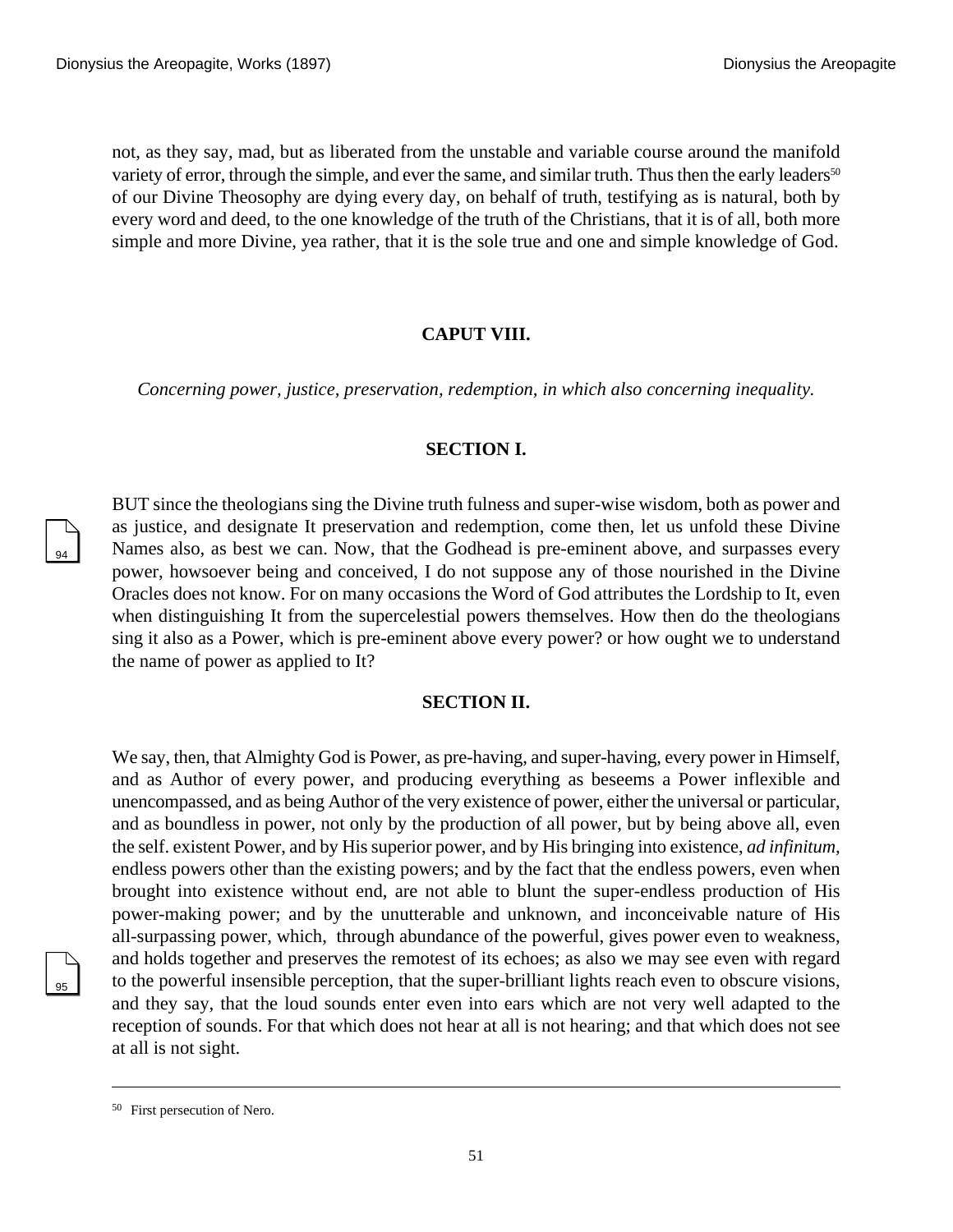## **SECTION III.**

The distribution, then, of boundless power, from Almighty God, passes to all beings, and there is no single being which is utterly deprived of the possession of some power; but it has either intellectual, or rational, or sensible, or vital, or essential power; yea even, if one may say so, self-existent being has power to be from the superessential Power.

#### **SECTION IV.**

From It, are the godlike powers of the angelic ranks; from It, they have their immutability, and all their intellectual and immortal perpetual movements; and their equilibrium itself, and their undiminishable aspiration after good, they have received from the Power boundless in goodness; since It commits to them the power to be, and to be such, and to aspire always to be, and the power itself to aspire to have the power always.

## **SECTION V.**

But the gifts of the unfailing Power pass on, both to men and living creatures, and plants, and the entire nature of the universe; and It empowers things united for their mutual friendship and communion, and things divided for their being each within their own sphere and limit, without confusion, and without mingling; and preserves the order and good relations of the whole, for their own proper good, and guards the undying lives of the individual angels inviolate; and the heavenly and the life-giving and astral bodies<sup>51</sup> and orders without change: and makes the period of time possible to be; and disperses the revolutions of time by their progressions, and collects them together by their returns; and makes the powers of fire unquenchable, and the rills of water unfailing; and sets bounds to the aerial current, and establishes the earth upon nothing; and guards its life-giving throes from perishing; and preserves the mutual harmony and mingling of the elements without confusion, and without division; and holds together the bond of soul and body; and arouses the nourishing and growing powers of plants; and sustains the essential powers of the whole; and secures the continuance of the universe without dissolution, and bequeaths the deification Itself, by furnishing a power for this to those who are being deified. And in a word, there is absolutely no single thing which is deprived of the overruling surety and embrace of the Divine Power. For that which absolutely has no power, neither is, nor is anything, nor is there any sort of position of it whatever.

## **SECTION VI.**

Yet Elymas, the Magician, says, "if Almighty God is All-powerful, how is He said by your theologian, not to be able to do some thing "? But he calumniates the Divine Paul, who said, "that

96

 $51$  οὐσίας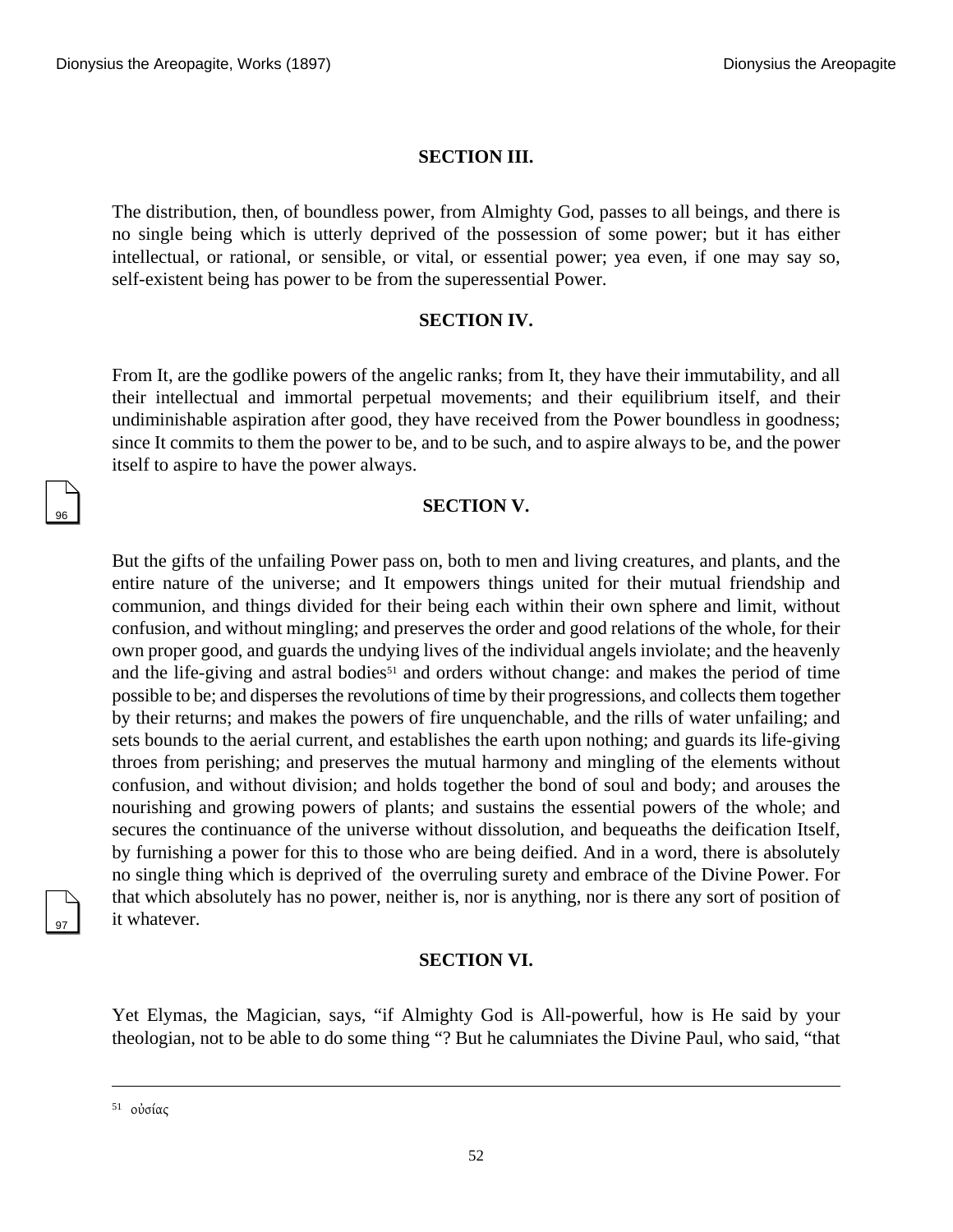99

Almighty God is not able to deny Himself." Now in advancing this, I very much fear lest I should incur ridicule for folly, as undertaking to pull down frail houses, built upon the sand by little boys at play; and as being eager to aim at the theological intelligence of this, as if it were some inaccessible mark. For, the denial of Himself, is a falling from truth, but the truth is an existent, and the falling from the truth is a falling from the existent. If, then, the truth is an existent, and the denial of the truth a falling from the existent, Almighty God cannot fall from the existent, and non-existence is not; as any one might say, the powerless is not powerful; and ignorance, by privation, does not know. The wise man, not having understood this, imitates those inexperienced wrestlers, who, very often, by assuming that their adversaries are weak, according to their own opinion, and manfully making a show of fight with them, when absent, and courageously beating the air with empty blows, think that they have overcome their antagonists, and proclaim themselves victors (though) not yet having experienced their rivals' strength. But we, conjecturing the meaning of the Theologian to the best of our ability, celebrate the Super-powerful God, as Omnipotent, as blessed, and only Lord; as reigning in the kingdom of Eternity itself; as in no respect fallen from things existing;—but rather, as both super-having and pre-having all existing things, as beseems Power superessential; and as having bequeathed to all things being, the power to be, and this their being in an ungrudging stream, as beseems abundance of surpassing power.

## **SECTION VII.**

But further, Almighty God is celebrated as justice, as distributing things suitable to all, both due measure, and beauty, and good order, and arrangement, and marking out all distributions and orders for each, according to that which truly is the most just limit, and as being Cause for all of the free action of each. For the Divine Justice arranges and disposes all things, and preserving all things unmingled and unconfused, from all, gives to all existing beings things convenient for each, according to the due falling to each existing thing. And, if we speak correctly, all those who abuse the Divine Justice, unconsciously convict themselves of a manifest injustice. For they say, that immortality ought to be in mortals, and perfection in the imperfect, and imposed necessity in the free, and identity in the variable, and perfect power in the weak, and the temporal should be eternal, and things moveable by nature, unchangeable, and that temporary pleasures should be eternal; and in one word, they assign the properties of one thing to another. They ought to know that the Divine Justice in this respect is really a true justice, because it distributes to all the things proper to themselves, according to the fitness of each existing thing, and preserves the nature of each in its own order and capacity.

#### **SECTION VIII.**

But some one may say, it is not the mark of justice to leave pious men without assistance, when they are ground down by evil men. To which we must reply, that, if those whom you call pious do indeed love things on earth, which are zealously sought after by the earthly, they have altogether fallen from the Divine Love. And I do not know how they could be called pious, when they unjustly treat things truly loveable and divine, which do not at once surpass in influence in their estimation things undesirable and unloveable. But, if they love the realities, they who desire certain things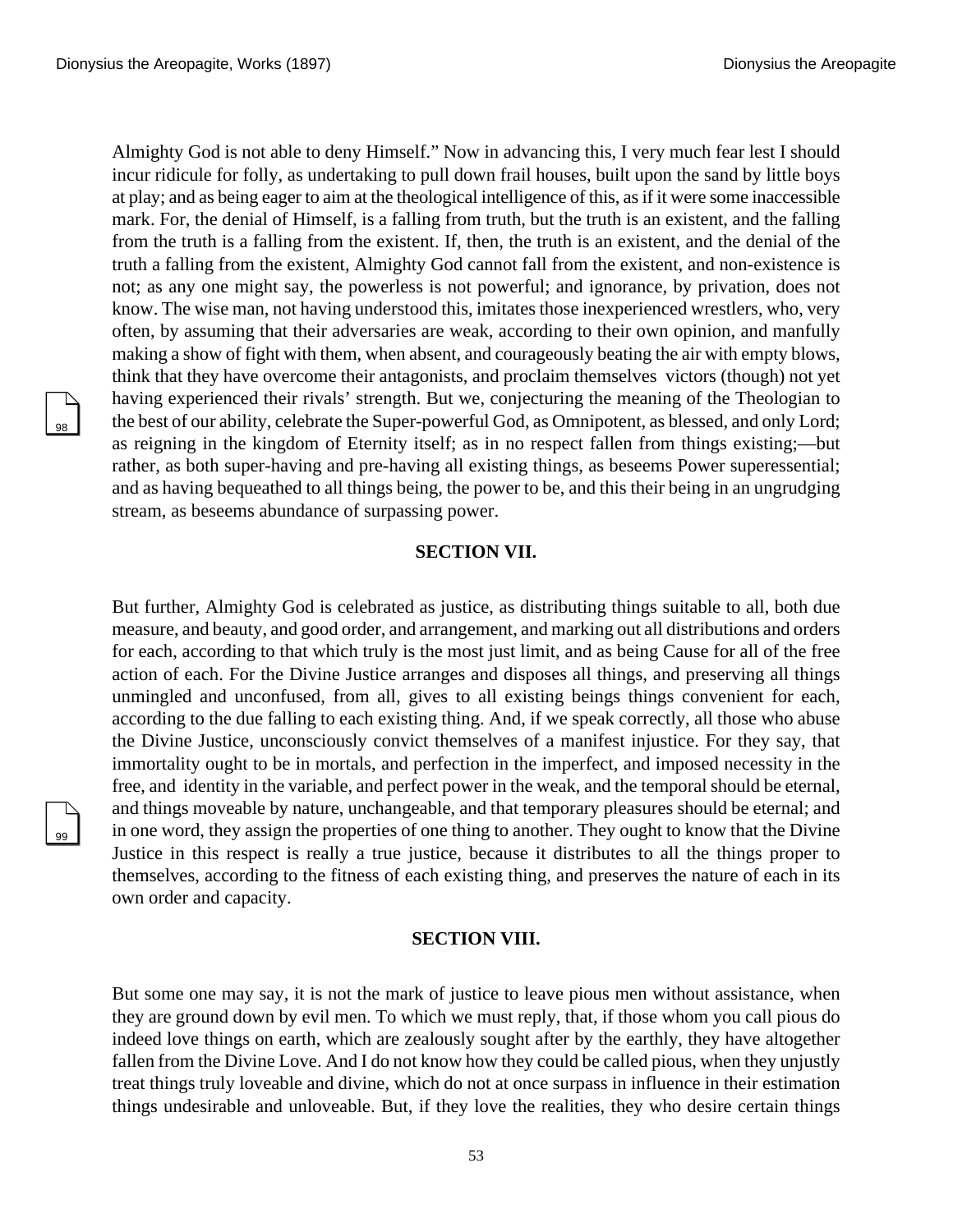ought to rejoice when they attain the things desired. Are they not then nearer the angelic virtues, when, as far as possible, by aspiration after things Divine, they withdraw from the affection for earthly things, by being exercised very manfully to this, in their perils, on behalf of the beautiful? So that, it is true to say, that this is rather a property of the Divine Justice—not to pamper and destroy the bravery of the best, by the gifts of earthly things, nor, if any one should attempt to do this, to leave them without assistance, but to establish them in the excellent and harsh condition, and to dispense to them, as being such, things meet for them.

## **SECTION IX.**

This Divine Justice, then, is celebrated also even as preservation of the whole, as preserving and guarding the essence and order of each, distinct and pure from the rest; and as being genuine cause of each minding its own business in the whole. But, if any one should also celebrate this preservation, as rescuing savingly the whole from the worse, we will entirely accept this as the *cantique* of the manifold preservation, and we will deem him worthy to define this even as the principal preservation of the whole, which preserves all things in themselves, without change, undisturbed and unswaying to the worse; and guards all things without strife and without war, each being regulated by their own methods; and excludes all inequality and minding others' business, from the whole; and maintains the relations of each from falling to things contrary, and from migrating. And since, without missing the mark of the sacred theology, one might celebrate this preservation as redeeming all things existing, by the goodness which is preservative of all, from falling away from their own proper goods, so far as the nature of each of those who are being preserved admits; wherefore also the Theologians name it redemption, both so far as it does not permit things really being to fall away to non-existence, and so far as, if anything should have been led astray to discord and disorder, and should suffer any diminution of the perfection of its own proper goods, even this it redeems from passion and listlessness and loss; supplying what is deficient, and paternally overlooking the slackness, and raising up from evil; yea, rather, establishing in the good, and filling -up the leaking good, and arranging and adorning its disorder and deformity, and making it complete, and liberating it from all its blemishes. But let this suffice concerning these matters, and concerning Justice, in accordance with which the equality of all is measured and defined, and every inequality, which arises from deprivation of the equality, in each thing severally, is excluded. For, if any one should interpret inequality as distinctions in the whole, of the whole, in relation to the whole, Justice guards even this, not permitting the whole, when they have become mingled throughout, to be thrown into confusion, but keeping all existing things within each particular kind, in which each was intended by nature, to be.

102

101

# **CAPUT IX.**

*Concerning great, small, same, different, similar, dissimilar, standing, movement, equality.*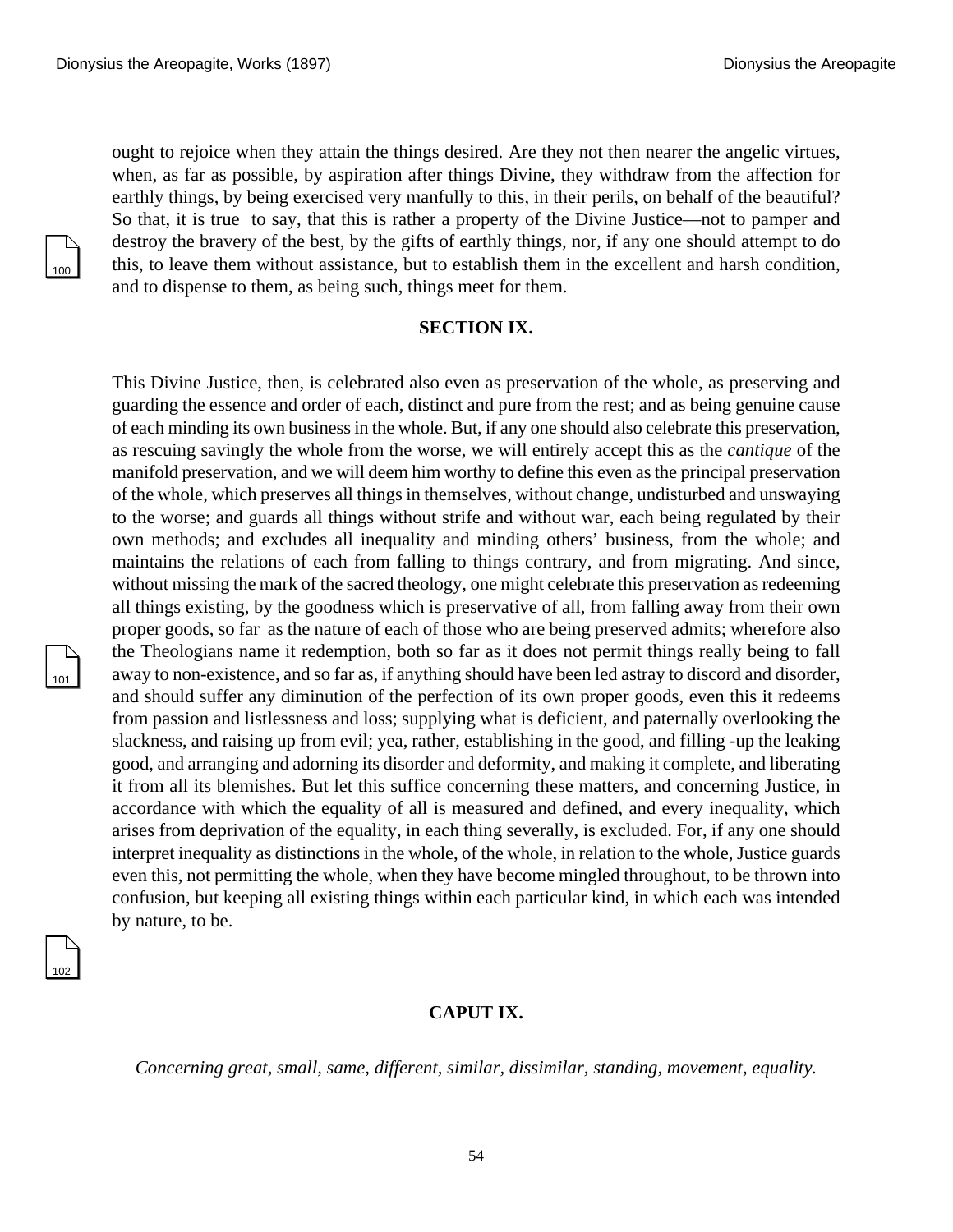## **SECTION I.**

BUT since even the great and the small are attributed to the Cause of all, arid the same, and the different, and the similar, and the dissimilar, and the standing, and the movement. Come! and let us gaze upon these images of the Divine Names, such as have been manifested to us. Almighty God, then, is celebrated in the Oracles as great, both in greatness and in a gentle breeze, which manifests the Divine littleness; and as the same, when the Oracles declare "thou art the same"; and as different, when He is depicted, by the same Oracles, as of many shapes and many forms; and as similar, as mainstay of things similar and similitude; and as dissimilar to all, as the like of whom there is not; and as standing, and unmoved, and seated for ever; and as moving, as going forth to all; and whatever other Divine Names, of the same force with these, are celebrated by the Oracles.

## **SECTION II.**

Almighty God, then, is named *great* in reference to His own peculiar greatness, which imparts itself to all things great; and overflows, and extends itself outside of all greatness; embracing every place, surpassing every number, going through every infinitude, both in reference to its super-fulness, and mighty operation, and its fontal gifts, in so far as these, being participated by all in a stream of boundless gifts, are altogether undiminished, and have the same super-fulness, and are not lessened by the impartations, but are even still more bubbling over. This Greatness then is infinite, and without measure and without number. And this is the preeminence as regards the absolute and surpassing flood of the incomprehensible greatness.

# **SECTION III.**

But *little,* i.e. fine, is affirmed respecting Him,—that which leaves behind every mass and distance, and penetrates through all, without hindrance. Yet the little is Elemental<sup>52</sup> Cause of all, for nowhere will you find the idea of the little unparticipated. Thus then the little must be received as regards God as penetrating to all, and through all, without impediment; and operating, and piercing through, to "a dividing of soul and spirit, and joints and marrow"; and "discerning thoughts and intents of heart," yea rather—all things that be. For there is not a creature unmanifest in His sight. This littleness is without quality and without quantity, without restraint, without limit, without bound, comprehending all things, but itself incomprehensible.

# **SECTION IV.**

<sup>52</sup> Atomic theory.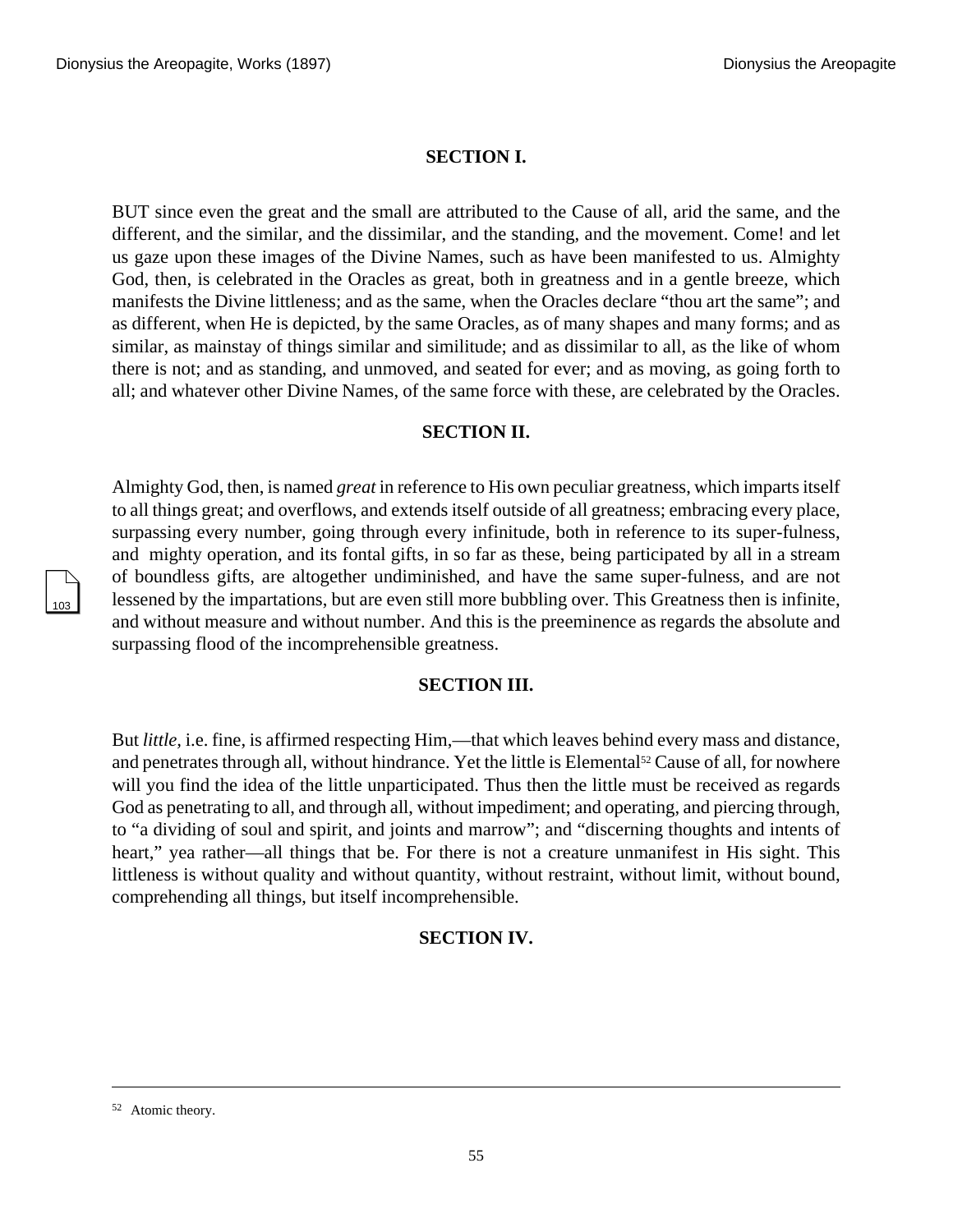105

106

But the *same* is superessentially everlasting, inconvertible, abiding in itself, always being in the same condition and manner; present to all in the same manner, and itself by itself, upon itself, firmly and purely fixed in the most beautiful limits of the superessential sameness, without changing, without falling, without swerving, unalterable, unmingled, immaterial, most simplex, self-sufficient, without increase, without diminution, unoriginated, not as not yet come into being, or unperfected, or not having become from this, or that, nor as being in no manner of way whatever, but as all unoriginated, and absolutely unoriginated, and ever being; and being self-complete, and being the same by itself, and differentiated by itself in one sole and same form; and shedding sameness from itself to all things adapted to participate in It; and assigning things different to those different; abundance and cause of identity, preholding identically in itself even things contrary, as beseems the One and unique Cause, surpassing the whole identity.

#### **SECTION V.**

But the *different,* since Almighty God is present to all providentially, and becomes all in all, for the sake of the preservation of all, resting upon Himself, and His own identity within Himself, standing, as beseems an energy, one and ceaseless, and imparting Himself with an unbending power, for deification of those turned to Him. And we must suppose that the difference of the manifold shapes of Almighty God, during the multiform visions, signifies that certain things are different from the phenomena under which they appear. For, as when language depicts the soul itself, under a bodily form, and fashions bodily members around the memberless, we think differently of the members attributed to it, as befits the soul's memberless condition; and we call the mind head, and opinion neck,—as intermediate between rational and irrational—and anger, breast; and lust, belly; and the constitution, legs and feet; using the names of the members as symbols of the powers. Much more then, as respects Him, Who is beyond all, is it necessary to make clear the difference of forms and shapes by reverent and God-becoming, and mystic explanations. And if you wish to apply the threefold shapes of bodies to the impalpable and shapeless God, you must say, that the Progression of Almighty God, which spreads out to all things, is a Divine extension; and length, the power extending itself over the whole; and depth, the hiddenness and imperception incomprehensible to all creatures. But, that we may not forget ourselves, in our explanation, of the different shapes and forms, by confounding the incorporeal Divine Names with those given through symbols of objects of sense, we have for this reason spoken concerning these things in the *Symbolic Theology.* But now, let us suppose the Divine difference, as really not a sort of change from the super-immovable identity, but as the single multiplication of itself, and the uniform progressions of its fecundity to all.

## **SECTION VI.**

But *similar*, if any one might speak of Almighty God as the same, as being wholly throughout, similar to Himself—abidingly and indivisibly; we must not despise the Divine Name of the Similar; but the Theologians affirm that the God above all, in His essential nature, is similar to none; but that He bequeaths a Divine similarity to those who turn to Him, Who is above every limit and expression, by imitation according to their capacity. And there is the power of the Divine similitude,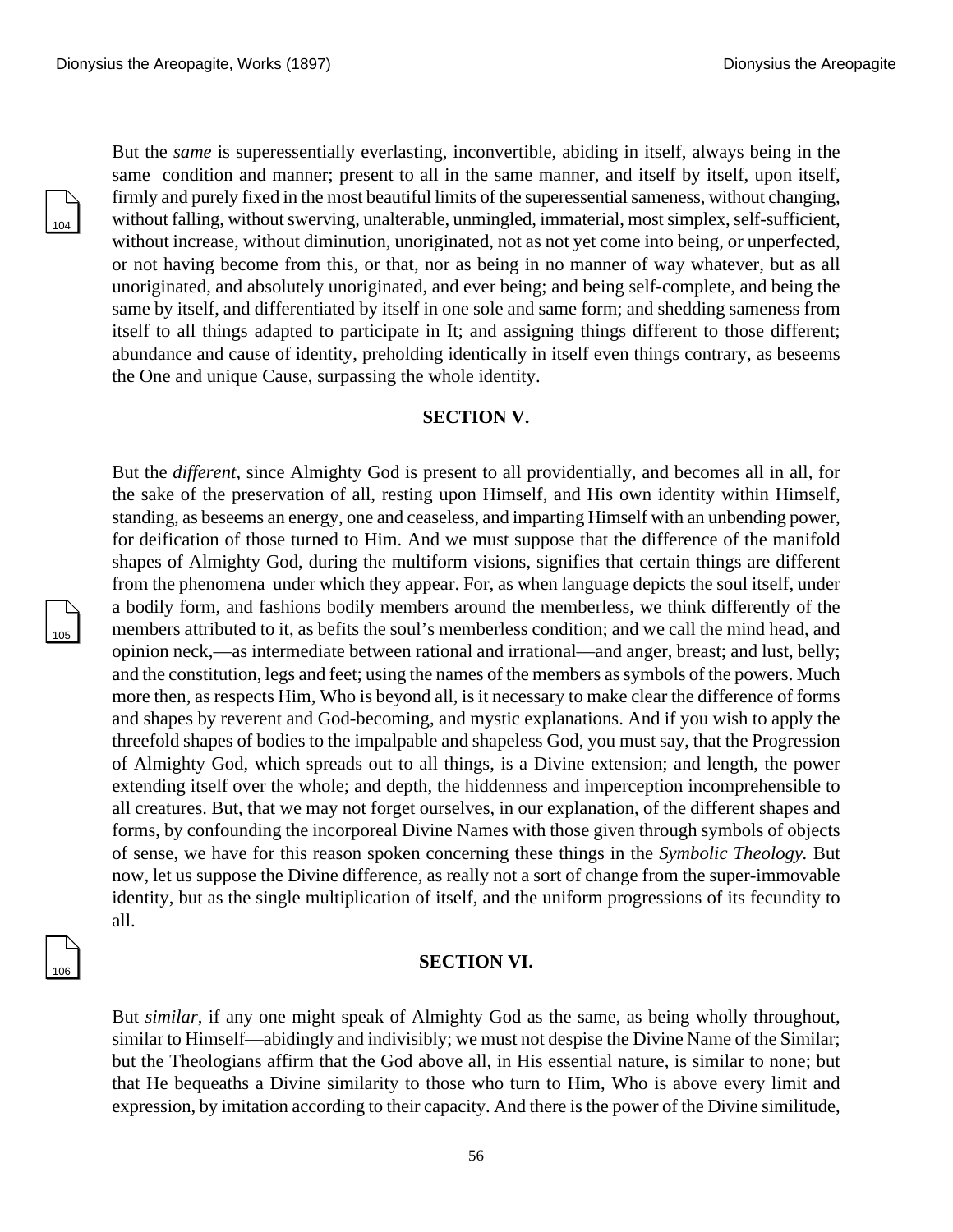108

which turns all created things to the Cause. These things, then, must be said to be similar to Almighty God, both after a Divine likeness and similitude. For, neither must we say that Almighty God is similar to them, because neither is a man like his own image. For, with regard to those of the same rank, it is possible that these should be similar to each other, and that the similarity corresponds to each, and that both are similar to each other, after a preceding appearance of like. But, with respect to the Cause and the things caused, we do not accept the correspondence. For, the being similar is bequeathed, not to these, or those, alone, but to all those who participate in similarity. Almighty God becomes Cause of their being similar, and is mainstay of the self-existing Similarity itself; and the similar in all is similar to a soft of footprint of the Divine Similarity and completes their Oneness.

## **SECTION VII.**

And what must we say concerning this? For the Word of God Itself extols the fact that He is dissimilar, and of the same rank with none; as "different" even from everything, and, what is more paradoxical, says there is nothing that is similar to Him. Yet the expression is not contrary to the similarity towards Him, for the same things are both similar to God, and dissimilar—the former as regards the received imitation<sup>53</sup> of the inimitable, the latter as regards the dependence of the things caused upon the cause, and their being inferior in degrees, endless and incalculable.

## **SECTION VIII.**

But what also do we say concerning the Divine standing, i.e. seat? What other than that Almighty God remains Himself, in Himself, and is abidingly fixed in unmoved identity, and is firmly established on high; and that He acts according to the same conditions, and in reference to the same object, and in the same way; and that He exists altogether, as beseems the immutability from Himself; and as beseems the immovability Itself, entirely immovable, and that superessentially. For He is Cause of the standing and sitting of all, Who is above all sitting and standing, and in Him all things consist, being kept from falling out of the state of their own proper goods.

#### **SECTION IX.**

But what again, when the Theologians say, that the unmoved goes forth to all, and is *moved*? Must we not understand this in a sense befitting God? For we must reverently suppose that He is moved, not as beseems carriage, or change, or alteration, or turning, or local movement, or the straight, or the circular, or that from both (curvative), or the intellectual, or the spiritual, or the physical, but that Almighty God brings into being and sustains everything, and provides in every way for everything; and is present, to all, by the irresistible embrace of all, and by His providential progressions and operations to all existing things. But we must concede to our discourse, to celebrate in a sense becoming God, even movements of God, the immovable. And the straight must be



<sup>53</sup> Letter 2.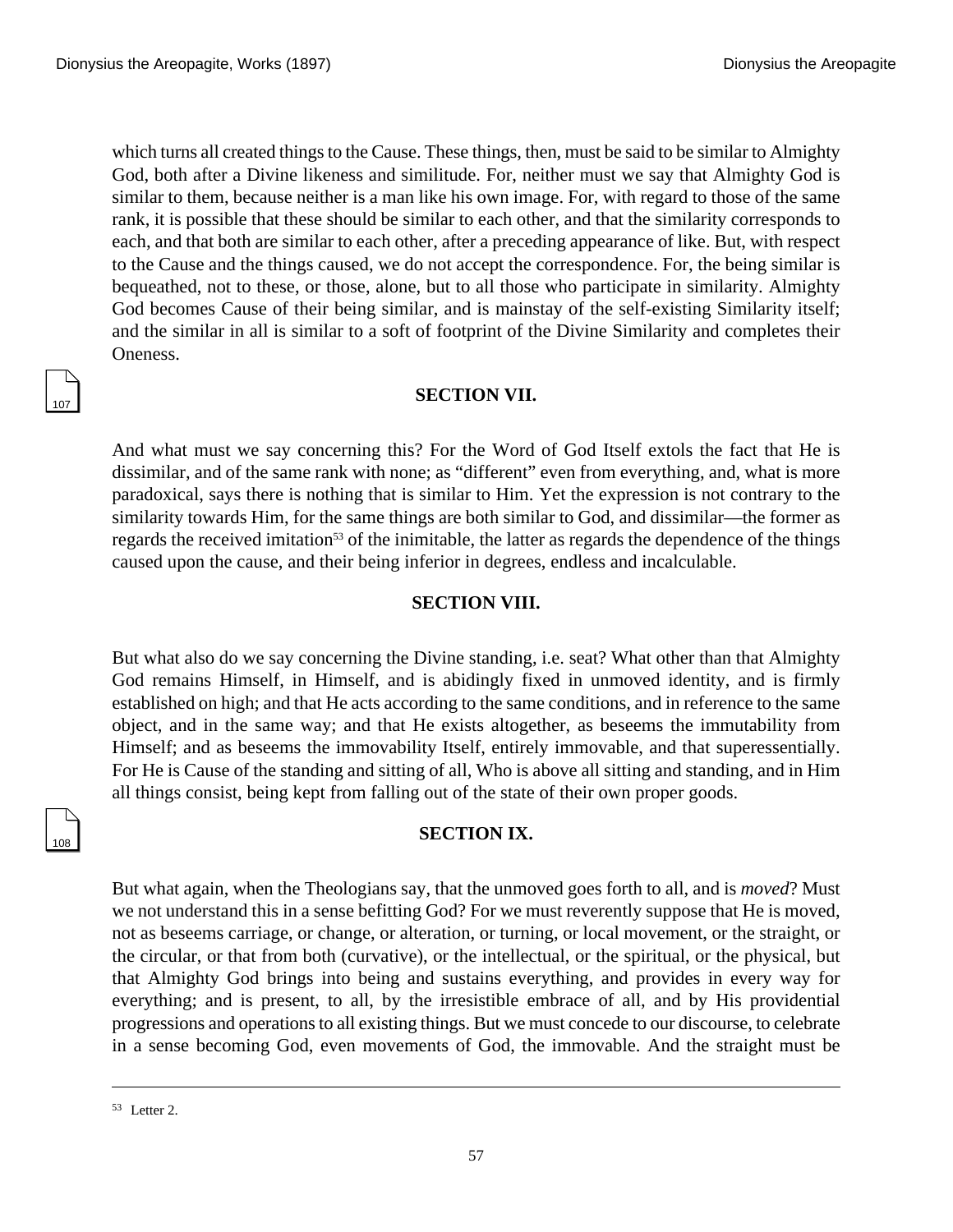110

considered (to be) the unswerving and the undeviating progression of the operation, and the production from Himself of the whole; and the curvative—the steady progression and the productive condition; and the circular the same, and the holding together the middle and extremities, which encompass and are encompassed,—and the turning to Him of the things which proceeded from Him.

## **SECTION X.**

But, if any one should take the Divine Name in the Oracles, of "the same," or that of "justice," in the sense of "the *equal,"* we must say, that Almighty God is *equal,* not only as indivisible and unswerving, but also as going forth to all, and through all, equally; and as foundation of the self-existent Equality, in conformity with which, He equally effects the same passage, through all things mutually, and the participation of those who receive equally, according to the aptitude of each; and the equal gift distributed to all, according to due; and according as He has anticipated pre-eminently and uniquely in Himself, every equality, intelligible, intelligent, rational, sensible, essential, physical, voluntary, as beseems the Power over all, which is productive of every equality.

## **CAPUT X.**

*Concerning Sovereign Lord, "Ancient of days" in which also, concerning Age and Time<sup>54</sup> .*

## **SECTION I.**

THE time, then, is come for our discourse, to sing the God of many Names, as "Sovereign Lord," and as "Ancient of days." For He is called *the former,* by reason that He is an all-controlling basis, binding and embracing the whole, and establishing and supporting, and tightening, and completing the whole. Continuous in itself, and from itself, producing the whole, as it were from a Sovereign root, and turning to itself the whole, as to a sovereign parent stock, and holding them together as an all-embracing basis of all, securing all the things embraced, within one grasp superior to all, and not permitting them, when fallen from itself to be destroyed, as moved from an all-perfect sanctuary. But the Godhead is called Sovereign, both as controlling and governing the members of His household, purely, and as being desired and beloved by all, and as placing upon all the voluntary yokes, and the sweet pangs of the Divine and Sovereign, and in dissolvable love of the Goodness itself,

## **SECTION II.**

<sup>54</sup> Dulac, p. 226.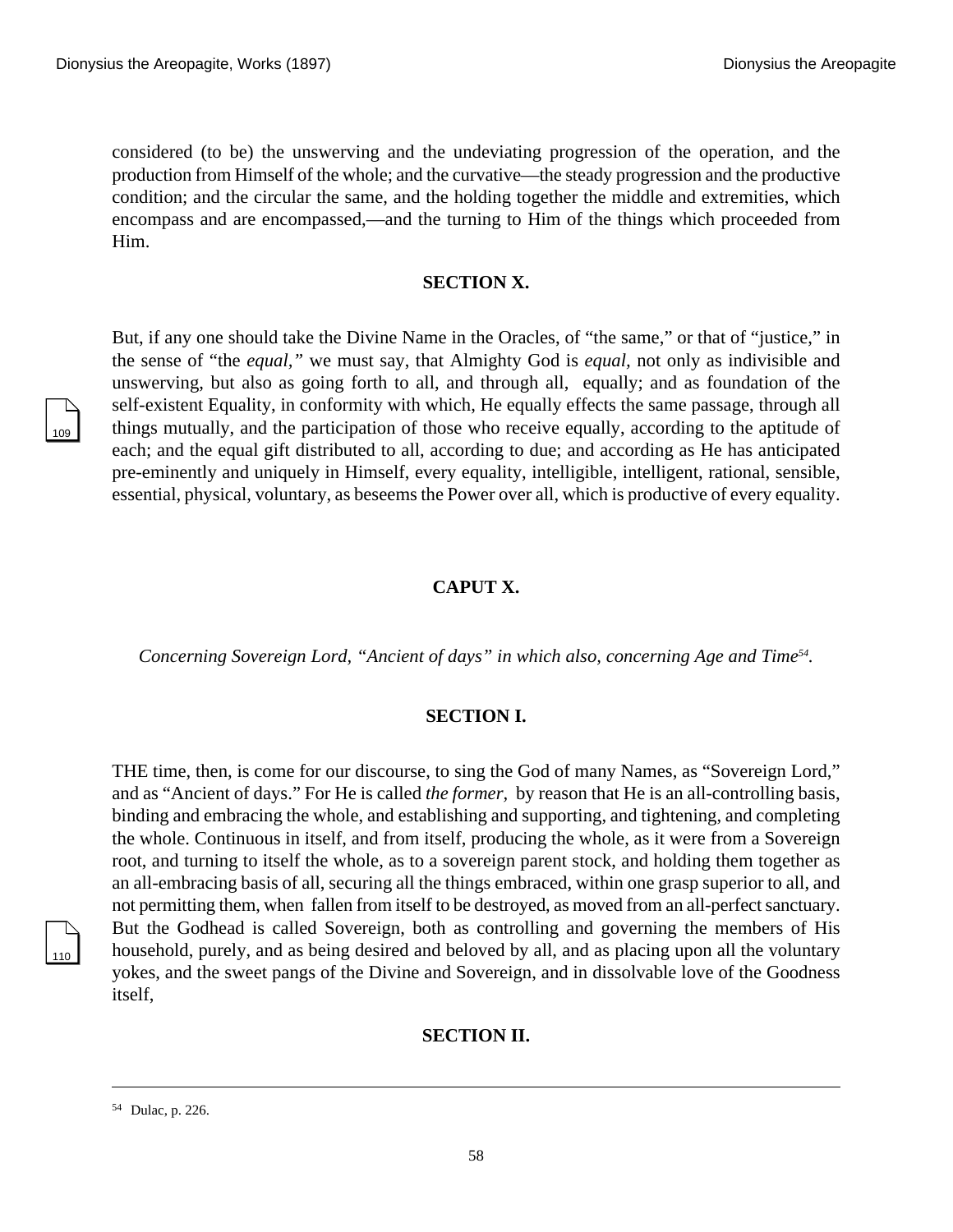112

But Almighty God is celebrated as "*Ancient of days"* because He is of all things both Age and Time,—and before Days, and before Age and Time. And yet we must affirm that He is Time and Day, and appointed Time, and Age, in a sense befitting God, as being throughout every movement unchangeable and unmoved, and in His ever moving remaining in Himself, and as being Author of Age and Time and Days. Wherefore, in the sacred Divine manifestations of the mystic visions, He is represented as both old and young; the former indeed signifying the "Ancient" and being from the beginning, and the latter His never growing old; or both teaching that He advances through all things from beginning to end,—or as our Divine initiator says, "since each manifests the priority of God, the Elder having the first place in Time, but the Younger the priority in number; because the unit, and things near the unit, are nearer the beginning than numbers further advanced.

## **SECTION III.**

But we must, as I think, see from the Oracles the nature of Time and Eternity, for they do not always (merely) call all the things absolutely unoriginated and really everlasting, eternal, but also things imperishable and immortal and unchangeable, and things which are in like fashion, as when they say, "be ye opened, eternal doors," and the like. And often they characterize the things the most ancient by the name of Eternity; and again they call the whole duration of our time Eternity, in so far as the ancient and unchangeable, and the measurement of existence throughout, is a characteristic of Eternity. But they call time that concerned in generation and decay and change, and sometimes the one, and sometimes the other. Wherefore also, the Word of God says that even we, who are bounded here by time, shall partake of Eternity, when we have reached the Eternity which is imperishable and ever the same. But sometimes eternity is celebrated in the Oracles, even as temporal, and time as eternal. But if we know them better and more accurately, things spiritual<sup>55</sup> are spoken of and denoted by Eternity, and things subject to generation by time. It is necessary then to suppose that things called eternal are not absolutely co-eternal with God, Who is before Eternity, but that following unswervingly the most august Oracles, we should understand things eternal and temporal according to the hopes recognized by them, hut whatever participates partly in eternity and partly in time, as things midway between things spiritual and things being born. But Almighty God we ought to celebrate, both as eternity and time, as Author of every time and eternity, and "Ancient of days," as before time, and above time; and as changing appointed seasons and times; and again as being before ages, in so far as He is both before eternity and above eternity and His kingdom, a kingdom of all the Ages. Amen.

# **CAPUT XI.**

<sup>55</sup> τὰ ὄντα—actual.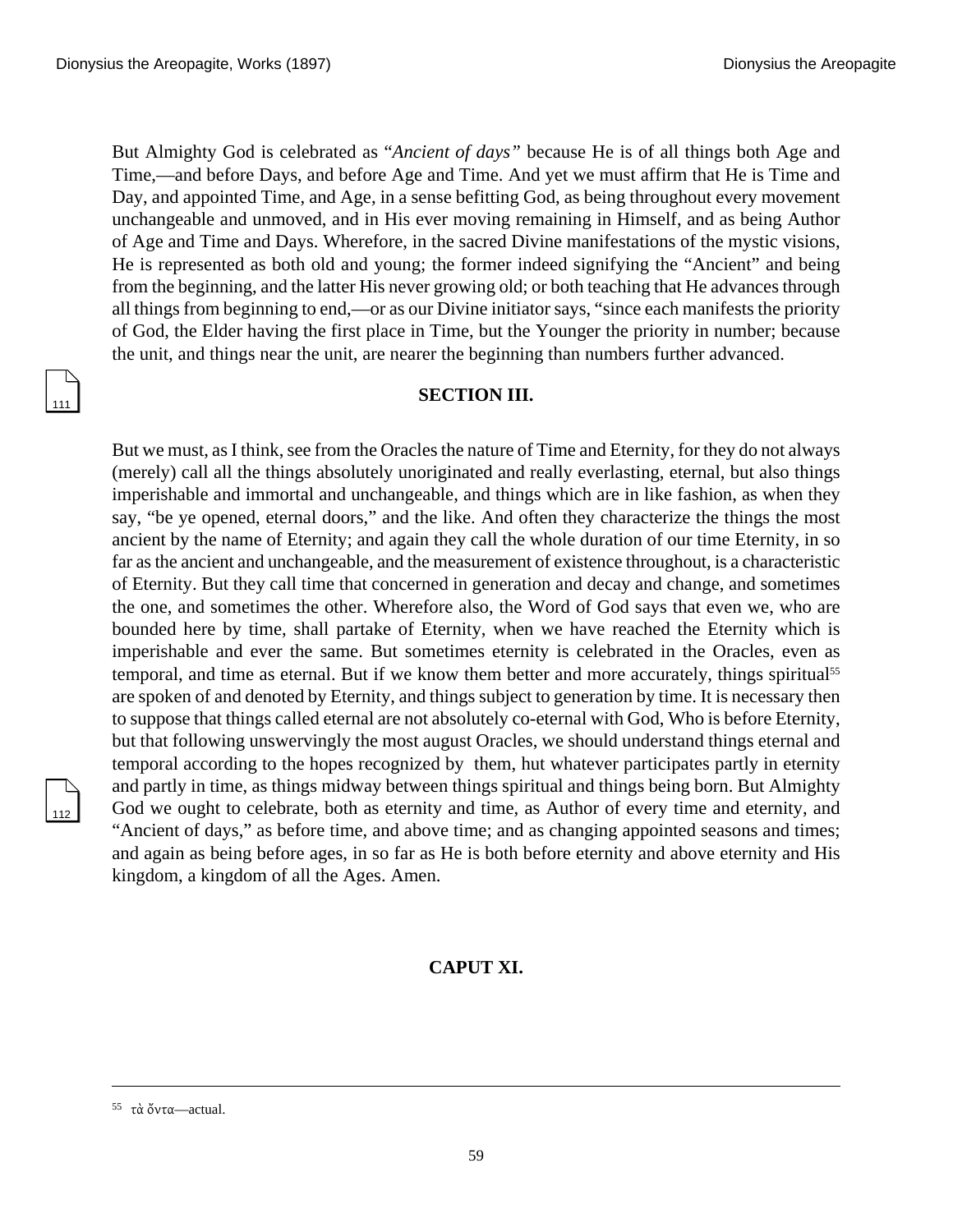*Concerning Peace, and what is meant by the self-existent Being; what is the self-existent Life, and what the self-existent Power, and such like expressions.*

## **SECTION I.**

COME, then, let us extol the *Peace* Divine, and Source of conciliation, by hymns of peace! For this it is which unifies all, and engenders, and effects the agreement and fellowship of all. Wherefore, even all things aspire to it, which turns their divided multiplicity into the thorough Oneness, and unifies the tribal war of the whole into a homogeneous dwelling together, by the participation of the divine Peace. With regard, then, to the more reverend of the conciliating powers, these indeed are united to themselves and to each other, and to the one Source of Peace of the whole; and the things (that are) under them, these they unite also to themselves and to each other, and to the One and all-perfect Source and Cause of the Peace of all, which, passing in-divisibly to the whole, limits and terminates and secures everything, as if by a kind of bolts, which bind together things that are separated; and do not permit them, when separated, to rush to infinity and the boundless, and to become without order, and without stability, and destitute of God, and to depart from the union amongst themselves, and to become intermingled m each other, in every sort of confusion. Concerning then, this, the Divine Peace and Repose, which the holy Justus calls unutterableness, and, as compared with every known progression, immobility, how it rests and is at ease, and how it is in itself, and within itself, and entire, and to itself entire is super-united, and when entering into itself, and multiplying itself, neither loses its own Union, but even proceeds to all, whilst remaining entire within, by reason of excess of its Union surpassing all, it is neither permitted, nor attainable to any existing being, either to express or to understand. But, having premised this, as unutterable and unknowable, as being beyond all, let us examine its conceived and uttered participations, and this, as possible to men, and to us, as inferior to many good men.

#### **SECTION II.**

First then, this must be said, that It is mainstay of the self-existent Peace, both the general and the particular; and that It mingles all things with each other within their unconfused union, as beseems which, united indivisibly, and at the same time they severally continuously unmingled stand, as regards their own proper kind, not muddled through their mingling with the opposite, nor blunting any of their unifying distinctness and purity. Let us then contemplate a certain One and simple nature of the peaceful Union, unifying all things to Itself, and to themselves, and to each other; and preserving all things in an unconfused grasp of all, both unmingled and mingled together; by reason of which the divine Minds, being united,, are united to their own conceptions, and to the things conceived; and again they ascend to the unknowable contact of things fixed above mind; by reason of which, souls, by uniting their manifold reasonings, and collecting them together to an One intellectual Purity, advance in a manner proper to themselves, by method and order, through the immaterial and indivisible conception, to the union above conception; by reason of which, the one and indissoluble connection of all is established, within its Divine Harmony, and is harmonized by complete concord and agreement and fellowship, being united without confusion, and held together

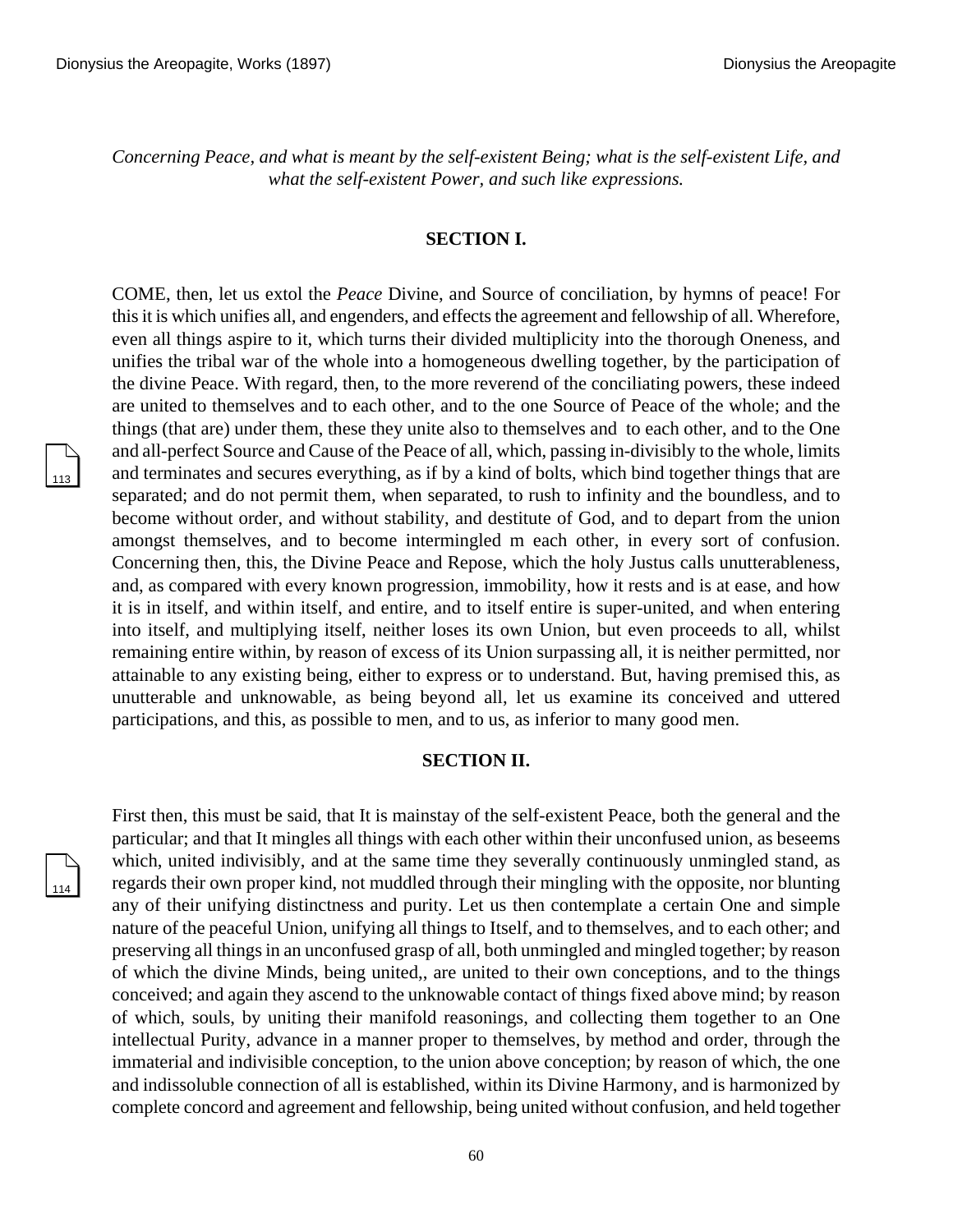

without division. For the fulness of the perfect Peace passes through to all existing things, as beseems the most simple, and unmingled presence of Its unifying power, making all One. and binding the extremes through the intermediate to the extremes, which are yoked together in an one connatural friendship; and bestowing the enjoyment of Itself, even to the furthest extremities of the whole, and making all things of one family, by the unities, the identities, the unions, the conjunctions of the Divine Peace, standing of course indivisibly, and showing all in one, and passing through all, and not stepping out of Its own identity. For It advances to all, and imparts Itself to all, in a manner appropriate to them, and there overflows an abundance of peaceful fertility; and It remains, through excess of union, super-united, entire, to and throughout Its whole self.

#### **SECTION III.**

But how, some one may say, do all things aspire to peace, for many things rejoice in diversity and division, and would not, at any time, of their own accord, be willingly in repose. Now, if in saying this, he affirms, that the identity of each existing thing is diversity and division, and that there is no existent thing whatever, which at any time is willing to destroy this (identity), neither would we in any way contradict this, but would declare even this an aspiration after peace. For all things love to dwell at peace, and to be united amongst themselves, and to be unmoved and unfallen from themselves, and the things of themselves. And the perfect Peace seeks to guard the idiosyncrasy of each unmoved and unconfused, by its peace-giving forethought, preserving everything unmoved and unconfused, both as regards themselves and each other, and establishes all things by a stable and unswerving power, towards their own peace and immobility.

# **SECTION IV.**

And if all things in motion desire, not repose, but ever to make known their own proper movement, even this is an aspiration after the Divine Peace of the whole, which preserves all things from falling away of their own accord, and guards the idiosyncrasy and moving life of all moving things unmoved and free from falling, so that the things moved, being at peace amongst themselves, and always in the same condition, perform their own proper functions.

## **SECTION V.**

But if, in affirming the diversity as a falling from peace, he insists that peace is not beloved by all, verily there is no existing being which has entirely fallen from every kind of union; for, the altogether unstable and infinite, and unestablished, and without limit, is neither an actual thing, nor in things actual. But if he says, that those are inimical to peace, and good things of peace, who rejoice in strife and anger and changes and disturbances, even these are controlled by obscure images of a peaceful aspiration; being vexed by tumultuous passions, and ignorantly aspiring to calm them, they imagine that they will pacify themselves by the gratification of things which ever elude them, and they are disturbed by the non-attainment of the pleasures which overpowered them. What would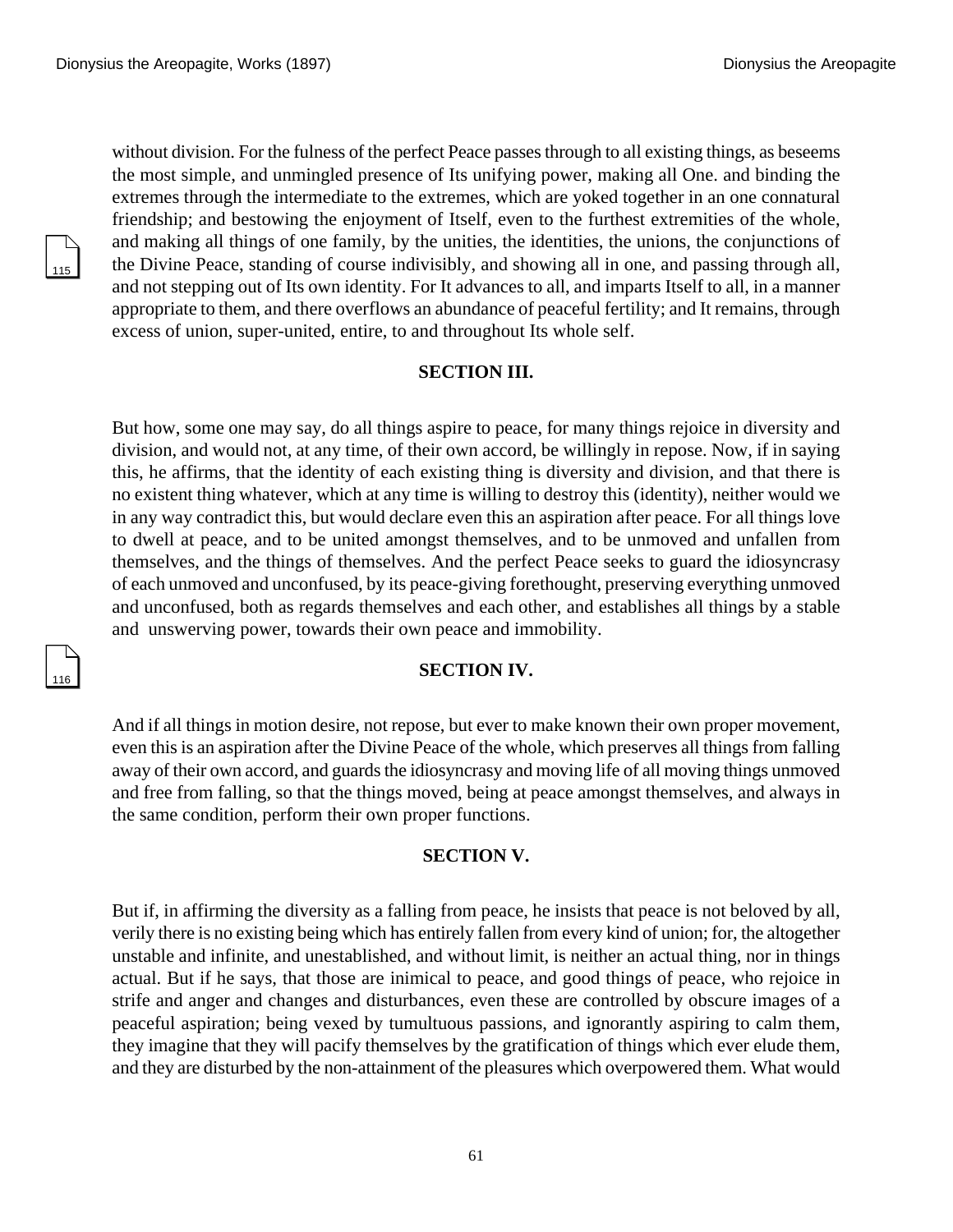

any one say of the peaceful stream of love towards man in Christ, according to which we have learned no longer to wage war, either with ourselves, or each other, or with angels, but that with them, according to our power, we should also be fellow-workers in Divine things, after the purpose of Jesus, Who worketh all in all, and forms a peace unutterable and pre-determined from Eternity, and reconciles us to Himself, in Spirit, and through Himself and in Himself to the Father; concerning which supernatural gifts it is sufficiently spoken in the *Theological Outlines,* whilst the Oracles of the sacred inspiration furnish us with additional testimony.

#### **SECTION VI.**

But, since you once asked me by letter, what in the world I consider the self-existent Being, the self-existent Life, the self-existent Wisdom, and said that you debated with yourself how, at one time, I call Almighty God, self-existent Life, and at another, Mainstay of the self-existent Life, I thought it necessary, O holy man of God, to also free you from this difficulty, so far as lay in my power. And first then, in order that we may now resume that which I have said a thousand times already, there is no contradiction in saying that Almighty God is self-existent Power, or self-existent Life, and that He is Mainstay of the self-existent Life or Peace or Power. For the latter, He is named from things existing, and specially from the first existing, as Cause of all existing things; and the former, as being above all, even the first existing of beings, being above superessentially. But you say, what in the world do we call the self-existent Being, or the self-existent Life, or whatever we lay down to be absolutely and originally and to have stood forth primarily from God? And we reply, this is not crooked but straight, and has a simple explanation. For we do not say that the self-existent Being, as Cause of the being of all things, is a sort of Divine or angelic essence (for the Superessential alone is Source and Essence and Cause of the existence of all things, and of the self-existent Being), nor that another Deity, besides the Super-divine, produces Life for all that live, and is a Life Causative of the self-existent Life; nor to speak summarily, that essences and personalities originate and make existing things, so that superficial people have named them both gods, and creators of existing things,—whom, to speak truly and properly, neither they themselves knew (for they are non-existent), nor their fathers,—but we call self-existent Being, and self-existent Life, and self-existent Deity, as regards at least Source, and Deity, and Cause, the One Superior and Superessential Source and Cause; but as regards Impartation, the providential Powers, that issue forth from God the unparticipating, (these we call) the self-existent essentiation, self-existent living, self-existent deification, by participating in which according to their own capacity, things existing, both are, and are said to be, existing, and living, and full of God—and the rest in the same way. Wherefore also, He is called the good Mainstay of the first of these, then of the whole of them, then of the portions of them, then of those who participate in them entirely, then of those who participate in them in part. And why must we speak of these things, since some of our divine instructors in holy things, affirm that the Super-good and Super-divine self-existent Goodness and Deity, is Mainstay even of the self-existent Goodness and Deity; affirming that the good-making and deifying gift issued forth from God; and that the self-existent beautifying stream, is self-existent beauty, and whole beauty, and partial beauty, and things absolutely beautiful, and things partially beautiful, and whatever other things are said and shall be said after the same fashion, which declare that providences and goodnesses issuing forth from God the unparticipating, in an ungrudging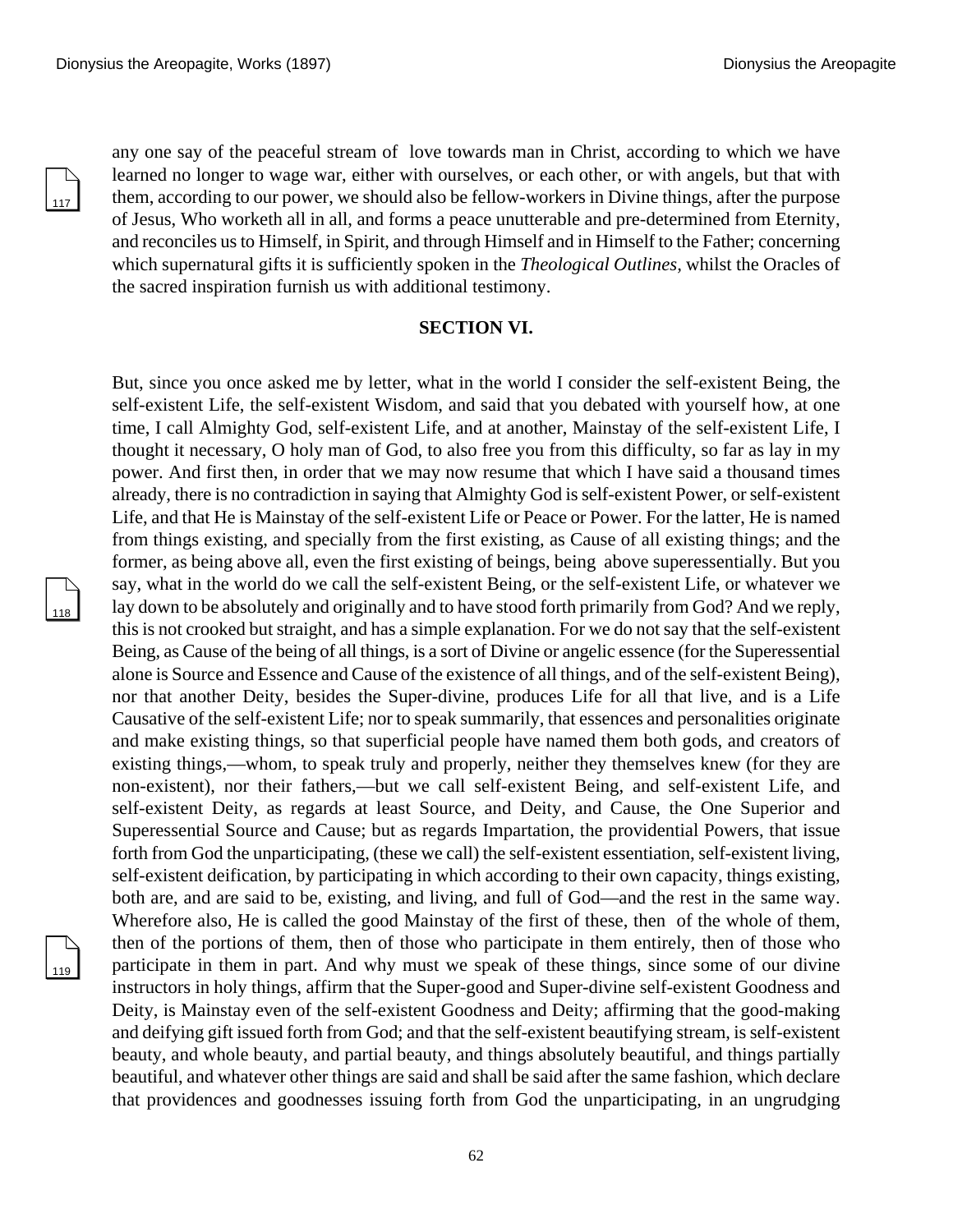stream, are participated by existing things, and bubble over in order that distinctly the Cause of all may be beyond all, and the Superessential and Supernatural may, in every respect, be above things of any sort of essence and nature whatever.

## **CAPUT XII.**

*Concerning Holy of Holies, King of Kings, Lord of Lords, God of Gods.*

## **SECTION I.**

BUT since whatever we have to say on these matters has reached, in my opinion, a fitting conclusion, we must sing Him of endless names, both as *Holy of Holies* and *King of Kings;* and as ruling eternity and for ever and beyond, and as *Lord of Lords,* and *God of Gods.* And first we must say, what we think Holiness Itself is; and what Kingdom, and what Lordship, and what Divinity, and what the Oracles wish to denote by the duplication of the names.

## **SECTION II.**

Holiness then is (so far as we can say) the purity free from every pollution, and all perfect, and altogether unstained; Kingdom is the assignment of every limit and order, and ordinance and rank; and Lordship is not only the superiority over the worse, but also the perfect possession, in. every respect, of the Beautiful and Good; and a true and unswerving stability. Wherefore Lordship is parallel to τὸ Κῦρος καί κύριον, καὶ τὸ κυριστῶν<sup>56</sup>; and Deity is the Providence watching over all, and with perfect goodness both circumscribing and grasping all, and filling with Itself, and surpassing all things which enjoy Its forethought.

#### **SECTION III.**

These things, then, must be sung absolutely, respecting the Cause surpassing all, and we must add that It surpasses Holiness, and Lordship, and Kingdom, and most simplex<sup>57</sup> Deity. For, from It, individually and collectively, were born and distributed every untarnished distinctness of every spotless purity, the whole arrangement and regulation of things existing, whilst It excludes want of harmony and want of equality, and want of symmetry, and rejoices over the well-ordered identity and rectitude, and leads round things, deemed worthy to participate in Itself. From It is all the perfect and complete possession of all. good things, every good forethought, watching and sustaining

120

121

<sup>56</sup> The rendering of which may be, the lordly, and the lordlier, and the lordliest.

<sup>57</sup> Letter 2.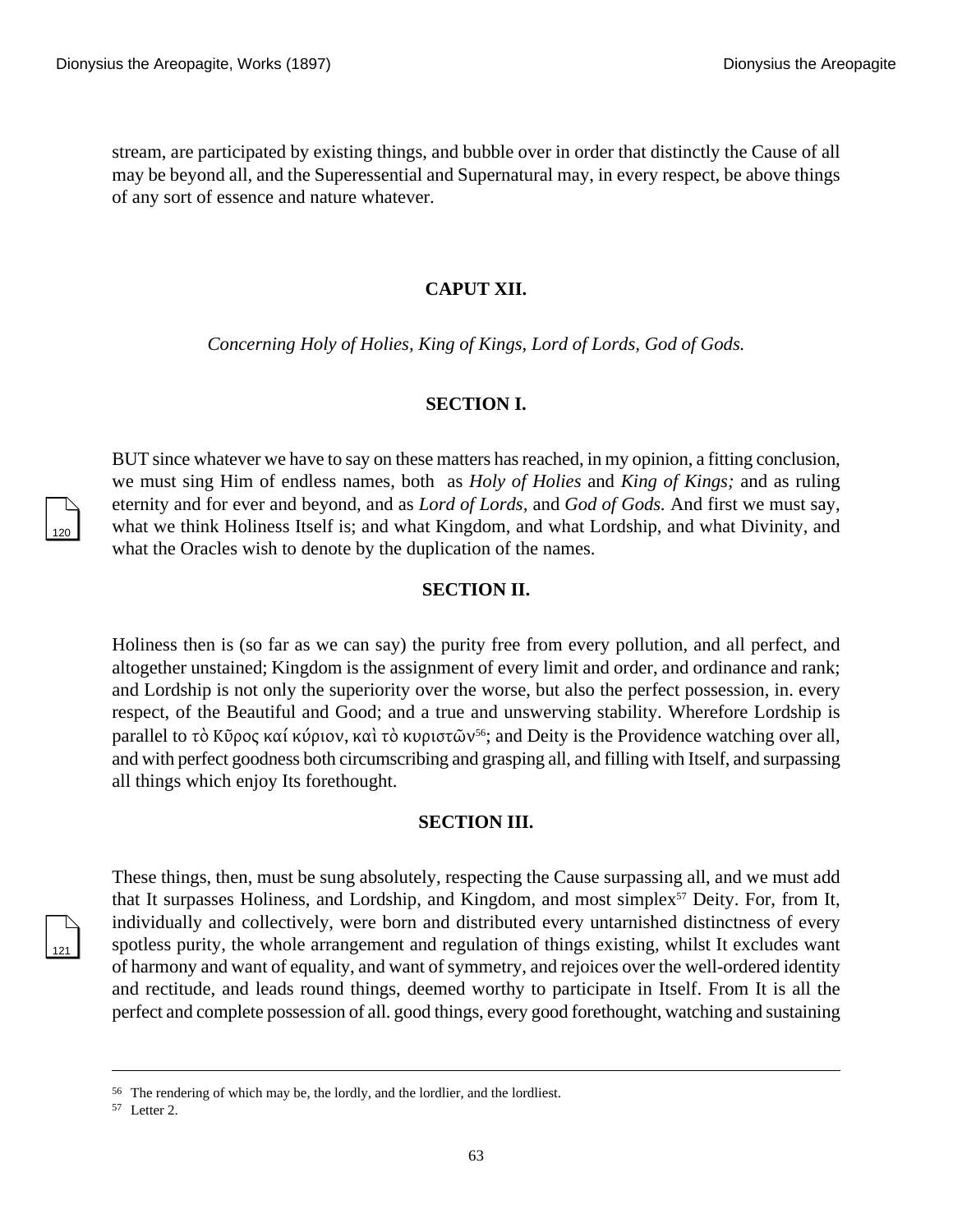123

the objects of Its forethought, imparting Itself, as befits Its goodness, for deification of those who are turned to It.

# **SECTION IV.**

But since the Cause of all is super-full of all, as beseems the One superfluity which surpasses all, He is sung as *Holy of Holies* and the rest, as beseems an overflowing Cause, and a towering Pre-eminence. As one might say, so far as the things which are,—holy or divine, or lordly, or kingly,—surpass the things which are not, and the self-existent participations, their participants; to such an extent is seated above all things that be, He Who is above all things that be, and the unparticipating Cause of all the participants and the participations. But Holy and Kings and Lords and Gods, the Oracles call the higher orders in each, through whom the inferior in participating the gifts from God, multiply the simplicity of their distribution around their own diversities, the variety of which, the superior orders carefully and divinely collect to their own Oneness.

# **CAPUT XIII.**

*Concerning "Perfect" and "One".*

# **SECTION I.**

So much then on these matters; but let us now at last, with your good pleasure, approach the most difficult subject in the whole discourse. For the Word of God predicates everything, singly and collectively, respecting the Cause of all, and extols Him both as *Perfect* and as *One*58. He is then perfect not only as self-perfect, and solitarily separated within Himself, by Himself, and throughout most perfect, but also as super-perfect, as beseems His pre-eminence over all, and limiting every infinitude, and surpassing every term, and by none contained or comprehended; but even extending at once to all, and above all, by His unfailing gratuities and endless energies. But, on the other hand, He is called perfect, both as without increase, and always perfect, and as undiminished, as pre-holding all things in Himself, and overflowing as beseems one, inexhaustible, and same, and super-full, and undiminished, abundance, in accordance with which He perfects all perfect things, and fills them with His own perfection.

# **SECTION II.**

But *One,* because He is uniquely all, as beseems an excess of unique Oneness, and is Cause of all without departing from the One. For there is no single existing being, which does not participate

<sup>58</sup> [Greek]. It should be noted that where He, Him and His are used in this Section, the Neuter is used in the Greek.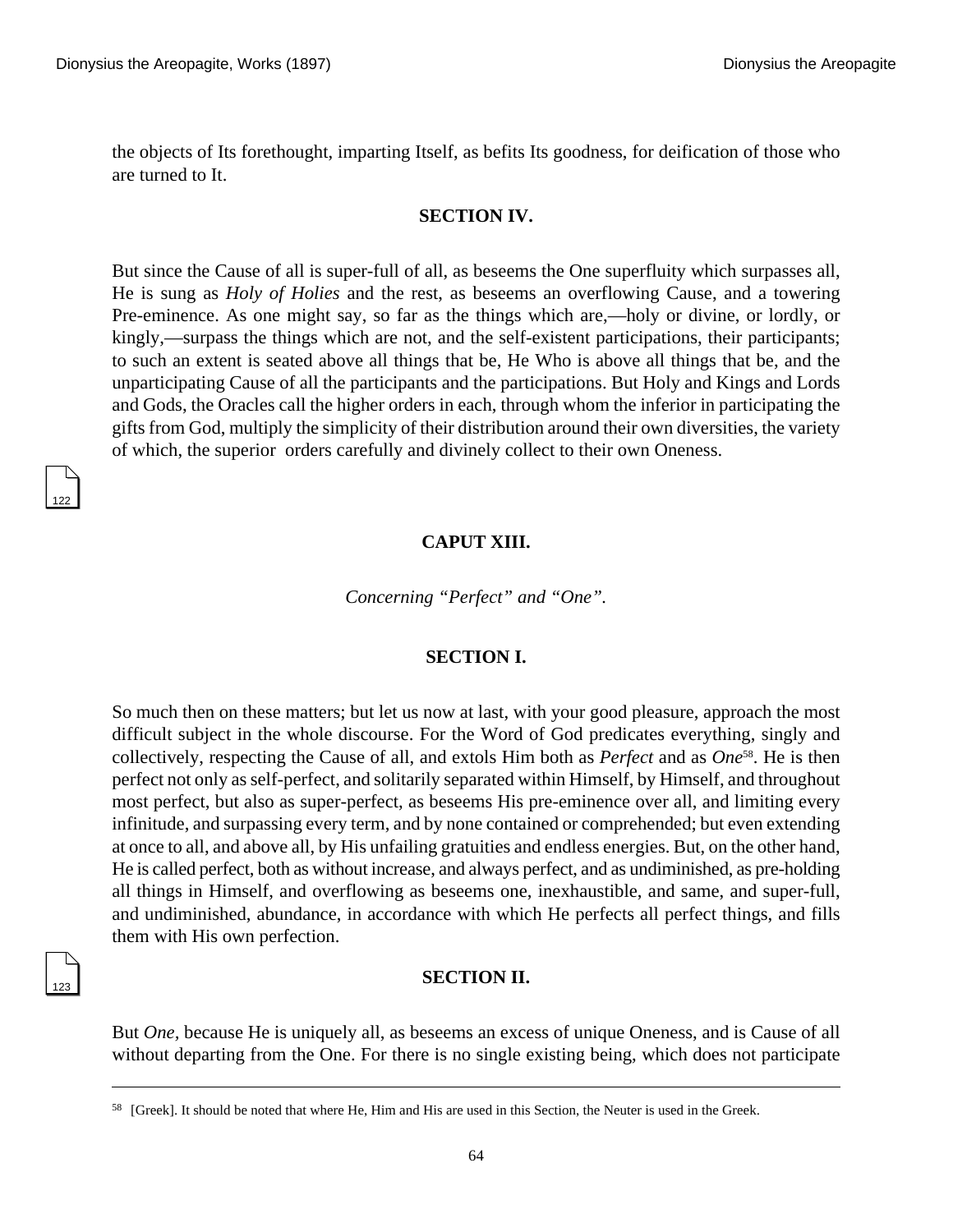125

in the one, but as every number participates in an unit, and one dual and one decade is spoken of, and one half, and one third and tenth, so everything, and part of everything participates in the one, and by the fact that the One is, all existing things are. And the Cause of all is not One, as one of many, but before every one and multitude, and determinative of every one and multitude. For there is no multitude which does not partake in some way or other of the one. Yea, that which is many by parts, is one in the whole; and the many by the accidents, is one by the subject; and the many by the number or the powers, is one by the species, and the many by the species, is one by the genus; and the many by the progressions, is one by the source. And there is no single thing which does not participate in some way in the one, which uniformly pre-held in the uniqueness throughout all, all and whole, all, even the things opposed. And indeed, without the one there will not be a multitude, but without the multitude there will be the one, even as the unit previous to every multiplied number; and, if any one should suppose, that all things are united to all, the All will be one in the whole.

## **SECTION III.**

Especially must this be known, that according to the pre-conceived species of each one, things united are said to be made one, and the one is elemental of all; and if you should take away the one, there will be neither totality nor part, nor any other single existing thing. For the one, uniformly, pre-held and comprehended all things in itself. For this reason, then, the Word of God celebrates the whole Godhead, as Cause of all, by the epithet of the One, both one God the Father, and one Lord Jesus Christ, and one and the same Spirit, by reason of the surpassing indivisibility of the whole Divine Oneness, in which all things are uniquely collected, and are super-unified, and are with It Superessentially. Wherefore also, all things are justly referred and attributed to It, by Which and from Which, and through Which, and in Which, and to Which, all things are, and are co-ordinated, and abide, and are held together, and are filled, and are turned towards It. And you would not find any existing thing, which is not what it is, and perfected and preserved, by the One, after which the whole Deity is superessentially named. And it is necessary also, that we being turned from the many to the One, by the power of the Divine Oneness, should celebrate as One the whole and one Deity—the one Cause of all—which is before every one and multitude, and part and whole, and limit and illimitability, and term and infinity, which bounds all things that be, even the Being Itself, and is uniquely Cause of all, individually and collectively, and at the same time before all, and above all, and above the One existing Itself, and bounding the One existing Itself; since the One existing—that in things being—is numbered, and number participates in essence; but the superessential One bounds both the One existing, and every number, and Itself is, of both one and number, and every being, Source and Cause, and Number and. Order. Wherefore also, whilst celebrated as Unit and Triad, the Deity above all is neither Unit nor Triad, as understood by us or by any other sort of being, but, in order that we may celebrate truly. Its super-oneness, and Divine generation, by the threefold and single name of God, we name the Deity, Which is inexpressible to things that be, the Superessential. But no Unit nor Triad, nor number nor unity, nor productiveness, nor any other existing thing, or thing known to any existing thing, brings forth the hiddenness, above every expression and every mind, of the Super-Deity Which is above all superessentially. Nor has It a Name, or expression, but is elevated above in the inaccessible. And neither do we apply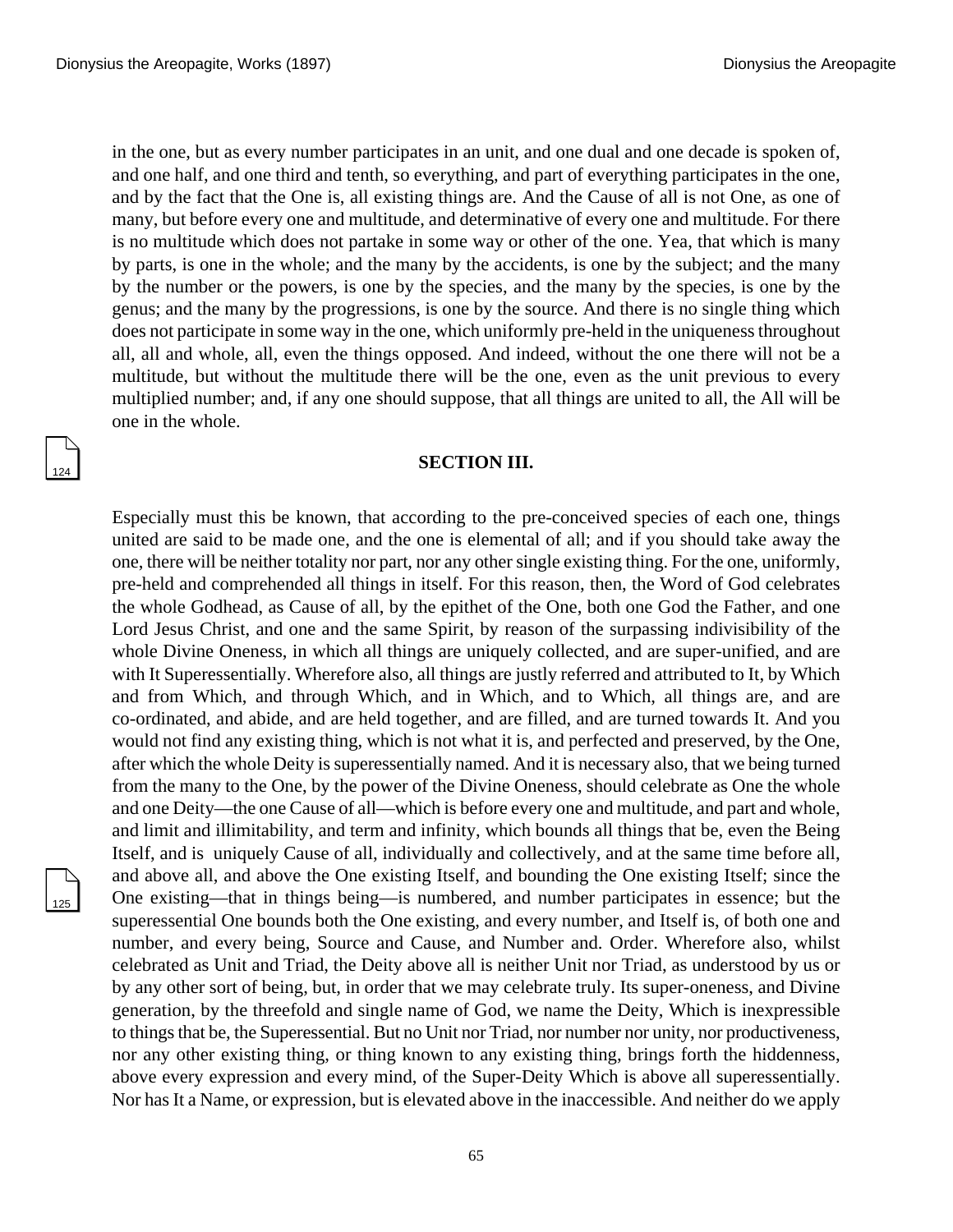the very Name of Goodness, as making it adequate to It, but through a desire of understanding and saying something concerning that inexpressible nature, we consecrate the most august of Names to It, in the first degree, and although we should be in accord in this matter with the theologians, yet we shall fall short of the truth of the facts. Wherefore, even they have given the preference to the ascent through negations, as lifting the soul out of things kindred to itself, and conducting it through all the Divine conceptions, above which towers that which is above every name, and every expression and knowledge, and at the furthest extremity attaching it to Him, as far indeed as is possible for us to be attached to that Being.

## **SECTION IV.**

We then, having collected these intelligible Divine Names, have unfolded them to the best of our ability, falling short not only of the precision which belongs to them, (for this truly, even Angels might say) nor only of their praises as sung by Angels (and the chief of our Theologians come behind the lowest of them), nor indeed of the Theologians themselves, nor of their followers or companions, but even of those who are of the same rank as ourselves, last and subordinate to them; so that, if the things spoken should be correct, and, if we, as far as in us lies, have really reached the perception of the unfolding of the Divine Names, let the fact be ascribed to the Author of all good things, Who, Himself, bestows first the power to speak, then to speak well. And if any one of the Names of the same force has been passed over, that also you must understand according to the same methods. But, if these things are either incorrect or imperfect, and we have wandered from the truth, either wholly or partially, may it be of thy brotherly kindness to correct him, who unwillingly is ignorant, and to impart a word to him, who wishes to learn, and to vouchsafe assistance to him, who has not power in himself; and to heal him, who, not willingly, is sick; and having found out some things from thyself, and others from others, and receiving all from the good to transfer them also to us. By no means grow weary in doing good to a man thy friend, for thou perceivest, that we also have kept to ourselves none of the hierarchical communications transmitted to us, but have transmitted them without flaw, both to you and to other holy men, yea, and will continue to transmit them, as we may be sufficient to speak, and those to whom we speak, to hear, doing injury in no respect to the tradition, if at least we do not fail in the conception and expression thereof. But, let these things be held and spoken in such way, as is well pleasing to Almighty God; and let this indeed be our conclusion to the intelligible Divine Names. But I will now pass to the *Symbolic Theology*59, with God for my Guide.

#### **27** *October,* **1896.**

# 128

127

126

**NOTE.**

<sup>59</sup> See letter to Titus.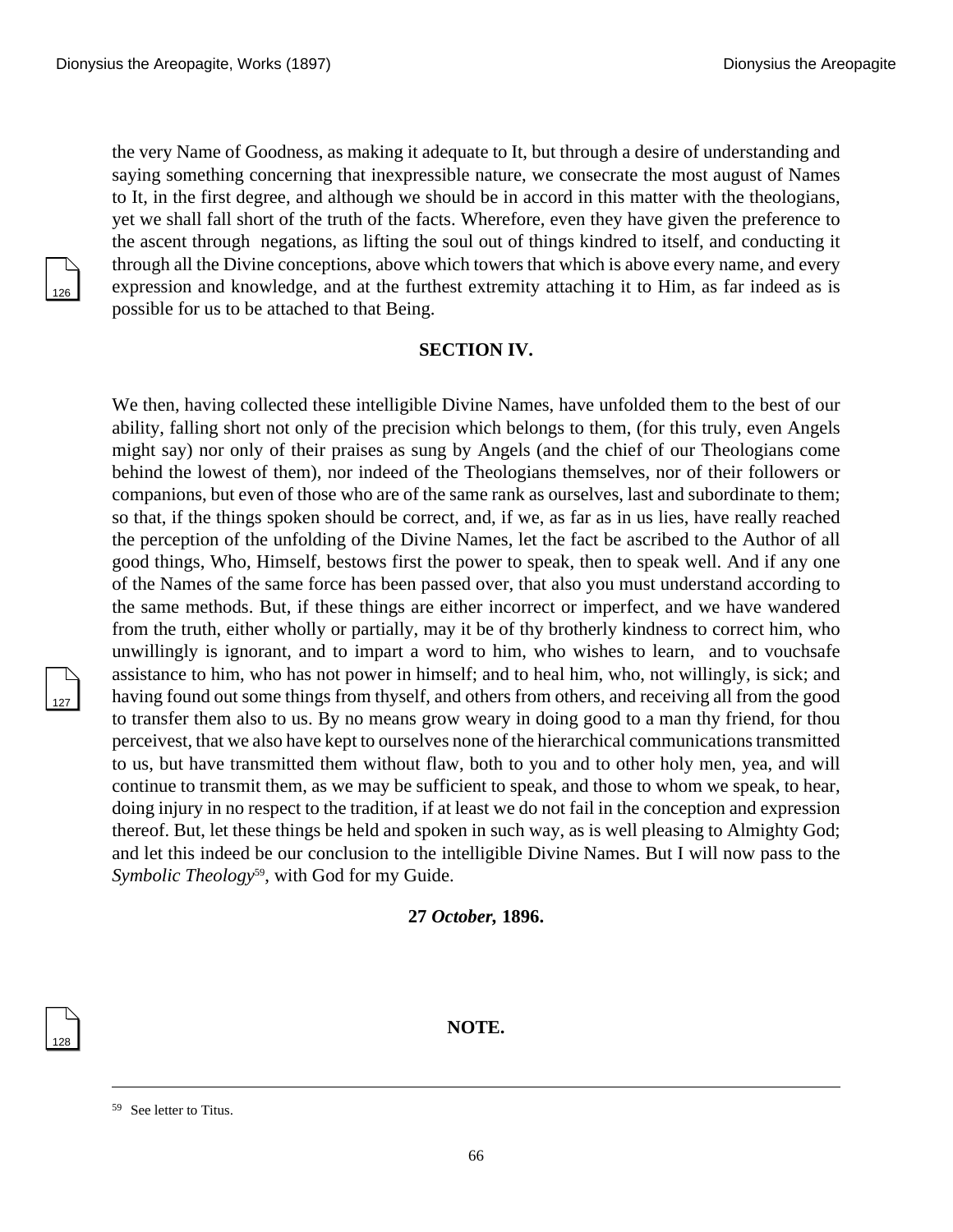#### **IGNATIUS.**

#### " MY love is crucified."

Upon this passage I differ from all the commentators that I know. I believe the passage to have been written and inserted in the text by Dionysius when writing this letter, which must have been before A.D. 98. I do not think it a quotation from the letter of Ignatius written just previous to his martyrdom. I think Dionysius quoted some previous writing of Ignatius, in which he spoke of our Saviour as "My Love, Which is mine." That is the sense in this passage, to shew the exalted use of Love. In the letter of Ignatius to the Romans, he seems to use "love" in the sense of human passion or fire, and says that that is crucified in him. In any case, there is no chronological difficulty. Ignatius was martyred A.D. 107, Dionysius, A.D. 119.

# **PREFACE TO MYSTIC THEOLOGY.**

MYSTIC THEOLOGY is like that ladder set up on the earth whose top reached to Heaven on which the angels of God were ascending and descending, and above which stood Almighty God. The Angel ascending is the "negative" which distinguishes Almighty God from all created things. God is not matter—soul, mind, spirit, any being, nor even being itself, but above and beyond all these. The Angel descending is the "Affirmative." God is good, wise, powerful, the Being, until we come to *Symbolic Theology,* which denotes Him under material forms and conditions: Theology prefers the negative because Almighty God is more appropriately presented by distinction than by comparison.

# **MYSTIC THEOLOGY.**

# **CAPUT I.**

*What is the Divine Gloom?*

# **SECTION I.**

TRIAD supernal, both super-God and super-good, Guardian of the Theosophy of Christian men, direct us aright to the super-unknown and super-brilliant and highest summit of the mystic Oracles, where the simple and absolute and changeless mysteries of theology lie hidden within the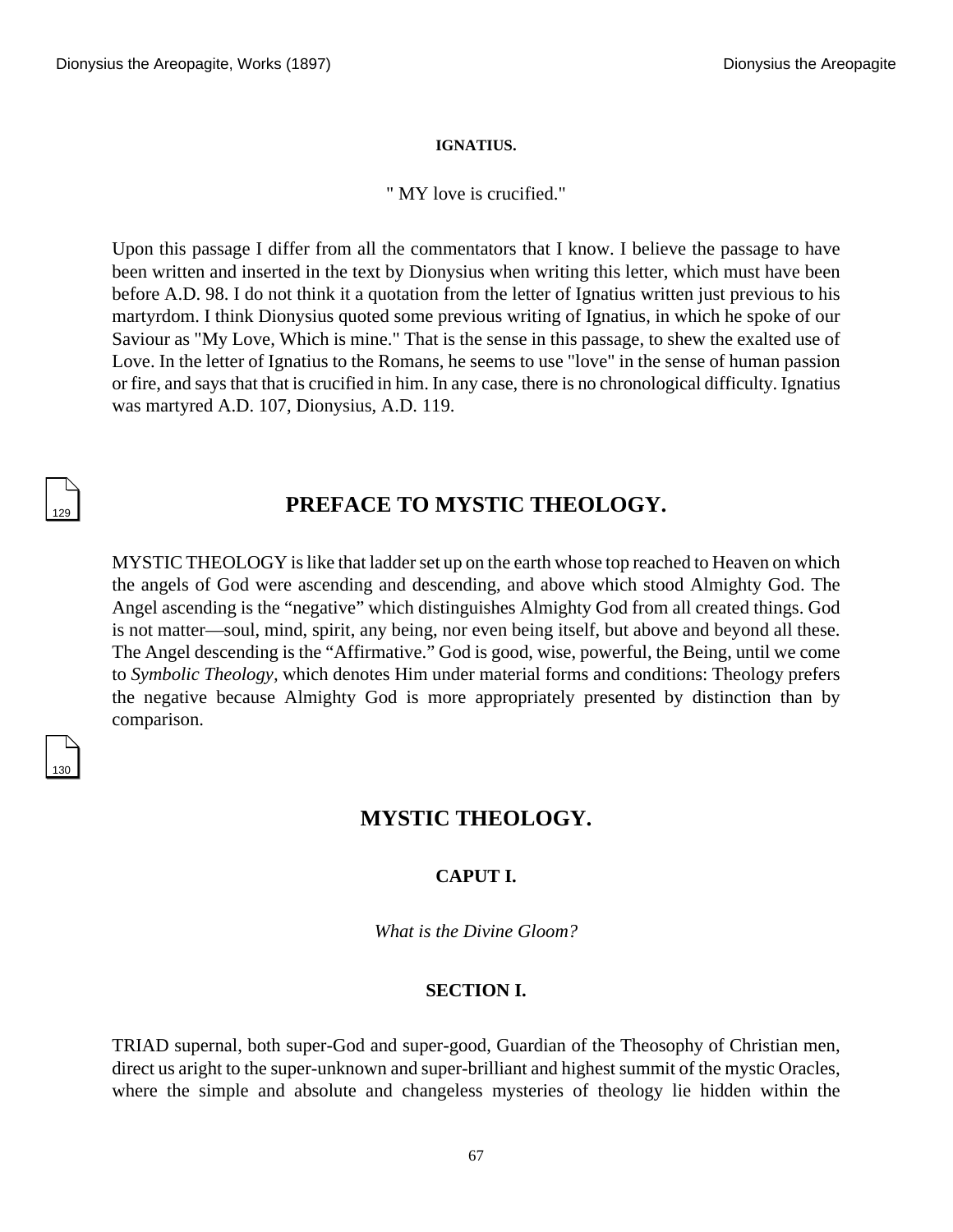super-luminous gloom of the silence, revealing hidden things, which in its deepest darkness shines above the most super-brilliant, and in the altogether impalpable and invisible, fills to overflowing the eyeless minds with glories of surpassing beauty. This then be my prayer; but thou, O dear Timothy, by thy persistent commerce with the mystic visions, leave behind both sensible perceptions and intellectual efforts, and all objects of sense and intelligence, and all things not being and being, and be raised aloft unknowingly to the union, as far as attainable, with Him Who is above every essence and knowledge. For by the resistless and absolute ecstasy in all purity, from thyself and all, thou wilt be carried on high, to the superessential ray of the Divine darkness, when thou hast cast away all, and become free from all.

#### **SECTION II.**

But see that none of the uninitiated listen to these things—those I mean who are entangled in things being, and fancy there is nothing superessentially above things being, but imagine that they know, by their own knowledge, Him, Who has placed darkness as His hiding-place. But, if the Divine initiations are above such, what would any one say respecting those still more uninitiated, such as both portray the Cause exalted above all, from the lowest of things created, and say that It in no wise excels the no-gods fashioned by themselves and of manifold shapes, it being our duty both to attribute and affirm all the attributes of things existing to It, as Cause of all, and more properly to deny them all to It, as being above all, and not to consider the negations to be in opposition to the affirmations, but far rather that It, which is above every abstraction and definition, is above the privations.

#### **SECTION III.**

Thus, then, the divine Bartholomew says that Theology is much and least, and the Gospel broad and great, and on the other hand concise. He seems to me to have comprehended this supernaturally, that the good Cause of all is both of much utterance, and at the same time of briefest utterance and without utterance; as having neither utterance nor conception, because It is superessentially exalted above all, and manifested without veil and in truth, to those alone who pass through both all things consecrated and pure, and ascend above every ascent of all holy summits, and leave behind all divine lights and sounds, and heavenly words, and enter into the gloom, where really is, as the Oracles say, He Who is beyond all. For even the divine Moses is himself strictly bidden to be first purified, and then to be separated from those who are not so, and after entire cleansing hears the many-voiced trumpets, and sees many lights, shedding pure and streaming rays; then he is separated from the multitude, and with the chosen priests goes first to the summit of the divine ascents, although even then he does not meet with Almighty God Himself, but views not Him (for He is viewless) but the place where He is. Now this I think signifies that the most Divine and Highest of the things seen and contemplated are a sort of suggestive expression, of the things subject to Him Who is above all, through which His wholly inconceivable Presence is shown, reaching to the highest spiritual summits of His most holy places; and then he (Moses) is freed from them who are both seen and seeing, and enters into the gloom of the *Agnosia;* a gloom veritably mystic, within which he closes all perceptions of knowledge and enters into the altogether impalpable and unseen,



131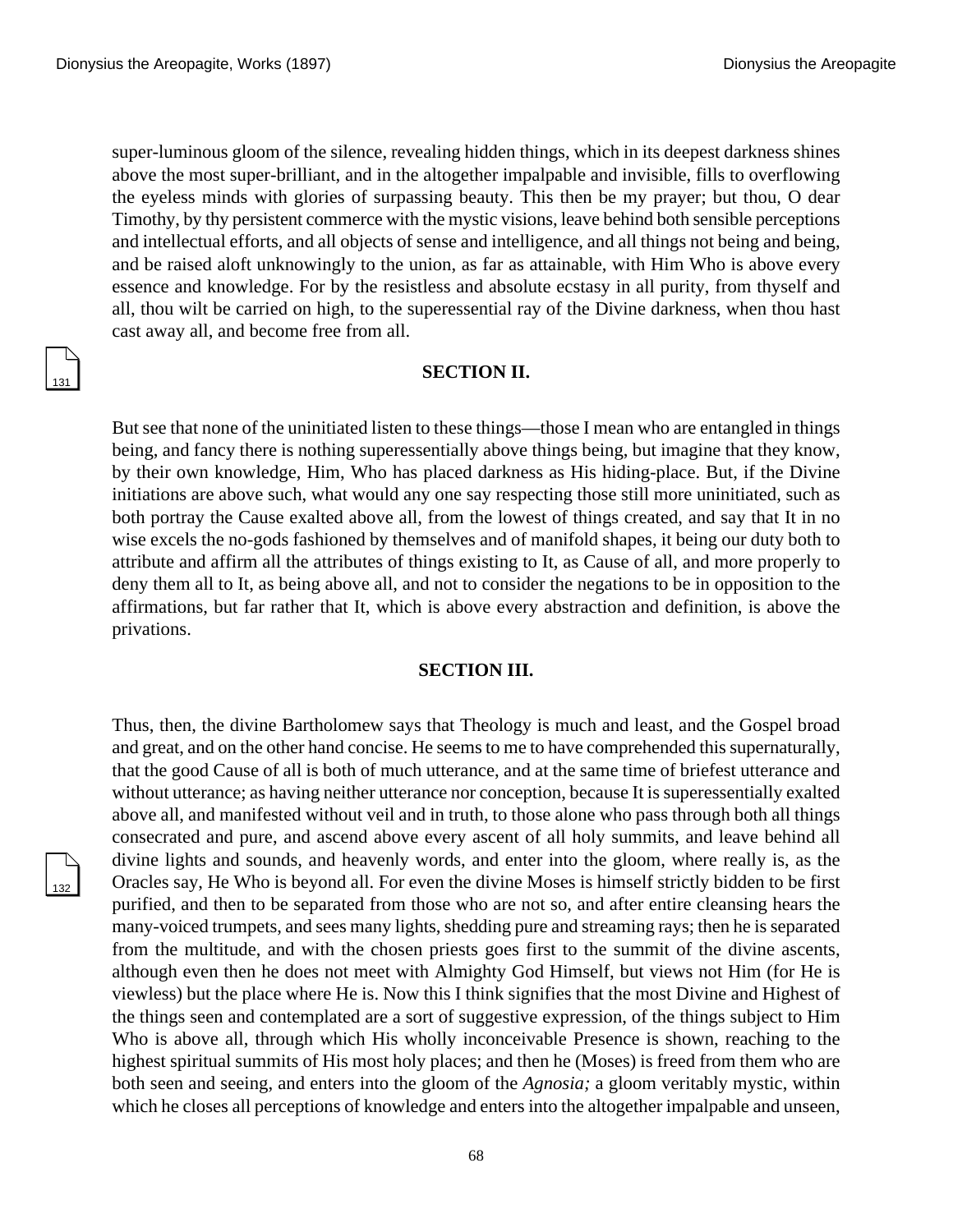being wholly of Him Who is beyond all, and of none, neither himself nor other; and by inactivity of all knowledge, united in his better part to. the altogether Unknown, and by knowing nothing, knowing above mind.

# 133

#### **CAPUT II.**

*How we ought both to be united and render praise to the Cause of all and above all.*

#### **SECTION I.**

WE pray to enter within the super-bright gloom, and through not seeing and not knowing, to see and to know that the not to see nor to know is itself the above sight and knowledge. For this is veritably to see and to know and to celebrate super-essentially the Superessential, through the abstraction of all existing things, just as those who make a lifelike statue, by extracting all the encumbrances which have been placed upon the clear view of the concealed, and by bringing to light, by the mere cutting away<sup>60</sup>, the genuine beauty concealed in it. And, it is necessary, as I think, to celebrate the abstractions in an opposite way to the definitions. For, we used to place these latter by beginning from the foremost and descending through the middle to the lowest, but, in this case, by making the ascents from the lowest to the highest, we abstract everything, in order that, without veil, we may know that *Agnosia,* which is enshrouded under all the known, in all things that be, and may see that superessential gloom, which is hidden by all the light in existing things.

# 134

#### **CAPUT III.**

*What are the affirmative expressions respecting God, and what the negative.*

#### **SECTION I.**

IN the *Theological Outlines,* then, we celebrated the principal affirmative expressions respecting God—how the Divine and good Nature is spoken of as One—how as Threefold—what is that within it which is spoken of as Paternity and Sonship—what the Divine name of "the Spirit "is meant to signify,—how from the immaterial and indivisible Good the Lights dwelling in the heart of Goodness sprang forth, and remained, in their branching forth, without departing from the coeternal abiding in Himself and in Themselves and in each other,—how the super-essential Jesus

<sup>60</sup> i.e. the abstraction.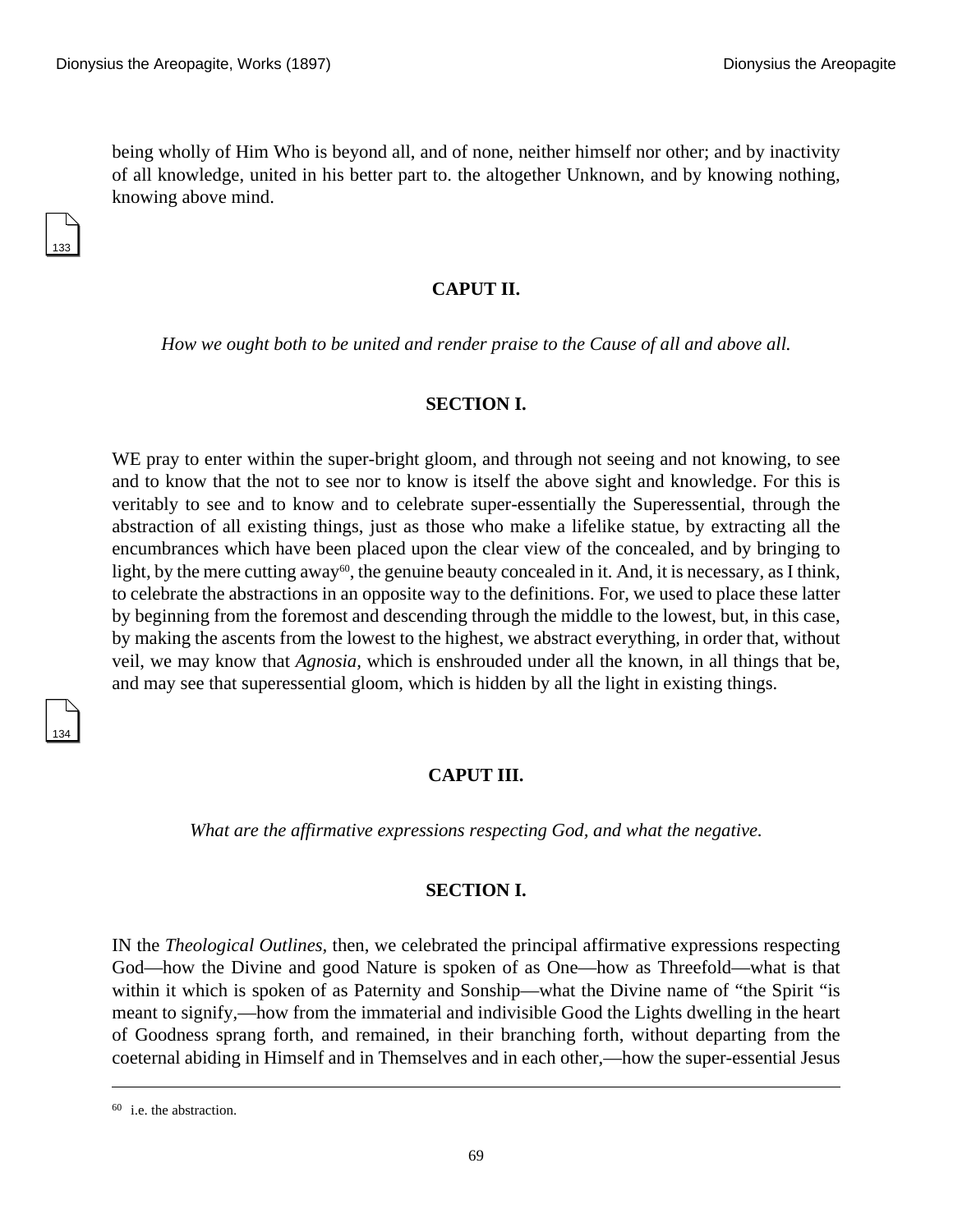136

takes substance in veritable human nature—and whatever other things, made known by the Oracles, are celebrated throughout the *Theological Outlines;* and in the treatise concerning *Divine Names,* how He is named Good—how Being—how Life and Wisdom and Power—and whatever else belongs to the nomenclature of God. Further, in the *Symbolical Theology,* what are the Names transferred from objects of sense to things Divine?—what are the Divine forms?—what the Divine appearances, and parts and organs?—what the Divine places and ornaments?—what the angers?—what the griefs?—and the Divine wrath?—what the carousals, and the ensuing sicknesses?—what the oaths,—and what the curses?—what the sleepings, and what the awakings?—and all the other Divinely formed representations, which belong to the description of God, through symbols. And I imagine that you have comprehended, how the lowest are expressed in somewhat more words than the first. For, it was necessary that the *Theological Outlines,* and the unfolding of the Divine Names should be expressed in fewer words than the *Symbolic Theology;* since, in proportion as we ascend to the higher, in such a degree the expressions are circumscribed by the contemplations of the things intelligible. As even now, when entering into the gloom which is above mind, we shall find, not a little speaking, but a complete absence of speech, and absence of conception. In the other case, the discourse, in descending from the above to the lowest, is widened according to the descent, to a proportionate extent; but now, in ascending from below to that which is above, in proportion to the ascent, it is contracted, and after a complete ascent, it will become wholly voiceless, and will be wholly united to the unutterable. But, for what reason in short, you say, having attributed the Divine attributes from the foremost, do we begin the Divine abstraction from things lowest? Because it is necessary that they who place attributes on that which is above every attribute, should place the attributive affirmation from that which is more cognate to it; but that they who abstract, with regard to that which is above every abstraction, should make the abstraction from things which are further removed from it. Are not life and goodness more (cognate) than air and stone? and He is not given to debauch and to wrath, more (removed) than He is not expressed nor conceived.

#### **CAPUT IV.**

## *That the pre-eminent Cause of every object of sensible perception is none of the objects of sensible perception.*

#### **SECTION I.**

WE say then- that the Cause of all, which is above all, is neither without being, nor without life—nor with- out reason, nor without mind, nor is a body—nor has shape—nor form—nor quality, or quantity, or bulk—nor is in a place—nor is seen—nor has sensible contact—nor perceives, nor is perceived, by the senses—nor has disorder and confusion, as being vexed by earthly passions,—nor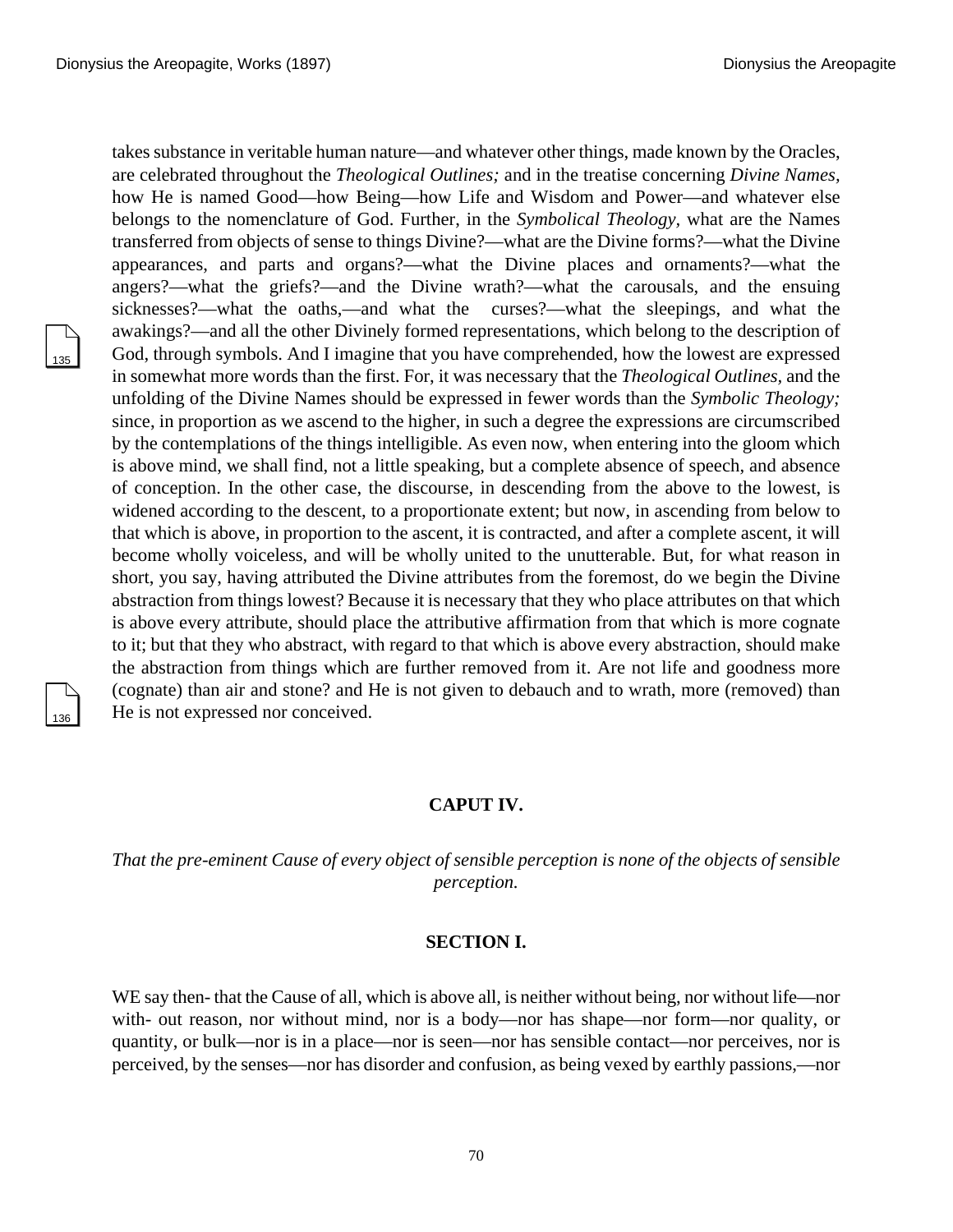is powerless, as being subject to casualties of sense,—nor is in need of light;—neither is It, nor has It, change, or decay, or division, or deprivation, or flux,—or any other of the objects of sense.

#### **CAPUT V.**

*That the pre-eminent Cause of every object of intelligible perception is none of the objects of intelligible perception.*

ON the other hand, ascending, we say, that It is neither soul, nor mind, nor has imagination, or opinion, or reason, or conception; neither is expressed, nor conceived; neither is number, nor order, nor greatness, nor littleness; nor equality, nor inequality; nor similarity, nor dissimilarity; neither is standing, nor moving; nor at rest; neither has power, nor is power, nor light; neither lives, nor is life; neither is essence nor eternity, nor time; neither is Its touch intelligible, neither is It science, nor truth; nor kingdom, nor wisdom; neither one, nor oneness; neither Deity, nor Goodness; nor is It Spirit according to our understanding; nor Sonship, nor Paternity; nor any other thing of those known to us, or to any other existing being; neither is It any of non-existing nor of existing things, nor do things existing know It, as It is; nor does It know existing things, *qua* existing; neither is there expression of It, nor name, nor knowledge; neither is It darkness, nor light; nor error, nor truth; neither is there any definition at all of It, nor any abstraction. But when making the predications and abstractions of things after It, we neither predicate, nor abstract from It; since the all-perfect and uniform Cause of all is both above every definition and the pre-eminence of Him, Who is absolutely freed from all, and beyond the whole, is also above every abstraction.

# <sup>139</sup> **PREFACE TO THE LETTERS OF DIONYSIUS THE AREOPAGITE.**

THESE Letters attest the existence of the writings, and the wisdom spoken among the perfect, in the Apostolic Age.—To Gaius, who is commemorated by St. John and St. Paul, we owe the explanation of *Agnosia*, and valued teaching on the Personality of our Lord; to Dorotheus we are indebted for a fuller explanation of the Divine Gloom; to Sosipater, twice mentioned in the Acts and Romans, we owe the wisest letter ever penned for the instruction of the Christian Apologist and Missionary. The Letter to Polycarp touches on those mysterious signs in the heavens, by which Almighty God shewed His universal power. Dionysius shews his reverence for God's holy word, by never seeking to explain away, or to substitute what seems a less miracle for a greater. The trifold Mithra commemorated amongst the Babylonians shews that Hezekiah's sign was not merely visible and observed in Judea. The King, as High Priest of his people, was already robed for evening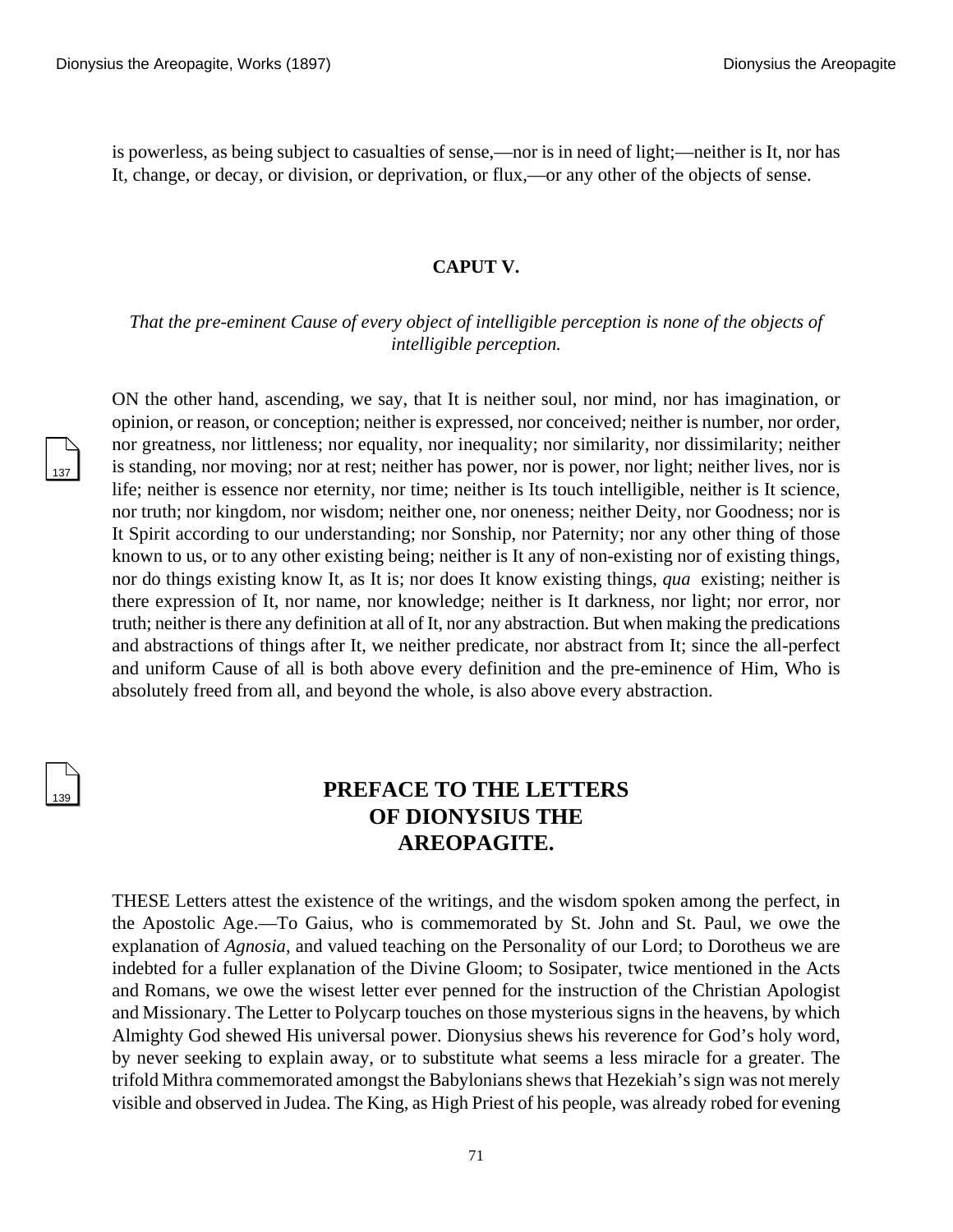

prayer, when he observed the sun gone back; and one day became almost three, i.e. thirty-two hours instead of thirty-six. Dionysius describes the darkness at the time of the Crucifixion, as it appeared in Egypt, and is recorded by Phlegon. We do not explain and interpret the facts recorded in the Gospel, by denying them, or by treating the same testimony outside the Gospel as superstitious.

To Demophilus, we owe a knowledge of Church-law and order, which teaches the Christian duty of being "sent," and which should teach clergy to obey their Bishop, and not merely the Act of uniformity. To Titus, we owe the preservation of the sum of the *Symbolic Theology.* From the letter to St. John in Patmos, we learn the love between St. John arid Dionysius, and that St. John was then Called the "Sun of the Gospel." From the letter to Apollophanes, we know that the prayers of Dionysius for the conversion of his friend did not fall to the ground. Apollophanes was tutor to Polemon, who again was tutor to Aristides, who presented his "Apology" to the Emperor Hadrian. The conversion of Statonice, the wife of Apollophanes, was the cause of St. Paul's being cast into chains at Philippi, where the messengers from Corinth found him, through whom he sent the Epistle recently brought to light<sup>61</sup>.

CANNES, *Circumcision,* 1897.

# **LETTERS OF DIONYSIUS THE AREOPAGITE.**

## **LETTER I.** *To Gaius Therapeutes.*

DARKNESS becomes invisible by light, and specially by much light. Varied knowledge (αἰ γνώσεις), and especially much varied knowledge, makes the *Agnosia*62 to vanish. Take this in a superlative, but not in a defective sense, and reply with superlative truth, that the *Agnosia,* respecting God, escapes those who possess existing light, and knowledge of things being; and His pre-eminent darkness is both concealed by every light, and is hidden from every knowledge. And, if any one, having seen God, understood what he saw, he did not see *Him,* but some of His creatures that are existing and known. But He Himself, highly established above mind, and above essence, by the very fact of His being wholly unknown, and not being, both is super-essentially, and is known above mind. And the all-perfect *Agnosia,* in its superior sense, is a knowledge of Him, Who is above all known things.

<sup>61</sup> See "Correspondence of St, Paul," Carrière et Berger, p. 20. Fishbacher, Paris.

<sup>62</sup> C. I. § 1.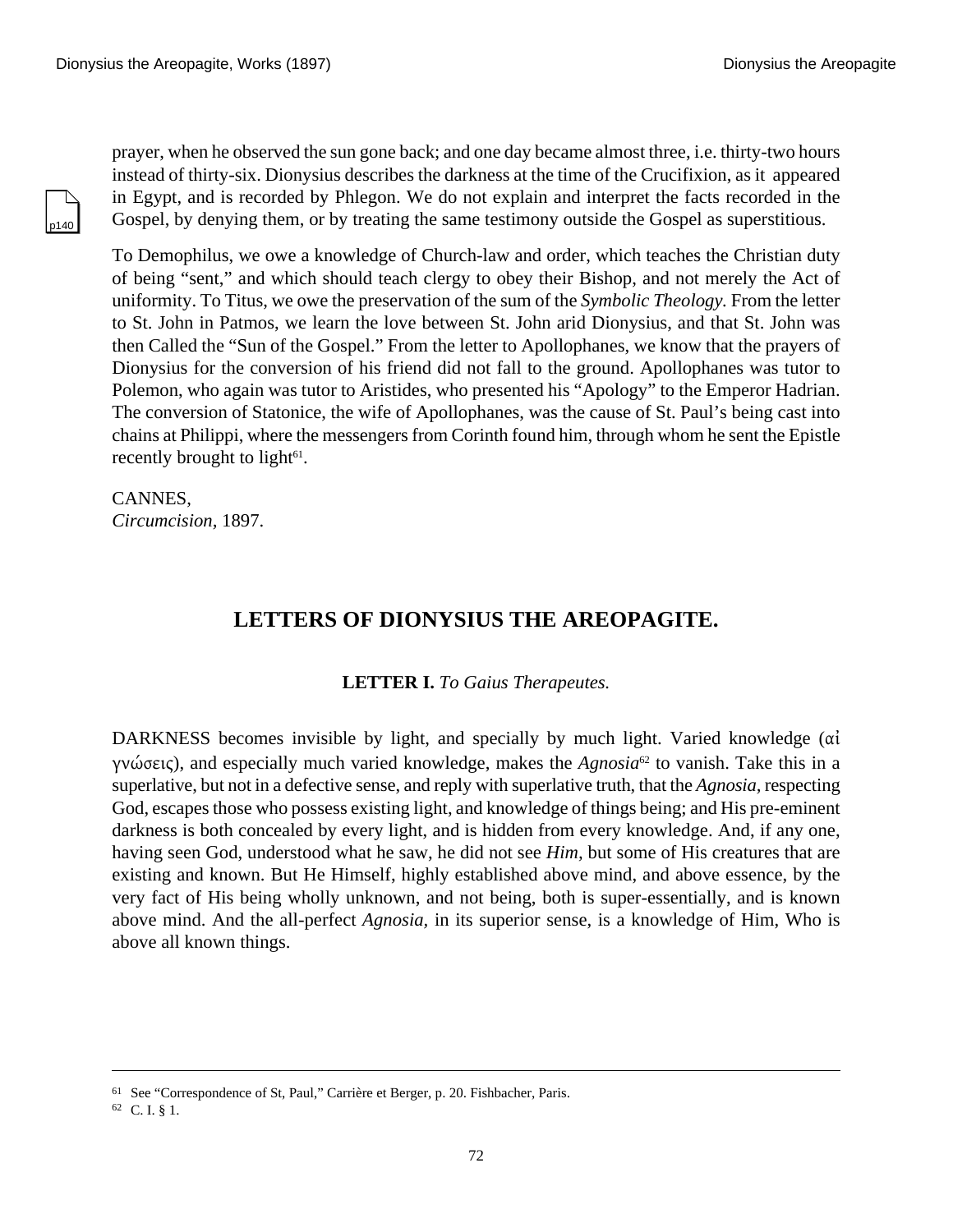143

**LETTER II.** *To the same Gaius Therapeutes.*

How is He, Who is beyond all<sup>63</sup>, both above source of Divinity and above source of Good? Provided you understand Deity and Goodness, as the very Actuality of the Good-making and God-making gift, and the inimitable imitation of the super-divine and super-good (gift), by aid of which we are deified and made good. For, moreover, if this becomes source of the deification and making good of those who are being deified and made good, He,—Who is super-source of every source, even of the so-called Deity and Goodness, seeing He is beyond source of Divinity and source of Goodness, in so far as He is inimitable, and not to be retained—excels the imitations and retentions, and the things which are imitated and those participating.

#### **LETTER III.** *To the same Gaius.*

"Sudden" is that which, contrary to expectation, and out of the, as yet, unmanifest, is brought into the manifest. But with regard to Christ's love of man, I think that the Word of God suggests even this, that the Superessential proceeded forth out of the hidden, into the manifestation amongst us, by having taken substance as man. But, He is hidden, even after the manifestation, or to speak more divinely, even in the manifestation, for in truth this of Jesus has been kept hidden, and the mystery with respect to Him has been reached by no word nor mind, but even when spoken, remains unsaid, and when conceived unknown.

### **LETTER IV.**64 *To the same Gaius Therapeutes.*

How, you ask, is Jesus, Who is beyond all, ranked essentially with all men? For, not as Author of men is He here called man, but as being in absolute whole essence truly man. But we do not define the Lord Jesus, humanly, for He is not man only, (neither superessential nor man only), but truly man, He Who is pre-eminently a lover of man, the Super-essential, taking substance, above men and after men, from the substance of men. And it is nothing less, the ever Superessential, super-full of super-essentiality, disregards the excess<sup>65</sup> of this, and having come truly into substance, took substance above substance, and above man works things of man. And a virgin supernaturally conceiving, and unstable water, holding up weight of material and earthly feet, and not giving way, but, by a supernatural power standing together so as not to be divided, demonstrate this. Why should any one go through the rest, which are very many? Through which, he who looks with a divine

<sup>63</sup> C. II. § 6.

<sup>64</sup> C. II. § 6.

<sup>65</sup> τῇ ταύτης περιουσίᾳ.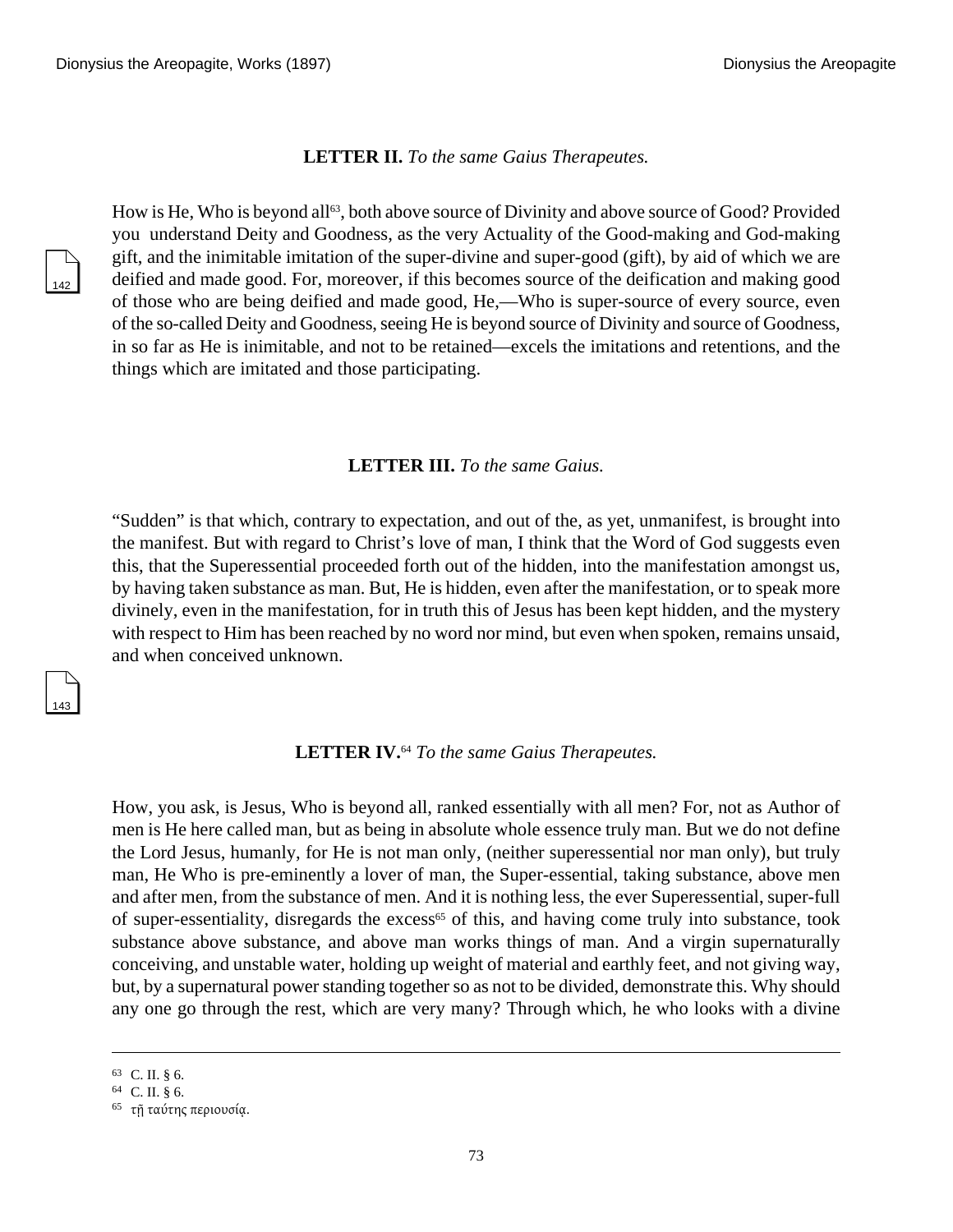vision, will know beyond mind, even the things affirmed respecting the love towards man, of (the Lord) Jesus,—things which possess a force of superlative negation. For, even, to speak summarily, He was not man, not as not being man, but as being from men was beyond men, and was above man, having truly been born man, and for the rest, not having done things Divine as God, nor things human as man, but exercising for us a certain new God-incarnate energy of God having become man.

#### **LETTER V.** *To Dorotheus, Leitourgos.*

The Divine gloom is the unapproachable light in which God is said to dwell<sup>66</sup>. And in this gloom, invisible $67$  indeed, on account of the surpassing brightness, and unapproachable on account of the excess of the superessential stream of light, enters every one deemed worthy to know and to see God, by the very fact of neither seeing nor knowing, really entering in Him, Who is above vision and knowledge, knowing this very thing, that He is after all the object of sensible and intelligent perception, and saying in the words of the Prophet, "Thy knowledge was regarded as wonderful by me; It was confirmed; I can by no means attain unto it<sup>68</sup>;" even as the Divine Paul is said to have known Almighty God, by having known Him as being above all conception and knowledge. Wherefore also, he says, "His ways are past finding out<sup>69</sup> and His Judgements inscrutable," and His gifts "indescribable<sup>70</sup>," and that His peace surpasses every mind<sup>71</sup>, as having found Him Who is above all, and having known this which is above conception, that, by being Cause of all, He is beyond all.

145

144

#### **LETTER VI.** *To Sopatros*72*—Priest.*

Do not imagine this a victory, holy Sopatros, to have denounced<sup> $73$ </sup> a devotion, or an opinion, which apparently is not good. For neither—even if you should have convicted it accurately—are the (teachings) of Sopatros consequently good. For it is possible, both that you and others, whilst occupied in many things that are false and apparent, should overlook the true, which is One and hidden. For neither, if anything is not red, is it therefore white, nor if something is not a horse, is

<sup>68</sup> [Ps. cxxxix. 6](http://www.ccel.org/b/bible/asv/xml/asv.Ps.39.xml#Ps.39.6).

<sup>66</sup> [1 Tim. vi. 6](http://www.ccel.org/b/bible/asv/xml/asv.iTim.6.xml#iTim.6.6).

<sup>67</sup> [Ib. i. 17.](http://www.ccel.org/b/bible/asv/xml/asv.iTim.1.xml#iTim.1.17)

<sup>69</sup> [Rom. xi. 33](http://www.ccel.org/b/bible/asv/xml/asv.Rom.11.xml#Rom.11.33).

<sup>70</sup> [2 Cor. ix. 15](http://www.ccel.org/b/bible/asv/xml/asv.iiCor.9.xml#iiCor.9.15).

<sup>71</sup> [Phil. iv. 7](http://www.ccel.org/b/bible/asv/xml/asv.Phil.4.xml#Phil.4.7).

<sup>72</sup> [Acts xx. 4;](http://www.ccel.org/b/bible/asv/xml/asv.Acts.20.xml#Acts.20.4) [Rom. xvi. 21](http://www.ccel.org/b/bible/asv/xml/asv.Rom.16.xml#Rom.16.21).

<sup>73</sup> [Tit. iii. 9.](http://www.ccel.org/b/bible/asv/xml/asv.Titus.3.xml#Titus.3.9)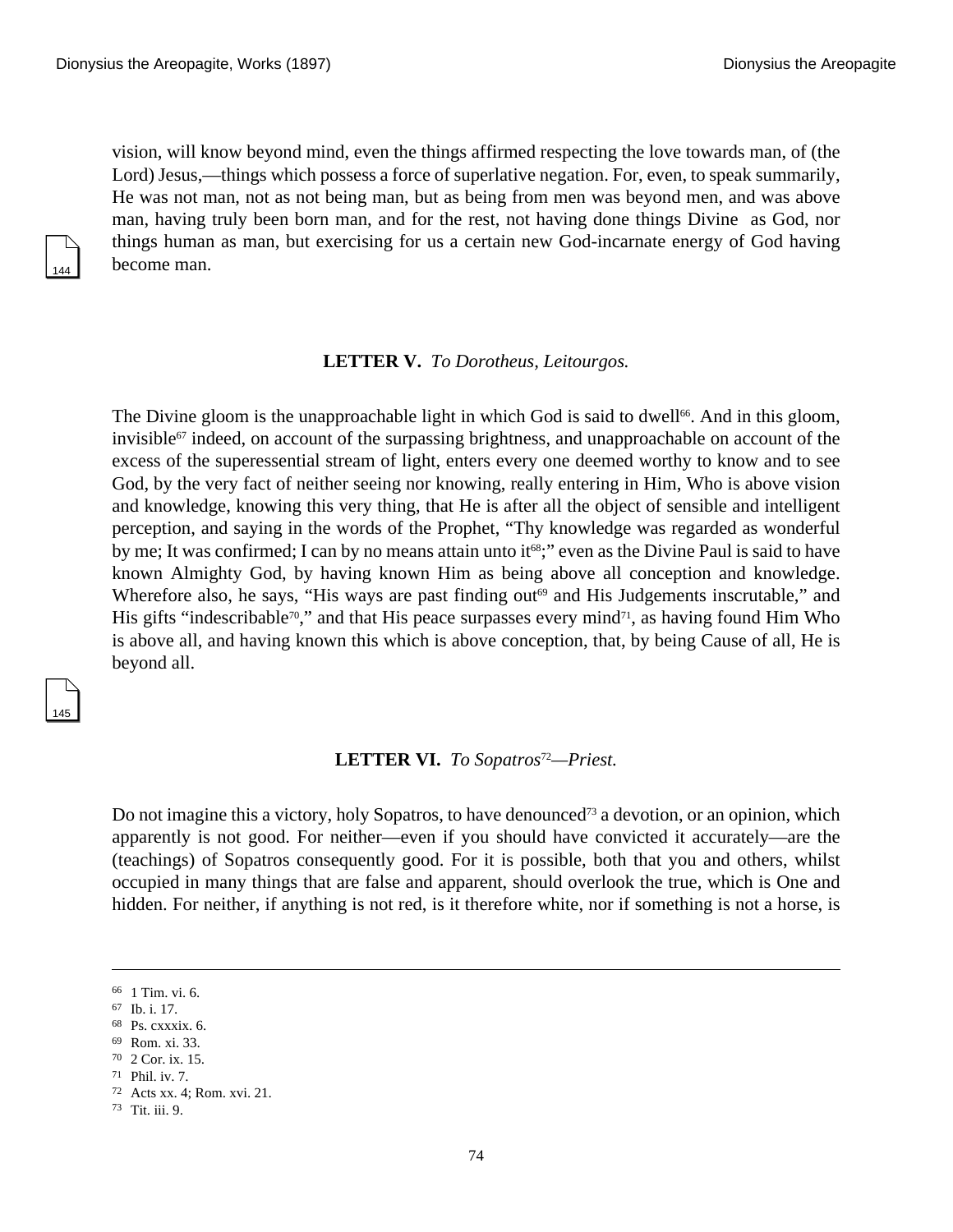it necessarily a man. But thus will you do, if you follow my advice, you will cease indeed to speak against others, but will so speak on behalf of truth, that every thing said is altogether unquestionable.

#### **LETTER VII.**

#### **SECTION I.** *To Polycarp—Hierarch.*

I, at any rate, am not conscious, when speaking in reply to Greeks or others, of fancying to assist good men, in case they should be able to know and speak the very truth, as it really is in itself. For, when this is correctly demonstrated in its essential nature, according to a law of truth, and has been established without flaw, every thing which is otherwise, and simulates the truth, will be convicted of being other than the reality, and dissimilar, and that which is seeming rather than real. It is superfluous then, that the expounder of truth should contend with these or those $74$ . For each affirms himself to have the royal coin, and perchance has some deceptive image of a certain portion of the true. And, if you refute this, first the one, and then the other, will contend concerning the same. But, when the true statement itself has been correctly laid down, and has remained unrefuted by all the rest, every thing which is not so in every respect is cast down of itself, by the impregnable stability of the really true. Having then as I think well understood this, I have not been over zealous to speak in reply to Greeks or to others; but it is sufficient for me (and may God grant this), first to know about truth, then, having known, to speak as it is fitting to speak.

#### **SECTION II.**

But you say, the Sophist Apollophanes rails at me, and calls me parricide, as using, not piously, the writings of Greeks against the Greeks. Yet, in reply to him, it were more true for us to say, that Greeks use, not piously, things Divine against things Divine, attempting through the wisdom of Almighty God to eject the Divine Worship. And I am not speaking of the opinion of the multitude, who cling tenaciously to the writings of the poets, with earthly and impassioned proclivities, and Worship the creature<sup>75</sup> rather than the Creator; but even Apollophanes himself uses not piously things Divine against things Divine; for by the knowledge of things created, well called Philosophy by him, and by the divine Paul named Wisdom of God, the true philosophers ought to have been elevated to the Cause of things created and of the knowledge of them. And in order that he may not improperly impute to me the opinion of others, or that of himself, Apollophanes, being a wise man, ought to recognise that nothing could otherwise be removed from its heavenly course and movement, if it had not the Sustainer and Cause of its being moving it thereto, who forms all things, and "transforms them76" according to the sacred text. How then does he not worship Him, known



147

<sup>74</sup> Greeks or others.

<sup>75</sup> [1 Cor. ii. 7.](http://www.ccel.org/b/bible/asv/xml/asv.iCor.2.xml#iCor.2.7)

<sup>76</sup> [Dan. ii. 21.](http://www.ccel.org/b/bible/asv/xml/asv.Dan.2.xml#Dan.2.21) See note, p. 184.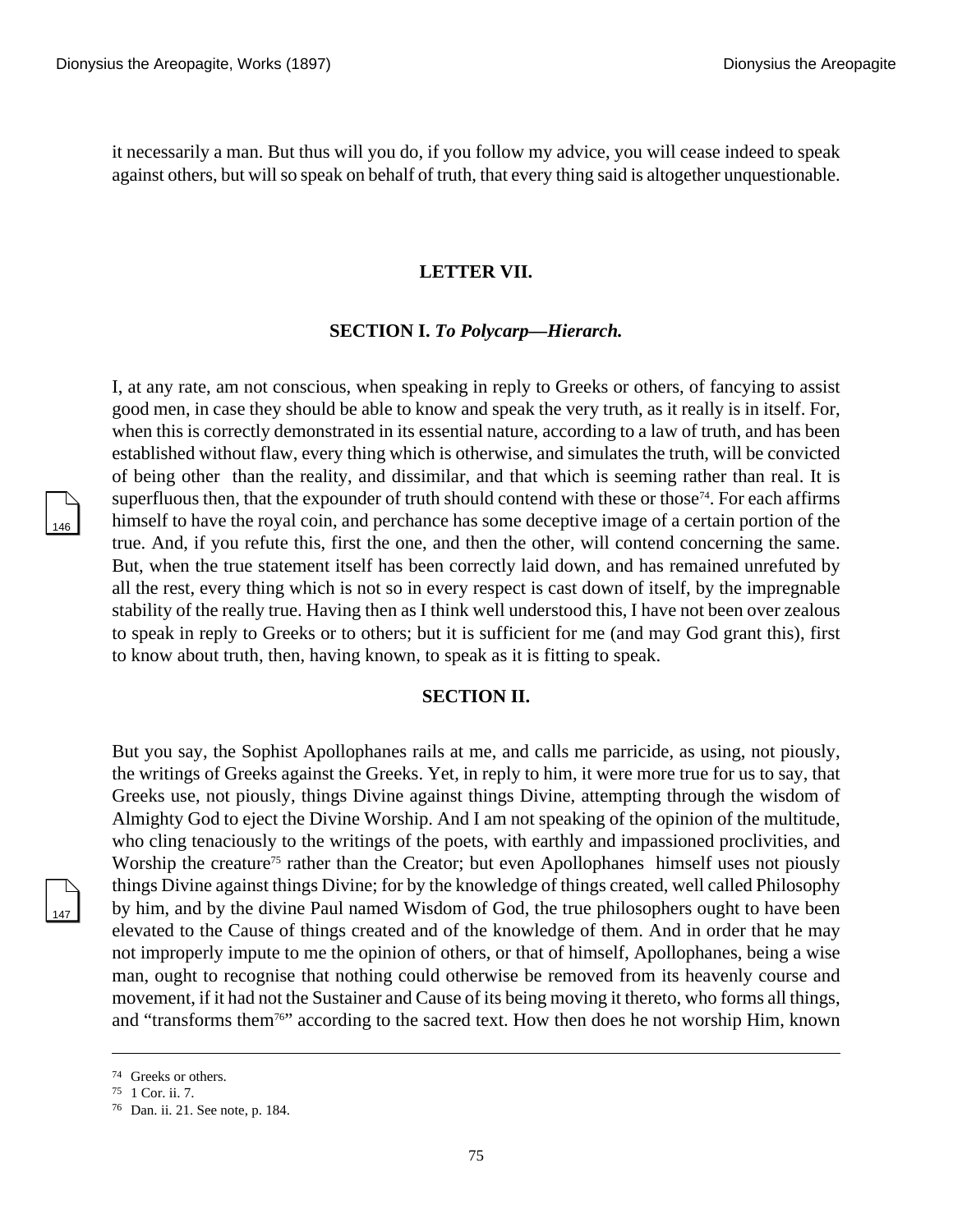149

to us even from this, and verily being God of the whole, admiring Him for His all causative and super-inexpressible power, when  $\sin^{7}$  and moon, together with the universe, by a power and stability most supernatural, were fixed by them to entire immobility, and, for a measure of a whole day, all the constellations stood in the same places; or (which is greater than even this), if when the whole and the greater and embracing were thus carried along, those embraced did not follow in their course; and when a certain other day78 was almost tripled in duration, even in twenty whole hours<sup>79</sup>, either the universe retraced contrary routes for so long a time, and (was) turned back by the thus very most supernatural backward revolutions; or the sun, in its own course, having contracted its five-fold motion in ten hours, retrogressively again retraced it in the other ten hours, by traversing a sort of new route. This thing indeed naturally astounded even Babylonians<sup>80</sup>, and, without battle, brought them into subjection to Hezekiah, as though he were a somebody equal to God, and superior to ordinary men. And, by no means do I allege the great works in Egypt $s<sup>i</sup>$ , or certain other Divine portents, which took place elsewhere, but the well-known and celestial ones, which were renowned in every place and by all persons. But Apollophanes is ever saying that these things are not true. At any rate then, this is reported by the Persian sacerdotal legends, and to this day, Magi celebrate the memorials of the threefold Mithrus<sup>82</sup>. But let him disbelieve these things, by reason of his ignorance or his inexperience. Say to him, however, "What do you affirm concerning the eclipse, which took place at the time of the saving Cross<sup>83</sup>?" For both of us at that time, at Heliopolis, being present, and standing together, saw the moon approaching the sun, to our surprise (for it was not appointed time for conjunction); and again, from the ninth hour to the evening, supernaturally placed back again into a line opposite the sun. And remind him also of something further. For he knows that we saw, to our surprise, the contact itself beginning from the east, and going towards the edge of the sun's disc, then receding back, and again, both the contact and the re-clearing84, not taking place from the same point, but from that diametrically opposite. So great are the supernatural things of that appointed time, and possible to Christ alone, the Cause of all, Who worketh great things and marvellous, of which there is not number.

#### **SECTION III.**

These things say, if occasion serves, and if possible, O Apollophanes, refute them, and to me, who was then both present with thee, and saw and judged and wondered with thee at them all. And in

<sup>77</sup> [Joshua x. 12-14;](http://www.ccel.org/b/bible/asv/xml/asv.Josh.10.xml#Josh.10.12) [Eccl. xlvi. 4;](http://www.ccel.org/b/bible/asv/xml/asv.Eccl.46.xml#Eccl.46.4) [Isaiah xxviii. 21.](http://www.ccel.org/b/bible/asv/xml/asv.Isa.28.xml#Isa.28.21)

<sup>78</sup> Of twelve hours: [2 Kings xx. 9-11](http://www.ccel.org/b/bible/asv/xml/asv.iiKgs.20.xml#iiKgs.20.9); [Isaiah xxxviii. 8](http://www.ccel.org/b/bible/asv/xml/asv.Isa.38.xml#Isa.38.8).

<sup>79</sup> The "twenty hours" which made one day almost equal to three are reckoned thus. A degree represents an hour. The Sun went down ten degrees = ten hours. The Sun had then run already a course of ten hours, from 6 A.M. to 4 P.M. In returning there were ten hours more, and in retracing the route ten hours more, which together make thirty hours. The two hours, to complete the day of twelve hours, make thirty-two hours. The thirty-two hours are four hours less than thirty-six, the time of three days of twelve hours each. One day was thus nearly equal to three. Whatever we may think the facts, the Babylonians commemorated the threefold Mythra —the Sun—in consequence. *See* Dulac.

<sup>80</sup> [Isaiah xxxix. 1](http://www.ccel.org/b/bible/asv/xml/asv.Isa.39.xml#Isa.39.1); [2 Kings xx. 12;](http://www.ccel.org/b/bible/asv/xml/asv.iiKgs.20.xml#iiKgs.20.12) [2 Chron. xxxii. 31.](http://www.ccel.org/b/bible/asv/xml/asv.iiChr.32.xml#iiChr.32.31)

<sup>81</sup> [Ex. vii. 14.](http://www.ccel.org/b/bible/asv/xml/asv.Exod.7.xml#Exod.7.14)

<sup>82</sup> See Dulac.

<sup>83</sup> [Mark xv. 33](http://www.ccel.org/b/bible/asv/xml/asv.Mark.15.xml#Mark.15.33); [Luke xxiii. 44.](http://www.ccel.org/b/bible/asv/xml/asv.Luke.23.xml#Luke.23.44)

<sup>84</sup> The contact or adumbration refers to the moon, the re-clearing to the sun. See notes on this letter in Ant. Ed. and Schema, p. 258, vol. 2.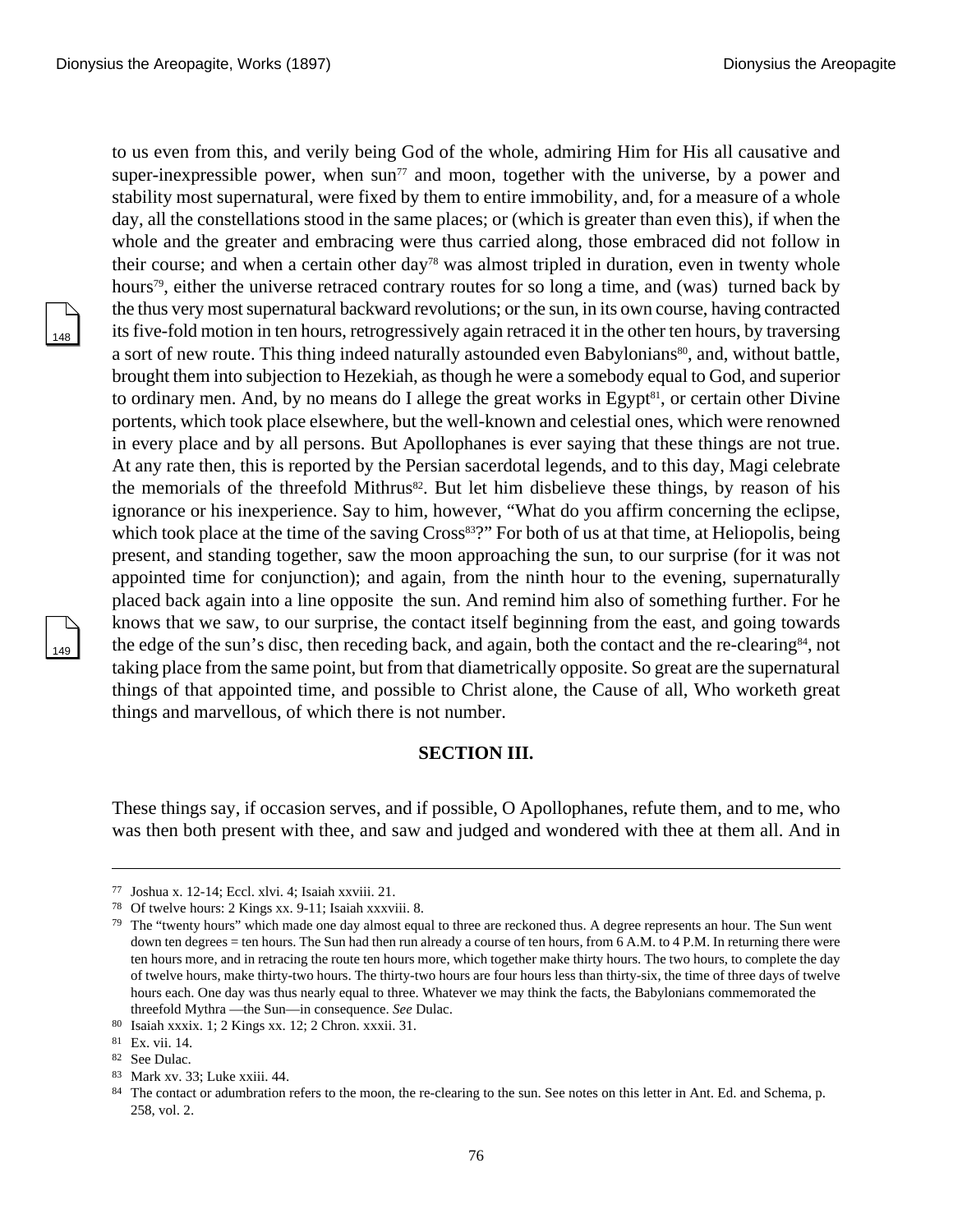truth Apollophanes begins prophesying at that time, I know not whence, and to me he said, as if conjecturing the things taking place, "these things, O excellent Dionysius, are requitals of Divine deeds." Let so much be said by us by letter; but you are capable, both to supply the deficiency, and to bring eventually to God that distinguished man, who is wise in many things, and who perhaps will not disdain to meekly learn the truth, which is above wisdom, of our religion.

# 150

151

**LETTER VIII.** *To Demophilus, Therapeutes. About minding ones own business, and kindness.*

#### **SECTION I.**

The histories of the Hebrews say, O noble Demophilus, that, even that holy, distinguished Moses was deemed worthy of the Divine manifestation on account of his great meekness<sup>85</sup>. And, if at any time they describe him as being excluded from the vision<sup>86</sup> of God, they do not cast him out from God for his meekness. But they say that when speaking very rashly, and opposing the Divine Counsels, Jehovah was angry with him with wrath. But when they make him proclaimed by his God-discerned deserts, he is proclaimed, from his pre-eminent imitation of the Good. For he was very meek, and on this account is called "Servant of God," and deemed more fit for vision of God than all Prophets. Now, when certain envious<sup>87</sup> people were contending with him and Aaron, about the High Priesthood and government of the tribes, he was superior to all love of honour, and love of rule, and referred the presidency over the people to the Divine judgment. And, when they even rose up against him, and reproaching him concerning the precedency, were threatening him, and were already almost upon him, the meek man invoked the Good for preservation, but very suitably asserted that he would be guiltless of all evils to the governed. For he knew that it is necessary, that the familiar with God the Good should be moulded, as far as is attainable, to that which is specially most like the Good, and should be conscious within himself of the performance of deeds of good friendship. And what made David<sup>88</sup>, the father of God, a friend of God? Even for being good and generous towards enemies<sup>89</sup>. The Super-Good, and the Friend of Good says—"I have found a man after mine own heart." Further also, a generous injunction was given, to care for even one's enemy's beasts of burden<sup>90</sup>. And Job<sup>91</sup> was pronounced just, as being free from injury. And Joseph<sup>92</sup> did not take revenge upon the brethren who had plotted against him; and Abel, at once, and without suspicion, accompanied the fratricide. And the Word of God proclaims all the good

- <sup>87</sup> [Num. xvi. 1-11.](http://www.ccel.org/b/bible/asv/xml/asv.Num.16.xml#Num.16.1)
- <sup>88</sup> [Matt. i. 1-16](http://www.ccel.org/b/bible/asv/xml/asv.Matt.1.xml#Matt.1.1).
- <sup>89</sup> [I Sam. xxiv. 7,](http://www.ccel.org/b/bible/asv/xml/asv.iSam.24.xml#iSam.24.7) [xiii. 14.](http://www.ccel.org/b/bible/asv/xml/asv.iSam.13.xml#iSam.13.14)

<sup>91</sup> [Job i. 8](http://www.ccel.org/b/bible/asv/xml/asv.Job.1.xml#Job.1.8).

<sup>85</sup> [Num. xii. 3-8](http://www.ccel.org/b/bible/asv/xml/asv.Num.12.xml#Num.12.3).

<sup>86</sup> [Ex. iv. 14](http://www.ccel.org/b/bible/asv/xml/asv.Exod.4.xml#Exod.4.14).

<sup>90</sup> [Ex. xxiii. 4](http://www.ccel.org/b/bible/asv/xml/asv.Exod.23.xml#Exod.23.4).

<sup>92</sup> [Gen. l. 21.](http://www.ccel.org/b/bible/asv/xml/asv.Gen.50.xml#Gen.50.21)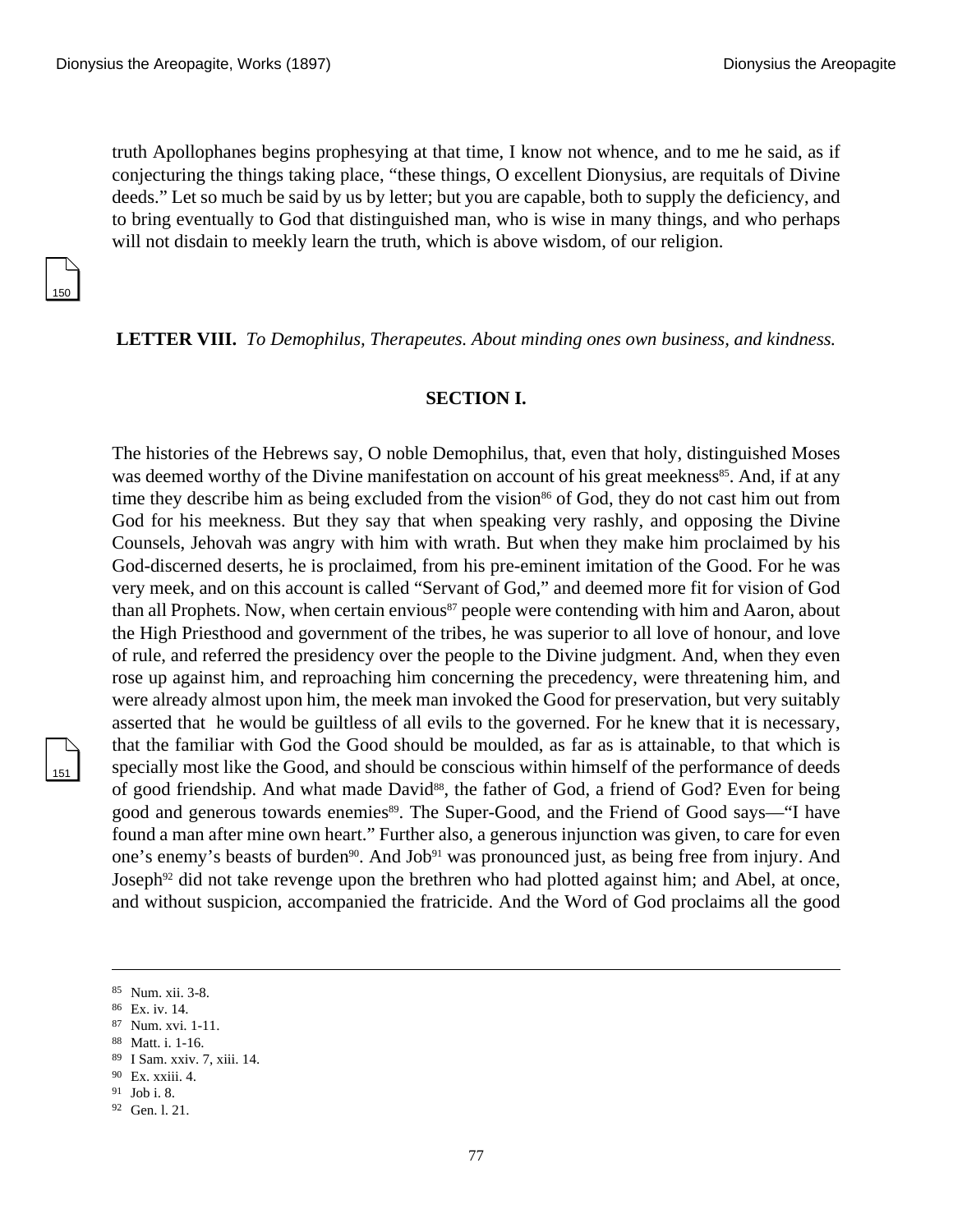153

as not devising evil things<sup>93</sup>, not doing them<sup>94</sup>, but neither being changed from the good, by the baseness of others<sup>95</sup>, but, on the contrary, after the example of  $God^{96}$ , as doing good to, and throwing their shield over the evil; and generously calling them to their own abundant goodness, and to their own similitude. But let us ascend higher, not proclaiming the gentleness of holy men, nor kindness of philanthropic angels, who take compassion upon nations, and invoke good<sup>97</sup> on their behalf, and punish the destructive and devastating mobs, and, whilst being grieved over calamities, yet rejoice over the safety of those who are being called back to things good<sup>98</sup>; nor whatever else the Word of God teaches concerning the beneficent angels<sup>99</sup>; but, whilst in silence welcoming the beneficent rays of the really good and super-good Christ, by them let us be lighted on our path, to His Divine works of Goodness. For assuredly is it not of a Goodness inexpressible and beyond conception, that He makes all things existing to be, and brought all things themselves to being, and wishes all things ever to become near to Himself, and participants of Himself, according to the aptitude of each? And why? Because He clings lovingly to those who even depart from Him, and strives<sup>100</sup> and beseeches not to be disowned by those beloved who are themselves coy; and He bears with those who heedlessly reproach Him<sup>101</sup>, and Himself makes excuse for them, and further promises to serve them, and runs towards and meets<sup>102</sup> even those who hold themselves aloof, immediately that they approach; and when His entire self has embraced their entire selves, He kisses them, and does not reproach them for former things, but rejoices over the present, and holds a feast, and calls together the friends, that is to say, the good, in order that the household may be altogether rejoicing. (But, Demophilus, of all persons in the world, is at enmity with, and very justly rebukes, and teaches beautiful things to, good men, and rejoices.) "For how," He says, "ought not the good to rejoice over safety of the lost, and over life of those who are dead." And, as a matter of course, He raises upon His shoulders that which with difficulty has been turned from error, and summons the good angels to rejoicing, and is generous to the unthankful, and makes His sun to rise upon evil and good, and presents His very soul<sup>103</sup> as an offering on behalf of those who are fleeing from Him.

But thou, as thy letters testify, I do not know how, being in thy senses, hast spurned one fallen down before the priest, who, as thou sayest, was unholy and a sinner. Then this one entreated and confessed that he has come for healing of evil deeds, but thou didst not shiver, but even insolently didst cover with abuse the good priest, for shewing compassion to a penitent, and justifying the unholy. And at last, thou saidst to the priest, "Go out with thy like"; and didst burst, contrary to permission, into the sanctuary, and defiledst the Holy of holies, and writest to us, that "I have providentially preserved the things sacred, which were about to be profaned, and am still keeping them undefiled."

<sup>94</sup> [Ps. xv. 3](http://www.ccel.org/b/bible/asv/xml/asv.Ps.15.xml#Ps.15.3).

- <sup>96</sup> [Matt. v. 45.](http://www.ccel.org/b/bible/asv/xml/asv.Matt.5.xml#Matt.5.45)
- <sup>97</sup> [Zech. i. 12](http://www.ccel.org/b/bible/asv/xml/asv.Zech.1.xml#Zech.1.12).
- <sup>98</sup> [Luke xv. 7.](http://www.ccel.org/b/bible/asv/xml/asv.Luke.15.xml#Luke.15.7)
- <sup>99</sup> [Ps. xci. 11.](http://www.ccel.org/b/bible/asv/xml/asv.Ps.91.xml#Ps.91.11) <sup>100</sup> [Matt. vi. 19](http://www.ccel.org/b/bible/asv/xml/asv.Matt.6.xml#Matt.6.19).
- <sup>101</sup> [Luke xxiii. 34.](http://www.ccel.org/b/bible/asv/xml/asv.Luke.23.xml#Luke.23.34)
- <sup>102</sup> [Ib. xv. 20](http://www.ccel.org/b/bible/asv/xml/asv.Luke.15.xml#Luke.15.20).

<sup>93</sup> [1 Cor. xiii. 5.](http://www.ccel.org/b/bible/asv/xml/asv.iCor.13.xml#iCor.13.5)

<sup>95</sup> [Rom. xii. 21](http://www.ccel.org/b/bible/asv/xml/asv.Rom.12.xml#Rom.12.21).

<sup>103</sup> [1 John ii. 10](http://www.ccel.org/b/bible/asv/xml/asv.iJohn.2.xml#iJohn.2.10).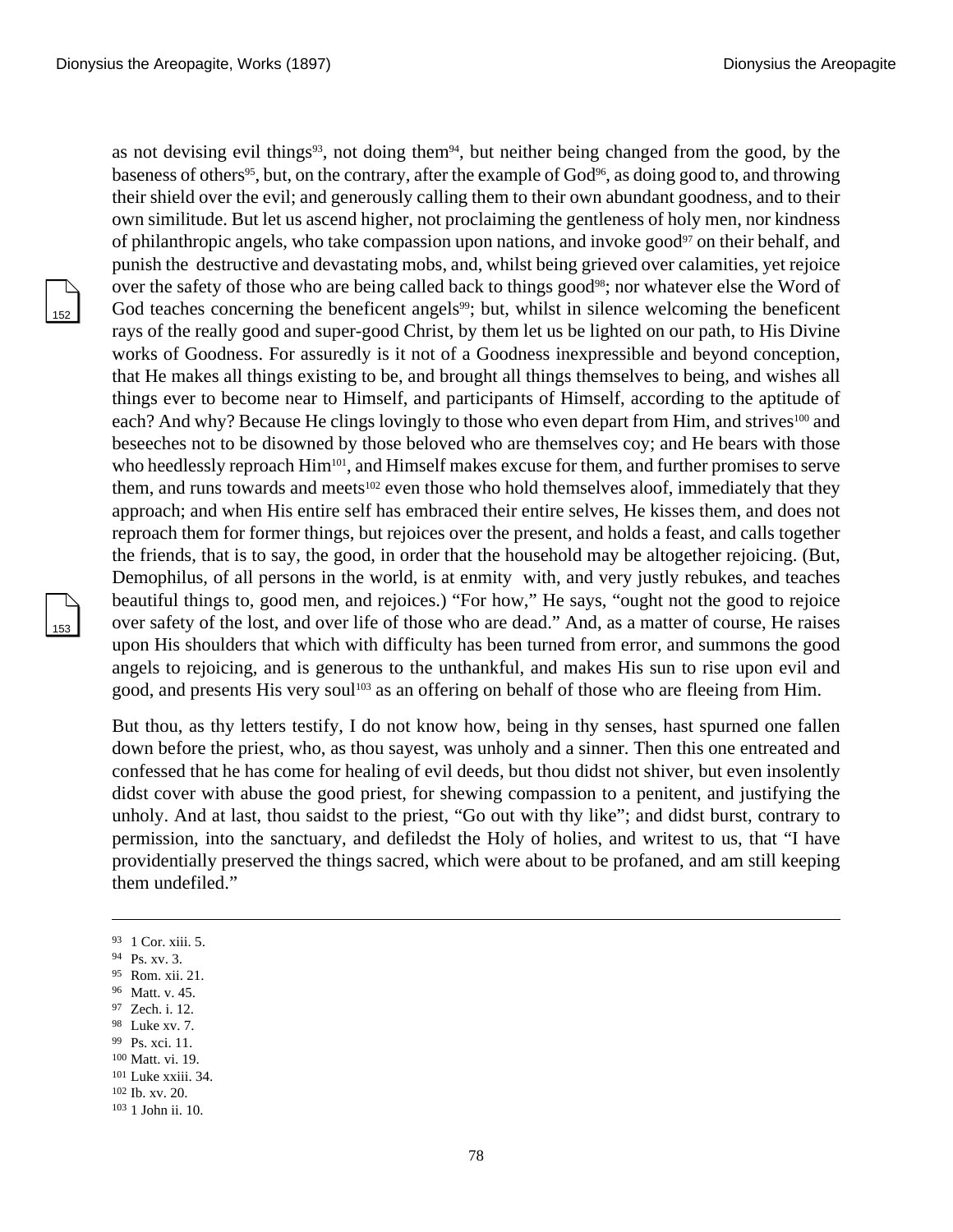155

156

Now, then, hear our view. It is not lawful that a priest should be corrected by the Leitourgoi, who are above thee, or by the Therapeutae, who are of the same rank with thee; even though he should seem to act irreverently towards things Divine, and though he should be convicted of having done some other thing forbidden. For, if want of order, and want of regulation, is a departure from the most Divine institutions and decrees, it is not reasonable that the divinely transmitted order should be changed on God's behalf. For Almighty God is not divided against Himself, for, "how then shall His kingdom stand<sup>104</sup>?" And if the judgment is of God, as the Oracles affirm<sup>105</sup>, and the priests are angels and interpreters, after the hierarchs, of the Divine judgments, learn from them through whom thou wast deemed worthy to be a Therapeutes, through the intermediate Leitourgoi, when opportunity serves, the things Divine suitable for thyself<sup>106</sup>. And do not the Divine Symbols proclaim this, for is not the Holy of holies altogether simply separated from all, and the order of the consecrators is in closer proximity to it than the rank of the priests, and following these, that of the Leitourgoi. But the gates of the sanctuary are bounded by the appointed Therapeutae, within which they are both ordained, and around which they stand, not to guard them, but for order, and teaching of themselves that they are nearer the people than the priesthood. Whence the holy regulation of the priests orders them to participate in things Divine, enjoining the impartation of these to others, that is to say, the more inward. For even those who always stand around the Divine Altar, for a symbolical purpose, see and hear things Divine revealed to themselves in all clearness; and advancing generously to things outside the Divine Veils, they shew, to the subject Therapeutae, and to the holy people, and to the orders under purification, according to their meetness, things holy which had been beautifully guarded without pollution, until thou didst tyrannically burst into them, and compelledst the Holy of holies, against its will, to be strutted over by thee, and thou sayest, that thou holdest and guardest the sacred things, although thou neither hast known, nor heard, nor possessest any of the things belonging to the priests; as neither hast thou known the truth of the Oracles, whilst cavilling about them each day to subversion of the hearers. And even if same civil Governor undertook what was not commanded him by a King, justly would any one of the subordinates standing by be punished who dared to criticise the Governor, when justifying, or condemning any one; (for I do not go so far as to say to vituperate), and at the same time thought to cast him from his government; but thou, man, art thus rash in what concerns the affairs of the meek and good, and his hierarchical jurisdiction. We are bound to say these things, when any one undertakes what is above his rank, and at the same time thinks that he acts properly. For this is not within the powers of any one. For what was Ozias<sup>107</sup> doing out of place, when offering incense to Almighty God? and what Saul<sup>108</sup> in sacrificing?

Yea, further, what were those domineering demons<sup>109</sup>, who were truly proclaiming the Lord Jesus God? But every one who meddles with other people's business, is outlawed by the Word of God; and each one shall be in the rank of his own service, and alone the High Priest<sup>110</sup> shall enter into

<sup>104</sup> [Matt. xii. 26](http://www.ccel.org/b/bible/asv/xml/asv.Matt.12.xml#Matt.12.26).

<sup>105</sup> [Is. xxx. 18.](http://www.ccel.org/b/bible/asv/xml/asv.Isa.30.xml#Isa.30.18)

<sup>106</sup> Ec. Hier. c. 6. part 2.

<sup>107</sup> [2 Chron. xxvi. 16-19](http://www.ccel.org/b/bible/asv/xml/asv.iiChr.26.xml#iiChr.26.16).

<sup>108</sup> [I Sam. xiii. 19](http://www.ccel.org/b/bible/asv/xml/asv.iSam.13.xml#iSam.13.19).

<sup>109</sup> [Mark iii. 11.](http://www.ccel.org/b/bible/asv/xml/asv.Mark.3.xml#Mark.3.11)

<sup>110</sup> [Lev. xvi. 2.](http://www.ccel.org/b/bible/asv/xml/asv.Lev.16.xml#Lev.16.2)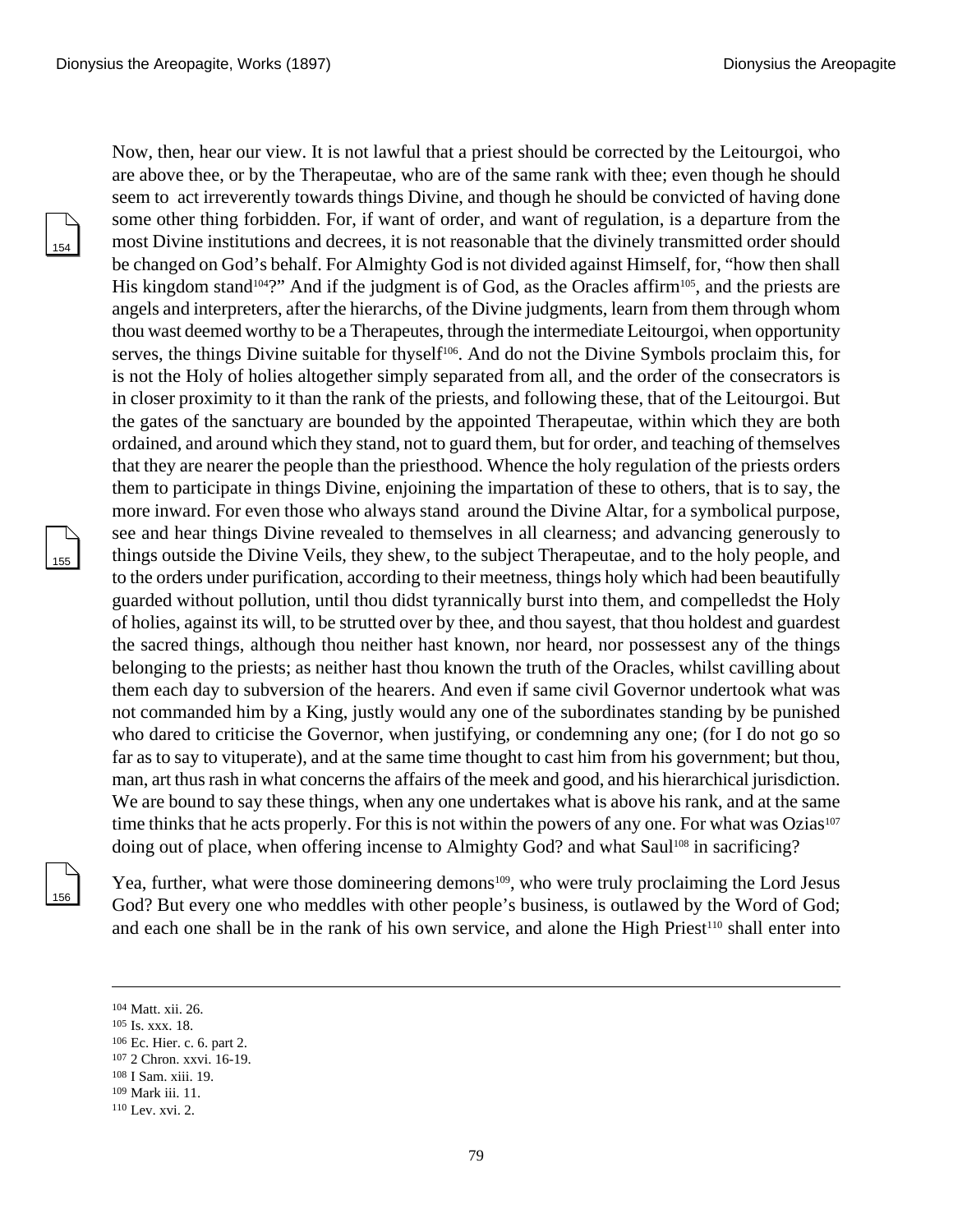158

the Holy of holies, and once only throughout the year<sup>111</sup>, and this in the full legal hierarchical purification<sup>112</sup>. And the priests<sup>113</sup> encompass the holy things, and the Levites must not touch the holy things, lest they die. And Jehovah was angry with wrath at the rashness of Ozias, and Mariam<sup>114</sup> becomes leprous, because she had presumed to lay down laws for the lawgiver. And the demons fastened on the sons of Sceva, and He says, "I did not send them, yet they ran, and I spake not to them yet they prophesied<sup>115</sup>." "And the profane<sup>116</sup> who sacrifices to me a calf, (is) as he who slays a dog," and to speak briefly, the all-perfect justice of Almighty God does not tolerate the disregarders of law, but whilst they are saying "in Thy117 Name, we ourselves did many wonderful works," He retorts, "And I know you not; go from Me all ye workers of lawlessness." So that it is not permissible, as the holy Oracles say, even to pursue things that are just, when not according to order<sup>118</sup>, but each must keep to himself<sup>119</sup>, and not meditate things too high and too deep for him<sup>120</sup>, but contemplate alone things prescribed for him according to order.

#### **SECTION II.**

" What then," thou sayest, "is it not necessary to correct the priests who are acting irreverently, or convicted of something else out of place, but to those only, who glory in law, shall it be permitted to dishonour Almighty God<sup>121</sup>, through the transgression of the Law? "And how are the priests interpreters<sup>122</sup> of Almighty God? For, how do they announce to the people the Divine virtues, who do not know the power of them? or how do they, who are in darkness<sup>123</sup>, communicate light? Further, how do they impart the Divine Spirit, who, by habit and truth do not believe whether there is a Holy Spirit<sup>124</sup>? Now I will give thee an answer to these things. For truly my Demophilus is not an enemy, nor will I tolerate that thou shouldst be overreached by Satan.

For each rank of those about God, is more godlike than that which stands further away. And those which are somewhat nearer to the true light, are at once more luminous, and more illuminating; and do not understand the nearness topically, but according to God-receptive aptitude. If, then, the order of the priests is the illuminating, entirely has he fallen from the priestly rank and power, who does not illuminate, or perhaps rather (he becomes) the unilluminated. And he seems, to me at least, rash who, being such, undertakes the priestly functions, and has no fear, and does not blush, when performing things Divine, contrary to propriety, and fancying that God does not know the

 [Ex. xxx. 10.](http://www.ccel.org/b/bible/asv/xml/asv.Exod.30.xml#Exod.30.10) [Ib. xix. 21.](http://www.ccel.org/b/bible/asv/xml/asv.Exod.19.xml#Exod.19.21) [Num. iv. 15](http://www.ccel.org/b/bible/asv/xml/asv.Num.4.xml#Num.4.15). [Ib. xii. 10](http://www.ccel.org/b/bible/asv/xml/asv.Num.12.xml#Num.12.10). [Jer. xxiii. 21](http://www.ccel.org/b/bible/asv/xml/asv.Jer.23.xml#Jer.23.21). [Is. xlvi. 3](http://www.ccel.org/b/bible/asv/xml/asv.Isa.46.xml#Isa.46.3). [Matt. vii. 23](http://www.ccel.org/b/bible/asv/xml/asv.Matt.7.xml#Matt.7.23). [Deut. xvi. 20.](http://www.ccel.org/b/bible/asv/xml/asv.Deut.16.xml#Deut.16.20) [1 Tim. iv. 16.](http://www.ccel.org/b/bible/asv/xml/asv.iTim.4.xml#iTim.4.16) [Rom. xii. 3-6](http://www.ccel.org/b/bible/asv/xml/asv.Rom.12.xml#Rom.12.3). [Rom. ii. 23](http://www.ccel.org/b/bible/asv/xml/asv.Rom.2.xml#Rom.2.23). [Mal. ii. 7](http://www.ccel.org/b/bible/asv/xml/asv.Mal.2.xml#Mal.2.7). [Eph. iv. 18.](http://www.ccel.org/b/bible/asv/xml/asv.Eph.4.xml#Eph.4.18) [Acts xix. 2](http://www.ccel.org/b/bible/asv/xml/asv.Acts.19.xml#Acts.19.2).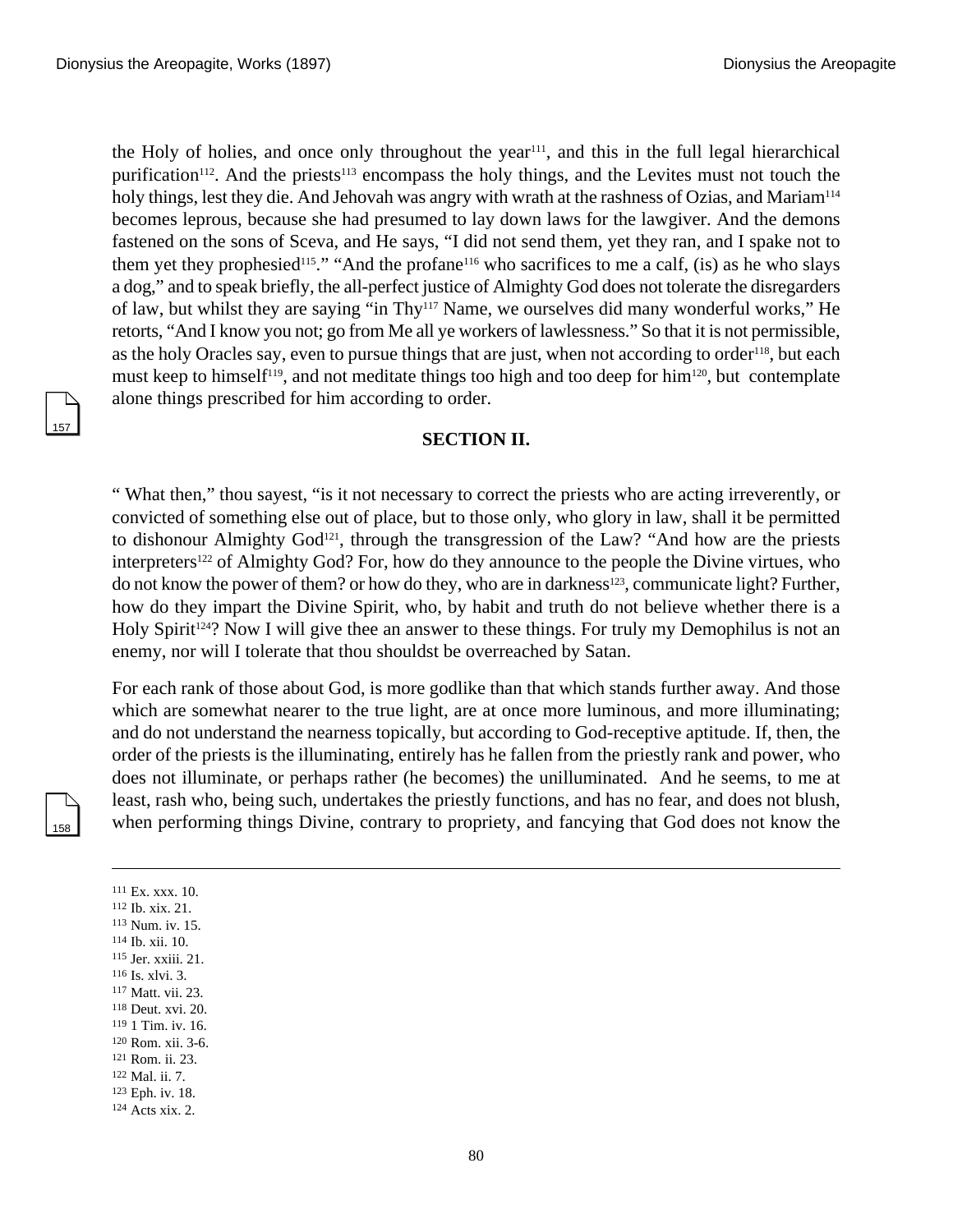very things of which he is conscious in himself, and thinks to mislead Him Who is falsely called by him Father, and presumes to repeat his cursed blasphemies (for I would not say prayers) over the Divine symbols, after the example of Christ. This one is not a priest,—No!—but devilish—crafty —a deceiver of himself—and a wolf to the people of God, clothed in sheep's clothing.

## **SECTION III.**

But, it is not to Demophilus that it is permitted to put these things straight. For, if the Word of God commands to pursue just things justly<sup>125</sup> (but to pursue just things is, when any one wishes to distribute to each one things that are meet), this must be pursued by all justly, not beyond their own meetness or rank<sup>126</sup>; since even to angels it is just that things meet be assigned and apportioned, but not from us, O Demophilus, but through them to us, of God, and to them through the angels who are still more pre-eminent. And to speak shortly, amongst all existing things their due is assigned through the first to the second, by the well-ordered and most just forethought of all. Let those, then, who have been ordered by God to superintend others, distribute after themselves their due to their inferiors. But, let Demophilus apportion their due to reason and anger and passion; and let him not maltreat the regulation of himself, but let the superior reason bear rule over things inferior. For, if one were to see, in the market-place, a servant abusing a master, and a younger man, an elder; or also a son, a father; and in addition attacking and inflicting wounds, we should seem even to fail in reverence if we did not run and succour the superior, even though perhaps they were first guilty of injustice; how then shall we not blush, when we see reason maltreated by anger and passion, and cast out of the sovereignty given by God; and when we raise in our own selves an irreverent and unjust disorder, and insurrection and confusion? Naturally, our blessed Law-giver from God does not deem right that one should preside over the Church of God, who has not already well presided over his own house<sup>127</sup>. For, he who has governed himself will also govern another; and who, another, will also govern a house; and who, a house, also a city; and who, a city, also a nation. And to speak briefly as the Oracles affirm, "he who is faithful in little, is faithful also in much," and "he who is unfaithful in little, is unfaithful also in much."

#### **SECTION IV.**

160

159

Thyself, then, assign their due limit to passion and anger and reason. And to thyself, let the divine Leitourgoi assign the due limit, and to these, the priests, and to the priests, hierarchs, and to the hierarchs, the Apostles and the successors of the Apostles. And if, perchance, any, even among these, should have failed in what is becoming, he shall be put right by the holy men of the same rank; and rank shall not be turned against rank, but each shall be in his own rank, and in his own service. So much for thee, from us, on behalf of knowing and doing one's own business. But, concerning the inhuman treatment towards that man, whom thou callest "irreverent and sinner," I know not how I shall bewail the scandal of my beloved. For, of whom dost thou suppose thou wast

<sup>125</sup> [Deut. xvi. 20.](http://www.ccel.org/b/bible/asv/xml/asv.Deut.16.xml#Deut.16.20)

<sup>126</sup> [2 Cor. xiii. 10](http://www.ccel.org/b/bible/asv/xml/asv.iiCor.13.xml#iiCor.13.10).

<sup>127</sup> [1 Tim. iii. 5.](http://www.ccel.org/b/bible/asv/xml/asv.iTim.3.xml#iTim.3.5)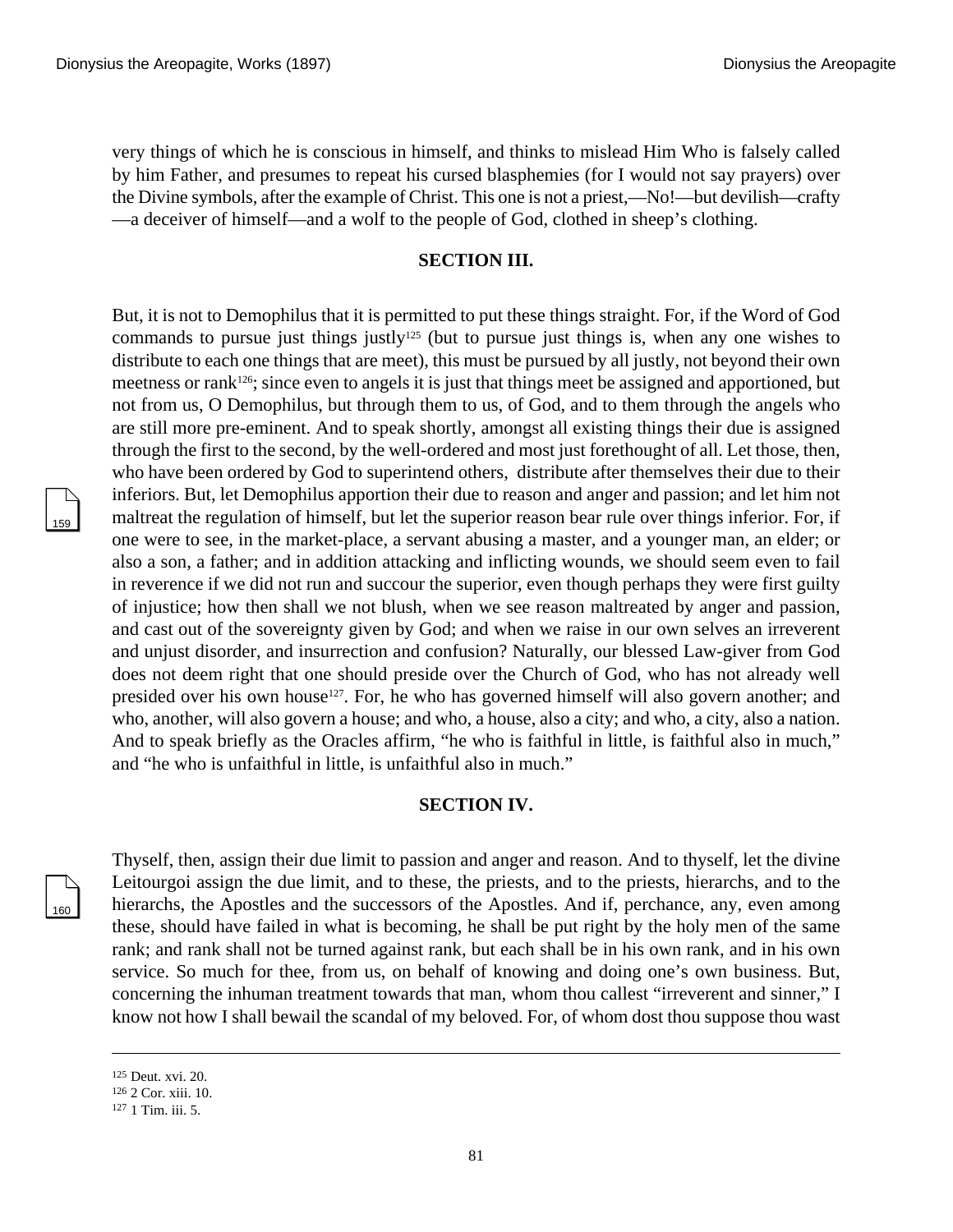162

ordained Therapeutes by us? For if it were not of the Good, it is necessary that thou shouldst be altogether alien from Him and from us, and from our whole religion, and it is time for thee both to seek a God, and other priests, and amongst them to become brutal rather than perfected, and to be a cruel minister of thine own fierceness. For, have we ourselves, forsooth, been perfected to the altogether Good, and have no need of the divine compassion for ourselves128, or do we commit the double sin<sup>129</sup>, as the Oracles say, after the example of the unholy, not knowing in what we offend, but even justifying ourselves and supposing we see, whilst really not seeing130? Heaven was startled at this, and I shivered, and I distrust myself. And unless I had met with thy letters (as know well I would I had not), they would not have persuaded me if indeed any other had thought good to persuade me concerning thee, that Demophilus supposes, that Almighty God, Who is good to all, is not also compassionate towards men, and that he himself has no need of the Merciful or the Saviour; yea further, he deposes those priests who are deemed worthy, through clemency, to bear the ignorances of the people, and who well know, that they also are compassed with infirmity. But, the supremely Divine Priest pursued a different (course), and that as the Oracles say, from being separate of sinners, and makes the most gentle tending of the sheep a proof of the love towards Himself; and He stigmatizes as wicked, him who did not forgive his fellow-servant the debt, nor impart a portion of that manifold goodness, graciously given to himself; and He condemns him to enjoy his own deserts, which both myself and Demophilus must take care to avoid. For, even for those who were treating Him impiously, at the very time of His suffering, He invokes remission from the Father; and He rebukes even the disciples, because without mercy they thought it right to convict of impiety the Samaritans who drove Him away. This, indeed, is the thousand times repeated theme of thy impudent letter (for thou repeatest the same from beginning to end), that thou hast avenged, not thyself, but Almighty God. Tell me (dost thou avenge) the Good by means of evil?

#### **SECTION V.**

Avaunt! We have not a High Priest, "Who cannot be touched with our infirmities, but is both without sin and merciful." "He shall not strive nor cry, and is Himself meek, and Himself propitiatory for our sins; so that we will not approve your unenviable attacks, not if you should allege a thousand times your Phineas and your Elias. For, when the Lord Jesus heard these things, He was displeased with the disciples, who at that time lacked the meek and good spirit. For, even our most divine preceptor teaches in meekness those who opposed themselves to the teaching of Almighty God. For, we must teach, not avenge ourselves upon, the ignorant, as we do not punish the blind, but rather lead them by the hand. But thou, after striking him on the cheek, rustiest upon that man, who is beginning to rise to the truth, and when he is approaching with much modesty, thou insolently kickest him away (certainly, this is enough to make one shudder), whom the Lord Christ, as being good, seeks, when wandering upon the mountains, and calls to Him, when fleeing from Him, and when, with difficulty, found, places upon His shoulders. Do not, I pray, do not let us thus injuriously counsel for ourselves, nor drive the sword against ourselves. For they, who undertake to injure any

<sup>128</sup> [Luke xvi. 10.](http://www.ccel.org/b/bible/asv/xml/asv.Luke.16.xml#Luke.16.10)

<sup>129</sup> [Jer. ii. 13-35.](http://www.ccel.org/b/bible/asv/xml/asv.Jer.2.xml#Jer.2.13)

<sup>130</sup> [Rom. i. 27](http://www.ccel.org/b/bible/asv/xml/asv.Rom.1.xml#Rom.1.27).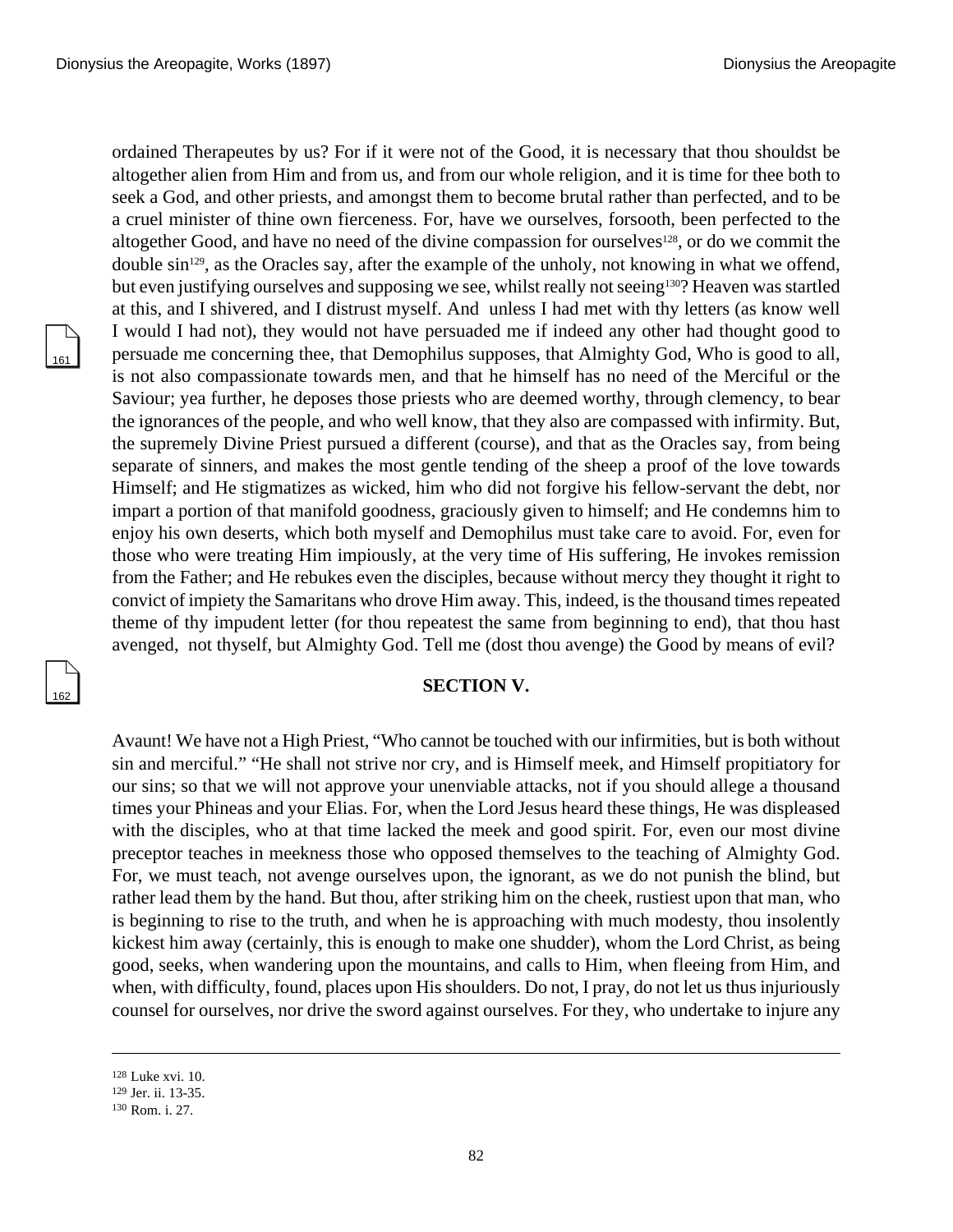164

165

one, or on the contrary to do them good, do not always effect what they wish, but for themselves, when they have brought into their house vice or virtue, will be filled either with Divine virtues, or ungovernable passions. And these indeed, as followers and companions of good angels, both here and there, with all peace and freedom from all evil, will inherit the most blessed inheritances for the ever-continuing age, and will be ever with God, the greatest of all blessings; but, the other will fall both from the divine and their own peace, and here, and after death, will be companions with cruel demons. For which reason, we have an earnest desire to become companions of God, the Good, and to be ever with the Lord, and not to be separated, along with the evil, from the most Just One, whilst undergoing that which is due from ourselves, which I fear most of all, and pray to have no share in anything evil. And, with your permission, I will mention a divine vision of a certain holy man, and do not laugh, for I am speaking true.

#### **SECTION VI.**

When I was once in Crete, the holy Carpus<sup>131</sup> entertained me,—a man, of all others, most fitted, on account of great purity of mind, for Divine Vision. Now, he never undertook the holy celebrations of the Mysteries, unless a propitious vision were first manifested to him during his preparatory devout prayers. He said then, when some one of the unbelievers had at one time grieved him (and his grief was, that he had led astray to ungodliness a certain member of the Church, whilst the days of rejoicing were still being celebrated for him); that he ought compassionately to have prayed on behalf of both, and taking God, the Saviour, as his fellow-helper, to convert the one, and to overcome the other by goodness<sup>132</sup>, and not to have ceased warning them so long as he lived until this day; and thus to lead them to the knowledge of God, so that the things disputed by them might be clearly determined, and those, who were irrationally bold, might be compelled to be wiser by a judgment according to law. Now, as he had never before experienced this, I do not know how he then went to bed with such a surfeit of ill-will and bitterness. In this evil condition he went to sleep, for it was evening, and at midnight (for he was accustomed at that appointed hour to rise, of his own accord, for the Divine melodies) he arose, not having enjoyed, undisturbed, his slumbers, which were many and continually broken; and, when he stood collected for the, Divine Converse, he was guiltily vexed and displeased, saying, that it was not just that godless men, who pervert the straight ways of the Lord, should live. And, whilst saying this, he besought Almighty God, by some stroke of lightning, suddenly, without mercy, to cut short the lives of them both. But, whilst saying this, he declared, that he seemed to see suddenly the house in which he stood, first torn asunder, and from the roof divided into two in the midst, and a sort of gleaming fire before his eyes (for the place seemed now under the open sky) borne down from the heavenly region close to him; and, the heaven itself giving way, and upon the back of the heaven, Jesus, with innumerable angels, in the form of men, standing around Him. This indeed, he saw, above, and himself marvelled; but below, when Carpus had bent down, he affirmed that he saw the very foundation ripped in two, to a sort of yawning and dark chasm, and those very men, upon whom he had invoked a curse, standing before his eyes, within the mouth of the chasm, trembling, pitiful, only just not yet carried down by the

<sup>131</sup> [2 Tim. iv. 13.](http://www.ccel.org/b/bible/asv/xml/asv.iiTim.4.xml#iiTim.4.13)

<sup>132</sup> [Rom. xi. 21](http://www.ccel.org/b/bible/asv/xml/asv.Rom.11.xml#Rom.11.21).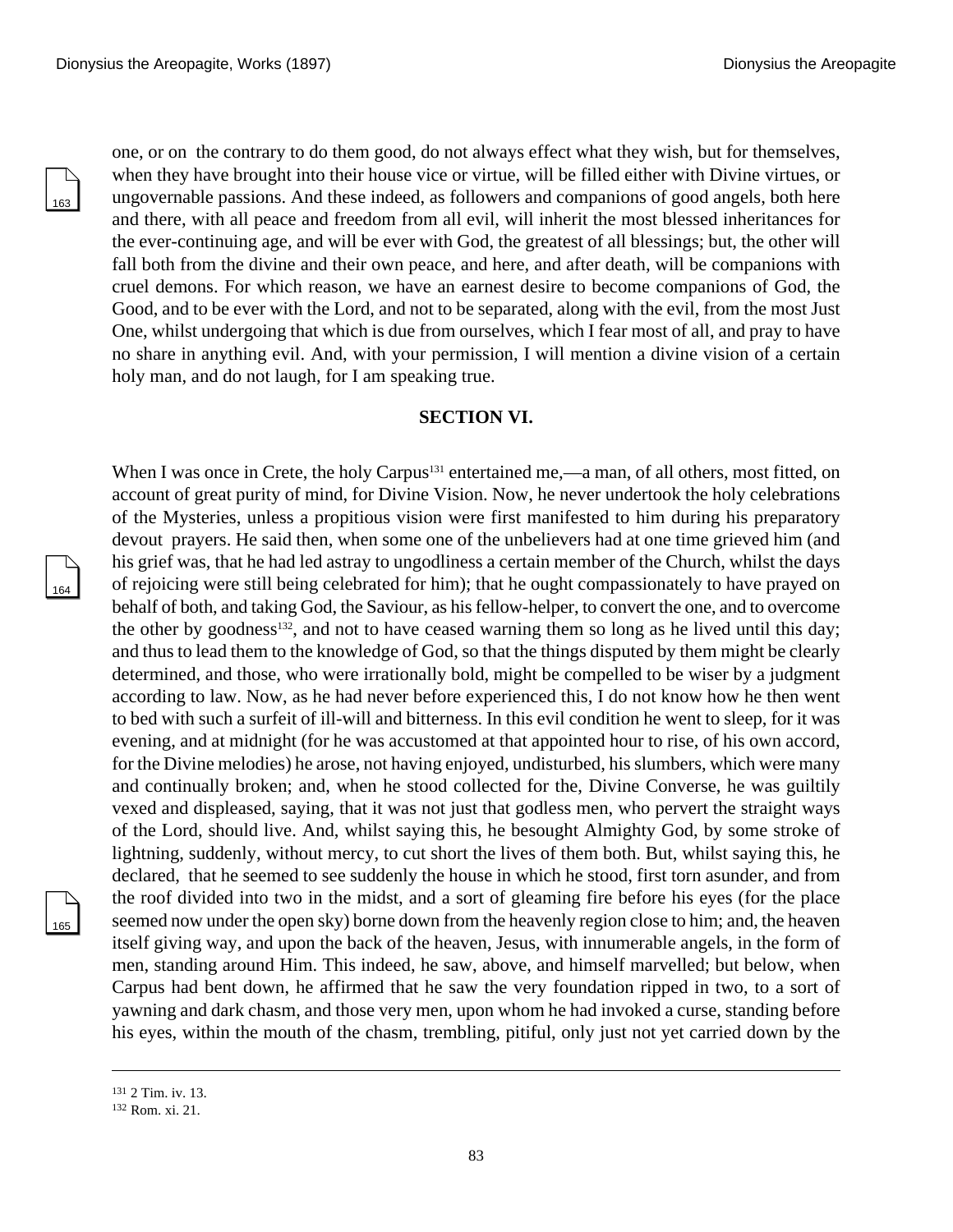167

mere slipping of their feet; and from below the chasm, serpents, creeping up and gliding from underneath, around their feet, now contriving to drag them away, and weighing them down, and lifting them up, and again inflaming or irritating with their teeth or their tails, and all the time endeavouring to pull them down into the yawning gulf; and that certain men also were in the midst, co-operating with the serpents against these men, at once tearing and pushing and beating them down. And they seemed to be on the point of falling, partly against their will, partly by their will; almost overcome by the calamity, and at the same time resigned. And Carpus said, that he himself was glad, whilst looking below, and that he was forgetful of the things above; further, that he was vexed and made light of it, because they had not already fallen, and that he often attempted to accomplish the fact, and that, when he did not succeed, he was both irritated and cursed. And, when with difficulty he raised himself, he saw the heaven again, as he saw it before, and Jesus, moved with pity at what was taking place, standing up from His supercelestial throne, and descending to them, and stretching a helping hand, and the angels, co-operating with Him, taking hold of the two men, one from one place and another from, another, and the Lord Jesus said to Carpus, whilst His hand was yet extended, "Strike against Me in future, for I am ready, even again, to suffer for the salvation of men; and this is pleasing to Me, provided that other men do not commit sin. But see, whether it is well for thee to exchange the dwelling in the chasm, and with serpents, for that with God, and the good and philanthropic angels." These are the things which I heard myself, and believe to be true.

#### **TITUS.**

ZENAS, one of the seventy-two disciples, who was versed in the science of law, wrote a life of Titus, and says that he was descended from the family of Minos, King of Crete. Titus gave himself to the study of Homer and Philosophy till his twentieth year, when he heard a voice from heaven, which told him to quit this place and save his soul. He waited one year, to test the truth of the voice, and then had a revelation which bade him read the Hebrew Scriptures. Opening Isaiah, his eye fell on chapter xli. vv 1-5. He was then sent to Jerusalem by the pro-consul of Crete to report upon the reality of the miracles said to be performed by Jesus Christ. He saw our Saviour, and His miracles, and believed; and became one of the seventy-two. He witnessed the Passion and Ascension; the Apostles consecrated him, and sent him with Paul, whom he attended to Antioch, to Seleucia and to Crete, where Rutilus, pro-consul, was baptized, and Titus appointed Bishop. In A.D. 64, St. Paul addressed his Epistle to Titus, and about the same time Dionysius also, this letter. Dexter records that Titus visited Spain, and that Pliny, the younger, was converted to the Faith by Titus. He consecrated the second Bishop of Alexandria, and died at the age of 94.

**LETTER IX.** *To Titus, Hierarch, asking by letter what is the house of wisdom, what the bowl, and what are its meats and drinks?*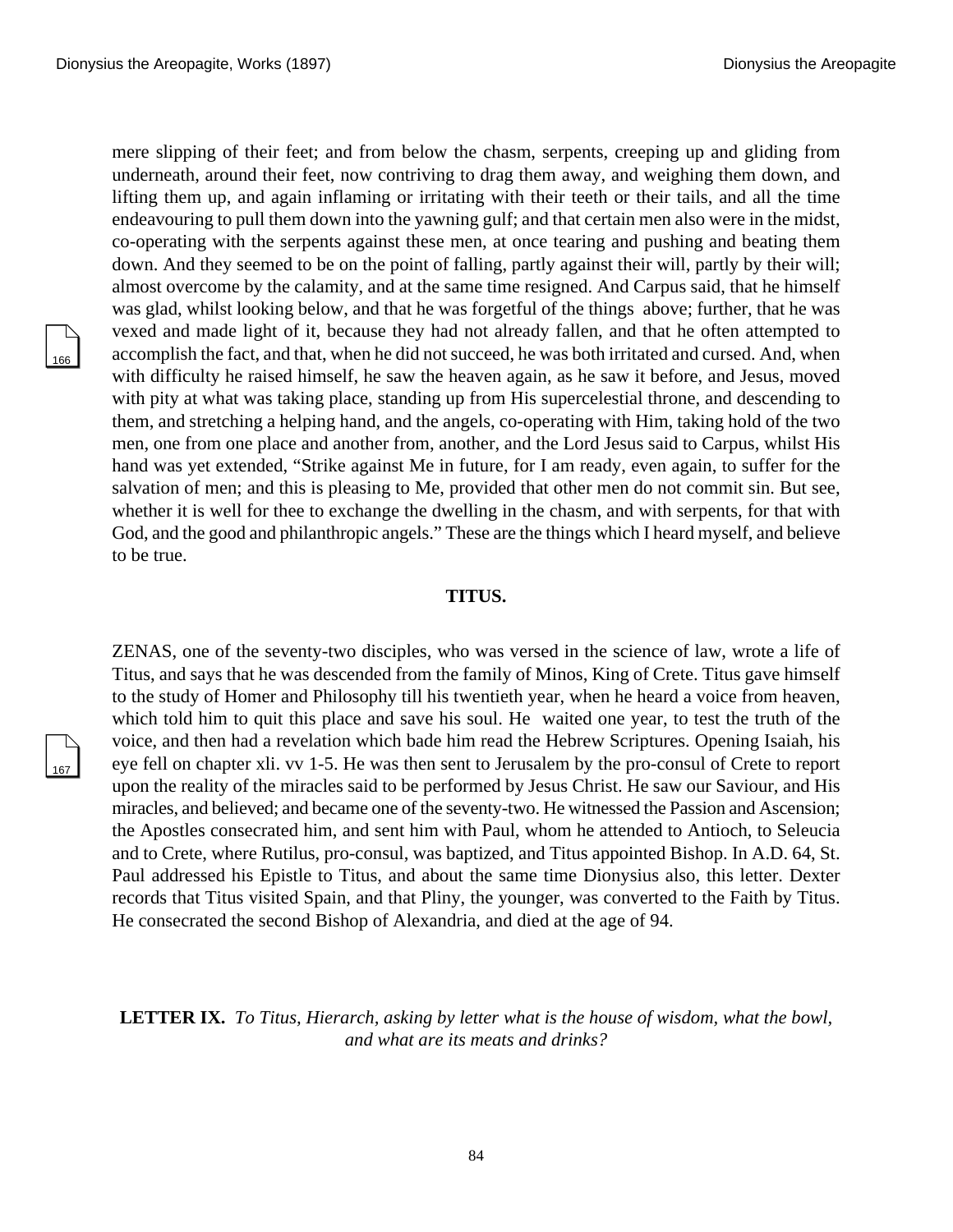169

170

#### **SECTION I.**

I do not know, O excellent Titus, whether the holy Timothy departed, deaf to some of the theological

symbols which were explained by me. But, in the *Symbolic Theology,* we have thoroughly investigated for him all the expressions of the Oracles concerning God, which appear to the multitude to be monstrous. For they give a colour of incongruity dreadful to the uninitiated souls, when the Fathers of the unutterable wisdom explain the Divine and Mystical Truth, unapproachable by the profane, through certain, certainly hidden and daring enigmas. Wherefore also, the many discredit the expressions concerning the Divine Mysteries. For, we contemplate them only through the sensible symbols that have grown upon them. We must then strip them, and view them by themselves in their naked purity. For, thus contemplating them, we should reverence a fountain of Life flowing into Itself—viewing It even standing by Itself, and as a kind of single power, simple, self-moved, and self-worked, not abandoning Itself, but a knowledge surpassing every kind of knowledge, and always contemplating Itself, through Itself. We thought it necessary then, both for him and for others, that we should, as far as possible, unfold the varied forms of the Divine" representations of God in symbols. For, with what incredible and simulated monstrosities are its external, forms filled? For instance, with regard to the superessential Divine generation, representing a body of God corporally generating God; and describing a word flowing out into air from a man's heart, which eructates it, and a breath, breathed forth from a mouth; and celebrating God-bearing bosoms embracing a son of God, bodily; or representing these things after the manner of plants, and producing certain trees, and branches, and flowers and roots, as examples; or fountains of waters y, bubbling forth; or seductive light productions of reflected splendours; or certain other sacred representations which explain superessential descriptions of God; but with regard to the intelligible providences of Almighty God, either gifts, manifestations, or powers, or properties, or repose, or abidings, or progressions, or distinctions, or unions, clothing Almighty God in human form, and in the varied shape of wild beasts and other living creatures, and plants, and stones; and attributing to Him ornaments of women, or weapons of savages; and assigning working in clay, and in a furnace, as it were to a sort of artisan; and placing under Him, horses and chariots and thrones; and spreading before Him certain dainty meats delicately cooked; and representing Him as drinking, and drunken, and sleeping, and suffering from excess. What would any one say concerning the angers, the griefs, the various oaths, the repentances, the curses, the revenges, the manifold and dubious excuses for the failure of promises, the battle of giants in Genesis, during which He is said to scheme against those powerful and great men, and this when they were contriving the building, not with a view to injustice towards other people, but on behalf of their own safety? And that counsel devised in heaven to deceive and mislead Achab<sup>133</sup>; and those mundane and meritricious passions of the Canticles; and all the other sacred compositions which appear in the description of God, which stick at nothing, as projections, and multiplications of hidden things, and divisions of things one and undivided, and formative and manifold forms of the shapeless and unformed; of which, if any one were able to see their inner hidden beauty, he will find every one of them mystical and Godlike, and filled with abundant theological light. For let us not think, that the appearances of the

<sup>133</sup> [I Kings xxii. 20](http://www.ccel.org/b/bible/asv/xml/asv.iKgs.22.xml#iKgs.22.20).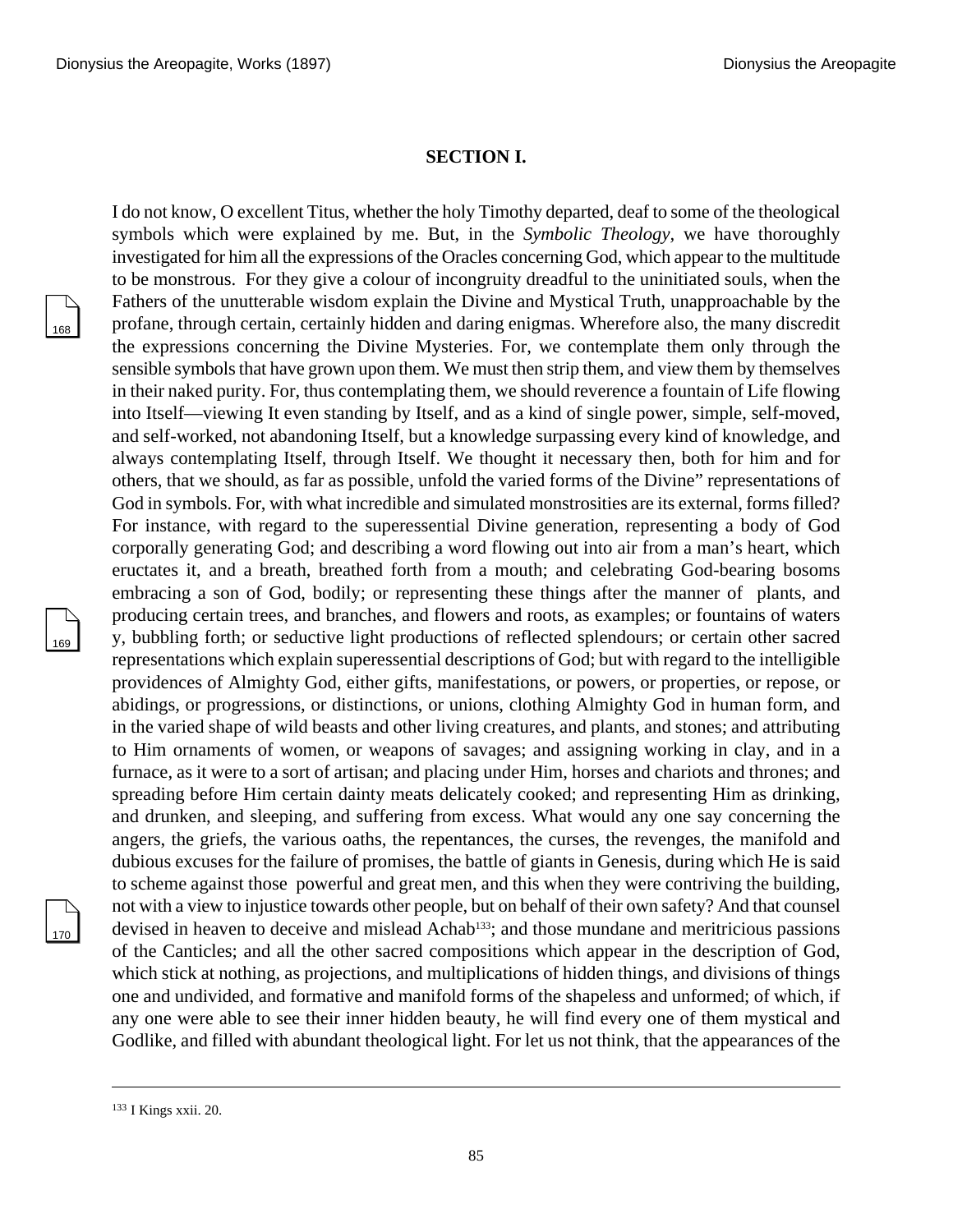172

173

compositions have been formed for their own sake, but that they shield the science unutterable and invisible to the multitude, since things all-holy are not within the reach of the profane, but are manifested to those only who are genuine lovers of piety, who reject all childish fancy respecting the holy symbols, and are capable to pass with simplicity of mind, and aptitude of contemplative faculty, to the simple and supernatural and elevated truth of the symbols. Besides, we must also consider this, that the teaching, handed down by the Theologians is two-fold—one, secret and mystical—the other, open and better known—one, symbolical and initiative—the other, philosophic and demonstrative;—and the unspoken is intertwined with the spoken. The one persuades, and desiderates the truth of the things expressed, the other acts and implants in Almighty God, by instructions in mysteries not learnt by teaching. And certainly, neither our holy instructors, nor those of the law, abstain from the God-befitting symbols, throughout the celebrations of the most holy mysteries. Yea, we see even the most holy Angels, mystically advancing things Divine through enigmas; and Jesus Himself, speaking the word of God in parables, and transmitting the divinely wrought mysteries, through a typical spreading of a table. For, it was seemly, not only that the Holy of holies should be preserved undefiled by the multitude, but also that the Divine knowledge should illuminate the human life, which is at once indivisible and divisible, in a manner suitable to itself; and to limit the passionless part of the soul to the simple, and most inward visions of the most godlike images; but that its impassioned part should wait upon, and, at the same time, strive after, the most Divine coverings, through the pre-arranged representations of the typical symbols, as such (coverings) are, by nature, congenial to it. And all those who are hearers of a distinct theology without symbols, weave in themselves a sort of type, which conducts them to the conception of the aforesaid theology.

#### **SECTION II.**

But also the very order of the visible universe sets forth the invisible things of Almighty God, as says both Paul and the infallible Word. Wherefore, also, the Theologians view some things politically and legally, but other things, purely and without flaw; and some things humanly, and mediately, but other things supermundanely and perfectly; at one time indeed, from the laws which are manifest, and at another, from the institutions which are unmanifest, as befits the holy writings and minds and souls under consideration. For the whole statement lying before them, and all its details, does not contain a bare history, but a vivifying perfection. We must then, in opposition to the vulgar conception concerning them, reverently enter within the sacred symbols, and not dishonour them, being as they are, products and moulds of the Divine characteristics, and manifest images of the unutterable and supernatural visions. For, not only are the superessential lights, and things intelligible, and, in one word, things Divine, represented in various forms through the typical symbols, as the superessential God, spoken of as fire, and the intelligible Oracles of Almighty God, as flames of fire; but further, even the godlike orders of the angels, both contemplated and contemplating, are described under varied forms, and manifold likenesses, and empyrean shapes. And differently must we take the same likeness of fire, when spoken with regard to the inconceivable God; and differently with regard to His intelligible providences or words; and differently respecting the Angels. The, one as causal, but the other as originated, and the third as participative, and different things differently, as their contemplation, and scientific arrangements suggest.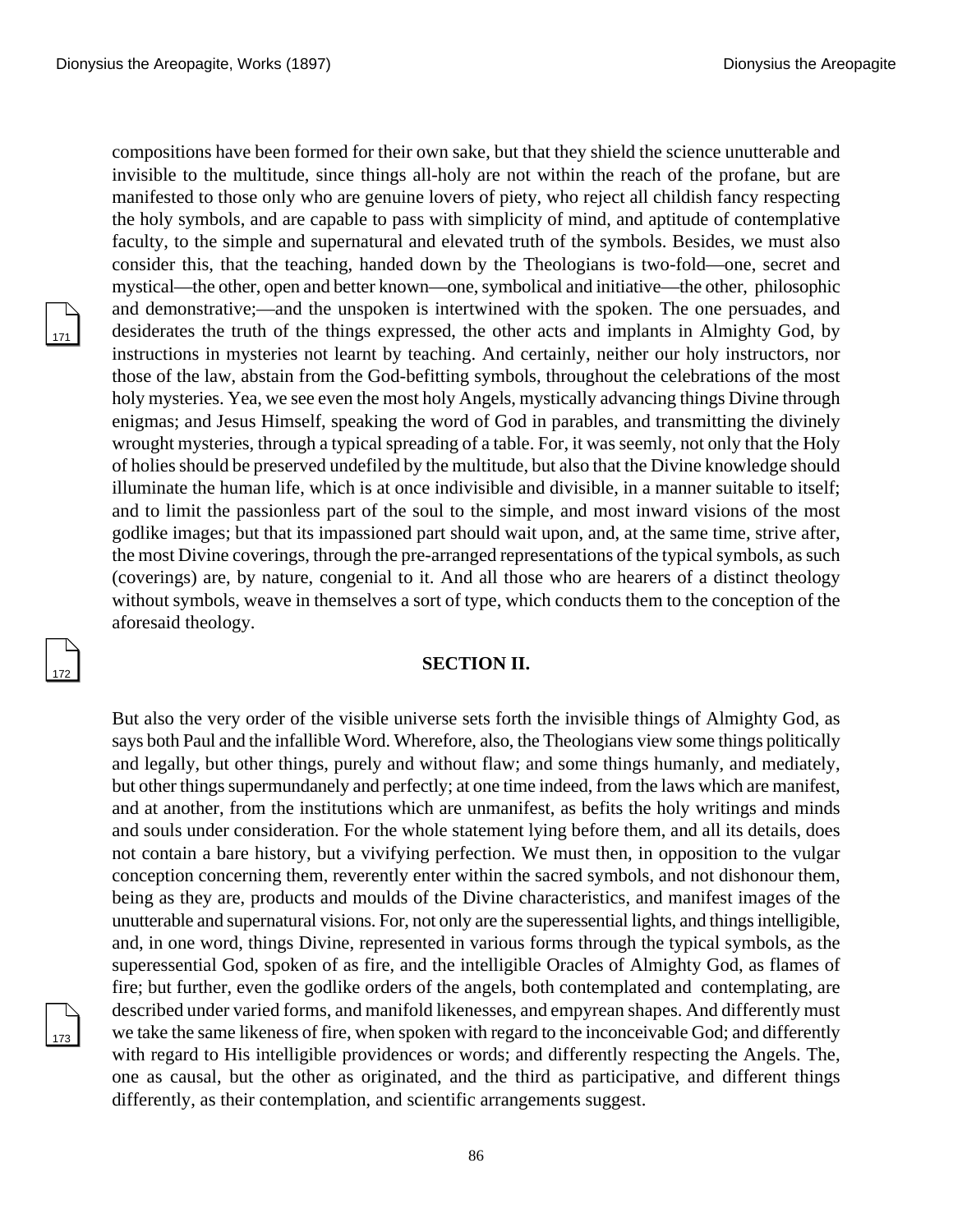175

And never must we confuse the sacred symbols haphazard, but we must unfold them suitably to the causes, or the origins, or the powers, or the orders, or the dignities of which they are explanatory tokens. And, in order that I may not extend my letter beyond the bounds of propriety, let us come at once to the very question propounded by you; and we affirm that every nourishment is perfective of those nourished, filling up their imperfection and their lack, and tending the weak, and guarding their lives, making to sprout, and renewing and bequeathing to them a vivifying wellbeing; and in one word, urging the slackening and imperfect, and contributing towards their comfort and perfection.

#### **SECTION III.**

Beautifully then, the super-wise and Good Wisdom is celebrated by the Oracles, as placing a mystical bowl, and pouring forth its sacred drink, but first setting forth the solid meats, and with a loud voice Itself benignly soliciting those who seek It. The Divine Wisdom, then, sets forth the two-fold food; one indeed, solid and fixed, but the other liquid and flowing forth; and in a bowl furnishes Its own providential generosities. Now the bowl, being spherical and open, let it be a symbol of the Providence over the whole, which at once expands Itself and encircles all, without beginning and without end. But since, even while going forth to all, It remains in Itself, and stands fixed in unmoved sameness; and never departing from Itself, the bowl also itself stands fixedly and unmovably. But Wisdom is also said to build a house for itself, and in it to set forth the solid meats and drinks, and the bowl, so that it may be evident to those who understand things Divine in a manner becoming God, that the Author of the being, and of the well being, of all things, is both an all-perfect providence, and advances to all, and comes into being in everything, and embraces them all; and on the other hand, He, the same, in the same, *par excellence,* is nothing in anything at all, but overtops the whole, Himself being in Himself, identically and always; and standing, and remaining, and resting, and ever being in the same condition and in the same way, and never becoming outside Himself, nor falling from His own session, and unmoved abiding, and shrine,—yea even, in it, benevolently exercising His complete and all-perfect providences, and whilst going forth to all, remaining by Himself alone, and standing always, and moving Himself; and neither standing, nor moving Himself, but, as one might say, both connaturally and supernaturally, having His providential energies, in His steadfastness, and His steadiness in His Providence.

#### **SECTION IV.**

But what is the solid food and what the liquid? For the Good Wisdom is celebrated as at once bestowing and providing these. I suppose then, that the solid food is suggestive of the intellectual and abiding perfection and sameness, within which, things Divine are participated as a stable, and strong, and unifying, and indivisible knowledge, by those contemplating organs of sense, by which the most Divine Paul, after partaking of wisdom, imparts his really solid nourishment; but that the liquid is suggestive of the stream, at once flowing through and to all; eager to advance, and further conducting those who are properly nourished as to goodness, through things variegated and many and divided, to the simple and invariable knowledge of God. Wherefore the divine and spiritually perceived Oracles are likened to dew, and water, and to milk, and wine, and honey; on account of their life-producing power, as in water; and growth-giving, as in milk; and reviving, as in wine;

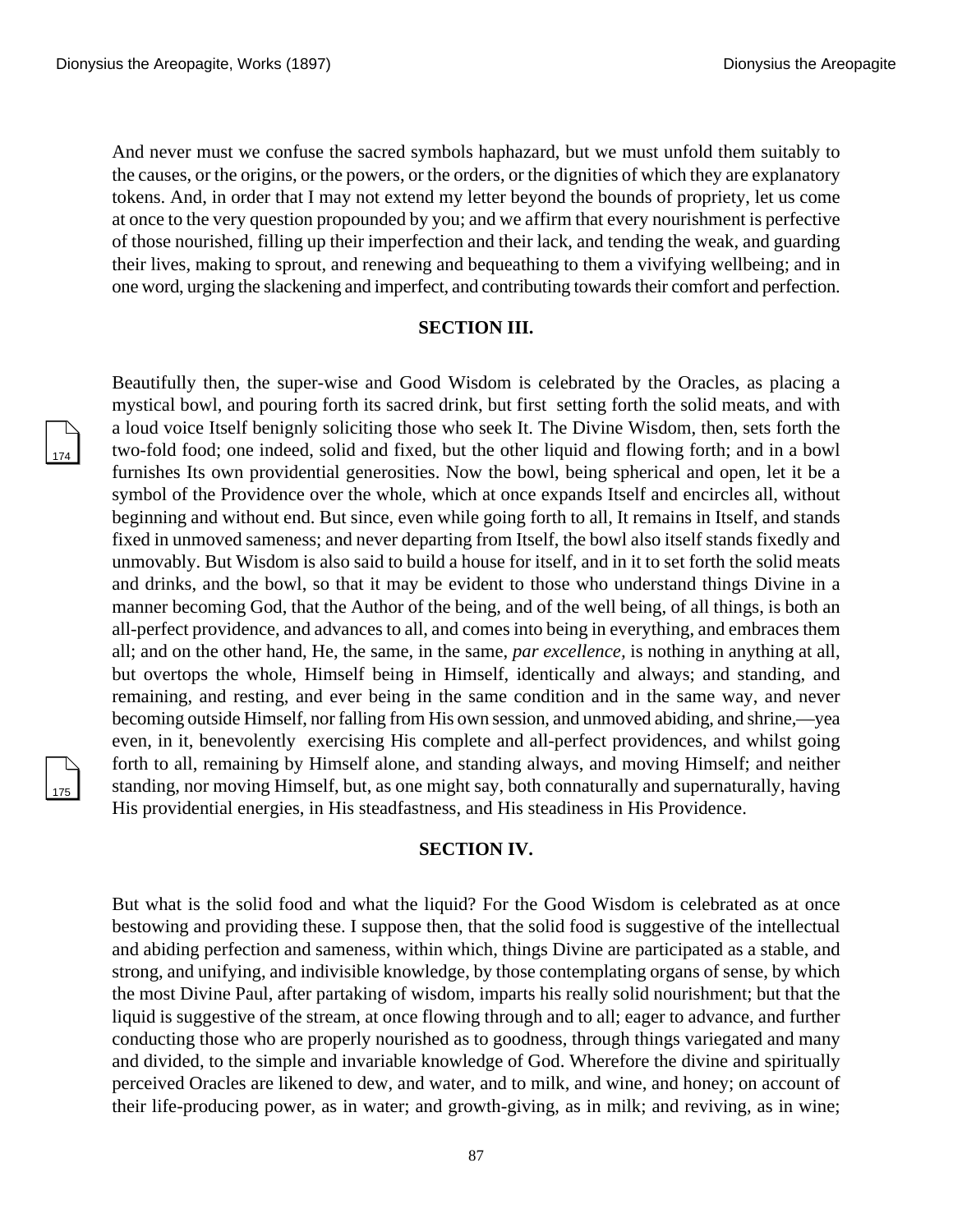and both purifying and preserving, as in honey. For these things, the Divine Wisdom gives to those approaching it, and furnishes and fills to overflowing, a stream of ungrudging and unfailing good cheer. This, then, is the veritable good cheer; and, on this account, it is celebrated, as at once life-giving and nourishing and perfecting.

#### **SECTION V.**

According to this sacred explanation of good cheer, even Almighty God, Himself the Author of all good things, is said to be inebriated, by reason of the super-full, and beyond conception, and ineffable, immeasurableness, of the good cheer, or to speak more properly, good condition of Almighty God. For, as regards us, in the worst sense, drunkenness is both an immoderate repletion, and being out of mind and wits; so, in the best sense, respecting God, we ought not to imagine drunkenness as anything else beyond the super-full immeasurableness of all good things pre-existing in Him as Cause. But, even in respect to being out of wits, which follows upon drunkenness, we must consider the pre-eminence of Almighty God, which is above conception, in which He overtops our conception, as being above conception and above being conceived, and above being itself; and in short, Almighty God is inebriated with, and outside of, all good things whatever, as being at once a super-full hyperbole of every immeasurableness of them all; and again, as dwelling outside and beyond the whole. Starting then from these, we will take in the same fashion even the feasting of the pious, in the Kingdom of Almighty God. For He says, the King Himself will come and make them recline, and will Himself minister to them. Now these things manifest a common and concordant communion of the holy, upon the good things of God, and a church of the first born, whose names are written in heavens; and spirits of just men made perfect by all good things, and replete with all good things; and the reclining, we imagine, a cessation from their many labours, and a life without pain; and a godly citizenship in light and place of living souls, replete with every holy bliss, and an ungrudging provision of every sort of blessed goods; within which they are filled with every delight; whilst Jesus both makes them recline, and ministers to them, and furnishes this delight; and Himself bequeaths their everlasting rest; and at once distributes and pours forth the fulness of good things.

#### **SECTION VI.**

But, I well know you will further ask that the propitious sleep of Almighty God, and His awakening, should be explained. And, when we have said, that the superiority of Almighty God, and His incommunicability with the objects of His Providence is a Divine sleep, and that the attention to His Providential cares of those who need His discipline, or His preservation, is an awakening, you will pass to other symbols of the Word of God. Wherefore, thinking it superfluous that by running through the same things to the same. persons, we should seem to say different things, and, at the same time, conscious that you assent to things that are good, we finish this letter at what we have said, having set forth, as I think, more than the things solicited in your letters. Further, we send the whole of our *Symbolical Theology,* within which you will find, together with the house of wisdom, also the seven pillars investigated, and its solid food divided into sacrifices and breads. And what is the mingling of the wine; and again, What is the sickness arising from the inebriety of Almighty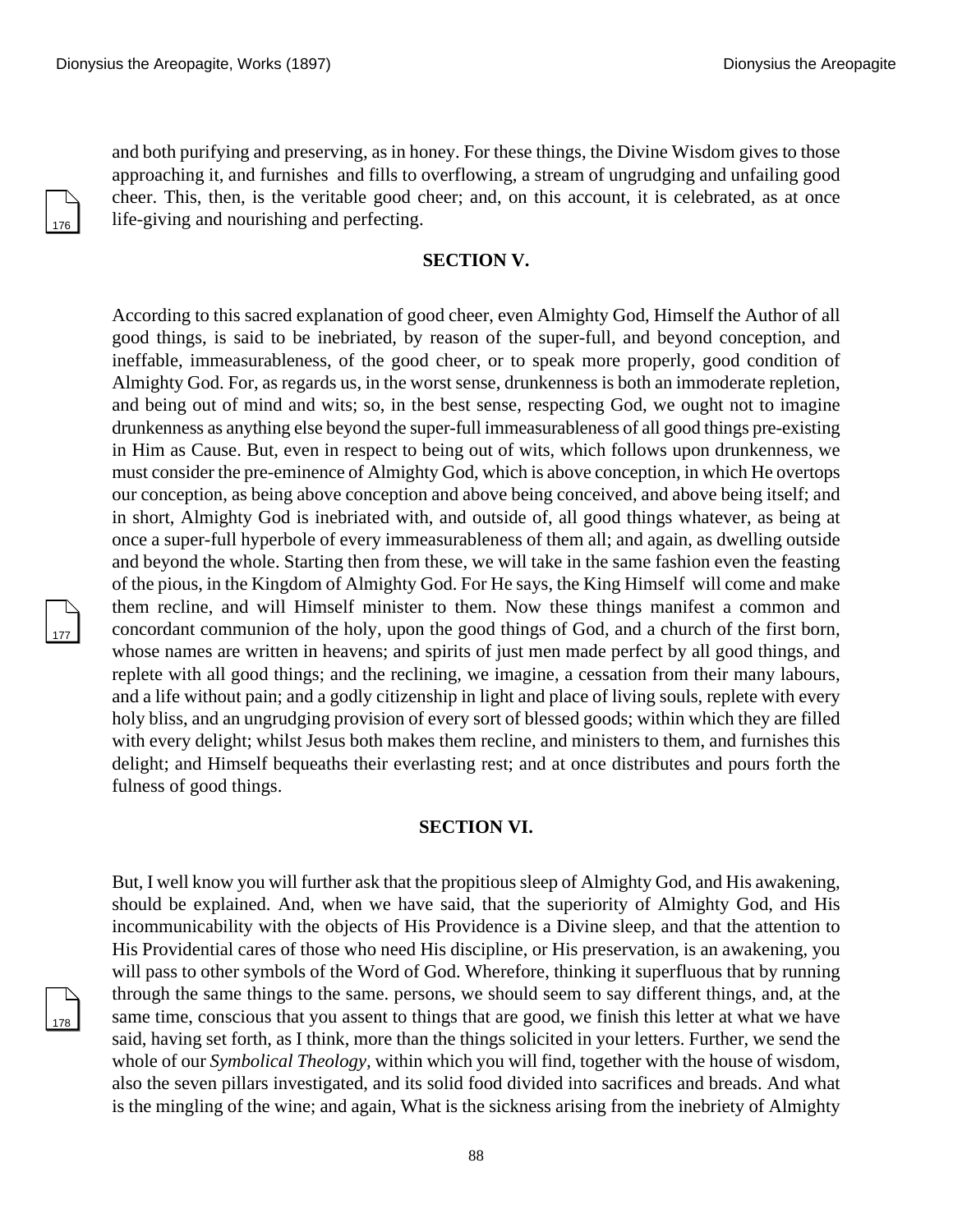180

God? and in fact, the things now spoken of are explained in it more explicitly. And it is, in my judgment, a correct enquiry into all the symbols of the Word of God, and agreeable to the sacred traditions and truths of the Oracles.

## **LETTER X.** *To John, Theologos, Apostle and Evangelist, imprisoned in the Isle of Patmos.*

I salute thee, the holy soul! O beloved one! and this for me is more appropriate than for most. Hail! O truly beloved! And to the truly Loveable and Desired, very beloved! Why should it be a marvel, if Christ speaks truly, and the unjust banish His disciples from their cities134, themselves bringing upon themselves their due, and the accursed severing themselves, and departing from the holy. Truly things seen are manifest images of things unseen. For, neither in the ages which are approaching, will Almighty God be Cause of the just separations from Himself, but they by having separated themselves entirely from Almighty God; even as we observe the others, becoming here already with Almighty God, since being lovers of truth, they depart from the proclivities of things material, and love peace in a complete freedom from all things evil, and a Divine love of all things good; and start their purification, even from the present life, by living, in the midst of mankind, the life which is to come, in a manner suitable to angels, with complete cessation of passion, and deification and goodness, and the other good attributes. As for you then, I would never be so crazy as to imagine that you feel any suffering; but I am persuaded that you ate sensible of the bodily sufferings merely to appraise them. But, as for those who are unjustly treating you, and fancying to imprison, not correctly, the sun of the Gospel, whilst fairly blaming them, I pray that by separating themselves from those things which they are bringing upon themselves they may be turned to the good, and may draw you to themselves, and may participate in the light. But for ourselves, the contrary will not deprive us of the all-luminous ray of John, who are even now about to read the record, and the renewal of this, thy true theology: but shortly after (for I will say it, even though it be rash), about to be united to you yourself. For, I am altogether trustworthy, from having learned, and reading the things made foreknown to you by God, that you will both be liberated from your imprisonment in Patmos, and will return to the Asiatic coast, and will perform there imitations of the good God, and will transmit them to those after you.

## **LETTER XI.** *Dionysius to Apollophanes, Philosopher.*

At length I send a word to thee, O Love of my heart, and recall to thy memory the many anxieties and solicitudes, which I have formerly undergone on thy account." For thou rememberest with what a mild and benevolent disposition I have been accustomed to rebuke thy obstinacy in error,

<sup>134</sup> [Matt. xxiii. 34.](http://www.ccel.org/b/bible/asv/xml/asv.Matt.23.xml#Matt.23.34)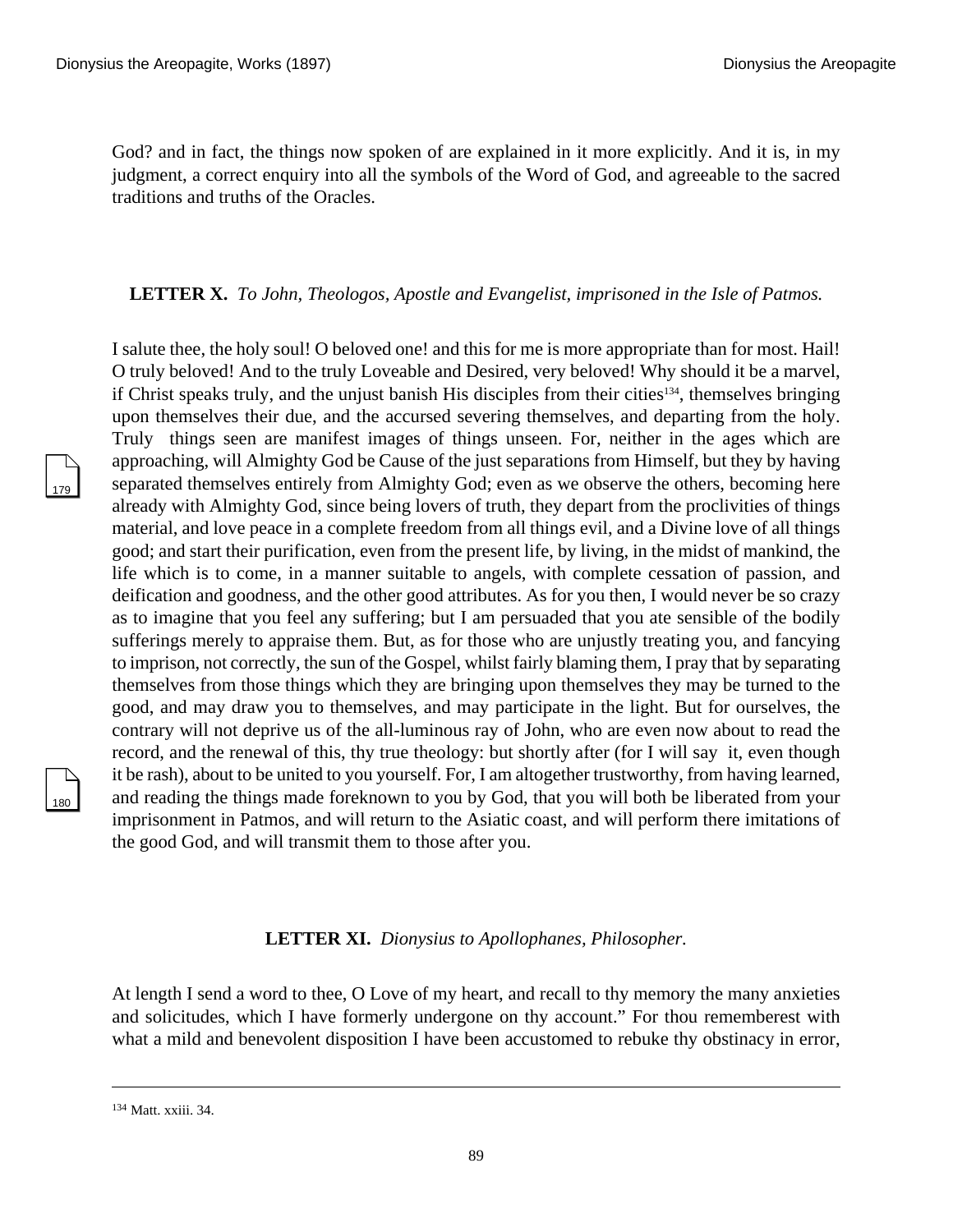182

183

deceived. But now, adoring the supreme toleration of the Divine long-suffering towards thee, I offer thee my congratulations, O part of my soul, now that you are turning your eyes to your soul's health. For, even the very things which formerly you delighted to spurn, you now delight to affirm; and the things that you used to reject with scorn, you now delight to enforce. For, often have I set before you, and that with great precision, what even Moses committed to writing, that man was first made by God, from mud, and the sins of the world were punished by the flood, and in process of time, that the same Moses, united in friendship with God, - performed many wonders, both in Egypt and the exodus from Egypt, by the power and action of the same God. Nor Moses only, but other divine prophets subsequently, published similar things, not infrequently, who long before foretold that God should take the nature of man from a Virgin. To which statement of mine, not once, but often, you replied, that you did not know whether these things were true, and that you were entirely ignorant, even who that Moses was, and whether he was white or black. Further, that you rejected with scorn the Gospel of Jesus Christ, Who is God of all Majesty—which you used to call mine. Further, that Paul, the globe trotter, and a scatterer of words, who was calling people from things terrestrial to things celestial, you were unwilling to receive. Lastly, you reproach me, as a turncoat, who had left the customs of my country's religion, and was leading people to iniquitous sacrilege, and urged me to unlearn the things in which I was placing my trust; or, at least, that I should put away other people's things, and deem it sufficient to keep what was my own, lest I should be found to detract from the honour due to divine deities, and the institutions of my fathers. But, after the supernal light of the paternal glory of His own will sent the rays of His own splendour upon the darkness of your mind, at once He put into my inmost heart, that I should recall to your mind the whole counsel of God. How, for instance, when we were staying in Heliopolis (I was then about twenty-five, and your age was nearly the same as mine), on a certain sixth day, and about the sixth hour, the sun, to our great surprise, became obscured, through the moon passing over it, not because it is a god, but because a creature of God, when its very true light was setting, could not bear to shine. Then I earnestly asked thee, what thou, O man most wise, thought of it. Thou, then, gave such an answer as remained fixed in my mind, and that no oblivion, not even that of the image of death, ever allowed to escape. For, when the whole orb had been throughout darkened, by a black mist of darkness, and the sun's disk had begun again to be purged and to shine anew, then taking the table of Philip Aridaeus, and contemplating the orbs of heaven, we learned, what was otherwise well known, that an eclipse of the sun could not, at that time, occur. Next, we observed that the moon approached the sun from the east, and intercepted its rays, until it covered the whole; whereas, at other times, it used to approach from the west. Further also, we noted that when it had reached the extreme edge of the sun, and had covered the whole orb, that it then went back towards the east, although that was a time which called neither for the presence of the moon, nor for the conjunction of the sun. I therefore, O treasury of manifold learning, since I was incapable of understanding so great a mystery, thus addressed thee—"What thinkest thou of this thing, O Apollophanes, mirror of learning?" "Of what mysteries do these unaccustomed portents appear to you to be indications?" Thou then, with inspired lips, rather than with speech of human voice, "These are, O excellent Dionysius," thou saidst, "changes of things divine." At last, when I had taken note of the day and year, and had perceived that, that time, by its testifying signs, agreed with that which Paul announced to me, once when I was hanging upon his lips, then I gave my hand to

although with scant reason, in order that I might uproot those vain opinions with which thou wast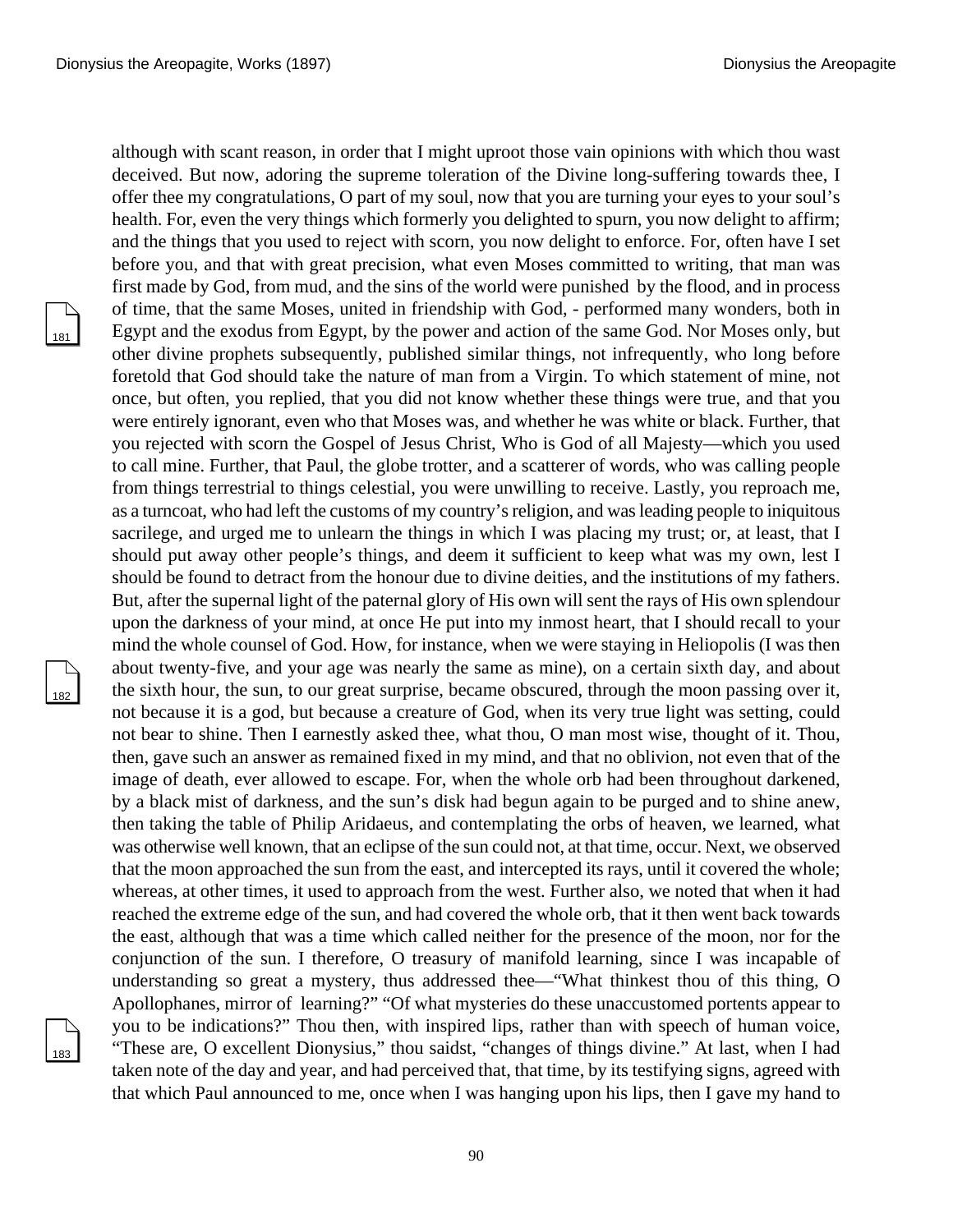the truth, and extricated my feet from the meshes of error. Which truth, henceforth, I, with admiration, both preach and urge upon thee—which is life and way, and true light,—which lighteth every man coming into this world,—to which even thou at last, as truly wise, hast yielded. For thou yieldedst to life when thou renounced death. And surely thou hast, at length, acted in the best possible manner, if thou shalt adhere henceforth to the same truth, so as to associate with us more closely. For those lips will henceforth be on our side, by the splendour of whose words, as blunting the edge of my mind, thou hast been accustomed by pretexts brought from various quarters, and by a gorgeous glow of eloquence, to vex the innermost recesses of our breast;—yea, even sometimes to probe us sharply by occasional stings of malice. Wherefore as formerly, as thou thyself used to say, the knowledge of Christian doctrine, although savoury, was not savoury to thee, but when you had brought yourself to it, merely to taste, it shrank from your mental palate, and as it were, disdained to find a resting-place in your stomach; so now, after you have acquired a heart, intelligent and provident, elevate thyself to things supernal, and do not surrender, for things that are not, things which really are. Therefore in future, be so much more obstinate against those who have urged you to the false, as you showed yourself perverse towards us, when we invited you, with all our force, to the truth. For thus, I, in the Lord Jesus, Whose Presence is my being and my life, will henceforth die joyful, since thou also livest in Him.

**End of Dionysius the Areopagite. May his prayer be with us!**

# <sup>185</sup> **PREFACE TO LITURGY.**

THIS Liturgy gives the doctrine of Dionysius in a liturgical form. The Greek original might be restored from the writings of Dionysius. No one could reasonably doubt that the Author of the Writings and the Liturgy was the same. This Liturgy should be compared with the Coptic Liturgy of Dionysius, Bishop of Athens, disciple of Paul, and with the Liturgy of St. Basil, adapted from this, as used by the Uniat Copts, translated by the Marquess of Bute. In my opinion, this Liturgy was written for the Therapeutae near Alexandria, described by Philo in his "contemplative life," who were Christians; who occupied themselves with the contemplation of the Divine Names, and the heavenly Hierarchy. It was written not earlier than the death of James, Apostle and Martyr, A.D. 42, and probably not later than A.D. 67; when Dionysius, at the request of St. Paul, left Athens to meet the Apostle at Rome, for the purpose of being sent by him to Gaul. A note of primitive antiquity is found in the description of the Church, as "from one end of the earth to the other." There is no "one, only, holy, Catholic, and Apostolic Orthodox Church," as in the later Liturgy of St. Basil. Some expressions are obscure, from the Latin Version, and it would be rash, without profound study, to venture to suggest the Greek text. In consequence of this, and other Liturgies, and his excellent writings, Dionysius was frequently commemorated in the diptychs as one of the Doctors of the Church.





186

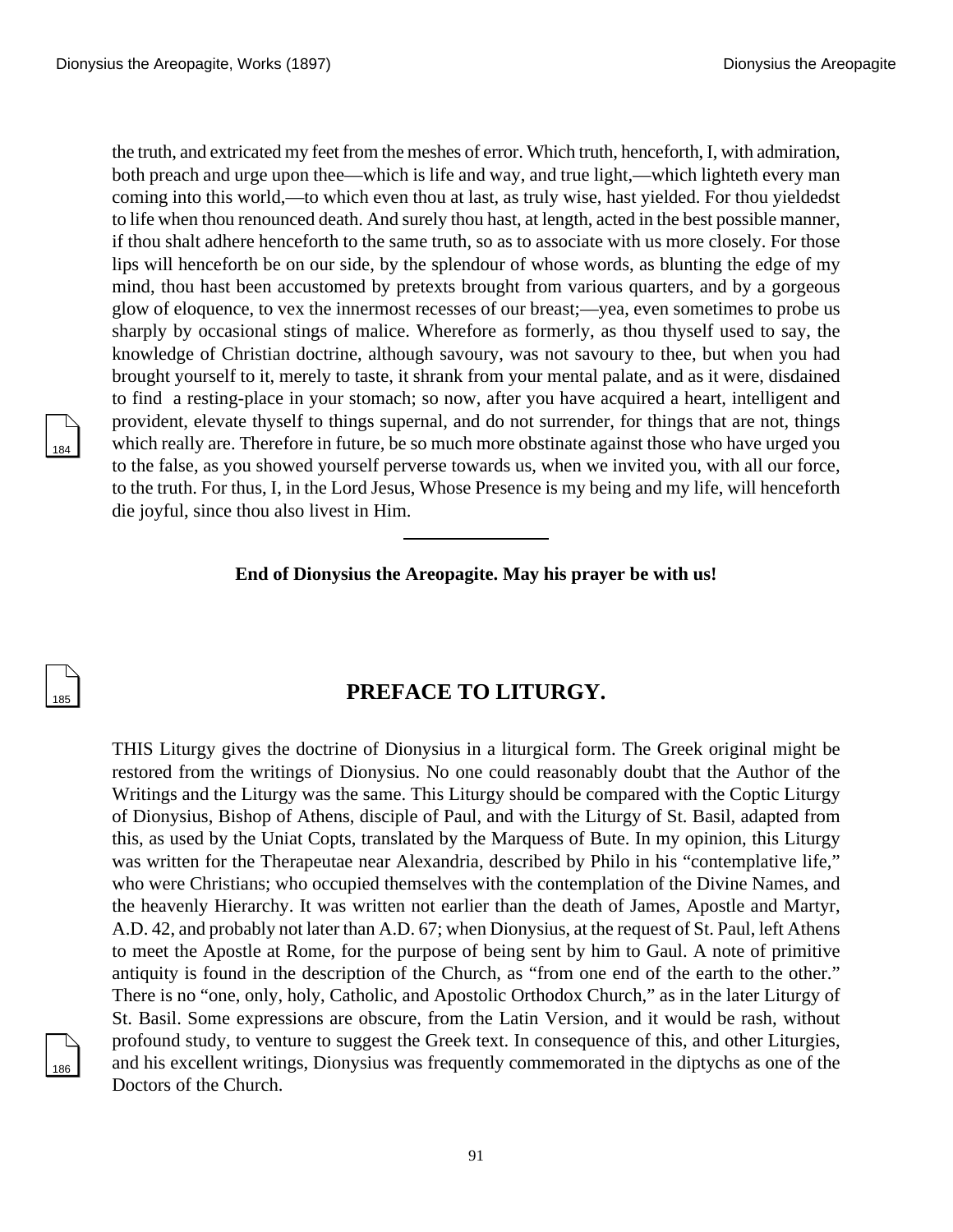

189

# <sup>187</sup> **LITURGY OF ST. DIONYSIUS, BISHOP OF THE ATHENIANS<sup>135</sup> .**

1st. The Prayer before the Pax<sup>136</sup> .

Pr.137 "O Lord God, Who art simplex, not compound, and hidden in essence sublime! God the Father, from Whom all paternity which is in heaven and earth is named<sup>138</sup>, Source of Divinity, of those who participate in the Divine Nature, and Perfector of those who attain perfection; Good above all good, and Beautiful above all beautiful; Peaceful repose, Peace, Concord and Union of all souls; compose the dissensions which divide us from one another, and lead them back to an union with charity, which has a kind of similitude to Thy sublime essence: and as Thou art One above all, and we, one, through the unanimity of a good mind; that we may be found before Thee simplex and not divided, whilst celebrating this mystery; and that through the embraces of Charity and bonds of Love, we may be spiritually one, both with ourselves and with one another, through that Thy Peace pacifying all; through the Grace and Compassion and Love towards man of Thine Only-begotten Son; through Whom, and with Whom is due to Thee, glory, honour and dominion, with Thy most holy Spirit." P. "Amen." Pr. "Pax" (to all). P. "And with thy spirit." D. "Let each one give the Peace." P. "All." D. "Post." P. "Before Thee, O Lord." Pr. "Giver of Holiness, and distributor of every good, O Lord, Who sanctifiest every rational creature with sanctification, which is from Thee; sanctify, through Thy Holy Spirit, us Thy servants, who bow before Thee; free us from all servile passions of sin, from envy, treachery, deceit, hatred, enmities, and from him, who works the same, that we may be worthy, holily to complete the ministry of these life-giving Sacraments, through the heavenly Pontiff, Jesus Christ, Thine Only-begotten Son, through Whom, and with Whom, is due to Thee, glory and honour." P. "Amen." Pr. "Essentially existing, and from all ages; Whose nature is incomprehensible, Who art near and present to all, without any change of Thy sublimity; Whose goodness every existing thing longs for and desires; the intelligible indeed, and creatures endowed with intelligence, through intelligence; those endowed with sense, through their senses; Who, although Thou art One essentially, nevertheless art present with us, and amongst us, in this hour, in which Thou hast called and led us to these Thy holy mysteries; and hast made us worthy to stand before the sublime throne of Thy majesty, and to handle the sacred vessels of Thy ministry with our impure hands: take away from us, O Lord, the cloke of iniquity in which we are enfolded, as from Jesus, the son of Josedec the High Priest, Thou didst take away the filthy garments, and adorn us with piety and justice, as Thou didst adorn him with a vestment of glory; that clothed with Thee alone, as it were with a garment, and being like temples crowned with glory, we may see Thee unveiled with a mind divinely illuminated, and may feast, whilst we, by communicating therein, enjoy this sacrifice set before us; and render to Thee glory and praise." P. "Amen." D. "Let us stand becomingly." P. "The Mercies of God." Pr. "Charity." P. "And with thy spirit." Pr. "Lift up your hearts." P. "We lift them to the Lord." Pr. "Let us give thanks to the Lord." P. "It is meet and right." Priest (*bending low*), "For truly the celebration of Thy benefits, O Lord,

<sup>135</sup> Liturgiarum Orien. Collectio E. Renaudoti. Par. 1847. T, ii. p. 201.

<sup>136</sup> D. N., C. 1. § 4; C. II. § 11.

 $137$  Pr. = Priest. D. = Deacon. P. = Populus.

<sup>138</sup> C. II. § 5.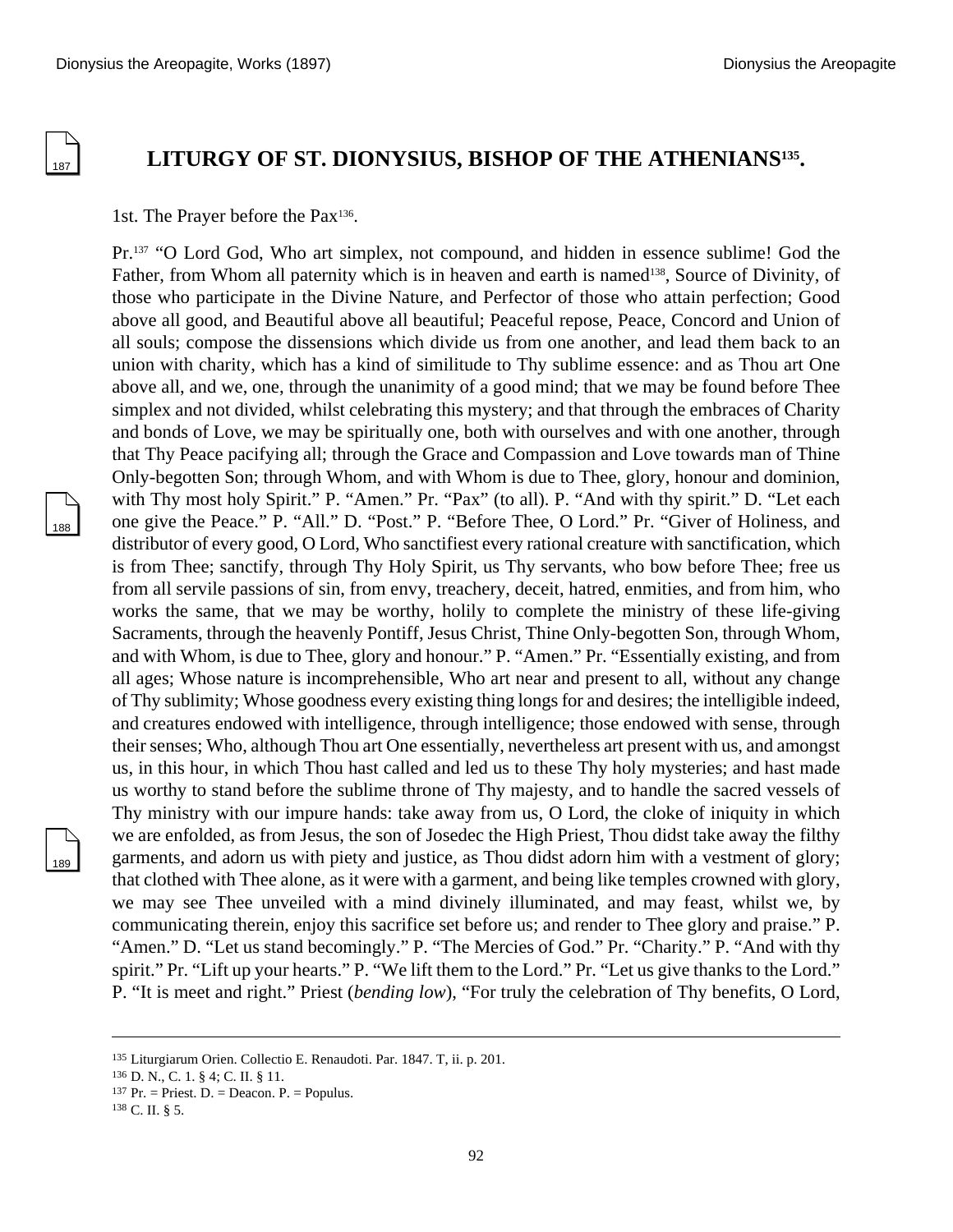191

192

surpasses, the powers of mind, of speech, and of thought; neither is sufficient every mouth, mind and tongue, to glorify Thee worthily. For, by Thy word the heavens were made, and by the breath of Thy mouth all the celestial powers; all the lights in the firmament, sun and moon, sea and dry land, and whatever is in them. The voiceless, by their silence, the vocal, by their voices, words and hymns, perpetually bless Thee; because Thou art essentially good and beyond all praise, existing in Thy essence incomprehensibly. This visible and sensible creature praises Thee, and also that intellectual, placed above sensible perception. Heaven and earth glorify Thee. Sea and air proclaim Thee. The sun, in his course, praises Thee; the Moon, in her changes, venerates Thee. Troops of Archangels, and hosts of Angels; those virtues, more sublime than the world and mental faculty, send benedictions to Thine abode. Rays of light, eminent and hidden, send their sanctus to Thy glory. Principalities and Orders praise Thee, with their Jubilate. Powers and dominions venerate Thee. Virtues, Thrones and Seats inaccessible exalt Thee. Splendours of light eternal—mirrors without flaw—holy essences—recipients of wisdom sublime—beyond all, investigators of the will hidden from all, in clearest modulations of inimitable tones, and by voices becoming a rational creature; many eyed Cherubim of most subtle movement, bless Thee. Seraphin, furnished with six wings intertwined, cry Sanctus unto Thee. Those very ones, who veil their faces with their wings, and cover their feet with wings, and flying on every side, and clapping with their wings, (that they may not be devoured by Thy devouring fire) sing one to another with equal harmony of all, sweet chants, pure from every thing material, rendering to Thee, eternal glory; crying with one hymn, worthy of God, and saying," P. "Holy, holy, holy." Priest (*bending*)—"Holy art Thou, O God the Father, Omnipotent, Maker and Creator of every creature—Invisible and visible, and sensible; Holy art Thou, O God, the Only-begotten Son, Power and Wisdom of the Father, Lord and our Saviour Jesus Christ; Holy art Thou, O God, the Holy Spirit, Perfector and Sanctifier of Saints. Triad, Holy and undivided:—co-essential and of equal glory, Whose compassion towards our race is most effusive. Thou art holy, and making all things holy. Who didst not leave that, our very race, in exile from Paradise, although in the meantime involved in every kind of sin, but wast manifested to it by the Word, Who, in the presence of the" world, suffered extreme poverty; it in very truth, He, the Word, took, being made like to it in all things, sin excepted, that it might make Him prepared beforehand unto holiness, and disposed for this life-giving feast. (*Raising his voice*) Who being conceived, formed and configured by the Holy Spirit, and from virgin blood of the Virgin Mary, holy genitrix of God, was born indeed Man, and from the pure and most holy body of the same, and receiving Deity in Flesh, whilst the law and properties of nature were preserved, but in a manner beyond nature, and was acknowledged God in the Spirit, and Man in the flesh; and inasmuch as the Word existed before the ages, from Thee, as was worthy of God, was born, and by power and miracles, such as became the Maker of all, was testified that He was such, from the very fact that He has freely imparted a complete healing and a perfect salvation to the whole human race. Likewise, in the end and consummation of His dispensation on our behalf, and before His saving Cross, He took bread into His pure and holy hands, and looked to Thee, O God the Father; giving thanks, He blessed, sanctified, brake and gave to His disciples, the holy Apostles, saying, "Take and eat from it and believe that it is my body, that same, which for you and for many is broken and given, for the expiation of faults, the remission of sins, and eternal life." P. "Amen." Pr. "Likewise, in the same manner, over the cup also, which He mingled with wine and water, He gave thanks, blessed, sanctified, and gave to the same disciples and holy apostles, saying, 'Take, drink from it, all of you,

93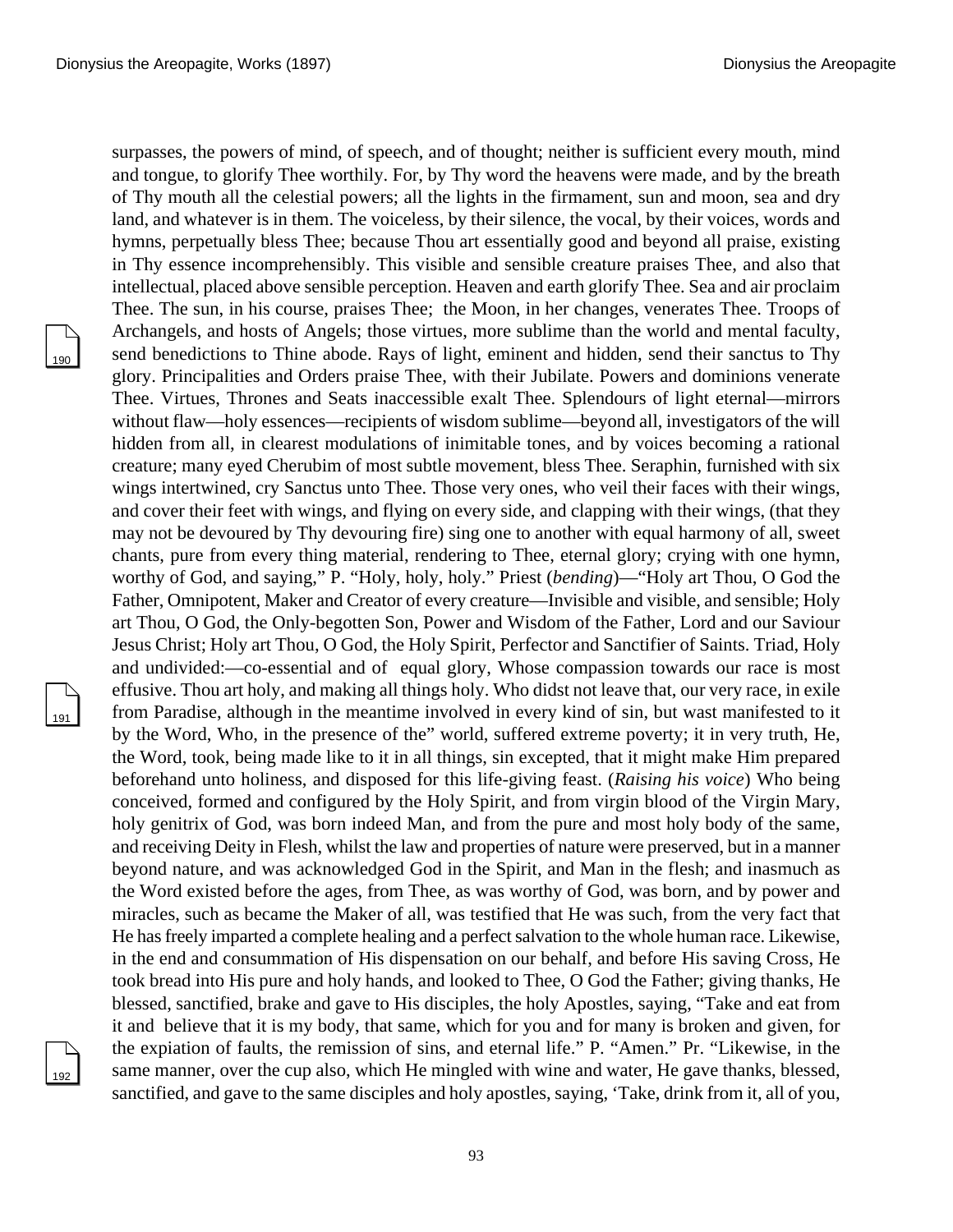194

and believe that this is My blood of the new covenant, which is shed and given for you and for many, for the expiation of faults, remission of sins, and eternal life.'" P. "Amen."

Pr. "Himself also, through the same holy Apostles, gave a precept to the whole company and congregation of the faithful, saying, 'This do to the memory of Me, and as oft as ye shall eat this bread and drink the commixture which is in this cup, and shall celebrate this feast, ye shall perform a commemoration of My death until I come.'" P. "Of Thy death, O Lord, we perform a memorial." Pr. "Obeying, then, Thy sovereign precept, and celebrating a commemoration of Thy death and resurrection, through this sacrifice in perpetual mystery, we await also Thy second coming, the renovation of our race, and the vivification of our mortality. For, not simply, but with glory worthy of God, in Spirit ineffable, Thou wilt terribly come, and seated upon the lofty throne of Thy majesty, Thou wilt exact the acknowledgment of Thy royal power, from all things created and made: and justly, Thou wilt take vengeance for Thy image upon those who have corrupted it through evil passions. This sacrifice, here celebrated, we commemorate to Thee, O Lord, and the sufferings which Thou didst endure on the Cross for us. Be propitious, O Good, and Lover of men, in that hour full, of fear and trembling, to this congregation of those adoring Thee, and to all sons of the holy Church, bought by Thy precious blood. May coals of fire be kept from those who are tinged with Thy blood, and sealed by Thy sacraments in Thy holy Name, as formerly the Babylonian flame from the youths of the house of Hanania; for neither do we know others beside Thee, O God, nor in other have we hope of attaining salvation, since indeed Thou art the Helper and Saviour of our race; and on this account, our wise Church, through all our lips and tongues, implores Thee, and through Thee, and with Thee, Thy Father, saying"—

P. "Have mercy." Pr. "We also." D. "How tremendous is this hour." (*The Priest bending, says the prayer of the invocation of the Holy Spirit.*) Pr. "I invoke Thee, O God the Father, have mercy upon us, and wash away, through Thy grace, the uncleanness of my evil deeds; destroy, through Thy mercy, what I have done, worthy of wrath; for I do not extend my hands to Thee with presumption, for I am not able even to look to heaven on account of the multitude of my iniquities and the filth of my wickedness. But, strengthening my mind, in Thy loving-kindness, grace and long-suffering, I crave Thy holy Spirit, that Thou wouldst send Him upon me, and upon these oblations, here set forth, and upon Thy faithful people." Pr. "Hear me, O Lord." P. "Kyrie eleison," three times. Pr. "Through His alighting upon them, and His overshadowing, may He make this bread indeed, living body, and procuring life to our souls; body salutary—body celestial—body saving our souls and bodies—body of our Lord God and Saviour, Jesus Christ—for remission of sins, and eternal life, for those receiving it." P. "Amen." Pr. "And the commixture, which is in this cup, may He make living blood, and procuring life to all our souls; blood salutary—blood celestial—blood saving our souls and bodies—blood of our Lord God and Saviour Jesus Christ, for remission of sins to those receiving them." P. "Amen." Pr. "Further, according to the tradition, and Divine recommendation of those, who were eye witnesses of Thy mysteries, and interpreters of Thy wonderful acts, we offer this Eucharist before Thee, O Lord, and through it we commemorate Thy charity towards us, and the universal dispensation of Thine Only-begotten One, in this world, that Thou wouldst also be reminded through it of Thy mercy, cognate and natural to Thee, which, at all hours, is shed upon Thy creatures, and wouldst snatch us from the wrath, reserved for the wicked; and from the punishments of those who work iniquity; and from the cruel attack of demons, who attack our souls,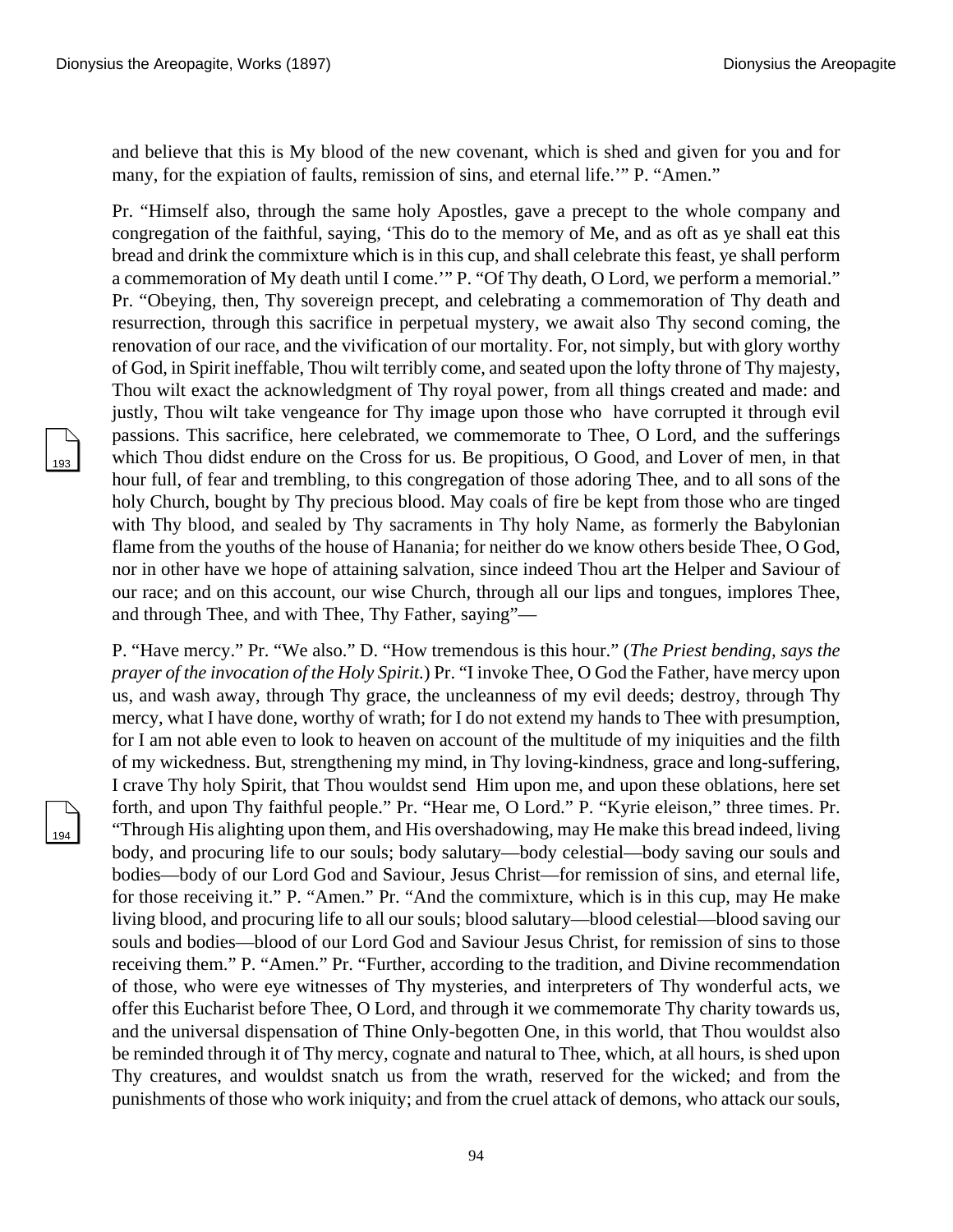196

197

when we shall go hence; and wouldst make us worthy of Thy kingdom, and the habitations of those who have kept Thy precepts; and we will render to Thee, glory and the giving of thanks, &c." P. "Amen." Pr. (*bending*) "By Thy words, that cannot lie, and by Thy most true teachings, Thou hast said, O Lord, that great is the joy in heaven over one sinner that repenteth. Rejoice then now, O Lord, in the conversion of Thy servants, who stand here before Thee; add also, exultation over us, to the souls of the pious and just Fathers — Patriarchs — Prophets — Apostles —Preachers — Evangelists — Martyrs — Confessors —Zealots" of Divine Worship—Benefactors—Givers of Alms—of those who minister to the necessities of the poor—and from all, may there be one act of praise to-day, before Thee, at this holy Altar, and in the heavenly Jerusalem." (*Elevating his voice*) "And on account of these, and other things of the same kind, may Thy holy Church, which is from one end of the earth to the other, be established, and preserved in tranquillity and peace, in doctrines evangelical and apostolical, by Divine Hierarchs, rightly dispensing the word of truth, and instructing, by the dogmas of true religion: through holy Priests, who embrace the word of life, and carry themselves illustriously in dispensing Thy celestial mysteries: through Deacons, who are modest, and perform the pure and royal ministry without flaw, through true, faithful ones, who occupy themselves in words and acts worthy of a Christian; through choirs of virgins of each sex, bearing about in their members the life-giving mortification of Thy Only-begotten Son. And from hence, in one troop, may we all be sent to that Church, the Jerusalem of the firstborn, whose names are written in the heavens, and there let us spiritually glorify Thee, O God the Father, and Thine Only-begotten Son, and Thy Holy Spirit." P. "Amen." Pr. "Assist also, O Lord, all those who assist Thy Holy Church, by offerings—by tenths—by ministry—and by oblations; and those also, who ask the prayers of our littleness, give to them the object of those their prayers, O Lord, Lover of men." (*Raising his voice*) "Send also perfect attention and full health to all those who have the charge of the poor, who provide food for orphans and widows, and visit the infirm and afflicted. Restore to them, here indeed abundance and goods, there also delights incorruptible, because thou art Lord of each age, and distributor of immense reward. And to Thee beseems beneficence, both here and there, and to Thine Only-begotten Son." P. "Amen." Pr. (*bending*) "Restrain, O King of Kings, the wrath of kings, mitigate the fury of soldiers, take away wars and seditions, cast down the pride of heretics, and the sentences pronounced against us by Justice, may Thy love for mankind overcome, and turn into the gentleness of benignity"; (*raising his voice*) "Tranquillity and Peace from Thee, concede to the earth and all its inhabitants, visit it with Thy benefits and the care of Thy mercy, with a good and temperate condition of atmosphere, copiousness of fruits, and abundance of crops, and variety of flowers; preserve it from all pests of fury, and all unjust attacks of enemies, both spiritual and sensible, that without any injury of passion, we may sing perpetual hymns of praise, to Thee and to Thine Only-begotten Son." P. "Amen." Pr. (*bending*) "At this altar, and at that more exalted one in heaven, may there be a good remembrance of all those, who, out of the world, have pleased Thee—chiefly indeed of the Holy genitrix of God, of John the Messenger, Baptist and Forerunner, of Peter and Paul, and of the holy company of the Apostles, of Stephen also, and of the whole multitude of Martyrs, and of all those, who, before them, with them and after them, have pleased, and do please Thee." (*Raising his voice*) "And since indeed Thou art Omnipotent, to the company of those beloved ones and to Thy family, join our weakness, O Lord, to that blessed congregation, to this Divine part, that, through them may be received our oblations and prayers, before the lofty throne of Thy Majesty, inasmuch as we are weak and infirm, and wanting in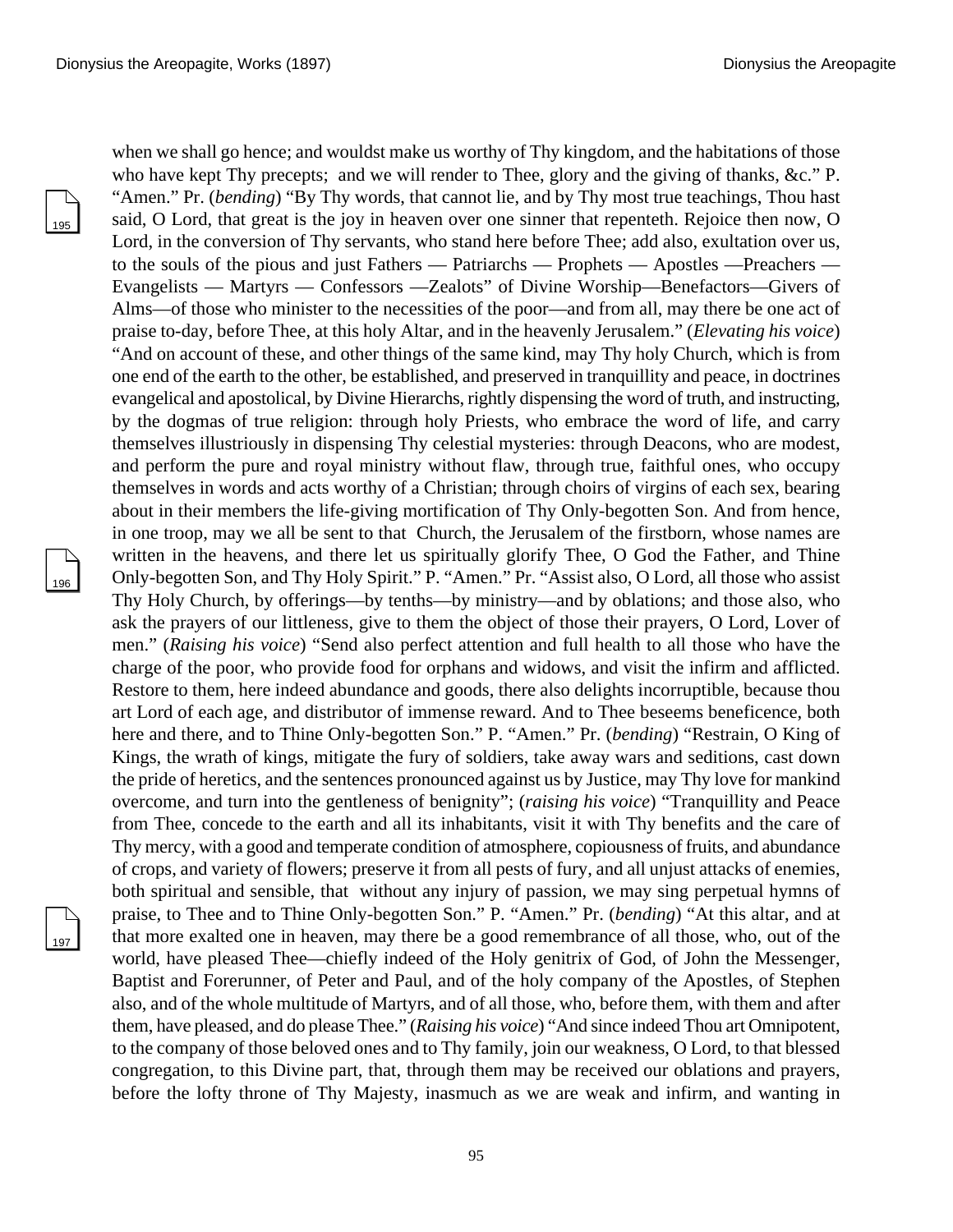199

200

confidence before Thee. Forsooth, our sin and our righteousness are as nothing in comparison with the ocean, broad and immense, of Thy mercy. Looking then, into the hearts of each, send to each one good returns for their petitions, that in all and in each may be adored and praised, Thy Majesty, and that of Thine Only-begotten Son." P. "Amen." Pr. (*bending*) "Remember, O Lord, all Bishops, Doctors and Prelates of Thy holy Church, those, who from James, Apostle, Bishop and Martyr, to this present day, have pleased, and do please Thee." (*Raising his voice*) "Engraft in us, O Lord, their true faith, and their zeal for the true religion; their sincere charity without defect; their morals without stain; in order that, adhering to their footsteps, we may be partakers of their reward, and of the crowns of victory which are prepared for them in Thy heavenly kingdom, and there, together with them, we may sing to Thee, Glory unceasing, and to Thy Only-begotten Son." P. "Amen." Pr. (*bending*) "Remember, O Lord, all those who are fallen asleep, who have laid themselves down in Thy hope, in the true faith. More especially, and by name, our Fathers, Brothers and Masters, and those, on behalf of whom, and by favour of whom, this holy oblation is offered," (*raising his voice*) "join, O Lord, their names, with the names of Thy Saints in the blessed habitation of those, who feast and rejoice in Thee; not recalling against them the memory of their sins, nor bringing to their memory the things which they have foolishly done. For no one is tied to the flesh, and at the same time, innocent in Thy sight. For One alone has been seen on earth without sin, Jesus Christ, Thine Only-begotten Son; Simplex139, who came to composition, through whom we also have hope of obtaining mercy." P. "Keep quiet." Pr. (*bending*) "Remitting our and their voluntary sins, knowingly or ignorantly committed. Be propitious, O Lord, Lover of men." (*Raising his voice*) "And grant to us a peaceful end, departure with mercy, that we may stand without fault on the right hand; and, with open face, and confidence, run to meet the arising of Thine Only-begotten Son, and His second and glorious manifestation from heaven; and may hear from Him, that blessed voice, which He shall pronounce at the last day to the Blessed." "Blessed of my Father receive the inheritance of the heavenly kingdom," "that in this, as in all, may be glorified and praised, Thy most venerated Name." P. "That, &c." Pr. "Peace." P. "And with thy spirit." The Priest breaks the Host, and says the prayer, before "Our Father." Pr, "Father of all, and Beginning, Which is above all things—Light eternal, and Fountain of Light, Which illuminates all natures endowed with reason; Who callest the poor from the dust, and raisest the beggar from the dunghill; and hast called us, lost, rejected, and infirm, to the liberty and household dignity of Thy sons, through Thy beloved Son, grant to us, that we may appear in Thy sight, holy sons, and not unworthy of the name; and may also perform all our ministry after a blameless manner; and with purity of soul, and cleanness of intellect, and with a godly mind, whenever we invoke Thee, God the Father Omnipotent, holy and heavenly, we pray and say, Our Father, which art in heaven." P. "Hallowed be Thy Name, &c." Pr. "Free us, Thy servants and sons, from all temptations, most difficult, and surpassing our forces; and from all griefs, which can bring loss to our body or soul. Guard us, at the same time from the evil one, and from his universal power, and from his most pernicious devices. For Thou art King of all, and to Thee we render glory." P. "Amen." Pr. "Peace," P. "And with thy spirit." D. "Before" (Ante). P. "Before Thee, O Lord." (Coram.) Pr. "Look, O Lord, upon Thy faithful people, who bend before Thee, and await Thy gift, and contemplate the deposit of the Sacraments of Thy Only-begotten, O God the Father. Take not away Thy grace from us, and cast us not away from

<sup>139</sup> D. N., C. I. § 4.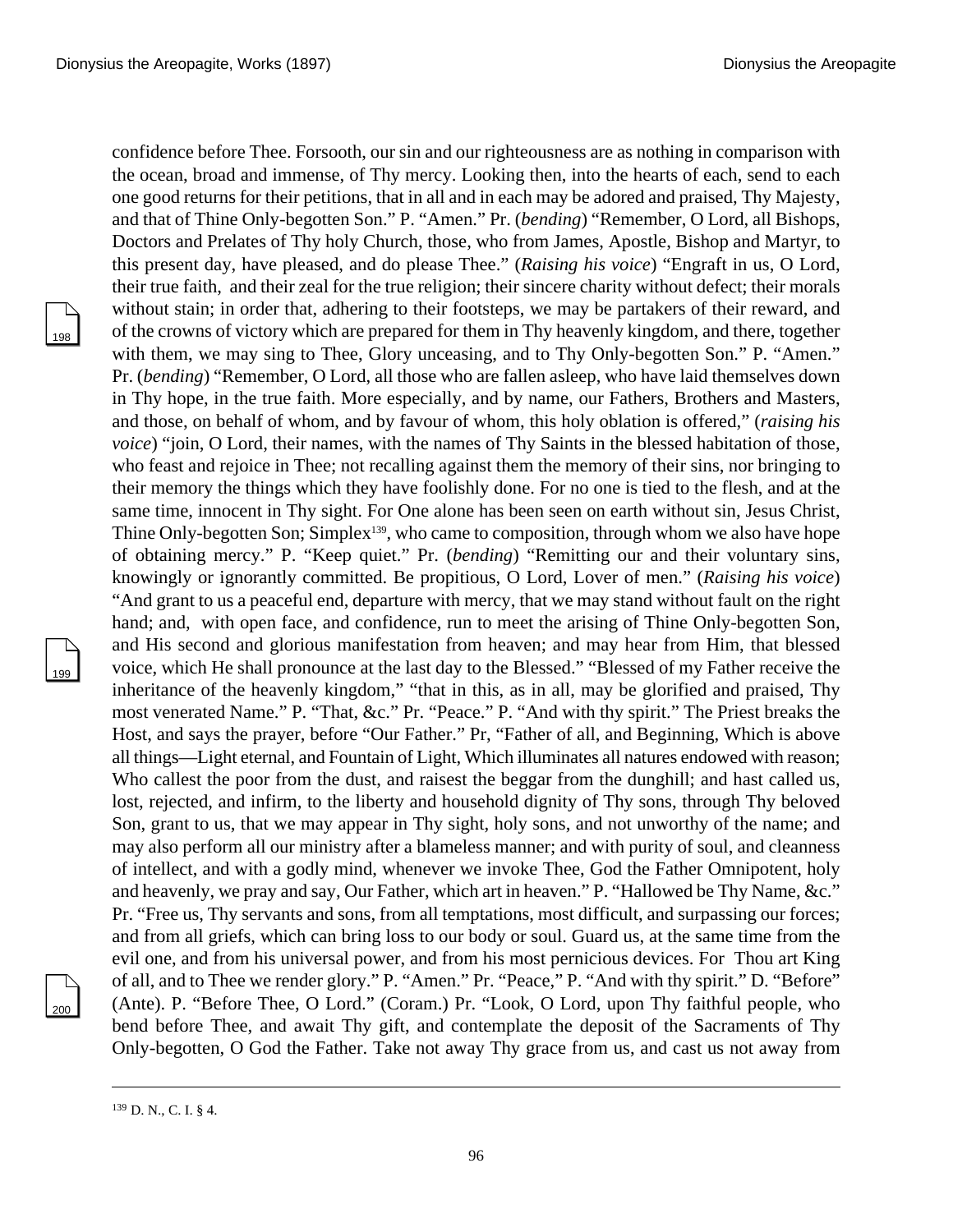Thy ministry, and from participation in Thy sacraments, but prepare us, that we may be pure and without flaw, and worthy of this feast; and that, with a conscience unblamable, we may ever enjoy His precious body and blood; and in a life, glorious and endless, may recline in a spiritual habitation, and may feast at the table of Thy kingdom, and may render to Thee glory and praise." P. "Amen." Pr. "Peace." P. "And with thy spirit." D. "With fear." Pr. "Holy things to holy persons." P. "One holy Father." D. "Let us stand becomingly." P. "Before Thee." Pr. "We give thanks to Thee, O Lord, and with grateful mind we acknowledge Thy loving-kindness; because, from nothing, Thou hast led us forth to that which we are, and hast made us members of Thy household, and sons of Thy sacraments; and hast entrusted this religious ministry to us, and hast made us worthy of this spiritual table. Preserve in us, O Lord, the deposit of Thy Divine Mysteries, that we may frame and complete our life in Thy sight, after the fashion of the angels; that we may be secured and inseparable through the reception of Thy holy (mysteries); performing Thy great and perfect will, and may be found ready for that last consummation, and to stand before Thy Majesty, and may be made worthy of the pleasure of Thy kingdom, through the grace, mercy and love towards man, of Thy Only-begotten Son, through Whom, and with Whom, is due to Thee, glory, honour, &c." P. "Amen." Pr. "Peace." P. "And with thy spirit." D. "After" (Post), P. "Before Thee, O Lord." Pr. "O Christ, the King of Glory, and Father of the Age to come; Holy Sacrifice; heavenly Hierarch; Lamb of God, Who takest away the sin of the world, spare the sins of Thy people, and dismiss the foolishness of Thy flock. Preserve us, through, the communication of Thy Sacraments, from every sin, whether it be committed by word, or thought, or deed; and from whatever makes us far from the familiarity of Thy household, that our bodies may be guarded by Thy body, and our souls renewed through Thy sacraments. And may Thy benediction, O Lord, be in our whole man, within and without; and may Thou be glorified in us, and by us, and may Thy right hand rest upon us, and that of Thy blessed Father, and of Thy most holy Spirit." P. "Amen." D. "Bless, O Lord."

### CANNES,

*Christmas,* 1896.



201

# <sup>202</sup> **OBJECTIONS TO GENUINENESS.**

THE most plausible objection to the genuineness of these writings is thus expressed by Dupin: "Eusebius and Jerome wrote an accurate catalogue of each author known to them—with a few obscure exceptions,—and yet never mention the writings of the Areopagite." Great is the rejoicing in the House of the Anti-Areopagites over this PROOF;—but what are the facts? Eusebius acknowledges that innumerable works have not come to him—Jerome disclaims either to know or to give an accurate catalogue either of authors or works. The Library of Caesarea contained three hundred thousand volumes, according to the modest computation of Doublet, according to Schneider, many more—Jerome says there are some writings, so illustrious in themselves, that they will not suffer from not being mentioned by him; Jerome fallows Dionysius on the Heavenly Hierarchy; Jerome's Catalogue of Illustrious Men contains one hundred and thirty-five names.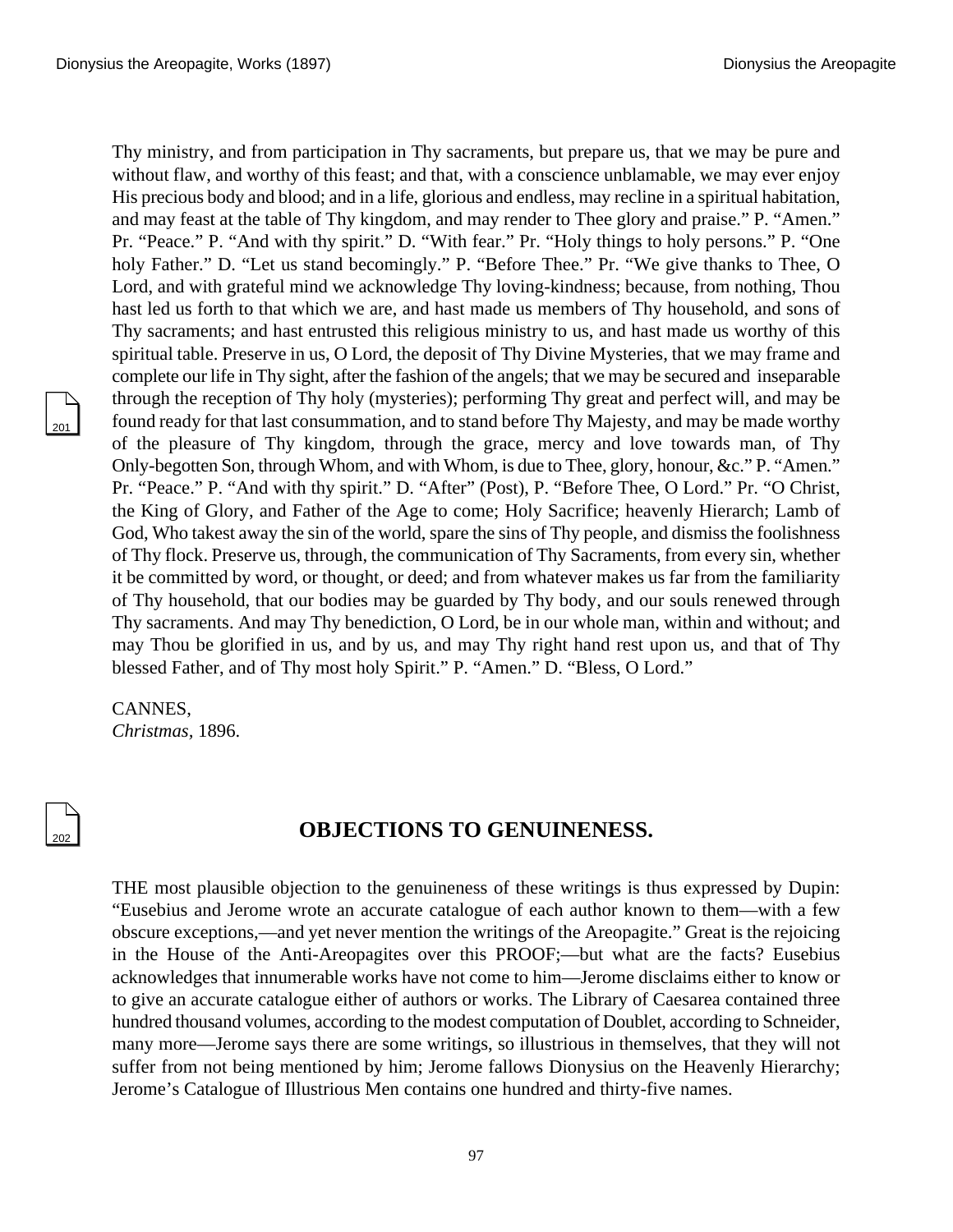Josephus is mentioned for his testimony to Christ —Seneca, for his correspondence with St, Paul—Philo, for his description of the Therapeutse of Alexandria. Yet Dupin would have the unwary infer that Jerome gives a full catalogue of each Author known to him, with a few obscure exceptions.

The "Ecclesiastical History" of Eusebius treats of the nature of Christ, the companions of the Apostles, the Martyrdoms—the succession of Bishops—the persecutions—the folk-lore of the Church to the fourth Century. The Book would fill about 125 pages, yet Dupin would have us believe that he gives a complete catalogue; He does not give the writings of Hymenseus and Narcissus, of Athenagoras, and Pantaenus, nor a complete list of Clement, Origen, and Dionysius of Alexandria. His silence, in my opinion, is owing to "odium theologicum." According to Eusebius, Jesus is διττός; according to Dionysius, Jesus is ἁπλοῦς; both true when properly understood, but when misunderstood—"Hinc lachrymae illae"—Dupin formed his premise for his conclusion, not from  $facts^{140}$ .

# **FALLACY OF NAMES.**

Pearson, Daillé, Blundellum, Erasmus, Valla, Westcott, Lupton, pronounce against the genuineness. Who are you? But Pearson demolishes Daillé; Vossius pulverises Blundellum; Erasmus repudiates Valla. Dr. Westcott, following Dupin, assumes the non-genuineness, but his literary instinct places his Article on Dionysius before that on Origen. Dean Colet bumps the scale against Mr. Lupton.

Pearson, in the xth Chapter of Ignatii Vindiciae, gives the shortest and best summary in favour of the genuineness. Speaking of the scholars of his own day, he says, "No one is so ignorant as not to know that these writings were recognised as genuine by the best judges in the sixth, fifth, fourth, and third centuries." Unhappily, he also said, Every "erudite" person regarded them in his day as written in the fourth century, and he assumed the date of Eusebius' death, as the date of the works, to account for his silence. Hence every inerudite person, who wished to pass for erudite, maintained that opinion for his own reputation. But when Pearson had re-surveyed the evidence, he confessed, with shame, that though he had given, what seemed to him a true opinion, he left the decision of the whole matter to the judgment of a more learned person.

Erasmus, in his "Institutio" of a Christian Prince, writes thus:—"Divus ille Dionysius qui fecit tres Hierarchias." In his prime work, "ratio verae religionis," Erasmus not only enumerates the "Divine Names," the "Mystic and Symbolic Theology," but calls them, not Stoic, not Platonic, not Aristotelian, but "celestial" philosophy. He so moulds Dionysius into his book, that it becomes Dionysius writing elegant Latin. The only reason which outweighed with him all external testimony, was, that Erasmus could not imagine that any man, living in apostolic times, and so far removed from the age of Erasmus, could possibly have penned such a mirror of apostolic doctrine. How could the Areopagite, though disciple of Paul, and familiar friend of John Theologus, possibly be



<sup>203</sup>

<sup>140</sup> Vidieu, page 107.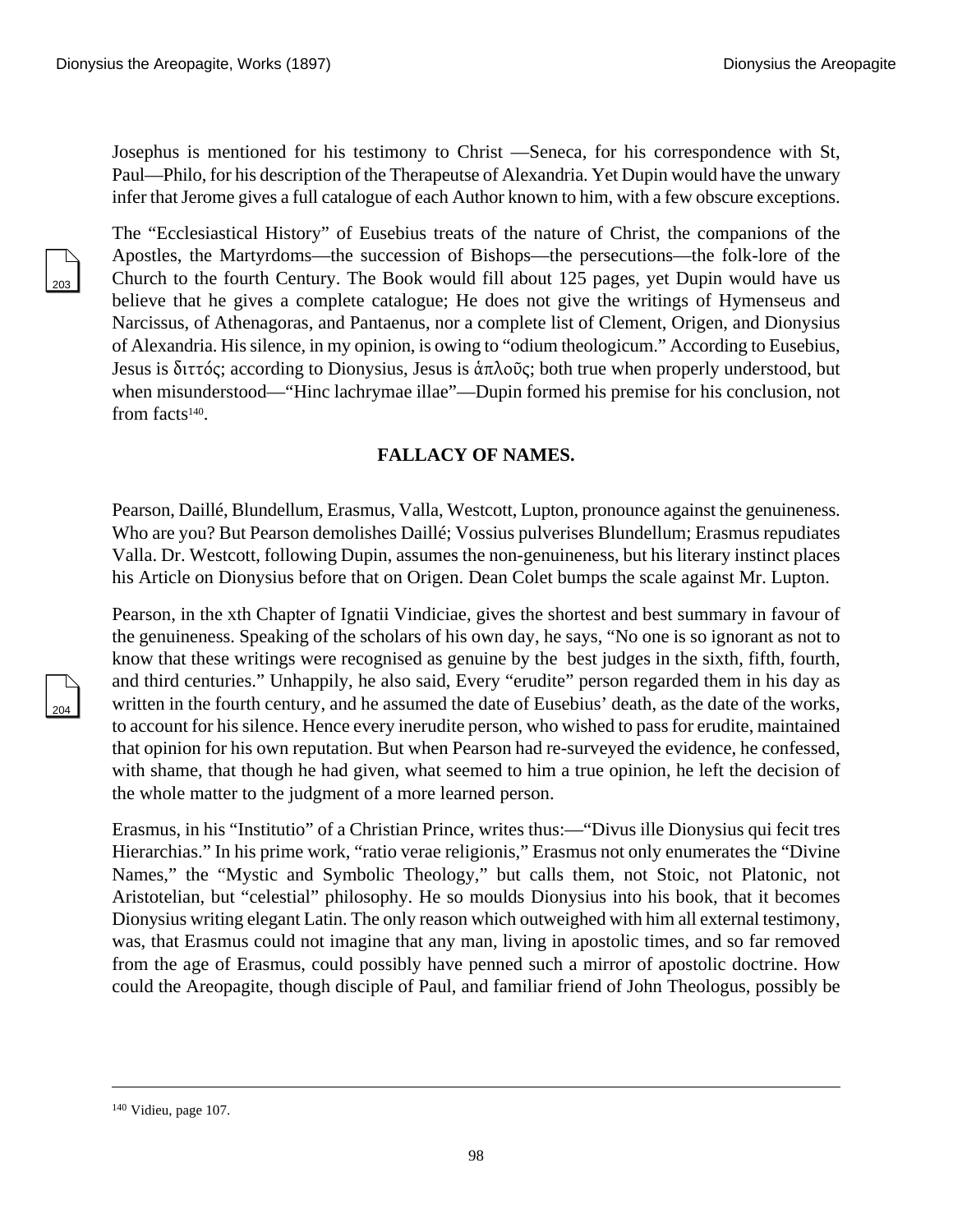206

so learned as the author of these writings? Such is the testimony of the two Theologians who have been permitted to be doubtful of the genuineness.

#### **GREGORY OF TOURS<sup>141</sup> .**

Gregory is the great authority of those who think that the St. Denis of France is not identical with Dionysius the Areopagite. The authority is worthy of their critical acumen. Gregory collects the more obscure martyrdoms, in Gaul, under Nero, and subsequent Emperors. He gives several martyrdoms under Nero, and thus proves the Apostolic Evangelisation of Gaul. Gregory quotes, and misquotes, and misunderstands the ancient document<sup>142</sup>, "Concerning<sup>143</sup> seven men sent by St. Peter into Gaul,—in Gallias—to preach." "Under Claudius —sub CLDIO—Peter the Apostle sent certain disciples into Gaul to preach,—they were, Trophimus, Paulus, Martial, Austremonius, Gatianus, Saturninus, Valerius, and many companions."—These men were sent A.D. 42–43. Gregory omits Valerius, and inserts Dionysius —who was not converted to the Christian Faith till A.D. 44 or 49. Then Gregory misreads "Claudio "for "consulibus Decio," and adds, "Grato" as the fellow-consul. Thus a disciple of the Apostles, sent by Clement, successor of Peter, arrives in Gaul A.D. 250, and the identical names of his companions recur miraculously in the third century. At the very time that Trophimus144 is thus supposed to have arrived at Aries, we have a letter from Cyprian, A.D. 254, urging Pope Stephen to depose Marcion, 15th or 18th Bishop of Aries from Trophimus. Such is the basis upon which our critical friends build their house upon the sand.

#### **THE PÈRES BOLANDISTES.**

The Pères Bolandistes are a wonder in Christendom. They are critical, and yet follow the gross blunder of Gregory of Tours. They belong to the papal obedience, and yet prefer Gregory of Tours when wrong, to Gregory XIII., when right. They pronounce the solemn declaration of Pope John XIXth, "that Martial of Limoges was an apostolic man<sup>145</sup>," as of no historic value. They think that St. John Damascene did not possess the same critical apparatus for proving the authenticity of the writings of Dionysius, that we possess in the xixth Century. Their "actes authentiques<sup>146"</sup> of Dionysius acknowledge that he was sent to Gaul by Clement, successor of Peter; and yet they affirm that he arrived in Gaul, A.D, 250. After Clement I., who succeeded Peter and Paul, there was not another Clement, Bishop of Rome, for a thousand years<sup>147</sup>. Happily, Les petits Bolandistes are more rational and critical than their Pères.

### **GENERAL OBJECTION.**

<sup>141</sup> L'Abbé Darras. St. Denys l'Areopagite, p. 34.

<sup>142</sup> Ibid., p. 51.

<sup>143</sup> See Monuments inédits de M. Faillon, t. ii. p. 375.

<sup>144</sup> Darras, p. 14.

<sup>145</sup> See Surius.

<sup>146</sup> Darras, 293-300.

<sup>147</sup> Clement I., A.D. 67, Cl. II. 1046.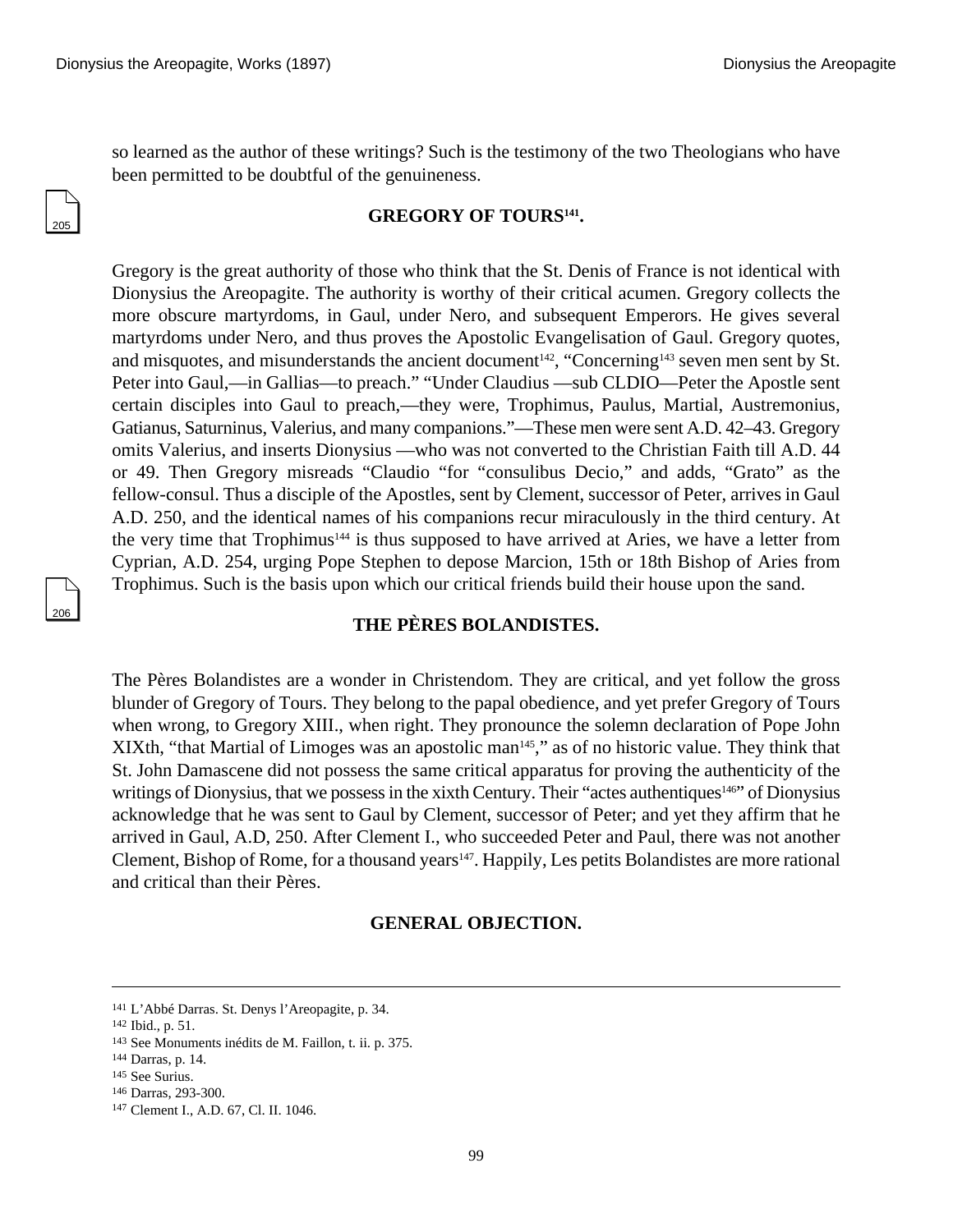208

"The style, the theological learning, the language and allusions, prove the writings written after the apostolic age."

Is the Epistolary style the proof? St. Paul, St. John, St. Peter, St. Luke, and nearly the whole of the New Testament is written under the form of Epistles. The Epistle of St. James,—the first written in the Canon of the New Testament,—will bear comparison with the book of Job for ornate diction. Consult the marginal references to the Epistle of St. Peter, to see the scriptural knowledge of the Apostles. Men use the testimony of the High Priests, that the Apostles were unlearned and ignorant men, but omit their testimony that they took knowledge of them, that they had been with Jesus; and the further testimony, that Jesus opened their understanding, that they should understand the testimony of the Scriptures, respecting Himself; and further, that the Holy Spirit should recall to them whatever He had said to them. Those who would rather assume twenty miracles, than acknowledge one natural fact, surmise, that a Syrian, in the ivth century, may have written Greek permeated with technical expressions of Plato and Aristotle. *There is not a single allusion to persons or events after the first century,* unless it be supposed that the Epistle of Ignatius, A.D. 108, is quoted. The works abound in names recorded in the New Testament. The Apostolic Epistles allude to the leaven of heresy already working. The Antwerp edition gives about five hundred references to Holy Scripture in the Writings of Dionysius. He quotes every book in the Bible, except the two last particular Epistles of St. John, or John Presbyter. Dionysius writes four letters to Gaius, to whom St. John wrote his third Epistle. We have, therefore, in the writings of this Apostolic man, a proof that the Canonical Scriptures were quoted as the Oracles of God, in the first century, and a triumphant testimony that

## **Faith is more trustworthy than criticism.**

**Thanks be to God!**

Other Works by same Author.

HOLY SCRIPTURES IN CHURCH OF ROME.

APOSTOLIC TRADITIONS ACCORDING TO THE COUNCIL OF TRENT.

THE CELESTIAL AND ECCLESIASTICAL HIERARCHY.

## **Printed by James Parker and Co., Crown Yard, Oxford.**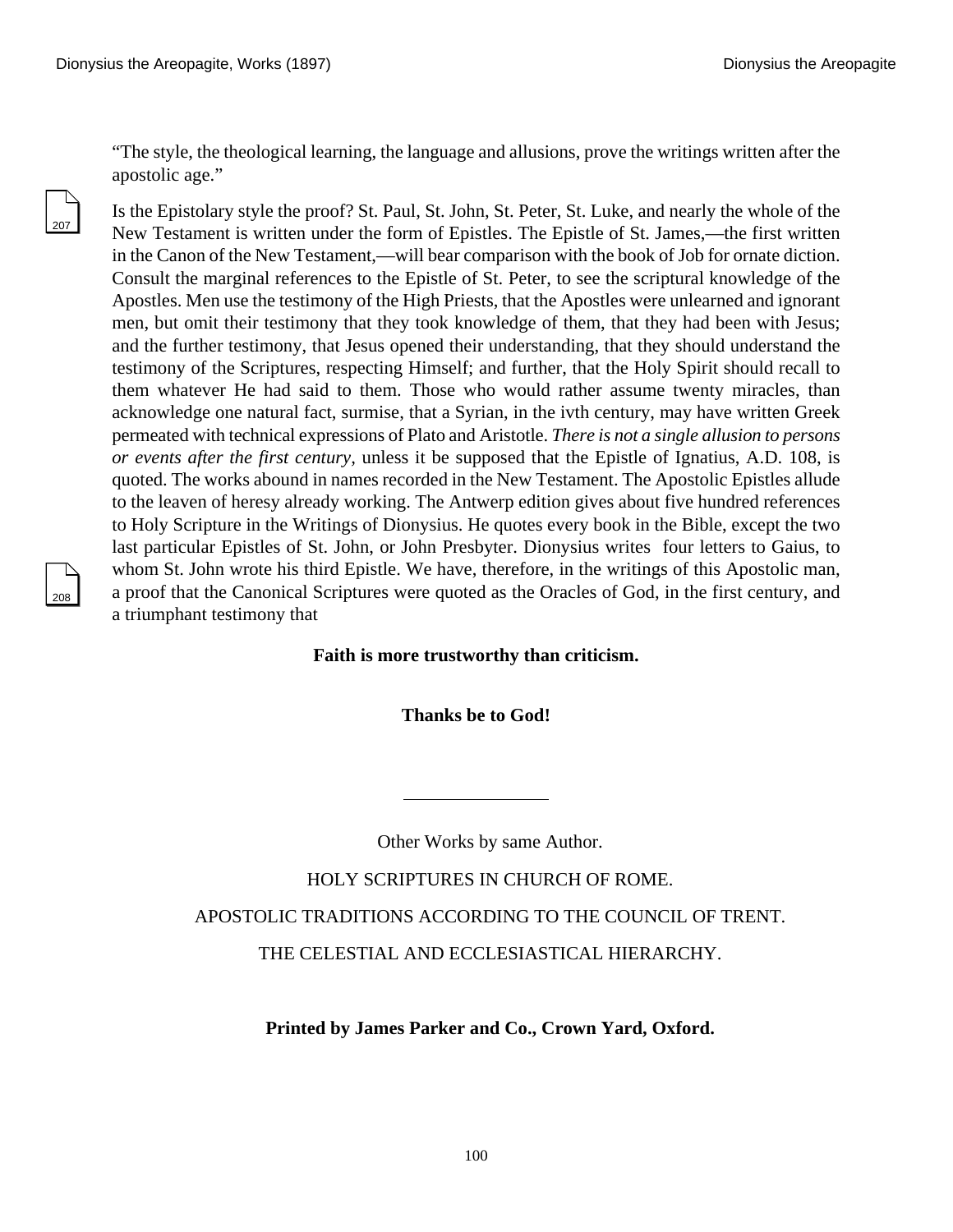# **THE WORKS OF DIONYSIUS THE AREOPAGITE.**

# **PART II.**

# **THE HEAVENLY HIERARCHY, AND THE ECCLESIASTICAL HIERARCHY**

# *NOW FIRST TRANSLATED INTO ENGLISH***, FROM THE ORIGINAL GREEK, BY THE REV. JOHN PARKER, M.A.,**

*Author of* "*Christianity Chronologically Confirmed.*" *&c.* James Parker and Co, 6 SOUTHAMPTON-STREET, STRAND, LONDON; AND 27 BROAD-STREET, OXFORD. 1899.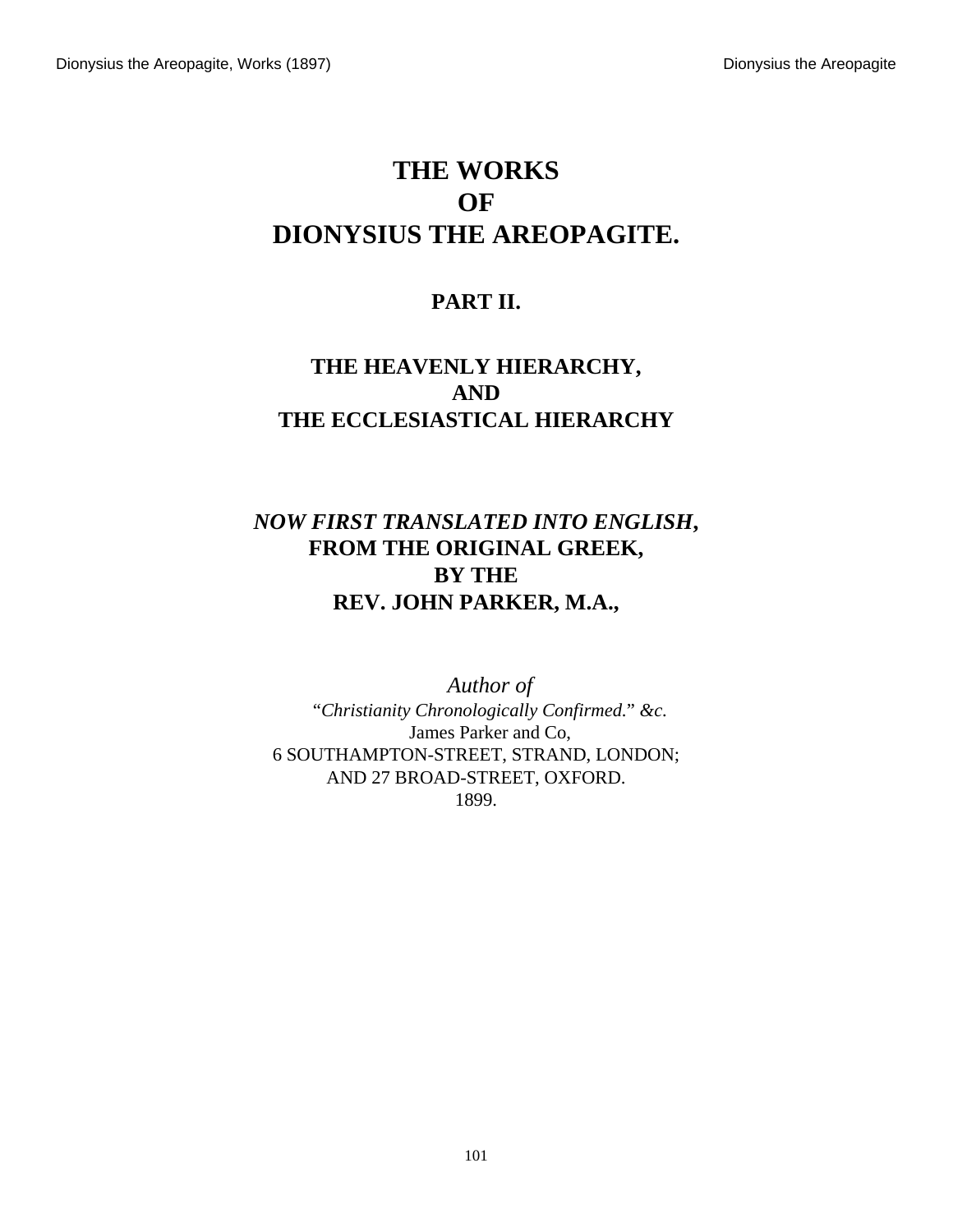#### **CONTENTS.**

| Dionysius the Areopagite and the Alexandrine v |
|------------------------------------------------|
| 1                                              |
| 67                                             |
|                                                |
| 163                                            |
| Apostolic Traditions generally in abeyance 167 |
|                                                |
|                                                |

# **TO**

## **THE MEMORY OF**

## **EDWARD BOUVERIE PUSEY,**

## **THEOLOGIAN**

# **OF THE**

# **CHURCH OF BRITAIN.**

# **BOOKS TO BE READ.**

1st. "The doctrine of the Lord, through the Twelve Apostles, to the Gentiles." Spence, Nisbet.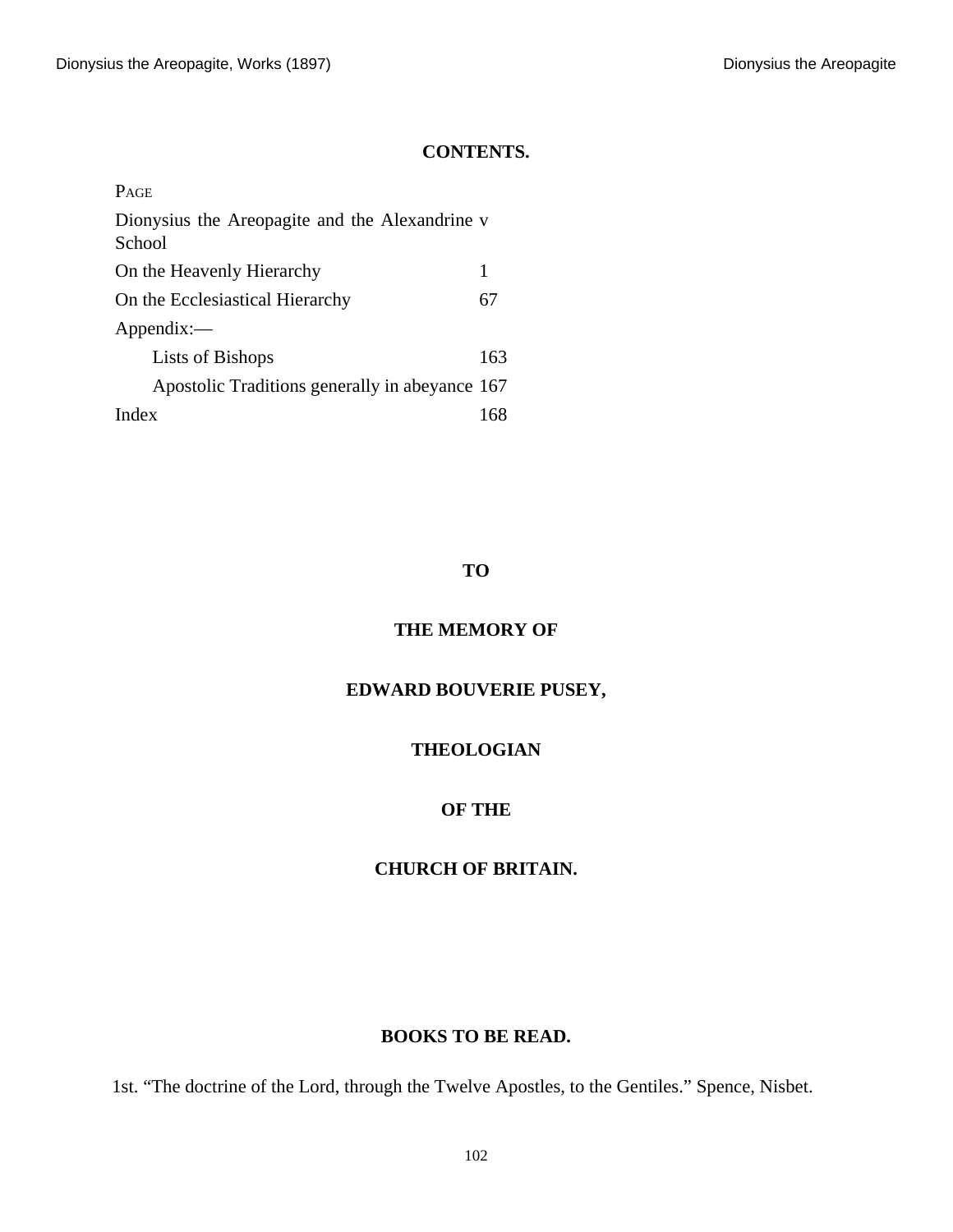2nd. "The Apostolic Constitutions." Lagarde. Williams and Norgate, 1862.

3rd. "Coptic Constitutions." Lagarde. Tattam, 1845,

4th. Justin Martyr—for Liturgy.

5th. Hippolitus, "Refutation of all heresies." Duncker. Göttingen, 1859.

6th. Hierocles on "Golden Verses" of Pythagoras. Roger Daniel. London, 1654.

7th. "Ecclesiastical History (in Greek) from establishment of the Church to our own time." By Professor Kyriakos. Athens, 1898.

8th. "St. Denys, l'Areopagite, premier Evèque de Paris." Darras, 1863. Vives, Paris.

9th. Gale's "Court of the Gentiles." Hall, Oxon, 1672.

10th. Dexter's Chronicle. Migne, T. 31.

11th. Monuments inédits. Faillon.

vi

# **DIONYSIUS THE AREOPAGITE AND THE ALEXANDRINE SCHOOL.**

ALEXANDRIA became the home of Christian Philosophy, but Athens was its birthplace. Pantaenus and Ammonius-Saccus were chief founders of the Alexandrine School. They were both Christian. They both drew their teaching from the Word of God, " the Fountain of Wisdom," and from the writings of Hierotheus, and Dionysius the Areopagite—Bishops of Athens. For several centuries there had been a Greek preparation for the Alexandrine School. As the Old Testament was a Schoolmaster, leading to Christ, so the Septuagint, Pythagoras, Plato, Aristobulus, Philo, and Apollos were heralds who prepared the minds of men for that fulness of light and truth in Jesus Christ, which, in Alexandria, clothed itself in the bright robes of Divine Philosophy.

Pantaenus was born in Athens, a.d. 120, and died in Alexandria, a.d. 213. He was Greek by nationality, and Presbyter of the Church in, Alexandria by vocation. First, Stoic, then Pythagorean, he became Christian some time before a.d. 186, at which date he was appointed chief instructor in the Didaskeleion, by Demetrius, Bishop of Alexandria. Pantaenus recognised the preparation for the Christian Faith in the Greek Philosophy. Anastasius-Sinaita describes him as "one of the early expositors who agreed with each other in treating the first six days of Creation as prophetic of Christ and the whole Church."

Eusebius says, that "Pantaenus expounded the treasures of the Divine dogmas preserved direct, as from father to son, from St. Paul and other Apostles. Phptius records that Pantaenus was pupil of those who had seen the Apostles, but that he certainly had not listened to any of them themselves.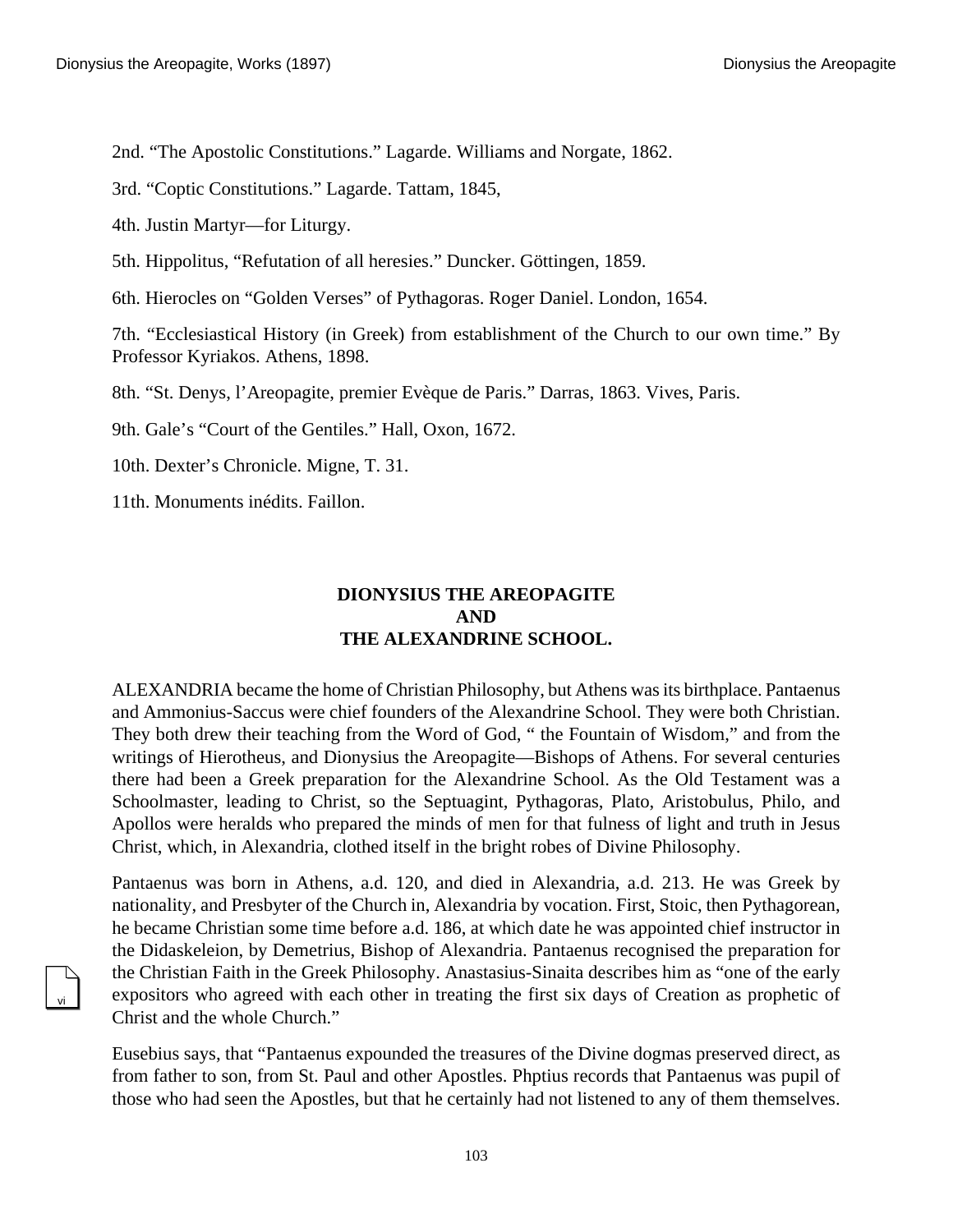Now, if Pantaenus was pupil of those who had seen the Apostles, and yet had, not listened to their oral teaching, it is natural to infer that he was pupil through their writings. I am a pupil of Dr. Pusey, but I never listened to his oral teaching; I am pupil through his writings. Now, there exist, to this day, the writings of two Presbyters who had seen the Apostles—both, converts to the faith through St. Paul,—-whose writings contain the treasures of the Divine dogmas, received from St. Paul and the other Apostles. Those two Presbyters are Hierotheus and Dionysius the Areopagite, both ordained Bishop of Athens by St. Paul. Dionysius the Areopagite expressly calls, St. Paul his "chief initiator," and as such, gives his teaching on the holy Angels, in the sixth chapter of the Heavenly Hierarchy; and frequently describes St. Paul as his "chief instructor."

If, then, we can prove that the writings of Dionysius existed before and were known in Alexandria, when Pantaenus delivered his lectures in that city, we may fairly infer that Pantaenus would know, and knowing, would use, the writings penned by the Chief of his own Areopagus, and Bishop of his own Athens.

Historical criticism does not permit us to reject probabilities, merely because they confirm the Christian Faith.

Dexter, in his Chronicle, collected from the Archives of Toledo and other churches in Spain, gives this testimony:—

"U.C. 851 (a.d. 98). Dionysius Areopagita dicat Eugenio Marcello, dicto, propter ingenii excellentiam, Timotheo, *libros de Divinis Nominibus*."

Dionysius of Alexandria, writing to Tope Sixtus II., c. 250, respecting the writings of Dionysius the Areopagite, affirms "that no one can intelligently dispute their paternity—that no one penetrated more profoundly than Dionysius into the mysterious depths of Holy Scripture—that Dionysius was disciple of St. Paul, and piously governed the Church of Athens." If, then, the Bishops of Alexandria and Rome exchanged letters only a few years after the death of Pantaenus, and only seven years after the death of Ammonius, and in those letters affirmed the writings to be undoubtedly written by Dionysius the Areopagite, it would be the height of absurdity to affirm that such writings were unknown to Pantaenus and Ammonius.

viii

vii

But we do not need to base our proof on mere supposition. Routh gives two fragments of Pantaenus. The second is a distinct echo of Dionysius. In Divine Names (c. 7), Dionysius discusses how Almighty God knows existing things, and explains the text; "*He, knowing all things before their birth*" as proving that "not as learning existing things from existing things, but from Himself, and in Himself, as Cause, the Divine Being pre-holds and pre-comprehends the notions and essence of all things, not approaching each several thing according to its kind, but knowing and containing all things within one grasp of the cause. Thus Almighty God knows existing things, not by a knowledge of existing things, but by that of Himself." Dionysius, c. V. s. 8, speaking of creation, declares that the Divine and good *volitions* of Almighty God define and produce existing things.

Pantaenus teaches the same: "Neither does He know things sensible sensibly (αἰσθητῶς), nor things intelligible intellectually. For it is not possible that He, Who is above all things, should comprehend things being, after things being (κατὰ τα ὄντα), but we affirm that He knows things being" as *His*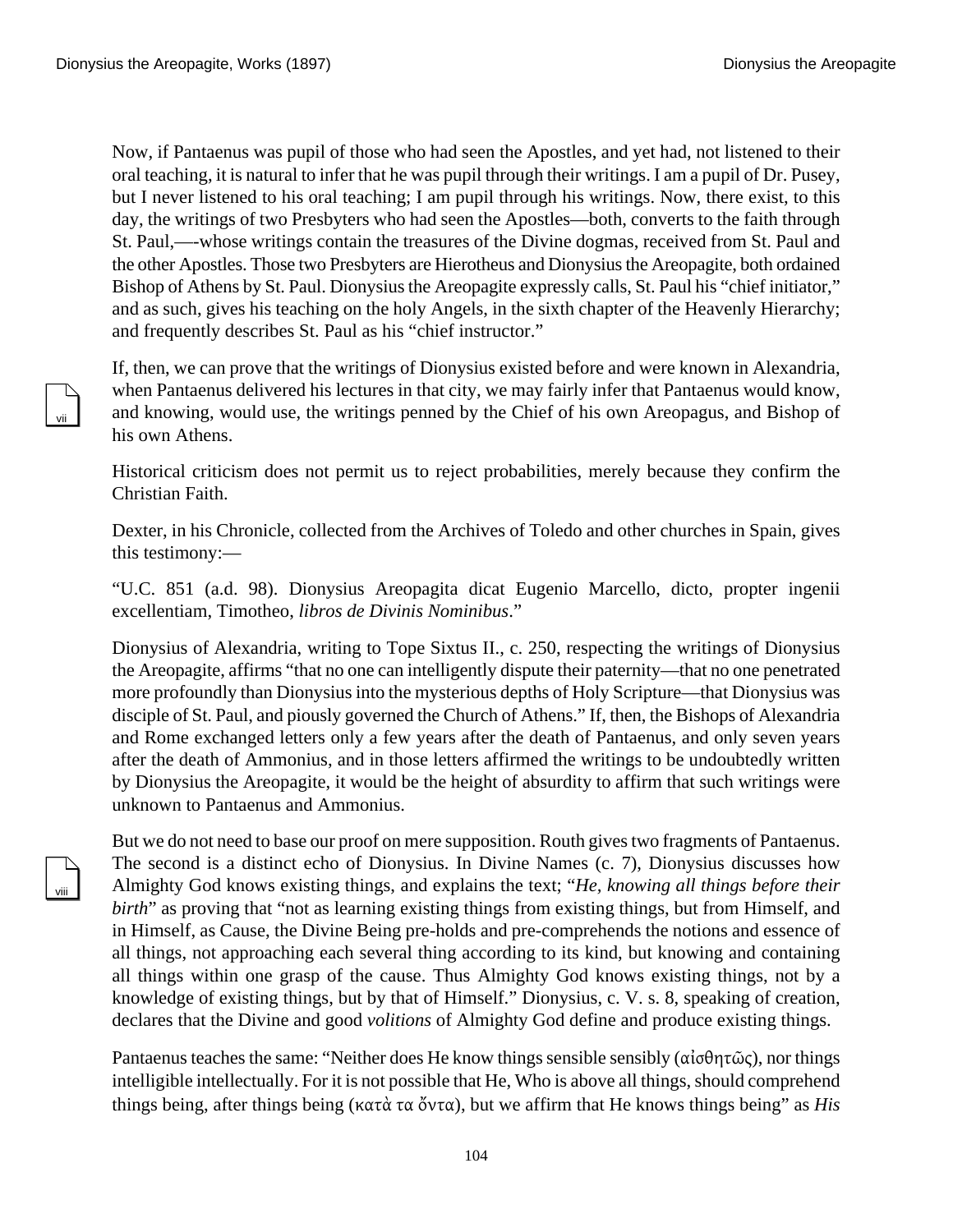*own volitions* . . . yea, as His own volitions, Almighty God knows things being, since by willing (θέλων), He made all things being."

In Mystic Theology, c. V., Dionysius says, "Almighty God does not know existing things, *qua* existing." The teaching of Ammonius-Saccus is the same; Ammonius uses the word βούλημα, Dionysius and Pantaenus, θελήματα, of God, as Source of Creation.

But, though the known fragments of Pantaenus are few, we possess abundant writings of two pupils, Clement of Alexandria and Origen, from which we may gather the teaching of their master. Clement speaks of Pantaenus as his "great instructor and collaborator." Such is the similarity between the writings of Clement and Dionysius, that some have hazarded the conjecture that Clement the Philosopher, mentioned by Dionysius, was Clement of Alexandria! I give only one familiar illustration. Clement writes: "As then, those riding at anchor at sea, drag the anchor, but do not drag it to themselves, but themselves to the anchor, thus those who are drawn to God in the gnostic life, find themselves unconsciously led to God." Dionysius, D. N., c. III. s. 1, says, "or, as if after we have embarked on ship, and are holding on to the cable, attached to some rock, we do not draw the rock to us, but ourselves, and the ship, to the rock. Wherefore, before everything, and especially theology, we must begin with prayer; not as though we ourselves were drawing the power, which is everywhere, and nowhere present, but as, by our godly reminiscences and invocations, conducting ourselves to, and making ourselves one with It."

Origen confessed that Pantaenus was his superior in the philosophy of the schools, and that he moulded his teaching upon the model of Pantaenus. Do the writings of Origen bear the stamp of Dionysius and Hierotheus? Origen, on the resurrection of the body, says, "For how does it not seem absurd that this body which has endured scars for Christ, and, equally with the soul, has borne the savage torments of persecutions, and has also endured the suffering of chains, and rods, and has been tortured with fire, beaten with the sword, and has further suffered the cruel teeth of wild beasts, the gallows of the cross, and divers kinds of punishments,—that this should be deprived of the prizes of such contests. If forsooth, the soul alone, which not alone contended, should receive the crown, and its companion the body, which served it with much labour, should attain no recompense, for its agony and victory,—how does it not seem contrary to all reason, that the flesh, resisting for Christ its natural vices, and its innate lust, and guarding its virginity with immense labour,—that one, when the time for rewards has come, should be rejected as unworthy and the other should receive its crown? Such a fact would undoubtedly argue on the part of God, either a lack of justice or a lack of power." Dionysius (E. H., c. VII.) says, "Now the pure bodies of the holy souls, enrolled together as yoke-fellows, and fellow travellers, which together strove during the divine contests, throughout the Divine Life, in the unmoved steadfastness of the souls, will together receive their own resurrection. For, having been made one with the holy souls, to which they were united during this present life, by having become members of Christ, they will receive in return the godlike and incorruptible immortality and blessed inheritance." Dionysius (D. N., c. VI. s. 2) says, "what is still more divine, It promises to "transfer our whole selves (I mean souls and bodies, their yoke-fellows), to a perfect life and immortality. Others again do this injustice to bodies, that, after having toiled with the holy souls, they unjustly deprive them of the holy retributions, when they have come to the goal of their most divine course." "For if the man have passed a life dear to God in soul and



x

xi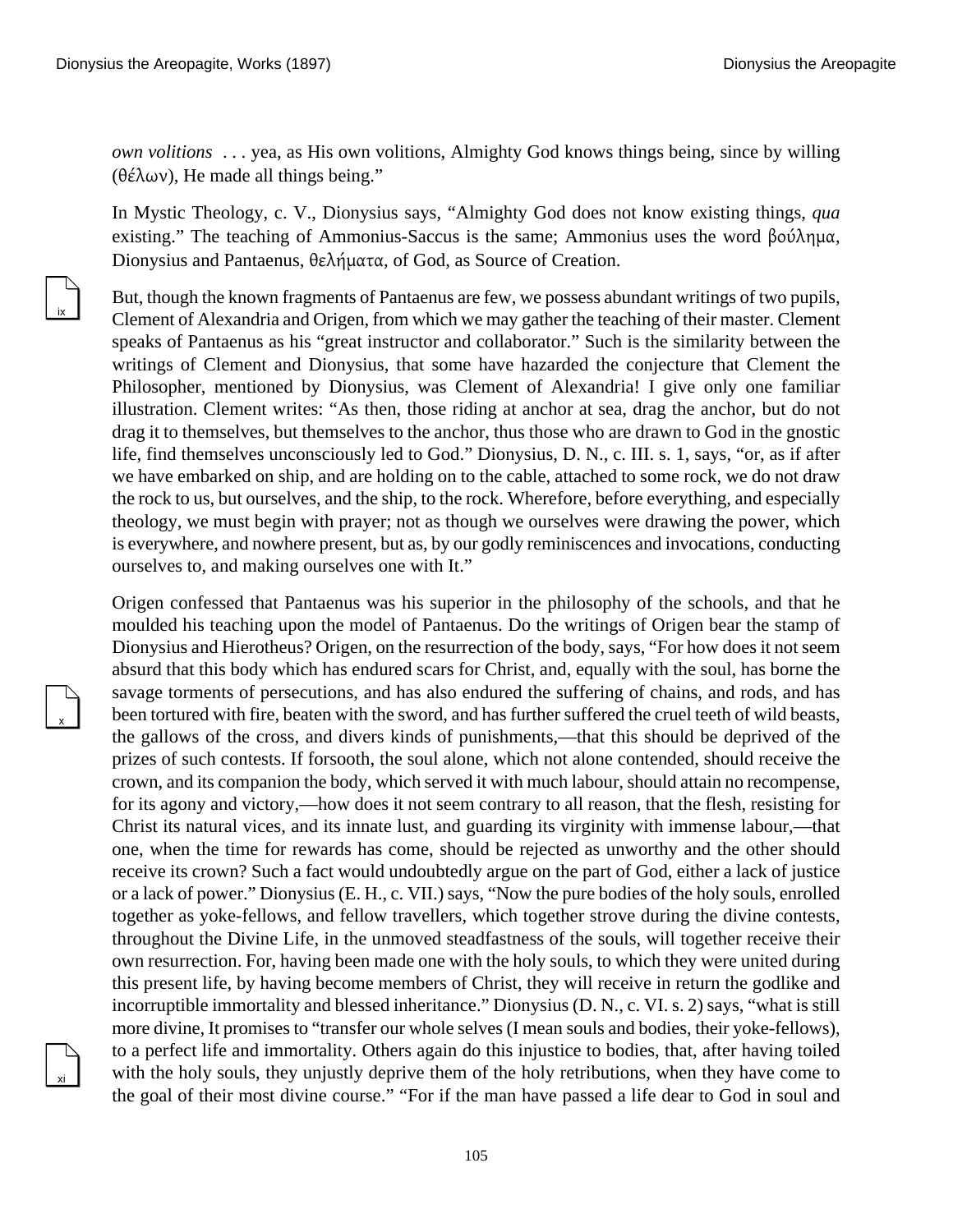body, the body which has contended throughout the Divine struggles will be honoured together with the devout soul."

To shew that Origen knew the works of Hierotheus, we give an extract from his letter to Gregory: "Would that you might both participate in and continually augment this part, so that you may not only say, 'we are partakers of Christ,' but also partakers of God." Papias<sup>148</sup>, Bishop of Hierapolis (fragment V.) says, "the Presbyters, the disciples of the Apostles, say that this is the gradation and method of those who are saved, and that they advance through steps of this nature, and that, moreover, they ascend through the Spirit to the Son, and through the Son to the Father; and that, in due time, the Son will yield up His work to the Father." Who the *Presbyters, the disciples of* the Apostles were, we may gather from the three last chapters of the "Book of Hierotheus<sup>149</sup>," in which the very same doctrine is taught. Is it not, then, a legitimate inference, that when Photius says " that Pantaenus was a pupil of *the Presbyters who had seen the Apostles*," he designated Hierotheus and Dionysius the Areopagite, generally known under that title?

Ammonius Saccus was born of Christian parents in Alexandria, and died in that city, a.d. 242.

Anastasius Sinaita calls him "the Wise," and Hierocles, "the taught of God." Besides being famous for his expositions of Holy Scripture, he wrote the "Diatesseron," or "Harmony of the Gospels," contained in the Bib. Patrum. In a.d. 236, he wrote the agreement between Moses and Jesus. He was the great conciliator, who sought the good in every system, and to make all one in Christ. Pressensé beautifully describes him as a man who wished to believe and to know—to adore and to comprehend—to conciliate the Greek Philosophy with the Mysteries of the East. He wrote a commentary on the golden verses of Pythagoras, which Hierocles published, as well as reproduced his other works. The titles of his books, mentioned by Photius, such as "Providence" and "Free Will," recall those of the lost books of Dionysius, of which we have only a summary in his known works. (Cod. 251-214.)

Ammonius was surnamed Saccus from having been a corn carrier. Virgil, Shakespere, Milton, were great geniuses in themselves, but when we know the sources from which they drew, we can better understand their achievements.

Dionysius was indebted to Hierotheus—Ammonius drew from Dionysius. This we shall shew, not as we might, by his works as described by Photius, but from Plotinus, his disciple, in order that we may have the prevailing proof, to some minds, of testimony not necessarily Christian.

Plotinus was born in Lycopolis, a.d. 205, and died in Campagna, a.d. 270. At the age of 29, he began to search for truth, in the schools of Alexandria. He wandered from teacher to teacher, but could find no rest until he was persuaded to go and hear Ammonius-Saccus. After listening to him, he exclaimed, "This is what I sought."

Plotinus remained under him eleven years, until the death of Ammonius, a.d. 242. In a.d. 244, Plotinus began to teach in Rome. Plotinus was not a refined scholar. Porphyry, therefore, committed

xii

xiii

<sup>148</sup> c. 140.

<sup>149</sup> Br. Mus. (Ad. Rich. 7189)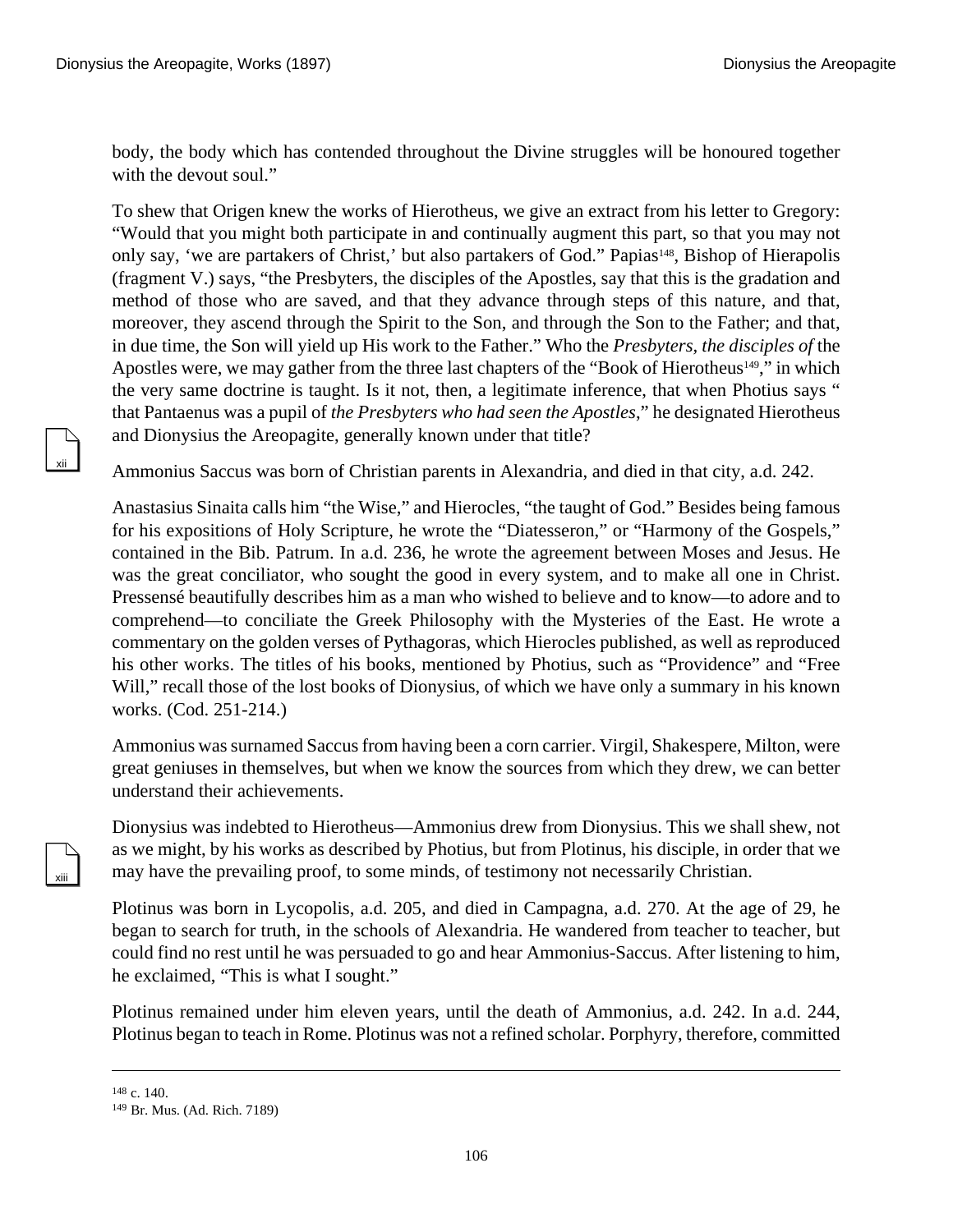xiv

xv

his teaching to writing. Porphyry was regarded as the greatest enemy to the Christian Faith in the early centuries. Persecutors burned the bodies of Christians, but Porphyry sought to undermine their faith in the Holy Scriptures, by quibbles of unbelief, which have been revived to-day as "New Criticism." Porphyry wrote against the Holy Scriptures with a bitterness engendered by a conviction of their truth. Now, it is a startling fact, that though the teaching of Plotinus comes to us through Porphyry, there is not a word in the Enneades, in which the teaching of Plotinus is given, against the Christian Faith. It is true that Eutochius published another version of the teaching of Plotinus, on the ground that his teaching was coloured by Porphyry, but we prefer to rest our proof on Porphyry, as not being prejudiced in favour of the truth.

Let us then first see what Plotinus teaches respecting the Holy Trinity. He says, "We need not go beyond the three *Hypostaseis*" (Persons). It is true that Plotinus presents that Trinity as "One," "Mind," and "Soul," whereas Dionysius gives the formula "Father, Son, and Spirit." Occasionally Plotinus uses "Logos" instead of "Mind." But even this substitution of "One" for "Father" may be traced to Dionysius, who speaks of the Triad, ἐναρχικὴ and even ἐναρχικῶν ὑποστὰσεων, "*One* springing." The "One" represents the Father. Plotinus says, "We may represent the first principle, 'One,' as source, which has no other origin than Itself, and which pours Itself in a multitude of streams without being diminished by what it gives." Dionysius speaks of the "Father" as sole source of Godhead, and says that "the Godhead is undiminished by the gifts imparted." In Chap. XII. of Divine Names, Dionysius treats of "One" and "Perfect" as applied to Almighty God.

Let Us now hear Plotinus on the "Beautiful" Enneades (I. 6-7). Plotinus says, "The soul advances in its ascent towards God, until being raised above everything alien, it sees face to face, in His simplicity, and in all His purity, Him upon Whom all hangs, to Whom all aspire; from Whom all hold existence, life and thought. What transport of love must not he feel who sees Him! with what ardour ought he not to desire to be united to Him! He, who has not seen Him, desires Him as the Good; he who has seen Him, admires Him as the sovereign Beauty; and struck at once with astonishment and pleasure, disdains the things which heretofore he called by the name of Beauty. This is what happens to those to whom have appeared the forms of gods and demons;—they no longer care For the beauty of other bodies. What think you, then, should he experience who has seen the Beautiful Himself,—the Beautiful surpassing earth and heaven! The miserable is not he, Who has neither fresh colour nor comely form, nor power, nor royalty; it is alone he, Who sees himself excluded from the possession of Beauty—a possession in comparison with which he ought to disdain royalty, rule of the whole earth, of the sea, and heaven itself, if he should be able, by abandoning, by despising all these, to rise to the contemplation of the Beautiful, face to face." Plotinus also recognised, "that the eye soiled with impurity could never bear the sight, or attain to the vision of that Beauty. We must render the organs of vision analogous and like to the object that they would contemplate. Every man ought to begin by rendering himself beautiful and divine to obtain a Vision of the Beautiful and the Deity." Well might St. Augustine say, that "with the change of a few words, Plotinus became concordant with Christ's religion." No wonder that Gregory and Basil quoted so largely from Plotinus. Let us now hear what Dionysius says of the "Good and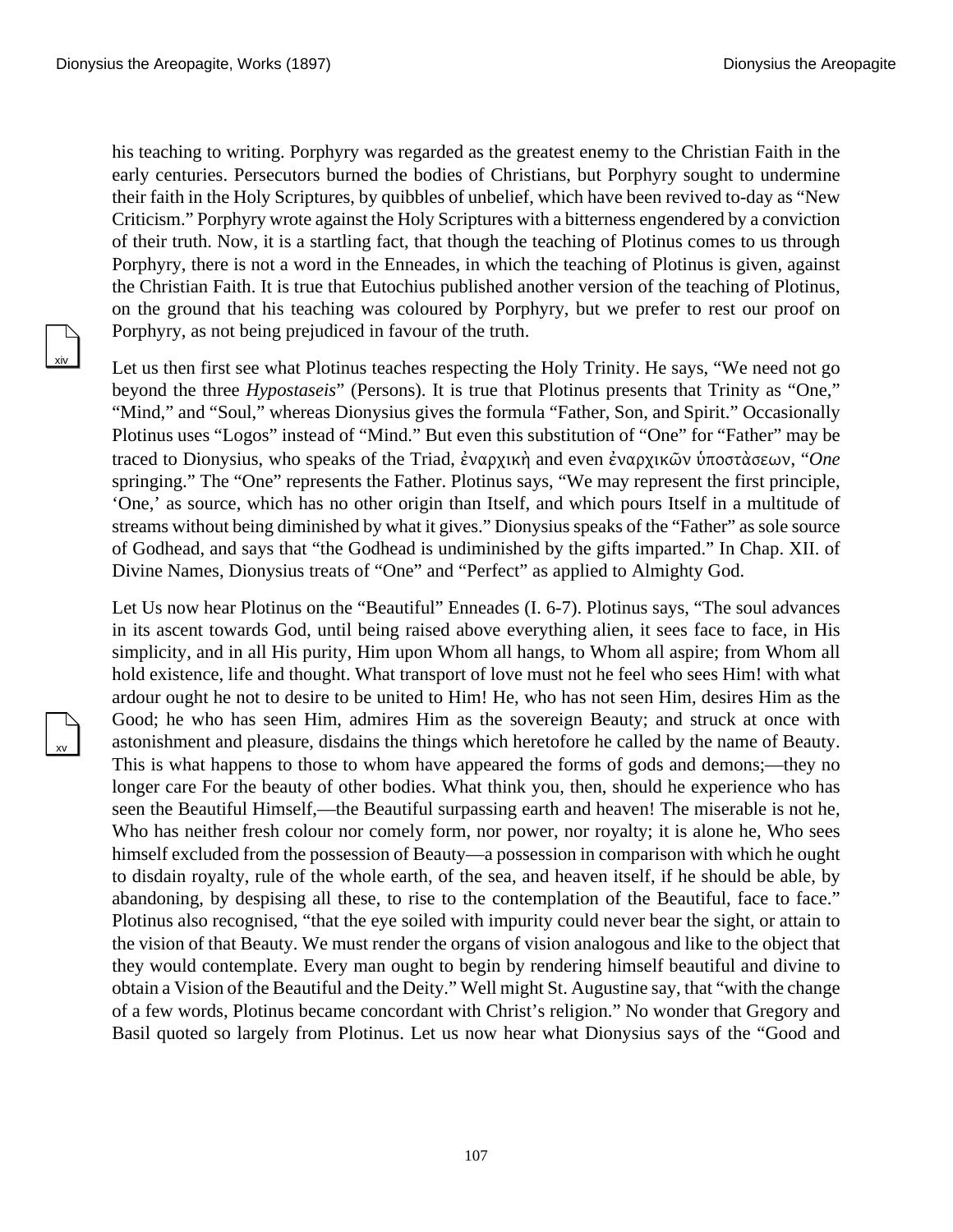xvi

xvii

xviii

Beautiful":— "Goodness turns all things to Itself; all things aspire to It, as source and bond and end. From this Beautiful comes being to all existing things. All things aspire to the Beautiful and Good,—and there is no existing thing which does not participate in the Beautiful and Good." Read the Fourth Chapter of the Divine Names.

Porphyry records that Plotinus attained to that vision of the Beautiful three times during his life. How that vision of the Beautiful is to be attained, Dionysius describes in the "Mystic Theology:"—"But thou, O dear Timothy, by thy persistent commerce with the mystic visions, leave behind both sensible perceptions and intellectual efforts, and all objects of sense and intelligence, and all things not being and being, and be raised aloft agnostically to the union, as attainable, with Him Who is above every essence and knowledge. For by unchecked and absolute extasy, in all purity, from thyself, and all, thou wilt be carried on high to the superessential Ray of the Divine Darkness, when thou hast cast away all and become free from all." Ammonius had such extasy during his lectures, in which he seemed to have Divine visions.

Plotinus differs from Dionysius in regarding creation as an act of necessity, whereas Dionysius regards it as an act of love. Plotinus treats evil as "an elongation from God." Dionysius speaks of Almighty God as immanent in matter the most elongated from spirit. Plotinus traces evil to matter; Dionysius to the fallacious choice of a free agent. May it not be that the pagan colouring of Porphyry in these respects led Eutochius to give a more faithful and consistent account of the teaching of Plotinus.

But the crowning proof that Dionysius was the source from which the Alexandrine School drew much of its wisdom, is Proclus (450-485). Suidas affirmed long ago that Proclus cribbed whole passages from Dionysius. Professor Stiglmayr fills seven pages with parallel passages.

Vachérot describes certain chapters of the "Divine Names" as extracts from Proclus, word for word, and says the whole doctrine of Dionysius seems to be a commentary upon the Theology of Alexandria. Barthélémy St. Hilaire says that Dionysius and Scotus Erigena, almost entirely implanted, in the middle age, the doctrine of Neo-Platonism. Matter is more profound; Professor Langen finds in Dionysius the "characteristics of Neo-Platonic speculation." The similarity of doctrine is denied by none. Which writings appeared first? *that* is the question.

Dexter commemorates the "Divine Names" a.d. 98<sup>150</sup>.

Polycarp quotes Dionysius verbatim as "a certain one." Jerome quotes him as "quidam Graecorum." Dionysius of Alexandria (a.d. 250), writing to Sixtus II., declares that no one can intelligently doubt that the writings are those of Dionysius, the convert of St. Paul, Bishop of Athens. Tertullian, expresses the Agnosia "nihil scire omnia scire," Origen quotes him by name. Theodore (a.d. 420) answers objections,—whom Photius approved. Gregory calls Dionysius "an ancient and venerable Father." The Second Council of Nicea quotes the very words, contained in the "Ecclesiastical Hierarchy," c. I. s. 4, as those of the great Dionysius. Bishop Pearson proves that the best judges in the sixth, fifth, fourth and third centuries regarded the writings as written: by Dionysius the

<sup>150</sup> From Tabularia of Toledo, a.d. 98.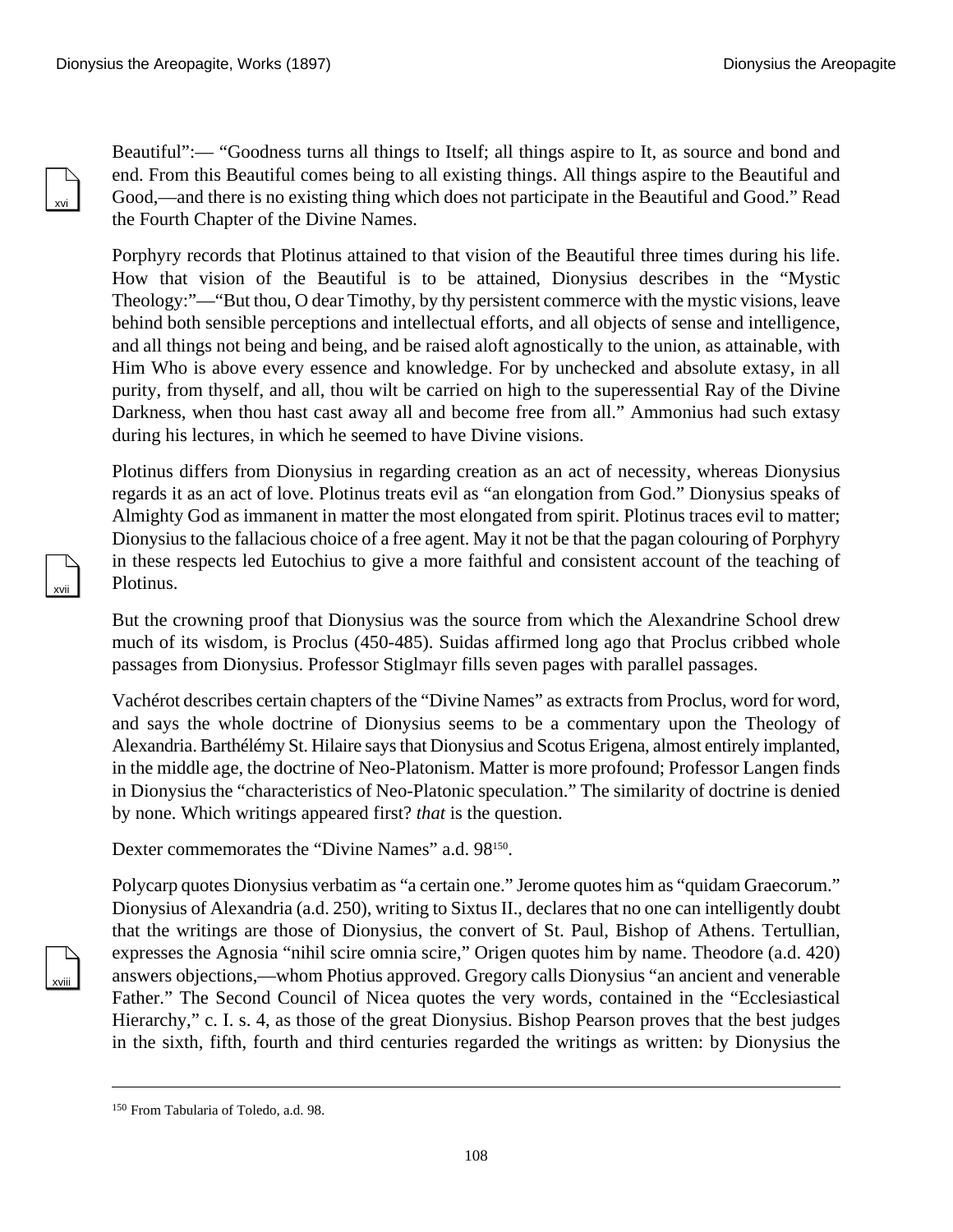Areopagite. German scholars to-day admit that the external testimony is in favour of their genuineness.

Yet eccentric critics, on account of the precise theology, cannot believe that the works were written; by a learned Greek,—Chief of the Areopagus—who forsook all to follow Christ,—the convert and disciple of St.. Paul,—the familiar friend of St. John and other Apostles, to whom our Saviour revealed the mysteries of the Father; but those critics can believe that an unknown man, whose century no one can fix, and possibly a Syrian, may have gleaned from writers of the first four centuries these theological pearls expressed in Greek in a style unique and always like itself. They can, believe that the Author of these Divine writings, would incorporate, fictitious allusions to persons and events of the apostolic, age, to add lustre to incomparable works, and to impute them to another. They can believe that writings, so composed, were foisted upon a credulous Christendom, so that Dionysius of Alexandria, Maximus, St. John Damascene, and the Council of Nicea, accepted them as the genuine works of Dipnysius. I do not belong to that school. Only unbelief could believe anything so incredible. Rational men will not hazard the surmise that works known in the first century were gleaned from writings composed four hundred years afterwards.

The tone of the Alexandrine School may be further illustrated from Amelius and Dionysius the Sublime. Amelius attended Plotinus twenty-four years as companion and pupil. Eusebius gives an extract from his writings, in which Amelius says, "This plainly was the Word, by Whom, being Eternal, things becoming became, as Heraclitus would say." It was probably he who said, "the Prologue of St. John's Gospel ought to be written in gold, and placed in the most conspicuous place in every church." De Civ. Dei, LX. c. 29. Dionysius, the famous secretary of Zenobia, attended the lectures of Ammonius-Saccus. He was the "arbiter" of all literary questions. He expresses his admiration, De sub. L. 9, of the diction of Moses in the description of the six days' creation, and numbers St. Paul amongst the most brilliant Greek orators, as a man who propounded a "dogma beyond demonstration."

We claim that the testimony of these illustrious men, and the extracts from Pantaenus, Ammonius, and their disciples, justify the conclusion that the Alexandrine School was Biblical, Christian, and Philosophical, that its Philosophy was a Divine Philosophy *of the Faith,* not a pagan philosophy *against the Faith,* and that the main sources of its Divine Philosophy were the writings of Hierotheus and Dionysius, Bishops of Athens.

JOHN PARKER.

Cannes, *Epiphany,* 1899.

xix

xx

For sketch of Life, Internal Evidence of date, and External Testimony to genuineness during first nine centuries, see "Celestial and Ecclesiastical Hierarchy." (Skeffington, 2*s*. 6*d.*)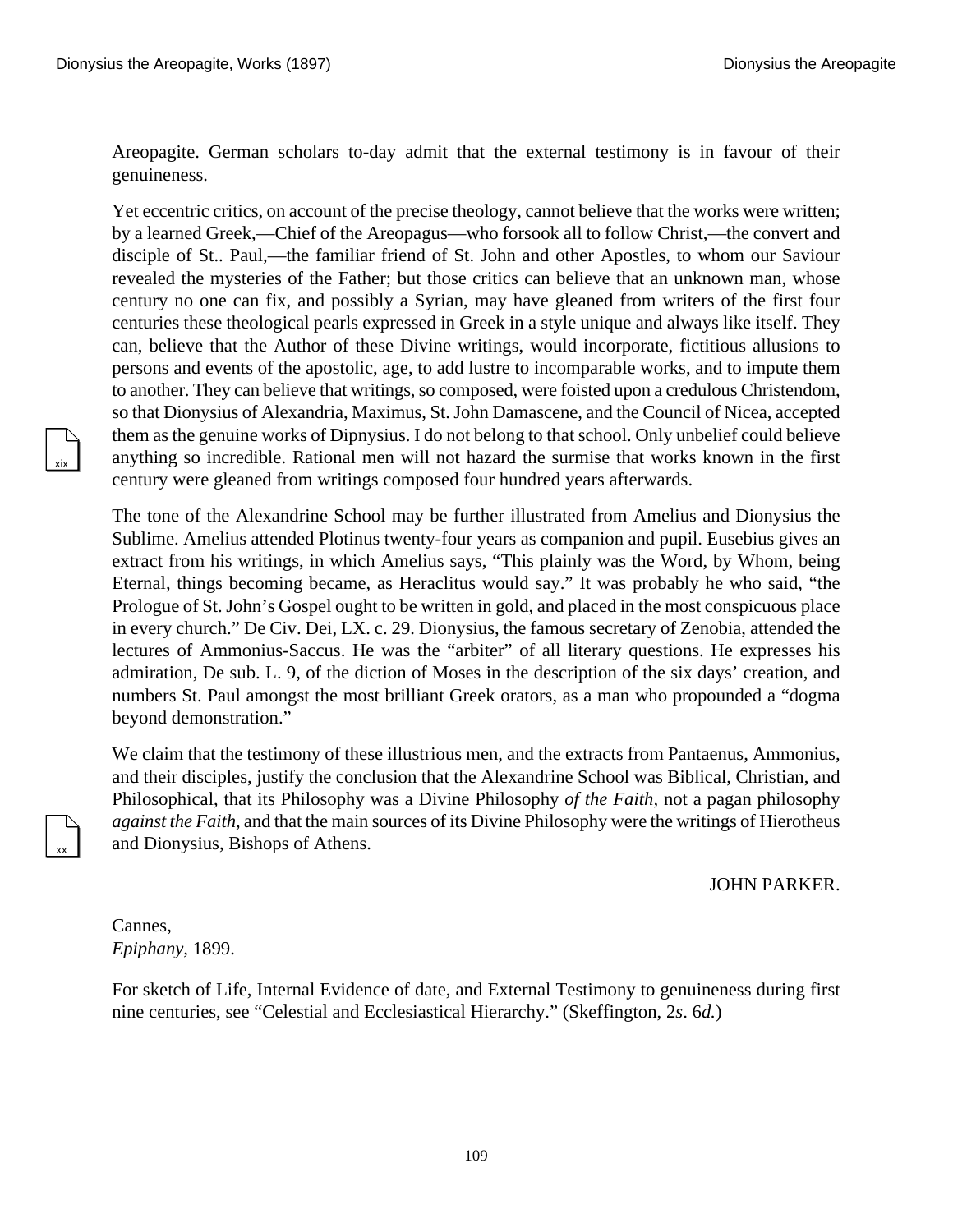### **DIONYSIUS THE AREOPAGITE**

# **ON THE HEAVENLY HIERARCHY.**

### **CAPUT I.**

To my Fellow Presbyter Timothy.151 Dionysius the Presbyter.

*That every divine illumination, whilst going forth lovingly to the objects of its forethought under various forms, remains simplex. Nor is this all. It also unifies the things illuminated.*

### **Section I.**

"Every good gift<sup>152</sup> and every perfect gift is from above, and cometh down from the Father of Lights."

Further also, every procession of illuminating light, proceeding from the Father, whilst visiting us as a gift of goodness, restores us again gradually as an unifying power, and turns us to the oneness of our conducting Father, and to a deifying simplicity. For<sup>153</sup> all things are from Him, and to Him, as said the Sacred Word.

### **Section II.**

Invoking then Jesus, the Paternal Light, the Real, the True, "which lighteth<sup>154</sup> every man coming into the world," "through<sup>155</sup> Whom we have access to the Father," Source of Light, let us aspire, as far as is attainable, to the illuminations handed down by our fathers in the most sacred Oracles, and let us gaze, as we may, upon the Hierarchies of the Heavenly Minds manifested by them symbolically for our instruction. And when we have received, with immaterial and unflinching mental<sup>156</sup> eyes, the gift of Light, primal and super-primal, of the supremely Divine Father, which manifests to us the most blessed Hierarchies of the Angels in types and symbols, let us then, from it, be elevated to its simple splendour157. For it *never* loses its own unique inwardness, but multiplied and going forth, as becomes its goodness, for an elevating and unifying blending of the objects of its care, remains firmly and solitarily centred within itself in its unmoved sameness; and raises, according to their capacity, those who lawfully aspire to it, and makes them one, after the example of its own

2

<sup>151</sup> [1 Pet. v. 1](http://www.ccel.org/b/bible/asv/xml/asv.iPet.5.xml#iPet.5.1).

<sup>152</sup> [James i. 17](http://www.ccel.org/b/bible/asv/xml/asv.Jas.1.xml#Jas.1.17).

<sup>153</sup> [Rom. xi. 36](http://www.ccel.org/b/bible/asv/xml/asv.Rom.11.xml#Rom.11.36).

<sup>154</sup> [John i. 9.](http://www.ccel.org/b/bible/asv/xml/asv.John.1.xml#John.1.9)

<sup>155</sup> [Rom. v. 2.](http://www.ccel.org/b/bible/asv/xml/asv.Rom.5.xml#Rom.5.2)

<sup>156</sup> Syr. Doc. p. 61, Clark.

<sup>157</sup> Plato Rep. 6, 7-11, 121-126. Read Allegory of Cave.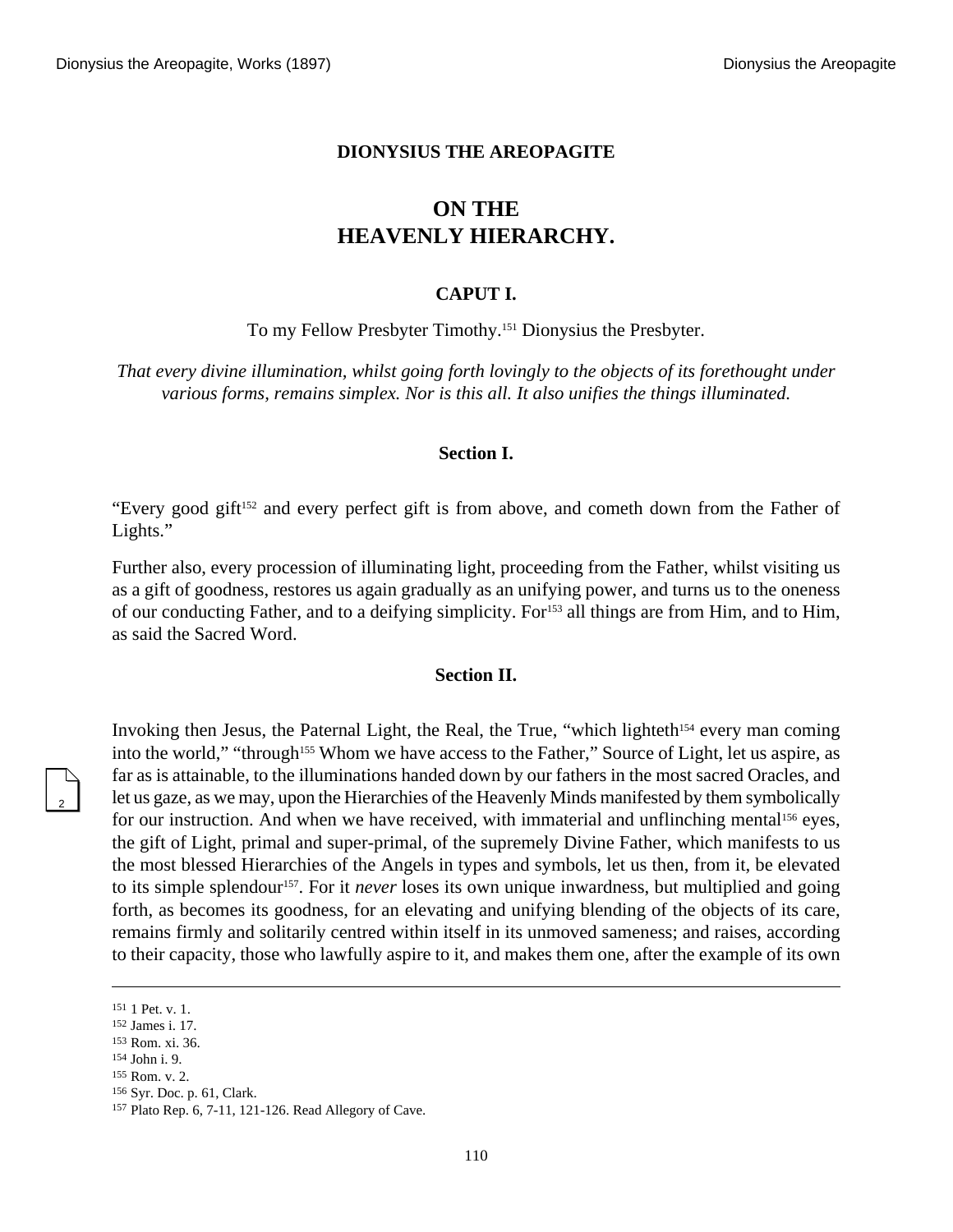unifying Oneness. For it is not possible that the supremely Divine Ray should otherwise illuminate us, except so far as it is enveloped, for the purpose of instruction, in variegated sacred veils, and arranged naturally and appropriately, for such as we are, by paternal forethought.

### **Section III.**



4

Wherefore, the Divine Institution of sacred Rites, having deemed it worthy of the supermundane imitation of the Heavenly Hierarchies, and having depicted the aforesaid immaterial Hierarchies in material figures and bodily compositions, in order that we might be borne, as far as our capacity permits, from the most sacred pictures to the instructions and similitudes without symbol and without type, transmitted to us our most Holy Hierarchy. For it is not possible for our mind to be raised to that immaterial representation and contemplation of the Heavenly Hierarchies, without using the material guidance suitable to itself, accounting the visibl[ePs. xix.](http://www.ccel.org/b/bible/asv/xml/asv.Ps.19.xml#Ps.19.1) beauties as reflections of the invisible comeliness; and the sweet<sup>158</sup> odours of the senses as emblems of the spiritual distribution; and the material<sup>159</sup> lights as a likeness of the gift of the immaterial enlightenment; and the detailed sacred instructions<sup>160</sup>, of the feast of contemplation within the mind; and the ranks<sup>161</sup> of the orders here, of the harmonious and regulated habit, with regard to Divine things; and the reception of the most Divine Eucharist, of the partaking<sup>162</sup> of Jesus, and whatever other things were transmitted to Heavenly Beings supermundanely, but to us symbolically.

For the sake, then, of this our proportioned deification, the philanthropic Source of sacred mysteries, by manifesting the Heavenly Hierarchies to us, and constituting our Hierarchy as fellow-ministers with them, through our imitation of their Godlike priestliness<sup>163</sup>, so far as in us lies, described under sensible likeness the supercelestial Minds, in the inspired compositions of the Oracles, in order that It might lead us through the sensible to the intelligible<sup>164</sup>, and from inspired symbols to the simple sublimities of the Heavenly Hierarchies.

### **CAPUT II.**

*That Divine and Heavenly things are appropriately revealed, even through dissimilar symbols.*

# **Section I.**

<sup>158</sup> [Num. xv. 3](http://www.ccel.org/b/bible/asv/xml/asv.Num.15.xml#Num.15.3).

<sup>159</sup> [Luke 11. 9.](http://www.ccel.org/b/bible/asv/xml/asv.Luke.11.xml#Luke.11.9)

<sup>160</sup> [John vii. 14](http://www.ccel.org/b/bible/asv/xml/asv.John.7.xml#John.7.14).

<sup>161</sup> [Rom. xiii. 1, 2](http://www.ccel.org/b/bible/asv/xml/asv.Rom.13.xml#Rom.13.1 Bible:Rom.13.2).

<sup>162</sup> [1 Cor. x. 16.](http://www.ccel.org/b/bible/asv/xml/asv.iCor.10.xml#iCor.10.16)

<sup>163</sup> [1 Pet ii. 9](http://www.ccel.org/b/bible/asv/xml/asv.iPet.2.xml#iPet.2.9).

<sup>164</sup> νόητα.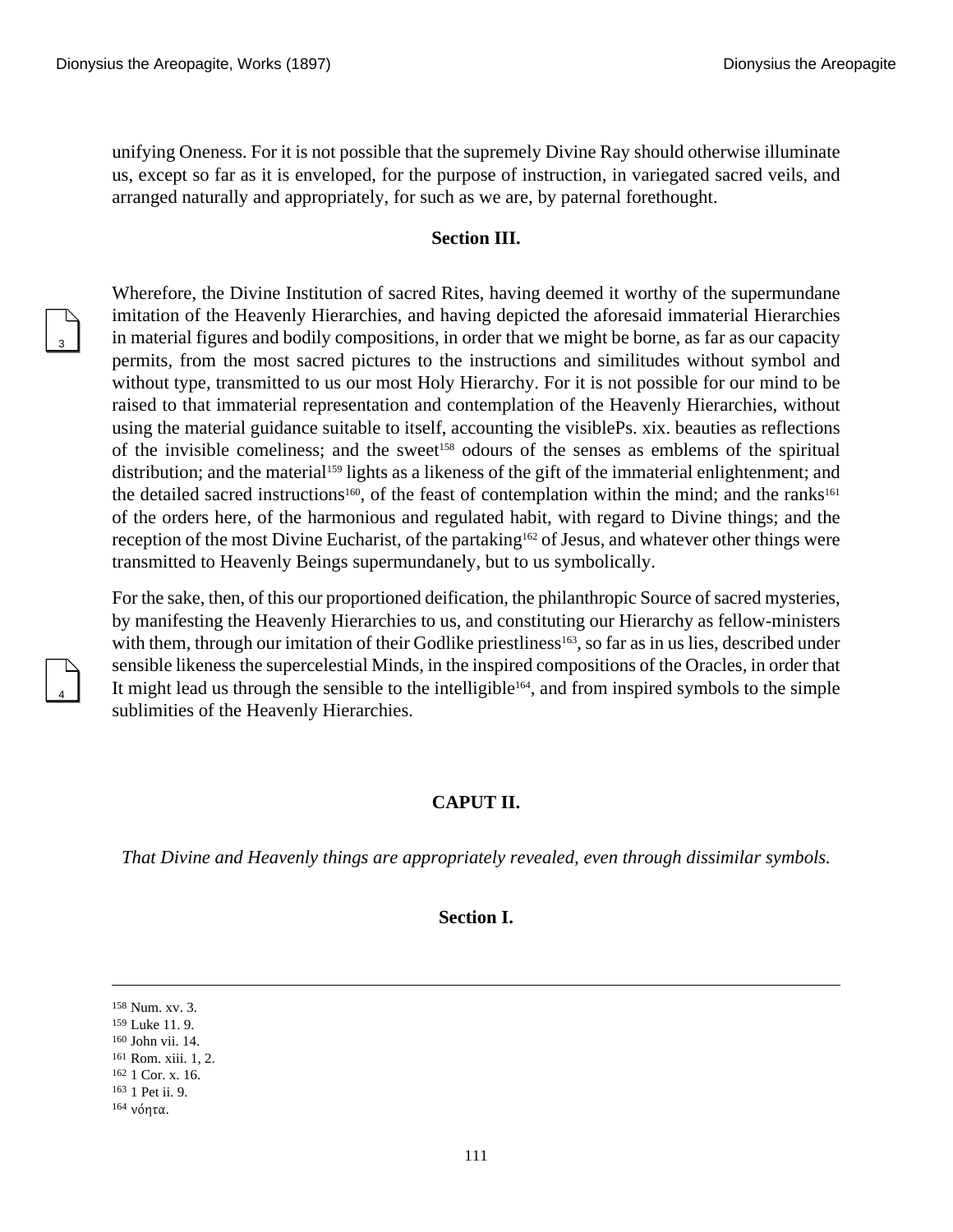6

It is necessary then, as I think, first to set forth what we think is the purpose of every Hierarchy, and what benefit each one confers upon its followers; and next to celebrate the Heavenly Hierarchies according to their revelation in the Oracles; then following these Oracles, to say in what sacred forms the holy writings of the Oracles depict the celestial orders, and to what sort of simplicity we must be carried through the representations; in order that we also may not, like the vulgar, irreverently think that the heavenly and Godlike minds are certain many-footed<sup>165</sup> and many-faced<sup>166</sup> creatures, or moulded to the brutishness of oxen<sup>167</sup>, or the savage form of lion[sIbid.](http://www.ccel.org/b/bible/asv/xml/asv.Ezek.1.xml#Ezek.1.10), and fashioned like the hooked beaks of eagle[sIbid.](http://www.ccel.org/b/bible/asv/xml/asv.Ezek.1.xml#Ezek.1.10), or the feathery down of birds<sup>168</sup>, and should imagine that there are certain wheels<sup>169</sup> of fire above the heaven, or material thrones<sup>170</sup> upon which the Godhead may recline, or certain many-coloured<sup>171</sup> horses, and spear-bearing leaders of the host<sup>172</sup>, and whatever else was transmitted by the Oracles to us under multifarious symbols of sacred imagery.

And indeed, the Word of God<sup>173</sup> artlessly makes use of poetic representations of sacred things, respecting the shapeless minds, out of regard to our intelligence, so to speak, consulting a mode of education proper and natural to it, and moulding the inspired writings for it.

### **Section II.**

But if any one think well to accept the sacred compositions as of things simple and unknown in their own nature, and beyond our contemplation, but thinks the imagery of the holy minds in the Oracles is incongruous, and that all this is, so to speak, a rude scenic representation of the angelic names; and further says that the theologians ought, when they have come to the bodily representation of creatures altogether without body, to represent and display them by appropriate and, as far as possible, cognate figures, taken, at any rate, from our most honoured and immaterial and exalted beings, and ought not to clothe the heavenly and Godlike simple essences with the many forms of the lowest creatures to be found on the earth (for the one would perhaps be more adapted to our instruction, and would not degrade the celestial explanations to incongruous dissimilitudes; but the other both does violence without authority to the Divine powers, and likewise leads astray our minds, through dwelling upon these irreverent descriptions); and perhaps he will also think that the super-heavenly places are filled with certain herds of lions, and troops of horses, and bellowing songs of praise, and flocks of birds, and other living creatures, and material and less honourable things, and whatever else the similitudes of the Oracles, in every respect dissimilar, describe, for a so-called explanation, but which verge towards the absurd, and pernicious, and impassioned; now, in my opinion, the investigation of the truth demonstrates the most sacred wisdom of the Oracles, in the descriptions of the Heavenly Minds, taking forethought, as that wisdom does, wholly

<sup>165</sup> [Ezek. i. 7.](http://www.ccel.org/b/bible/asv/xml/asv.Ezek.1.xml#Ezek.1.7)

<sup>166</sup> [Ibid. i. 6](http://www.ccel.org/b/bible/asv/xml/asv.Ezek.1.xml#Ezek.1.6).

<sup>167</sup> [Ibid. i. 10](http://www.ccel.org/b/bible/asv/xml/asv.Ezek.1.xml#Ezek.1.10).

<sup>168</sup> [Ibid. i. 6-8.](http://www.ccel.org/b/bible/asv/xml/asv.Ezek.1.xml#Ezek.1.6)

<sup>169</sup> [Dan. vii. 9.](http://www.ccel.org/b/bible/asv/xml/asv.Dan.7.xml#Dan.7.9)

<sup>170</sup> [Dan. vii. 9.](http://www.ccel.org/b/bible/asv/xml/asv.Dan.7.xml#Dan.7.9)

<sup>171</sup> [Zech. i. 8.](http://www.ccel.org/b/bible/asv/xml/asv.Zech.1.xml#Zech.1.8)

<sup>172</sup> [Joshua v. 13, 14](http://www.ccel.org/b/bible/asv/xml/asv.Josh.5.xml#Josh.5.13 Bible:Josh.5.14); [2 Macc. iii. 25](http://www.ccel.org/b/bible/asv/xml/asv.iiMacc.3.xml#iiMacc.3.25).

<sup>173</sup> Θεολογία.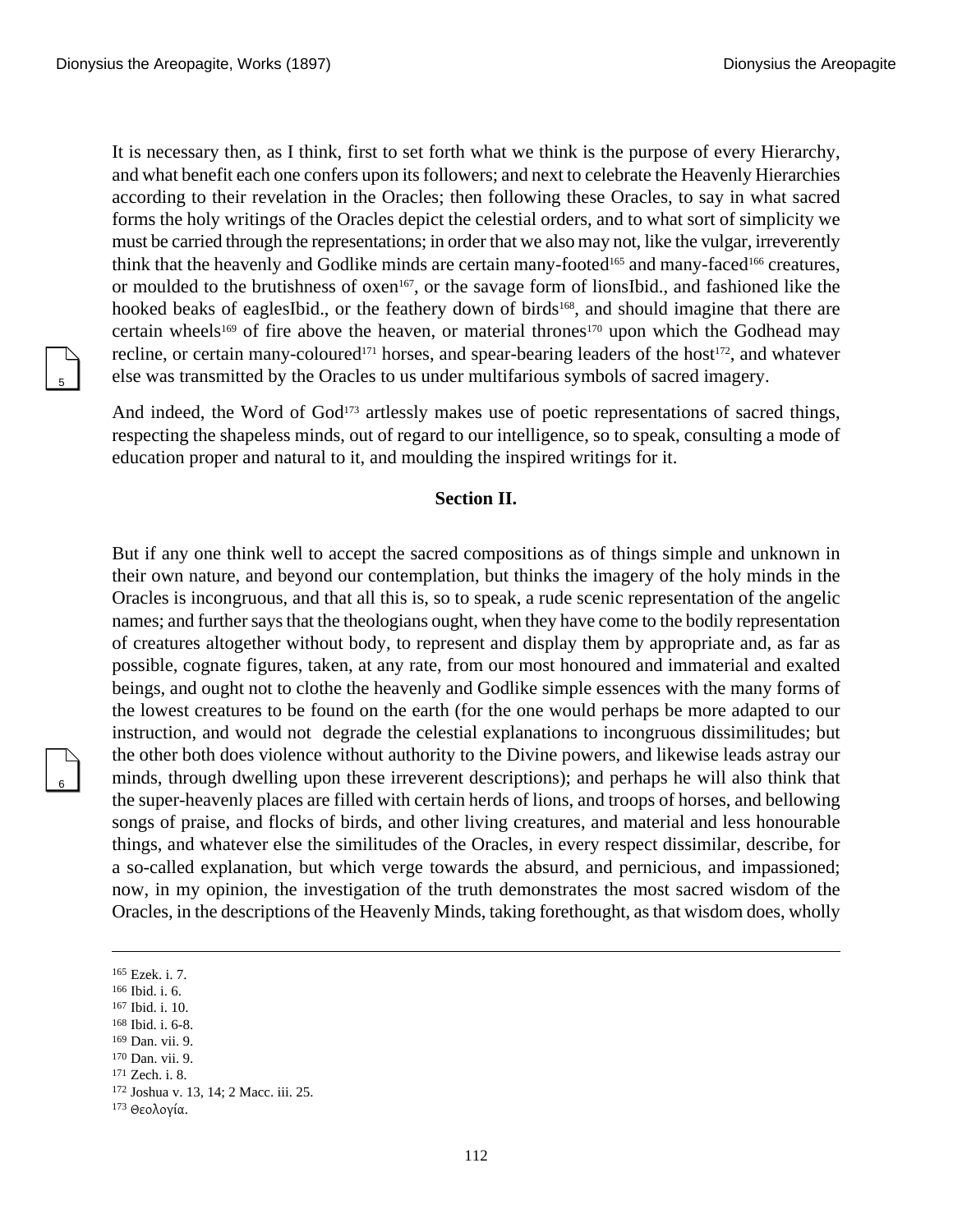8

for each, so as neither, as one may say, to do violence to the Divine Powers, nor at the same time to enthral us in the grovelling passions of the debased imagery. For any one might say that the cause why forms are naturally attributed to the formless, and shapes to the shapeless, is not alone our capacity which is unable immediately to elevate itself to the intelligible contemplations, and that it needs appropriate and cognate instructions which present images, suitable to us, of the formless and supernatural objects of contemplation; but further, that it is most agreeable to the revealing Oracles to conceal, through mystical and sacred enigmas, and to keep the holy and secret truth respecting the supermundane minds inaccessible to the multitude. For it is not every one that is holy, nor, as the Oracles affirm, does knowledge belong to all<sup>174</sup>.

### **Section III.**

But if any one should blame the descriptions as being incongruous, by saying that it is shameful to attribute shapes so repugnant to the Godlike and most holy Orders, it is enough to reply that the method of Divine revelation is twofold; one, indeed, as is natural, proceeding through likenesses that are similar, and of a sacred character, but the other, through dissimilar forms, fashioning them into entire unlikeness and incongruity. No doubt, the mystical traditions of the revealing Oracles sometimes extol the august Blessedness of the super-essential Godhead, as Word<sup>175</sup>, and Mind<sup>176</sup>, and Essence<sup>177</sup>, manifesting its God-becoming expression and wisdom, both as really being Origin, and true Cause of the origin of things being, and they describe It as light $178$ , and call it life. While such sacred descriptions are more reverent, and seem in a certain way to be superior to the material images, they yet, even thus, in reality fall short of the supremely Divine similitude. For It is above every essence and life. No light, indeed, expresses its character, and every description and mind incomparably fall short of Its similitude.

But at other times its praises are supermundanely sung, by the Oracles themselves, through dissimilar revelations, when they affirm that it is invisible<sup>179</sup>, and infinite<sup>180</sup>, and incomprehensible<sup>181</sup>; and when there is signified, not what it is, but what it is not. For this, as I think, is more appropriate to It, since, as the secret and sacerdotal tradition taught, we rightly describe its non-relationship to things created, but we do not know its superessential, and inconceivable, and unutterable indefinability. If, then, the negations respecting things Divine are true, but the affirmations are inharmonious, the revelation as regards things invisible, through dissimilar representations, is more appropriate to the hiddenness of things unutterable. Thus the sacred descriptions of the Oracles honour, and do not expose to shame, the Heavenly Orders, when they make them known by dissimilar pictorial forms, and demonstrate through these their supermundane superiority over all. material things. And I do not suppose that any sensible man will gainsay that the incongruous elevate our

<sup>174</sup> [1 Cor. viii. 7.](http://www.ccel.org/b/bible/asv/xml/asv.iCor.8.xml#iCor.8.7)

<sup>175</sup> [John i. 1.](http://www.ccel.org/b/bible/asv/xml/asv.John.1.xml#John.1.1)

<sup>176</sup> [Ps. cxxxvi. 5](http://www.ccel.org/b/bible/asv/xml/asv.Ps.36.xml#Ps.36.5).

<sup>177</sup> [Exod. iii. 14](http://www.ccel.org/b/bible/asv/xml/asv.Exod.3.xml#Exod.3.14).

<sup>178</sup> [John i. 4.](http://www.ccel.org/b/bible/asv/xml/asv.John.1.xml#John.1.4)

<sup>179</sup> [1 Tim. vi. 16.](http://www.ccel.org/b/bible/asv/xml/asv.iTim.6.xml#iTim.6.16)

<sup>180</sup> [Ps. cxlv. 13](http://www.ccel.org/b/bible/asv/xml/asv.Ps.45.xml#Ps.45.13).

<sup>181</sup> [Rom. xi. 33](http://www.ccel.org/b/bible/asv/xml/asv.Rom.11.xml#Rom.11.33); [Jer. li. 15.](http://www.ccel.org/b/bible/asv/xml/asv.Jer.51.xml#Jer.51.15)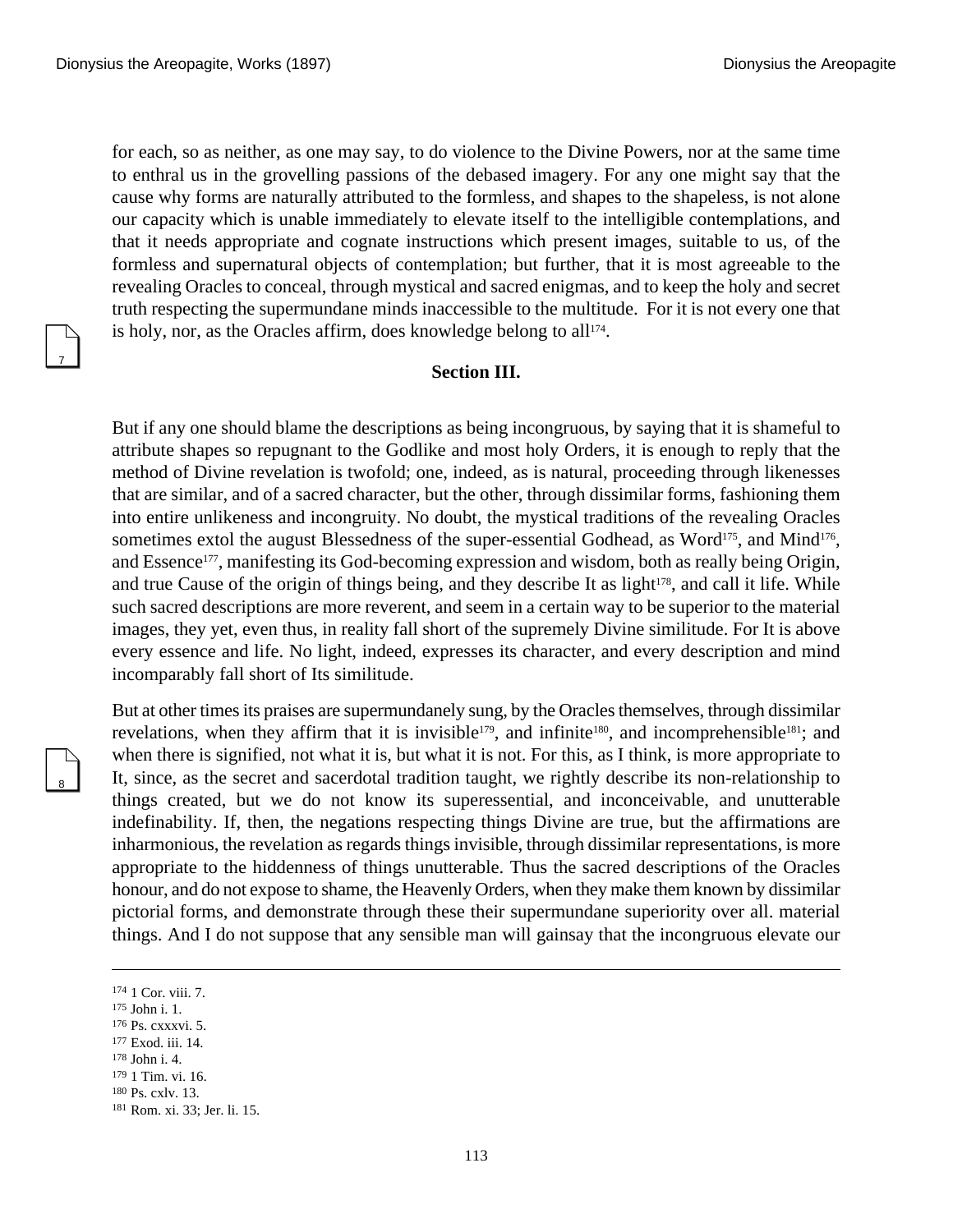10

mind more than the similitudes; for there is a likelihood, with regard to the more sublime representations of heavenly things, that we should be led astray, so as to think that the Heavenly Beings are certain creatures with the appearance of gold, and certain men with the appearance of light<sup>182</sup>, and glittering like lightning<sup>183</sup>, handsome<sup>184</sup>, clothed in bright shining raiment, shedding forth innocuous flame, and so with regard to all the other shapes and appropriate forms, with which the Word of God has depicted the Heavenly Minds. In order that men might not suffer from this, by thinking they are nothing more exalted than their beau tiful appearance, the elevating wisdom of the pious theologians reverently conducts to the incongruous dissimilarities, not permitting our earthly part to rest fixed in the base images, but urging the upward tendency of the soul, and goading it by the unseemliness of the phrases (to see) that it belongs neither to lawful nor seeming truth, even for the most earthly conceptions, that the most heavenly and Divine visions are actually like things so base. Further also this must particularly be borne in mind, that not even one of the things existing is altogether deprived of participation in the beautiful, since, as is evident and the truth of the Oracles affirms, all things are very beautiful<sup>185</sup>.

#### **Section IV.**

It is, then, possible to frame in one's mind good contemplations from everything, and to depict, from things material, the aforesaid dissimilar similitudes, both for the intelligible and the intelligent; since the intelligent hold in a different fashion things which are attributed to things sensible differently. For instance, appetite, in the irrational creatures, takes its rise in the passions, and their movement, which takes the form of appetite, is full of all kinds of unreasonableness. But with regard to the intelligent, we must think of the appetite in another fashion, as denoting, according to my judgment, their manly style, and their determined persistence in their Godlike and unchangeable steadfastness. In like manner we say, with regard to the irrational creatures, that lust is a certain uncircumspect and earthly passionate attachment, arising incontinently from an innate movement, or intimacy in things subject to change, and the irrational supremacy of the bodily desire, which drives the whole organism towards the object of sensual inclination. But when we attribute "lust" to spiritual beings, by clothing them with dissimilar similitudes, we must think that it is a Divine love of the immaterial, above expression and thought, and the inflexible and determined longing for the supernally pure and passionless contemplation, and for the really perpetual and intelligible fellowship in that pure and most exalted splendour, and in the abiding and beautifying comeliness. And 'incontinence' we may take for the persistent and inflexible, which nothing can repulse, on account of the pure and changeless love for the Divine beauty, and the whole tendency towards the really desired. But with regard to the irrational living beings, or soulless matter, we appropriately call their irrationality and want of sensible perception a deprivation of reason and sensible perception. And with regard to the immaterial and intelligent beings, we reverently acknowledge their superiority, as supermundane beings, over our discursive and bodily reason, and

<sup>182</sup> [Acts i. 10.](http://www.ccel.org/b/bible/asv/xml/asv.Acts.1.xml#Acts.1.10)

<sup>183</sup> [Matt. xxviii. 3.](http://www.ccel.org/b/bible/asv/xml/asv.Matt.28.xml#Matt.28.3)

<sup>184</sup> [Acts vi. 15](http://www.ccel.org/b/bible/asv/xml/asv.Acts.6.xml#Acts.6.15).

<sup>185</sup> [Gen. i. 31.](http://www.ccel.org/b/bible/asv/xml/asv.Gen.1.xml#Gen.1.31)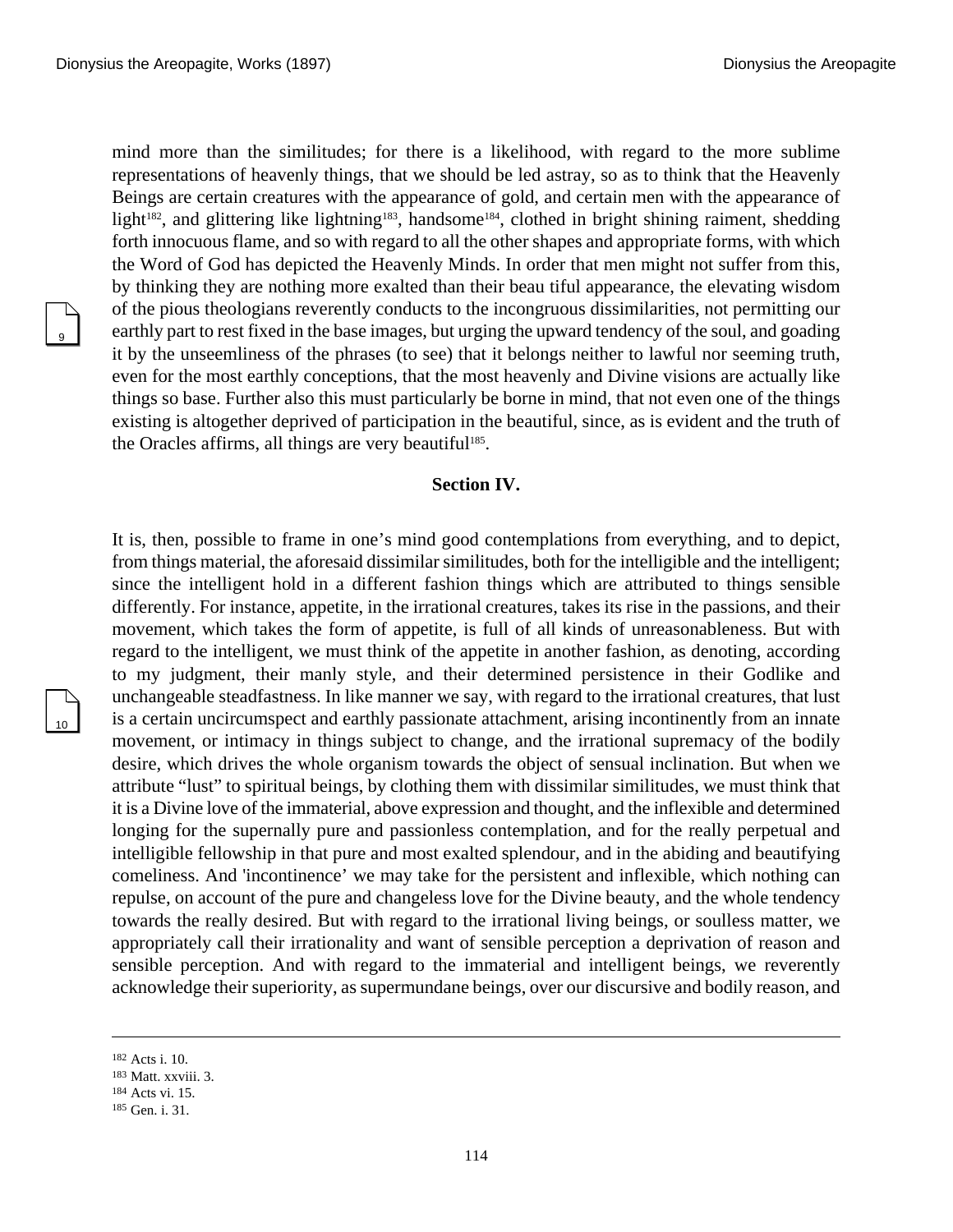

the material perception of the senses which is alien to the incorporeal Minds. It is, then, permissible to depict forms, which are not discordant, to the celestial beings, even from portions of matter which are the least honourable, since even it, having had its beginning from the Essentially Beautiful, has throughout the whole range of matter some echoes of the intellectual comeliness; and it is possible through these to be led to the immaterial archetypes—things most similar being taken, as has been said, dissimilarly, and the identities being denned, not in the same way, but harmoniously, and appropriately, as regards the intellectual and sensible beings.

#### **Section V.**

We shall find the Mystic Theologians enfolding these things not only around the illustrations of the Heavenly Orders, but also, sometimes, around the supremely Divine Revelations Themselves. At one time, indeed, they extol It under exalted imagery as Sun<sup>186</sup> of Righteousness, as Morning<sup>187</sup> Star rising divinely in the mind, and as Light<sup>188</sup> illuming without veil and for contemplation; and at other times, through things in our midst, as Fire<sup>189</sup>, shedding its innocuous light; as Water<sup>190</sup>, furnishing a fulness of life, and, to speak symbolically, flowing into a belly, and bubbling forth rivers flowing irresistibly; and at other times, from things most remote, as sweet-smelling ointment<sup>191</sup>, as Head Corner-stone<sup>192</sup>. But they also clothe It in forms of wild beasts, and attach to It identity with a Lion<sup>193</sup>, and Panther<sup>194</sup>, and say that it shall be a Leopard<sup>195</sup>, and a rushing Bear[Ibid.](http://www.ccel.org/b/bible/asv/xml/asv.Hos.13.xml#Hos.13.8). But, I will also add, that which seems to be more dishonourable than all, and the most incongruous, viz. that distinguished theologians have shewn it to us as representing Itself under the form of a worm<sup>196</sup>. Thus do all the godly-wise, and interpreters of the secret inspiration, separate the holy of holies<sup>197</sup> from the uninitiated and the unholy, to keep them undefined, and prefer the dissimilar description of holy things, so that Divine things should neither be easily reached by the profane, nor those who diligently contemplate the Divine imagery rest in the types as though they were true; and so Divine things should be honoured by the true negations, and by comparisons with the lowest things, which are diverse from their proper resemblance. There is then nothing absurd if they depict even the Heavenly Beings under incongruous dissimilar similitudes, for causes aforesaid. For probably not even we should have come to an investigation, from not seeing our way,—not to say to mystic meaning through an accurate enquiry into Divine things,—unless the deformity of the descriptions representing the Angels had shocked us, not permitting our mind to linger in the discordant representations, but rousing us utterly to reject the earthly proclivities, and accustoming us to elevate

- <sup>192</sup> [Eph. ii. 20.](http://www.ccel.org/b/bible/asv/xml/asv.Eph.2.xml#Eph.2.20)
- <sup>193</sup> [Hos. xiii. 8](http://www.ccel.org/b/bible/asv/xml/asv.Hos.13.xml#Hos.13.8).

- <sup>195</sup> [Ibid. 8.](http://www.ccel.org/b/bible/asv/xml/asv.Hos.13.xml#Hos.13.8)
- <sup>196</sup> [Ps. xxii. 6](http://www.ccel.org/b/bible/asv/xml/asv.Ps.22.xml#Ps.22.6).

<sup>186</sup> [Mal. iv. 2](http://www.ccel.org/b/bible/asv/xml/asv.Mal.4.xml#Mal.4.2).

<sup>187</sup> [Num. xxiv. 17](http://www.ccel.org/b/bible/asv/xml/asv.Num.24.xml#Num.24.17); [2 Pet. i. 19.](http://www.ccel.org/b/bible/asv/xml/asv.iiPet.1.xml#iiPet.1.19)

<sup>188</sup> [John i. 5.](http://www.ccel.org/b/bible/asv/xml/asv.John.1.xml#John.1.5)

<sup>189</sup> [Exod. iii. 2](http://www.ccel.org/b/bible/asv/xml/asv.Exod.3.xml#Exod.3.2).

<sup>190</sup> [John vii. 38](http://www.ccel.org/b/bible/asv/xml/asv.John.7.xml#John.7.38).

<sup>191</sup> [Cant. i. 2](http://www.ccel.org/b/bible/asv/xml/asv.Song.1.xml#Song.1.2).

<sup>194</sup> [Ibid. 7.](http://www.ccel.org/b/bible/asv/xml/asv.Hos.13.xml#Hos.13.7)

<sup>197</sup> ἅγια τῶν ἅγιων.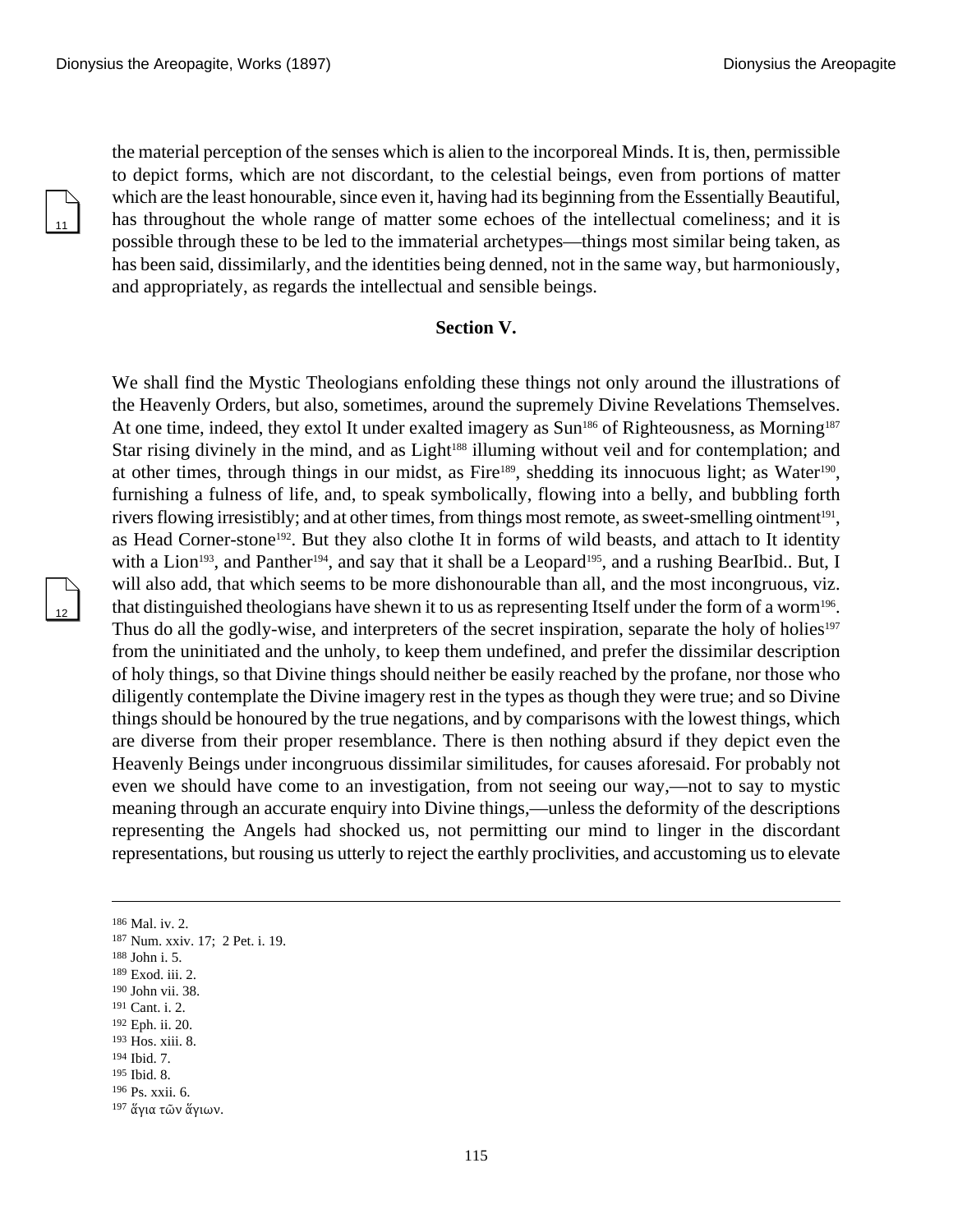

ourselves through things that are seen, to their supermundane mystical meanings. Let these things suffice to have been said on account of the material and incongruous descriptions of the holy Angels in the Holy Oracles. And next, it is necessary to define what we think the Hierarchy is in itself, and what benefit those who possess a Hierarchy derive; from the same. But let Christ lead the discourse—if it be lawful to me to say—He Who is mine,—the Inspiration of all Hierarchical revelation. And thou, my son, after the pious rule of our Hierarchical tradition, do thou religiously listen to things religiously uttered, becoming inspired through instruction in inspired things; and when thou hast enfolded the Divine things in the secret recesses of thy mind, guard them closely from the profane multitude as being uniform, for it is not lawful, as the Oracles say, to cast to swine the unsullied and bright and beautifying comeliness of the intelligible pearls.

### **CAPUT III.**

*What is Hierarchy? and what the use of Hierarchy?*

### **Section I.**

Hierarchy is, in my judgment, a sacred order and science and operation, assimilated, as far as attainable, to the likeness of God, and conducted to the illuminations granted to it from God, according to capacity, with a view to the Divine imitation. Now the God-becoming Beauty, as simple, as good, as source of initiation, is altogether free from any dissimilarity, and imparts its own proper light to each according to their fitness, and perfects in most Divine initiation, as becomes the undeviating moulding of those who are being initiated harmoniously to itself.

### **Section II.**

The purpose, then, of Hierarchy is the assimilation and union, as far as attainable, with God, having Him Leader of all religious science and operation, by looking unflinchingly to His most Divine comeliness, and copying, as far as possible, and by perfecting its own followers as Divine images, mirrors most luminous and without flaw, receptive of the primal light and the supremely Divine ray, and devoutly filled with the entrusted radiance, and again, spreading this radiance ungrudgingly to those after it, in accordance with the supremely Divine regulations. For it is not lawful for the Mystic Rites of sacred things, or for things religiously done, to practise anything whatever beyond the sacred regulations of their own proper function. Nor even must they attempt otherwise, if they desire to attain its deifying splendour, and look to it religiously, and are moulded after the example of each of the holy minds. He, then, who mentions Hierarchy, denotes a certain altogether Holy Order, an image of the supremely Divine freshness, ministering the mysteries of its own illumination in hierarchical ranks, and sciences, and assimilated to its own proper Head as far as lawful.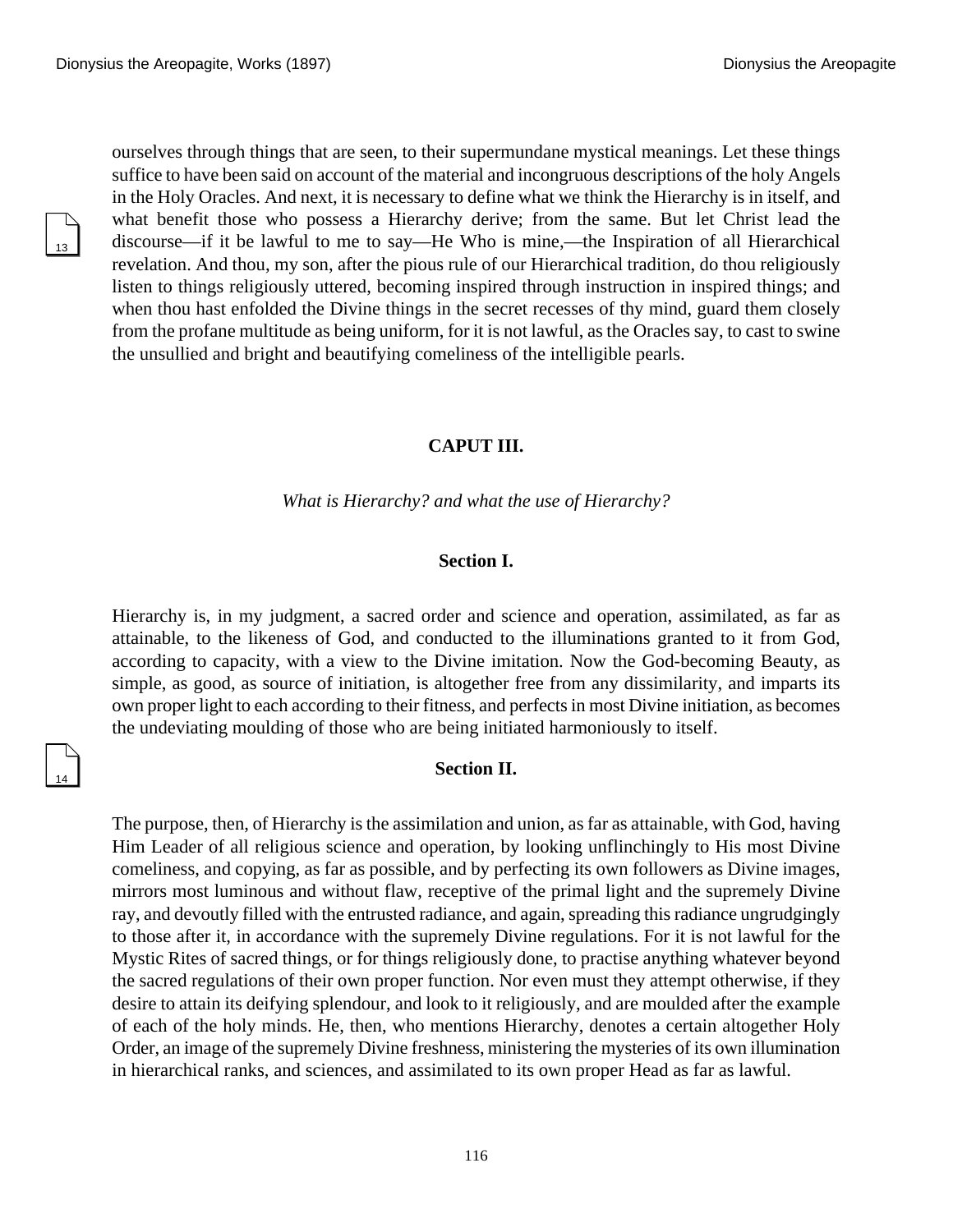16

For each of those who have been called into the Hierarchy, find their perfection in being carried to the Divine imitation<sup>198</sup> in their own proper degree; and, what is more Divine than all, in becoming a fellow-worker199 with God, as the Oracles say, and in shewing the Divine energy in himself manifested as far as possible. For it is an Hierarchical regulation that some are purified and that others purify<sup>200</sup>; that some are enlightened and others enlighten<sup>201</sup>; that some are perfected and others perfect; the Divine imitation will fit each one in this fashion. The Divine blessedness, to speak after the manner of men, is indeed unstained by any dissimilarity<sup>202</sup>, and is full of invisible light $203$ —perfect $204$ , and needing no perfection; cleansing, illuminating, and perfecting, yea, rather a holy purification, and illumination, and perfection—above purification, above light, preeminently perfect, self-perfect source and cause of every Hierarchy, and elevated pre-eminently above every holy thing.

#### **Section III.**

It is necessary then, as I think, that those who are being purified should be entirely perfected, without stain, and be freed from all dissimilar confusion; that those who are being illuminated should be filled with the Divine Light, conducted to the habit and faculty of contemplation in all purity of mind; that those who are being initiated should be separated from the imperfect, and become recipients of that perfecting science of the sacred things contemplated. Further, that those who purify should impart, from their own abundance of purity, their own proper holiness; that those who illuminate, as being more luminous intelligences, whose function it is to- receive and to impart light, and who are joyfully filled with holy gladness, that these should overflow, in proportion to their own overflowing light, towards those who are worthy of enlightenment; and that those who make perfect, as being skilled in the impartation of perfection, should perfect those being perfected, through the holy instruction, in the science of the holy things contemplated. Thus each rank of the Hierarchical Order is led, in its own degree, to the Divine co-operation, by performing, through grace and God-given power, those things which are naturally and supernaturally in the Godhead, and accomplished by It superessentially, and manifested hierarchically, for the attainable imitation of the God-loving Minds<sup>205</sup>.

#### **CAPUT IV.**

<sup>200</sup> [Ps. li. 9](http://www.ccel.org/b/bible/asv/xml/asv.Ps.51.xml#Ps.51.9).

<sup>202</sup> [Deut. vi. 4.](http://www.ccel.org/b/bible/asv/xml/asv.Deut.6.xml#Deut.6.4)

<sup>204</sup> [Matt. v. 48.](http://www.ccel.org/b/bible/asv/xml/asv.Matt.5.xml#Matt.5.48)

<sup>198</sup> [Eph. v. 1](http://www.ccel.org/b/bible/asv/xml/asv.Eph.5.xml#Eph.5.1).

<sup>199</sup> [1 Cor. iii. 9](http://www.ccel.org/b/bible/asv/xml/asv.iCor.3.xml#iCor.3.9).

<sup>201</sup> [Ibid. cxix. 18.](http://www.ccel.org/b/bible/asv/xml/asv.Ps.119.xml#Ps.119.18)

<sup>203</sup> [John xii. 46](http://www.ccel.org/b/bible/asv/xml/asv.John.12.xml#John.12.46).

<sup>205</sup> The Holy Angels.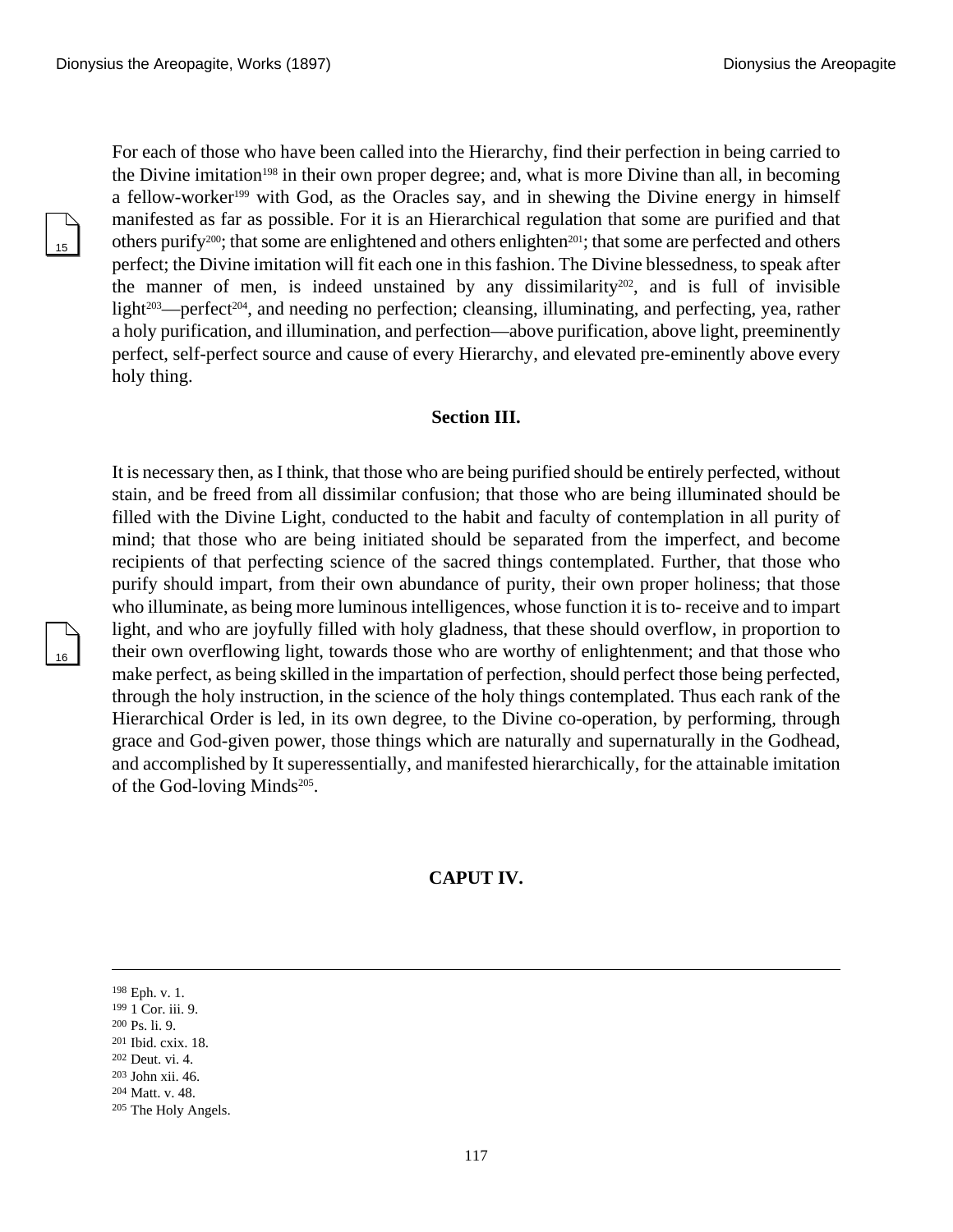18

*What is meant by the appellation "Angels?"*

### **Section I.**

Now that the Hierarchy itself has been, in my judgment, sufficiently defined, we must next extol the Angelic Hierarchy, and we must contemplate, with supermundane eyes, its sacred formations, depicted in the Oracles, in order that we may be borne aloft to their Divinely resplendent simplicity, through the mystic representations, and may extol the source of all Hierarchical science with God-becoming reverence and with thanksgivings. First of all, however, let this truth be spoken —that it was through goodness that the superessential Godhead, having fixed all the essences of things being, brought them into being. For this is the peculiar characteristic of the Cause of all things, and of goodness surpassing all, to call things being to participation of Itself, as each order of things being was determined from its own analogy. For all things being share in a Providence, which bubbles forth from the superessential Deity, Cause of all things. For they would not be, unless they had participated in the Essence and Origin of things being. All things then, without life, participate in It by their being. For the being of all things is the Deity, above being; things living participate in its life-giving power, above all life; things rational and intellectual participate in its self-perfect and preeminently perfect wisdom, above all reason and mind. It is evident, then, that all those Beings are around It, which have participated in It, in many forms.

### **Section II.**

The holy orders, then, of the Heavenly Beings share in the supremely Divine participation, in a higher degree than things which merely exist, or which lead an irrational life, or which are rational like ourselves. For by moulding themselves intelligibly to the Divine imitation, and looking supermundanely to the supremely Divine likeness, and striving to mould their intellectual appearance, they naturally have more ungrudging communications with It, being near and ever moving upwards, as far as lawful, elevating themselves with the intensity of the Divine unswerving love, and receiving the primal illuminations without earthly stain, and ranging themselves to these, and having their whole life intellectual. These, then, are they who, at first hand, and under many forms, participate in the Divine, and, at first hand, and under many forms, make known the supremely Divine Hiddenness. Wherefore, beyond all, they are deemed pre-eminently worthy of the appellation Angelic, on the ground that the supremely Divine illumination comes to them at first hand, and, through them, there pass to us manifestations above us. Thus, then, the Law, as the Word of God affirms, was given to us through the ministration of Angels<sup>206</sup>; and Angels led our illustrious fathers<sup>207</sup> before the Law, and after the Law, to the Divine Being, either by leading<sup>208</sup> them to what was to be done, and by converting them from error, and an unholy life, to the straight way of truth<sup>209</sup>, or

<sup>206</sup> [Gal. iii. 18](http://www.ccel.org/b/bible/asv/xml/asv.Gal.3.xml#Gal.3.18).

<sup>207</sup> [Acts vii. 53.](http://www.ccel.org/b/bible/asv/xml/asv.Acts.7.xml#Acts.7.53)

<sup>208</sup> [Gen. xxii. 12.](http://www.ccel.org/b/bible/asv/xml/asv.Gen.22.xml#Gen.22.12)

<sup>209</sup> [Acts x. 3](http://www.ccel.org/b/bible/asv/xml/asv.Acts.10.xml#Acts.10.3).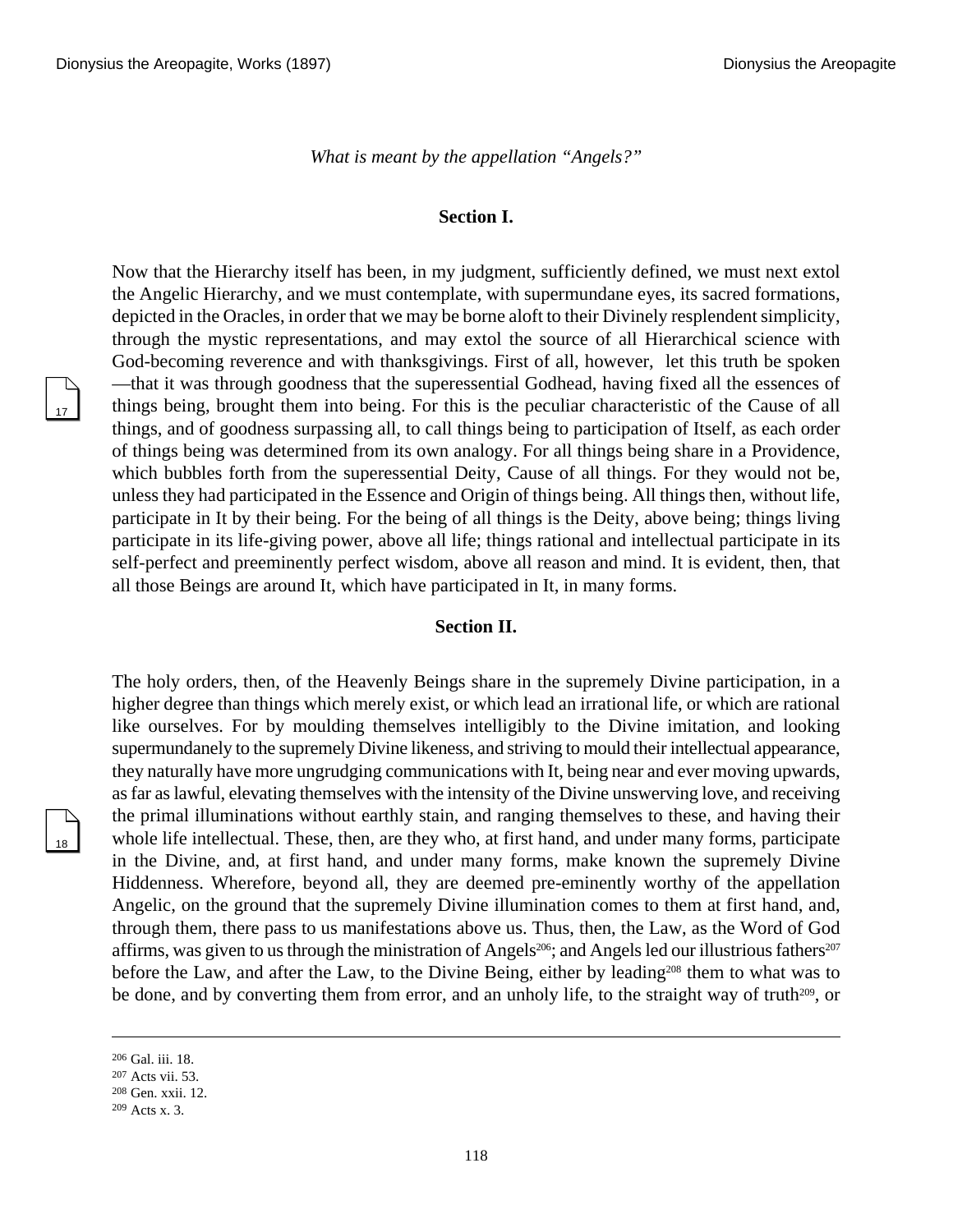by making known to them sacred ordinances<sup>210</sup>, or hidden visions, or supermundane mysteries<sup>211</sup>, or certain Divine predictions through the Prophets<sup>212</sup>.

# **Section III.**



20

But if any one should say that Divine manifestations were made directly and immediately to some holy men<sup>213</sup>, let him learn, and that distinctly, from the most Holy Oracles, that no one hath seen, nor ever shall see, the "hidden" τὸ κρύφιον of Almighty God as it is in itself<sup>214</sup>. Now Divine manifestations were made to the pious as befits revelations of God, that is to say, through certain holy visions analogous to those who see them. Now the all-wise Word of God (Theologia) naturally calls Theophany that particular vision which manifests the Divine similitude depicted in itself as in a shaping of the shapeless, from the elevation of the beholders to the Divine Being, since through it a divine illumination comes to the beholders, and the divine persons themselves are religiously initiated into some mystery. But our illustrious fathers were initiated into these Divine visions, through the mediation of the Heavenly Powers. Does not the tradition of the Oracles describe the holy legislation of the Law, given to Moses, as coming straight from God, in order that it may teach us this truth, that it is an outline of a Divine and holy legislation? But the Word of God, in its Wisdom, teaches this also—that it came to us through Angels, as though the Divine regulation were laying down this rule, that, through the first, the second are brought to the Divine Being. For not only with regard to the superior and inferior minds, but even for those of the same rank, this Law has been established by the superessential supreme ordinance, that, within each Hierarchy, there are first, and middle, and last ranks and powers, and that the more divine are instructors and conductors of the less, to the Divine access, and illumination, and participation.

### **Section IV.**

But I observe that Angels first were initiated in the Divine mystery of the love of Jesus towards man, then, through them, the gift of its knowledge passed to us. Thus, for example, the most divine Gabriel instructed Zachariah, the Hierarch, that the son who was to be born to him, beyond hope, by Divine grace, should be a prophet of the God-incarnate work of the Lord Jesus, to be manifested to the world for its salvation, as becomes the Divine goodness; and he revealed to Mary, how, in her, should be born the supremely Divine mystery of the unutterable God-formation. Yet another Angel instructed Joseph, how, in very truth, should be fulfilled the things Divinely promised to his ancestor David. Another declared glad tidings to the shepherds, as being purified by their separation from the multitude, and their quiet life, and, with him, a multitude of the Heavenly Host announced to those on earth that often-sung doxology. Let us then ascend to the highest manifestations of light contained in the Oracles, for I perceive that even Jesus Himself, the superessential Cause of the

<sup>210</sup> [Dan. vii. 16](http://www.ccel.org/b/bible/asv/xml/asv.Dan.7.xml#Dan.7.16).

<sup>211</sup> [Ibid. 10.](http://www.ccel.org/b/bible/asv/xml/asv.Dan.7.xml#Dan.7.10)

<sup>212</sup> [2 Cor. xii. 2](http://www.ccel.org/b/bible/asv/xml/asv.iiCor.12.xml#iiCor.12.2).

<sup>213</sup> [Matt. ii. 13](http://www.ccel.org/b/bible/asv/xml/asv.Matt.2.xml#Matt.2.13).

<sup>214</sup> [John i. 18](http://www.ccel.org/b/bible/asv/xml/asv.John.1.xml#John.1.18); [1 John iv. 12;](http://www.ccel.org/b/bible/asv/xml/asv.iJohn.4.xml#iJohn.4.12) [1 Tim. vi. 16](http://www.ccel.org/b/bible/asv/xml/asv.iTim.6.xml#iTim.6.16).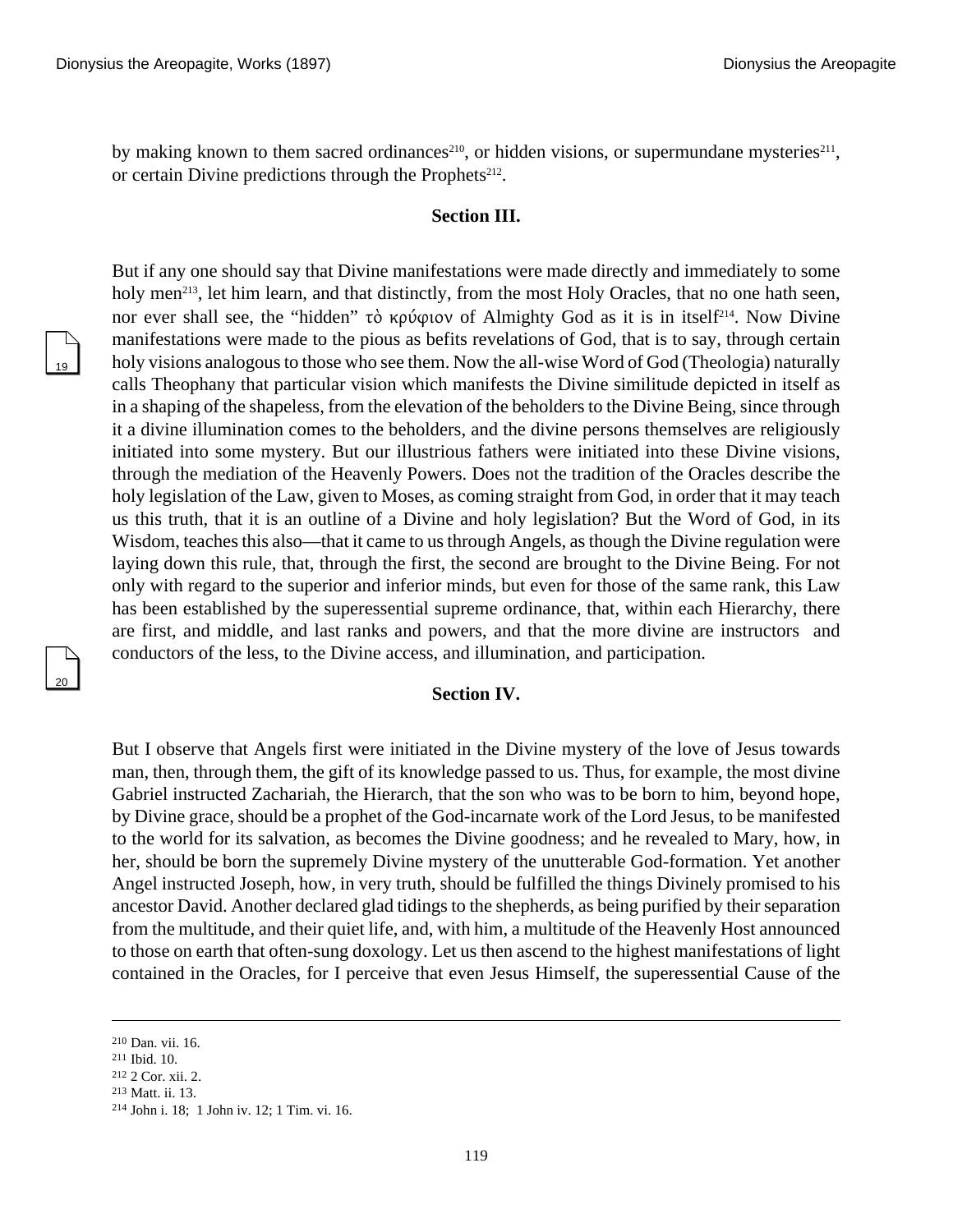

23

super-heavenly Beings, when He had come to our condition, without change, did not overstep the good order which becomes mankind, which Himself arranged and took, but readily subjected Himself to the dispositions of the Father and God, through Angels; and, through their mediation, was announced to Joseph the departure of the Son to Egypt, which had been arranged by the Father, and again the return to Judaea from Egypt. And through Angels we see Him subjecting Himself to the Father's decrees. For I forbear to speak, as addressing one who knows the teaching of our hierarchical tradition, both concerning the Angel who strengthened the Lord Jesus, or that even Jesus Himself, when He had come to manifest the good work of our beneficent salvation, was called Angel of Great Counsel. For, as He Himself says, after the manner of an Angel, "Whatsoever He heard from the Father, He announced to us."

### **CAPUT V.**

#### *For what reason all the Heavenly Beings are called, in common, Angels.*

This, then, in our judgment, is the reason for the appellation Angelic in the Oracles. We must now, I suppose, enquire for what reason the theologians call all the Heavenly Beings together "Angels;" but when they come to a more accurate description of the supermundane orders, they name exclusively, "angelic rank," that which completes the full tale of the Divine and Heavenly Hosts. Before this, however, they range pre-eminently, the Orders of Archangels, and the Principalities, the Authorities, and Powers, and as many Beings as the revealing traditions of the Oracles recognize as superior to them. Now, we affirm that throughout every sacred ordinance the superior ranks possess the illuminations and powers of their subordinates, but the lowest have not the same powers as those who are above them. The theologians also call the most holy ranks of the highest Beings "Angels," for they "also make known the supremely Divine illumination. But there is no reason to call the lowest rank of the celestial Minds, Principalities, or Thrones, or Seraphim. For it does not possess the highest powers, but, as it conducts our inspired Hierarchs to the splendours of the Godhead known to it; so also, the saintly powers of the Beings above it are conductors, towards the Divine Being, of that Order which completes the Angelic Hierarchies. Except perhaps some one might say this also, that all the angelic appellations are common, as regards the subordinate and superior communication of all the celestial powers towards the Divine likeness, and the gift of light from God. But, in order that the question may be better investigated, let us reverently examine the saintly characteristics set forth respecting each celestial Order in the Oracles.

# **CAPUT VI.**

*Which is the first Order of the Heavenly Beings? which the middle? and which the last?*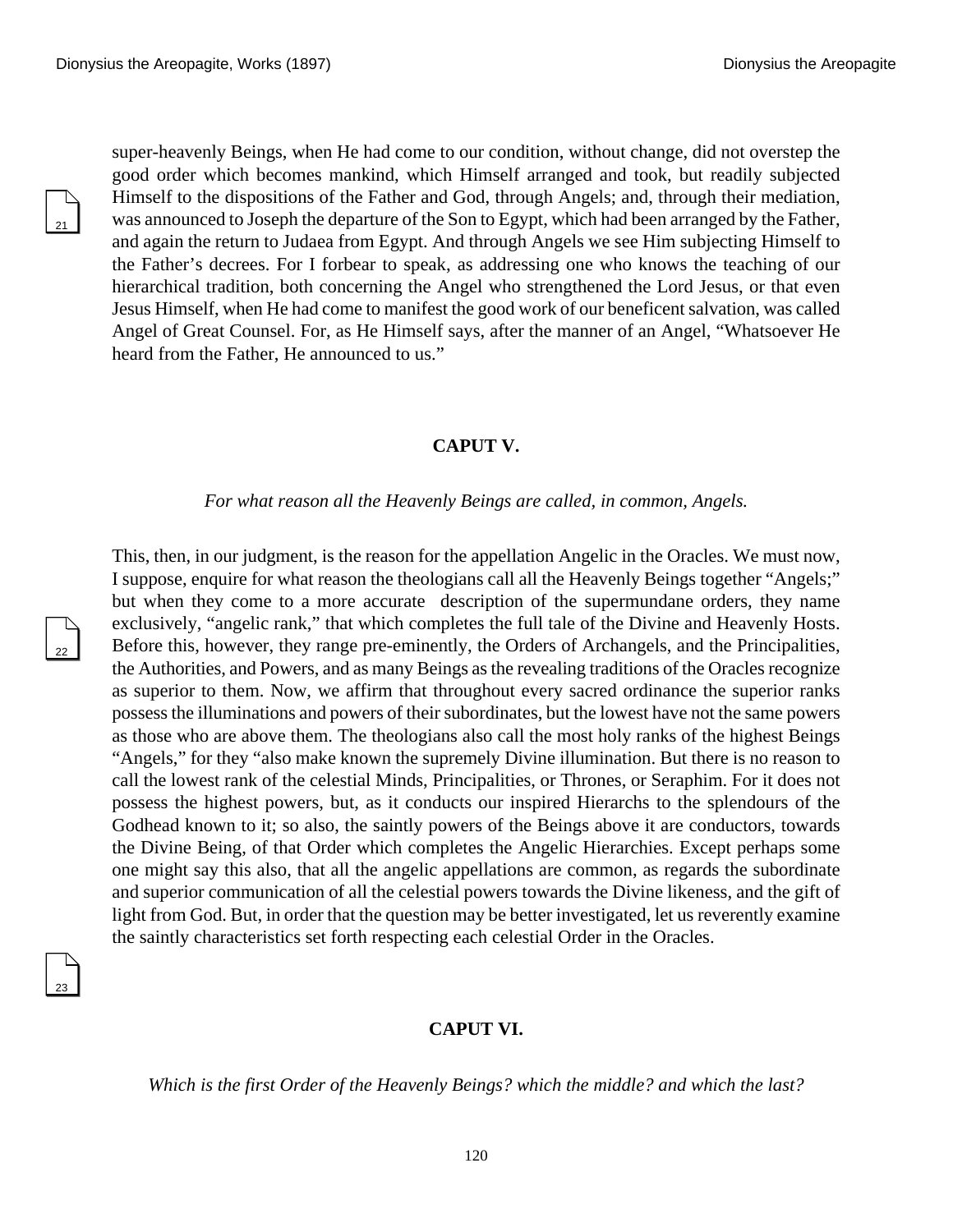How many, and of what sort, are the Orders of the supercelestial Beings, and how the Hierarchies are classified amongst themselves, I affirm, the deifying Author of their consecration alone distinctly knows; and further, that they know their own proper powers and illuminations, and their sacred and supermundane regularity. For it is impossible that we should know the mysteries of the supercelestial Minds and their most holy perfections, except, some one might say, so far as the Godhead has revealed to us, through them, as knowing perfectly their own condition. We, then, will utter nothing as from ourselves, but whatever angelic visions have been gazed upon by the holy Prophets of God, we, as initiated in these, will set forth as best we can. The Word of God has designated the whole Heavenly Beings as nine, by appellations, which shew their functions. These our Divine Initiator divides into three threefold Orders. He also says that that which is always around God is first and is declared by tradition to be united closely and immediately, to Him, before all the rest. For he says that the teaching of the Holy Oracles declares, that the most Holy Thrones, and the many-eyed and many-winged hosts, named in the Hebrew tongue Cherubim and Seraphim, are established immediately around God, with a nearness superior to all. This threefold order, then, our illustrious Guide spoke of as one, and of equal rank, and really first Hierarchy, than which there is not another more Godlike or immediately nearer to the earliest illuminations of the Godhead. But he says, that which is composed of the Authorities, and Lordships, and Powers is second; and, as respects the lowest of the Heavenly Hierarchies, the Order of the Angels and Archangels and Principalities is third.



25

### **CAPUT VII.**

*Concerning the Seraphim and Cherubim and Thrones, and concerning their first Hierarchy.*

#### **Section I.**

We, whilst admitting this as the arrangement of the holy Hierarchies, affirm, that every appellation of the celestial Minds denotes the Godlike characteristic of each; and those who know Hebrew affirm, that the holy designation of the Seraphim denotes either that they are kindling or burning; and that of Cherubim, a fulness of knowledge or stream of wisdom. Naturally, then, the first (order) of the Heavenly Hierarchies is ministered by the most exalted Beings, holding, as it does, a rank which is higher than all, from the fact, that it is established immediately around God, and that the first-wrought Divine manifestations and perfections pass earlier to it, as being nearest. They are called, then, "Burning," and Thrones, and Stream of Wisdom—by a name which sets forth their Godlike conditions. The appellation of Seraphim plainly teaches their ever moving around things Divine, and constancy, and warmth, and keenness, and the seething of that persistent, indomitable, and inflexible perpetual motion, and the vigorous assimilation and elevation of the subordinate, as giving new life and rekindling them to the same heat; and purifying through fire and burnt-offering, and the light-like and light-shedding characteristic which can never be concealed or consumed, and

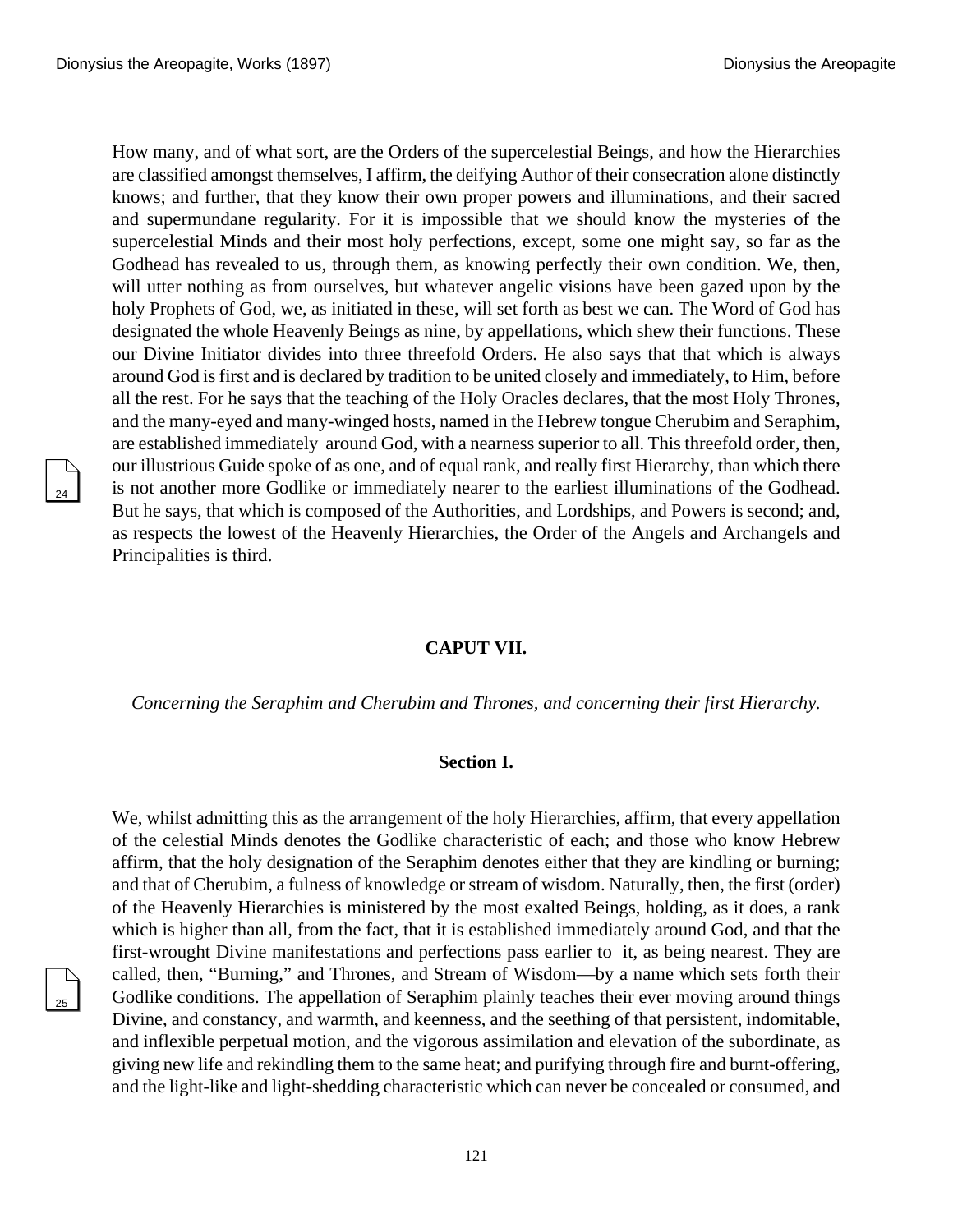remains always the same, which destroys and dispels every kind of obscure darkness. But the appellation of the Cherubim denotes their knowledge and their vision of God, and their readiness to receive the highest gift of light, and their power of contemplating the super-Divine comeliness in its first revealed power, and their being filled anew with the impartation which maketh wise, and their ungrudging communication to those next to them, by the stream of the given wisdom. The appellation of the most exalted and pre-eminent Thrones denotes their manifest exaltation above every grovelling inferiority, and their supermundane tendency towards higher things; and their unswerving separation from all remoteness; and their invariable and firmly-fixed settlement around the veritable Highest, with the whole force of their powers; and their receptivity of the supremely Divine approach, in the absence of all passion and earthly tendency, and their bearing God; and the ardent expansion of themselves for the Divine receptions.

### **Section II.**

This, then, is the revelation of their names, so far as we can give it; and we ought to say what we think their Hierarchy is. For I suppose we have sufficiently shewn above, that the purpose of every Hierarchy is an unswerving devotion to the divine imitation of the Divine Likeness, and that every Hierarchical function is set apart for the sacred reception and distribution of an undefiled purification, and Divine Light, and perfecting science.

And now I pray that I may speak worthily of the most exalted Minds—how the Hierarchy amongst them is exhibited through the Oracles.

One must consider, then, that the Hierarchy is akin, and in every respect like, to the first Beings, who are established after the Godhead, who gave them Being, and who are marshalled, as it were, in Its very vestibule, who surpass every unseen and seen created power. We must then regard them as pure, not as though they had been freed from unholy stains and blemishes, nor yet as though they were unreceptive of earthly fancies, but as far exalted above every stain of remissness and every inferior holiness, as befits the highest degree of purity—established above the most Godlike powers, and clinging unflinchingly to their own self-moved and same-moved rank in their invariable love of God, conscious in no respect whatever of any declivity to a worse condition, but having the unsullied fixity of their own Godlike identity—never liable to fall, and always unmoved; and again, as "contemplative," not contemplators of intellectual symbols as sensible, nor as being led to the Divine Being by the varied texture of holy representations written for meditation, but as being filled with all kinds of immaterial knowledge of higher light, and satiated, as permissible, with the beautifying and original beauty of super-essential and thrice manifested contemplation, and thus, being deemed worthy of the Communion with Jesus, they do not stamp pictorially the deifying similitude in divinely-formed images, but, as being really near to Him, in first participation of the knowledge of His deifying illuminations; nay more, that the imitation of God is given to them in the highest possible degree, and they participate, so far as is allowable to them, in His deifying and philanthropic virtues, in the power of a first manifestation; and, likewise as "perfected," not as being illuminated with an analytic science of sacred variety, but as being filled with a first and pre-eminent deification, as beseems the most exalted science of the works of God, possible in Angels. For, not through other holy Beings, but being ministered from the very Godhead, by the

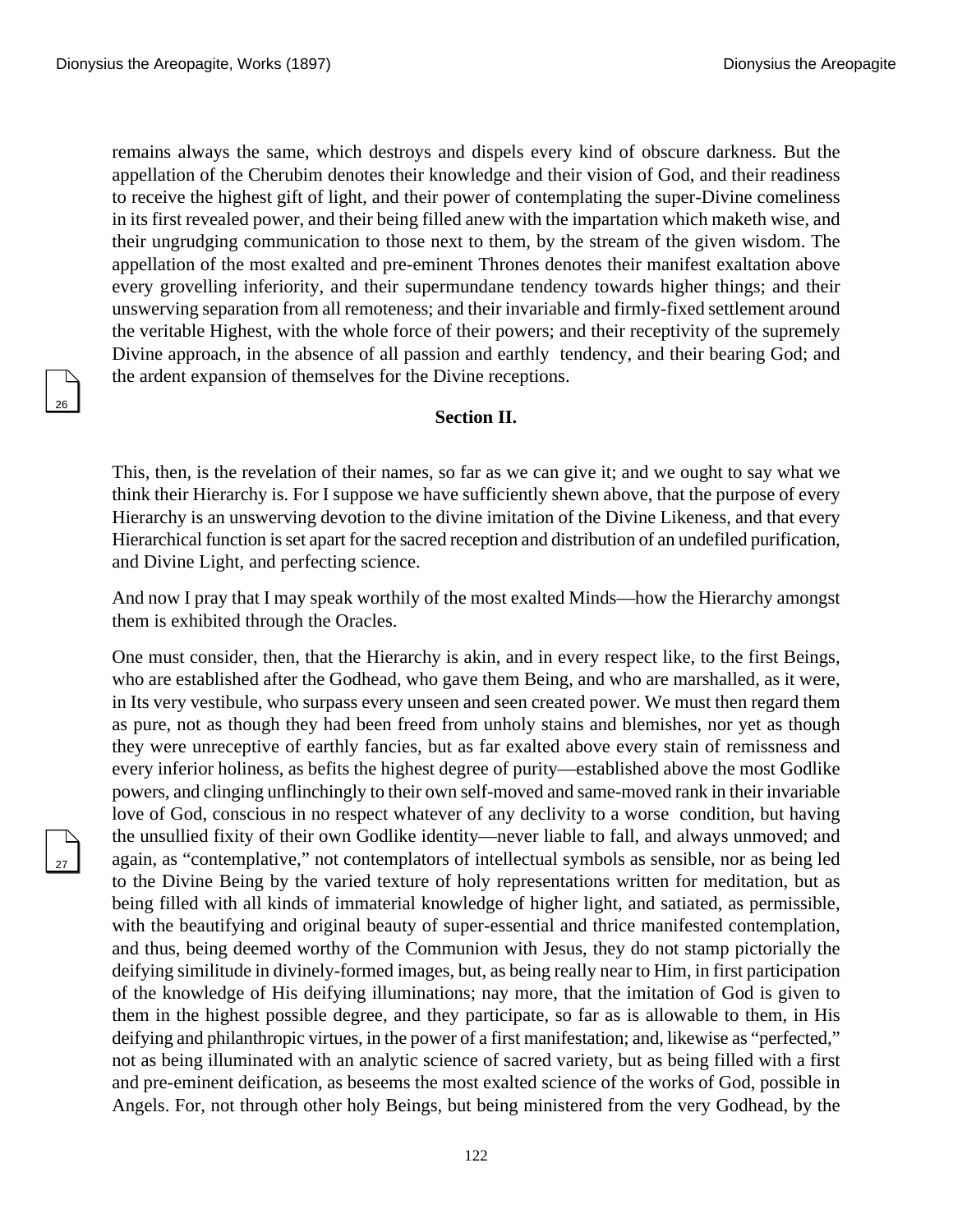29

30

immediate elevation to It, by their power, and rank, surpassing all, they are both established near the All-Holy without any shadow of turning, and are conducted for contemplation to the immaterial and intelligible comeliness, as far as permissible, and are initiated into the scientific methods of the works of God, as being first and around God, being ministered, in the highest degree, from the very source of consecration.

### **Section III.**

This, then, the theologians distinctly shew (viz.) that the subordinate Orders of the Heavenly Beings are taught by the superior, in due order, the deifying sciences; and that those who are higher than all are illuminated from Godhead itself, as far as permissible, in revelations of the Divine mysteries. For they introduce some of them as being religiously instructed, by those of a higher rank, that He, Who was raised to Heaven as Man, is Lord of the Heavenly Powers and King of Glory; and others, as questioning Jesus Himself, as desiring to be instructed in the science of His Divine work on our behalf, and Jesus Himself teaching them immediately, and shewing to them, at first hand, His beneficent work out of love to man. For "I," He says, "am speaking of righteousness and judgment of Salvation." Now I am astonished that even the first of the Beings in Heaven, and so far above all, should reverently strive after the supremely Divine illuminations, as intermediate Beings. For they do not ask directly, "Wherefore are Thy garments red? " but they first raise the question among themselves, shewing that they desire to learn, and crave the deifying knowledge, and not anticipating the illumination given after a Divine procedure.

The first Hierarchy, then, of the Heavenly Minds is purified, and enlightened, and perfected, by being ministered from the very Author of initiation, through its elevation to It immediately, being filled, according to its degree, with the altogether most holy purification of the unproachable Light of the pre-perfect source of initiation, unstained indeed by any remissness, and full of primal Light, and perfected by its participation in first-given knowledge and science. But to sum up, I may say this, not inappropriately, that the reception of the supremely Divine Science is, both purification, and enlightenment, and perfecting,—purifying, as it were, from ignorance, by the knowledge of the more perfect revelations imparted to it according to fitness, and enlightening by the self-same Divine knowledge, through which it also purifies, that which did not before contemplate the things which are now made manifest through the higher illumination; and perfecting further, by the self-same Light, through the abiding science of the mysteries made clearly manifest.

#### **Section IV.**

This, then, according to my science, is the first rank of the Heavenly Beings which encircle and stand immediately around God; and without symbol, and without interruption, dances round His eternal knowledge in the most exalted ever-moving stability as in Angels; viewing purely many and blessed contemplations, and illuminated with simple and immediate splendours, and filled with Divine nourishment,—many indeed by the first-given profusion, but one by the unvariegated and unifying oneness of the supremely Divine banquet, deemed worthy indeed of much participation and co-operation with God, by their assimilation to Him, as far as attainable, of their excellent

123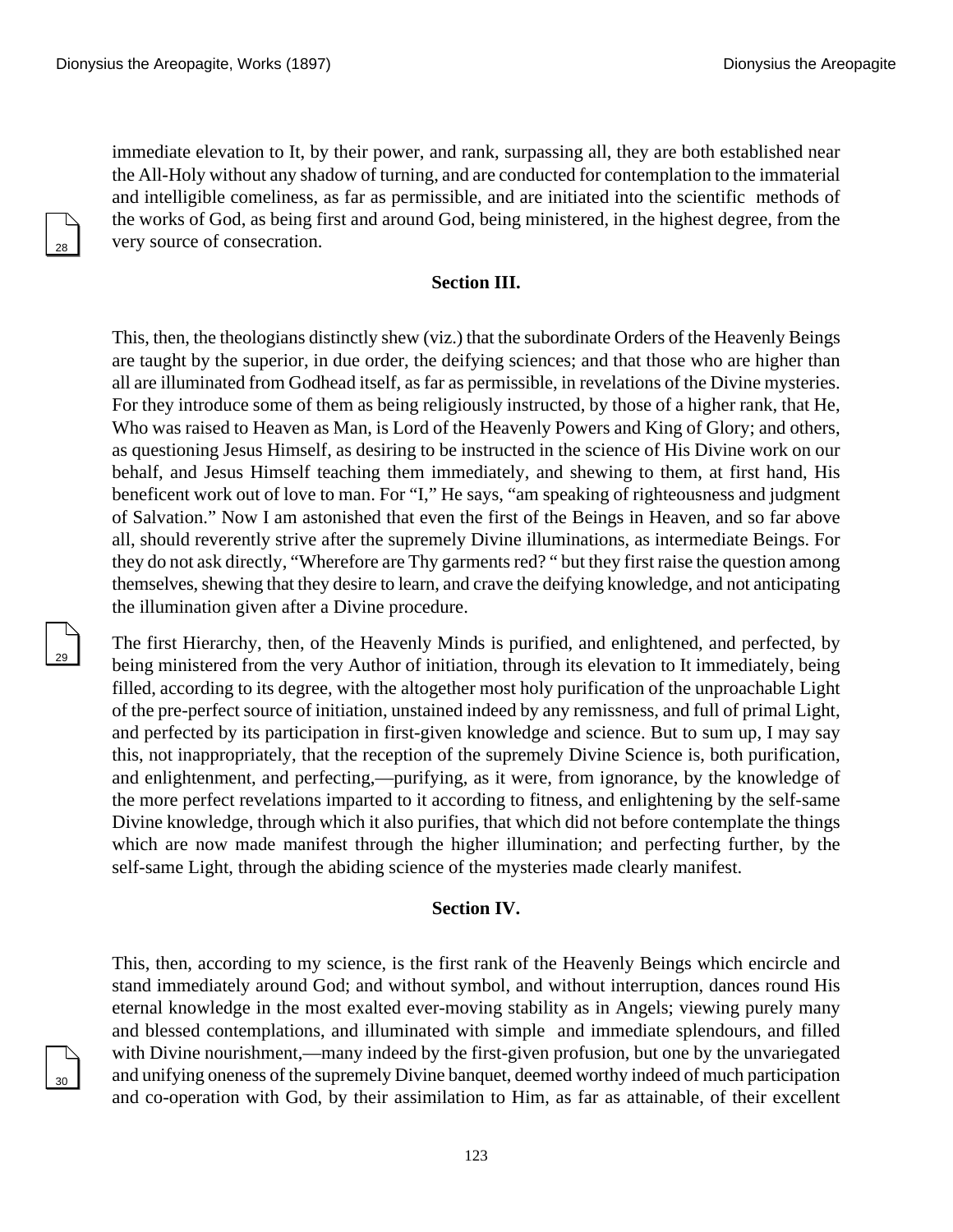32

habits and energies, and knowing many Divine things pre-eminently, and participating in supremely Divine science and knowledge, as is lawful. Wherefore the Word of God has transmitted its hymns to those on earth, in which are Divinely shewn the excellency of its most exalted illumination. For some of its members, to speak after sensible perception, proclaim as a "voice of many waters," "Blessed is the glory of the Lord from His place" and others cry aloud that frequent and most august hymn of God, "Holy, Holy, Holy, Lord of Sabaoth, the whole earth is full of His glory." These most excellent hymnologies of the supercelestial Minds we have already unfolded to the best of our ability in the "Treatise concerning the Divine Hymns," and have spoken sufficiently concerning them in that Treatise, from which, by way of remembrance, it is enough to produce so much as is necessary to the present occasion, namely, "That the first Order, having been illuminated, from this the supremely Divine goodness, as permissible, in theological science, as a Hierarchy reflecting that Goodness transmitted to those next after it," teaching briefly this, "That it is just and right that the august Godhead — Itself both above praise, and all-praiseworthy—should be known and extolled by the God-receptive minds, as is attainable; for they as images of God are, as the Oracles say, the Divine places of the supremely Divine repose; and further, that It is Monad and Unit tri-subsistent, sending forth His most kindly forethought to all things being, from the super-heavenly Minds to the lowest of the earth; as super-original Origin and Cause of every essence, and grasping all things super-essentially in a resistless embrace.

### **CAPUT VIII.**

*Concerning Lordships and Powers and Authorities, and concerning their middle Hierarchy.*

#### **Section I.**

Let us now pass to the middle Order of the Heavenly Minds, gazing, as far as we may, with supermundane eyes upon those Lordships, and the truly terrible visions of the Divine Authorities and Powers. For each appellation of the Beings above us manifests their God-imitating characteristics of the Divine Likeness. I think, then, that the explanatory name of the Holy Lordships denotes a certain unslavish elevation, free from all grovelling subserviency, as becomes the free, not submitting itself in any way whatever to one of the tyrannical dissimilarities, as a cruel Lordship; superior to every kind of cringing slavery, indomitable to every subserviency, and elevated above every dissimilarity, ever aspiring to the true Lordship, and source of Lordship; and moulding, as an image of goodness, itself, and those after it, to its Lordly bearing, as attainable, turning itself wholly to none of the things that vainly seem, but to the Lordly Being, and ever sharing in the Lordly Likeness of God, to its utmost ability; and the appellation of the Holy Powers denotes a certain courageous and unflinching virility, for all those Godlike energies within them—not feebly weak for the reception of any of the Divine illuminations vouchsafed to it—vigorously conducted to the Divine imitation, not forsaking the Godlike movement through its own unmanliness, but unflinchingly

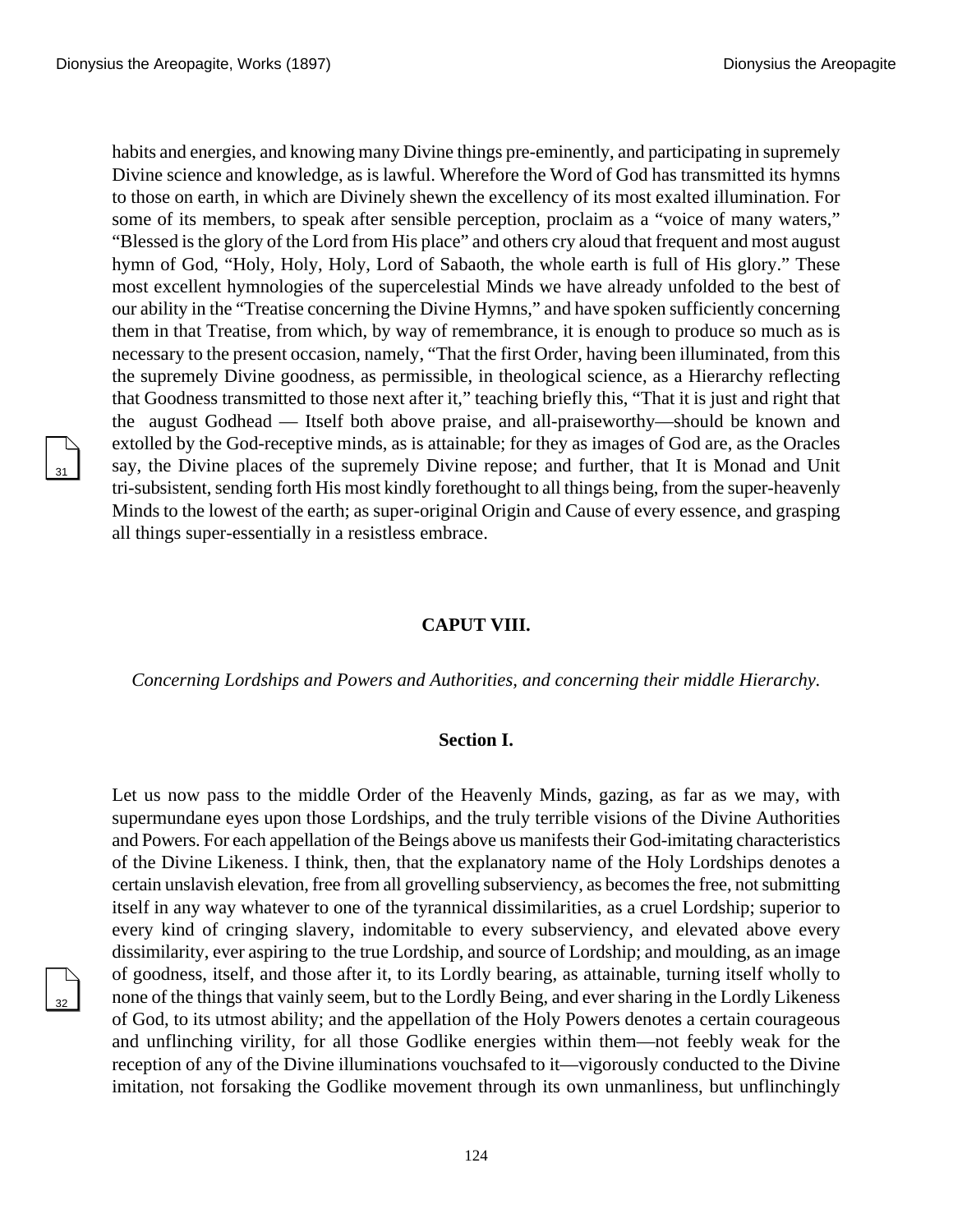34

looking to the superessential and powerful-making power, and becoming a powerlike image of this, as far as is attainable, and powerfully turned to this, as Source of Power, and issuing forth to those next in degree, in gift of Power, and in likeness to God; and that the appellation of the Holy Authorities, of the same rank as the Divine Lordships and Powers, (denotes) the beautiful and unconfused good order, with regard to the Divine receptions, and the discipline of the supermundane and intellectual authority, not using the authoritative powers imperiously for base purposes, but conducted indomitably, with good order, towards Divine things, and conducting those after it benignly, and assimilated, as far as permissible, to the Authoritative Source of authority, and making this visible, as is possible to Angels, in the well-ordered ranks of the authoritative power within it. The middle Order of the Heavenly Minds having these Godlike characteristics, is purified and illuminated and perfected in the manner described, by the Divine illuminations vouchsafed to it at second hand, through the first Hierarchical Order, and passing through this middle as a secondary manifestation.

### **Section II.**

No doubt, as regards that message, which is said to pass through one angel to another, we may take it as a symbol of a perfecting completed from afar, and obscured by reason of its passage to the second rank. For, as men skilled in our sacred initiations say, the fulness of Divine things manifested directly to ourselves is more perfecting than the Divine contemplations imparted through others. Thus, I think, the immediate participation of the Angelic ranks elevated in first degree to God, is more clear than those perfected through the instrumentality of others. Wherefore by our sacerdotal tradition, the first Minds are named perfecting, and illuminating, and purifying Powers of the subordinate, who are conducted, through them, to the superessential Origin of all things, and participate, as far as is permissible to them, in the consecrating purifications, and illuminations, and perfections. For, this is divinely fixed absolutely by the Divine source of order that, through the first, the second partake of the supremely Divine illuminations. This you will find declared by the theologians in many ways. For, when the Divine and Paternal Love towards man whilst chastening, in a startling manner, His people Israel, for their religious preservation, after delivering them to terrible and savage nations for correction, by various leadings of His guided people to better things, both liberated them from their misery, and mildly led them back, through His compassion, to their former state of comfort; one of the theologians, Zechariah, sees one of the first Angels, as I think, and near God, (for the Angelic appellation is common, as I said, to them all), learning from God Himself the comforting words, as they are called, concerning this matter; and another Angel, of inferior rank, advancing to meet the first, as for reception and participation of enlightenment: then, by him instructed in the Divine purpose as from a Hierarch, and charged to reveal to the theologian that Jerusalem should be abundantly occupied by a multitude of people. And another theologian, Ezekiel, says that this was righteously ordained by the glorious Deity Itself, seated above the Cherubim. For Paternal Love towards man, conducting Israel as we have said through chastisement to better things, by a righteousness worthy of God, deemed right to separate the guilty from the guiltless. This is first revealed to one after the Cherubim; him who was bound about the loins with a sapphire, and wore displayed the robe coming down to the feet, as a Hierarchical symbol. But the Divine Government enjoins the other Angels, who bore the battle-axes,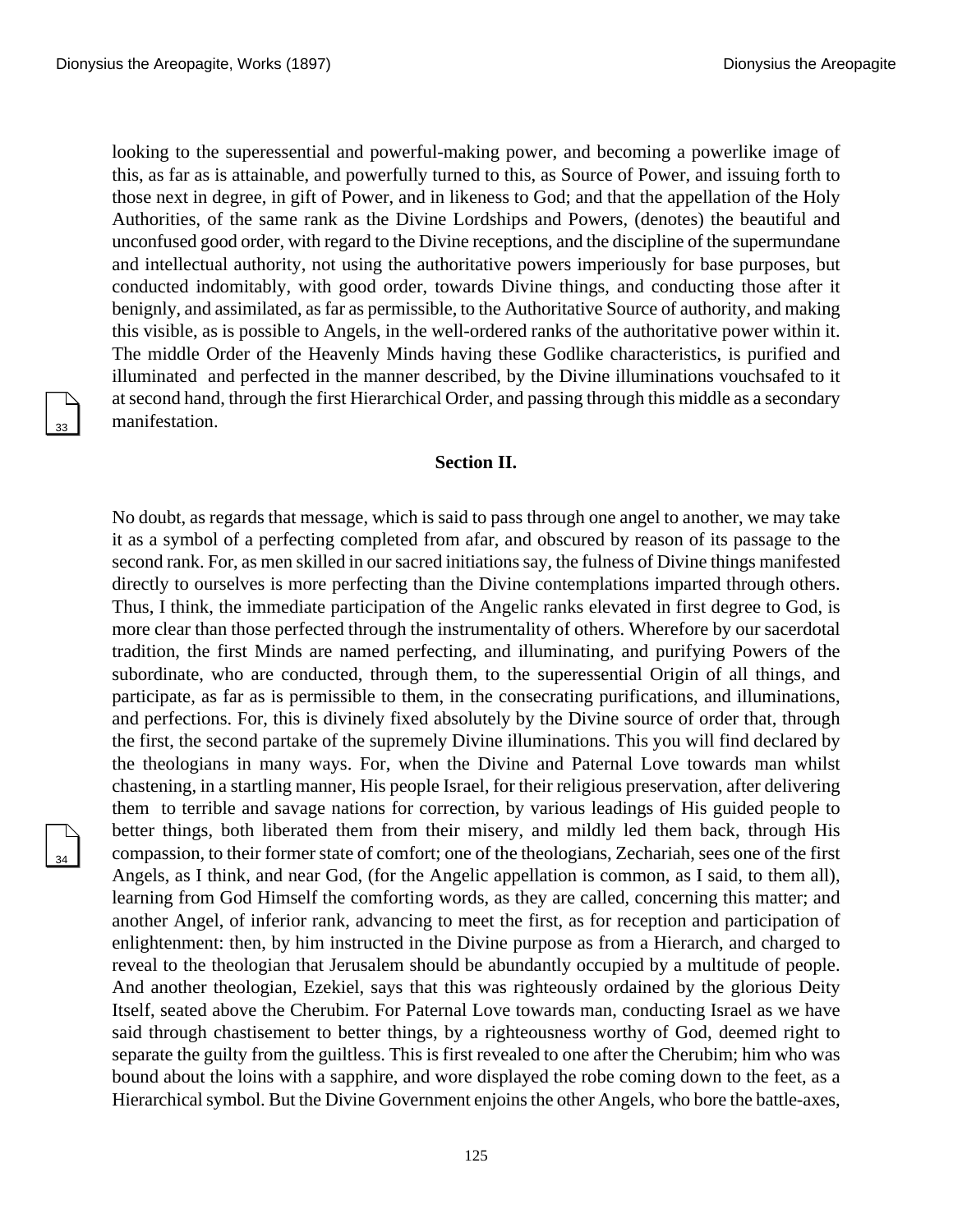36

to be instructed from the former, as to the Divine judgment in this matter. For, to one, He said that he should go through the midst of Jerusalem, and place the sign upon the forehead of the innocent men, but to the others; "Go into the city after him and strike, and draw not back your eyes, but to every one upon whom is the sign draw not near."

What would any one say concerning the Angel, who said to Daniel, "The word has gone forth?" or concerning him the first, who took the fire from the midst of the Cherubim, or what is more remarkable than this for shewing the good order amongst the Angels, that the Cherubim casts the fire into the hands of him who wears the sacred vestment; or concerning Him Who called the most divine Gabriel, and said to him, "Make this man understand the vision," or whatever else is recorded by the holy theologians concerning the Godlike order of the Heavenly Hierarchies; by being assimilated to which, as far as possible, the discipline of our Hierarchy will have the Angelic comeliness, as it were, in reflection, moulded through it, and conducted to the superessential Source of order in every Hierarchy.

## **CAPUT IX.**

*Concerning the Principalities, Archangels, and Angels, and concerning their last Hierarchy.*

#### **Section I.**

There remains for our reverent contemplation a Division which completes the Angelic Hierarchies, that divided into the Godlike Principalities, Archangels, and Angels. And I think it necessary, to declare first the meaning of their sacred appellations to the best of my ability. For that of the Heavenly Principalities manifests their princely and leading function, after the Divine example, with order religious and most befitting the Princely, and their being wholly turned to the super-princely Prince, and leading others in princely fashion, and being moulded, as far as possible, to that prince-making Princedom Itself, and to manifest its superessential princely order, by the regularity of the princely powers.

#### **Section II.**

The (Order) of the Holy Archangels is of the same rank with the heavenly Principalities. For there is one Hierarchy and Division, as I said, of them and the Angels. But since there is not a Hierarchy which does not possess first and middle and last powers, the holy order of Archangels occupies the middle position in the Hierarchy between the extremes, for it belongs alike to the most holy Principalities and to the holy Angels; to the Principalities because it is turned in a princely fashion to the superessential Princedom, and is moulded to It as far as attainable, and unites the Angels after the fashion of its own well-regulated and marshalled and invisible leadings; and it belongs to the Angels, because it is of the messenger Order, receiving hierarchically the Divine illuminations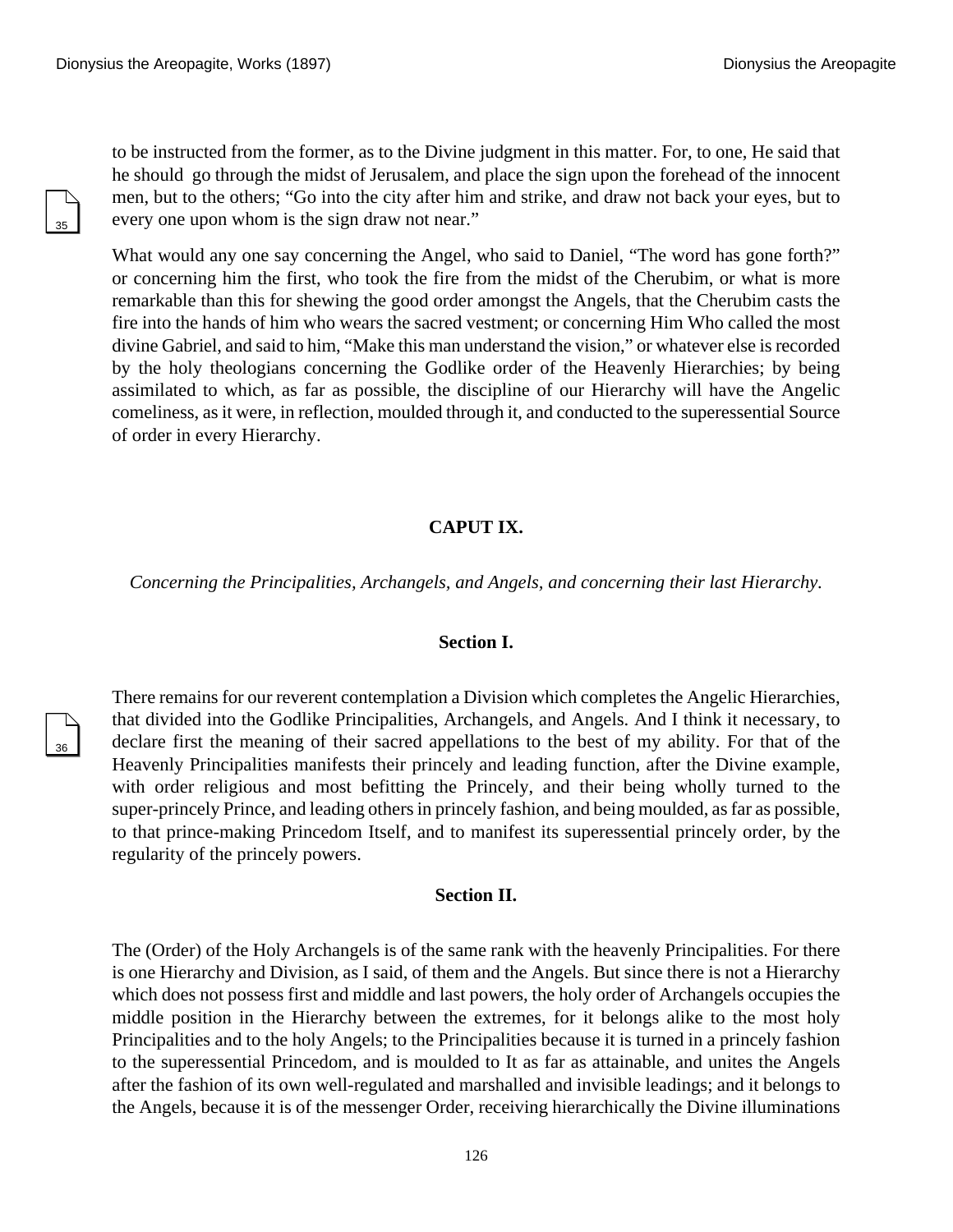

39

from the first powers, and announcing the same to the Angels in a godly manner, and, through Angels, manifesting to us, in proportion to the religious aptitude of each of the godly persons illuminated. For the Angels, as we have already said, complete the whole series of Heavenly Minds, as being the last Order of the Heavenly Beings who possess the Angelic characteristic; yea, rather, they are more properly named Angels by us than those of higher degree, because their Hierarchy is occupied with the more manifest, and is more particularly concerned with the things of the world. For the very highest Order, as being placed in the first rank near the Hidden One, we must consider as directing in spiritual things the second, hiddenly; and that the second, which is composed of the holy Lordships and Powers and Authorities, leads the Hierarchy of the Principalities and Archangels and Angels, more clearly indeed than the first Hierarchy, but more hiddenly than the Order after it, and the revealing order of the Principalities, Archangels, and Angels, presides, through each other, over the Hierarchies amongst men, in order that the elevation, and conversion, and communion, and union with God may be in due order; and, further, also that the procession from God vouchsafed benignly to all the Hierarchies, and passing to all in common, may be also with most sacred regularity. Hence, the Word of God has assigned our Hierarchy to Angels, by naming Michael as Ruler of the Jewish people, and others over other nations. For the Most High established borders of nations according to number of Angels of God.

### **Section III.**

But if any one should say, "How then were the people of the Hebrews alone conducted to the supremely Divine illuminations?" we must answer, that we ought not to throw the blame of the other nations wandering after those which are no gods upon the direct guidance of the Angels, but that they themselves, by their own declension, fell away from the direct leading towards the Divine Being, through self-conceit and self-will, and through their irrational veneration for things which appeared to them worthy of God. Even the Hebrew people are said to have suffered the same thing; for He says, "Thou I hast cast away knowledge of God, and hast gone after thine own heart." For neither have we a life governed by necessity, nor on account of the free will of those who are objects of providential care, are the Divine rays of the providential illumination blunted; but the inaptitude of the mental visions makes the overflowing light-gift of the paternal goodness, either altogether unparticipated or inpenetrable to their resistance, or makes the participations of the one fontal ray, diverse, small, or great, obscure, or brilliant, although that ray is one and simple, and always the same and ever overflowing; for even if, over the other nations (from whom we also have emerged to that boundless and bounteous sea of Divine Light, which is readily-expanded for the ready reception of all), certain not alien gods were wont to preside; yet there is one Head of all, and to this, the Angels, who religiously direct each nation, conduct those who follow them. Let us consider Melchizedek as being a Hierarch, most dear to God; (not of gods which are not, but of the truly most high God); for the godly-wise did not call Melchizedek simply dear to God, but also Priest, in order that they may clearly shew to the wise, that not only was he himself turned to the true God, but further that he was guide to others, as Hierarch of the elevation to the true and only Godhead.

### **Section IV.**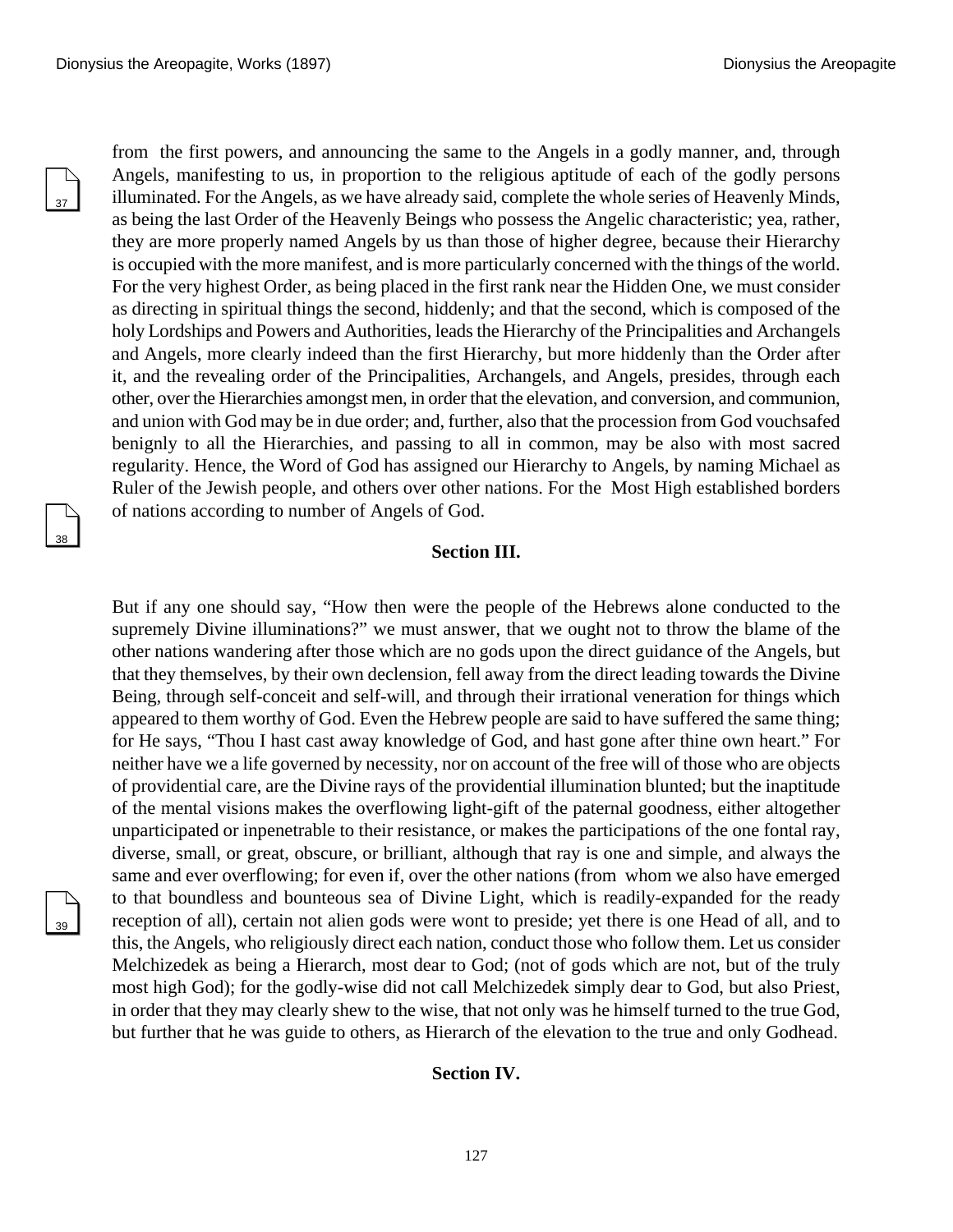41

Let me also recall this to your Hierarchical judgment—that both to Pharaoh, from the Angel who presided over the Egyptians, and to the Babylonian Prince, from his own Angel, the watchful and ruling care of the Providence and Lordship over all, was interpreted in visions; and for those nations, the worshippers of the true God were appointed leaders, for the interpretation of things shaped by Angelic visions revealed from God through Angels to holy men akin to the Angels, Daniel and Joseph. For there is one Prince and Providence over all. And never must we think that the Godhead is leader of Jews by lot, and that Angels, independently, or as of equal rank, or in opposition, or that certain other gods, preside over the other nations. But that particular phrase of the Divine Word must be accepted according to the following sacred intention; not as though God had divided government amongst men, with other gods, or Angels, and had been elected by lot to the government and leadership of Israel, but in this sense—whilst the one Providence of Highest over all, assigned all mankind, savingly, to the directing conduct of their own Angels, yet Israel, almost alone in comparison with all, turned himself to the Light-gift, and recognition of the true Lord-Hence the Word of God, as shewing that Israel elected himself for the worship of the true God, says this, "He became Lord's portion;" and as indicating that he was assigned equally with the other nations, to one of the holy Angels, for the recognition, through him, of the Head of all, said "That Michael became leader of the (Jewish) people," demonstrating distinctly that there is one Providence of the whole, superessentially established above all the powers, unseen and seen, and that all the Angels who preside over each nation, elevate, as far as possible, those who follow them with a willing mind, to It as their proper Head.

# **CAPUT X.**

*A Repetition and Summary of the Angelic discipline.*

### **Section I.**

We have concluded, then, that the most reverend Order of the Minds around God, ministered by the perfecting illumination through its immediate elevation to it, is purified, and illuminated, and perfected by a gift of light from the Godhead, more hidden and more manifest—more hidden, indeed, as being more intelligible, and more simplifying, and more unifying; more manifest, as being a first gift and a first manifestation, and more complete, and more affused to it as transparent. And from this (Order) again, in due degree, the second, and from the second, the third, and from the third, our Hierarchy, is reverently conducted to the super-original Origin and End of all good order, according to the self-same law of well-ordered regularity, in Divine harmony and proportion.

### **Section II.**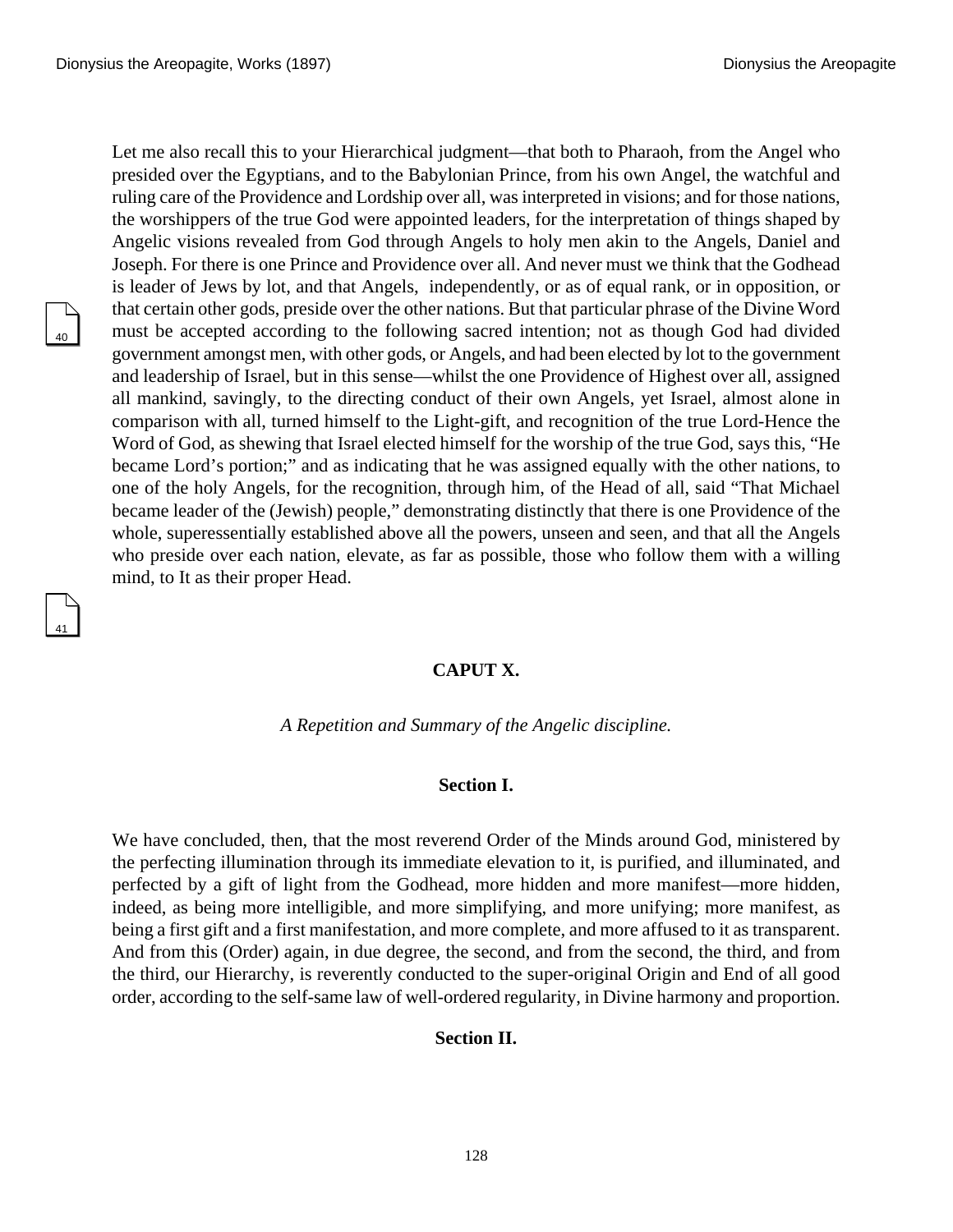

Now all Angels are interpreters of those above them, the most reverend, indeed, of God, Who moves them, and the rest, in due degree, of those who have been moved by God. For, to such an extent has the superessential harmony of all things provided for the religious order and the regulated conduct of each of the rational and intellectual beings, that each rank of the Hierarchies, has been placed in sacred order, and we observe every Hierarchy distributed into first, and middle, and last Powers. But to speak accurately, He distinguished each Division itself, by the same Divine harmonies; wherefore the theologians say that the most Divine Seraphim cry one to another, indicating distinctly, as I think by this, that the first impart their knowledge of divine things to the second.

#### **Section III.**

I might add this not inappropriately, that each heavenly and human mind has within itself its own special first, and middle, and last ranks, and powers, manifested severally in due degree, for the aforesaid particular mystical meanings of the Hierarchical illuminations, according to which, each one participates-, so far as is lawful and attainable to him, in the most spotless purification, the most copious light, the pre-eminent perfection. For there is nothing that is self-perfect, or absolutely without need of perfecting, except the really Self-perfect and preeminently Perfect.

# **CAPUT XI.**

*For what reason all the Heavenly Beings, in common, are called Heavenly Powers.*

### **Section I.**

Now that we have defined these things, it is worthy of consideration for what reason we are accustomed to call all the Angelic Beings together, Heavenly Powers. For it is not possible to say, as we may of the Angels, that the Order of the holy Powers is last of all. The Orders of the superior Beings share in the saintly illumination. of the last; but the last in no wise of the first; and on this account all the Divine Minds are called Heavenly Powers, but never Seraphim and Thrones and Lordships. For the last do not enjoy the whole characteristics of the highest. For the Angels, and those above the Angels—Archangels, and Principalities, and Authorities,—placed by the Word of God after the Powers, are often in common called by us, in conjunction with the other holy Beings, Heavenly Powers.

### **Section II.**

But we affirm that, whilst often using the appellation, Heavenly Powers, for all in common, we do not introduce a sort of. confusion of the characteristics of each Order. But, inasmuch as all the



43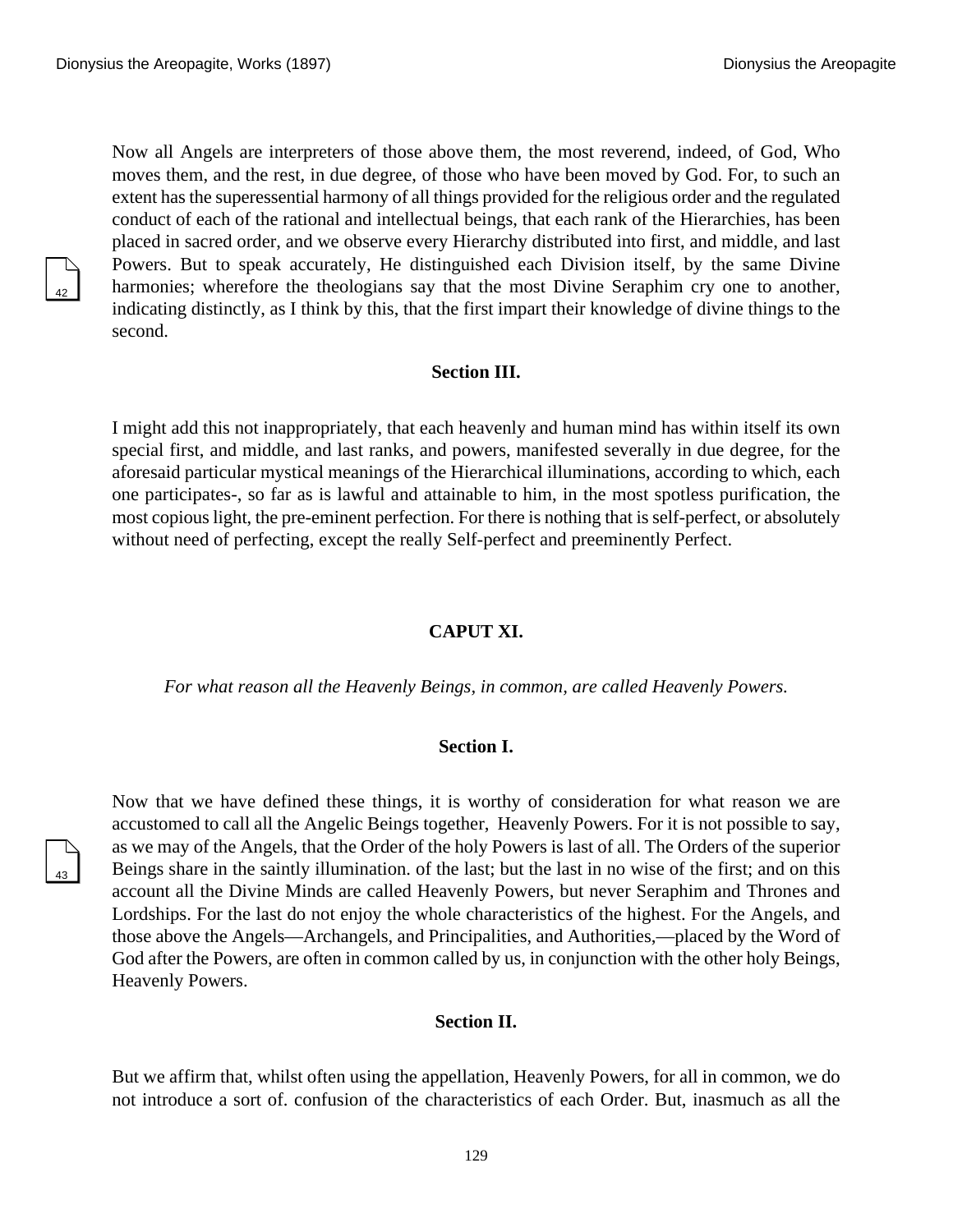Divine Minds, by the supermundane description given of them, are distributed into three,—into essence, and power, and energy,—when we speak of them all, or some of them, indiscriminately, as Heavenly Beings or Heavenly Powers, we must consider that we manifest those about whom we speak in a general way, from their essence or power severally. For we must not apply the superior characteristic of those holy Powers, whom we have already sufficiently distinguished, to the Beings which are entirely inferior to them, so as to overthrow the unconfused order of the Angelic ranks. For according to the correct account which we have already frequently given, the superior Orders possess abundantly the sacred characteristics of the inferior, but the lowest do not possess the superior completeness of the more reverend, since the first-manifested illuminations are revealed to them, through the first Order, in proportion to their capacity.

### **CAPUT XII.**

*Why the Hierarchs amongst men are called Angels.*

#### **Section I.**

But this is sometimes also asked by diligent contemplators of the intelligible Oracles; Inasmuch as the lowest Orders do not possess the completeness of the superior, for what reason is our Hierarch named by the Oracles, "Angel of the Sovereign Lord?"

### **Section II.**

Now the statement, as I think, is not contrary to what has been before defined; for we say that the last lack the complete and pre-eminent Power of the more reverend Divisions; for they participate in the partial and analogous, according to the one harmonious and binding fellowship of all things. For example, the rank of the holy Cherubim participates in higher wisdom and knowledge, but the Divisions of the Beings beneath them, participate, they also, in wisdom and knowledge, but nevertheless partially, as compared with them, and in a lower degree. For the participation of wisdom and knowledge throughout is common to all the minds which bear the image of God; but the being near and first, or second and inferior, is not common, but, as has been determined for each in its own degree. This also one might safely define respecting all the Divine Minds; for, as the first possess abundantly the saintly characteristics of the inferior, so the last possess those of the superior, not indeed in the same degree, but subordinately. There is, then, as I think, nothing absurd, if the Word of God calls our Hierarch, Angel, since he participates, according to his own capacity, in the messenger characteristic of the Angels, and elevates himself, as far as attainable to men, to the likeness of their revealing office.



44

130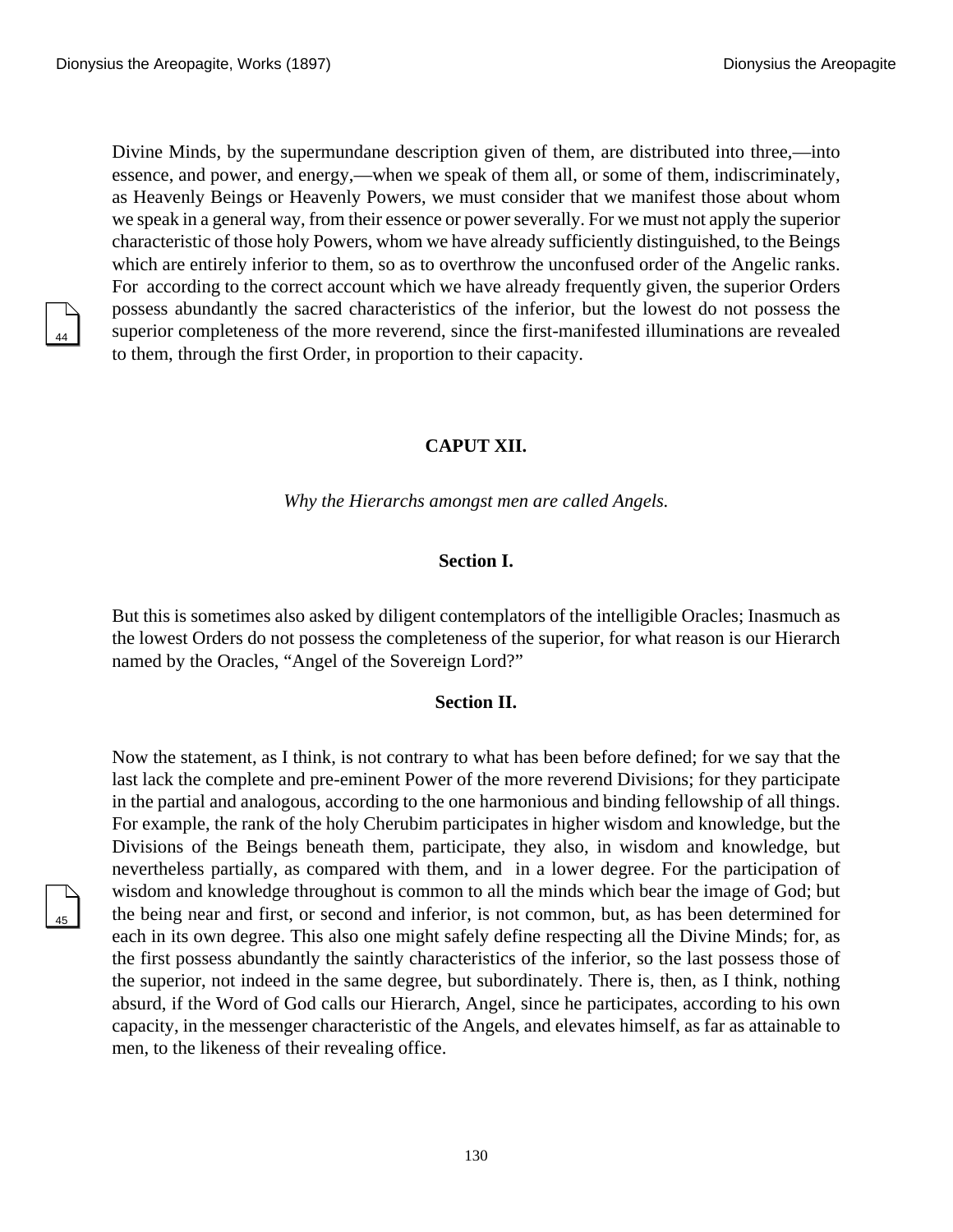# **Section III.**

But you will find that the Word of God calls gods, both the Heavenly Beings above us, and the most beloved of God, and holy men amongst us, although the Divine Hiddenness is transcendently elevated and established above all, and no created Being can. properly and wholly be said to be like unto It, except those intellectual and rational Beings who are entirely and wholly turned to Its Oneness as far as possible, and who elevate themselves incessantly to Its Divine illuminations, as far as attainable, by their imitation of God, if I may so speak, according to their power, and are deemed worthy of the same divine name.

# **CAPUT XIII.**

*For what reason the Prophet Isaiah is said to have been purified by the Seraphim.*

### **Section I.**

Come, then, let us examine this as best we can, why the Seraphim is said to be sent to one of the Theologians; for some one may object, that not one of the inferior Angels, but he, the enrolled amongst the most reverend Beings, cleanses the Prophet.

### **Section II.**

Some, then, affirm that, according to the definition already given of the mutual relation of all the Minds, the Logion does not name one of the highest around God, as having come for the cleansing of the Theologian, but that some one of the Angels, placed over us as a sacred Minister of the Prophet's cleansing, is called by the same name. as the Seraphim, on the ground that the removal of the faults spoken of, and the restoration of him who was cleansed for the Divine mission, was through fire; and they say that the Logion speaks simply of one of the Seraphim, not one of those who are established around God, but one of the Powers set over us for the purpose of cleansing.

### **Section III.**

47

46

Now another man brought forward to me a by no means foolish defence of the present position. For he said that that great one, whoever he was,—the Angel who formed this vision for the purpose of teaching the theologian Divine things,—referred his own cleansing function to God, and after God, to the first working Hierarchy. And was not this statement certainly true? For he who said this, affirmed that the supremely Divine Power in visiting all, advances and penetrates all irresistibly, and yet is invisible to all, not only as being superessentially elevated above all, but as secretly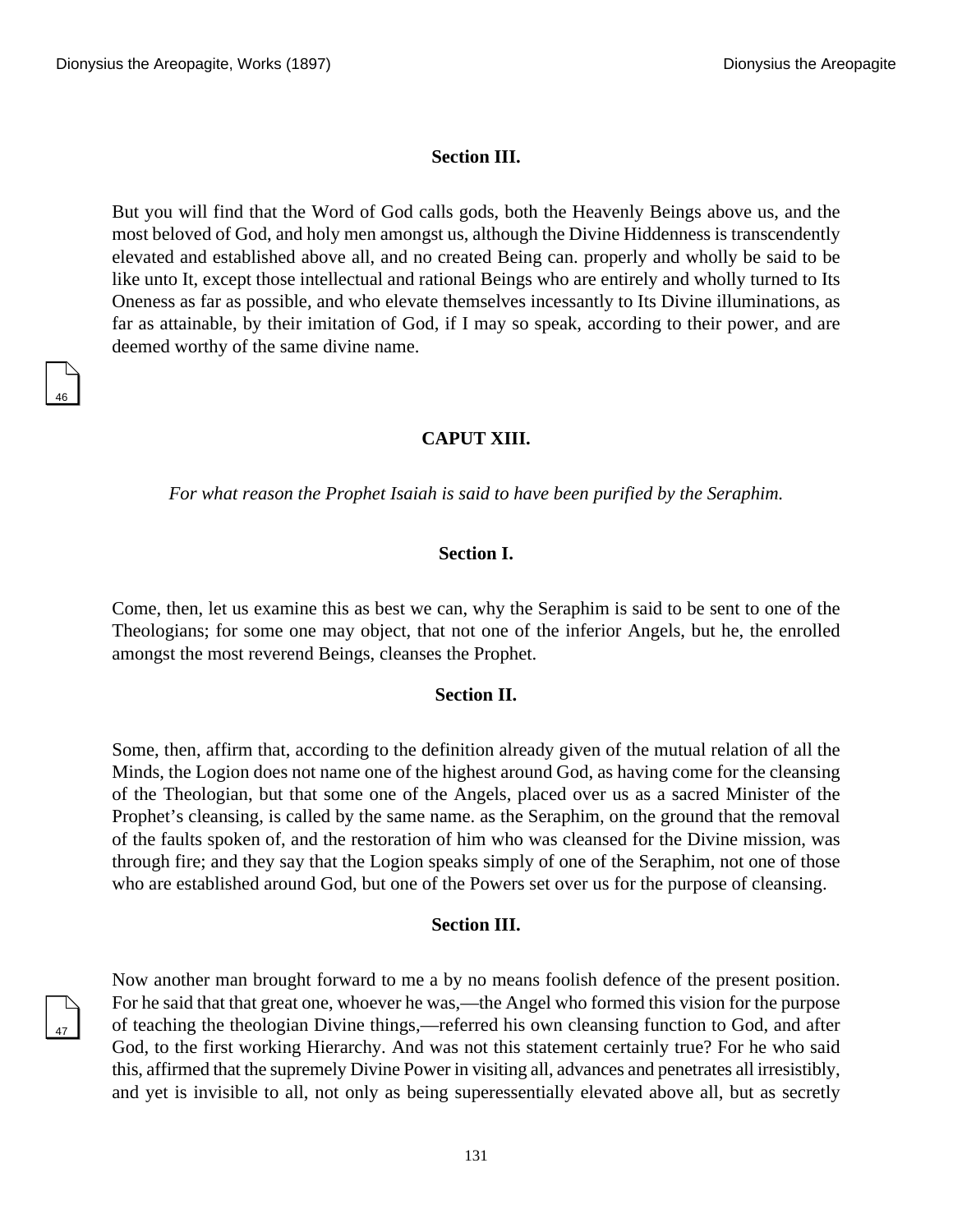49

transmitting its providential energies to all; yea, rather, it is manifested to all the intellectual Beings in due degree, and by conducting Its own gift of Light to the most reverend Beings, through them, as first, It distributes in due order to the subordinate, according to the power of each Division to bear the vision of God; or to speak more strictly, and through familiar illustrations (for if they fall short of the Glory of God, Who is exalted above all, yet they are more illustrating for us), the distribution of the sun's ray passes with easy distribution to first matter, as being more transparent than all, and, through it with greater clearness, lights up its own splendours; but when it strikes more dense materials, its distributed brilliancy becomes more obscure, from the inaptitude of the materials illuminated for transmission of the gift of Light, and from this it is naturally contracted, so as to almost entirely exclude the passage of Light. Again, the heat of fire transmits itself chiefly to things that are more receptive, and yielding, and conductive to assimilation to itself; but, as regards repellent opposing substances, either it leaves none, or a very light, trace of its fiery energy; and further, when through substances favourable to its proper action, it comes in contact with things not congenial,—first, it perchance makes things easily changed to heating hot, and through them heats proportionately either water or something else which is not easily heated. After the same rule, then, of Nature's well-ordered method, the regulation of all good order, both visible and invisible, manifests supernaturally the brightness of its own gift of Light, in first manifestation to the most exalted Beings, in abundant streams, and through these, the Beings after them partake of the Divine ray. For these, as knowing God first, and striving preeminently after Divine virtue, and to become first-workers, are deemed worthy of the power and energy for the imitation of God, as attainable, and these benevolently elevate the beings after them to an equality, as far as possible, by imparting ungrudgingly to them the splendour which rests upon themselves, and these again to the subordinate, and throughout each Order, the first rank imparts its gift to that after it, and the Divine Light thus rests upon all, in due proportion, with providential forethought. There is, then, for all those who are illuminated, a Source of illumination, viz., God, by nature, and really, and properly, as Essence of Light, and Cause of Being, and Vision itself; but, by ordinance, and for Divine imitation, the relatively superior (is source) for each after it, by the fact, that the Divine rays are poured through it to that. All the remaining Angelic Beings, then, naturally regard the highest Order of the Heavenly Minds as source, after God, of every God-knowledge and God-imitation, since, through them, the supremely Divine illumination is distributed to all, and to us. Wherefore, they refer every holy energy of Divine imitation to God indeed as Cause, but to the first Godlike Minds, as first agents and teachers of things Divine.

The first Order, then, of the holy Angels possesses, more than all, the characteristic of fire, and the streaming distribution of supremely Divine wisdom, and the faculty of knowing the highest science of the Divine illuminations, and the characteristic of Thrones, exhibiting their expansion for the reception of God; and the ranks of the subordinate Beings possess indeed the empyrean, the wise, the knowing, the God-receptive, faculty, but subordinately, and by looking to the first, and through them, as being deemed worthy of the Divine imitation in first operation, are conducted to the attainable likeness of God. The aforesaid holy characteristics, then, which the Beings after them possess, through the first, they attribute to those Beings themselves, after God, as Hierarchs.

# **Section IV.**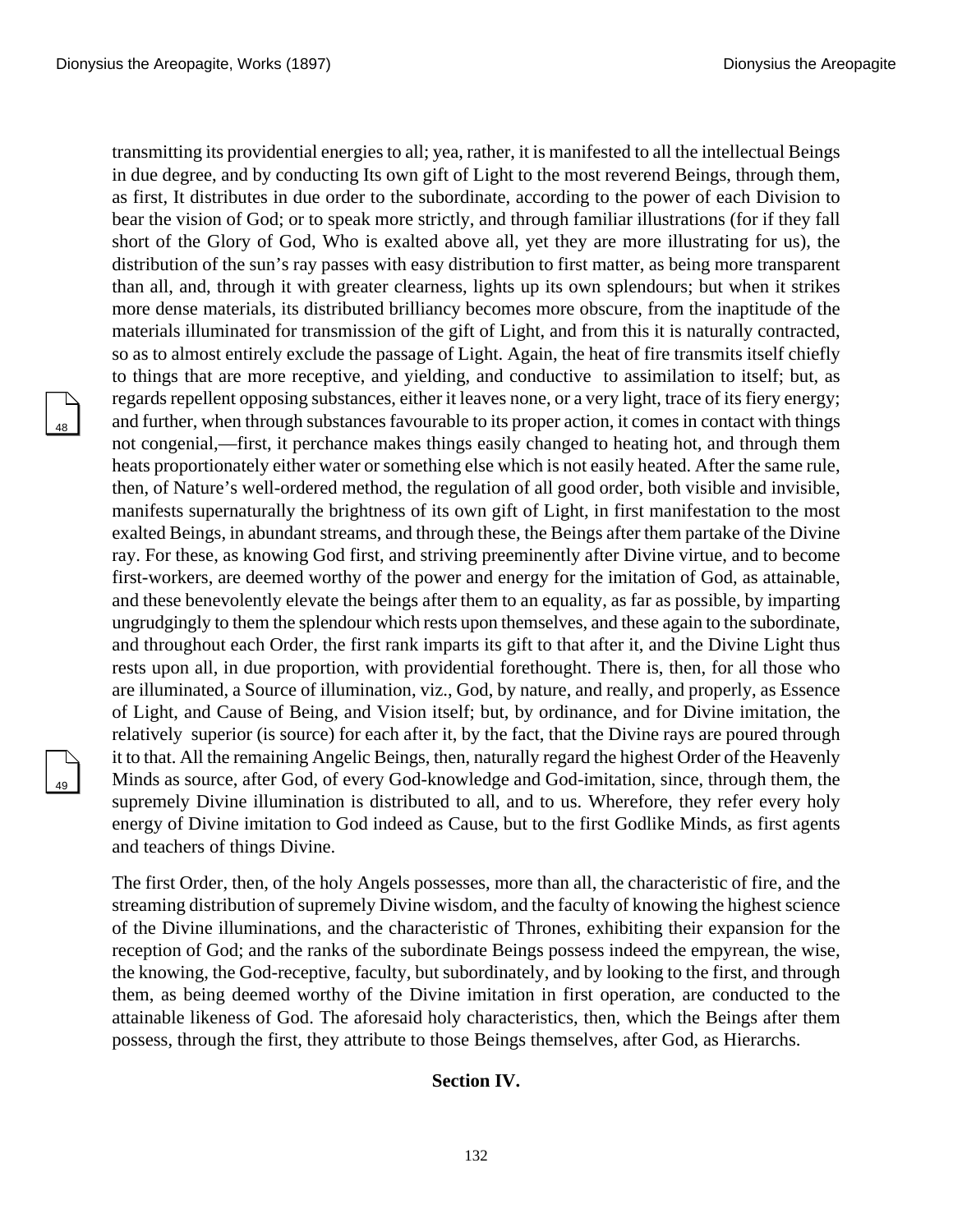51

52

He who said this, used to affirm, that this vision was shewn to the Theologian, through one of the holy and blessed Angels set over us, and that from his illuminating direction, he was elevated to that intellectual contemplation in which he saw the most exalted Beings seated (to speak symbolically) under God, and with God, and around<sup>215</sup> God, and the super-princely<sup>216</sup> Eminence elevated unspeakably above them and all, seated on high in the midst of the superior Powers. The Theologian then learned, from the things seen, that, as compared with every super-essential pre-eminence, the Divine Being was seated incomparably above every visible and invisible power, yea, even that It is exalted above all, as the Reality of all things, as Absolute—not even like to the first of created Beings;—further also, that It is source and essentiating Cause, and unalterable Fixity of the undissolved continuance of all things, from, Which is both the being and the well-being of the most exalted Powers themselves. Then he revealed that the Godlike powers of the most holy Seraphim, themselves, whose sacred appellation signifies the Fiery, concerning which we shall shortly speak as best we can, conducted the elevations of the empyrean power to the Divine likeness. And, the holy Theologian, by viewing the description of free and most exalted elevation of the sixfold wings to the Divine Being in first, middle, and last conceptions, and further, their endless feet and many faces, and their extended wings—one under their feet, and the other over their faces, as seen in vision, and the perpetual movement of their middle wings—was brought to the intelligible knowledge of the things seen, since there was manifested to him the power of the most exalted minds for deep penetration and contemplation, and the sacred reverence which they have, supermundanely, for the bold and courageous and unattainable scrutiny into higher and deeper mysteries; and of the incessant and high-flying perpetual movement of their Godlike energies in due proportion. But he was also taught the hidden mysteries of that supremely Divine and much esteemed Hymn of Praise—whilst the Angel who formed the vision imparts, as far as possible, his own sacred knowledge to the Theologian. He also taught him this, that the participation, as far as attainable, in the supremely Divine and radiant purity, is a purification to the pure however pure; and it being accomplished from the very Godhead by most exalted causes, for all the sacred Minds by a superessential hiddenness, is in a manner more clear, and exhibits and distributes itself, in a higher degree, to the highest powers around It; but with regard to the second, or us, the lowest mental powers, as each is distant from, as regards the Divine likeness, so It contracts its brilliant illumination to the single unknowable of its own hiddenness. And it illuminates the second, severally, through the first; and, if one must speak briefly, it is firstly brought from hiddenness to manifestation through the first powers. This, then, the Theologian was taught by the Angel who was leading him to Light—that purification, and all the supremely Divine operations, illuminating through the first Beings, are distributed to all the rest, according to the relation of each for the deifying participations. Wherefore he reasonably attributed to the Seraphim, after God, the characteristic of purification by fire. There is nothing, then, absurd, if the Seraphim is said to purify the Prophet. For, as God purifies all, by being cause of every purification, yea, rather (for I use a familiar illustration) just as our Hierarch, when purifying or enlightening through his Leitourgoi or Priests, is said himself to purify and enlighten, since the Orders consecrated through him attribute to him their own proper sacred operations; so also the Angel who effected the purification of the Theologian attributes his

<sup>215</sup> [John 1. 1.](http://www.ccel.org/b/bible/asv/xml/asv.John.1.xml#John.1.1)

<sup>216</sup> Or super-original.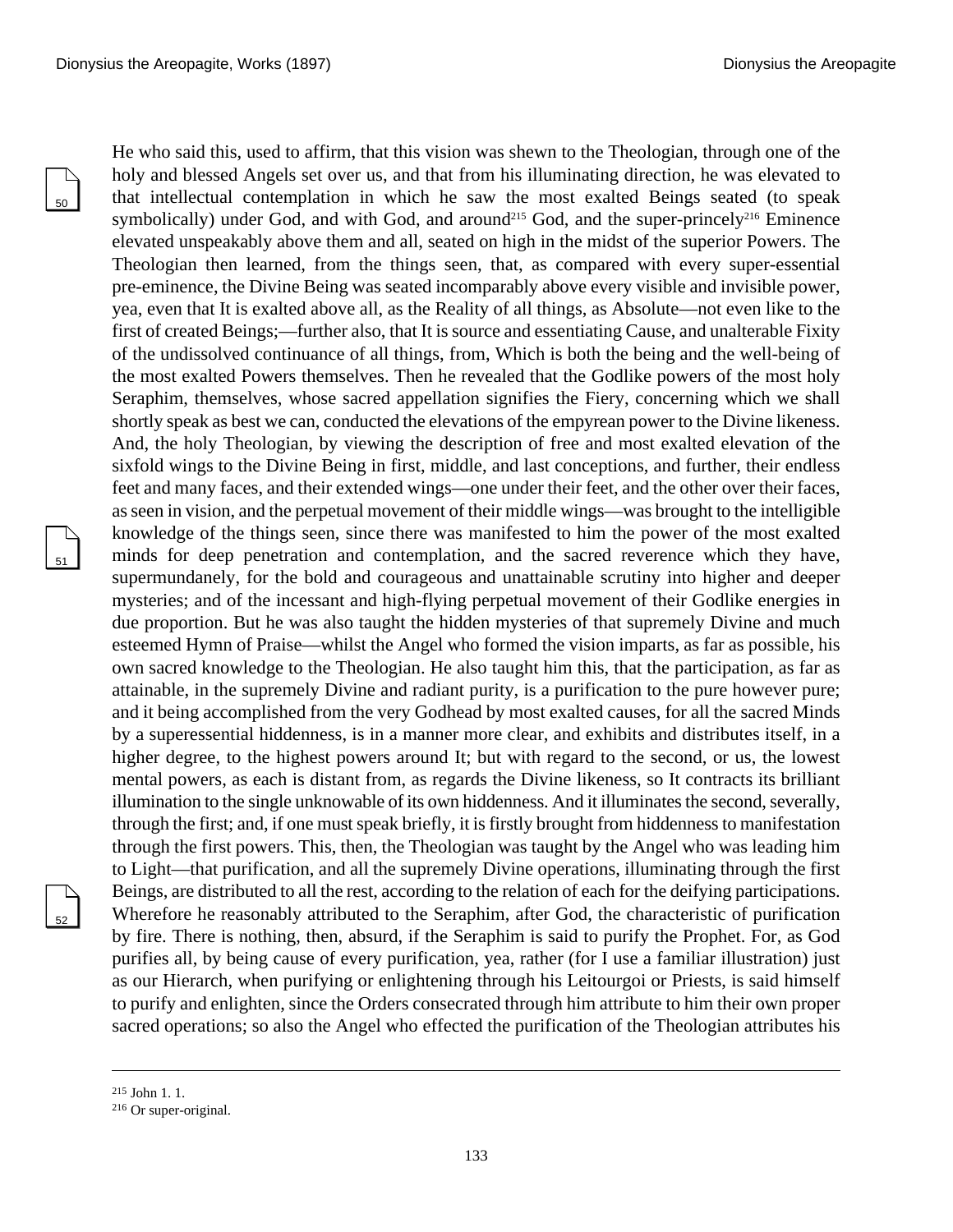54

own purifying science and power to God, indeed, as Cause, but to the Seraphim as first-operating Hierarch; as any one might say with Angelic reverence, whilst teaching one who was being purified by him, "There is a preeminent Source, and Essence, and Worker, and Cause of the cleansing wrought upon you from me, He Who brings both the first Beings into Being, and holds them together by their fixity around Himself, and keeps them without change and without fall, moving them to the first participations of His own Providential energies (for this, He Who taught me these things used to say, shews the mission of the Seraphim), but as Hierarch and Leader after God, the Marshal of the most exalted Beings, from whom I was taught to purify after the example of God — this is he, who cleanses thee through me, through whom the Cause and Creator of all cleansing brought forth His own provident energies from the Hidden even to us." These things, then, he taught me, and I impart them to thee. Let it be a part of thy intellectual and discriminating skill, either, to acquit each of the causes assigned from objection, and to honour this before the other as having likelihood and good reason, and perhaps, the truth; or, to find out from yourself something more allied to the real truth, or to learn from another; (God, of course, giving expression, and Angels supplying it;) and to reveal to us, the friends of Angels, a view more luminous if it should be so, and to me specially welcome.

### **CAPUT XIV.**

#### *What the traditional number of the Angels signifies.*

This also is worthy, in my opinion, of intellectual attention, that the tradition of the Oracles concerning the Angels affirms that they are thousand thousands, and myriad myriads, accumulating and multiplying, to themselves, the supreme limits of our numbers, and, through these, shewing clearly, that the ranks of the Heavenly Beings cannot be numbered by us. For many are the blessed hosts of the supermundane minds, surpassing the weak and contracted measurement of our material number, and being definitely known by their own supermundane and heavenly intelligence and science alone, which is given to them in profusion by the supremely Divine and Omniscient Framer of Wisdom, and essentiating Cause and connecting Force, and encompassing Term of all created things together.

### **CAPUT XV.**

*What are the morphic likenesses of the Angelic Powers? what the fiery? what the anthromorphic? what are the eyes? what the nostrils? what the ears? what the mouths?*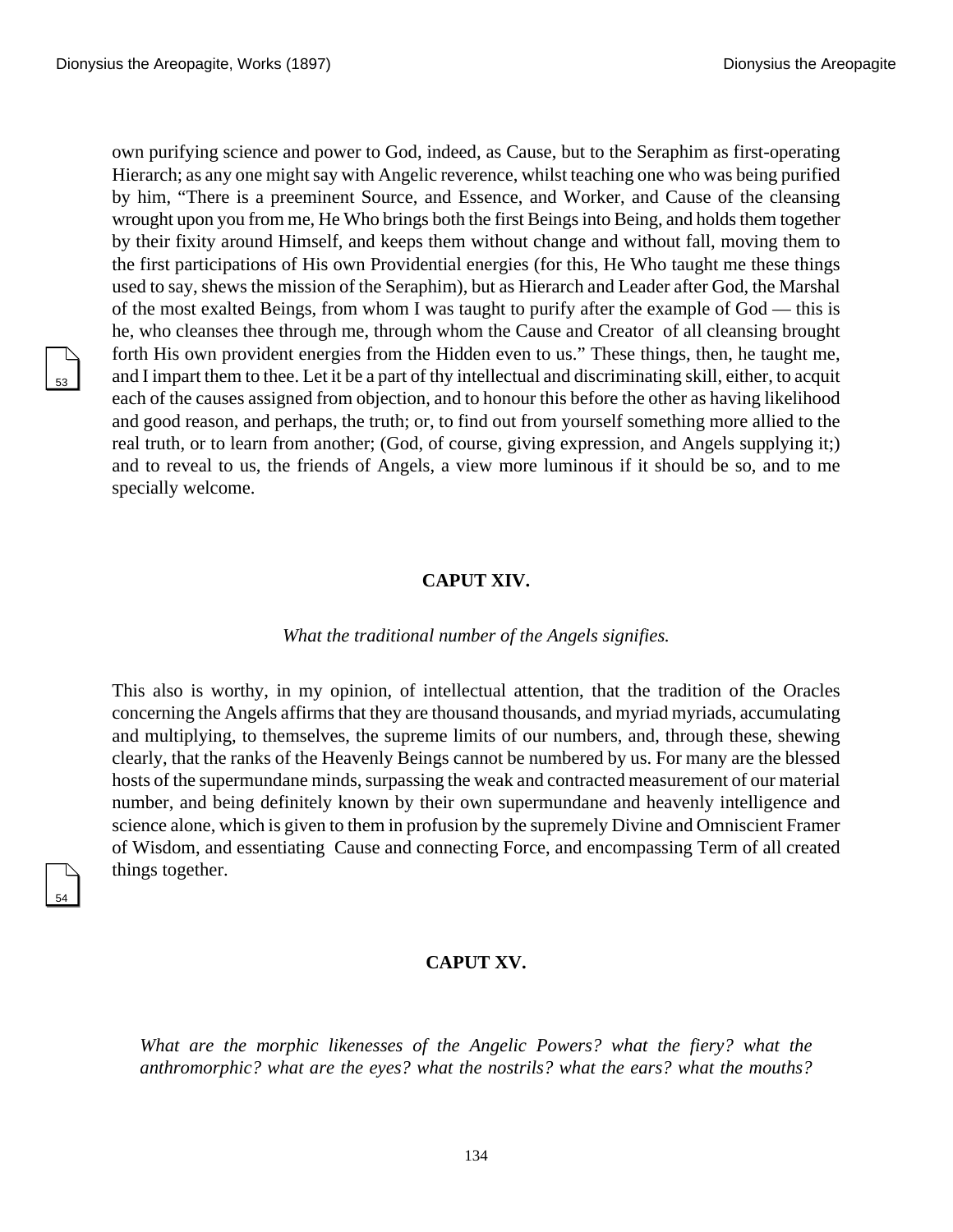*what the touch? what the eyelids? what the eyebrows? what the prime? what the teeth? what the shoulders? what the elbows and the hands? what the heart? what the breasts? what the back? what the feet? what the wings? what the nakedness? what the robe? what the shining raiment? what the sacerdotal? what the girdles? what the rods? what the spears? what the battle-axes? what the measuring lines? what the winds? what the clouds? what the brass? what the electron? what the choirs? what the clapping of hands? what the colours of different stones? what the appearance of the lion? what the appearance of the ox? what the appearance of the eagle? what the horses? what the varieties of coloured horses? what the rivers? what the chariots? what the wheels? what the so-called joy of the Angels?*

#### **Section I.**

55

56

Come, then, let us at last, if you please, rest our mental vision from the strain of lofty contemplation, befitting Angels, and descend to the divided and manifold breadth of the many-shaped variety of the Angelic forms, and then return analytically from the same, as from images, to the simplicity of the Heavenly Minds. But let this first be made plain to you, that the explanations of the sacredly depicted likenesses represent the same ranks of the Heavenly Beings as sometimes ruling, and, at other times, as being ruled; and the last, ruling, and the first, being ruled; and the same, as has been said, having first, and middle, and last powers —without introducing anything absurd into the description, according to the following method of explanation. For if indeed we were to say that some are ruled by those above them, and then that they rule the same, and that those above, whilst ruling those below, are ruled by those same who are being ruled, the thing would manifestly be absurd, and mixed with all sorts of confusion. But if we say that the same rule and are ruled, but no longer the self-same, or from the self-same, but that each same is ruled by those before, and rules those below, one might say appropriately that the Divinely pictured presentations in the Oracles may sometimes attribute, properly and truly, the very same, both to first, and middle, and last powers. Now the straining elevation to things above, and their being drawn unswervingly around each other, as being guardians of their own proper powers, and that they participate in the providential faculty to provide for those below them by mutual communication, befit truly all the Heavenly Beings, although some, pre-eminently and wholly, as we have often said, and others partially and subordinately.

#### **Section II.**

But we must keep our discourse within bounds, and must search, in our first explanation of the types, for what reason the Word of God prefers the sacred description of fire, in preference to almost every other. You will find it, then, representing not only wheels of fire, but also living creatures of fire, and men, flashing, as it were, like lightning, and placing around the Heavenly Beings themselves heaps of coals of fire, and rivers of flame flowing with irresistible force; and also it says that the thrones are of fire; and that the most exalted Seraphim glow with fire, it shews from their appellation, and it attributes the characteristic and energy of fire to them, and throughout, above and below, it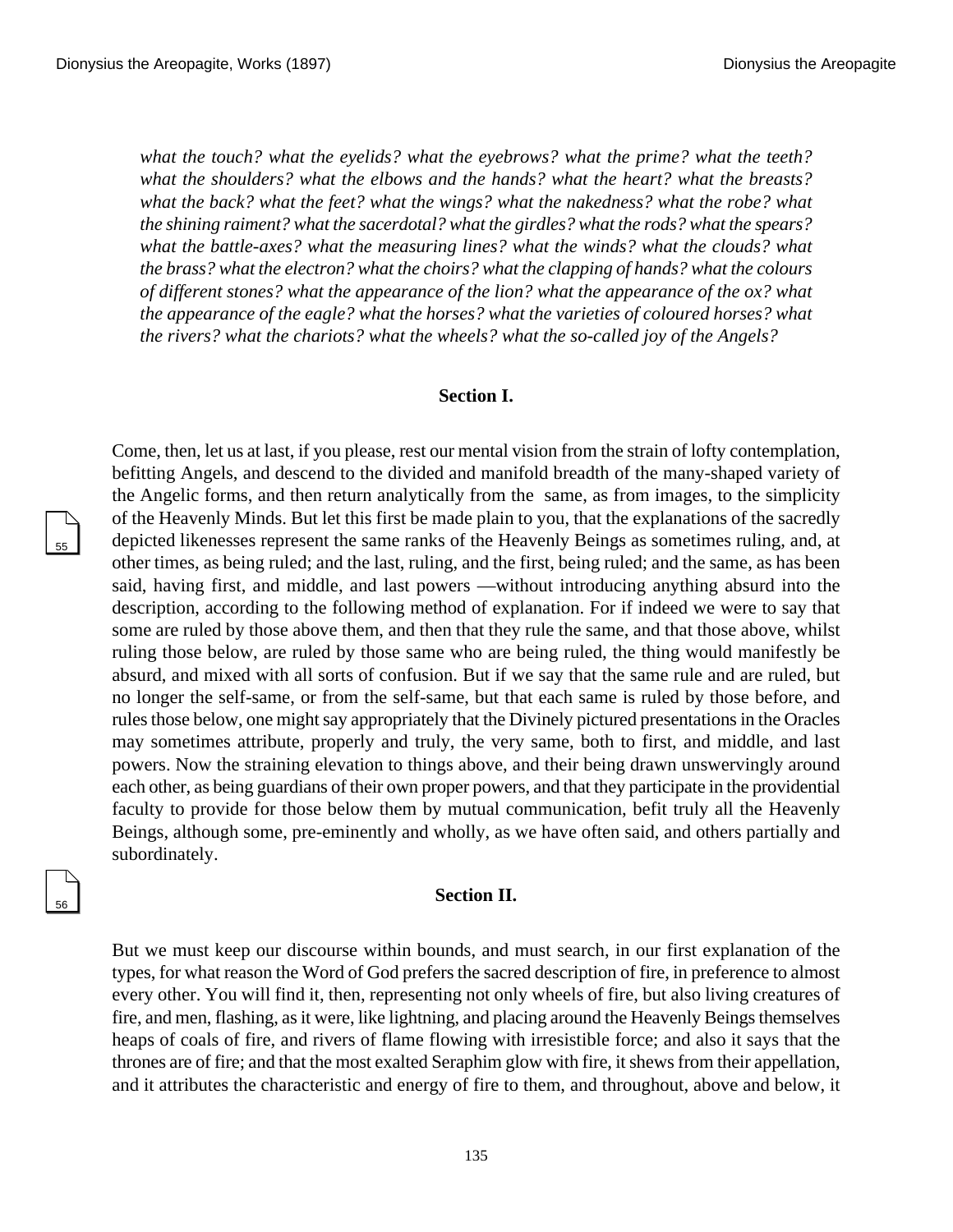58

prefers pre-eminently the representation by the image of fire. I think, then, the similitude of fire<sup>217</sup> denotes the likeness of the Heavenly Minds to God in the highest degree; for the holy theologians frequently describe the superessential and formless essence by fire, as having many likenesses, if I may be permitted to say so, of the supremely Divine property, as in things visible. For the sensible fire is, so to speak, in everything, and passes through everything unmingled, and springs from all, and whilst all-luminous, is, as it were, hidden, unknown, in its essential nature, when there is no material lying near it upon which it may shew its proper energy. It is both uncontrollable and invisible, self-subduing all things, and bringing under its own energy anything in which it may happen to be; varying, imparting itself to all things near it, whatever they may be; renewing by its rousing heat, and giving light by its uncovered illuminations; invincible, unmingled, separating, unchangeable, elevating, penetrating, lofty; subject to no grovelling inferiority, ever moving, self-moving, moving other things, comprehending, incomprehended, needing no other, imperceptibly increasing itself, displaying its own majesty to the materials receiving it; energetic, powerful, present to all invisibly, unobserved, seeming not to be, and manifesting itself suddenly according to its own proper nature by friction, as it were by a sort of seeking, and again flying away impalpably, undiminished in all the joyful distributions of itself. And one might find many characteristics of fire, appropriate to display the supremely Divine Energy, as in sensible images. The Godly-wise, then, knowing this, depict the celestial Beings from fire, shewing their Godlikeness, and imitation of God, as far as attainable.

### **Section III.**

But they also depict them under the likeness of men<sup>218</sup>, on account of the intellectual faculty, and their having powers of looking upwards, and their straight and erect form, and their innate faculty of ruling and guiding, and whilst being least, in physical strength as compared with the other powers of irrational creatures, yet ruling over all by their superior power of mind, and by their dominion in consequence of rational science, and their innate unslavishness and indomitableness of soul. It is possible, then, I think, to find within each of the many parts of our body harmonious images of the Heavenly Powers, by affirming that the powers of vision denote the most transparent elevation towards the Divine lights, and again, the tender, and liquid, and not repellent, but sensitive, and pure, and unfolded, reception, free from all passion, of the supremely Divine illuminations.

Now the discriminating powers of the nostrils denote the being able to receive, as far as attainable, the sweet-smelling largess beyond conception, and to distinguish accurately things which are not such, and to entirely reject.

The powers of the ears denote the participation and conscious reception of the supremely Divine inspiration.

The powers of taste denote the fulness of the intelligible nourishments, and the reception of the Divine and nourishing streams.

<sup>217</sup> Le Cratyle de Platon, i. 302.

<sup>218</sup> [Gen. xxxii. 24.](http://www.ccel.org/b/bible/asv/xml/asv.Gen.32.xml#Gen.32.24)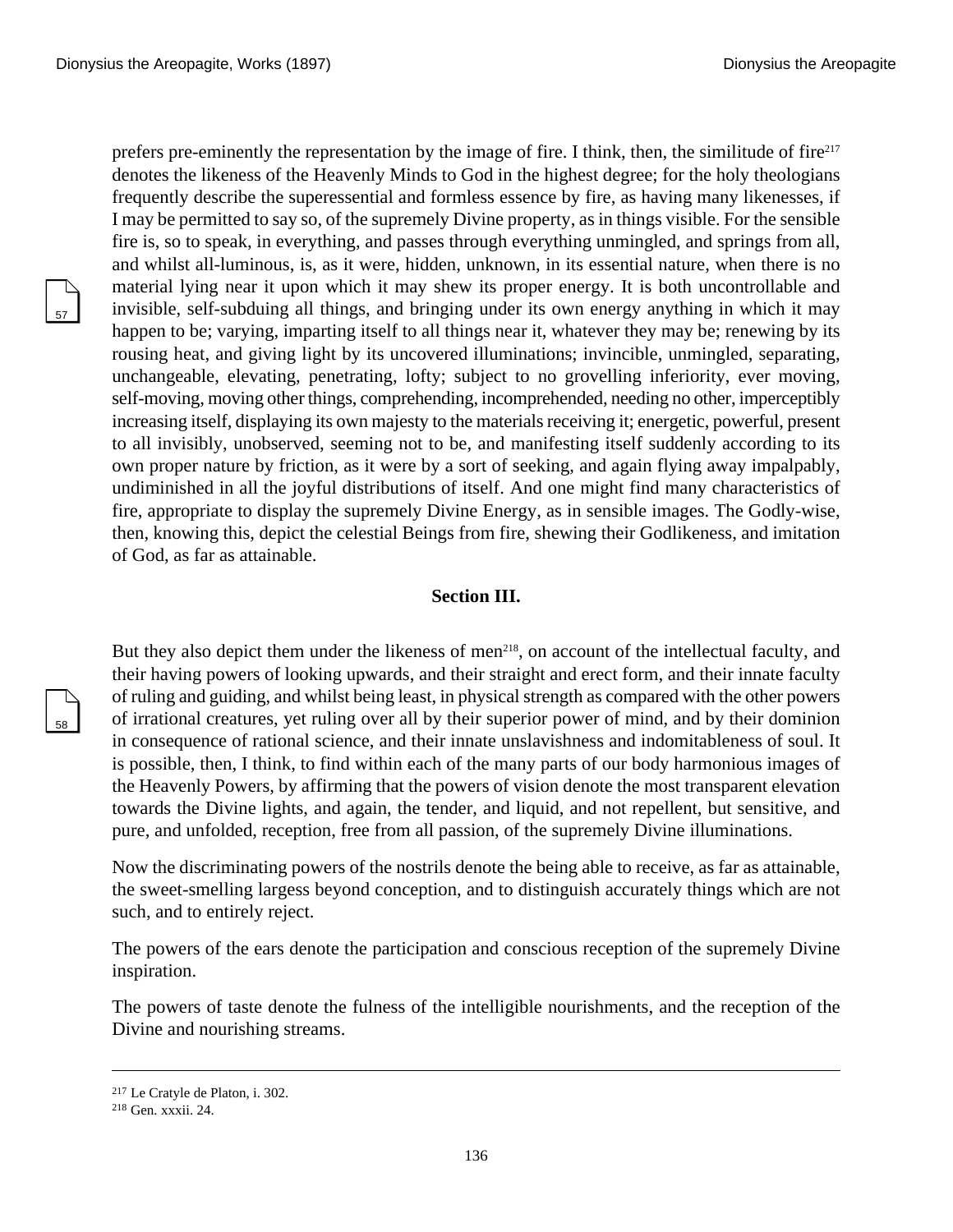60

The powers of touch denote the skilful discrimination of that which is suitable or injurious.

The eyelids and eyebrows denote the guarding of the conceptions which see God.

The figures of manhood and youth denote the perpetual bloom and vigour of life.

The teeth denote the dividing of the nourishing perfection given to us; for each intellectual Being divides and multiplies, by a provident faculty, the unified conception given to it by the more Divine for the proportionate elevation of the inferior.

The shoulders and elbows, and further, the hands, denote the power of making, and operating, and accomplishing.

The heart again is a symbol of the Godlike life, dispersing its own life-giving power to the objects of its forethought, as beseems the good.

The chest again denotes the invincible and protective faculty of the life-giving distribution, as being placed above the heart.

The back, the holding together the whole productive powers of life.

The feet denote the moving and quickness, and skilfulness of the perpetual movement advancing towards Divine things. Wherefore also the Word of God arranged the feet of the holy Minds under their wings; for the wing displays the elevating quickness and the heavenly progress towards higher things, and the superiority to every grovelling thing by reason of the ascending, and the lightness of the wings denotes their being in no respect earthly, but undefiledly and lightly raised to the sublime; and the naked and unshod denotes the unfettered, agile, and unrestrained, and free from all external superfluity, and assimilation to the Divine simplicity, as far as attainable.

# **Section IV.**

But since again the simple and variegated wisdom both clothes the naked, and distributes certain implements to them to carry, come, let us unfold, according to our power, the sacred garments and implements of the celestial Minds. The shining and glowing raiment, I think, signifies the Divine likeness after the image of fire, and their enlightening, in consequence of their repose in Heaven, where is the Light, and their complete illuminating intelligibly, and their being illuminated intellectually<sup>219</sup>; and the sacerdotal robe denotes their conducting to Divine and mystical visions, and the consecration of their whole life. And the girdles signify the guard over their productive powers, and the collected habit of being turned uniformly to It, and being drawn around Itself by an unbroken identity, in a well-ordered circle.

# **Section V.**

<sup>219</sup> See Maximus D.N. c. 4. s. 1.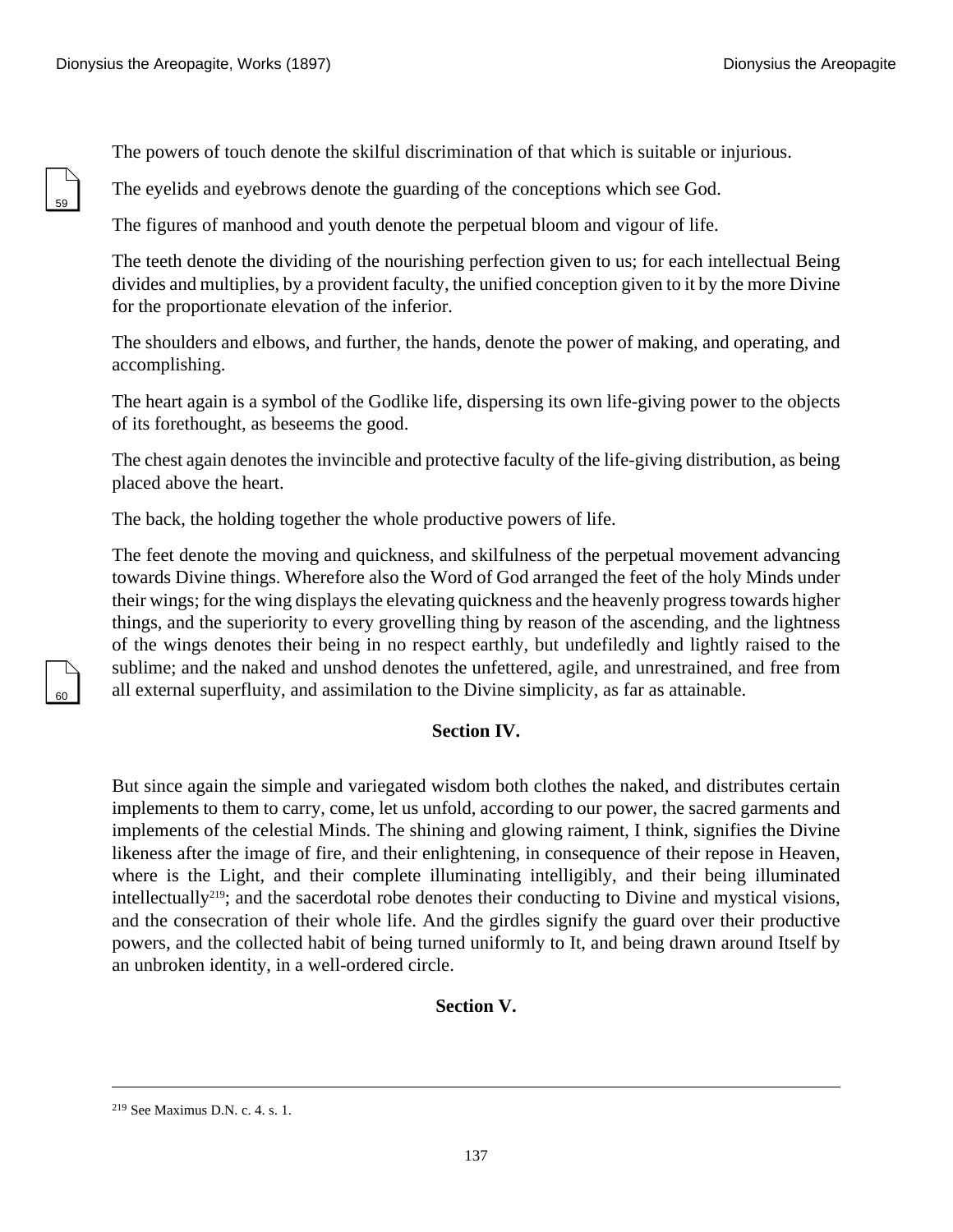

63

The rods signify the kingly and directing faculty, making all things straight. The spears and the battle-axes denote the dividing of things unlike, and the sharp and energetic and drastic operation of the discriminating powers. The geometrical and technical articles denote the founding, and building, and completing, and whatever else belongs to the elevating and guiding forethought for the subordinate Orders. But sometimes the implements assigned to the holy Angels are the symbols of God's judgments to ourselves; some, representing His correcting instruction or avenging righteousness, others, freedom from peril, or end of education, or resumption of former well-being, or addition of other gifts, small or great, sensible or intelligible. Nor would a discriminating mind, in any case whatever, have any difficulty in properly adapting things visible to things invisible.

### **Section VI.**

But the fact that they are named winds denotes their rapid action, passing almost instantaneously to all things, and their transporting movement in passing from above to below, and again from below to above, their elevating the second to the height above, and moving the first to a common and provident advance of the inferior Orders. But perhaps some one would say that the appellation of wind, to the aerial spirit, also denotes the Divine likeness of the Heavenly Minds; for this also bears a likeness and type of the supremely Divine energy (as we have demonstrated more fully in the symbolic theology, in our explanation of the four elements) in accordance with the moving and life-producing, and the rapid and resistless development of Nature, and the Hiddenness of the moving sources and terminations to us unknown and invisible. For He says, "Thou knowest not whence it cometh nor whither it goeth." But also the Word of God attributes to them the appearance of a cloud, signifying, through this, that the holy minds are filled super-mundanely with the hidden Light, receiving the first manifestation without boasting over it as such, which they distribute ungrudgingly to the second, as a secondary manifestation, and in proportion to capacity; yea, further, that the productive, and life-producing, and increasing, and perfecting power is enshrined in them, after the fashion of the intelligible production of showers, which summons the receptive womb of the earth, by fruitful rains, to the life-giving pangs of birth.

### **Section VII.**

Also, the Word of God attributes to the Heavenly Beings a likeness to Brass, Electron, and many-coloured stones. Electron, as being partly like gold, partly like silver, denotes the incorruptible, as in gold, and unexpended, and undiminished, and spotless brilliancy, and the brightness, as in silver, and a luminous and heavenly radiance. But to the Brass, according to the reasons assigned, must be attributed either the likeness of fire or that of gold.

We must consider that the many-coloured appearances of stones denote either as white, the luminous; or as red, the fiery; or as yellow, the golden; or as green, the youthful and the full grown; and within each likeness you will find an explanation which teaches the inner meaning of the typical images.

But since, I think, according to our power, this has been sufficiently said, let us pass to the sacred explanation of the Divine representations of the Heavenly Minds through wild beasts $220$ . We must <sup>220</sup> [Ezek. i. 10](http://www.ccel.org/b/bible/asv/xml/asv.Ezek.1.xml#Ezek.1.10).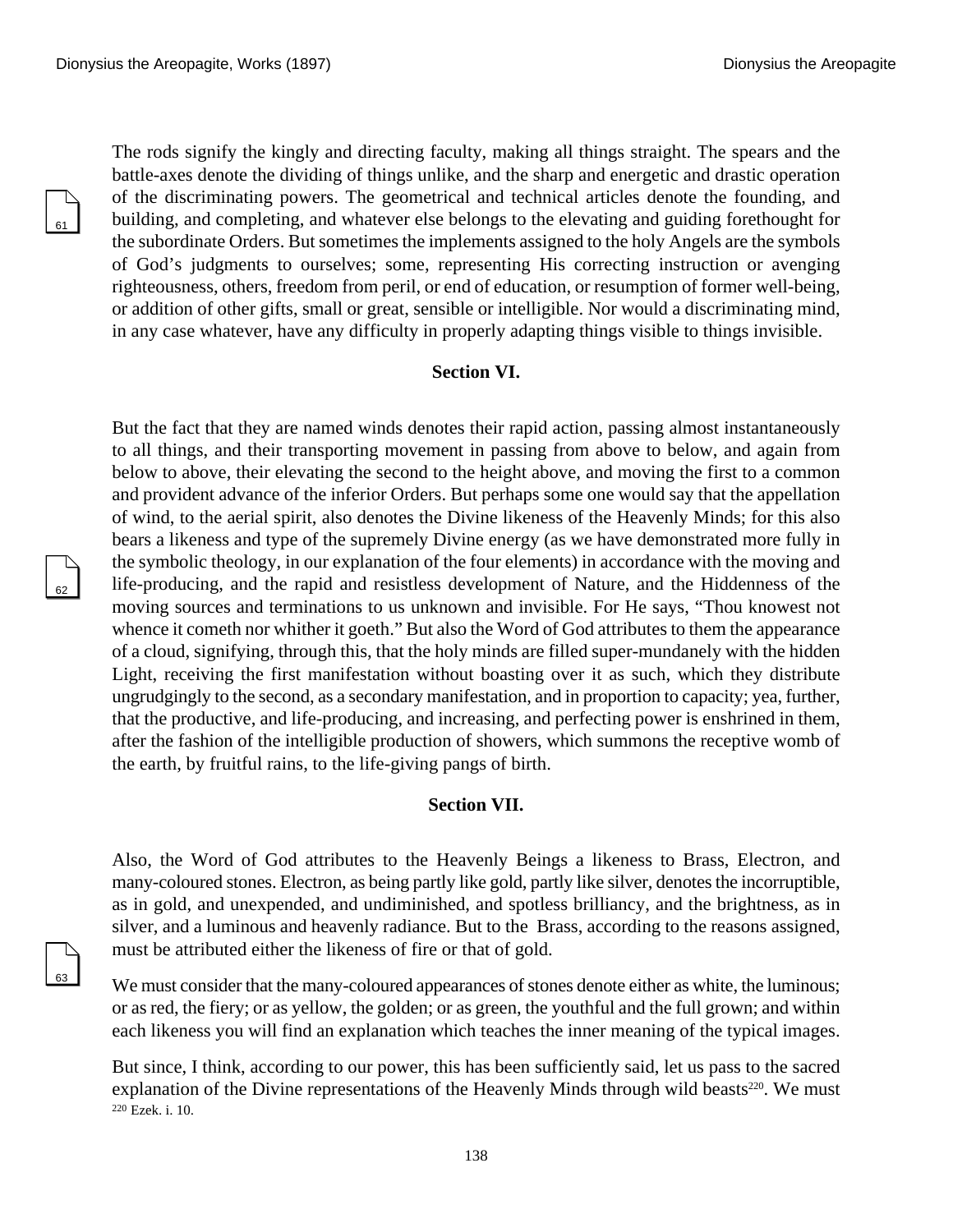consider that the shape of a Lion<sup>221</sup> signifies the leading, and robust, and indomitable, and the assimilation, as far as possible, to the unutterable Godhead, by the concealment of the intellectual footprints<sup>222</sup>, and by the mystically modest covering of the path, leading to It, during Divine illumination.

# **Section VIII.**

The Image of the  $Ox^{223}$  denotes the strong and the mature, turning up the intellectual furrows for the reception of the heavenly and productive showers; and the Horns, the guarding and indomitable.

The representation of the Eagle<sup>224</sup> denotes the kingly, and soaring, and swift in flight, and quickness in search of the nourishment which makes strong, and wanness, and agility, and cleverness; and the unimpeded, straight, and unflinching gaze towards the bounteous and brilliant splendour of the Divine rays of the sun, with the robust extension of the visual powers.

That of Horses represents obedience and docility, and of those who are white, brilliancy, and as especially congenial to the Divine Light; but of those who are dark blue, the Hidden; and of those red, the fiery and vigorous; and of the piebald, the uniting of the extremes by the power passing through them, and joining the first to the second, and the second to the first, reciprocally and considerately.

Now if we did not consult the proportion of our discourse, we might, not inappropriately, adapt the particular characteristics of the aforesaid living creatures, and all their bodily representations to the Heavenly Powers, upon the principle of dissimilar similitudes; for instance, their appearance of anger, to intellectual manliness, of which anger is the remotest echo, and their desire, to the Divine love; and to speak summarily, referring all the sensible perceptions, and many parts of irrational beings, to the immaterial conceptions and unified Powers of the Heavenly Beings. Now not only is this sufficient for the wise, but even an explanation of one of the dissimilar representations would be sufficient for the accurate description of similar things, after the same fashion.

# **Section IX.**

But we must examine the fact that rivers are spoken of, and Wheels and Chariots attached to the Heavenly Beings. The rivers of fire signify the supremely Divine streams furnishing to them an ungrudging and incessant flow, and nourishing the productive powers of life; the chariots, the conjoined communion of those of the same rank; the wheels being winged, and advancing without turning and without deviation, the power of their advancing energy within a straight and direct path, towards the same unflinching and straight swoop of their every intellectual track, supermundanely straight and direct way. Also it is possible to explain, after another mystical

64

<sup>221</sup> [Ibid.](http://www.ccel.org/b/bible/asv/xml/asv.Ezek.1.xml#Ezek.1.10)

<sup>222</sup> The Lion was said to erase his footsteps by his tail.

<sup>223</sup> [Ezek. i. 10](http://www.ccel.org/b/bible/asv/xml/asv.Ezek.1.xml#Ezek.1.10).

<sup>224</sup> [Ibid.](http://www.ccel.org/b/bible/asv/xml/asv.Ezek.1.xml#Ezek.1.10)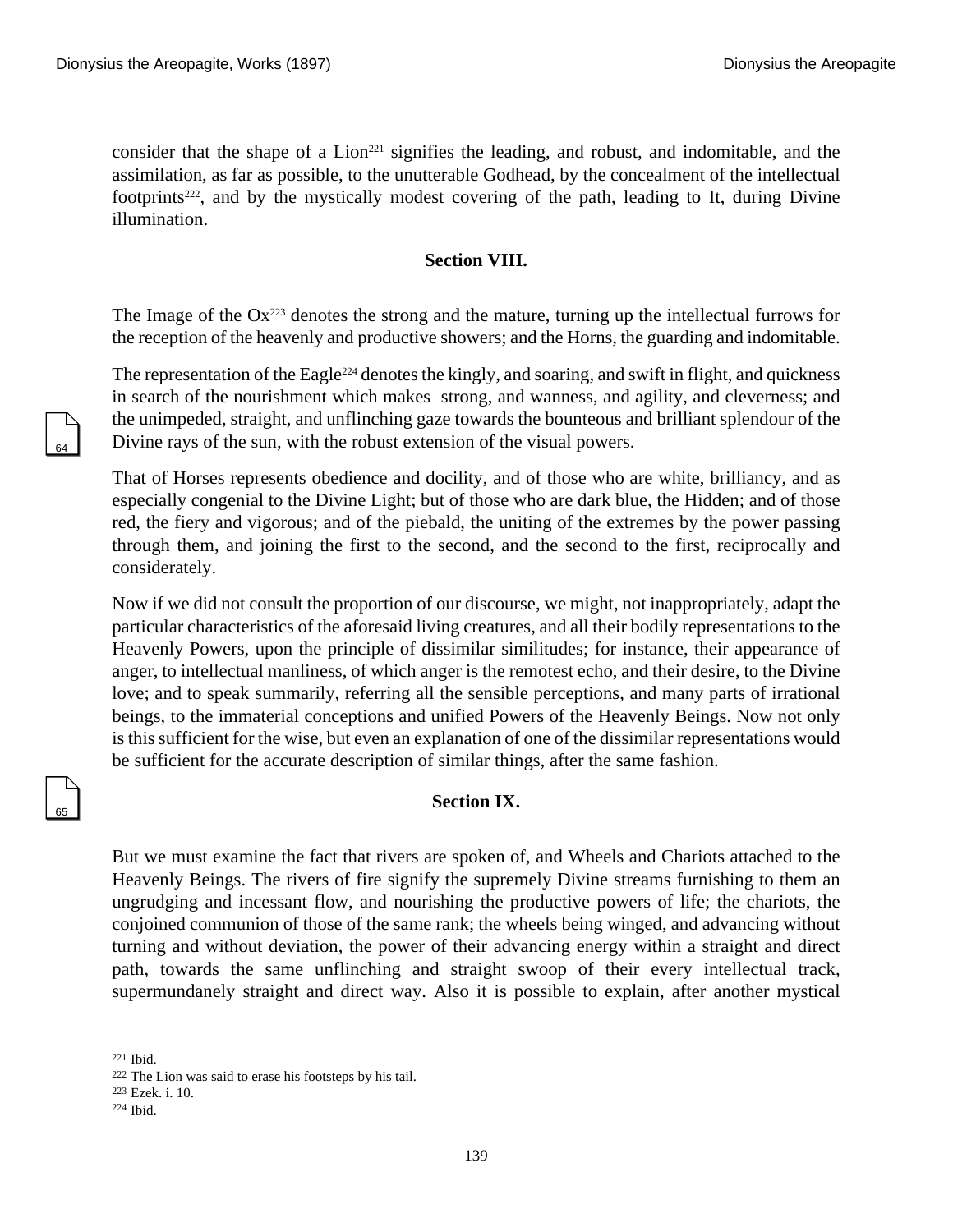meaning, the sacred description of the intellectual wheels; for the name Gel, Gel, is given to them, as the theologian says. This shews, according to the Hebrew tongue, revolutions and revelations. For the Empyrean and Godlike wheels have revolutions, indeed, by their perpetual movement around the Good Itself; but revelations, by the manifestation of things hidden, and by the elevation of things at our feet, and by the descending procession of the sublime illuminations to things below. There remains for accurate explanation, the statement respecting the rejoicing of the Heavenly Orders; for they are utterly incapable of our impassioned pleasure. Now they are said to rejoice with God over the discovery of what was lost, as befits their Divine good nature, and that Godlike and ungrudging rejoicing over the care and salvation of those who are turned to God; and that joy, beyond description, of which also holy men often partake, whilst the deifying illuminations of the Deity rest upon them. Let it suffice, then, to have said this much concerning the Divine representations, which, no doubt, falls short of their accurate explanation, but which will prevent us, I think, from being servilely entangled in the resemblance of the types. But if you should say that we have not mentioned in order the whole Angelic Powers, or operations, or likenesses, depicted in the Oracles, we answer in truth, that we do not possess the supermundane science of some; and further, in regard to them, we have need of another to conduct to light and to reveal. Other things, however, as being parallel to the things said, we have omitted, out of regard to the symmetry of the discourse; and the hiddenness, beyond our capacity, we have honoured by silence.

**St. Michael and All Angels, 1898.**

# <sup>67</sup> **ECCLESIASTICAL HIERARCHY.**

# **CAPUT I.**

*To my Fellow Presbyter Timothy. Dionysius the Presbyter.*

*What is the traditional view of the Ecclesiastical Hierarchy and what is its purpose?*

#### **Section I.**

We must, then, most pious of pious sons, demonstrate from the supermundane and most sacred Oracles and traditions, that ours is a Hierarchy of the inspired and Divine and Deifying science, and of operation, and of consecration, for those who have been initiated with the initiation of the sacred revelation derived from the hierarchical mysteries. See, however, that you do not put to scorn things most holy (Holy of Holies); but rather treat them reverently, and you will honour the things of the hidden God by intellectual and obscure researches, carefully guarding them from the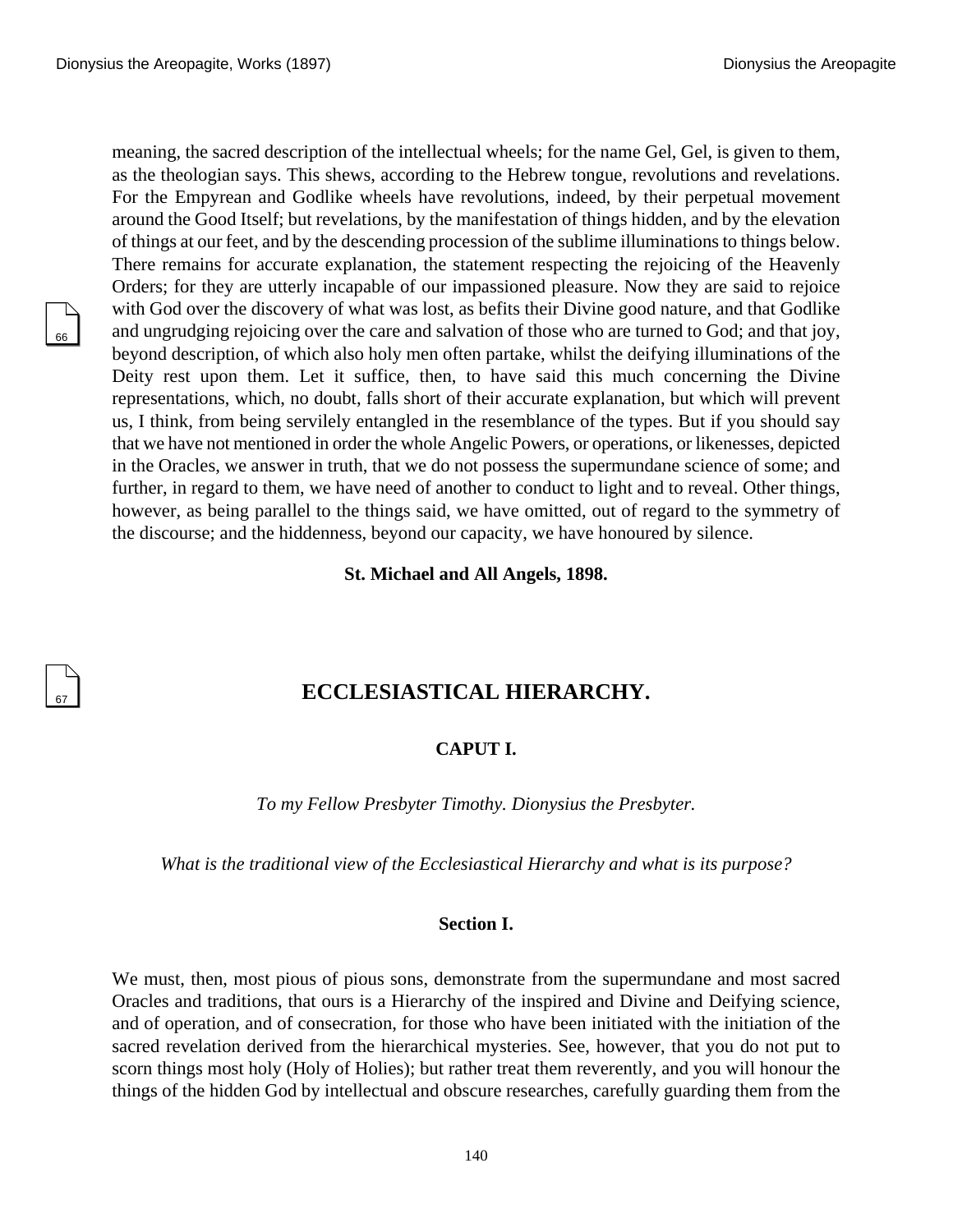69

70

participation and defilement of the uninitiated, and reverently sharing holy things with the holy alone, by a holy enlightenment. For thus, as the Word of God has taught us who feast at His Banquet, even Jesus Himself—the most supremely Divine Mind and superessential, the Source and Essence, and most supremely Divine Power of every Hierarchy and Sanctification and Divine operation—illuminates the blessed Beings who are superior to us, in a manner more clear, and at the same time more intellectual, and assimilates them to His own Light, as far as possible; and by our love of things beautiful elevated to Him, and which elevates us, folds together our many diversities, and after perfecting into a uniform and Divine life and habit and operation, holily bequeaths the power of the Divine Priesthood; from which by approaching to the holy exercise of the priestly office, we ourselves become nearer to the Beings above us, by assimilation, according to our power, to their abiding and: unchangeable holy steadfastness; and thus by looking upwards to the blessed and supremely Divine self of Jesus, and reverently gazing upon whatever. we are permitted to see, and illuminated with the knowledge of the visions, we shall be able to become, as regards the science of Divine mysteries, purified and purifiers; images of Light, and workers, with God, perfected and perfecting.

#### **Section II.**

Then what is the Hierarchy of the Angels<sup>225</sup> and Archangels, and of supermundane Principalities and Authorities, Powers and Lordships, and Divine Thrones, or of the Beings of the same ranks as the Thrones—which the Word of God declares to be near, and always about God, and with<sup>226</sup> God, naming them in the Hebrew tongue Cherubim and Seraphim—by pondering the sacred ranks and divisions of their Orders and Hierarchies, you will find in the books we have written—not as befits their dignity but to the best of our ability—and as the Theology of the most holy Scriptures guided, when they extolled their Hierarchy. Nevertheless, it is necessary to say this, that both that, and every Hierarchy extolled now by us, has one and the same power, throughout the whole Hierarchical transaction; and that the Hierarch himself, according to his essence, and analogy, and rank, is initiated in Divine things, and is deified and imparts to the subordinates, according to the meetness of each for the sacred deification which comes to him from God; also that the subordinates follow the superior, and elevate the inferior towards things in advance; and that some go before, and, as far as possible, give the lead to others; and that each, as far as may be, participates in the truly Beautiful, and Wise, and Good, through this the inspired and sacerdotal harmony.

But the Beings and ranks above us, of whom we have already made a reverent mention, are both incorporeal, and their Hierarchy is both intelligible and supermundane; but let us view our Hierarchy, comformably to ourselves, abounding in the variety of the sensible symbols, by which, in proportion to our capacity, we are conducted, hierarchically according to our measure, to the uniform deification —God and Divine virtue. They indeed, as minds, think, according to laws laid down for themselves; but we are led by sensible figures to the Divine contemplations, as is possible to us. And, to speak truly, there is One, to Whom all the Godlike aspire, but they do not partake uniformly of this One

<sup>225</sup> See Epistle to Trallians.

<sup>226</sup> [John i. 1.](http://www.ccel.org/b/bible/asv/xml/asv.John.1.xml#John.1.1)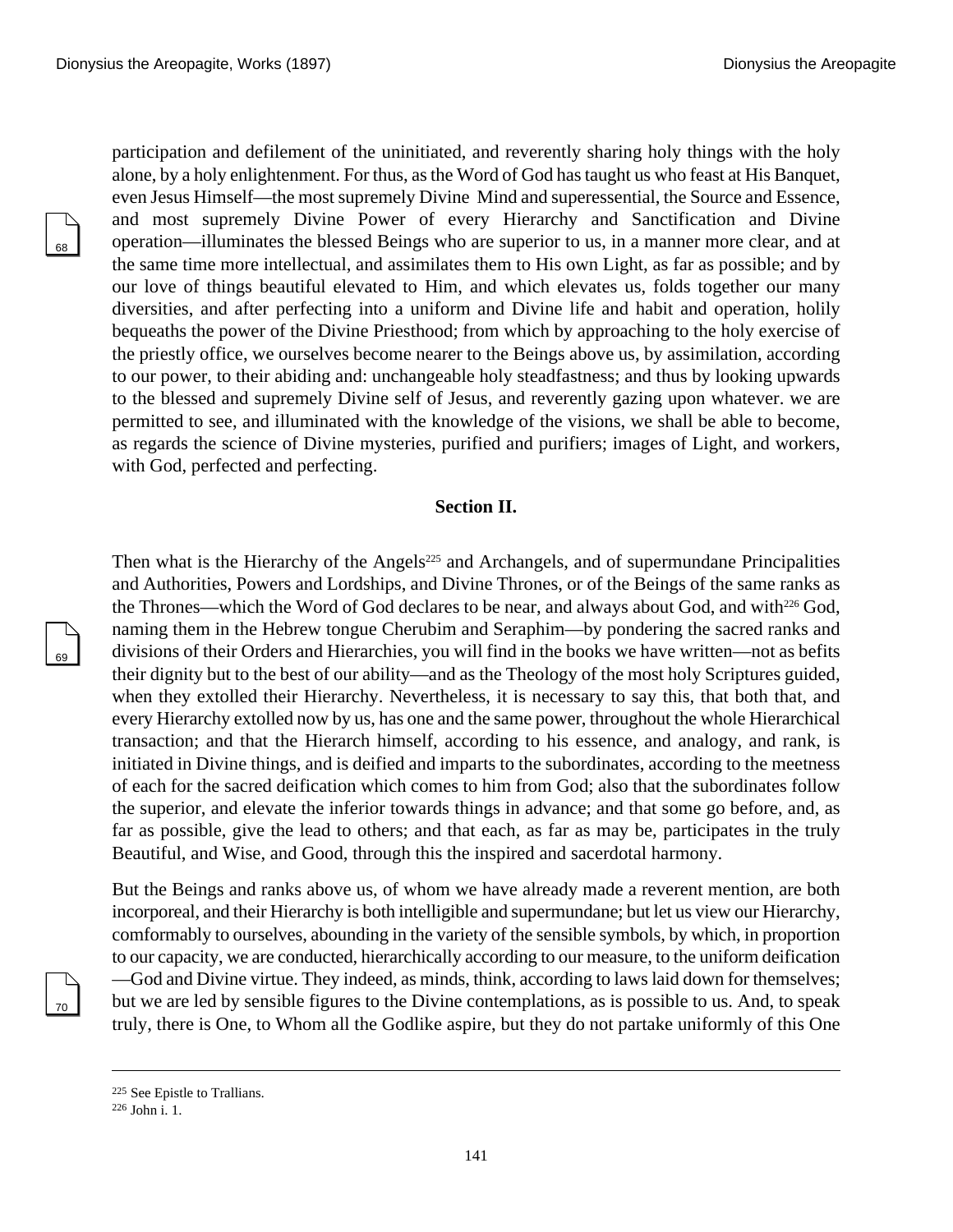and the Same, but as the Divine balance distributes to each the meet inheritance. Now these things have been treated more systematically in the Treatise concerning "Intelligible and Sensible<sup>227</sup>." But now I will attempt to describe our Hierarchy, both its source and essence, as best I can; invoking Jesus, the source and Perfecting of all Hierarchies.

# **Section III.**

Every Hierarchy, then, is, according to our august tradition, the whole account of the sacred things falling under it, a most complete summary of the sacred rites of this or that Hierarchy, as the case may be. Our Hierarchy, then, is called, and is, the comprehensive system of the whole sacred rites included within it, according to which the divine Hierarch, being initiated, will have the communication of all the most sacred things within himself, as chief of Hierarchy. For as he who speaks of Hierarchy speaks of the order of the whole sacred rites collectively, so he, who mentions Hierarch, denotes the inspired and godly man—the skilled in all sacred knowledge—in whom the whole Hierarchy is clearly completed and recognized within himself.

Head of this Hierarchy is the Fountain of Life, the Essence of Goodness, the one Triad, Cause of things that be, from Which both being and well-being come to things that be, by reason of goodness<sup>228</sup>. Of this most supremely Divine blessedness —exalted beyond all, the threefold Monad, the really Being,—the Will, inscrutable to us, but known to Itself, is the rational preservation of beings amongst us and above us; but that (preservation) cannot otherwise take place, except those who are, being saved are being deified. Now the assimilation to, and union with, God, as far as attainable, is deification. And this is the common goal of every Hierarchy,—the clinging love towards God and Divine things divinely and uniformly ministered; and previous to this, the complete and unswerving removal of things contrary, the knowledge of things as they are in themselves; the vision and science of sacred truth; the inspired communication of the uniform perfection of the One Itself, as far as attainable; the banquet of contemplation, nourishing intelligibly, and deifying every man elevated towards it.

# **Section IV.**

Let us affirm, then, that the supremely Divine Blessedness, the essential Deity, the Source of deification, from Which comes the deification of those deified, bequeathed, by Divine Goodness, the Hierarchy, for preservation, and deification of all rational and intellectual Beings. And to the supermundane and blessed inheritances there is bequeathed something more immaterial and intellectual (for Almighty God does not move them to things divine, from without, but intelligibly, since they are illuminated as to the most Divine will from within, with brilliancy pure and immaterial), but to us—that which has been bequeathed to them, uniformly, and enveloped, is bequeathed from the Divinely transmitted Oracles, in a variety and multitude of divisible symbols, as we are able to receive it. For the Divinely transmitted Oracles are essence of our Hierarchy. And

71

<sup>227</sup> Ap. C. viii. 16.

<sup>228</sup> Creation through goodness—not necessity.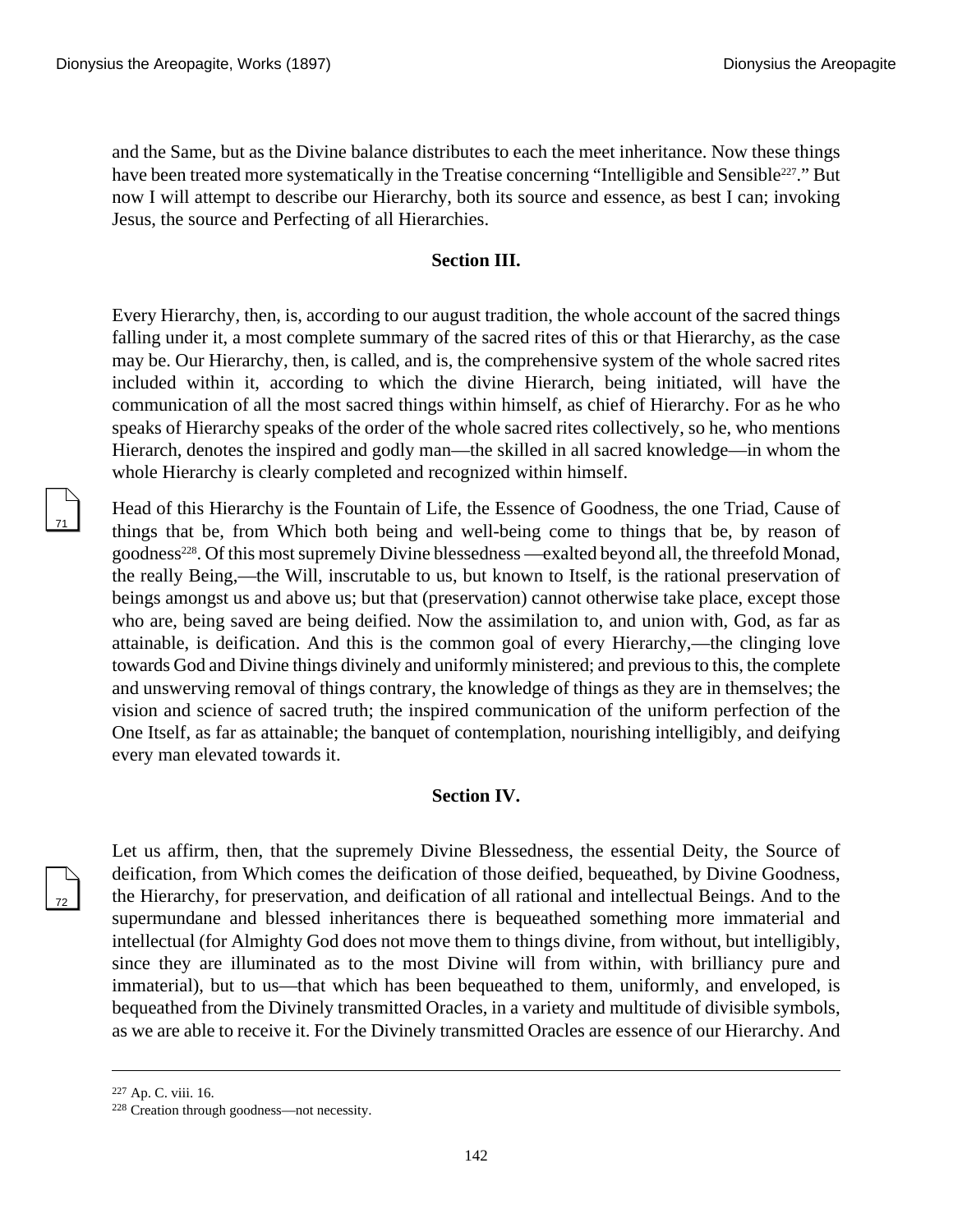74

we affirm that these Oracles—all such as were given from our godly initiators in inspired Letters of the Word of God —are most august; and further, whatever our leaders have revealed to us from the same holy men, by a less material initiation, and already akin, as it were, to the Heavenly Hierarchy, from mind to mind, through the medium of speech, corporeal, indeed, but nevertheless more immaterial, without writing. Nor did the inspired Hierarchs transmit these things, in conceptions clear to the commonalty of worshippers, but in sacred symbols. For it is not every one that is hallowed; nor, as the Oracles affirm, does knowledge belong to all.

#### **Section V.**

Necessarily, then, the first leaders of our Hierarchy, after having been filled themselves with the sacred gift, from the superessential Godhead, and sent, by the supremely Divine Goodness, to extend the same gift successively, and, as godly, earnestly desiring themselves the elevation and deification of those after them, presented to us—by their written and unwritten revelations—in accordance with their sacred injunctions, things supercelestial, by sensible images, the enfolded, by variety and multitude, and things Divine, by things human, and things immaterial, by things material, and the superessential, by things belonging to us. Nor did they do this merely on account of the unhallowed, to whom it is not permitted even to touch the symbols, but because our Hierarchy is, as I said, a kind of symbol adapted to our condition, which needs things sensible, for our more Divine elevation from these to things intelligible. Nevertheless the reasons of the symbols have been revealed to the Divine initiators, which it is not permitted to explain to those who are yet being initiated, knowing that the Lawgivers of things divinely transmitted deliberately arranged the Hierarchy in well-established and unconfused ranks, and in proportionate and sacred distributions of that which was convenient to each, according to fitness. Wherefore trusting in thy sacred promises (for it is a pious duty to recall them to thy recollection) — that, since every Hierarchical sacred word is of binding force, thou wilt not communicate to any other but those Godlike initiators of the same rank with thyself, and wilt persuade them to promise, according to hierarchical regulation, to touch pure things purely, and to communicate the mysteries of God to the godly alone, and things perfect to those capable of perfection, and things altogether most holy to the holy, I have entrusted this Divine gift to thee, in addition to many other Hierarchical gifts.

#### **CAPUT II.**

#### I. *Concerning things done in Illumination.*

We have, then, reverently affirmed that this is the purpose of our Hierarchy, viz., our assimilation and union with God, as far as attainable. And, as the Divine Oracles teach, we shall attain this only by the love and the religious performance of the most worshipful Commandments. For He says: "He229 that loveth Me will keep My Word, and My Father will love him, and we will come unto

<sup>229</sup> [John xiv. 23](http://www.ccel.org/b/bible/asv/xml/asv.John.14.xml#John.14.23).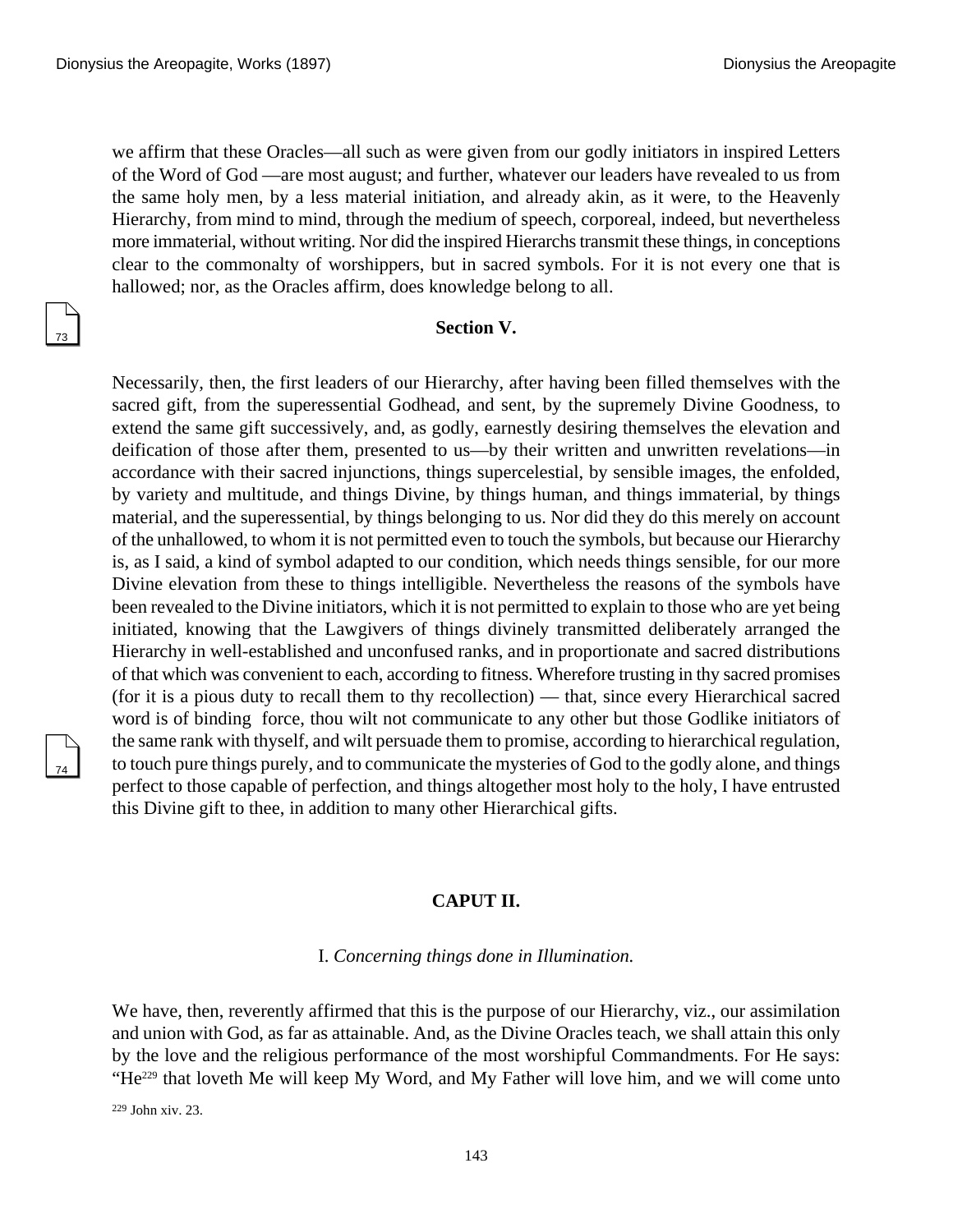76

him, and will make Our abode with him." What, then, is source of the religious performance of the most august commandments? Our preparation for the restitution of the supercelestial rest, which forms the habits of our souls into an aptitude for the reception of the other sacred sayings and doings<sup>230</sup>, the transmission of our holy and most divine regeneration<sup>231</sup>. For, as our illustrious Leader used to say, the very first movement of the mind towards Divine things is the willing reception of Almighty God, but the very earliest step of the religious reception towards the religious performance of the Divine commandments is the unutterable operation of our being from God. For if our<sup>232</sup> being from God is the Divine engendering, never would he know, and certainly never perform, any of the Divine instructions, who had not had his beginning to be in God. To speak after the manner of men, must we not first begin to be, and then to do, our affairs? Since he, who does not exist at all, has neither movement nor even beginning; since he, who in some way exists, alone does, or suffers, those things suitable to his own nature. This, then, as I think, is clear. Let us next contemplate the Divine symbols of the birth in God. And I pray, let no uninitiated person approach the sight<sup>233</sup>; for neither is it without danger to gaze upon the glorious rays of the sun with weak eyes, nor is it without peril to put our hand to things above us. For right was the priesthood of the Law, when rejecting Osias, because he put his hand to sacred things; and Korah, because to things sacred above his capacity; and Nadab and Abihu, because they treated things, within their own province, unholily.

II. *Mysterion of Illumination.*

#### **Section I.**

The Hierarch, then, wishing that all men whatsoever should be saved by their assimilation towards God, and come to recognition of truth, proclaims to all the veritable Good News, that God being compassionate towards those upon earth, out of His own proper and innate goodness, deigned Himself to come to us with outstretched arms, by reason of loving-kindness towards men; and, by the union with Him, to assimilate, like as by fire, things that have been made one, in proportion to their aptitude for deification. "For as many as received Him, to them gave He power to become children of God—to those who believe on His Name, who were begotten, not of bloods, nor of will of flesh, but of God<sup>234</sup>."

## **Section II.**

He, who has felt a religious longing to participate in these truly supermundane gifts, comes to some one of the initiated, and persuades him to act as his conductor to the Hierarch. He then professes wholly to follow the teaching that shall be given to him, and prays him to undertake the superintendence of his introduction, and of all his after life. Now he, though religiously longing

<sup>230</sup> [Ibid. i. 13](http://www.ccel.org/b/bible/asv/xml/asv.John.1.xml#John.1.13).

<sup>231</sup> [Ibid. iii. 5.](http://www.ccel.org/b/bible/asv/xml/asv.John.3.xml#John.3.5)

<sup>232</sup> See Baptismal Offices.

<sup>233</sup> C. 2. s. 62.

<sup>234</sup> Coptic Con. II. 40; Ap. C. lib. viii. c. 38.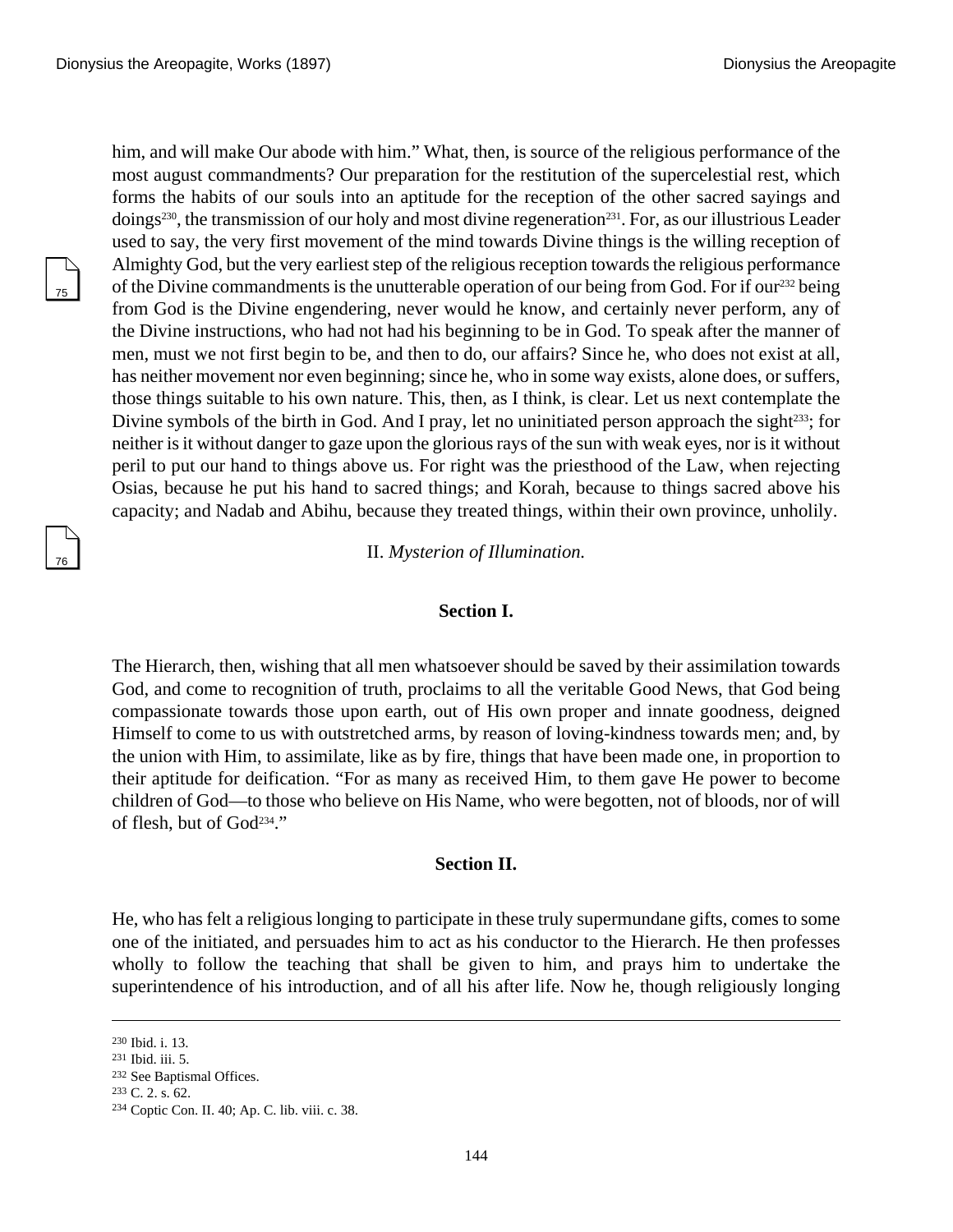78

for his salvation, when he measures human infirmity against the loftiness of the undertaking, is suddenly seized with a shivering and sense of incapacity, nevertheless, at last, he agrees, with a good grace, to do what is requested, and takes and leads him to the chief Hierarch.

#### **Section III.**

He, then, when with joy he has received, as the sheep upon his shoulders, the two men, and has first worshipped, glorifies with a mental thanksgiving and bodily prostration the One beneficent Source, from Which, those who are being called, are called, and those who are being saved, are saved.

## **Section IV.**

Then collecting a full religious assembly into the sacred place, for co-operation, and common rejoicing over the man's salvation, and for thanksgiving for the Divine Goodness, he first chants a certain hymn, found in the Oracles, accompanied by the whole body of the Church; and after this, when he has kissed the holy table, he advances to the man before him, and demands of him, what has brought him here?

## **Section V.**

When the man, out of love to God, has confessed, according to the instruction of his sponsor, his ungodliness, his ignorance of the really beautiful, his insufficiency for the life in God, and prays, through his holy mediation, to attain to God and Divine things, he (the Hierarch) testifies to him, that his approach ought to be entire, as to God Who is All Perfect, and without blemish; and when he has expounded to him fully the godly course of life, and has demanded of him, if he would thus live,—after his promise he places his right hand upon his head, and when he has sealed him, commands the priests to register the man and his sponsor.

#### **Section VI.**

When these have enrolled the names, he makes a holy prayer, and when the whole Church have completed this with him, he looses his sandals, and removes his clothing, through the Leitourgoi. Then, when he has placed him facing the west and beating his hands, averted towards the same quarter, he commands him thrice to breathe scorn upon Satan, and further, to profess the words of the renunciation. When he has witnessed his threefold renunciation, he turns him back to the east, after he has professed this thrice; and when he has looked up to heaven, and extended his hands thitherward, he commands him to be enrolled under Christ, and all the Divinely transmitted Oracles of God. When the man has done this, he attests again for him his threefold profession, and again, when he has thrice professed, after prayer, he gives thanks, and lays his hand upon him.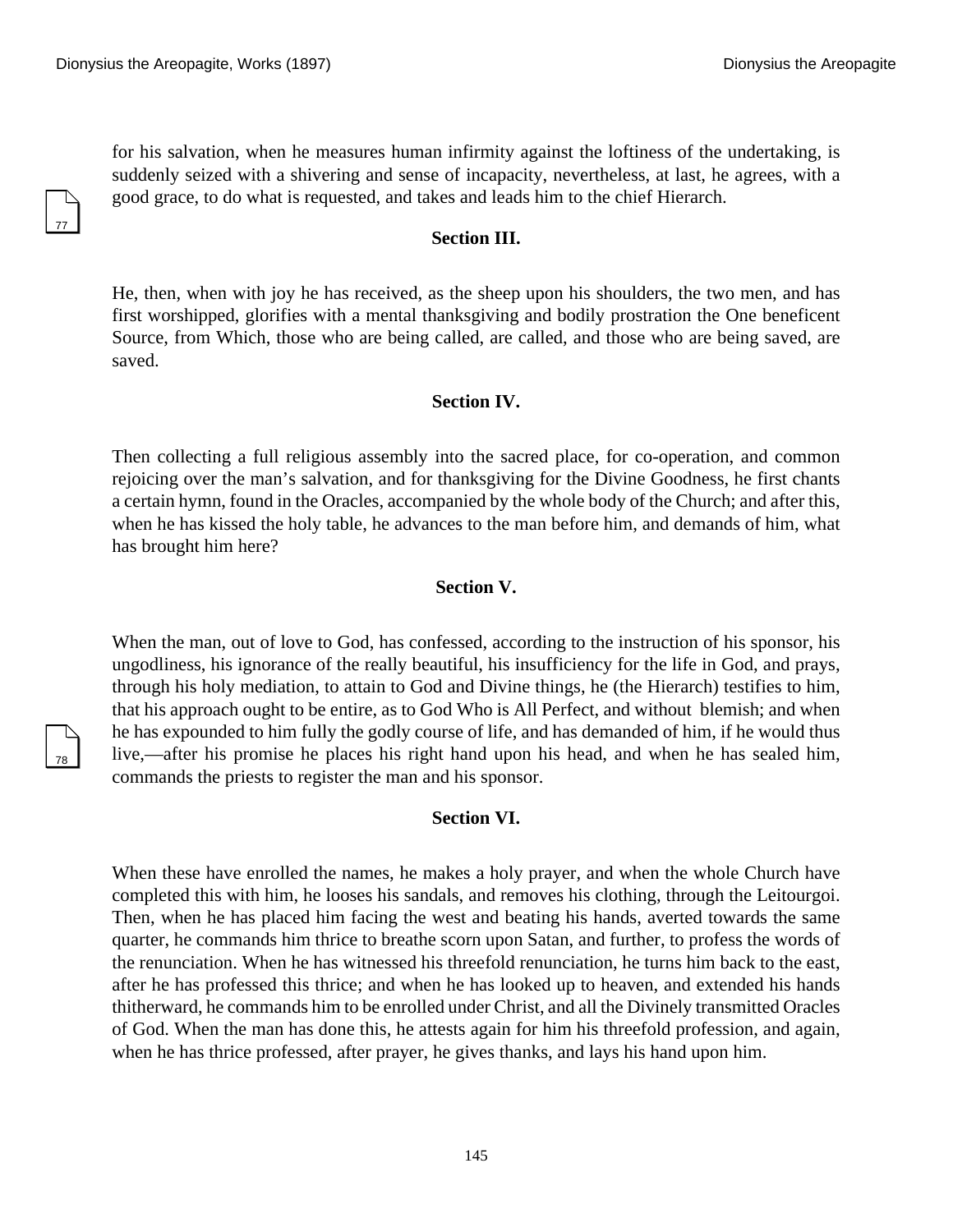#### **Section VII.**

79

80

When the Deacons have entirely unclothed him, the Priests bring the holy oil of the anointing. Then he begins the anointing, through the threefold sealing, and for the rest assigns the man to the Priests, for the anointing of his whole body, while himself advances to the mother of filial adoption, and when he has purified the water within it by the holy invocations, and perfected it by three cruciform effusions of the altogether most pure Muron<sup>235</sup>, and by the same number of injections of the all holy Muron, and has invoked the sacred melody of the inspiration of the God-rapt Prophets, he orders the man to be brought forward; and when one of the Priests, from the register, has announced him<sup>236</sup> and his surety, he is conducted by the Priests near the water to the hand of the Hierarch, being led by the hand to him. Then the Hierarch, standing above, when the Priests have again called aloud near the Hierarch within the water the name of the initiated, the Hierarch dips him three times, invoking the threefold Subsistence of the Divine Blessedness, at the three immersions and emersions of the initiated. The Priests then take him, and entrust him to the Sponsor and guide of his introduction; and when they, in conjunction with him, have cast over the initiated appropriate clothing, they lead him again to the Hierarch, who, when he has sealed the man with the most Divinely operating Muron, pronounces him to be henceforward partaker of the most Divinely initiating Eucharist.

## **Section VIII.**

When he has finished these things, he elevates himself from his progression to things secondary, to the contemplation of things<sup>237</sup> first, as one, who, at no time or manner, turns himself to any other thing whatever than those which are peculiarly his own, but from things Divine to Divine,—is persistently and always ranging himself under the banner of the supremely Divine Spirit.

III. *Contemplation.*

#### **Section I.**

This initiation, then, of the holy birth in God, as in symbols, has nothing unbecoming or irreverent, nor anything of the sensible images, but (contains) enigmas of a contemplation worthy of God, likened to physical and human images. For how should it appear misleading? Even when the very divine meaning of the things done is passed over in silence,<sup>238</sup> the divine Instruction might convince, religiously pursuing as it does the good life of the candidate, enjoining upon him the purification from every kind of evil, through a virtuous and Divine life, by the physical cleansing through the

<sup>235</sup> μύπος is the *unguent* prepared from myrrh, μυποθεγγὴς is shining with such *unguent,* and μυροσταγὴς (μυπος and σταζω) dripping with ditto. Ap. Con. lib. ii. c. 14.

<sup>236</sup> Syr. Doc. p. 60. Clark.

<sup>237</sup> From outward signs to inward grace.

<sup>238</sup> Catechism.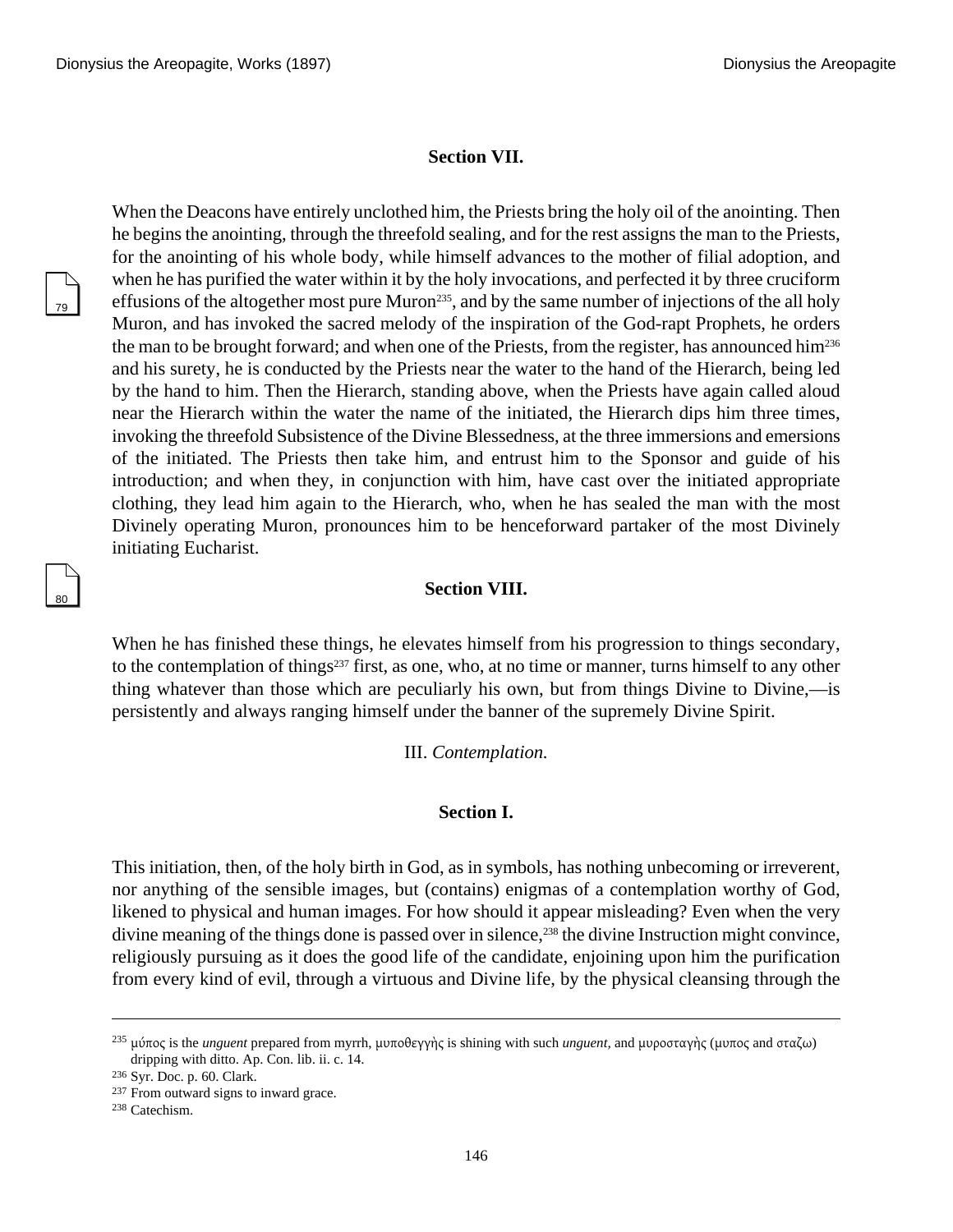agency of water in a bodily form. This symbolic teaching then of the things done, even if it had nothing more divine, would not be without religious value, as I think, introducing a discipline of a well-regulated life, and. suggesting mysteriously, through the total bodily purification by water, the complete purification from the evil life.

## **Section II.**

Let this, then, be, for the uninitiated, a conducting guidance of the soul, which separates, as is meet things sacred and uniform from multiplicity, and apportions the harmonious elevation to the Orders severally in turn. But we, who have ascended by sacred gradations to the sources of the things performed, and have been religiously taught these (sources), shall recognize of what moulds they are the reliefs, and of what invisible things they are the likenesses. For, as is distinctly shewn in the Treatise concerning "Intelligible and Sensible," sacred things in sensible forms are copies of things intelligible, to which they lead and shew the way; and things intelligible are source and science of things hierarchical cognizable by the senses.

# **Section III.**

Let us affirm, then, that the goodness of the Divine Blessedness is always in the same condition and manner, unfolding the beneficent rays of its own light upon all the intellectual visions without grudging. Should, then, the self-choosing self-sufficiency of the contemplators either turn away from the light contemplated, by closing, through love of evil, the faculties for enlightenment naturally implanted within it, it would be separated from the light present to it, not turned away, but shining upon it when shortsighted and turning its face from light generously running to it; or should it overstep the bounds of the visible given to it in due proportion, and rashly undertake to gaze upon the rays superior to its vision, the light indeed will do nothing beyond its proper functions, but it, by imperfectly approaching thing's perfect, would not attain to things unsuitable, and, by stupidly disregarding the due proportion, would fail through its own fault.

But, as I said, the Divine Light is always unfolded beneficently to the intellectual visions, and it is possible for them to seize it when present, and always being most ready for the distribution of things appropriate, in a manner becoming God. To this imitation the divine Hierarch is fashioned, unfolding to all, without grudging, the luminous rays of his inspired teaching, and, after the Divine example, being most ready to enlighten the proselyte, neither using a grudging nor an unholy wrath for former back-slidings or excess, but, after the example of God, always enlightening by his conducting light those who approach him, as becomes a Hierarch, in fitness, and order, and in proportion to the aptitude of each for holy things.

# **Section IV.**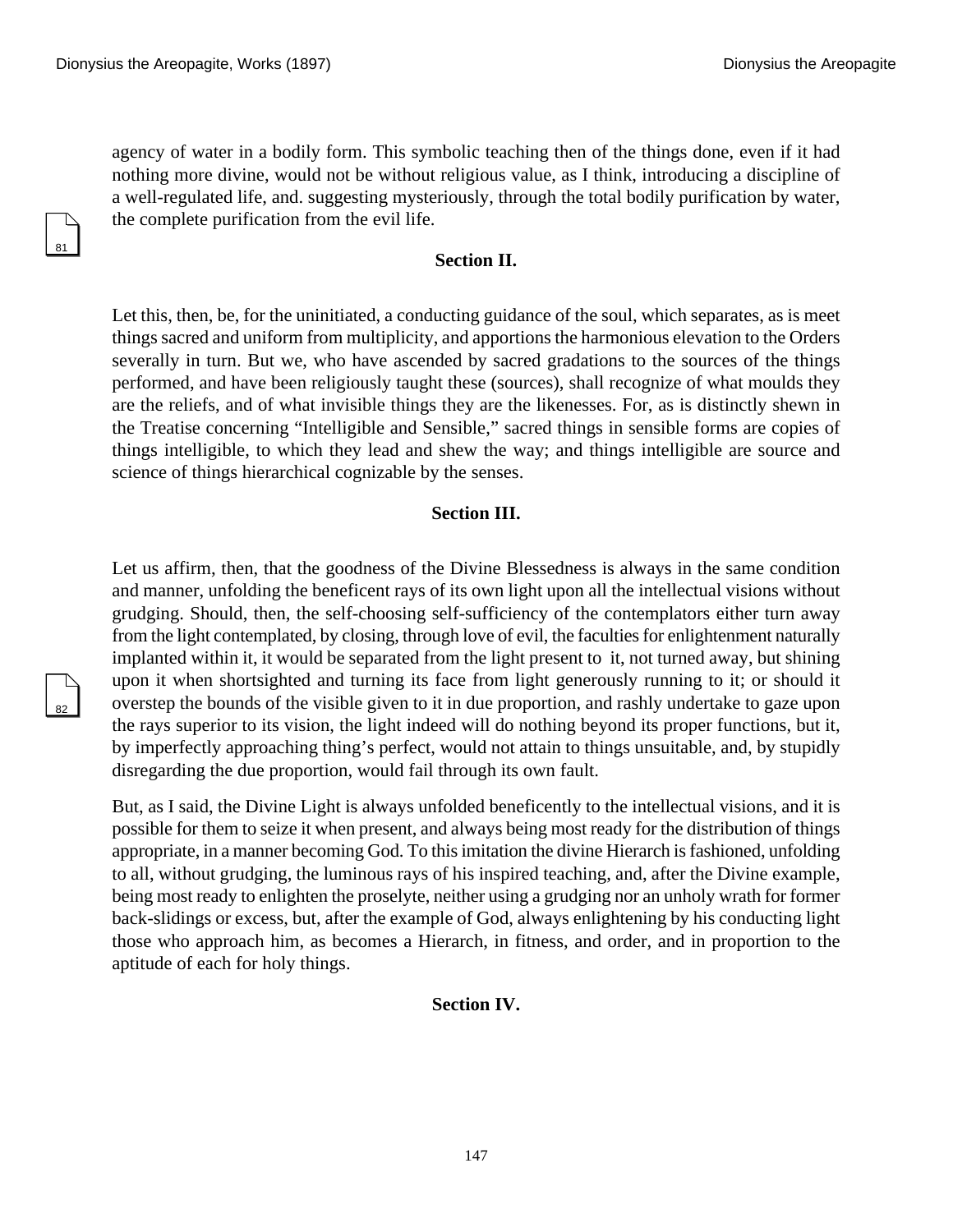84

85

But, inasmuch as the Divine Being is source of sacred order, within which the holy Minds regulate themselves, he, who recurs to the proper view of Nature, will see his proper self in what he was originally, and will acquire this, as the first holy gift, from his recovery to the light. Now he, who has well looked upon his own proper condition with unbiassed eyes, will depart from the gloomy recesses of ignorance, but being imperfect he will not, of his own accord, at once desire the most perfect union and participation of God, but little by little will be carried orderly and reverently through things present to things more forward, and through these to things foremost, and when perfected, to the supremely Divine summit. An illustration of this decorous and sacred order is the modesty of the proselyte, and his prudence in his own affairs in having the sponsor as leader of the way to the Hierarch. The Divine Blessedness receives the man, thus conducted, into communion with Itself, and imparts to him the proper light as a kind of sign, making him godly and sharer of the inheritance of the godly, and sacred ordering; of which things the Hierarch's seal, given to the proselyte, and the saving enrolment of the priests are a sacred symbol, registering him amongst those who are being saved, and placing in the sacred memorials, beside himself also his sponsor,—the one indeed, as a true lover of the life-giving way to truth and a companion of a godly guide, and the other, as an unerring conductor of his follower by the Divinely-taught directions.

#### **Section V.**

Yet it is not possible to hold, conjointly, qualities thoroughly opposed, nor that a man who has had a certain fellowship with the One should have divided lives, if he clings to the firm participation in the One; but he must be resistless and resolute, as regards all separations from the uniform. This it is which the teaching of the symbols reverently and enigmatically intimates, by stripping the proselyte, as it were, of his former life, and discarding to the very utmost the habits within that life, makes him stand naked and barefoot, looking away towards the west, whilst he spurns, by the aversion of his hands, the participations in the gloomy baseness, and breathes out, as it were, the habit of dissimilarity which he had acquired, and professes the entire renunciation of everything contrary to the Divine likeness. When the man has thus become invincible and separate from evil, it turns him towards the east, declaring clearly that his position and recovery will be purely in the Divine Light, in the complete separation from baseness; and receiving his sacred promises of entire consort with the One, since he has become uniform through love of the truth. Yet it is pretty evident, as I think, to those versed in Hierarchical matters, that things intellectual acquire the unchangeableness of the Godlike habit, by continuous and persistent struggles towards one, and by the entire destruction and annihilation of things contrary. For it is necessary that a man should not only depart from every kind of baseness, but he must be also bravely obdurate and ever fearless against the baneful submission to it. Nor must he, at any time, become remiss in his sacred love of the truth, but with all his power persistently and perpetually be elevated towards it, always religiously pursuing his upward course, to the more perfect mysteries of the Godhead.

# **Section VI.**

Now you may see the distinct illustrations of these things in the religious rites performed by the Hierarch. For the Godlike Hierarch starts with the holy anointing, and the Priests under him complete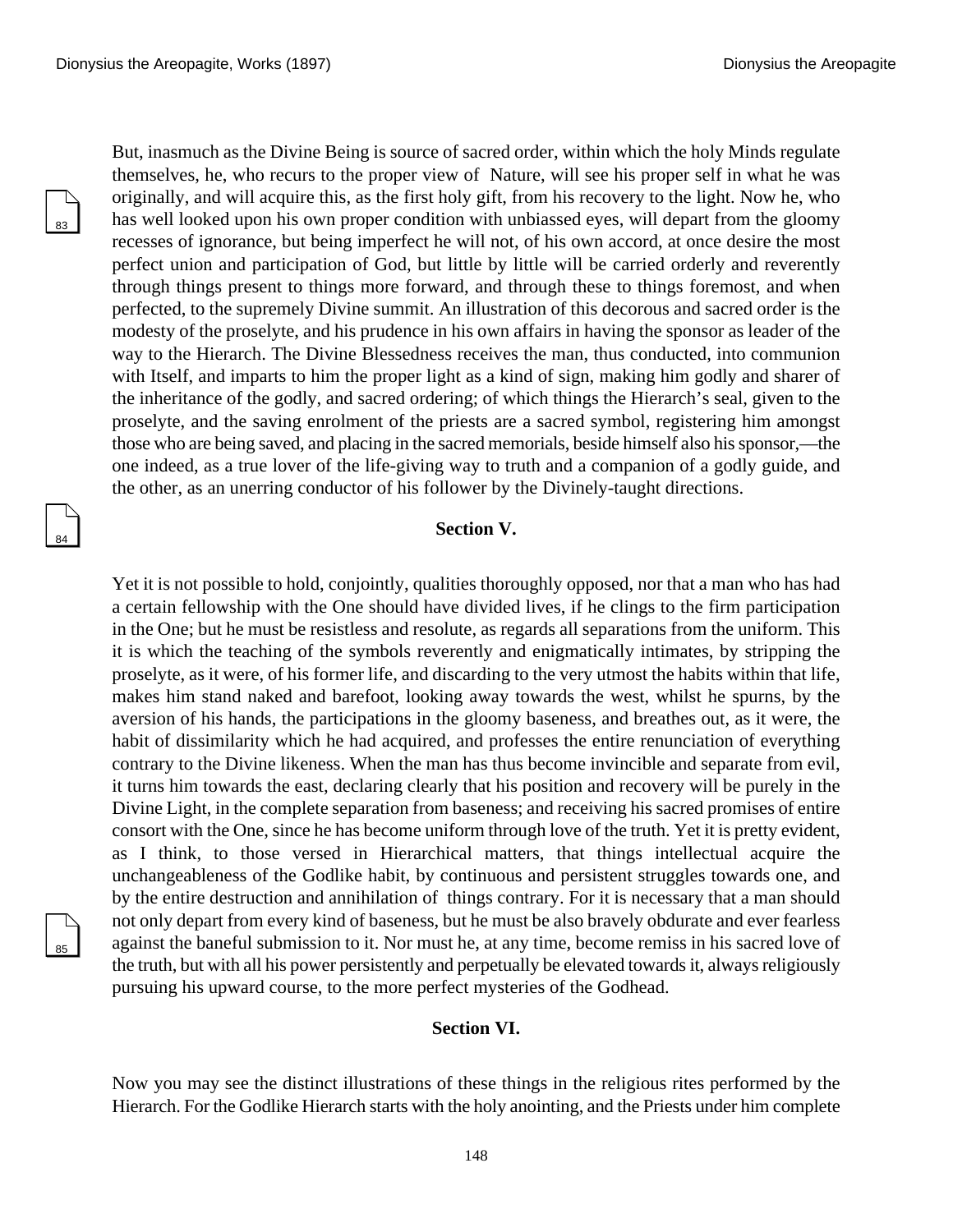87

the Divine service of the Chrism, summoning in type the man initiated to the holy contests, within which he is placed under Christ as Umpire: since, as God, He is Institutor of the awards of contest, and as wise, He placed its laws, and as generous, the prizes suitable to the victors. And this is yet more Divine, since as good, He devotedly entered the lists with them, contending, on behalf of their freedom and victory, for their power over death and destruction, he who is being initiated will enter the contests, as those of God, rejoicing, and abides by the regulations of the Wise, and contends according to them, without transgression holding fast the hope of the beautiful rewards, as being enrolled under a good Lord and Leader of the awards: and when after following in the Divine footsteps of the first of athletes, through goodness, he has overthrown, in his struggles after the Divine example, the energies and impulses opposed to his deification, he dies with Christ—to speak mystically —to sin, in Baptism.

# **Section VII.**

And consider attentively, I pray, with what appropriateness the holy symbols are presented. For since death is with us not an annihilation of being, as others surmise, but the separating of things united, leading to that which is invisible to us, the soul indeed becoming invisible through deprivation of the body, and the body, through being buried in earth in consequence of one of its bodily changes, becoming invisible to human ken, appropriately, the whole covering by water would be taken as an image of death, and the invisible tomb. The symbolical teaching, then, reveals in mystery that the man baptized according to religious rites, imitates, so far as Divine imitation is attainable to men, by the three immersions in the water, the supremely Divine death of the Life-giving Jesus, Who spent three days and three nights in the tomb, in Whom, according to the mystical and secret teaching of the sacred text, the Prince of the world found nothing.

# **Section VIII.**

Next, they throw garments, white as light, over the man initiated. For by his manly and Godlike insensibility to contrary passions, and by his persistent inclination towards the One, the unadorned is adorned, and the shapeless takes shape, being made brilliant by his luminous life.

But the perfecting unction of the Muron makes the man initiated of good odour, for the holy perfecting of the Divine birth unites those who have been perfected to the supremely Divine Spirit. Now the overshadowing which makes intelligibly of a good savour, and perfect, as being most unutterable, I leave to the mental consciousness of those who are deemed worthy of the sacred and deifying participation of the Holy Spirit within their mind.

At the conclusion of all, the Hierarch calls the man initiated to the most Holy Eucharist, and imparts to him the communion of the perfecting mysteries.

# **CAPUT III.**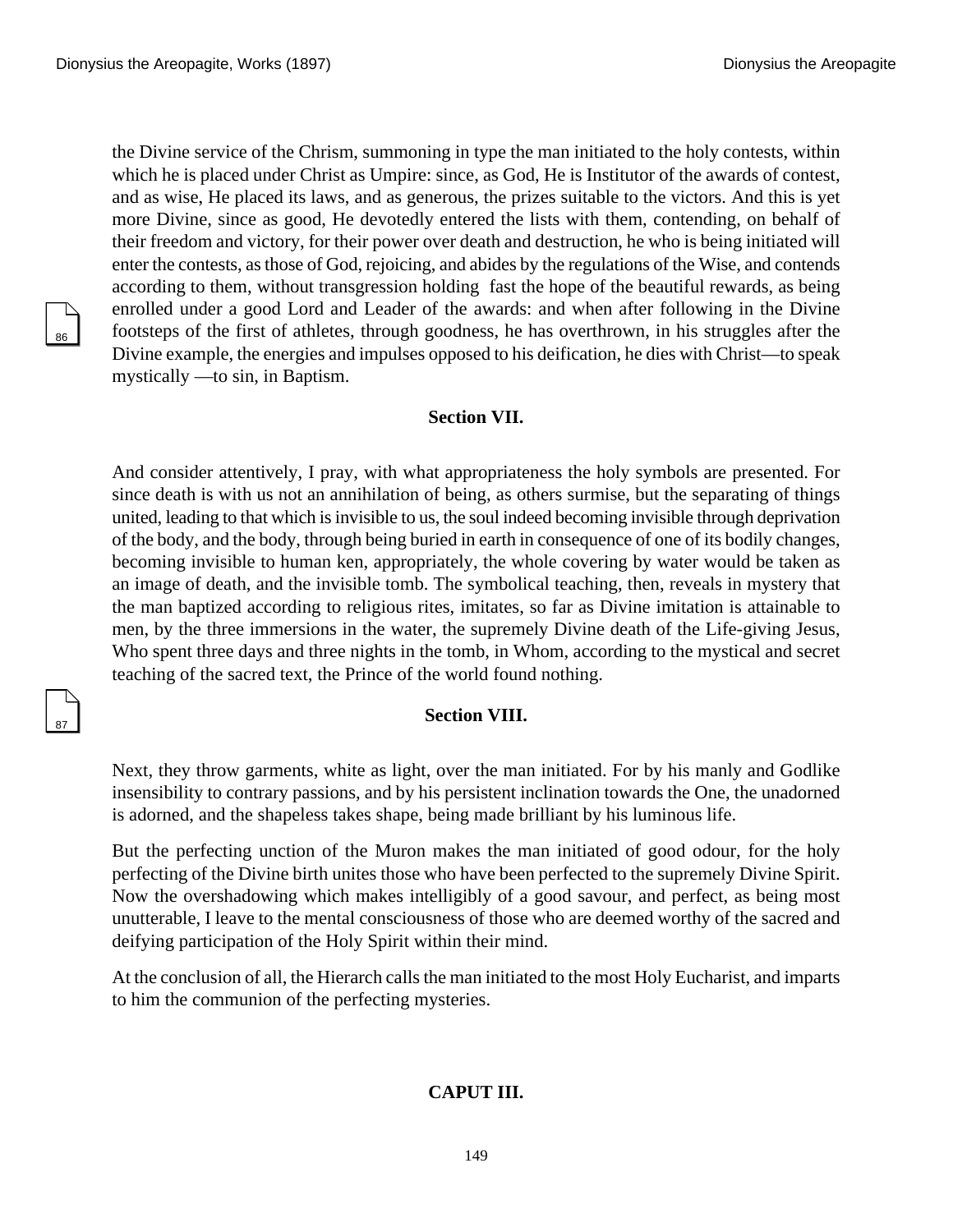89

90

#### I. *Concerning things accomplished in the Synaxis.*

Courage, then, since we have made mention of this (Eucharist) which we may not pass over to celebrate any other Hierarchical function in preference to it. For according to our illustrious Leader, it is "initiation of initiations," and one must first lay down the Divine description of it, before the rest, from the inspired and hierarchical science of the Oracles, and then be borne by the supremely Divine Spirit to its sacred contemplation. First, let us reverently consider this; for what reason that, which is common also to the other Hierarchical initiations, is pre-eminently attributed to it, beyond the rest; and it is uniquely called, "Communion and Synaxis," when each consecrating function both collects our divided lives into uniform deification, and gives communion and union with the One, by the Godlike folding together of our diversities. Now we affirm that the Perfecting by the communications of the other Hierarchical symbols springs from the supremely Divine and perfecting gifts of it. For it scarcely ever happens, that any Hierarchical initiation is completed without the most Divine Eucharist, as head of the things done in each, ministering the collecting of the person initiated to the One, and completing his communion with God, by the Divinely transmitted gift of the perfecting mysteries. If, then, each of the Hierarchical initiations, being indeed incomplete, will not make perfect our communion and our gathering to the One, even its being initiation is precluded on account of the lack of completeness. Now since the imparting of the supremely Divine mysteries to the man initiated is the head and tail of every initiation, naturally then the Hierarchical judgment hit upon an appellation propel to it, from the truth of the facts. Thus, for instance, with regard to the holy initiation of the Divine birth; since it imparts first-Light, and is head of all the Divine illuminations, we celebrate the true appellation from the enlightening effected. For, though it be common to all Hierarchical functions to impart the gift of sacred light to those initiated, yet it<sup>239</sup> gave to me the power to see first, and through its first light I am enlightened to gaze upon the other religious rites. Having said this, let us minutely investigate and examine hierarchically the accurate administration and contemplation of the most pure initiation, in every particular.

#### II. *Mysterion240 of Synaxis, that is, Communion.*

The Hierarch, having completed a reverent prayer, near the Divine Altar, starts with the incensing, and proceeds to every part of the enclosure of the sacred place; he then returns to the Divine Altar, and begins the sacred chanting of the Psalms, the whole ecclesiastical assembly chanting, with him, the sacred language of the Psalter. Next follows the reading of the Holy Scriptures by the Leitourgoi. After these readings the catechumens quit the sacred enclosure, as well as the "possessed," and the penitents. But those who are deemed worthy of the sight and participation of the Divine Mysteries remain. Of the Leitourgoi, some stand near the closed gates of the sanctuary, whilst others perform some other duty of their own rank. But chosen members of the ministering Order with the Priests lay the holy Bread and the Cup of Blessing upon the Divine Altar, whilst the universal  $\text{Song}^{241}$  of

<sup>239</sup> Baptism, Ap. C. lib. 3, c. 16.

<sup>240</sup> See Traicté de la Liturgie ou S. Messe selon l'usage et la forme des apostres, et de leur disciple Sainct Denys, Apostre des François, par. Gilb. Genebrard, archevesque d'Aix.

<sup>241</sup> Ap. C. lib. 8, s. 12, Lit. of Dionysius, p. 189.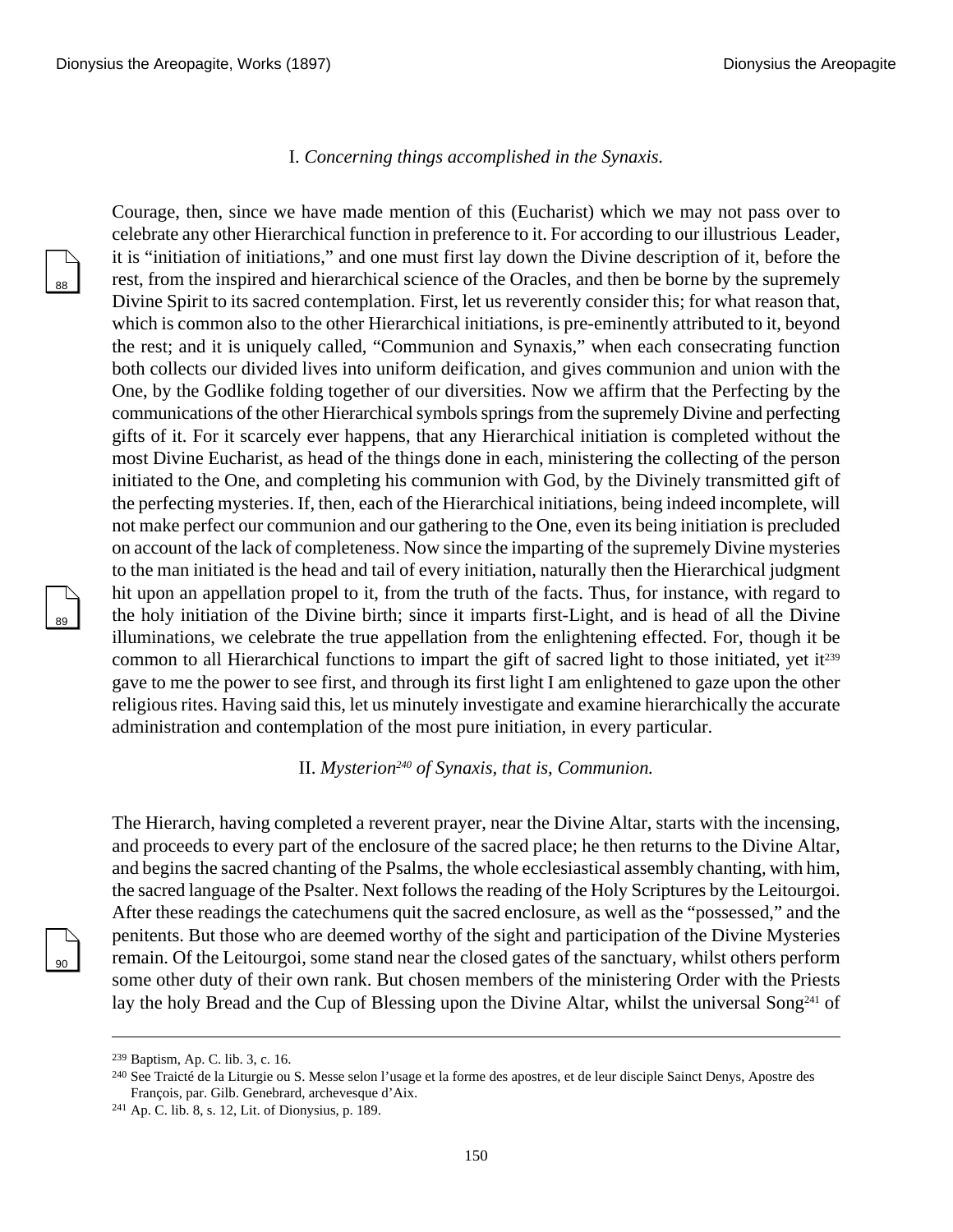92

Praise is being professed beforehand by the whole body of the Church. Added to these, the Divine Hierarch makes a sacred prayer, and proclaims the holy Peace to all. When all have kissed each other, the mystical proclamation of the holy tablets is performed. When the Hierarch and the Priests have washed their hands in water, the Hierarch stands in the midst of the Divine Altar, and the chosen Deacons alone, with the Priests, stand around. The Hierarch, when he has sung the sacred works of God, ministers things most divine, and brings to view the things sung, through the symbols reverently exposed<sup>242</sup>, and when he has shewn the gifts of the works of  $God<sup>243</sup>$ , he first proceeds to the sacred participation of the same, and turns and exhorts the others. When he has received and distributed the supremely Divine Communion, he terminates with a holy thanksgiving; whilst the multitude have merely glanced at the Divine symbols alone, he is ever conducted by the Divine Spirit, as becomes a Hierarch, in the purity of a Godlike condition, to the holy sources of the things performed, in blessed and intelligible visions.

#### III. *Contemplation.*

#### **Section I.**

Here then, too, O excellent son, after the images, I come in due order and reverence to the Godlike reality of the archetypes, saying here to those yet being initiated, for the harmonious guidance of their souls, that the varied and sacred composition of the symbols is not without spiritual contemplation for them, as merely presented superficially. For the most sacred chants and readings of the Oracles teach them a discipline of a virtuous life, and previous to this, the, complete purification from destructive evil; and the most Divine, and common, and peaceful distribution of one and the same, both Bread and Cup, enjoins upon them a godly fellowship in character, as having a fellowship in food, and recalls to their memory the most Divine Supper, and arch-symbol of the rites performed, agreeably with which the Founder of the symbols Himself excludes, most justly, him who had supped with Him on the holy things, not piously  $244$  and in a manner suitable to his character; teaching at once, clearly and Divinely, that the approach to Divine mysteries with a sincere mind confers, on those who draw nigh, the participation in a gift according to their own character.

## **Section II.**

Let us, then, as I said, leave behind these things, beautifully depicted upon the entrance of the. innermost shrine, as being sufficient for those, who are yet incomplete for contemplation, and let us proceed from the effects to the causes; and then, Jesus lighting the way, we shall view our holy Synaxis, and the comely contemplation of things intelligible, which makes radiantly manifest the

<sup>242</sup> As in Denmark.

<sup>243</sup> θεουργίων—Divine Mysteries?

<sup>244</sup> [John xiii. 11.](http://www.ccel.org/b/bible/asv/xml/asv.John.13.xml#John.13.11) St. Cyprian thought Judas was excluded; St. Augustine not. See Cornelius a Lapide on [John xiii. 11](http://www.ccel.org/b/bible/asv/xml/asv.John.13.xml#John.13.11) Ap. C. S, s. 14.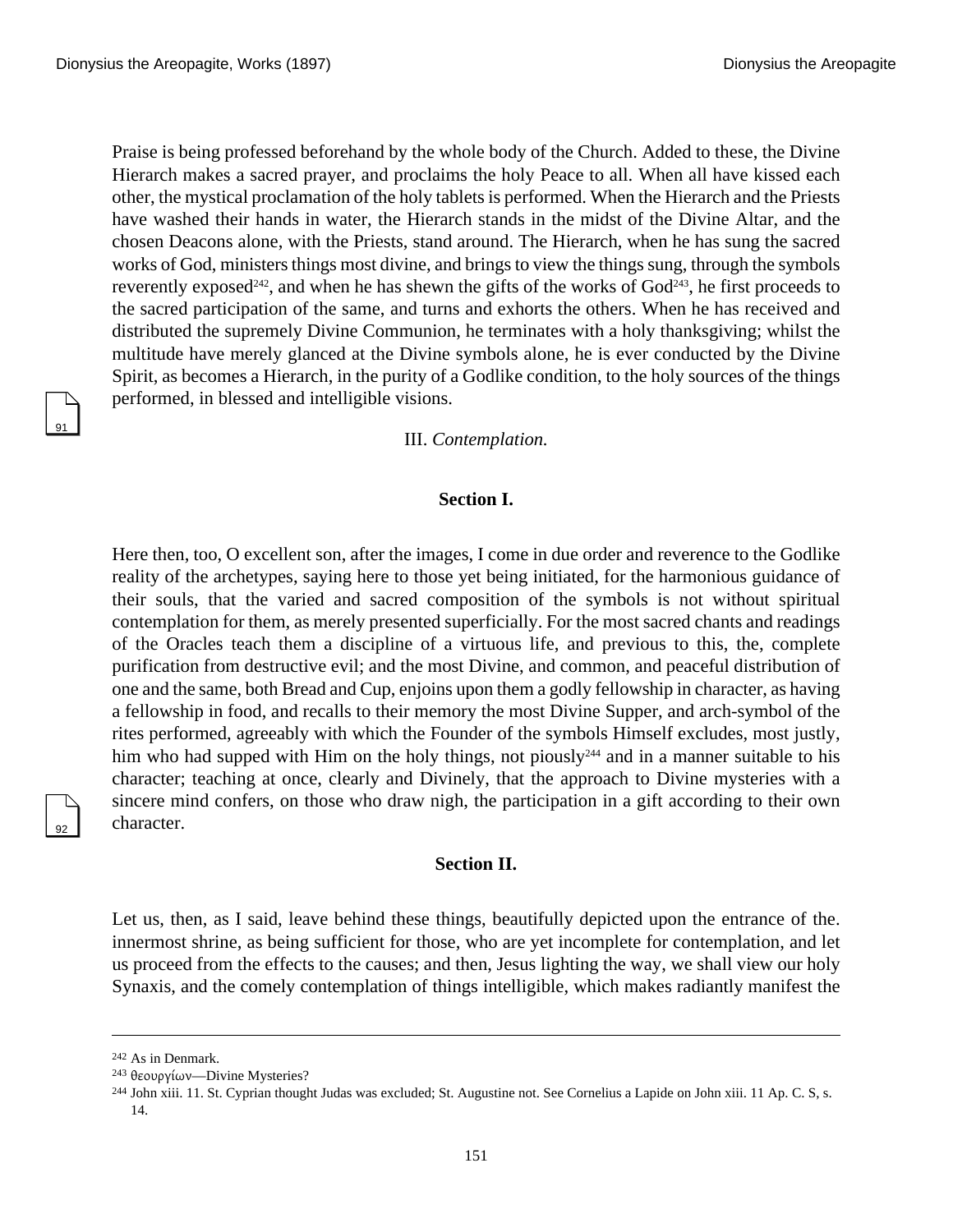94

blessed beauty of the archetypes. But, oh, most Divine and holy initiation, uncovering the folds of the dark mysteries enveloping thee in symbols, be manifest to us in thy bright glory, and fill our intellectual visions with single and unconcealed light.

#### **Section III.**

We must, then, in my opinion, pass within the All Holy Mysteries, after we have laid bare the intelligible of the first of the votive gifts, to gaze upon its Godlike beauty, and view the Hierarch, divinely going with sweet fragrance from the Divine Altar to the furthermost bounds of the holy place, and again returning to it to complete the function. For the Blessedness, supremely Divine above all, even if, through Divine goodness, It goes forth to the communion of the holy who participate in It, yet It never goes outside its essential unmoved position and steadfastness; and illuminates all the Godlike in due degree, being always self-centred, and in nowise moved from its own proper identity; so, too, the Divine initiation (sacrament) of the Synaxis, although it has a unique, and simple, and enfolded Source, is multiplied, out of love towards man, into the holy variety of the symbols, and travels through the whole range of the supremely Divine description; yet uniformly it is again collected from these, into its own proper Monady, and unifies those who are being reverently conducted towards it. In the same Godlike manner, the Divine Hierarch, if he benignly lowers to his subordinates his own unique Hierarchical science, by using the multiplicities of the holy enigmas, yet again, as absolute, and not to be held in check by smaller things, he is restored to his proper headship without diminution, and, when he has made the intellectual entry of himself to the One, he sees clearly the uniform *raisons d'être* of the things done, as he makes the goal of his philanthropic progress to things secondary the more Divine245 return to things primary.

#### **Section IV.**

The chanting of the Psalms, being co-essential with almost all the Hierarchical mysteries, was not likely to be separated from the most Hierarchical of all. For every holy and inspired Scripture sets forth for those meet for deification, either the originated beginning and ordering of things from God; or the Hierarchy and polity of the Law; or the distributions and possessions of the inheritances of the people of God; or the understanding of sacred judges, or of wise kings, or of inspired Priests: or philosophy of men of old time, unshaken in endurances of the things let loose in variety and multitude; or the treasures of wisdom for the conduct of life; or songs and inspired pictures of Divine Loves; or the declaratory predictions of things to come; or the Theandric works of Jesus; or the God-transmitted and God-imitating polities and holy teachings of His Disciples, or the hidden and mystic gaze of the beloved and divinely sweet of the disciples, or the supermundane theology of Jesus; and implanted them in the holy and Godlike instructions of the mystic rites. Now the sacred description of the Divine Odes, whose purpose is to sing the words and works of God throughout, and to praise the holy words and works of godly men, forms an universal Ode and

<sup>245</sup> Hieracles, p. 41.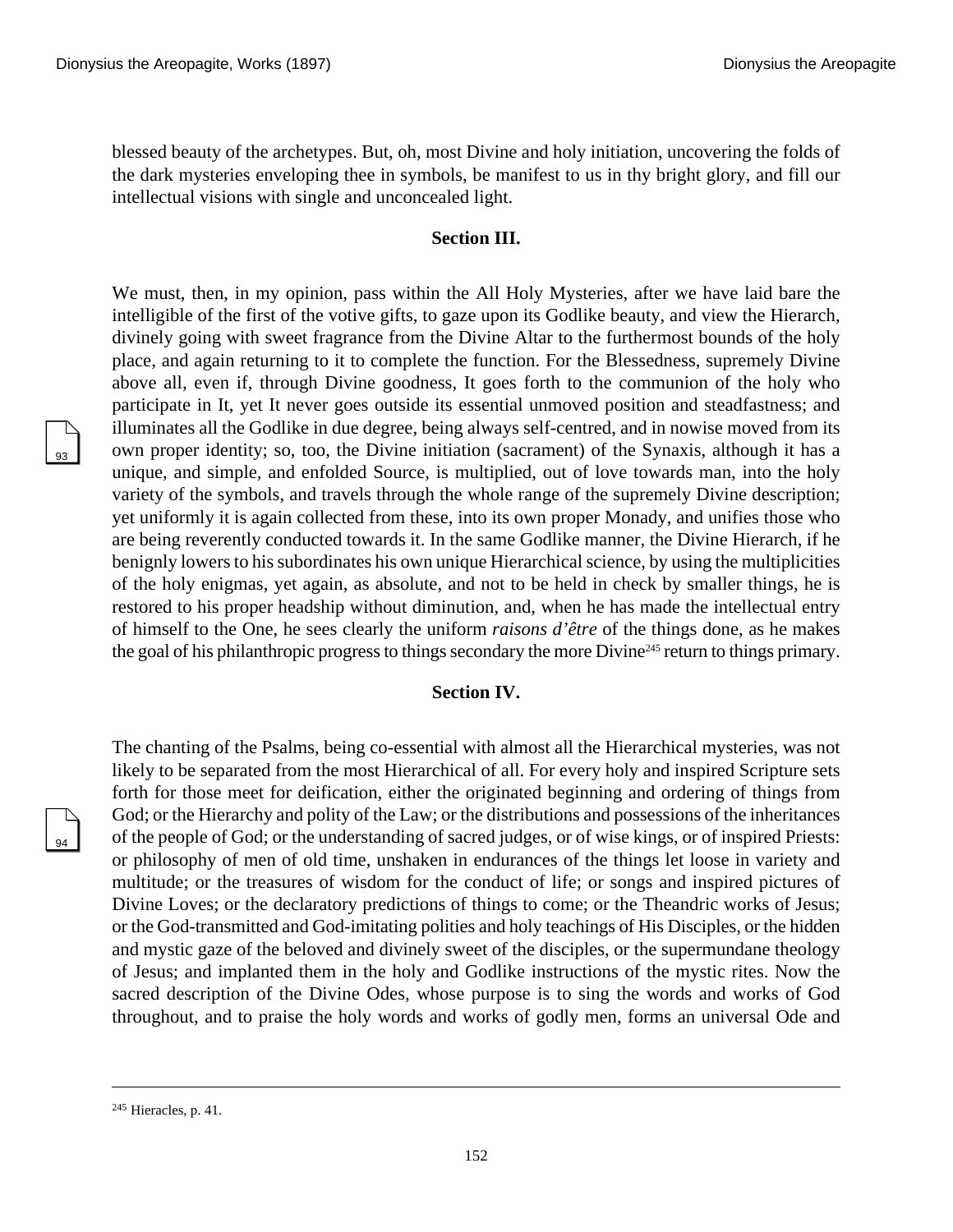narrative of things Divine, and makes, in those who inspiredly recite it, a habit suitable for the reception and distribution of every Hierarchical mystery.

#### **Section V.**

When, then, the comprehensive melody of the holy Hymns has harmonized the habits of our souls to the things which are presently to be ministered, and, by the unison of the Divine Odes, as one and concordant chorus of holy men, has established an accord with things Divine, and themselves<sup>246</sup>, and one another, the things, more strained and obscure in the intellectual language of the mystic Psalms, are expanded by the most holy lections of the inspired writings, through more full and distinct images and narratives. He, who devoutly contemplates these, will perceive the uniform and one conspiration, as being moved by One, the supremely Divine Spirit. Hence, naturally, in the history of the world, after the more ancient<sup>247</sup> tradition, the new Covenant is proclaimed; the inspired and Hierarchical order teaching this, as I think, that the one affirmed the Divine works of Jesus, as to come; but the other accomplished; and as that described the truth in figures, this shewed it present. For the accomplishment, within this, of the predictions of that, established the truth, and the work of God is a consummation of the Word of God.

#### **Section VI.**

Those who absolutely have no ear for these sacred initiations do not even recognize the images, unblushingly rejecting the saving revelation of the Divine Birth, and in opposition to the Oracles reply to their destruction, "Thy ways I do not wish to know."

Now the regulation of the holy Hierarchy permits the catechumens, and the possessed, and the penitents, to hear the sacred chanting of the Psalms, and the inspired reading of the all-Holy Scriptures; but it does not invite them to the next religious services and contemplations, but only the eyes of the initiated. For the Godlike Hierarchy is full of reverent justice, and distributes savingly to each, according to their due, bequeathing savingly the harmonious communication of each of the things Divine, in measure, and proportion, and due time. The lowest rank, then, is assigned to the catechumens, for they are without participation and instruction in every Hierarchical initiation, not even having the being in God by Divine Birth, but are yet being brought to<sup>248</sup> Birth by the Paternal Oracles, and moulded, by life-giving formations, towards the blessed introduction to their first life and first light from Birth in God. As, then, children after the flesh, if, whilst immature and unformed, they should anticipate their proper delivery, as untimely born and abortions, will fall to earth without life and without light; and no one, in his senses, would say from what he saw, that they, released from the darkness of the womb, were brought to the light (for the medical authority, which is learned in the functions of the body, would say that light operates on things receptive of light); so also the all-wise science of religious rites brings these first to delivery, by the preparatory

96

<sup>97</sup>

<sup>246</sup> Republic, lib. iv. ad finem. Dulac, p. 426-7.

<sup>247</sup> The Law and the Prophets.

<sup>248</sup> See Plato, Thet. i. 114, 115. Dulac, 429.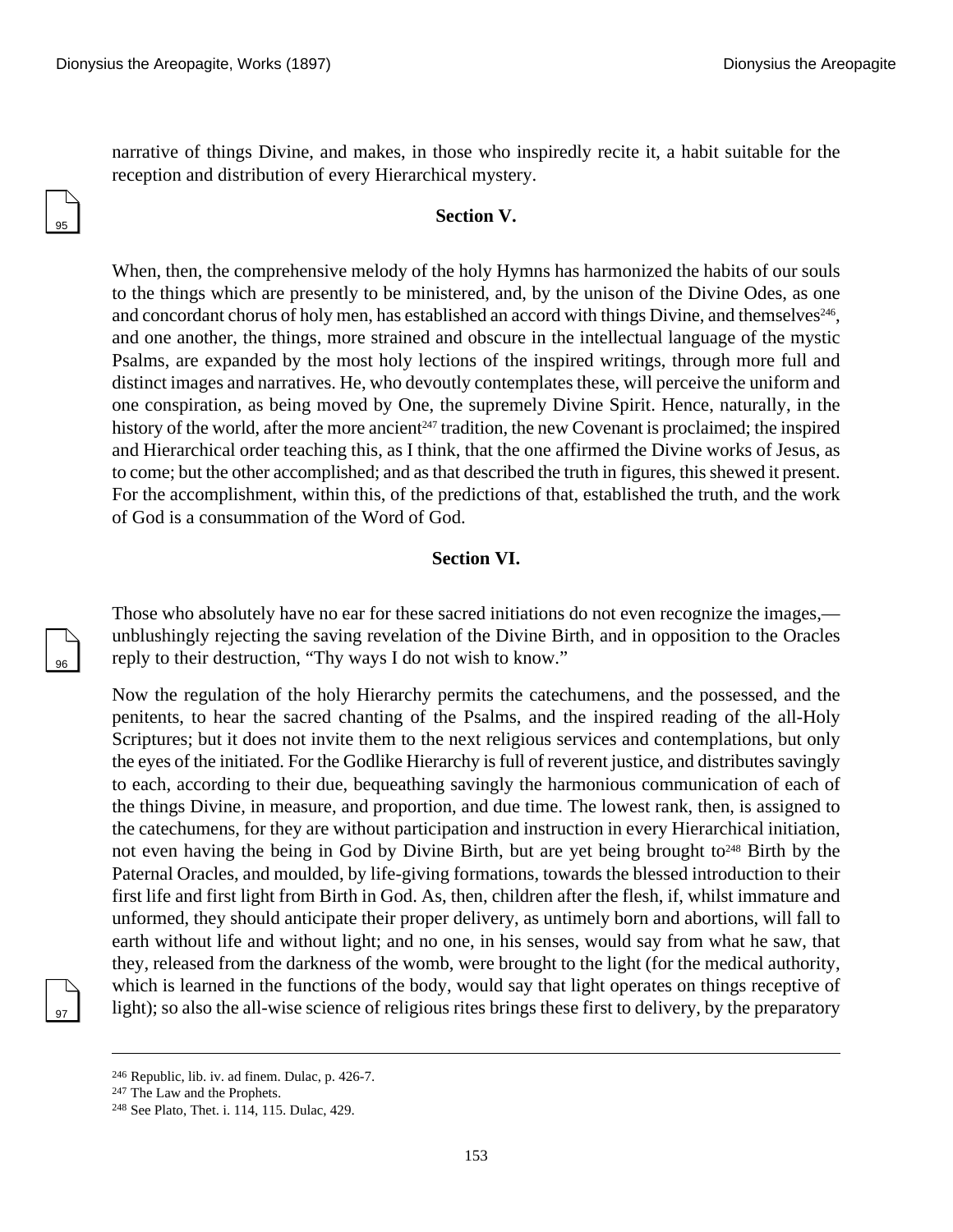nourishment of the formative and life-giving Oracles; and when it has made their person ripe for Divine Birth, gives to them savingly, in due order, the participation in things luminous and perfecting; but, at present, it separates things perfect from them as imperfect, consulting the good order of sacred things, and the delivery and life of the catechumens, in a Godlike order of the Hierarchical rites.

#### **Section VII.**

Now the multitude of the possessed indeed is unholy, but it is next above the catechumens, which is lowest. Nor is that which has received a certain participation in the most holy offices, but is yet entangled by contrary qualities, whether enchantments or terrors, on a par, as I think, with the altogether uninitiated and entirely uncommunicated in the Divine initiations; but, even for them, the view and participation in the holy mysteries is contracted, and very properly. For, if it be true that the altogether godly man, the worthy partaker of the Divine mysteries, the one carried to the very summit of the Divine likeness, to the best of his powers, in complete and most perfect deifications, does not even perform the things of the flesh, beyond the most necessary requirements of nature, and then as a parergon, but will be, at the same time, a temple, and a follower, according to his ability, of the supremely Divine Spirit, in the highest deification, implanting like in like;—such an one as this would never be possessed by opposing phantoms or fears, but will laugh them to scorn, and when they approach, will cast them down and put them to flight, and will act rather than comply, and in addition to the passionless and indomitableness of his own character, will be seen also a physician to others, for such "possessions" as these; (and *I* think further, yea, rather, I know certainly that the most impartial discrimination of Hierarchical persons knows more than they<sup>249</sup>, that such as are possessed with a most detestable possession, by departing from the Godlike life, become of one mind and one condition with destructive demons, by turning themselves from things that really are, and undying possessions, and everlasting pleasures, for the sake of the most base and impassioned folly destructive to themselves; and by desiring and pursuing the earthly variableness, and the perishable and corrupting pleasures, and the unstable comfort in things foreign to their nature, not real but seeming;) these then, first, and more properly than those, were shut out by the discriminating authority of the Deacon; for it is not permitted to them to have part in any other holy function than the teaching of the Oracles, which is likely to turn them to better things. For, if the supermundane Service of the Divine Mysteries excludes those under penitence, and those who have already attained it, not permitting anything to come near which is not completely perfect, and proclaims, and this in all sincerity, that "I am unseen and uncommunicated by those who are in any respect imperfectly weak as regards the summit of the Divine Likeness" (for that altogether most pure voice scares away even those who cannot be associated with the worthy partakers of the most Divine mysteries).; how much more, then, will the multitude of those who are under the sway of their passions be unhallowed and alien from every sight and participation in the holy mysteries. When, then, the uninitiated in the mysteries, and the imperfect, and with them the apostates from the religious life, and after them, those who through unmanliness are prone to the fears and fancies of contrary influences, as not reaching through the persistent and indomitable inclination towards

98

<sup>249</sup> The energoumenoi.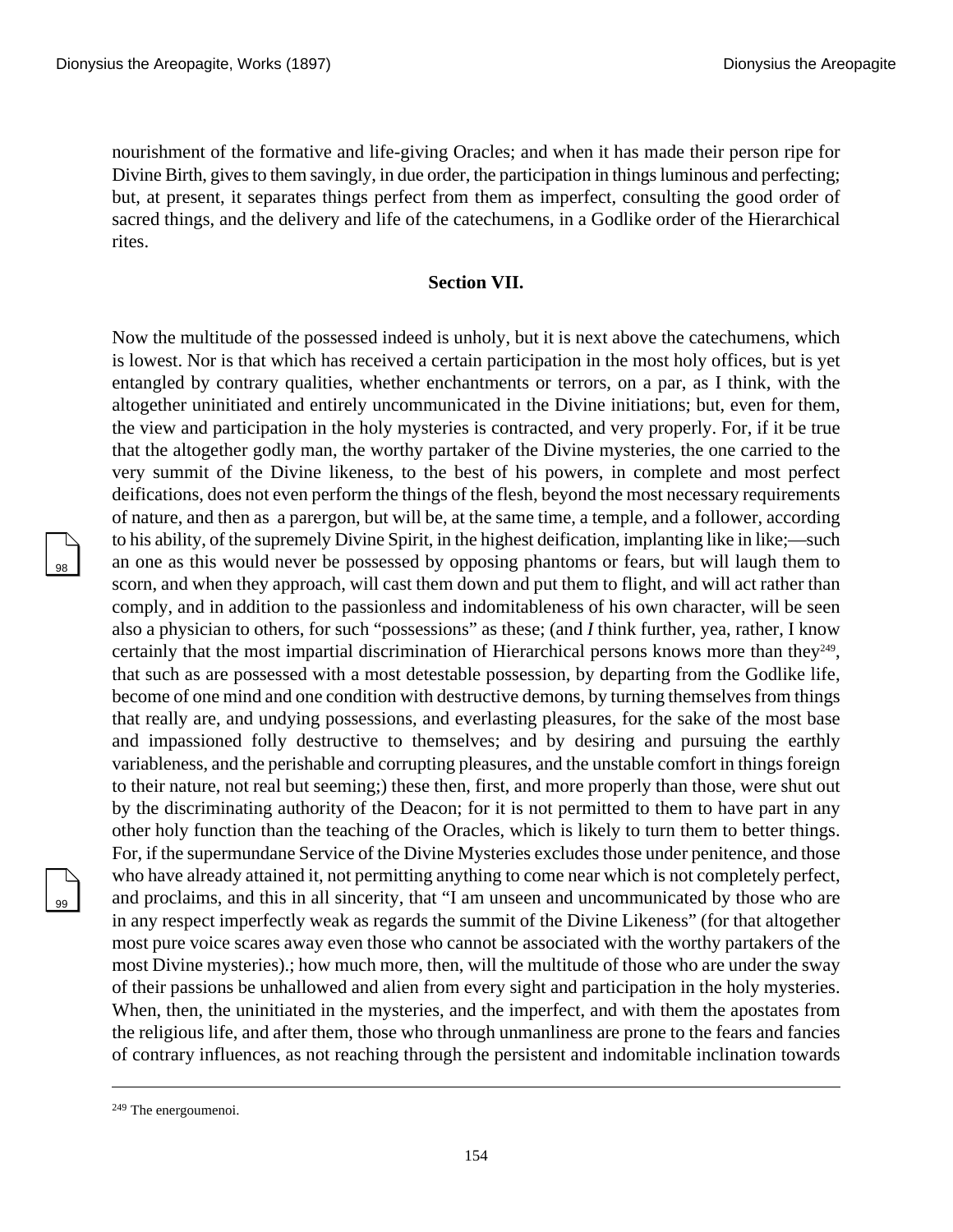101

godliness, the stability and activity of a Godlike condition; then, in addition to these, those who have separated indeed from the contrary life, but have not yet been cleansed from its imaginations by a godly and pure habit and love, and next, those who are not altogether uniform, and to use an expression of the Law, "entirely without spot and blemish," when these have been excluded from the divine temple and the service which is too high for them, the all-holy ministers and loving contemplators of things all-holy, gazing reverently upon the most pure rite, sing in an universal Hymn of Praise<sup>250</sup> the Author and Giver of all good, from Whom the saving mystic Rites were exhibited to us, which divinely work the sacred deification of those being initiated. Now this Hymn some indeed call a Hymn of Praise, others, the symbol of worship, but others, as I think, more divinely, a Hierarchical thanksgiving, as giving a summary of the holy gifts which come to us from God. For, it seems to me the record<sup>251</sup> of all the works of God related to have been done for us in song, which, after it had benevolently fixed our being and life, and moulded the Divine likeness in ourselves to beautiful archetypes, and placed us in participation of a more Divine condition and elevation; but when it beheld the dearth of Divine gifts, which came upon us by our heedlessness, is declared to have called us back to our first condition, by goods restored, and by the complete assumption<sup>252</sup> of what was ours, to have made good the most perfect impartation of His own, and thus tp have given to us a participation in God and Divine things.

#### **Section VIII.**

When the supremely Divine love towards Man has thus been religiously celebrated, the Divine Bread is presented, veiled, and likewise the Cup of Blessing, and the most Divine greeting is devoutly performed, and the mystic and supermundane recital of the holy-written tablets. For it is not possible to be collected to the One, and to partake of the peaceful union with the One, when people are divided amongst themselves. For if, being illuminated by the contemplation and knowledge of the One, we would be united to an uniform and Divine agreement, we must not permit ourselves to descend to divided lusts, from which are formed earthly enmities, envious and passionate, against that which is according to nature. This unified and undivided life is, in my opinion, established by the holy service of the "peace," which establishes like in like, and separates the Divine and unified visions from things divided. The recital of the holy tablets after the "peace" proclaims those who have passed through life holily, and have reached the term of a virtuous life without faltering, urging and conducting us to their blessed condition and Divine repose, through similarity to them, and, announcing them as living, and, as the Word of God says, "not dead, but as having passed from death to a most divine life<sup>253</sup>."

#### **Section IX.**

<sup>251</sup> Liturgy of Dionysius, p. 191.

<sup>250</sup> The whole Psalter is said in Liturgy of St. James before celebration.

<sup>252</sup> Incarnation.

<sup>253</sup> [1 John iii. 14](http://www.ccel.org/b/bible/asv/xml/asv.iJohn.3.xml#iJohn.3.14).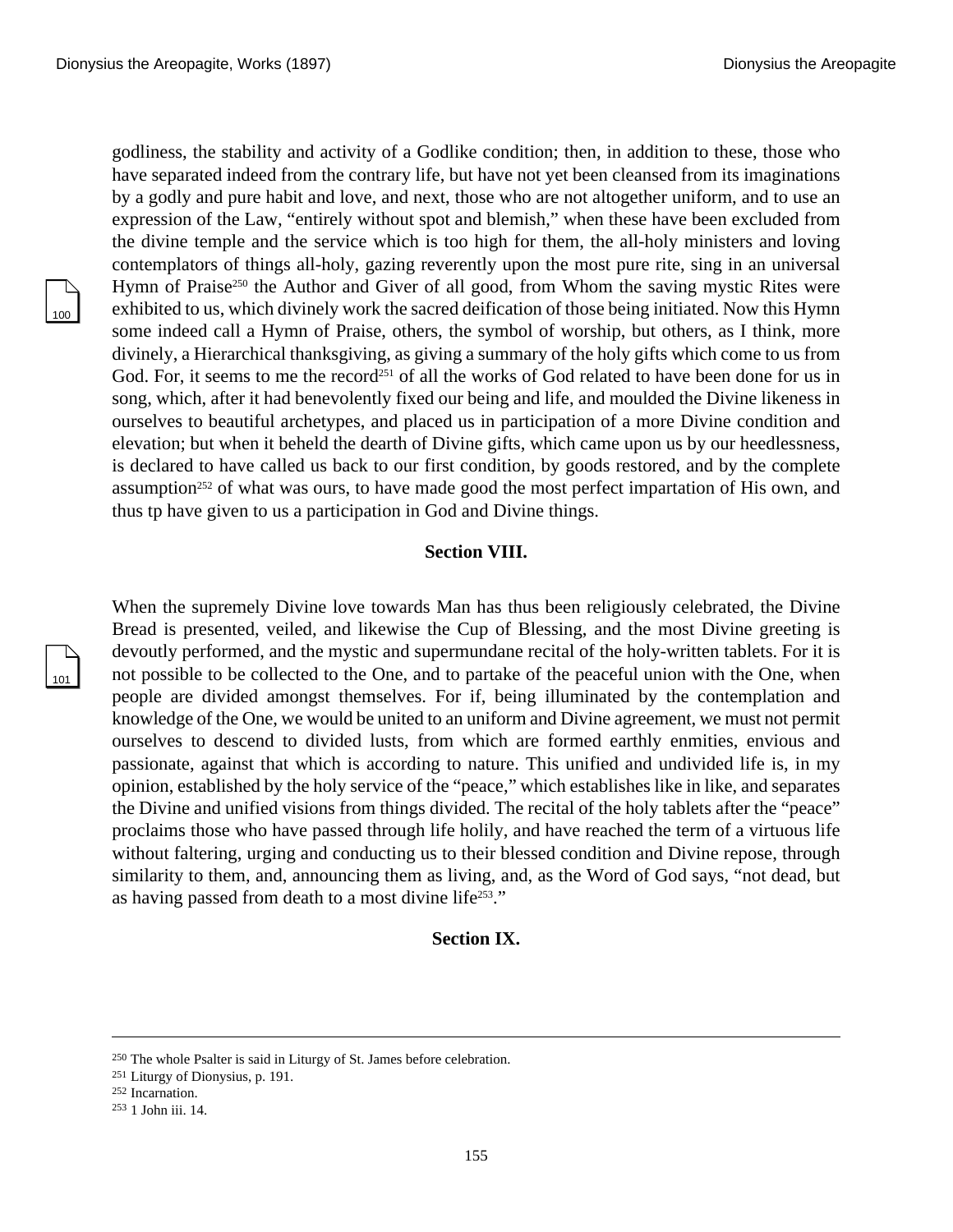103

104

But observe that they are enrolled in the holy memorials, not as though the Divine memory were represented under the figure of a memorial, after the manner of men; but as one might say, with reverence towards God, as beseems the august and unfailing knowledge in God of those who have been perfected in the likeness of God. For "He knoweth," say the Oracles, "them that are His," and "precious, in the sight of the Lord, is the death of His saints, "death of saints," being said, instead of the perfection in holiness. And bear this religiously in mind, that when the worshipful symbols have been placed on the Divine Altar, through which (symbols) the Christ is signified and partaken, there is inseparably present the reading of the register of the holy persons, signifying the indivisible conjunction of their supermundane and sacred union with Him. When these things have been ministered, according to the regulations described, the Hierarch, standing before the most holy symbols, washes his hands with water, together with the reverend order of the Priests. Because, as the Oracles testify, when a man has been washed, he needs no other washing, except that of his extremities, i.e his lowest; through which extreme cleansing he will be resistless and free, as altogether uniform, in a sanctified habit of the Divine Likeness, and advancing in a goodly manner to things secondary, and being turned again uniquely to the One, he will make his return, without spot and blemish, as preserving the fulness and completeness of the Divine Likeness.

#### **Section X.**

There was indeed the sacred laver, as we have said, in the Hierarchy of the Law<sup>254</sup>; and the present cleansing of the hands of the Hierarch and the Priests suggests it. For it behoves those who approach the most hallowed service to be purified even to the remotest imaginations of the soul, through likeness to it, and, as far as possible, to draw nigh; for thus they will shed around more visibly the Divine manifestations, since the supermundane flashes permit their own splendour to pass more thoroughly and brilliantly into the brightness of mirrors like themselves. Further, the cleansing of the Hierarch and the Priests to their extremities, i.e. lowest, takes place before the most holy symbols, as in the presence of Christ, Who surveys all our most secret thoughts, and since the utmost purification is established under His all-surveying scrutiny, and most just and unflinching judgment, the Hierarch thus becomes one with the things Divine, and, when he has extolled the holy works of God, he ministers things most Divine, and brings to view the things being sung<sup>255</sup>.

#### **Section XI.**

We will now explain, in detail, to the best of our ability, certain works of God, of which we spoke. For *I* am not competent to sing *all,* much less to know accurately, and to reveal their mysteries to others. Now whatever things have been sung and ministered by the inspired Hierarchs, agreeably to the Oracles, these we will declare, as far as attainable to us, invoking the Hierarchical inspiration to our aid. When, in the beginning, our human nature had thoughtlessly fallen from the good things of God, it received, by inheritance, the life subject to many passions, and the goal of the destructive

<sup>254</sup> [Deut. xxi. 6](http://www.ccel.org/b/bible/asv/xml/asv.Deut.21.xml#Deut.21.6).

<sup>255</sup> As is the use in Denmark.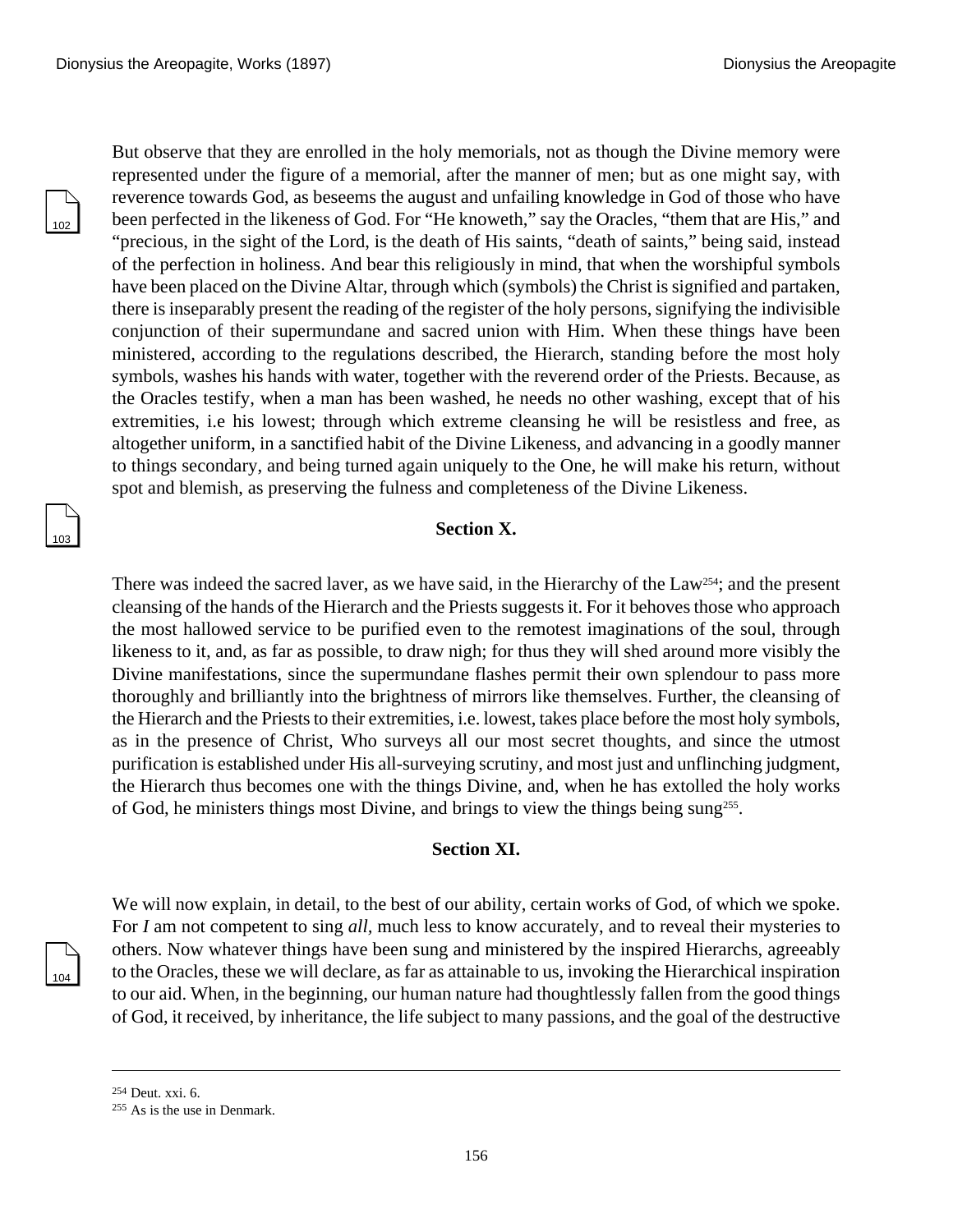death<sup>256</sup>. For, as a natural consequence, the pernicious falling away from genuine goodness and the transgression of the sacred Law in Paradise delivered the man fretted with the life-giving yoke, to his own downward inclinations and the enticing and hostile wiles of the adversary—the contraries of the divine goods; thence it pitiably exchanged for the eternal, the mortal, and, having had its own origin in deadly generations, the goal naturally corresponded with the beginning; but having willingly fallen from the Divine and elevating life, it was carried to the contrary extremity,—the variableness of many passions, and lead astray, and turned aside from the strait way leading to the true God,—and subjected to destructive and evil-working multitudes—naturally forgot that it was worshipping, not gods, or friends, but enemies. Now when these had treated it harshly, according to their own cruelty, it fell pitiably into danger of annihilation and destruction; but the boundless Loving-kindness of the supremely Divine goodness towards man did not, in Its benevolence, withdraw from us Its spontaneous forethought, but having truly participated sinlessly in all things belonging to us, and having been made one with our lowliness in connection with the unconfused and flawless possession of Its own properties in full perfection, It bequeathed to us, as henceforth members of the same family, the communion with Itself, and proclaimed us partakers of Its own beautiful things; having, as the secret teaching holds, loosed the power of the rebellious multiplicity, which was against us; not by force, as having the upper hand, but, according to the Logion, mystically transmitted to us, "in judgment and righteousness."

The things within us, then, It benevolently changed to the entire contrary. For the lightless within Our mind It filled with blessed and most Divine Light, and adorned the formless with Godlike beauties; the tabernacle<sup>257</sup> of our soul It liberated from most damnable passions and destructive stains by a perfected deliverance of our being which was all but prostrate, by shewing to us a supermundane elevation, and an inspired polity in our religious assimilation to Itself, as far as is possible.

# **Section XII.**

But how could the Divine imitation otherwise become ours, unless the remembrance of the most holy works of God were perpetually being renewed by the mystical teachings and ministrations of the Hierarchy? This, then, we do, as the Oracles say, "for Its remembrance." Wherefore the Divine Hierarch, standing before the Divine Altar, extols the aforesaid holy works of God, which proceed from the most divine forethought of Jesus on our behalf, which He accomplished for preservation of our race, by the good pleasure of the most Holy Father in the Holy Spirit, according to the Logion. When he has extolled their majesty, and gazed, with intellectual eyes, upon their intelligible contemplation, he proceeds to their symbolical ministration,—and this,—as transmitted from God. Whence after the holy hymns of the works of God, he piously and, as becomes a hierarch, deprecates his own unworthiness for a service above his merits, first, reverently crying aloud to Him, "Thou hast said, This do for My remembrance." Then,<sup>258</sup> having asked to become meet for this the God-imitating of service, and to consecrate things Divine by the assimilation to Christ Himself,

105

<sup>256</sup> The Fall.

<sup>257</sup> Plato, Crat. i. 295.

<sup>258</sup> Prayer of humble access.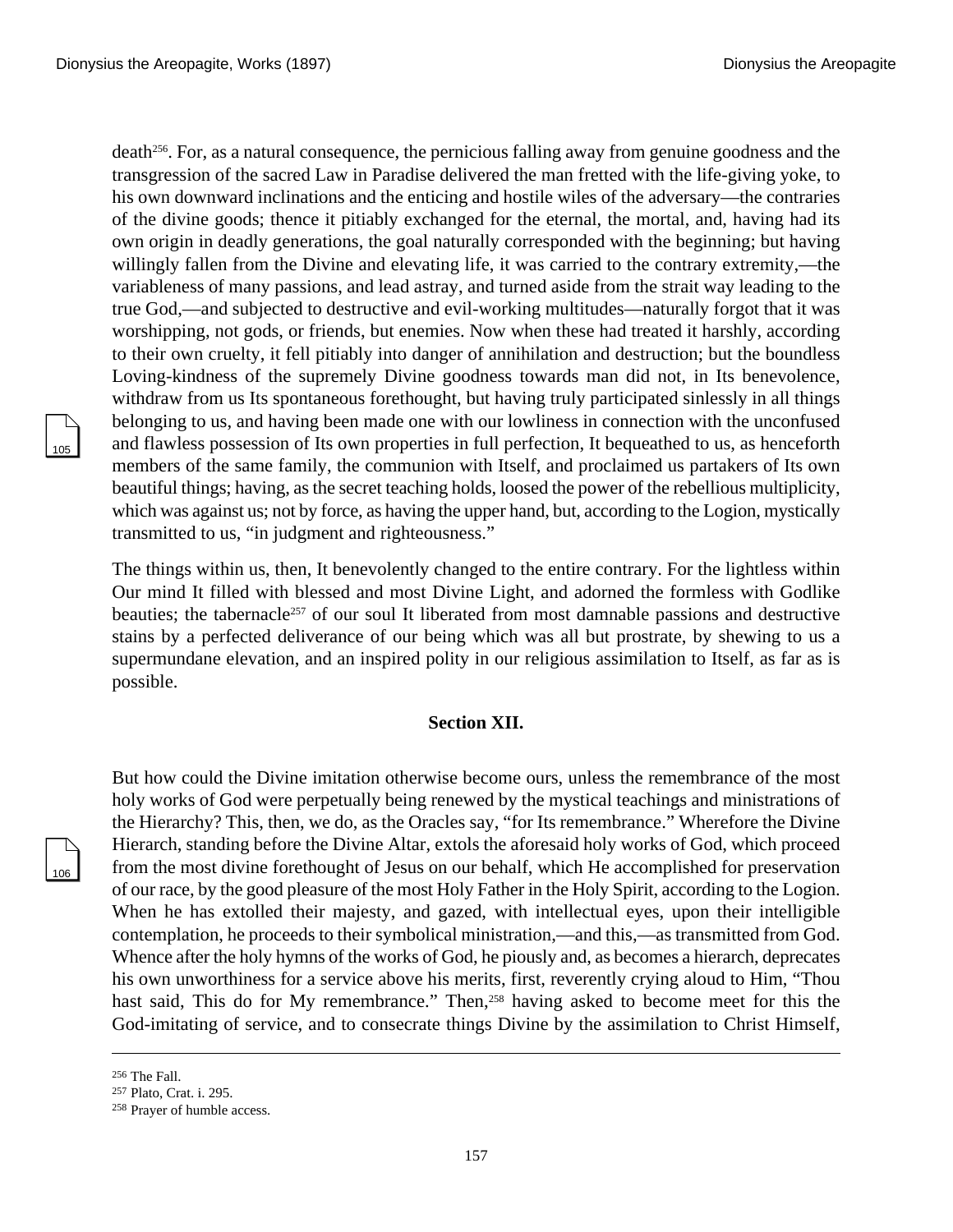and to distribute them altogether purely, and that those who shall partake of things holy may receive them holily, he consecrates things most Divine, and brings to view through the symbols reverently exposed the things whose praises are being sung. For when he has unveiled the veiled and undivided Bread, and divided it into many, and has divided the Oneness of the Cup to all, he symbolically multiplies and distributes the unity, completing in these an altogether most holy ministration. For the "one," and "simple," and "hidden," of Jesus, the most supremely Divine Word, by His incarnation amongst us, came forth, out of goodness and love towards man, to the compound and visible, and benevolently devised the unifying, communion, having united, to the utmost, our lowliness to the most Divine of Himself; if indeed we have been fitted to Him, as members to a body, after the identity of a blameless and Divine life, and have not, by being killed through destructive passions, become inharmonious, and unfastened, and unyoked, to the godly and most healthy members. For, if we aspire to communion with Him, we must keep our eye fixed upon His most godly Life in the flesh, and we must retrace our path to the Godlike and blameless habit of Its holy sinlessness by assimilation to It; for thus He will communicate harmoniously to us the communion with the similar.

#### **Section XIII.**

The Hierarch makes known these things to those who are living religiously, by bringing the veiled gifts to view, by dividing their oneness into many, and by making the recipients partakers of them, by the utmost union of the things distributed with those who receive them. For he delineates in these things under sensible forms our intelligible life in figures, by bringing to view the Christ Jesus from the Hidden within the Divine Being, out of love to man, made like unto us by the all-perfect and unconfused incarnation in our race, from us, and advancing to the divided condition of ourselves, without change from the essential One, and calling the human race, through this beneficent love of man, into participation with Himself and His own good things, provided we are united to His most Divine Life by our assimilation to it, as far as possible; and by this, in very truth, we shall have been perfected, as partakers of God and of Divine things.

#### **Section XIV.**

Having received and distributed the supremely Divine Communion, he terminates with a holy thanksgiving, in which the whole body of the Church take part. For the Communion precedes the imparting, and the reception of the mysteries, the mystic distribution. For this is the universal regulation and order of the Divine Mysteries, that the reverend Leader should first partake, and be filled with the gifts, to be imparted, through him, from God to others, and so impart to others also. Wherefore, those who rashly content themselves with the inspired instructions, in preference to a life and condition agreeable to the same, are profane, and entirely alien from the sacred regulation established. For, as in the case of the bright shining of the sun, the more delicate and luminous substances, being first filled with the brilliancy flowing into them, brightly impart their overflowing light to things after them; so it is not tolerable that one, who has not become altogether Godlike in his whole character, and proved to be in harmony with the Divine influence and judgment, should become Leader to others, in the altogether divine.



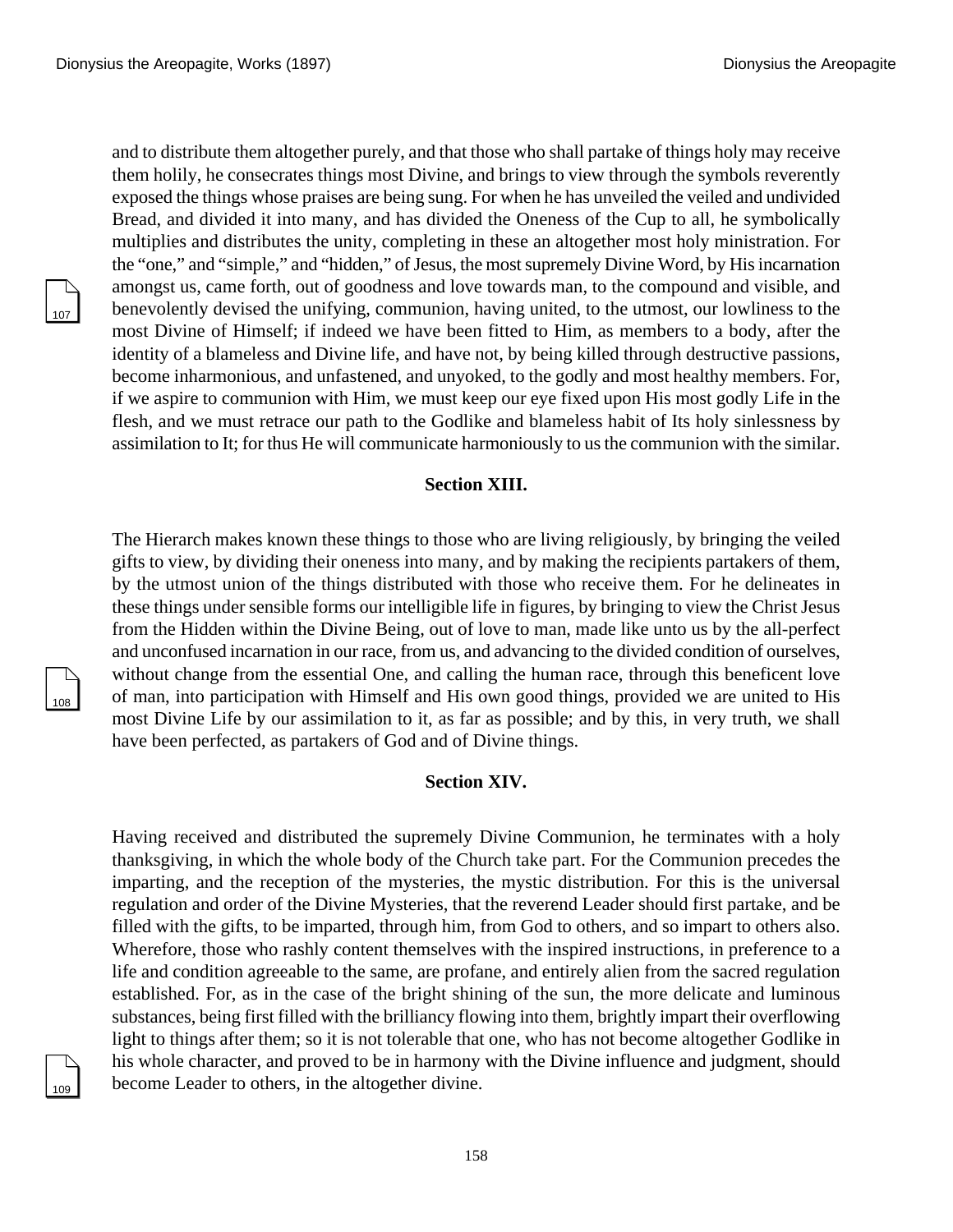# **Section XV.**

Meanwhile, the whole order of the Priests having been collected together in hierarchical order, and communicated in the most Divine mysteries, finishes with a holy thanksgiving, after having recognized and sung the favours of the works of God, according to their degree. So that those, who have not partaken and are ignorant of things Divine, would not attain to thanksgiving, although the most Divine gifts are, in their essential nature, worthy of thanksgiving. But, as I said, not having wished even to look at the Divine gifts, from their inclination to things inferior, they have remained throughout ungracious towards the boundless graces of the works of God. "Taste and see," say the Oracles, for, by the sacred initiation of things Divine, the initiated recognize their munificent graces, and, by gazing with utmost reverence upon their most Divine height and breadth in the participation, they will sing the supercelestial beneficent works of the Godhead with gracious thanksgiving.

# **CAPUT IV.**

# I. *Concerning things performed in the Muron, and concerning things perfected in it.*

So great and so beautiful are the intelligible visions of the most holy Synaxis, which minister hierarchically, as we have often said, our participation in, and collection towards, the One. But there is another perfecting Service of the same rank, which our Leaders name "Initiation of Muron," by contemplating whose parts in due order, in accordance with the sacred images, we shall thus be borne, by hierarchical contemplations, to its Oneness through its parts.

II. *Mysterion of Initiation of Muron<sup>259</sup> .*

In the same way as in the Synaxis, the orders of the imperfect are dismissed, that is, after the hierarchical procession has made the whole circuit of the temple, attended with fragrant incense; and the chanting of the Psalms, and.the reading of the most Divine Oracles. Then the Hierarch takes the Muron and places it, veiled under twelve sacred wings, upon the Divine Altar, whilst all cry aloud, with most devout voice, the sacred melody of the inspiration of the God-rapt Prophets, and when he has finished the prayer offered over it, he uses it, in the most holy mystic Rites of things being hallowed, for almost every Hierarchical consecration.

III. *Contemplation.*



<sup>259</sup> Ap. C. iii. s. 17; viii. s. 28. See note, p. 68. The Greeks have two kinds of sacred oil or Unguent, one specially blessed or consecrated by the Bishop, and another not necessarily so.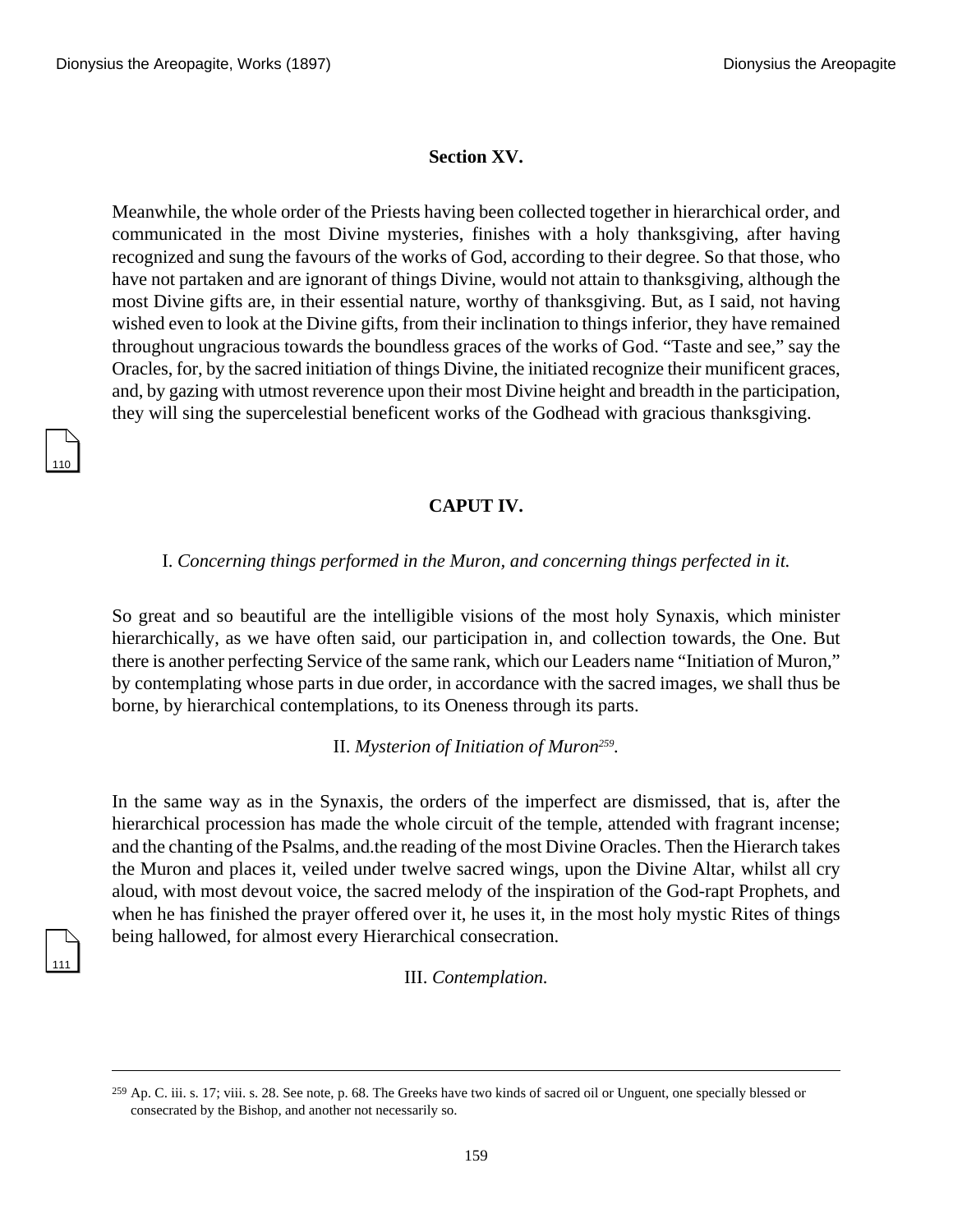#### **Section I.**

The elementary teaching, then, of this the perfecting service, through the things done over the Divine Muron, shews this, in my judgment, that, that which is holy and of sweet savour in the minds of devout men is covered, as with a veil, since it Divinely enjoins upon holy men to have their beautiful and well-savoured assimilations in virtue to the hidden God not seen for vain glory. For the hidden comeliness of God is unsullied, and is sweet beyond conception, and manifested for spiritual contemplation to the intellectual alone, through a desire to have the unsullied images of virtue in souls of the same pattern. For by looking away from the undistorted and well imitated image of the Godlike virtue to that contemplated and fragrant beauty, he thus moulds and fashions it to the most beautiful imitation. And, as in the case of sensible images, if the artist look without distraction upon the archetypal form, not distracted by sight of anything else, or in any way divided in attention, he will duplicate, if I may so speak, the very person that is being sketched, whoever he may be, and will shew the reality in the likeness, and the archetype in the image, and each in each, save the difference of substance; thus, to copyists who love the beautiful in mind, the persistent and unflinching contemplation of the sweet-savoured and hidden beauty will confer the unerring and most Godlike appearance<sup>260</sup>. Naturally, then, the divine copyists, who unflinchingly mould their own intellectual contemplation to the superessentially sweet and contemplated comeliness, do. none of their divinely imitated virtues "to be seen of men<sup>261</sup>, as the Divine text expresses it; but reverently gaze upon the most holy things of the Church, veiled in the Divine Muron as in a figure. Wherefore, these also, by religiously concealing that which is holy and most Divine in virtue within their Godlike and God-engraved mind, look away to the archetypal conception alone; for not only are they blind to things dissimilar, but neither are they drawn down to gaze upon them. Wherefore, as becomes their character, they do neither love things, merely seeming good and just, but those really being such; nor do they look to opinion, upon which the multitude irrationally congratulate themselves, but, after the Divine example, by distinguishing the good or evil as it is in itself, they are Divine images of the most supremely Divine sweetness, which, having the truly sweet within itself, is not turned to the anomalously seeming of the multitude, moulding Its genuineness to the true images of Itself.

## **Section II.**

Come, then, since we have viewed the exterior comeliness of the entirely beautiful ministration, let us now look away to its more godly beauty (whilst itself, by itself, has uncovered the veils), gazing upon its blessed radiance, shedding its bright beams openly around, and filling us with the fragrance unveiled to the contemplators. For the visible consecration of the Muron is neither uncommunicated in, or unseen by those who surround the Hierarch, but, on the contrary, by passing through to them, and fixing the contemplation above the many, is reverently covered by them, and by Hierarchical direction kept from the multitude.

112

<sup>260</sup> Plato, Rep. i. 6, ii. 116.

<sup>261</sup> [Matt. xxiii. 5](http://www.ccel.org/b/bible/asv/xml/asv.Matt.23.xml#Matt.23.5).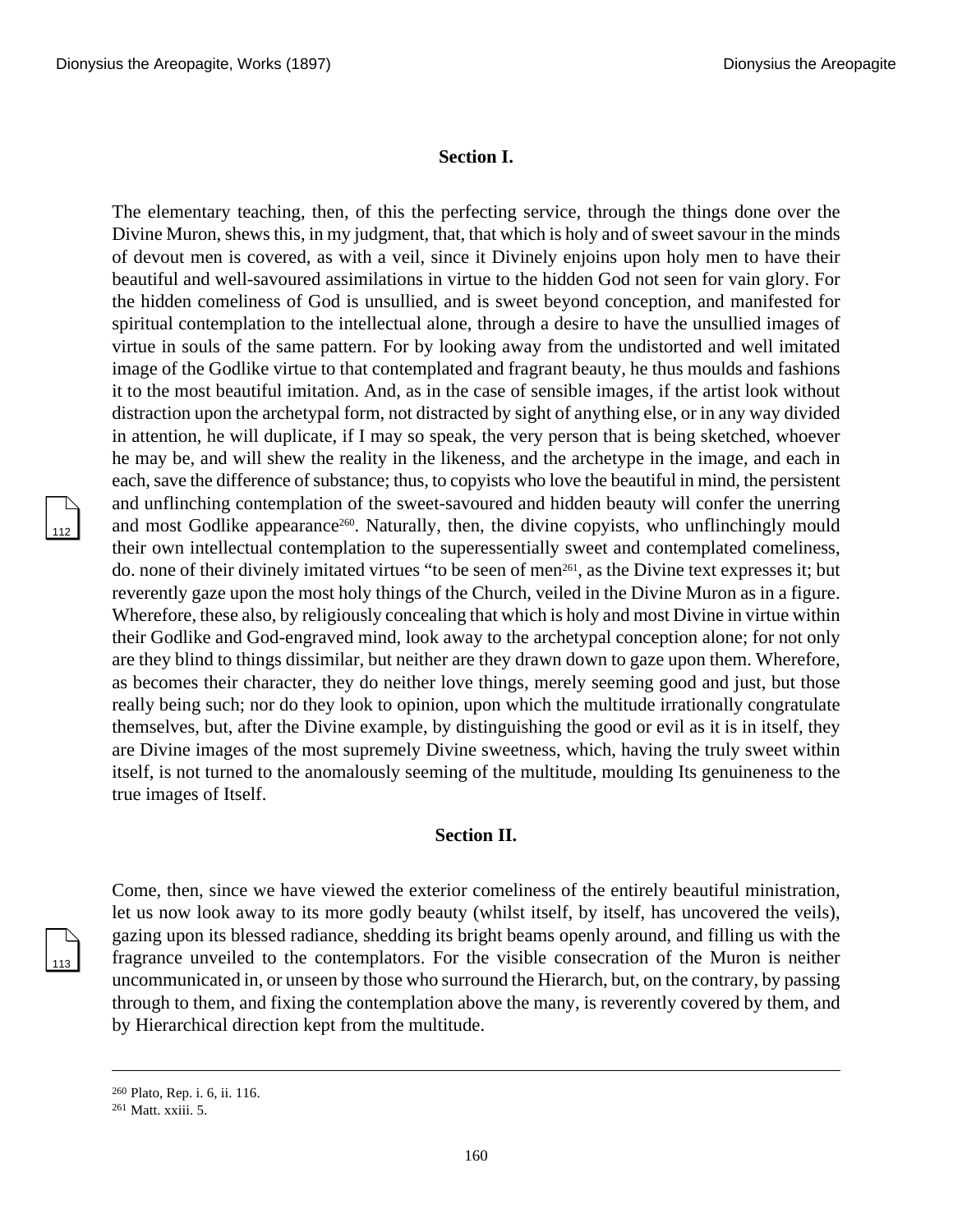115

For the splendour of things all holy, by shedding its light clearly and without symbol to men inspired, as being congenial to the thing contemplated, and perfuming their contemplating perceptions without; concealment, advances not yet in the same way to the inferior, but by them as deep contemplators of the thing contemplated is concealed under the enigmas of the wings, without ostentation, so that it may not be defiled by the dissimilar; through which sacred enigmas the well-ordered Ranks of the subordinate are conducted to the degree of holiness compatible with their powers.

#### **Section III.**

The holy consecration, then, which we are now extolling, is, as I said, of the perfecting rank and capacity of the Hierarchical functions. Wherefore our Divine Leaders arranged the same, as being of the same rank and effect as the holy perfecting of the Synaxis, with the same figures, for the most part, and with mystical regulations and lections. And you may see in like manner the Hierarch bearing forward the sweet perfume from the more holy place into the sacred precincts beyond, and teaching, by the return to the same, that the participation in things Divine comes to all holy persons, according to fitness, and is undiminished and altogether unmoved and stands unchangeably in its identity, as beseems Divine fixity. In the same way the Psalms and readings of the Oracles nurse the imperfect to a life-bringing adoption of sons, and form a religious inclination in those who are possessed with accursed spirits, and dispel the opposing fear and effeminacy from those possessed by a spirit of unmanliness; shewing to them, according to their capacity, the highest pinnacle of the Godlike habit and power, by aid of which they will, the rather, scare away the opposing forces, and will take the lead in healing others; and, following the example of God, they will, whilst unmoved from their own proper gifts, not only be active against those opposing fears, but will themselves give activity to others; and they also impart a religious habit to those who have changed from the worse to a religious mind, so that they should not be again enslaved by evil, and purify completely those who need to become altogether pure; and they lead the holy to the Divine likenesses, and contemplations and communions belonging to themselves, and so establish those who are entirely holy, in blessed and intelligible visions, fulfilling their uniform likeness of the One, and making them one.

#### **Section IV.**

What, then, shall I say further? Is it not those Ranks already mentioned, which are not entirely pure, that the present consecrating service excludes without distinction, in the same way as the Synaxis, so that it is viewed by the holy alone, in figures, and is contemplated and ministered, by the perfectly holy alone, immediately, through hierarchical directions? Now it is superfluous, as I think, to run over, by the same statements, these things already so often mentioned, and not to pass to the next, viewing the Hierarch, devoutly holding the Divine Muron veiled under twelve wings, and ministering the altogether holy consecration upon it. Let us then affirm that the composition of the Muron is a composition of sweet-smelling materials, which has in itself abundantly fragrant qualities, of which (composition) those who partake become perfumed in proportion to the degree to which they partake of its sweet savour. Now we are persuaded that the most supremely Divine Jesus is superessentially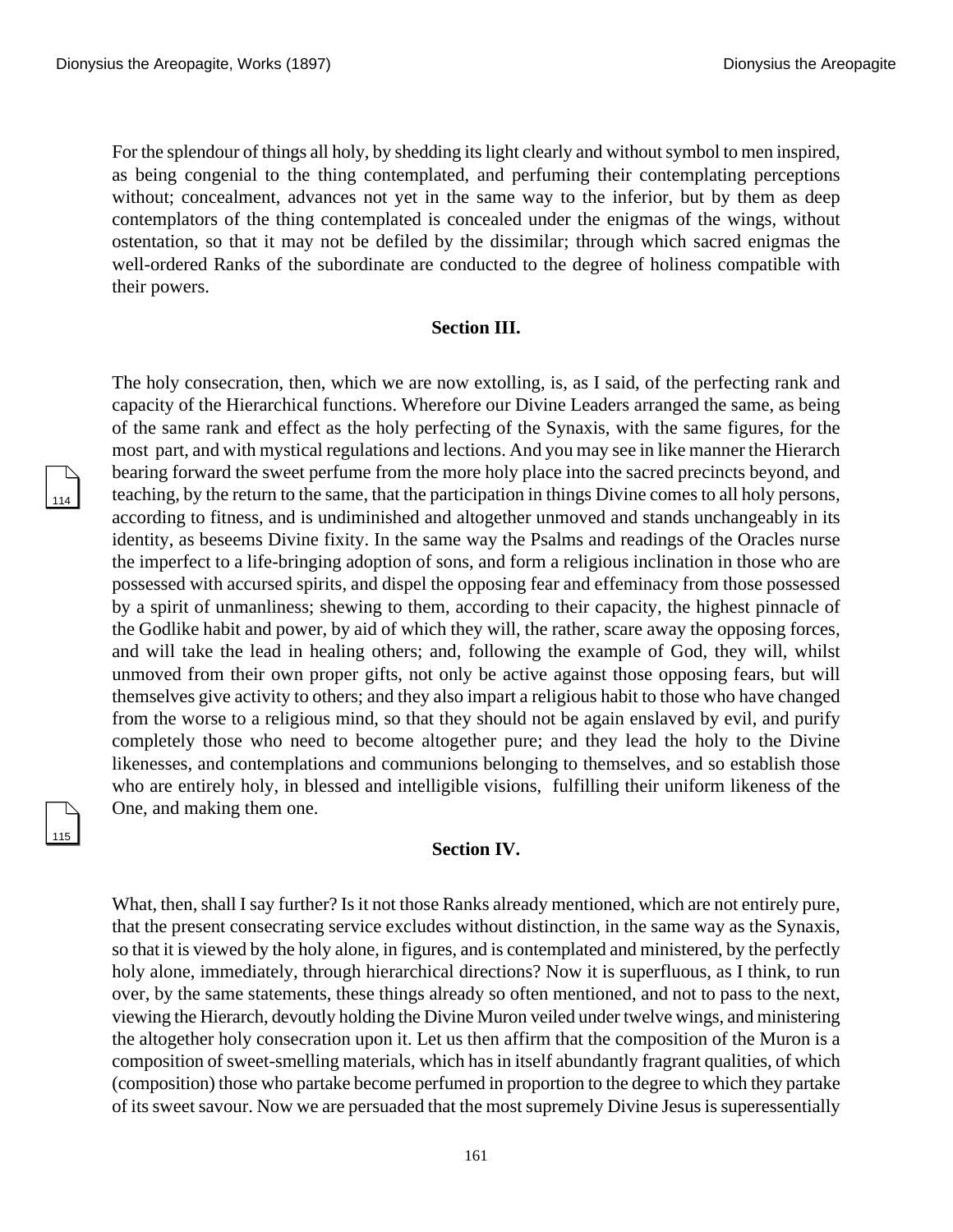117

118

of good savour, filling the contemplative part of ourselves by bequests of Divine sweetness for contemplation. For if the reception of the sensible odours make to feel joyous, and nourishes, with much sweetness, the sensitive organs of our nostrils, —if at least they be sound and well apportioned to the sweet savour—in the same way any one might say that our contemplative faculties, being soundly disposed as regards the subjection to the worse, in the strength of the distinguishing faculty implanted in us by nature, receive the supremely Divine fragrance, and are filled with a holy comfort and most Divine nourishment, in accordance with Divinely fixed proportions, and the correlative turning of the mind towards the Divine Being. Wherefore, the symbolical composition of the Muron, as expressing in form things that are formless, depicts to us Jesus Himself, as a well-spring of the wealth of the Divine sweet receptions, distributing, in degrees supremely Divine, for the most Godlike of the contemplators, the most Divine perfumes; upon which the Minds, joyfully refreshed, and filled with the holy receptions, indulge in a feast of spiritual contemplation, by the entrance of the sweet bequests into their contemplative part, as beseems a Divine participation.

## **Section V.**

Now it is evident, as I think, that the distribution of the fontal perfume to the Beings above ourselves, who are more Divine, is, as it were, nearer, and manifests and distributes itself more to the transparent and wholesome mental condition of their receptive faculty, overflowing ungrudgingly and entering in many fashions; but as regards the subordinate contemplators, which are not so receptive, piously concealing the highest vision and participation, it is distributed in a supremely Divine proportion, in fragrance corresponding to the recipients. Amongst the holy Beings, then, who are above us, the superior order of the Seraphim is represented under the figure of the twelve wings, established and fixed around Jesus, casting itself upon the most blessed contemplations of Him, as far as permissible, and filled reverently with the contemplated truth distributed in most pure receptions, and, to speak after the manner of men, crying aloud, with never silent lips, the frequent Hymn of Praise; for the sacred knowledge of the supermundane minds is both untiring, and possesses the Divine love without intermission, and is at the same time superior to all baseness and forgetfulness. Hence, as I think, that phrase, "unceasing cry," suggests their perpetual and persistent science and conception of things Divine, with full concord and thanksgiving.

#### **Section VI.**

Now we have, as I think, sufficiently contemplated, in the description of the super-heavenly Hierarchy, the incorporeal properties of the Seraphim, Divinely described in the Scriptures under sensible figures explanatory of the contemplated Beings, and we have made them evident to thy contemplating eyes. Nevertheless, since now also they who stand reverently around the Hierarch, reflect the highest Order, on a small scale, we will now view with most immaterial visions their most Godlike splendour.

#### **Section VII.**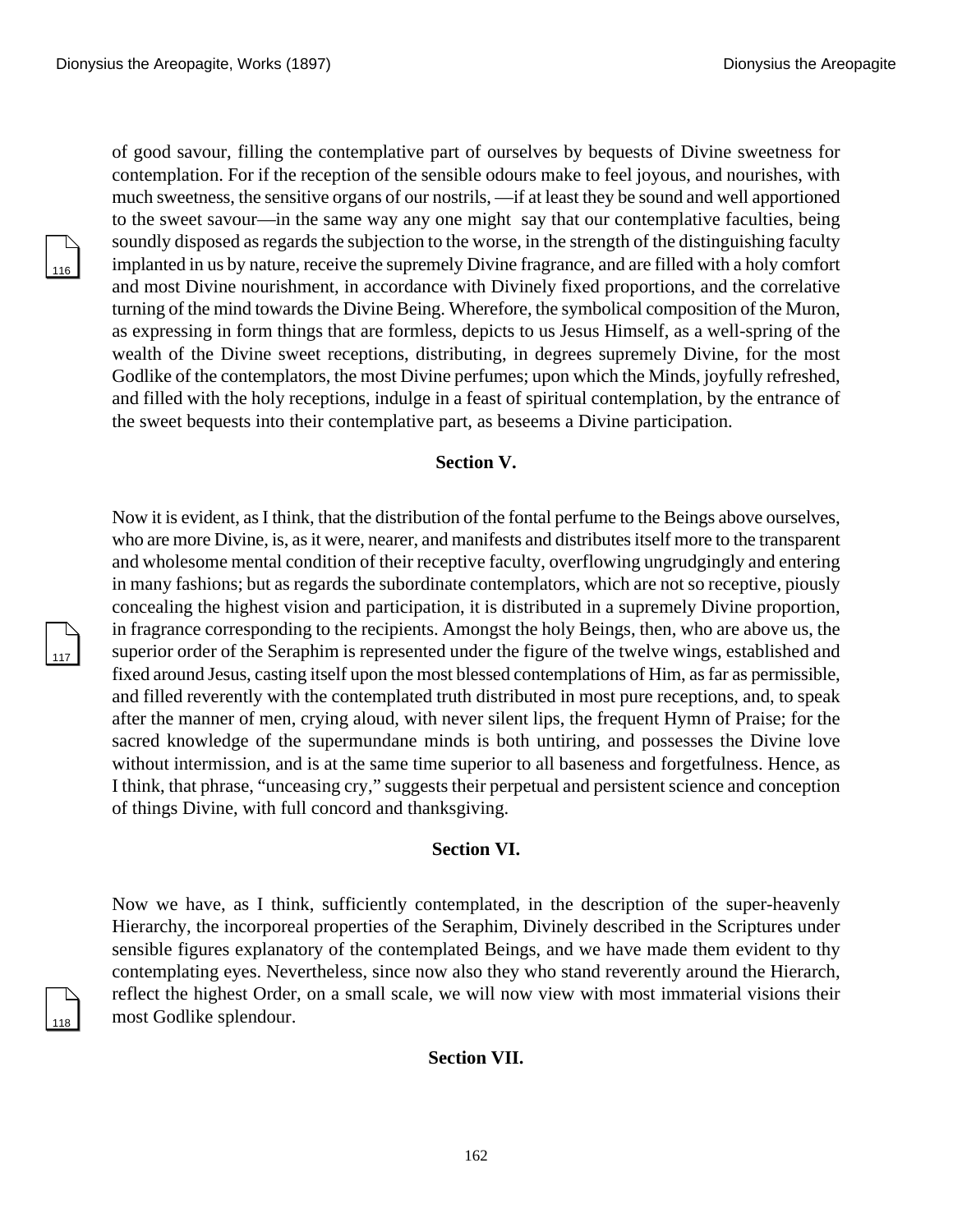Their numberless faces then, and many feet, manifest, as I think, their property of viewing the most Divine illuminations from many sides, and their conception of the good things of God as ever active and abundantly receptive; and the sixfold arrangement of the wings, of which the Scripture speaks, does not, I think, denote, as seems to some, a sacred number, but that of the highest Essence and Order around God; the first and middle and last of its contemplative and Godlike powers are altogether elevating, free, and supermundane. Hence the most holy wisdom of the Oracles, when reverently describing the formation of the wings, places the wings around their heads<sup>262</sup>, and middle, and feet; suggesting their complete covering with wings, and their manifold faculty of leading to the Really Being.

# **Section VIII.**

Now if they cover their faces and their feet, and fly by their middle wings only, bear this reverently in mind, that the Order, so far exalted above the highest beings, is circumspect respecting the more lofty and deep of its conceptions, and raises itself, in due proportion, by its middle wings, to the vision of God, by placing its own proper life under the Divine yokes, and by these is reverently directed to the judgment of itself.

# **Section IX.**

And, as regards the statement of Holy Scripture, that "one cried out to the other," that shews, I think, that they impart to each other ungrudgingly their own visions of God. And this we should deem worthy of religious recollection, that the Hebrew word in the Holy Scriptures names the most holy Beings of the Seraphim by an explanatory epithet, from their glowing and seething in a Divine and ever-moving life.

# **Section X.**

Since, then, as those who understand Hebrew say, the most Divine Seraphim were named by the Word of God, "Kindling" and "Heating," by a name expressive of their essential condition, they possess, according to the symbolical imagery of the Divine Muron, most elevating powers, which call it to manifestation and distribution of most exhilarating perfumes. For the Being, sweet beyond conception, loves to be moved by the glowing and most pure minds into manifestation, and imparts Its most Divine inspirations, in cheerful distributions, to those who thus supermundanely call It forth. Thus the most Divine Order of supercelestial Beings did not fail to recognize the most supremely Divine Jesus, when He descended for the purpose of being sanctified; but recognizes, reverently, Him lowering Himself in our belongings, through Divine and inexpressible goodness; and when viewing Him sanctified, in a manner befitting man, by the Father and Himself and the Holy Spirit, recognized its own supreme Head as being essentially unchanged, in whatever He may do as supreme God. Hence the tradition of the sacred symbols places the Seraphim near the Divine

119

<sup>262</sup> [Isa. vi. 2.](http://www.ccel.org/b/bible/asv/xml/asv.Isa.6.xml#Isa.6.2)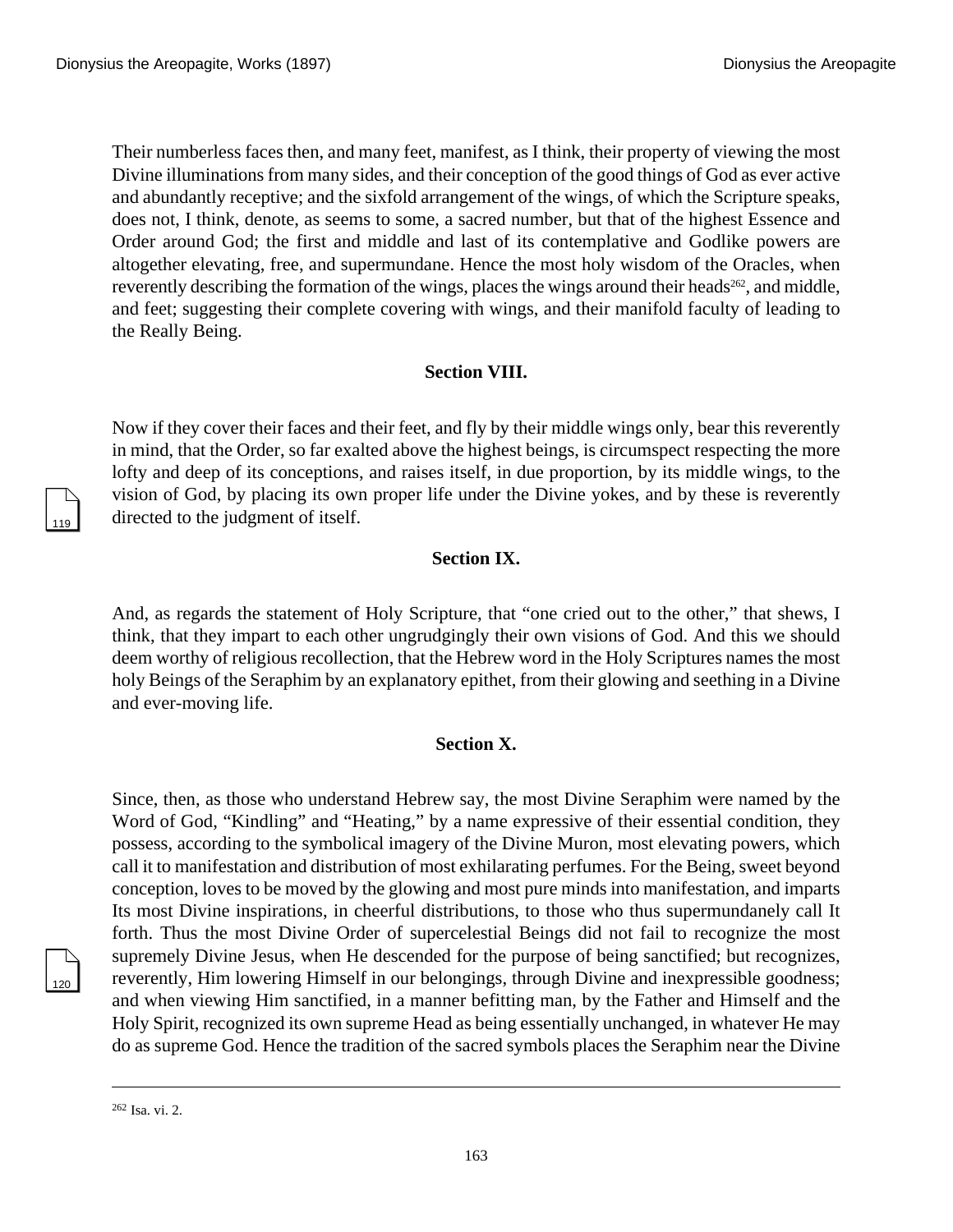Muron, when it is being consecrated, recognizing and describing the Christ as unchanged, in our complete manhood in very truth. And what is still more divine is, that it uses the Divine Muron for the consecration of every thing sacred, distinctly shewing, according to the Logion, the Sanctified Sanctifying, as always being the same with Himself throughout the whole supremely Divine sanctification. Wherefore also the consecrating gift and grace of the Divine Birth in God is completed in the most Divine perfectings of the Muron. Whence, as I think, the Hierarch pouring the Muron upon the purifying font in cruciform injections, brings to view, for contemplative eyes, the Lord Jesus descending even to death itself through the cross, for our Birth in God, benevolently drawing up, from the old gulping of the destructive death, by the same Divine and resistless descent, those, who, according to the mysterious saying, "are baptized into His death," and renewing them to a godly and eternal existence.

#### **Section XI.**

But further, the perfecting unction of the Muron gives to him who has been initiated in the most sacred initiation of the Birth in God, the abiding of the supremely Divine Spirit; the sacred imagery of the symbols, portraying, as I think, the most Divine Spirit abundantly supplied by Him, Who, for our sakes, has been sanctified as man by the supremely Divine Spirit, in an unaltered condition of His essential Godhead.

## **Section XII.**

And bear this also hierarchically in mind, that the Law of the most pure initiation completes the sacred consecration of the Divine Altar, by the all pure effusions of the most holy Muron. And the supercelestial and superessential contemplation is source and essence, and perfecting power, of all our deifying holiness. For if our most Divine Altar is Jesus—the supremely Divine sanctifying of the Godly Minds —in Whom, according to the Logion, "being sanctified and mystically offered as a whole burnt-offering, we have the access," let us gaze with supermundane eyes upon the most Divine Altar itself (in which things being perfected, are perfected and sanctified), being perfected from the most Divine Muron itself; for the altogether most holy Jesus sanctifies Himself on our behalf, and fills us full of every sanctification, since the things consecrated upon them pass fraternally afterwards in their beneficent effects to us, as children of God. Hence, as I think, the Divine Leaders of our Hierarchy, in conformity with a Hierarchical conception divinely transmitted, name this altogether august ministration "consecration of Muron," from "being consecrated thoroughly," as one might say, "consecration of God," extolling its divine consecrating work in each sense. For both the being sanctified for our sakes, as becomes Man, and the consecrating all things as supreme God, and the sanctifying things being consecrated, is "consecration of Him." As for the sacred song of the inspiration of the God-rapt Prophets, it is called by those who know Hebrew, the "Praise of God," or "Praise ye the Lord," for since every divine manifestation and work of God is reverently portrayed in the varied composition of the Hierarchical symbols, it is not unfitting to mention the

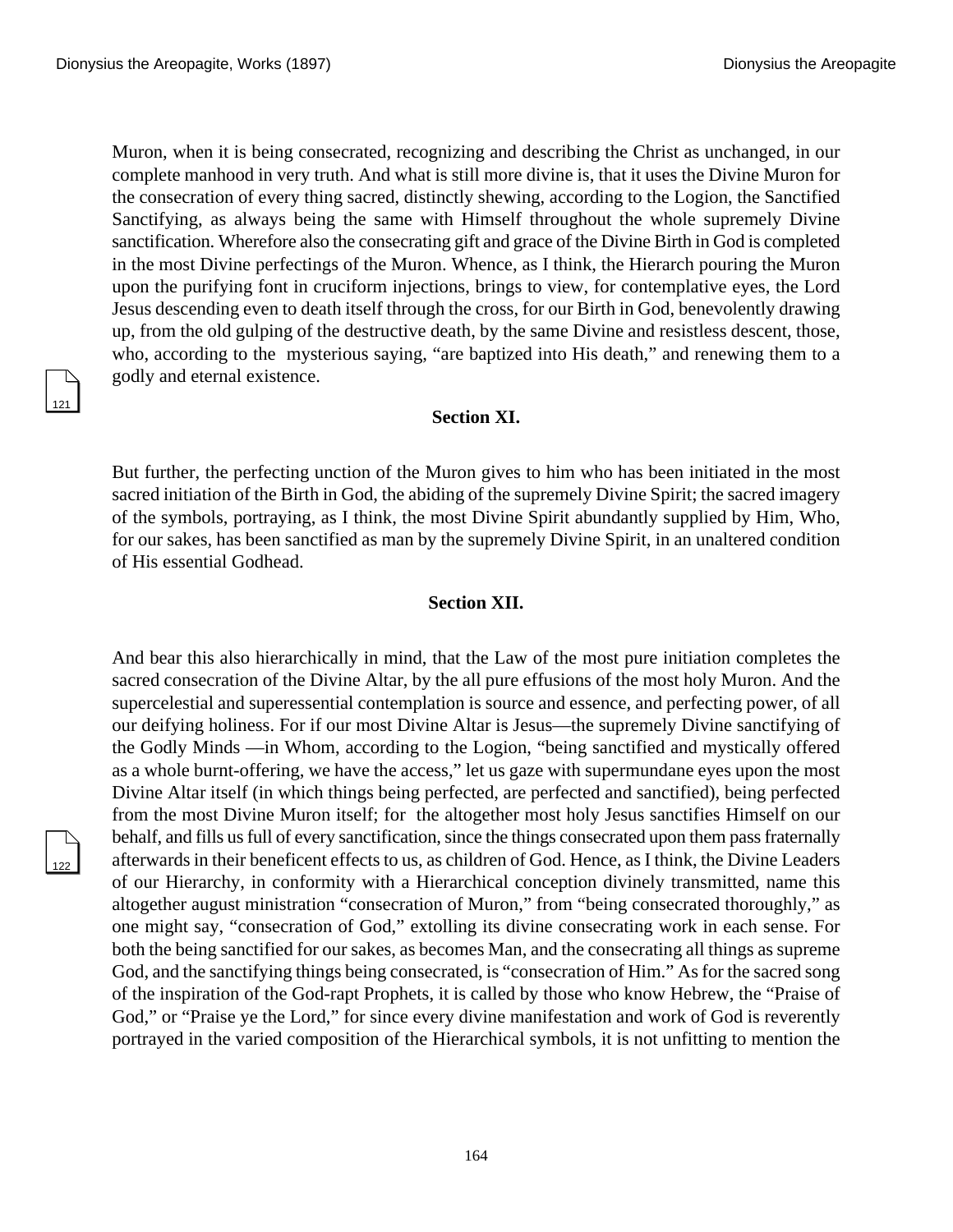Divinely moved song of the Prophets; for it teaches at once, distinctly and reverently, that the beneficent works of the Divine Goodness are worthy of devout praise.

#### **CAPUT V.**

I. *Concerning sacerdotal Consecrations.*

#### **Section I.**

Such, then, is the most Divine perfecting work of the Muron But it may be opportune, after these Divine ministrations, to set forth the sacerdotal Orders and elections themselves, and their powers, and operations, and consecrations, and the triad of the superior ranks under them; in order that the arrangement of our Hierarchy may be demonstrated, as entirely rejecting and excluding the disordered, the unregulated, and the confused; and, at the same time, choosing and manifesting the regulated and ordered, and well-established, in the gradations of the sacred Ranks within it. Now we have well shewn, as I think, in the Hierarchies already extolled by us, the threefold division of every Hierarchy, when we affirmed that our sacred tradition holds, that every Hierarchical transaction is divided into the most Divine Mystic Rites, and the inspired experts and teachers of them, and those who are being religiously initiated by them.

## **Section II.**

Thus the most holy Hierarchy of the supercelestial Beings has, for its initiation, its own possible and most immaterial conception of God and things Divine, and the complete likeness to God, and a persistent habit of imitating God, as far as permissible. And its illuminators, and leaders to this sacred consecration, are the very first Beings around God. For these generously and proportionately transmit to the subordinate sacred Ranks the ever deifying notions given to them, by the self-perfect Godhead and the wise-making Divine Minds. Now the Ranks, who are subordinate to the first Beings, are, and are truly called, the initiated Orders, as being religiously conducted, through those, to the deifying illumination of the Godhead. And after this,—the heavenly and supermundane Hierarchy,—the Godhead gave the Hierarchy under the Law, imparting its most holy gifts, for the benefit of our race, to them (as being children according to the Logion), by faint images of the true, and copies far from the Archetypes, and enigmas hard to understand, and types having the contemplation enveloped within, as an analogous light not easily discerned, so as not to wound weak, eyes by the light shed upon them. Now to this Hierarchy under the Law, the elevation to spiritual worship is an initiation. Now the men religiously instructed for that holy tabernacle by Moses,—the first initiated and leader of the Hierarchs under the Law,—were conductors; in reference to which holy tabernacle,—when describing for purposes of instruction the Hierarchy under the

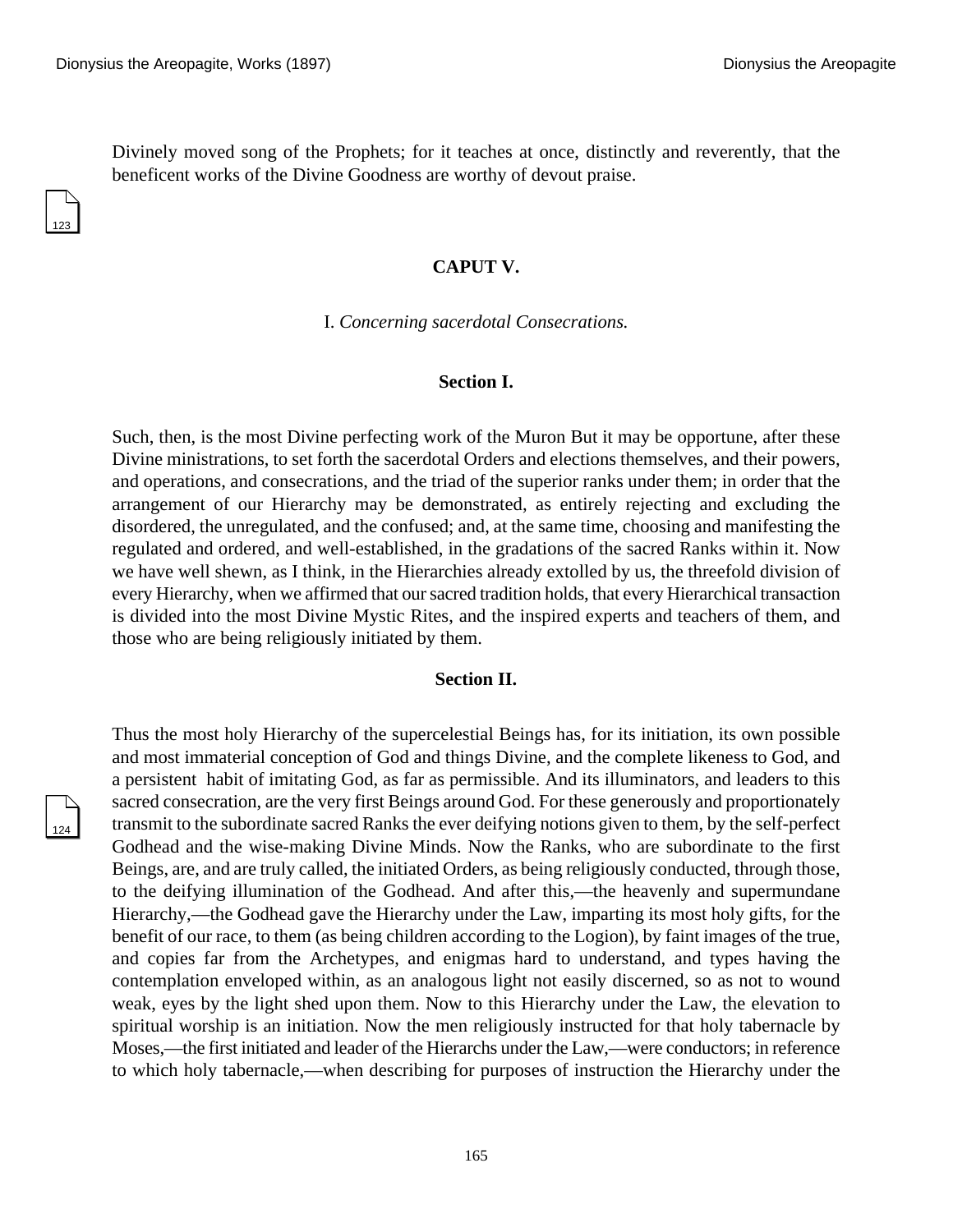126

127

Law,—he called all the sacred services of the Law an image of the type shewn to him in Mount Sinai. But "initiated" are those who are being conducted to a more perfect revelation of the symbols of the Law, in proportion to their capacity. Now the Word of God calls our Hierarchy the more perfect revelation, naming it a fulfilment of that, and a holy inheritance. It is both heavenly and legal, like the mean between extremes, common to the one, by intellectual contemplations, and to the other, because it is variegated by sensible signs; and, through these, reverently conduces to the Divine Being. And it has likewise a threefold division of the Hierarchy, which is divided into the most holy ministrations of the Mystic Rites, and into the Godlike ministers of holy things, and those who are being conducted by them, according to their capacity, to things holy.

And each of the three divisions of our Hierarchy, comformably to that of the Law, and the Hierarchy, more divine than ours, is arranged as first and middle and last in power; consulting both reverent proportion, and well-ordered and concordant fellowship of all things *in* harmonious rank.

#### **Section III.**

The most holy ministration, then, of the Mystic Rites has, as first Godlike power, the holy cleansing of the uninitiated; and as middle, the enlightening instruction of the purified; and as last, and summary of the former, the perfecting of those instructed in science of their proper instructions; and the order of the Ministers, in the first power, cleanses the uninitiated through the Mystic Rites; and in the second, conducts to light the purified; and in the last and highest of the Ministering Powers, makes perfect those who have participated in the Divine light, by the scientific completions of the illuminations contemplated. And of the Initiated, the first power is that being purified; and the middle is that being enlightened, after the cleansing, and which contemplates certain holy things; and the last and more divine than the others, is that enlightened in the perfecting science of the holy enlightenment of which it has become a contemplator. Let, then, the threefold power of the holy service of the Mystic Rites be extolled, since the Birth in God is exhibited in the Oracles as a purification and enlightening illumination, and the Rite of the Synaxis and the Muron, as a perfecting knowledge and science of the works of God, through which the unifying elevation to the Godhead and most blessed communion is reverently perfected. And now let us explain next the sacerdotal Order, which is divided into a purifying and illuminating and perfecting discipline.

#### **Section IV.**

This, then, is the all-sacred Law of the Godhead, that, through the first, the second are conducted to Its most Divine splendour. Do we not see the material substances of the elements, first approaching, by preference, things which are more congenial to them, and, through these, diffusing their own energy to other things? Naturally, then, the Head and Foundation of all good order, invisible and visible, causes the deifying rays to approach the more Godlike first, and through them, as being more transparent Minds, and more properly adapted for reception and transmission of Light, transmits light and manifestations to the subordinate, in proportions suitable to them.

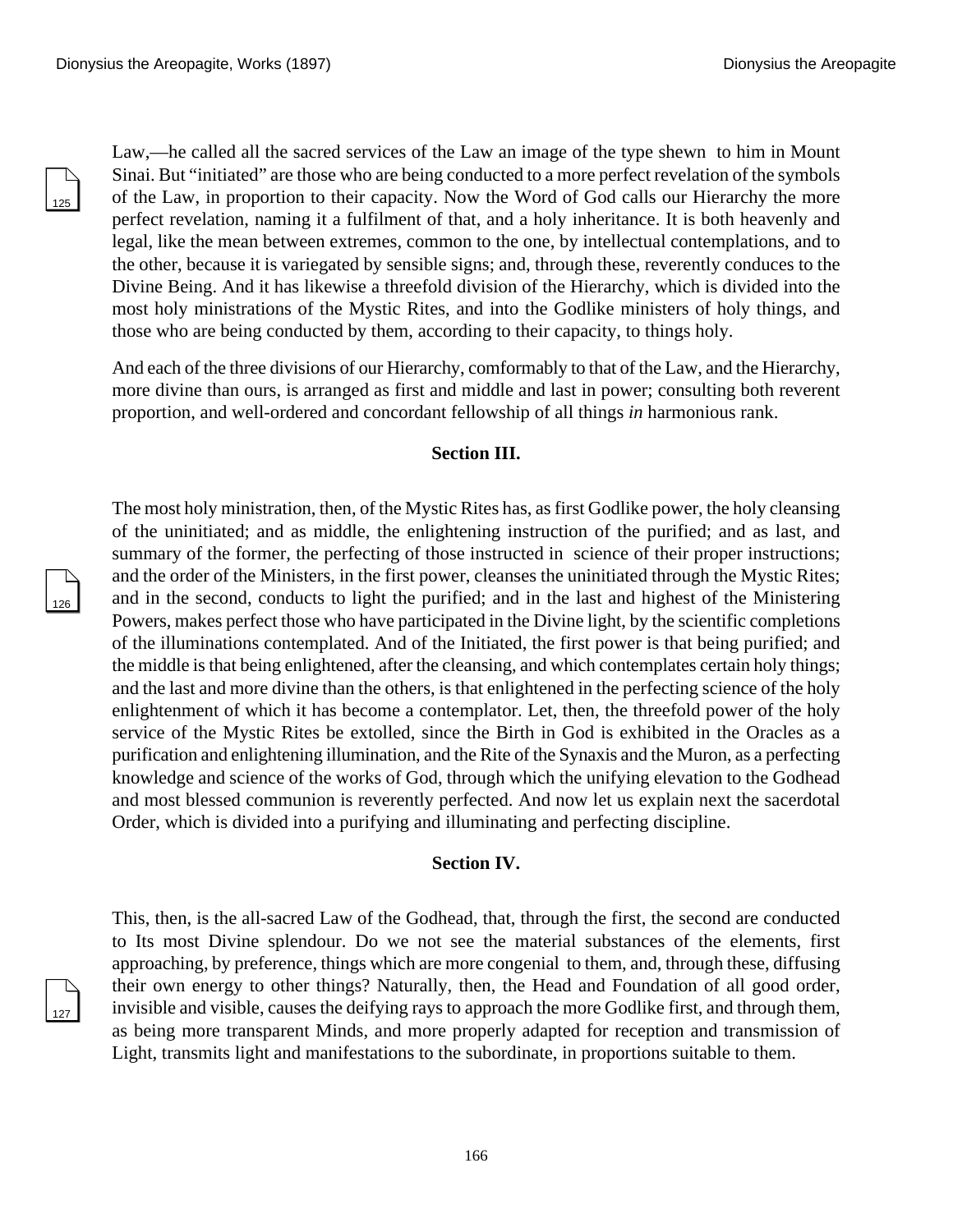129

It is, then, the function of these, the first contemplators of God, to exhibit ungrudgingly to those second, in proportion to their capacity, the Divine visions reverently gazed upon by themselves, and to reveal the things relating to the Hierarchy (since they have been abundantly instructed with a perfecting science in all matters relating to their own Hierarchy, and have received the effectual power of instruction), and to impart sacred gifts according to fitness, since they scientifically and wholly participate in sacerdotal perfection.

#### **Section V.**

The Divine Rank of the Hierarchs, then, is the first of the God-contemplative Ranks; and it is, at the same time, highest and lowest; inasmuch as every Order of our Hierarchy is summed up and fulfilled in it. For, as we see every Hierarchy terminated in the Lord Jesus, so we see each terminated in its own inspired Hierarch. Now the power of the Hierarchical Rank permeates the whole sacred body, and through every one of the sacred Ranks performs the mysteries of its proper Hierarchy. But, pre-eminently, to it, rather than to the other Ranks, the Divine institution assigned the more Divine ministrations. For these are the perfecting images of the supremely Divine Power, completing all the most Divine symbols and all the sacred orderings. For though some of the worshipful symbols are consecrated by the Priests, yet never will the Priest effect the holy Birth in God without the most Divine Muron; nor will he consecrate the mysteries of the Divine Communion, unless the communicating symbols have been placed upon the most Divine Altar; and neither will he be Priest himself, unless he has been elected to this by the Hierarchical consecrations. Hence the Divine Institution uniquely assigned the dedication of the Hierarchical Ranks, and the consecration of the Divine Muron and the sacred completion of the Altar, to the perfecting powers of the inspired Hierarchs.

## **Section VI.**

It is, then, the Hierarchical Rank which, full of the perfecting power, pre-eminently completes the perfecting functions of the Hierarchy, and reveals lucidly the sciences of the holy mysteries, and teaches their proportionate and sacred conditions and powers. But the illuminating Rank of the Priests conducts those, who are being initiated under the Rank of, the inspired Hierarchs, to the Divine visions of the Mystic Rites, and in co-operation with it, ministers its proper ministrations. Whatever then this Rank may do, by shewing the works of God, through the most holy symbols, and perfecting those who draw nigh in the Divine contemplations, and communion of the holy rites, it yet refers those, who crave the science of the religious services contemplated, to the Hierarch. And the Rank of the Leitourgoi (which is purifying and separates the unfit, previous to the approach to the ministrations of the Priests), thoroughly purifies those who are drawing nigh, by making them entirely pure from opposing passions, and suitable for the sanctifying vision and communion. Hence, during the service of the Birth in God, the Leitourgoi strip him who draws nigh of his old clothing, yea further, even take off his sandals, and make him stand towards the west for renunciation; and again, they lead him back to the east (for they are of the purifying rank and power), enjoining on those who approach to entirely cast away the surroundings of their former life, and shewing the darkness of their former conduct, and teaching those, who have said farewell to the lightless, to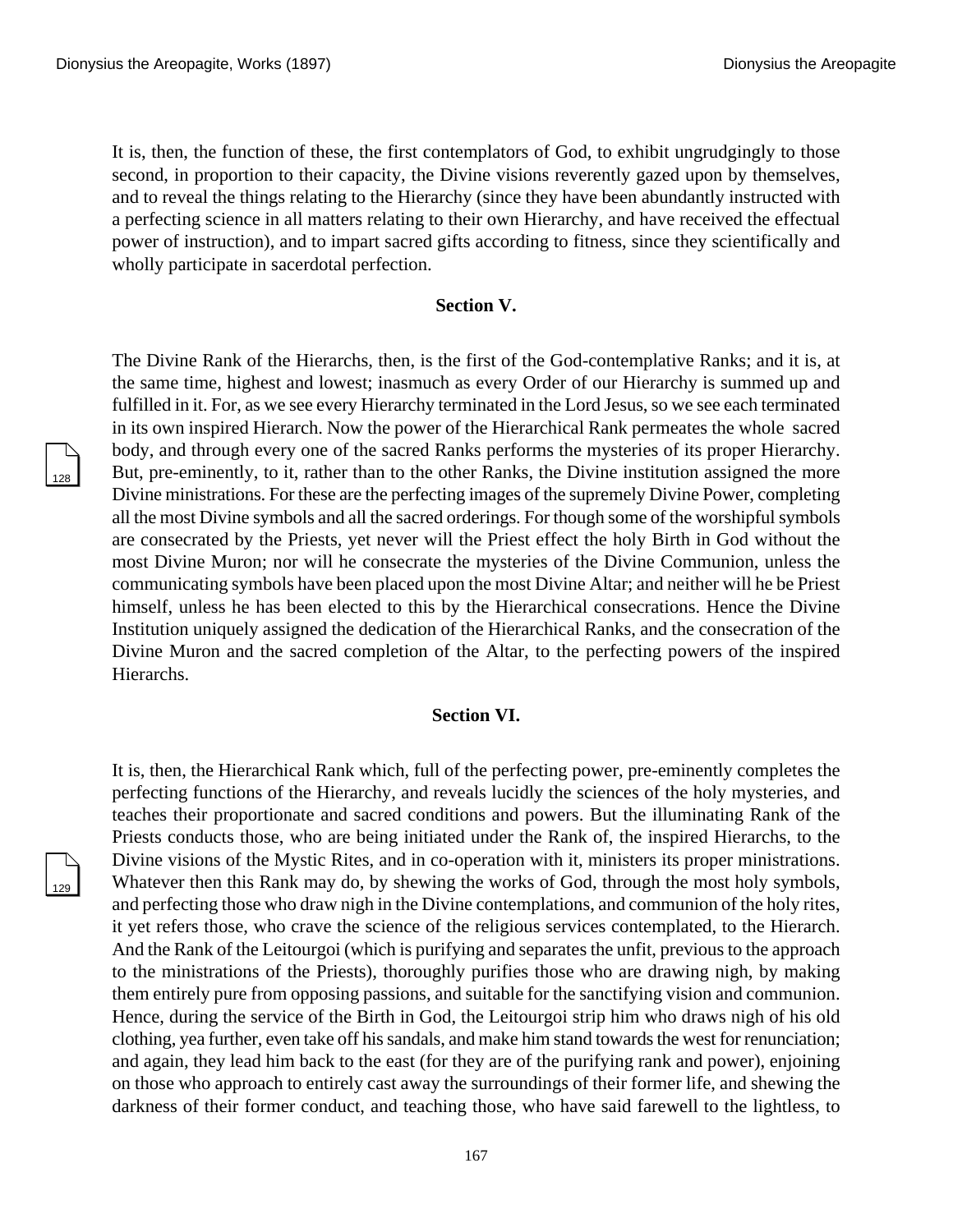

transfer their allegiance to the luminous. The Leitourgical Order, then, is purifying, by leading those who have been purified to the bright ministrations of the Priests, both by thoroughly purifying the uninitiated and by bringing to birth, by the purifying illuminations and teachings of the Oracles, and further, by sending away from the Priests the unholy, without respect of persons. Wherefore also the Hierarchical institution places it at the holy gates, suggesting that the approach of those who draw nigh to holy things should be in altogether complete purification, and entrusting the approach to their reverent vision and communion to the purifying powers, and admitting them, through these, without spot.

## **Section VII.**

We have shewn, then, that the Rank of the Hierarchs is consecrating and perfecting, that of the Priests, illuminating and conducting to the light; and that of the Leitourgoi purifying and discriminating; that is to say, the Hierarchical Rank is appointed not only to perfect, but also at the same time, to enlighten and to purify, and has within itself the purifying sciences of the power of the Priests together with the illuminating. For the inferior Ranks cannot cross to the superior functions, and, besides this, it is not permitted to them to take in hand such quackery as that. Now the more Divine Orders know also, together with their own, the sacred sciences subordinate to their own perfection. Nevertheless, since the sacerdotal orderings of the well-arranged and unconfused order of the Divine operations are images of Divine operations, they were arranged in Hierarchical distinctions, shewing in themselves the illuminations marshalled into the first, and middle, and last, sacred operations and Ranks; manifesting, as I said, in themselves the well-ordered and unconfused character of the Divine operations. For since the Godhead first cleanses the minds which He may enter, then enlightens, and, when enlightened, perfects them to a Godlike perfection; naturally the Hierarchical of the Divine images divides itself into well-defined Ranks and powers, shewing clearly the supremely Divine operation firmly established, without confusion, in most hallowed and unmixed Ranks. But, since we have spoken, as attainable to us, of the sacerdotal Ranks and elections, and their powers and operations, let us now contemplate their most holy consecrations as well as we can.

# II. *Mysterion of Sacerdotal Consecrations.*

The Hierarch, then, being led to the Hierarchical consecration, after he has bent both his knees before the Altar, has upon his head<sup>263</sup> the God-transmitted oracles, and the Hierarchical hand, and in this manner is consecrated by the Hierarch, who ordains him by the altogether most holy invocations. And the Priest, after he has bent both his knees before the Divine Altar, has the Hierarchical right hand upon his head, and in this manner is dedicated by the Hierarch, who ordains him with hallowing invocations. And the Leitourgos, after he has bent one of two knees before the Divine Altar, has upon his head the right hand of the Hierarch who ordains him, being completed

<sup>263</sup> Ap. C. iv. s. 20; iv. s. 17; viii. s. 4.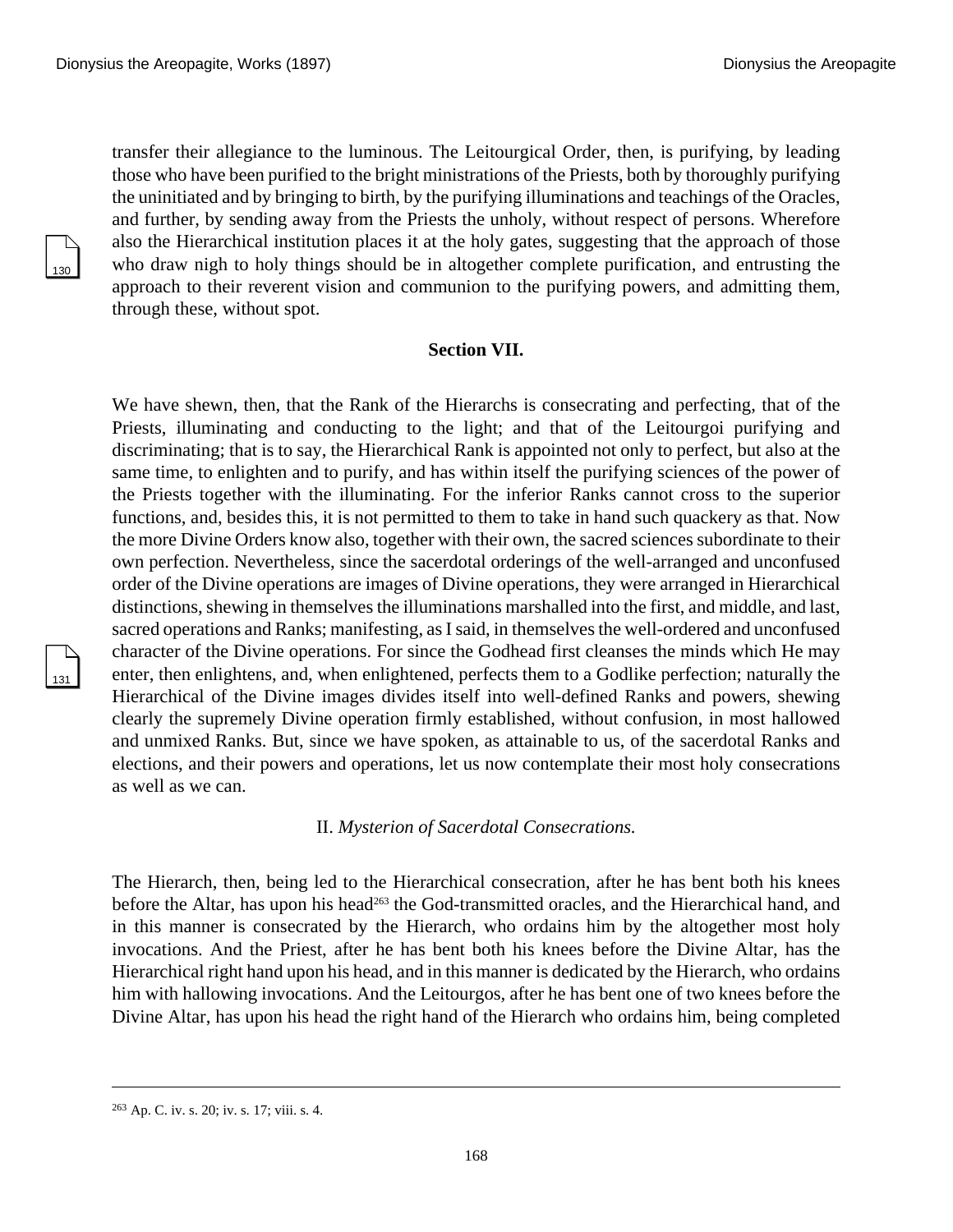133

by him with the initiating invocations of the Leitourgoi. Upon each of them the cruciform seal is impressed, by the ordaining Hierarch, and, in each case, a sacred proclamation of name takes place, and a perfecting salutation, since every sacerdotal person present, and the Hierarch who ordained, salute him who has been enrolled to any of the aforenamed sacerdotal Ranks.

III. *Contemplation.*

# **Section I.**

These things, then, are common both to the Hierarchs, and Priests, and Leitourgoi, in their sacerdotal consecrations,—the conducting to the Divine Altar and kneeling,—the imposition of the Hierarchical hand,—the cruciform seal,—the announcement of name,—the completing salutation.

And special and select for the Hierarchs is the imposition of the Oracles upon the head, since the subordinate Ranks have not this; and for the Priests the bending of both knees, since the consecration of the Leitourgoi has not this; for the Leitourgoi, as has been said, bend the one of two knees only.

# **Section II.**

The conducting then to the Divine Altar, and kneeling, suggests to all those who are being sacerdotally ordained, that their own life is entirely placed under God, as source of consecration, and that their whole intellectual self, all pure and hallowed, approaches to Him, and that it is of one likeness, and, as far as possible, meet for the supremely Divine and altogether most holy, both Victim264 and Altar, which purifies, sacerdotally, the Godlike Minds.

# **Section III.**

And the imposition of the Hierarchical hand signifies at once the consecrating protection, by which, as holy children, they are paternally tended, which bequeaths to them a sacerdotal condition and power, and drives away their adverse powers, and teaches, at the same time also, to perform the sacerdotal operations, as those who, having been consecrated, are acting under God, and have Him as Leader of their own operations in every respect.

# **Section IV.**

And the cruciform seal manifests the inaction of all the impulses of the flesh, and the God-imitated life looking away unflinchingly to the manly most Divine life of Jesus, Who came even to Cross and death with a supremely Divine sinlessness, and stamped those who so live with the cruciform image of His own sinlessness as of the same likeness.

<sup>264</sup> Christ.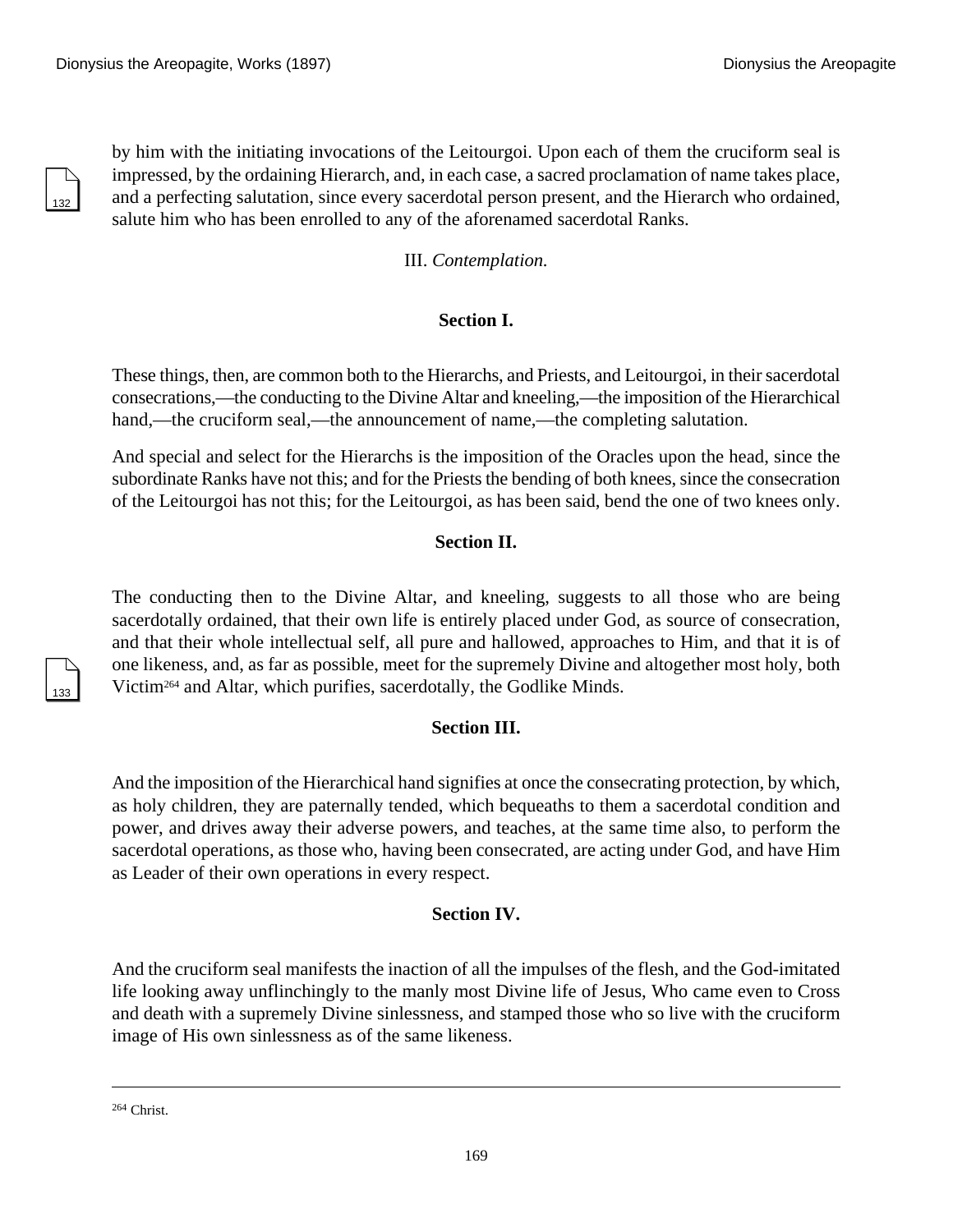## **Section V.**

134

135

And the Hierarch calls aloud the name of the consecrations and of those consecrated, the mystery denoting that the God-beloved consecrator is manifestor of the supremely Divine choice,—not of his own accord or by his own favour leading those who are ordained to the sacerdotal consecration, but being moved by God to all the Hierarchical dedications. Thus Moses, the consecrator under the Law, does not lead even Aaron, his brother, to sacerdotal consecration, though thinking him both beloved of God and fit for the priesthood, until moved by God to this, he in submission to God, Head of consecration, completed by Hierarchical rites the sacerdotal consecration. But even our supremely Divine and first Consecrator (for the most philanthropic Jesus, for our sake, became even this), did "not glorify Himself," as the Logia say, but He Who said to Him, "Thou art Priest for ever after the order of Melchizedek." Wherefore also whilst Himself leading the disciples to sacerdotal consecration, although being as God chief Consecrator, nevertheless He refers the Hierarchical completion of the work of consecration to His altogether most Holy Father, and the supremely Divine Spirit, by admonishing the disciples, as the Oracles say, not to depart from Jerusalem, but to "await the promise of the Father, which ye heard of Me, that ye shall be baptized in Holy Ghost." And indeed, the Coryphaeus of the disciples himself, with the ten, of the same rank and Hierarchy with himself, when he proceeded to the sacerdotal consecration of the twelfth of the disciples, piously left the selection to the Godhead, saying, "Shew265 whom Thou hast chosen," and received him, who was divinely designated by the Divine lot, into the Hierarchical number of the sacred twelve. Now concerning the Divine lot, which fell as a Divine intimation upon Matthias, others have expressed another view, not clearly, as I think, but I will express my own sentiment. For it seems to me that the Oracles name "lot " a certain supremely Divine gift, pointing out to that Hierarchical Choir him who was designated by the Divine election; more particularly, because the Divine Hierarch must not perform the sacerdotal acts of his own motion, but, under God, moving him to do them as prescribed by the Hierarchy and Heaven.

# **Section VI.**

Now the salutation, for the completion of the sacerdotal consecration, has a religious significance. For all the members of the sacerdotal Ranks present, as well as the Hierarch himself who has consecrated them, salute the ordained. For when, by sacerdotal habits and powers, and by Divine call and dedication, a religious mind has attained to sacerdotal completion, he is dearly loved by the most holy Orders of the same rank, being conducted to a most Godlike comeliness, loving the minds similar to himself, and religiously loved by them in return. Hence it is that the mutual sacerdotal salutation is religiously performed, proclaiming the religious communion of minds of like character, and their loveable benignity towards each other, as keeping, throughout, by sacerdotal training, their most Godlike comeliness.

<sup>136</sup>

<sup>265</sup> [Acts i. 24.](http://www.ccel.org/b/bible/asv/xml/asv.Acts.1.xml#Acts.1.24) Ap. C. p. 168.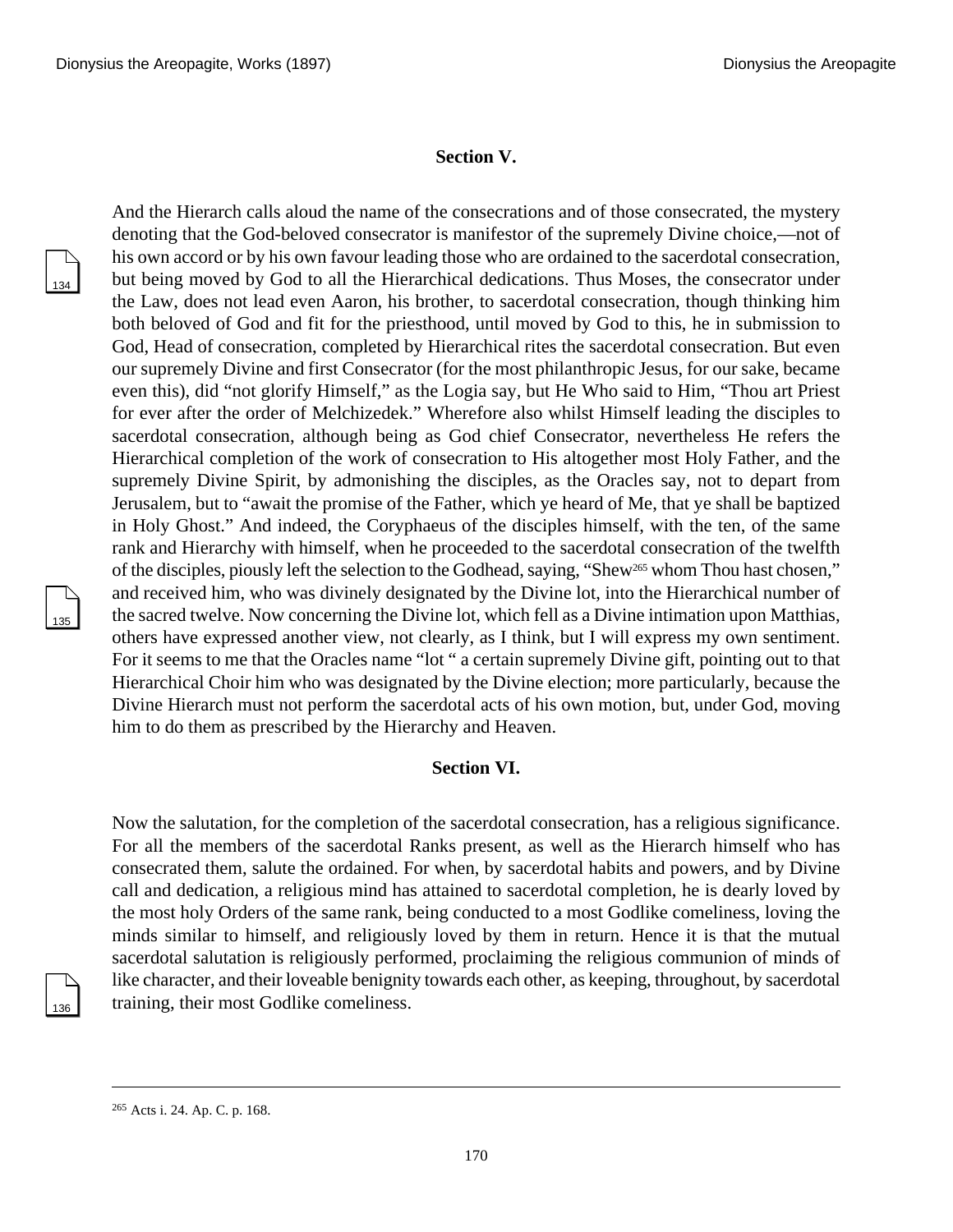#### **Section VII**

These things, as I said, are common to the whole sacerdotal consecration. The Hierarch, however, as a distinctive mark, has the Oracles most reverently placed upon his head. For since the perfecting power and science of the whole Priesthood is bequeathed to the inspired Hierarchs, by the supremely Divine and perfecting goodness, naturally are placed upon the heads of the Hierarchs the Divinely transmitted Oracles, which set forth comprehensively and scientifically every teaching of God, work of God, manifestation of God, sacred word, sacred work, in one word, all the Divine and sacred works and words bequeathed to our Hierarchy by the beneficent Godhead; since the Godlike Hierarch, having participated entirely in the whole Hierarchical power, will not only be illuminated, in the true and God-transmitted science of all the sacred words and works committed to the Hierarchy, but will also transmit them to others in Hierarchical proportions, and will perfect Hierarchically in most Divine kinds of knowledge and the highest mystical, instructions, all the most perfecting functions of the whole Hierarchy. And the distinctive feature of the ordination of Priests, as contrasted with the ordering of the Leitourgoi, is the bending of the two knees, as that bends only the one, and is ordained in this Hierarchical fashion.

#### **Section VIII.**

The bending then denotes the subordinate introduction of the conductor, who places under God that which is reverently introduced. And since, as we have often said, the three Orders of the consecrators, through the three most holy Mystic Rites and powers, preside over the three ranks of those initiated, and minister their saving introduction under the Divine yokes, naturally the order of Leitourgoi as only purifying, ministers the one introduction of those who are being purified, by placing it under the Divine Altar, since in it the minds being purified, are supermundanely hallowed. And the Priests bend both their knees, since those who are religiously brought nigh by them have not only been purified, but have been ministerially perfected into a contemplative habit and power of a life thoroughly cleansed by their most luminous, ministrations through instruction. And the Hierarchy bending both his knees, has upon his head the God-transmitted Oracles, leading, through his office of Hierarch, those who have been purified by the Leitourgic power, and enlightened by the ministerial, to the science of the holy things contemplated by them in proportion to their capacities, and through this science perfecting those who are brought nigh, into the most complete holiness of which they are capable.

# 138

137

# **CAPUT VI.**

I. *Concerning the Ranks of the Initiated.*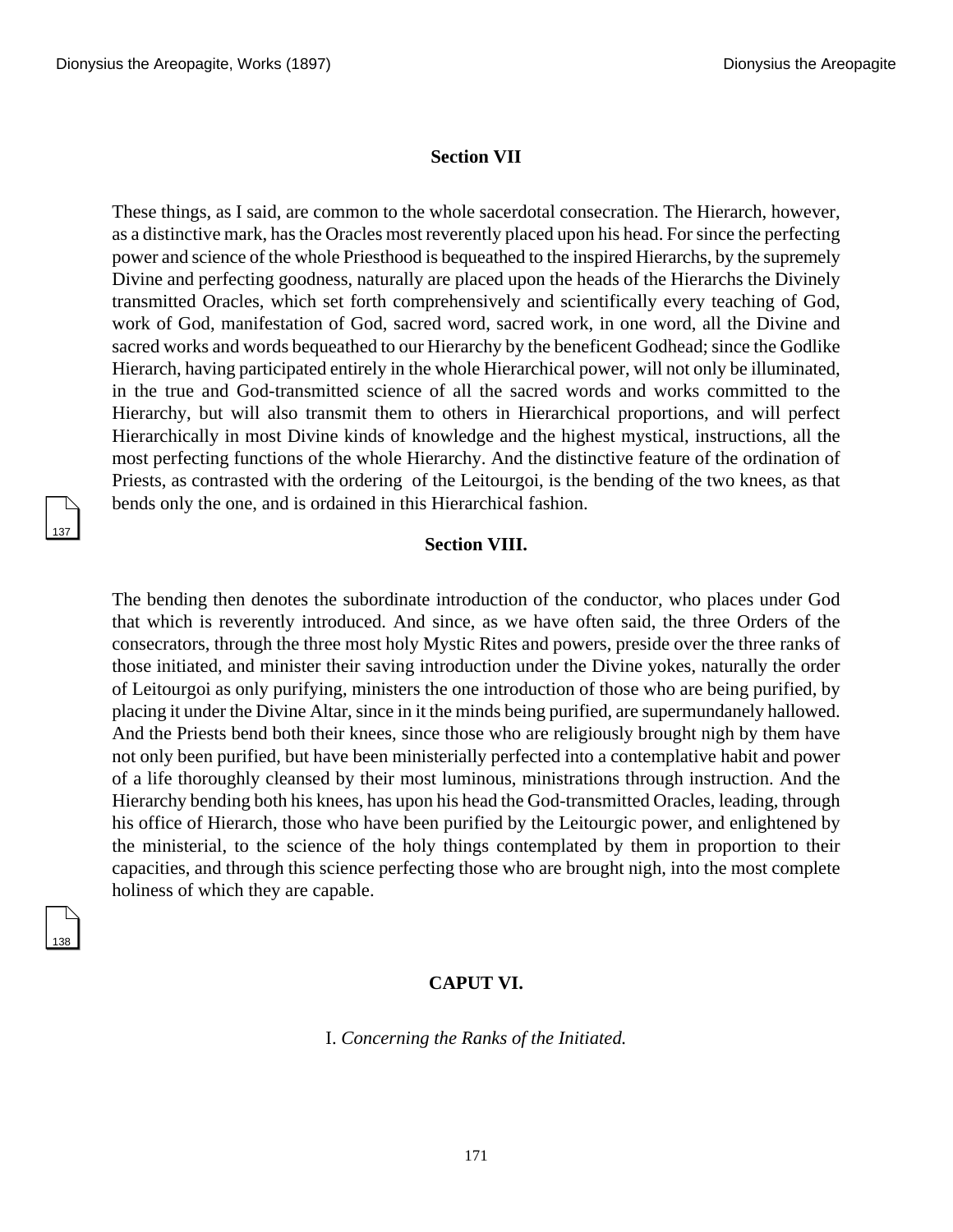# **Section I.**

These, then, are the sacerdotal Ranks and elections, their powers, and operations, and consecrations. We must next explain the triad of the Ranks being initiated under them. We affirm then that the multitudes, of whom we have already made mention, who are dismissed from the ministrations and consecrations, are Ranks under purification; since one is being yet moulded and fashioned by the Leitourgoi through the obstetric Oracles to a living birth; and another is yet to be called back to the holy life, from which it had departed, by the hortatory teaching of the good Oracles; and another, as being yet terrorized, through want of manliness, by opposing fears, and being fortified by the strengthening Oracles; and another, as being yet led back from the worse to holy efforts; and another as having been led back, indeed, but not yet having a chaste fixedness in more Godlike and tranquil habits. For these are the Orders under purification, by the nursing and purifying power of the Leitourgoi. These, the Leitourgoi perfect, by their sacred powers, for the purpose of their being brought, after their complete cleansing, to the enlightening contemplation and participation in the most luminous ministrations.

# **Section II.**

And a middle rank is the contemplative, which participates in certain Divine Offices in all purity, according to its capacity, which is assigned to the Priests for its enlightenment.

For it is evident, in my opinion, that, that having been cleansed from all unholy impurity, and having acquired the pure and unmoved steadfastness of its own mind, is led back, ministerially, to the contemplative habit and power, and communicates the most Divine symbols, according to its capability, filled with every holy joy in their contemplations and communions, mounting gradually to the Divine love of their science, through their elevating powers. This, I affirm, is the rank of the holy people, as having passed through complete purification, and deemed worthy, as far as is lawful, both of the reverent vision, and participation of the most luminous Mystic Rites.

# **Section III.**

Now the rank, higher than all the initiated, is the sacred Order of the Monks, which, by reason of an entirely purified purification, through complete power and perfect chastity of its own operations, has attained to intellectual contemplation and communion in every ministration which it is lawful for it to contemplate, and is conducted by the most perfecting powers of the Hierarchs, and taught by their inspired illuminations and hierarchical traditions the ministrations of the Mystic Rites, contemplated, according to its capacity, and elevated by their sacred science, to the most perfecting perfection of which it is capable. Hence our Divine leaders have deemed them worthy of sacred appellations, some, indeed, calling them "Therapeutae," and others "Monks," from the pure service and fervid devotion to the true God, and from the undivided and single life, as it were unifying them, in the sacred enfoldings of things divided, into a God-like Monad, and God-loving perfection. Wherefore the Divine institution accorded them a consecrating grace, and deemed them worthy of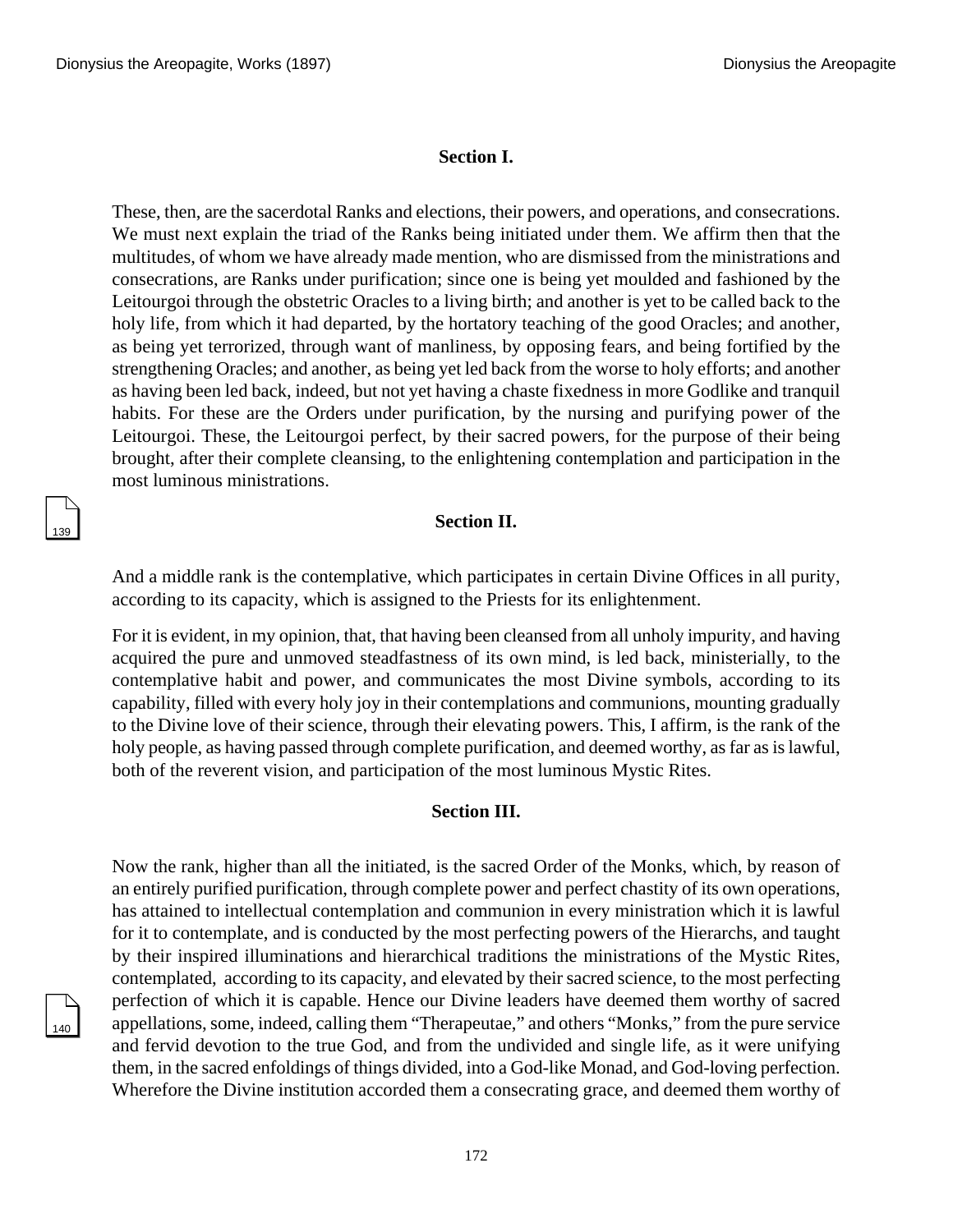a certain hallowing invocation—not hierarchical—for that is confined to the sacerdotal orders alone, but ministrative, as being ministered, by the pious Priests, by the hierarchial consecration in the second degree.

## II. *Mysterion on Monastic Consecration.*

The Priest then stands before the Divine Altar, religiously pronouncing the invocation for Monks. The ordinand stands behind the Priest, neither bending both knees, nor one of them, nor having upon his head the Divinely-transmitted Oracles, but only standing near the Priest, who pronounces over him the mystical invocation. When the Priest has finished this, he approaches the ordinand, and asks him first, if he bids farewell to all the distracted—not lives only, but also imaginations. Then he sets before him the most perfect life, testifying that it is his bounden duty to surpass the ordinary life. When the ordinand has promised steadfastly all these things, the Priest, after he has sealed him with the sign of the Cross, crops his hair, after an invocation to the threefold Subsistence of the Divine Beatitude, and when he has stripped off all his clothing, he covers him with different, and when, with all the holy men present, he has saluted him, he finishes by making him partaker of the supremely Divine Mysteries.

## III. *Contemplation.*

# **Section I.**

The fact that he bends neither knee, nor has upon his head the Divinely-transmitted Oracles, but stands by the Priest, who pronounces the invocation, signifies, that the monastic Rank is not for leading others, but stands by itself, in a monastic and holy state, following the sacerdotal Ranks, and readily conducted by them, as a follower, to the Divine science of sacred things, according to its capacity.

# **Section II.**

And the renunciation of the divided, not only lives, but even imaginations, shews the most perfect love of wisdom in the Monks, which exercises itself in science of the unifying commandments. For it is, as I said, not of the middle Rank of the initiated, but of the higher than all.

# **Section III.**

142

Therefore many of the things, which are done without reproach by the middle Rank, are forbidden in every way to the single Monks,—inasmuch as they are under obligation to be unified to the One, and to be collected to a sacred Monad, and to be transformed to the sacerdotal life, as far as lawful, as possessing an affinity to it in many things, and as being nearer to it than the other Ranks of the initiated. Now the sealing with the sign of the Cross, as we have already said, denotes the inaction

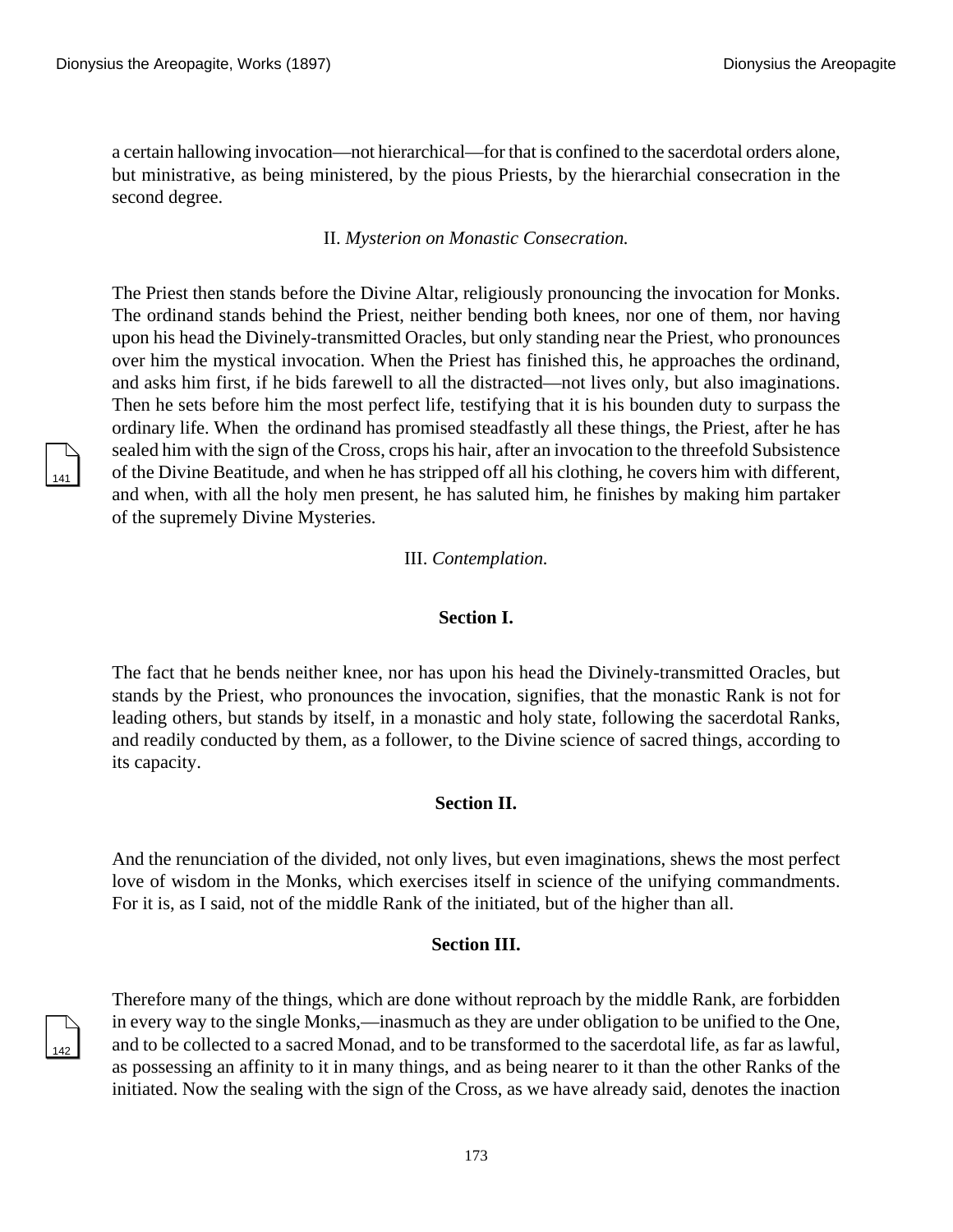144

of almost all the desires of the flesh. And the cropping of the hair shews the pure and unpretentious life, which does not beautify the darkness within the mind, by overlarding it with smeared pretence, but that it by itself is being led, not by human attractions but by single and monastic, to the highest likeness of God.

## **Section IV.**

The casting aside of the former clothing, and the taking a different, is intended to shew the transition from a middle religious life to the more perfect; just as, during the holy Birth from God, the exchange of the clothing denoted the elevation of a thoroughly purified life, to a contemplative and enlightened condition. And even if now also the Priest, and all the religious present, salute the man ordained, understand from this the holy fellowship of the Godlike, who lovingly congratulate each other in a Divine rejoicing.

## **Section V.**

Last of all, the Priest calls the ordained to the supremely Divine Communion, shewing religiously that the ordained, if he would really attain to the monastic and single elevation, will not merely contemplate the sacred mysteries within them, nor come to the communion of the most holy symbols, after the fashion of the middle Rank, but, with a Divine knowledge of the holy things received by him, will come to the reception of the supremely Divine Communion, in a manner different from that of the holy people. Wherefore, the Communion of the most holy Eucharist is also given to the sacerdotal Orders, in their consecrating dedications, by the Hierarch who consecrated them, at the end of their most holy sanctifications, not only because the reception of the supremely Divine Mysteries is the consummation of each Hierarchical reception, but because all the sacred Orders, according to their capacity, partake of the self-same common and most godly gifts, for their own elevation and perfection in deification. We conclude, then, that the holy Mystic Rites are, purification, and illumination, and consecration. The Leitourgoi are a purifying rank, the Priests an illuminating, and the Godlike Hierarchs a consecrating. But the holy people is a contemplative Order. That which does not participate in the sacred contemplation and communion, is a Rank being purified, as still under course of purification. The holy people is a contemplative Rank, and that of the single Monks is a perfected Rank. For thus our Hierarchy, reverently arranged in Ranks fixed by God, is like the Heavenly Hierarchies, preserving, so far as man can do, its God-imitated and Godlike characteristics.

# **Section VI.**

But thou wilt say that the Ranks undergoing purification utterly fall short of the Heavenly Hierarchies (for it is neither permitted nor true to say that any heavenly Ordering is defiled), yea, I would altogether affirm myself, that they are entirely without blemish, and possess a perfect purity above this world, unless I had completely fallen away from a religious mind. For if any of them should have become captive to evil, and have fallen from the heavenly and undefiled harmony of the divine Minds, he would be brought to the gloomy fall of the rebellious multitudes. But one may reverently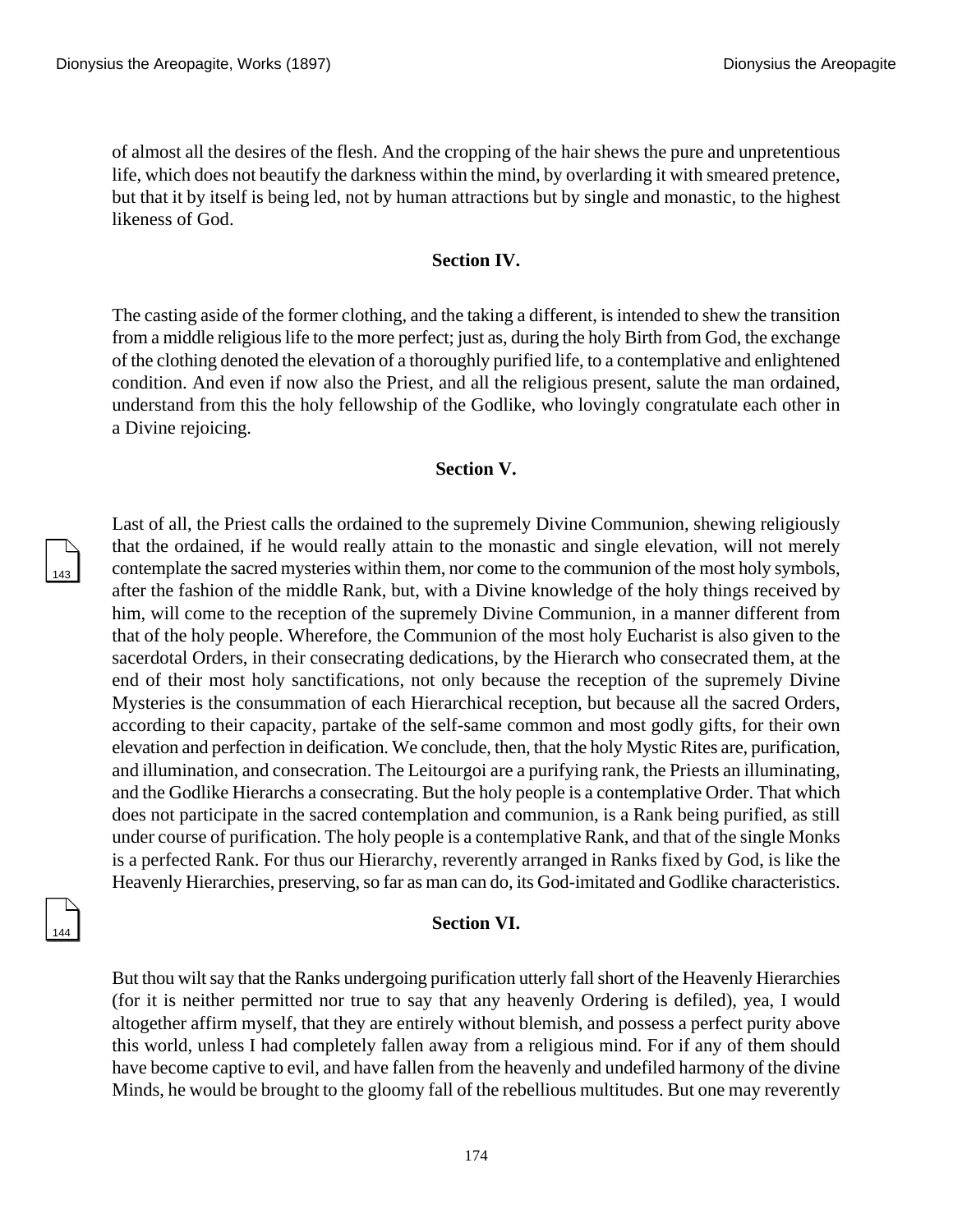146

<span id="page-180-0"></span>say with regard to the Heavenly Hierarchy, that the illuminating from God in things hitherto unknown is a purification to the subordinate Beings, leading them to a more perfect science of the supremely Divine kinds of knowledge, and purifying them as far as possible from the ignorance of those things of which they had not hitherto the science, conducted, as they are, by the first and more Divine Beings to the higher and more luminous splendours of the visions of God: and so there are Ranks being illuminated and perfected, and purifying and illuminating and perfecting, after the example of the Heavenly Hierarchy; since the highest and more Divine Beings purify the subordinate, holy, and reverent Orders, from all ignorance (in ranks and proportions of the Heavenly Hierarchies), and filling them with the most Divine illuminatings, and perfecting in the most pure science of the supremely Divine conceptions. For we have already said, and the Oracles divinely demonstrate, that all the heavenly Orders are not the same, in all the sacred sciences of the God-contemplating visions; but the first, from G.od immediately, and, through these, again from God, the subordinate are illuminated, in proportion to their powers, with the most luminous glories of the supremely Divine ray.

# **CAPUT VII.**

I. *Concerning things performed over those fallen asleep.*

#### **Section I.**

<span id="page-180-1"></span>These things having been defined, I think it necessary also to describe the things religiously performed by us over those who have fallen asleep. For neither is this also the same between the holy and the unholy; but, as the form of life of each is different, so also, when approaching death, those who have led a religious life, by looking steadfastly to the unfailing promises of the Godhead (inasmuch as they have observed their proof, in the resurrection proclaimed by it), come to the goal of death, with firm and unfailing hope, in godly rejoicing, knowing that at the end of holy contests their condition will be altogether in a perfect and endless life and safety, through their future entire resurrection<sup>266</sup>. For the holy souls, which may possibly fall during this present life to a change for the worse, in the regeneration, will have the most Godlike transition to an unchangeable condition. Now, the pure bodies which are enrolled together as yoke-fellows and companions of the holy souls, and have fought together within their Divine struggles in the unchanged steadfastness of their souls throughout the divine life, will jointly receive their own resurrection; for, having been united with the holy souls to which they were united in this present life, by having become members of Christ, they will receive in return the Godlike and imperishable immortality, and blessed repose. In this respect then the sleep of the holy is in comfort and unshaken hopes, as it attains the goal of the Divine contests.



<sup>266</sup> Soul first—body afterwards.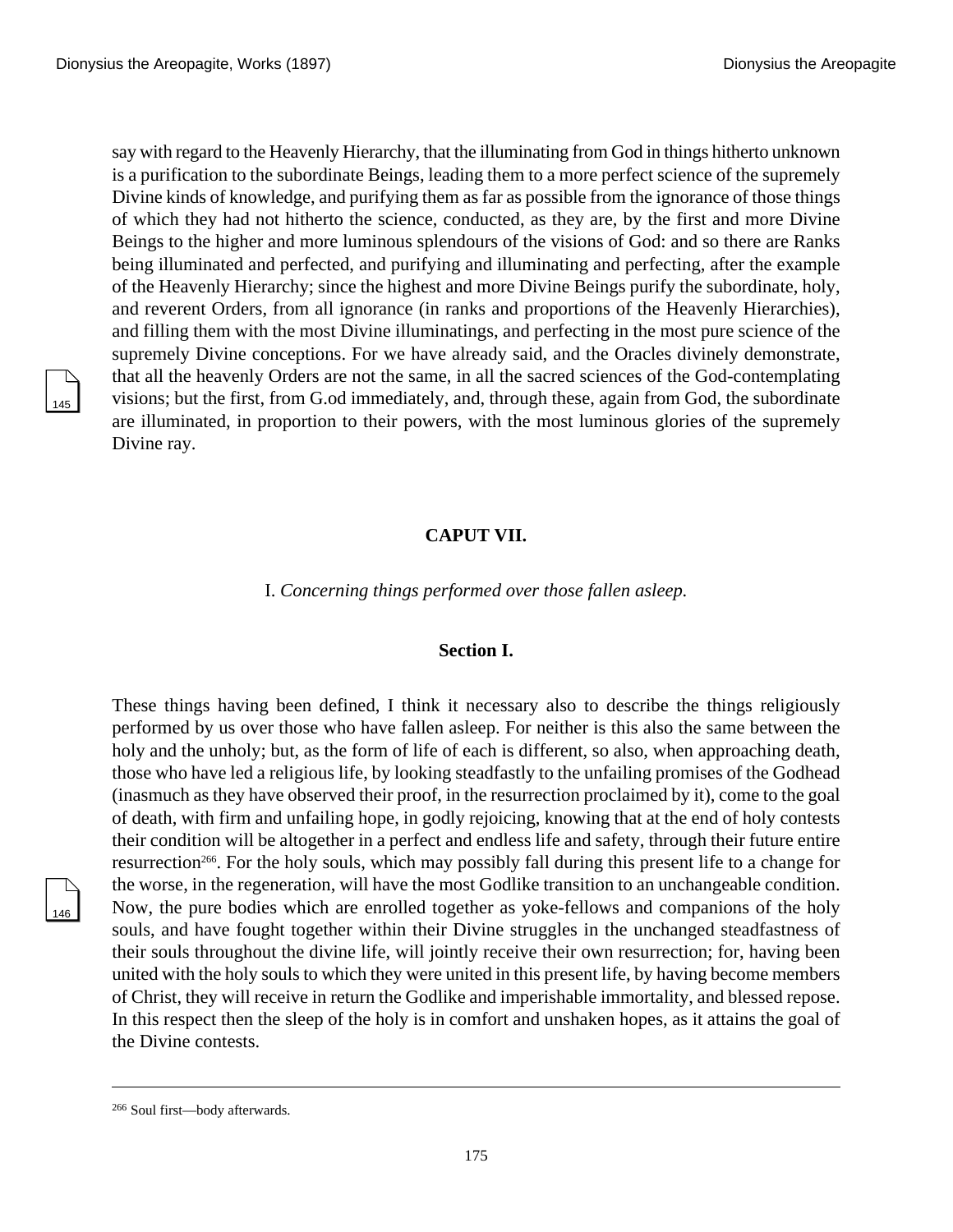<span id="page-181-4"></span>148

#### **Section II.**

<span id="page-181-3"></span>Now, amongst the profane, some<sup>267</sup> illogically think to go to a non-existence; others<sup>268</sup> that the bodily blending with their proper souls will be severed once for all, as unsuitable to them in a Divine life and blessed lots, not considering nor being sufficiently instructed in Divine science, that our most Godlike life in Christ has already begun<sup>269</sup>. But others<sup>270</sup> assign to souls union with other bodies, committing271, as I think, this injustice to them, that, after (bodies) have laboured together with the godly souls, and have reached the goal of their most Divine course, they relentlessly deprive them of their righteous retributions. And others<sup>272</sup> (I do not know how they have strayed to conceptions of such earthly tendency) say, that the most holy and blessed repose promised to the devout is similar to our life in this world, and unlawfully reject, for those who are equal to the Angels, nourishments appropriate to another kind of life. None of the most religious men, however, will ever fall into such errors as these; but, knowing that their whole selves will receive the Christ-like inheritance, when they have come to the goal of this present life, they see more clearly their road to incorruption already become nearer, and extol the gifts of the Godhead, and are filled with a Divine satisfaction, no longer fearing the fall to a worse condition, but knowing well that they will hold firmly and everlastingly the good things already acquired. Those, however, who are full of blemishes, and unholy stains, even though they have attained to some initiation, yet, of their own accord, have, to their own destruction, rejected this from their mind, and have rashly followed their destructive lusts, to them when they have come to the end of their life here, the Divine regulation of the Oracles will no longer appear as before, a subject of scorn<sup>273</sup>, but, when they have looked with different eyes upon the pleasures of their passions destroyed, and when they have pronounced blessed the holy life from which they thoughtlessly fell away, they are, piteously and against their will, separated from this present life, conducted to no holy hope, by reason of their shameful life<sup>274</sup>.

#### **Section III.**

Now, whilst none of these attain the repose of the holy men, he himself, when coming to the end of his own struggles, is filled with a holy consolation, and with much satisfaction enters the path of the holy regeneration. The familiar friends, however, of him who has fallen asleep, as befits their divine familiarity and fellowship, pronounce him blessed, whoever he is, as having reached the desired end crowned with victory, and they send up odes of thanksgiving to the Author of victory, praying also that they may reach the same inheritance. Then they take him and bring him to the Hierarch, as to a bequest of holy crowns; and he right gladly receives him, and performs the things fixed by reverend men, to be performed over those who have piously fallen asleep.

<span id="page-181-2"></span><span id="page-181-1"></span><span id="page-181-0"></span><sup>267</sup> Plato, Phaed. i. 54.

<sup>268</sup> Ibid. i. 62-3.

<sup>269</sup> [Col. iii. 3, 4](http://www.ccel.org/b/bible/asv/xml/asv.Col.3.xml#Col.3.3 Bible:Col.3.4).

<sup>270</sup> Phaed. i. 64.

<sup>271</sup> Ap. C. v. s. 5-7.

<sup>272</sup> [Matt. xxii. 28](http://www.ccel.org/b/bible/asv/xml/asv.Matt.22.xml#Matt.22.28).

<sup>273</sup> Republic, lib. i. p. 9. Cousin, Paris, 1833.

<sup>274</sup> [Ps. cxii. 10](http://www.ccel.org/b/bible/asv/xml/asv.Ps.12.xml#Ps.12.10).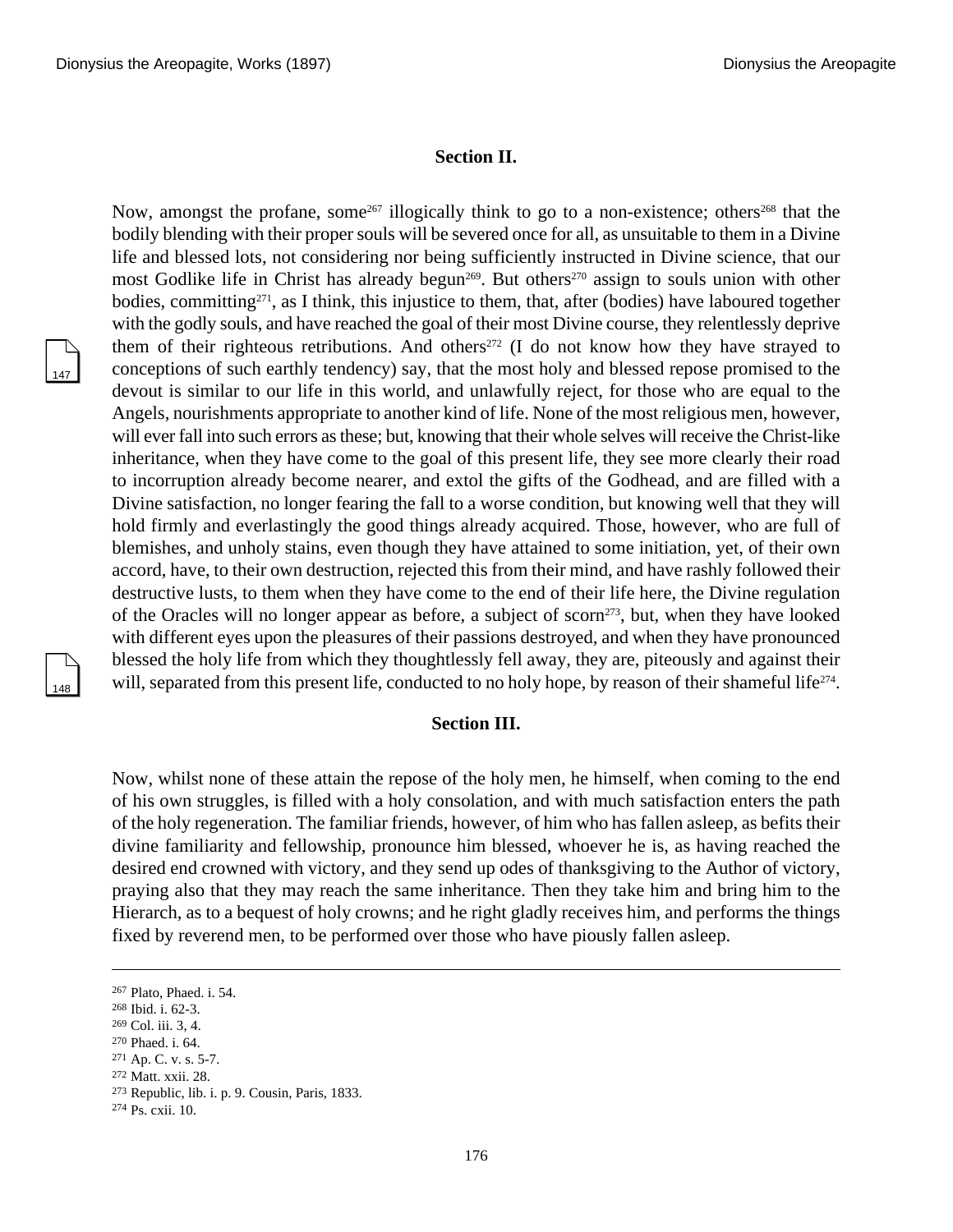150

#### II. *Mysterion over those who have religiously fallen asleep.*

<span id="page-182-2"></span>The Divine Hierarch collects the reverend Choir, and if the person who has fallen asleep were of the sacerdotal rank, he lays him down before the Divine Altar, and begins with the prayer and thanksgiving to God; but if he belonged to the rank of the chaste Monks, or the holy people, he lays him down near the hallowed sanctuary, before the sacerdotal entrance. Then the Hierarch finishes the prayer of thanksgiving to God; and next, the Leitourgoi, after reading the unfailing promises concerning our holy resurrection, contained in the Divine Oracles, reverently chant the odes of the same teaching and power, from the Oracles of the Psalter<sup>275</sup>. Then the first Leitourgos dismisses the catechumens, and calls aloud the names of the holy people, who have already fallen asleep; amongst whom he deems the man, who has just terminated his life, worthy of mention in the same rank, and urges all to seek the blessed consummation in Christ; then the Divine Hierarch advances, and offers a most holy prayer over him, and after the prayer both the Hierarch himself salutes the defunct, and after him, all who are present. When all have saluted, the Hierarch pours the oil upon the fallen asleep, and when he has offered the holy prayer for all, he places the body in a worthy chamber, with other holy bodies of the same rank.

III. *Contemplation.*

#### **Section I.**

<span id="page-182-3"></span>Now, if the profane should see or hear that these things are done by us, they will, I suppose, split with laughter, and commiserate us on our, folly. But there is no need to wonder at this. For, as the Oracles say, "If they will not believe, neither shall they understand?" $\delta$ ." And as for us, who have contemplated the spiritual meaning of the things done, whilst Jesus leads us to the light, let us say, that, not without reason, does the Hierarch conduct to, and place the man fallen asleep, in the place of the same rank; for it shews reverently, that, in the regeneration, all will be in those chosen inheritances, for which they have chosen their own life here<sup>277</sup>. For example, if any one led a Godlike and most holy life here, so far as the imitation of God is attainable by man, he will be, in the age to come, in divine and blessed inheritances; but if he led a life inferior to the divine likeness in the highest degree, but, nevertheless, a holy life, even this man will receive the holy and similar retributions. The Hierarch, having given thanks for this Divine righteousness, offers a sacred prayer, and extols the worshipful Godhead, as subjugating the unjust and tyrannical power against us all, and conducting us back to our own most just possessions (or judgments).

#### **Section II.**

<span id="page-182-1"></span><span id="page-182-0"></span><sup>275</sup> See Burial Office.

<sup>276</sup> [Wisdom iii. 9](http://www.ccel.org/b/bible/asv/xml/asv.Wis.3.xml#Wis.3.9).

<sup>&</sup>lt;sup>277</sup> άπεκλήρωσαν. See Papias, fragment 5.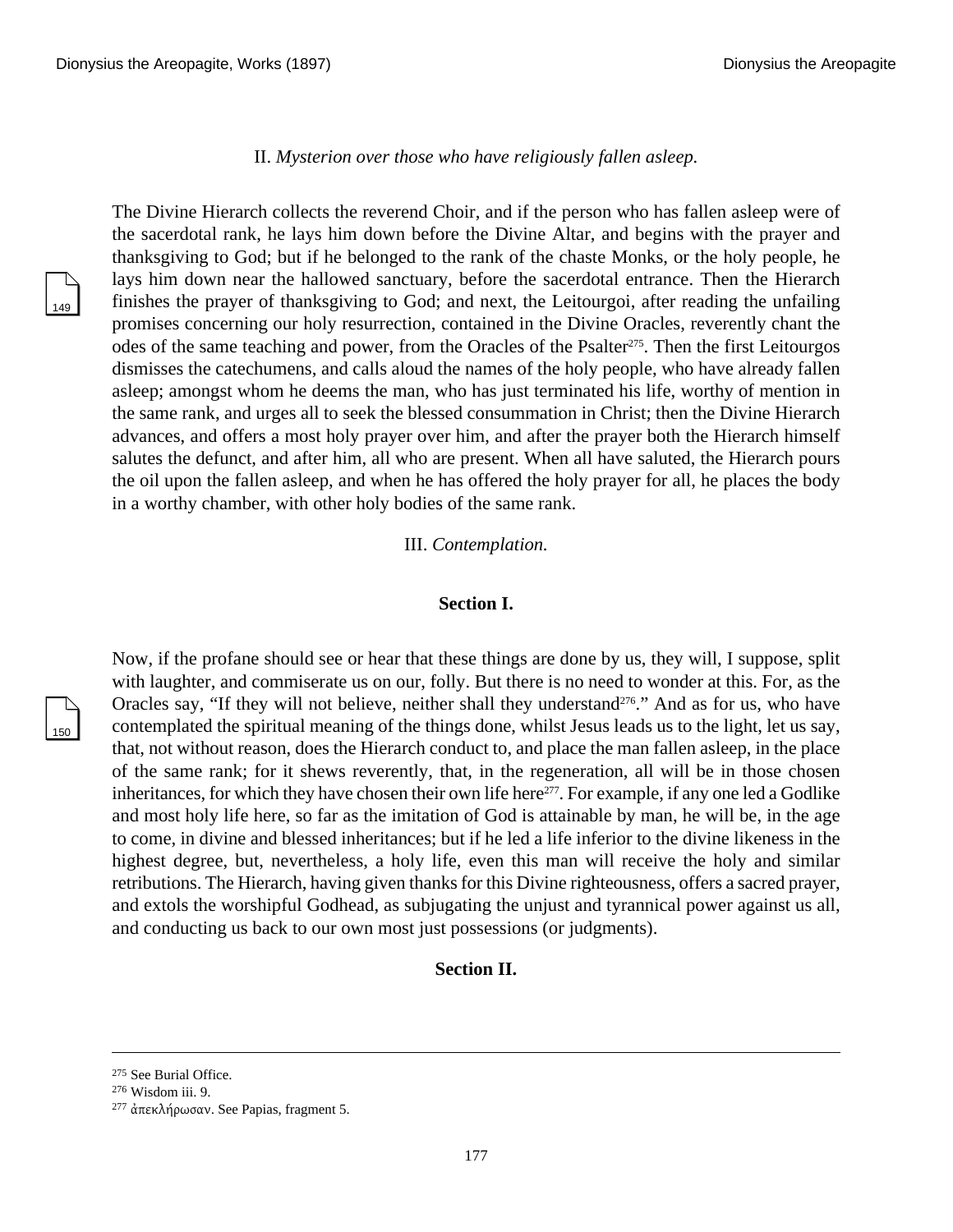<span id="page-183-0"></span>Now, the Chants and Readings of the supremely Divine promises are explanatory of the most blessed inheritances, to which those, who have attained a Divine perfection, shall be eternally appointed, and descriptive of him who has religiously fallen asleep, and stimulative of those, who are still living, to the same perfection.

#### **Section III.**

Observe, however, that not all the ranks under purification are customarily dismissed, but only the catechumens are expelled from the holy places, for this class is entirely uninitiated in every holy Rite, and is not permitted to view any of the religious celebrations, great or small, inasmuch as it has not participated in the faculty of contemplating the holy mysteries, through the Birth from God, which is Source and gift of light. The rest, however, of the ranks under purification, have already been under instruction in sacred tradition; but, as they have foolishly returned to an evil course it is incumbent to complete their proper elevation in advance, and they are reasonably dismissed from the supremely Divine contemplations and communions, as in holy symbols; for they will be injured, by partaking of them unholily, and will come to a greater contempt of the Divine Mysteries and themselves.

## **Section IV.**

<span id="page-183-1"></span>Naturally, however, they are present at the things now done, being clearly taught by seeing both the fearlessness of death amongst us, and the last honour of the saints extolled from the unfailing Oracles, and that the sufferings threatened to the unholy like themselves will be endless; for it will perhaps be profitable for them to have seen him, who has religiously finished his course, reverently proclaimed by the public proclamation of the Leitourgoi, as being certainly companion of the Saints for ever. And, perchance, even they will come to the like aspiration, and will be taught from the science of the Liturgy, that the consummation in Christ is blessed indeed.

#### **Section V.**

<span id="page-183-2"></span>Then the Divine Hierarch, advancing, offers a holy prayer over the man fallen asleep. After the prayer, both the Hierarch himself salutes him, and next all who are present. Now the prayer beseeches the supremely Divine Goodness to remit to the man fallen asleep all the failings committed by reason of human infirmity, and to transfer him in light and land of living, into the bosom of Abraham, and Isaac, and Jacob: in a place where grief and sorrow and sighing are no more. It is evident, then, as I think, that these, the rewards of the pious, are most blessed. For what can be equal to an immortality entirely without grief and luminous with light. Especially if all the promises which pass man's understanding, and which are signified to us by signs adapted to our capacity, fall short, in their description, of their actual truth. For we must remember that the Logion is true, that "Eye hath not seen, nor ear heard, neither hath entered into the heart of man to conceive, the things which God hath prepared for them that love Him." "Bosoms" of the blessed Patriarchs, and of all the other





153

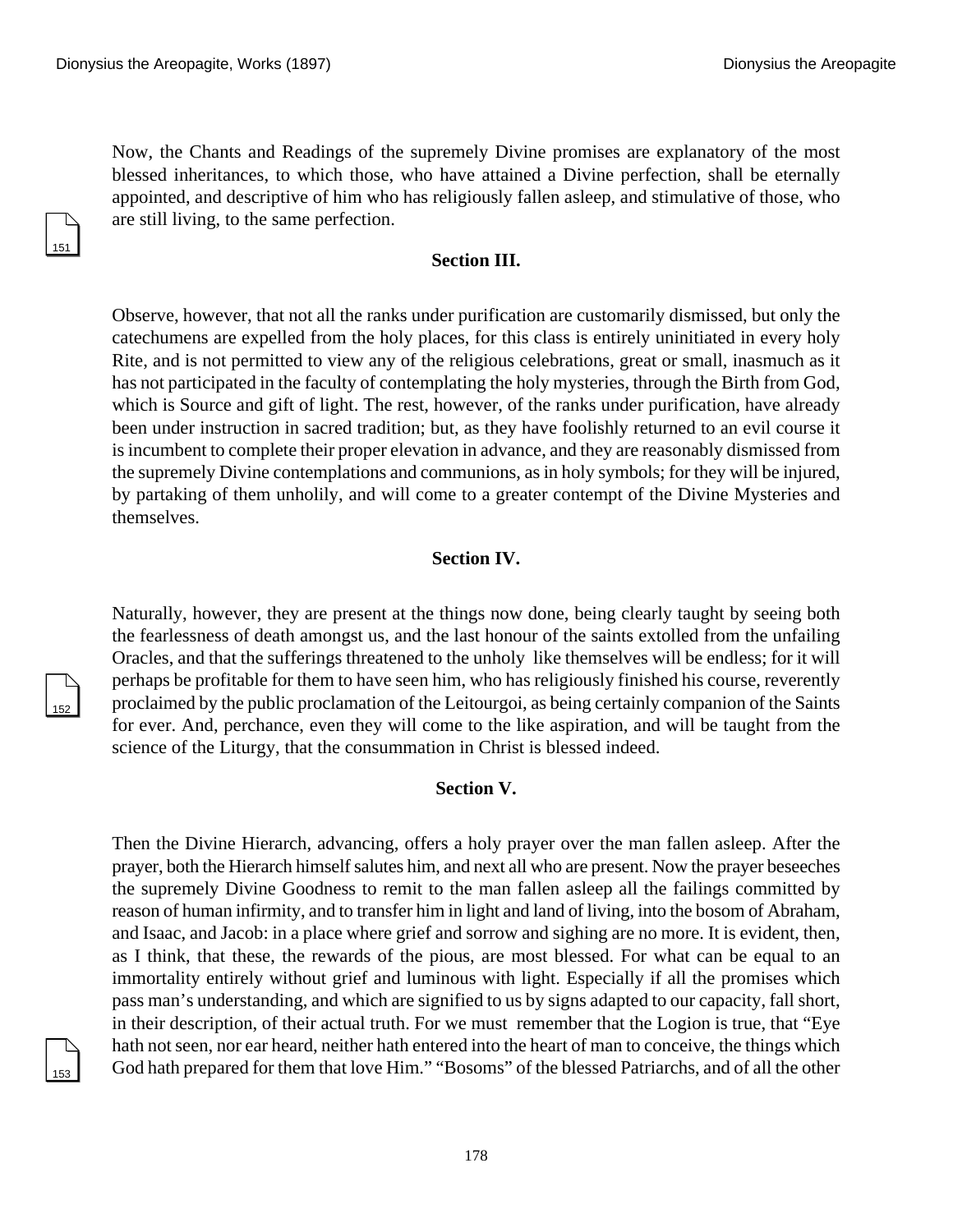pious men, are, in my judgment, the most divine and blessed inheritances, which await all godly men, in that consummation which grows not old, and is full of blessedness.

# **Section VI.**

<span id="page-184-0"></span>But thou mayst, perhaps, say that these things are correctly affirmed by us, indeed, but want to know for what reason the Hierarch beseeches the supremely Divine Goodness, for the remission of the faults committed by the man fallen asleep, and his most glorious inheritance, amongst godly men of the same rank. For, if every one shall receive, by the Divine justice, equivalents for what he has done in the present life, whether it be good or different, and the man fallen asleep has finished his own activities in this present life, from what prayer offered by the Hierarch will he be transferred to another inheritance, than that due to and equivalent for his life here? Now, well do I know, following the Oracles, that each one will have the inheritance equivalent; for the Lord says, he has closed respecting him, and each one shall receive the things done in his body according to that he hath done, whether it be good, or whether it be bad." Yea, the sure traditions of the Oracles teach us that the prayers, even of the just, avail only for those who are worthy of pious prayers during this present life, let alone (by no means) after death. What forsooth did Saul gain from Samuel? and what did the intercession of the Prophet profit the people of the Hebrews? For, as if any one, when the sun is shedding its own splendour upon unblemished eyes, seeks to enjoy the solar splendour by obliterating his own powers of vision; so does he cling to impossible and extravagant expectations, who beseeches the intercessions of holy men, and, by driving away the holy efforts natural to the same, plays truant from the most luminous and beneficent commandments, through heedlessness of the Divine gifts.

<span id="page-184-1"></span>Nevertheless, according to the Oracles, I affirm that the intercessions of the pious are, in every respect, profitable in this present life, after the following fashion. If any one, longing for holy gifts, and having a religious disposition for their reception, as recognizing his own insufficiency, approaches some pious man, and should prevail upon him to become his fellow-helper, and fellow-suppliant, he will be benefitted in every respect, thereby, with a benefit superior to all; for he will attain the most Divine gifts he prays for, since the supremely Divine Goodness assists him, as well as his pious judgment of himself, and his reverence for devout men, and his praiseworthy craving for the religious requests requested, and his brotherly and Godlike disposition. For this has been firmly fixed by the supremely Divine decrees, that the Divine gifts are given, in an order most befitting God, to those who are meet to receive them, through those who are meet to distribute them.

If any one, then, should despise this sacred regulation, and betaking himself to a wretched self-conceit, should deem himself sufficient for the supremely Divine Converse, and look down upon pious men, and if he should further request requests, unworthy of God, and not holy, and if he should have his aspiration for things divine not sustained, and correlative to himself, he will fail in his ignorant request, through his own fault. Now, with reference to the prayer mentioned, which the Hierarch prays over the man fallen asleep, we think it necessary to mention the tradition which has come to us from our inspired leaders. The Divine Hierarch, as the Oracles say, is interpreter of the supremely Divine awards; for he is messenger of the Lord God Omnipotent. He has learned

155

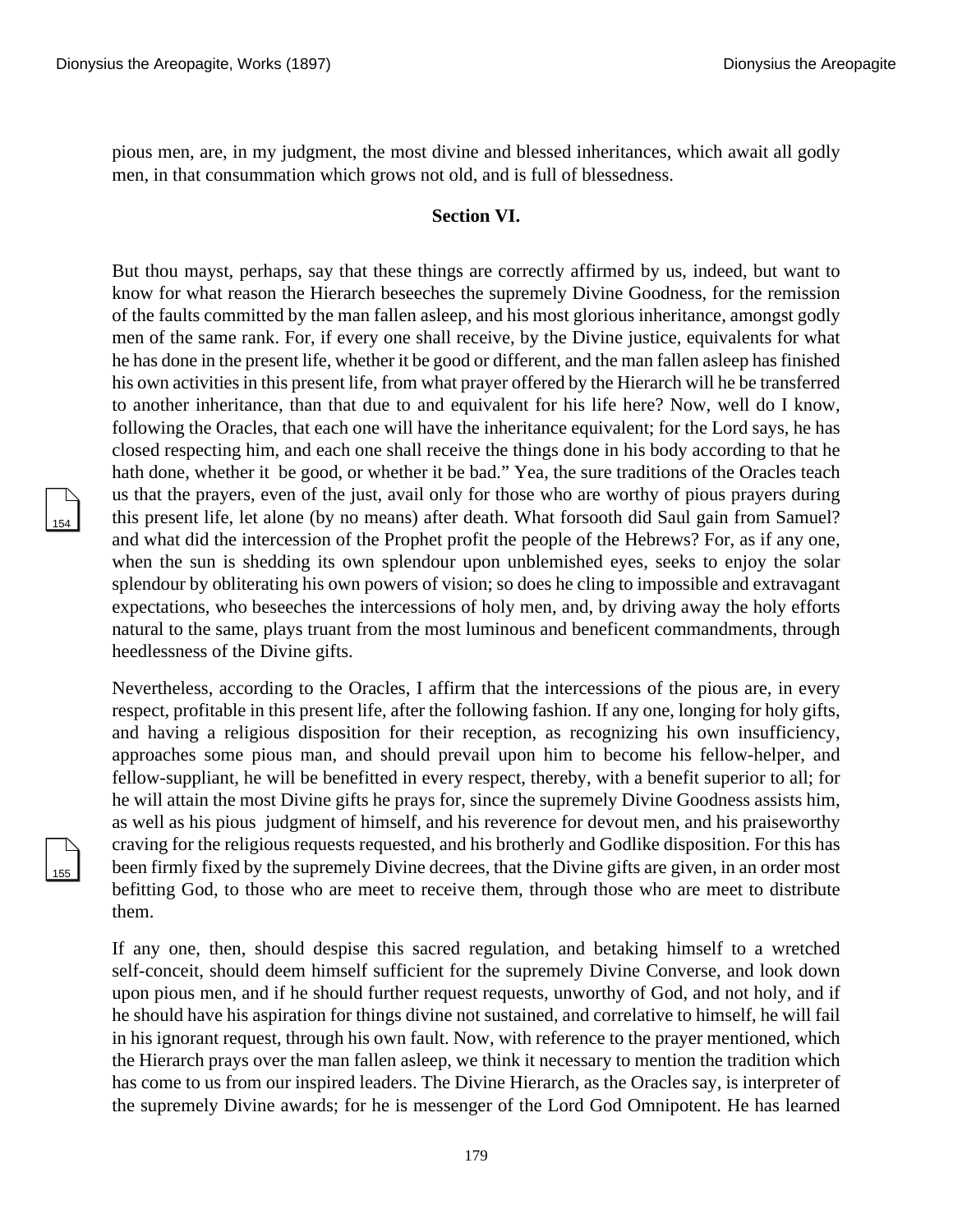<span id="page-185-2"></span>157

<span id="page-185-3"></span><span id="page-185-0"></span>158

<span id="page-185-1"></span>then, from the God-transmitted Oracles, that to those who have passed their life piously, the most bright and divine life is given in return, according to their due, by the most just balances, the Divine Love towards man overlooking, through its goodness, the stains which have come to them through human infirmity, since no one, as the Oracles say, is pure from blemish.

## **Section VII.**

Now, the Hierarch knew these things to have been promised by the infallible Oracles; and he asks, that these things may come to pass, and that the righteous returns be given to those who have lived piously, whilst being moulded beneficently to the Divine imitation, he beseeches gifts for others, as favours to himself; and, whilst knowing that the promises will be unfailing, he makes known clearly to those present, that the things asked by him, according to a holy law, will be entirely realized for those who have been perfected in a Divine life. For the Hierarch, the expounder of the supremely Divine Justice, would never seek things, which were not most pleasing to the Almighty God, and divinely promised to be given by Him<sup>278</sup>. Wherefore, he does not offer these prayers over the unholy fallen asleep, not only because in this he would deviate from his office of expounder, and would presumptuously arrogate, on his own authority, a function of the Hierarchy, without being moved by the Supreme Legislator, but because he would both fail to obtain his abominable prayer, and he, not unnaturally, would hear from the just Oracle, "Ye ask, and receive not, because ye ask amiss." Therefore, the Divine Hierarch beseeches things divinely promised, and dear to God, and which will, in every respect, be given, demonstrating both his own likeness to the good loving God, and declaring explicitly the gifts which will be received by the devout. Thus, the Hierarchs have discriminating powers, as interpreters of the Divine Awards, not as though the All-Wise Deity, to put it mildly, were slavishly following their irrational impulses, but, as though they, as expounders of God, were separating, by the motion of the Divine Spirit, those who have already been judged by God, according to due. For "receive," he says, "the Holy Spirit, whose faults ye may have remitted, they are remitted; whose ye may have retained, they are retained." And to him who was illuminated with the Divine revelations of the most Holy Father, the Oracles say, "Whatsoever thou shalt have bound upon the earth, shall be bound in the heavens; and whatsoever thou shalt have loosed on earth, shall be loosed in the heavens," inasmuch as he, and every Hierarch like him, according to the revelations of the Father's awards through him, receives those dear to God, and rejects those without God, as announcing and interpreting the Divine Will. Further, as the Oracles affirm, he uttered that sacred and divine confession, not as self-moved, nor as though flesh and blood had revealed it, but moved by God Who revealed to him the spiritual meaning of Divine things. The inspired Hierarchs then must so exercise their separations and all their Hierarchical powers as the Godhead, the Supreme Initiator, may move them; and the others must so cling to the Hierarchs as moved by God, in what they may do hierarchically, "For he who despiseth you," He says, "despiseth Me279."

<sup>278</sup> Ap. C. viii. 43. <sup>279</sup> [Luke x. 16.](http://www.ccel.org/b/bible/asv/xml/asv.Luke.10.xml#Luke.10.16)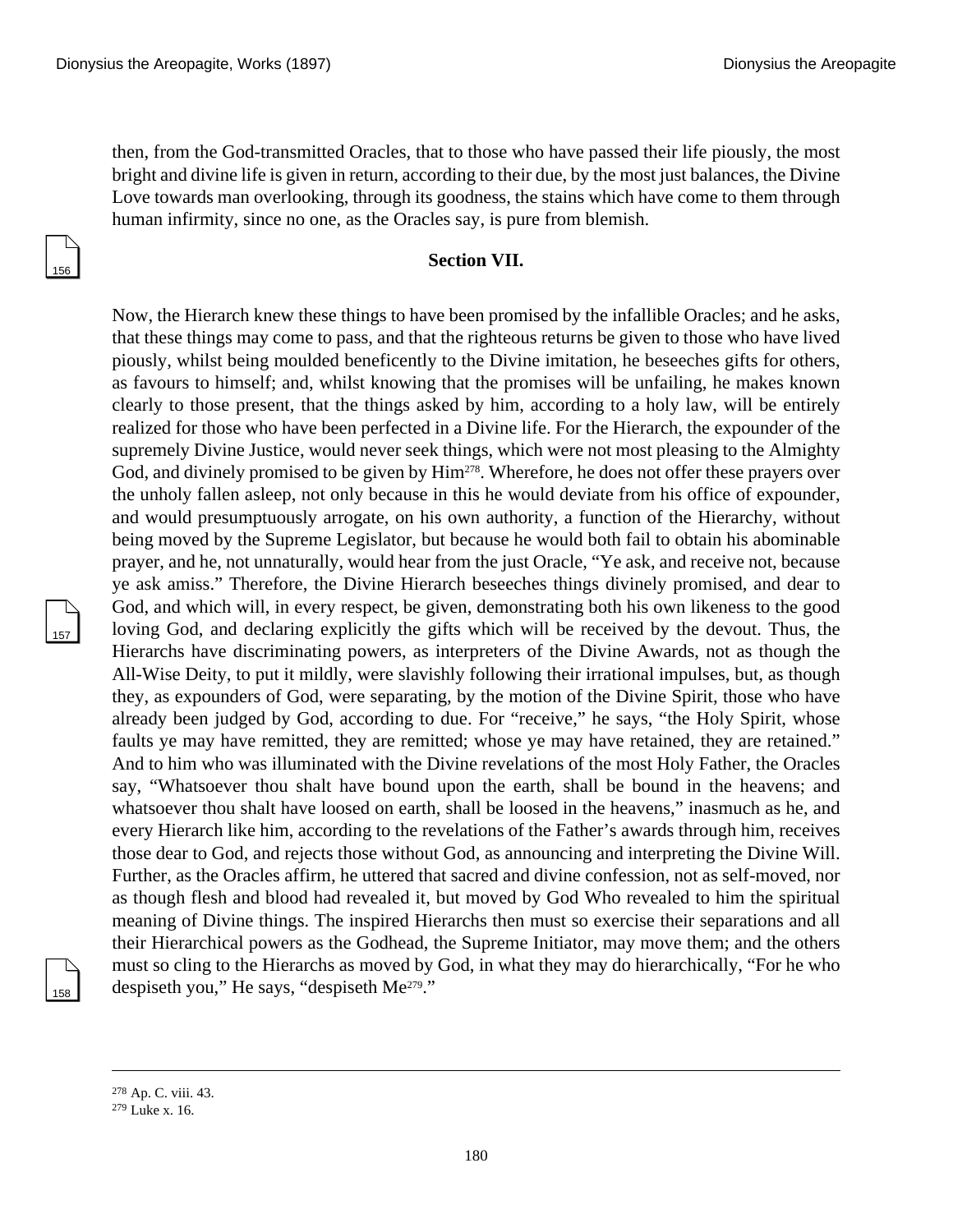160

#### **Section VIII.**

Let us now proceed to that, which follows the prayer mentioned. When the Hierarch has finished it, he first salutes the fallen asleep, and next, all who are present; for dear and honoured by all Godlike men is he who has been perfected in a Divine life. After the salutation, the Hierarch pours the oil upon the man fallen asleep. And remember, that during the sacred Birth from God, before the most Divine Baptism, a first participation of a holy symbol is given to the man initiated—the oil of Chrism—after the entire removal of the former clothing; and now, at the conclusion of all, the Oil is poured upon the man fallen asleep. Then indeed the anointing with the Oil summoned the initiated to the holy contests; and now the Oil poured upon him shews the fallen asleep to have struggled, and to have been made perfect, throughout those same contests.

## **Section IX.**

<span id="page-186-0"></span>When the Hierarch has finished these things, he places the body in an honourable chamber, with other holy bodies of the same rank. For if, in soul and body, the man fallen asleep passed a life dear to God, there will be honoured, with the devout soul, the body also, which contended with it throughout the devout struggles. Hence the Divine justice gives to it, together with its own body, the retributive inheritances, as companion and participator in the devout, or the contrary, life. Wherefore, the Divine institution of sacred rites bequeaths the supremely Divine participations to them both—to the soul, indeed, in pure contemplation and in science of the things being done, and to the body, by sanctifying the whole man, as in a figure with the most Divine Muron, and the most holy symbols of the supremely Divine Communion, sanctifying the whole man, and announcing, by purifications of the whole man, that his resurrection will be most complete.

## **Section X.**

<span id="page-186-1"></span>Now, as regards the consecrating" invocations, it is not permitted to explain them in writing, nor may we bring their mysterious meaning, or the powers from God working in them, from secrecy to publicity; but, as our sacred tradition holds, by learning these, through quiet instructions, and being perfected to a more Godlike condition and elevation, through Divine love and religious exercises, thou wilt be borne by the consecrating enlightenment to their highest science.

#### **Section XI.**

Now the fact that even children, not yet able to understand the things Divine, become recipients of the holy Birth in God, and of the most holy symbols of the supremely Divine Communion, seems, as you say, to the profane, a fit subject for reasonable laughter, if the Hierarchs teach things Divine to those not able to hear, and vainly transmit the sacred traditions to those who do not understand. And this is still more laughable—that others, on their behalf, repeat the abjurations and the sacred compacts. But thy Hierarchical judgment must not be too hard upon those who are led astray, but, persuasively, and for the purpose of leading them to the light, reply affectionately to the objections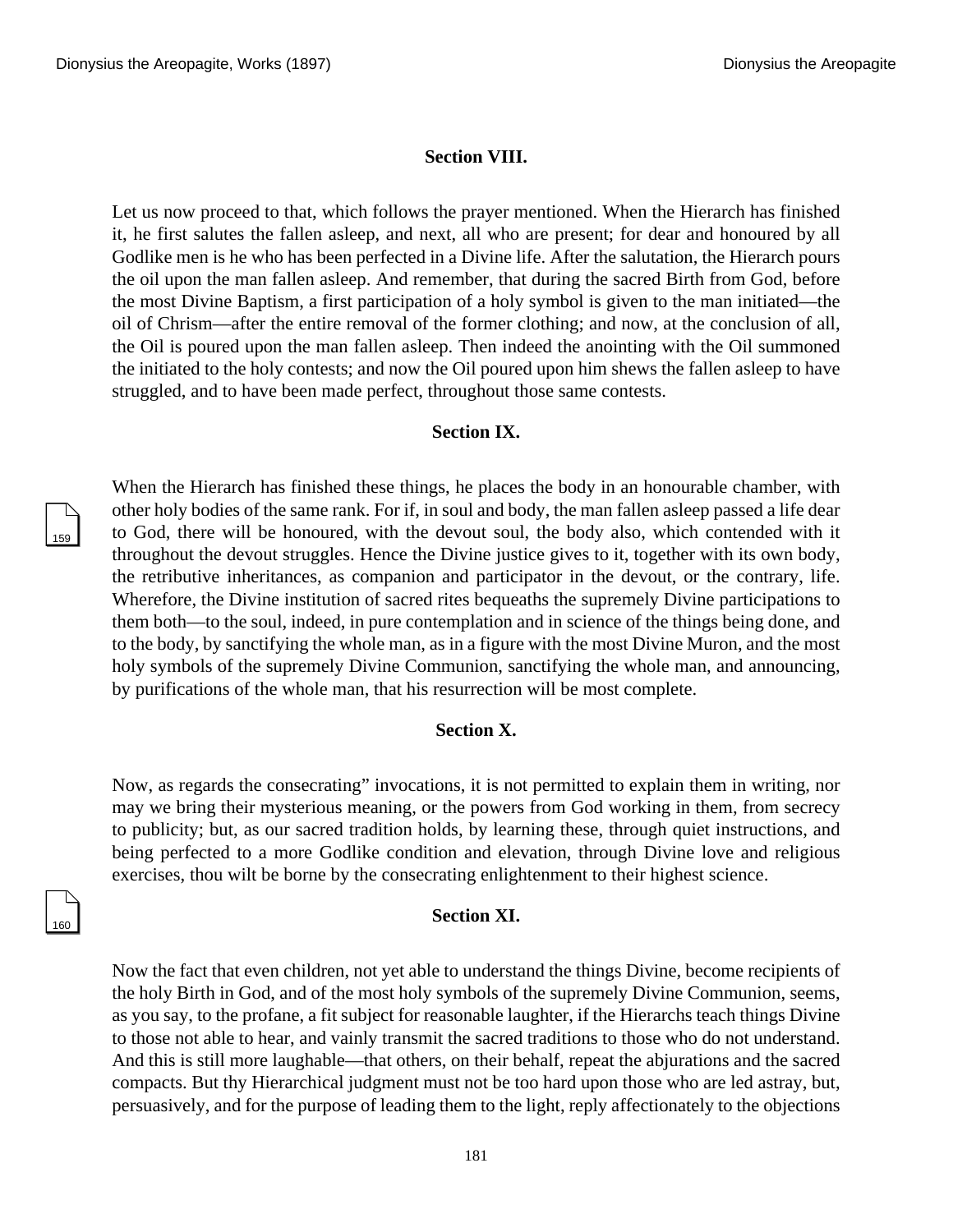162

<span id="page-187-1"></span>alleged by them, bringing forward this fact, in accordance with sacred rule, that not all things Divine are comprehended in our knowledge, but many of the things, unknown by us, have causes beseeming God, unknown to us indeed, but well known to the Ranks above us. Many things also escape even the most exalted Beings, and are known distinctly by the All-Wise and Wise-making Godhead alone. Further, also, concerning this, we affirm the same things which our Godlike initiators conveyed to us, after initiations from the early<sup>280</sup> tradition. For they say, what is also a fact, that infants, being brought up according to a Divine institution, will attain a religious disposition, exempt from every error, and inexperienced in an unholy-life. When our Divine leaders came to this conclusion, it was determined to admit infants upon the following conditions, viz.: that the natural parents of the child presented, should transfer the child to some one of the initiated,—a good teacher of children in Divine things,—and that the child should lead the rest of his life under him, as under a godfather and sponsor, for his religious safe-keeping. The Hierarch then requires him, when he has promised to bring up the child according to the religious life, to pronounce the renunciations and the religious professions, not, as they would jokingly say, by instructing one instead of another in Divine things; for he does not say this, "that on behalf of this child I make, myself, the renunciations and the sacred professions," but, that the child is set apart and enlisted; i.e. I promise to persuade the child, when he has come to a religious mind, through my godly instructions, to bid adieu wholly to things contrary, and to profess and perform the Divine professions. There is here, then, nothing absurd, in my judgment, provided the child is brought up as beseems a godlike training, in having a guide and religious surety, who implants in him a disposition for Divine things, and keeps him inexperienced in things contrary.

<span id="page-187-2"></span>The Hierarch imparts to the child the sacred, symbols, in order that he may be nourished by them, and may not have any other life but that which always contemplates Divine things; and in religious progress become partaker of them and have a religious disposition in these matters, and be devoutly brought up by his Godlike surety. So great, my son, and so beautiful, are the uniform visions of our Hierarchy, which have been presented to my view; and from others, perhaps, more contemplative minds, these things have been viewed, not only more clearly, but also more divinely. And to thee, as I fancy, more brilliant and more divine beauties will shine forth, by using the foregoing stepping-stones to a higher ray. Impart then, my friend, thyself also, to me, more perfect enlightenment, and shew to mine eyes the more comely and uniform beauties that thou mayst have been able to see, for I am confident that, by what has been said, I shall strike the sparks<sup>281</sup> of the Divine Fire stored up in thee.

Thanks be to God.

JOHN PARKER.

<span id="page-187-0"></span>*All Saints' Day*, 1898.

<sup>280</sup> ἄρχαίας. See [Acts xv. 7, 21, 16](http://www.ccel.org/b/bible/asv/xml/asv.Acts.15.xml#Acts.15.7 Bible:Acts.15.21 Bible:Acts.15.16); and Archbishop Trench. Yet even Dupin ignorantly alleged that word as proof Post-Apostolic. Nov. Bib. p. 100; C. ii. 41.

<sup>281</sup> Bacon, Advancement in Learning, p. 2.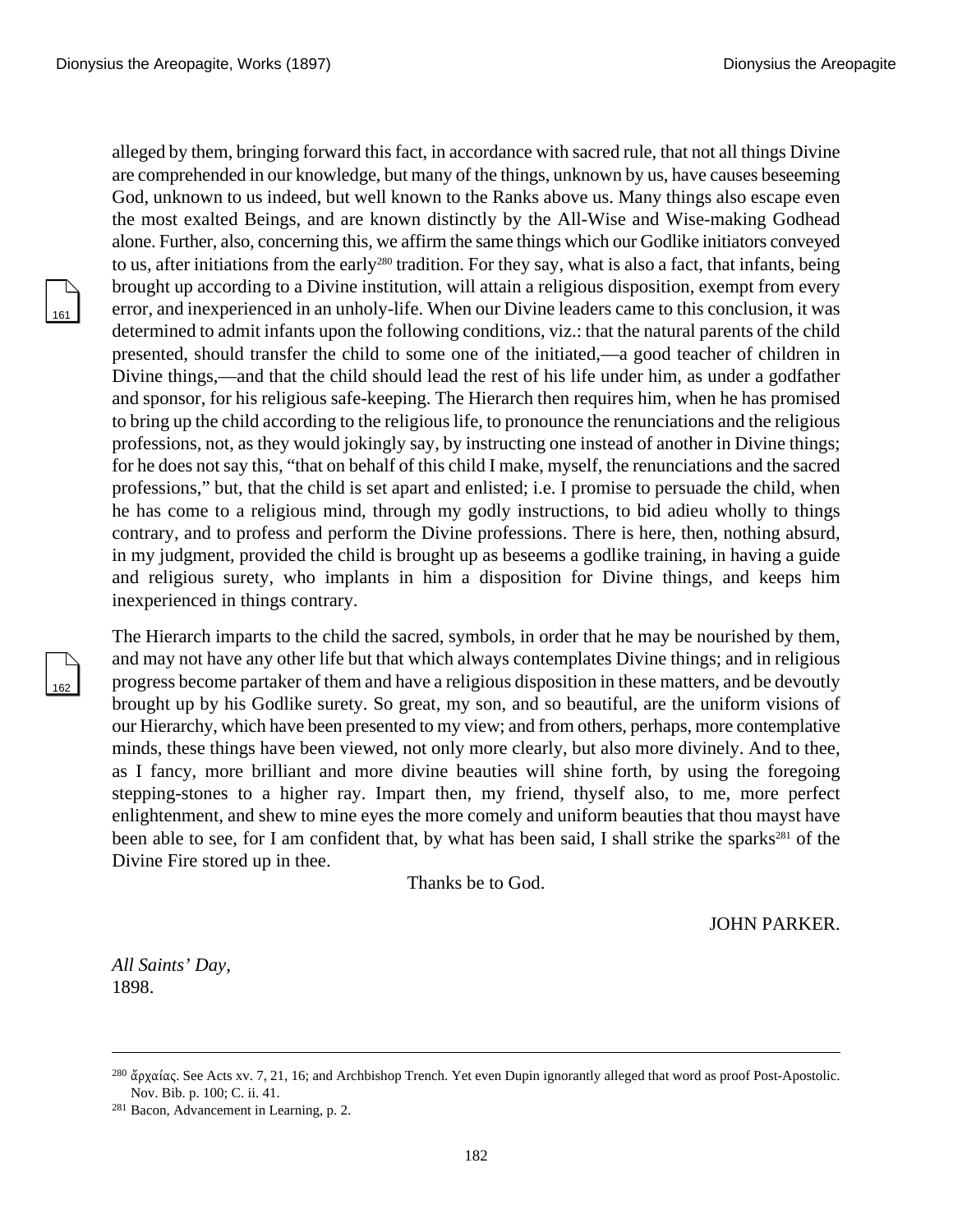# <span id="page-188-0"></span><sup>163</sup> **APPENDIX.**

# **LIST OF BISHOPS.**

# **Athens. a.d.**

| Hierotheus                                      | 52      |
|-------------------------------------------------|---------|
| Dionysius the Areopagite                        | 58      |
| <b>Narcissus</b>                                | 67      |
| Publius                                         | 118-124 |
| Quadratus, who presented Apology to Hadrian 126 |         |

# **Toledo.**

- 1. Eugenius 69-121
- 2. Melantius
- 3. Pelagius
- 4. Patrummus
- 5. Eusebius
- 6. Quintus

7. Vincentius Eugenius Marcellus was 68-69 consecrated at Arles by Dionysius the Areopagite

The list at Toledo is as complete as the list at Milan.

# **Paris. a.d.**

| Dionysius the Areopagite | 70-119 |
|--------------------------|--------|
| Mallo                    |        |
| <b>Martianus</b>         |        |
| Victor                   |        |
| Maurianus                |        |
| <b>Martinus</b>          |        |
|                          |        |

# **Arles.**

| St. Trophimus            | c. 46 |
|--------------------------|-------|
| Dionysius the Areopagite | 68–70 |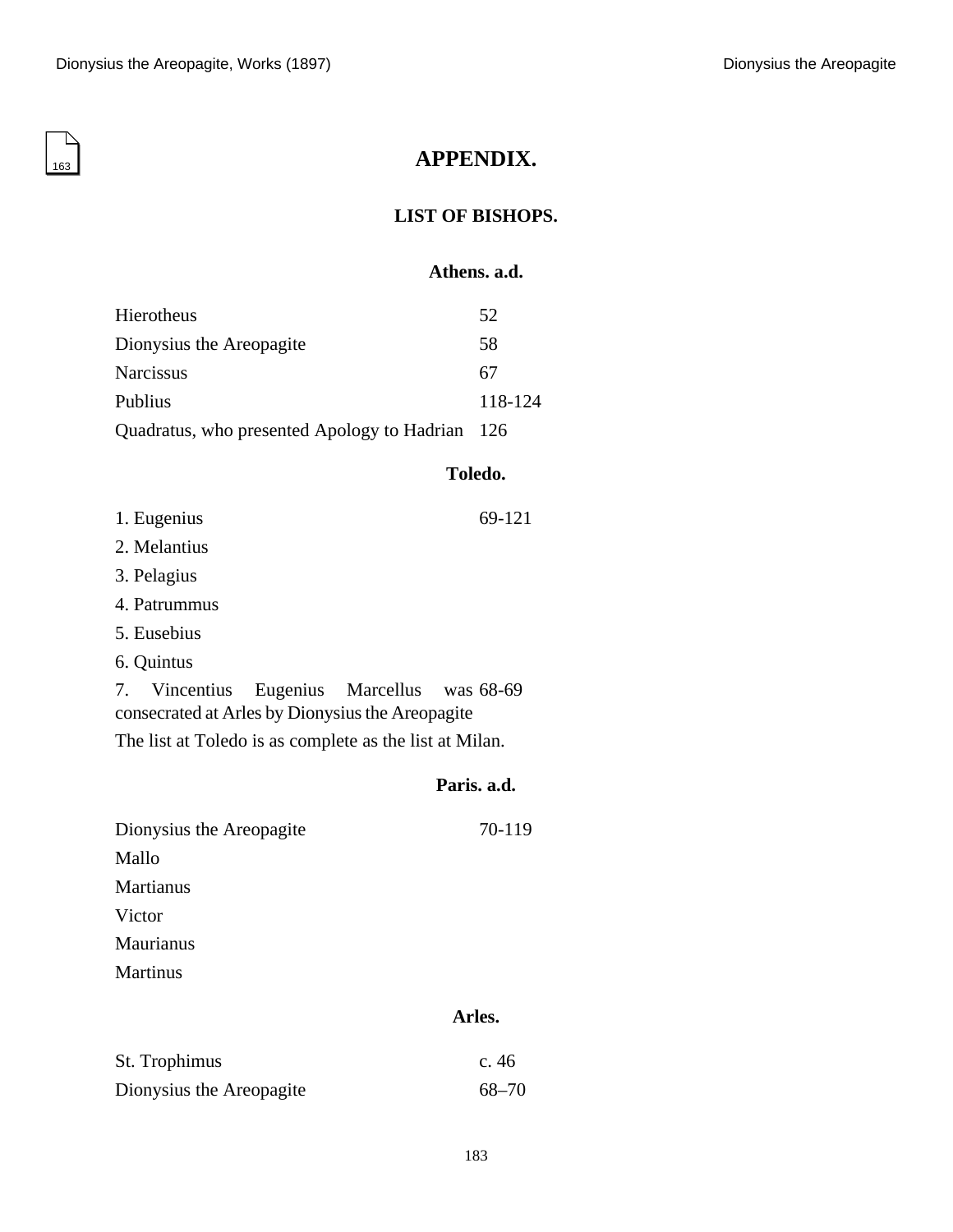| St. Regulus              |     |
|--------------------------|-----|
| St. Felix                | 140 |
| <b>Gratius</b>           | 160 |
| Ambrosius                |     |
| Anastinus                |     |
| Ingenuus                 |     |
| Augustinus               |     |
| Hieronymus               |     |
| <b>Savitius</b>          |     |
| Martianus <sup>282</sup> |     |
| St. Marin                | 314 |

## **Milan.**

| 1. Anotolone, G.                                       | $51 - 64$   |
|--------------------------------------------------------|-------------|
| 2. Cajo, R. <sup>283</sup>                             | $64 - 85$   |
| 3. Castrinziano, M.                                    | $97 - 137$  |
| 4. Calivero, G.                                        | $138 - 190$ |
| 5. St. Mona, M.                                        | $192 - 250$ |
| 6. St. Materno, M.                                     | $252 - 304$ |
| 7. St. Mirocle, M.                                     | 304–325     |
| 136 Bishops to 1898, St. Ambrose, 11th Bishop, 374–397 |             |

<span id="page-189-0"></span>

<sup>164</sup> **Metropolitans of London**, from King Lucius to Pagan expulsion, 586, from list of Jocelyn, 12th century, to be found in Stow, Ussher, Godwin, and Fasti of Le Neve.

- 1. Theonus, in time of King Lucius (186–193 A.D.). He built the church of St. Peter, Cornhill.
- 2. Elvanus, messenger from Lucius to Eleutherus, Bishop of Rome, by whom he was consecrated.
- 3. Cadwr, or Cadoc. Name occurs at Caerleon.
- 4. Obinus. See Ussher, Antiq., p. 67. No date.
- 5. Conan. No date.

<sup>282</sup> A.D. 254 Cyprian wrote to Pope Stephen urging him to depose Marcion, 15th or 18th Bishop from St. Trophimus. See "Monuments inédits" de M. Faillon, t. II. p. 375, and Darras, p. 14.

<sup>283</sup> Gaius Oppius was the Centurion of the Crucifixion, and father of Agothoppius, mentioned by Ignatius.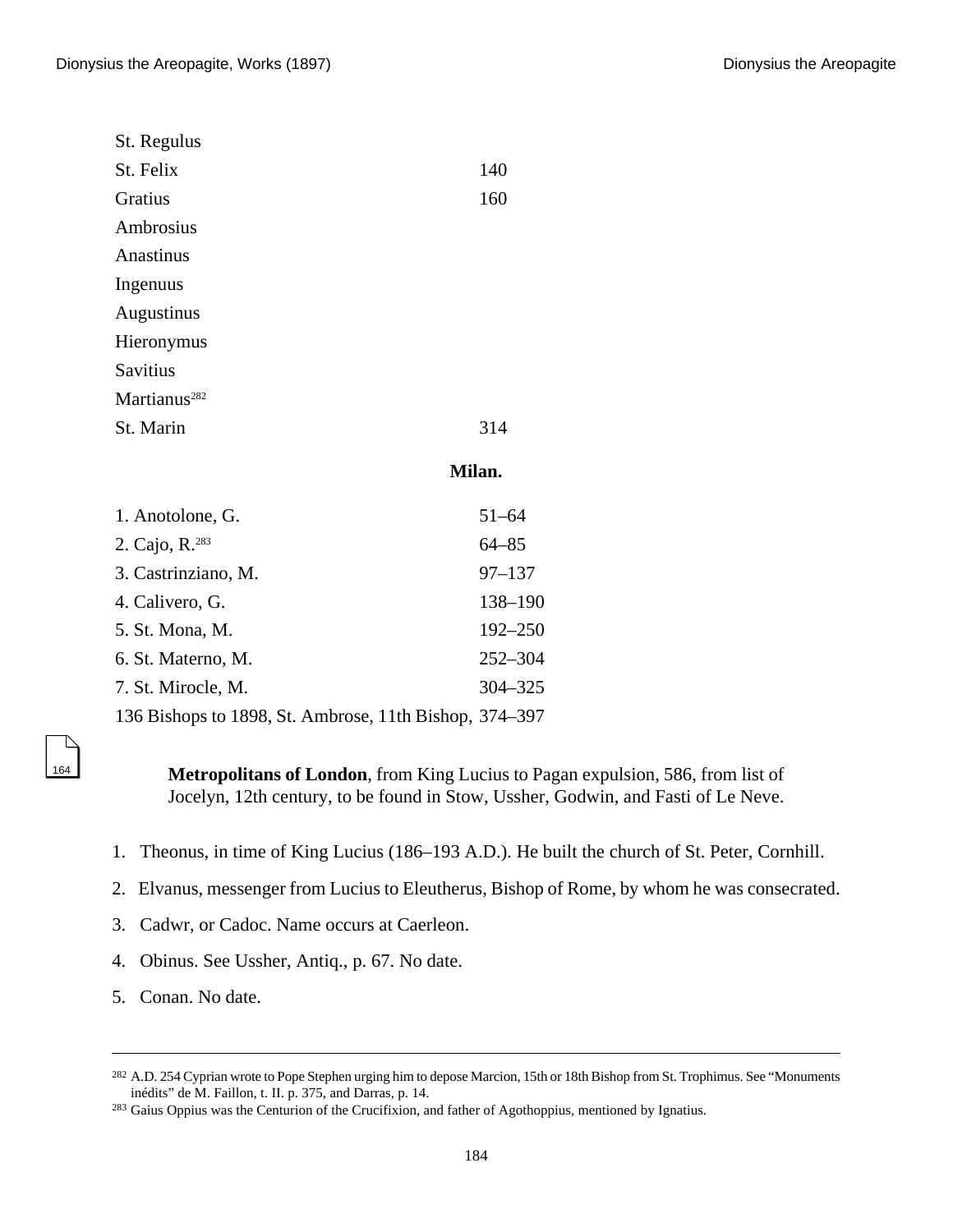- 6. Palladius. "Bishop of Britain."
- 7. Stephanus. No date.
- 8. Iltutus, Abbot of the School of Llandaff.
- 9. Theodwin, or Dedwin. No date.
- 10. Theodred. No date.
- 11. Hilarius.

- 12. Restitutus, who attended Council of Arles, A.D. 314.
- 13. Guitelinus. Mentioned by Geoffrey of Monmouth, Hist.VI. cc. 2–6.
- 14. Vodinus. Put to death, 453.
- 15. Theonus 2nd. Translated from Gloucester, 542; fled to Wales, 586. To these may be added
- 16. Fastidius, Bishop of Britain, A.D. 431.

# **Metropolitans of York, from Godwin, Bishop of Llandaff, 1601.**

- 1. Sampson, appointed by King Lucius.
- 2. Taurinus, Bishop of Evreux, "Ebroicensis."
- 3. Eborius, at Arles, A.D. 314.
- 4. Sampson, or Saxo, expelled by Saxons, and transferred his pall to Dol in Brittany; consecrated, 490. Geoffrey, Hist. VIII. 12, IX. 8.
- <span id="page-190-0"></span>5. Pirah, appointed by King Arthur, A.D. 522, in place of Sampson, A.D. 522. Ibid. IX. 8.
- 6. Thadiacus fled to Wales, A.D. 586. Geoff. Hist. XI. 10.

There was also Faganus, a messenger to Eleutherus from King Lucius. Perhaps it was he who founded the See of Congresbury, not far from what is now Wells, which lasted till 721.

# **Isle of Man.**

Amphibalus was Bishop of Man before a.d. 447, in which year St. Patrick consecrated Germanus to Man.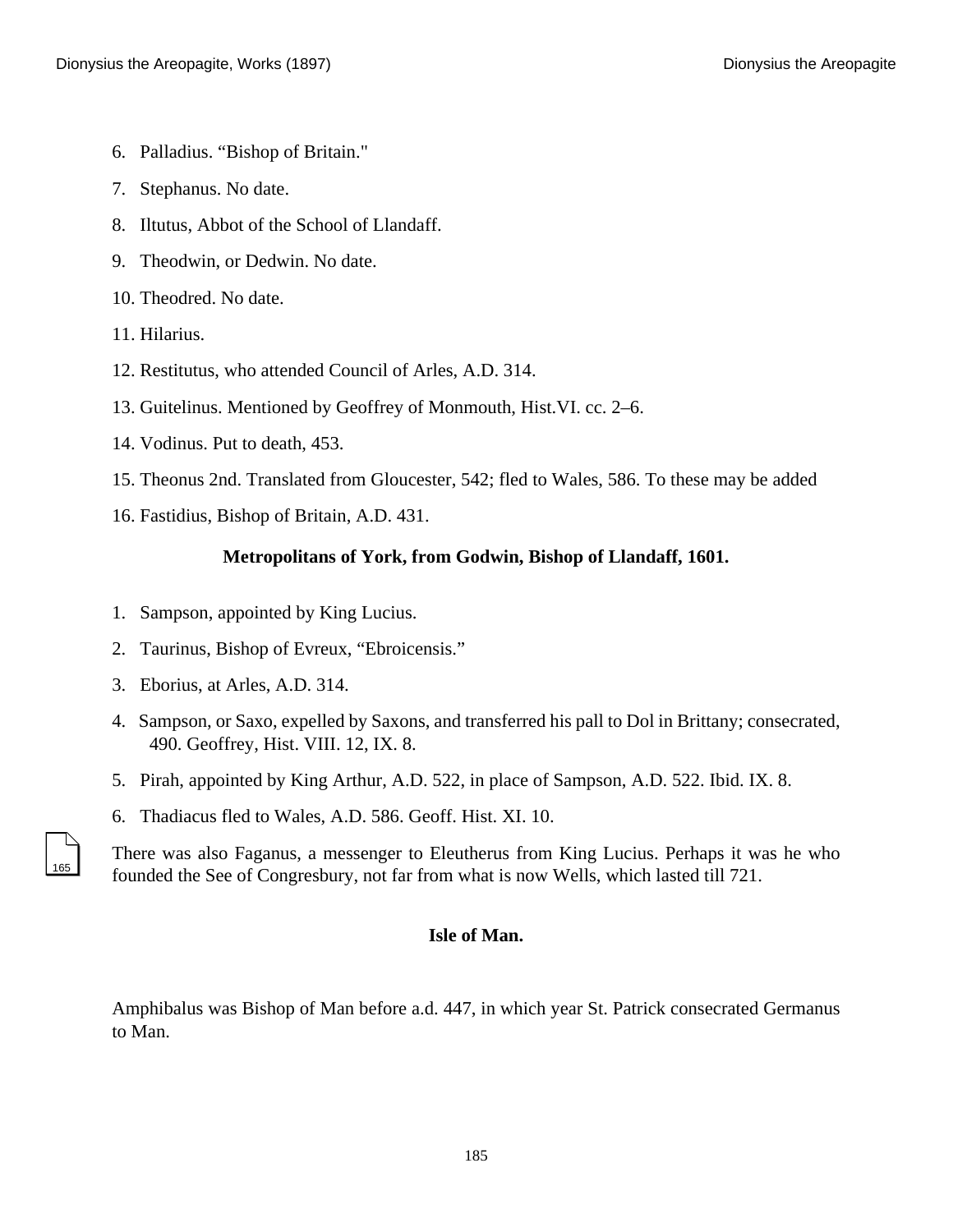# **Whithern.**

St. Ninian, Bishop of Whithern (subsequently in the Province of York), was consecrated by Pope Siricius, a.d. 394; retired to Ireland, 420; died, 432.

# **Province of Caerleon.**

- 1. Dyfan (Missionaries of Eleutherus).
- 2. Ffagan
- 3. Elldyrn.
- 4. Edyfield. Adelfius at Aries in 314. He is claimed also by Colchester and Lincoln.
- 5. Cadwr.
- 6. Cynan.
- 7. Ilan.
- 8. Llewyr.
- 9. Cyhelyn.
- 10. Guitelin.

166

<span id="page-191-0"></span>11. Tremorinus, died about 490, and was succeeded by Dubritius of Llandaff, after which the Primacy seems to have wavered between Llandaff and Menevia. Geoff. Hist. VIII. 10.

Dubritius consecrated in 449 (Benedict of Gloster); in 490 (Geoffrey), Bishop of Llandaff, and became Metropolitan on the death of Tremorinus, as stated' above, but his seat remained at Llandaff.

St. David, 1st Bishop of Menevia, was consecrated at Jerusalem, with two companions<sup>284</sup>, a.d. 519, and succeeded as Metropolitan on the death of Dubritius, but his seat remained at St. David's.

After him came Teilo, consecrated at the same time as St. David, at Jerusalem, A.D. 519, to Llandaff. He succeeded to the Metropolitan's office on St. David's death, retaining Llandaff, and consecrating Ismael to St. David's as a Suffragan Bishop.

Simon the Cananite, afterwards Bishop of Jerusalem, having preached the Gospel in Britain ("Apostolic Constitutions," Lagarde, p. 284); as also Aristobulus, ordained by St. Paul "Bishop for

<sup>284</sup> These two were Teilo, consecrated to Llandaff, and Patern, consecrated to Llanbadarn.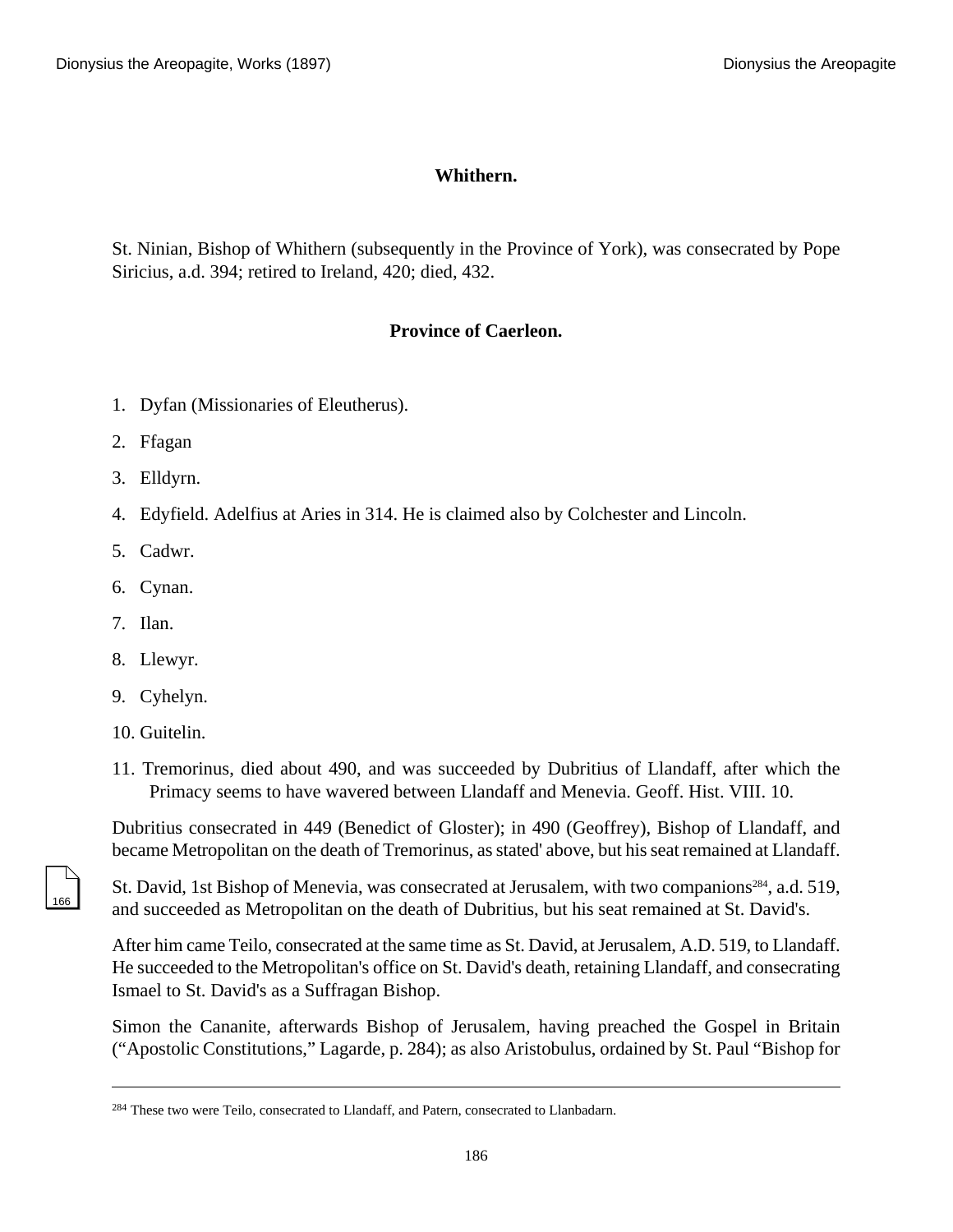<span id="page-192-4"></span>168

Britain" (Migne, ser. Graeca, tome III.); there must have been many Bishops in Britain before King Lucius was able to supersede the Druid by the Christian organisation. "Within ten years after the arrival of Joseph of Arimathea, the first-fruit of Britain was sent to Rome, for instruction and consecration. He founded a Church in Beatenberg, Switzerland.

For Bishops in France, see *Gallia Christiana.*

For Bishops in Britain, see Archbishop Parker, Alford, "St. Paul in Britain," Wakeman.

<span id="page-192-3"></span>For lists given, my thanks are due to the Archbishops of Athens and York, Canon Bernard, and the Rev. Bainbridge Smith, author of "English Orders, whence obtained."

JOHN PARKER.

# **APOSTOLIC TRADITIONS GENERALLY IN ABEYANCE.**

<span id="page-192-2"></span><span id="page-192-1"></span>1. Washing of feet. [St. John xiii. 4-14.](http://www.ccel.org/b/bible/asv/xml/asv.John.13.xml#John.13.4)

2. Anointing of sick with prayer for healing. [St. James v. 14, 15](http://www.ccel.org/b/bible/asv/xml/asv.Jas.5.xml#Jas.5.14 Bible:Jas.5.15).

3. Anointing with Oil and Muron in Baptism.

<span id="page-192-0"></span>4. Anointing with Muron for Consecration.

- 5. Trine immersion in Baptism.
- 6. *Incense offered to God's Holy Name.* [Malachi ii. 11.](http://www.ccel.org/b/bible/asv/xml/asv.Mal.2.xml#Mal.2.11)

#### **INDEX.**

#### **D. = Vol. I.; H. = Vol. II.**

Agnosia, D. i, 21–9, 130–3, 141, 144

Angels, St. Paul's teaching, H. 23

Anomia (Lawlessness), D. 156-8

Apostles and Successors, D. 160

Archetypes, D. 36-7; H. 11, 81, 91, 92, 112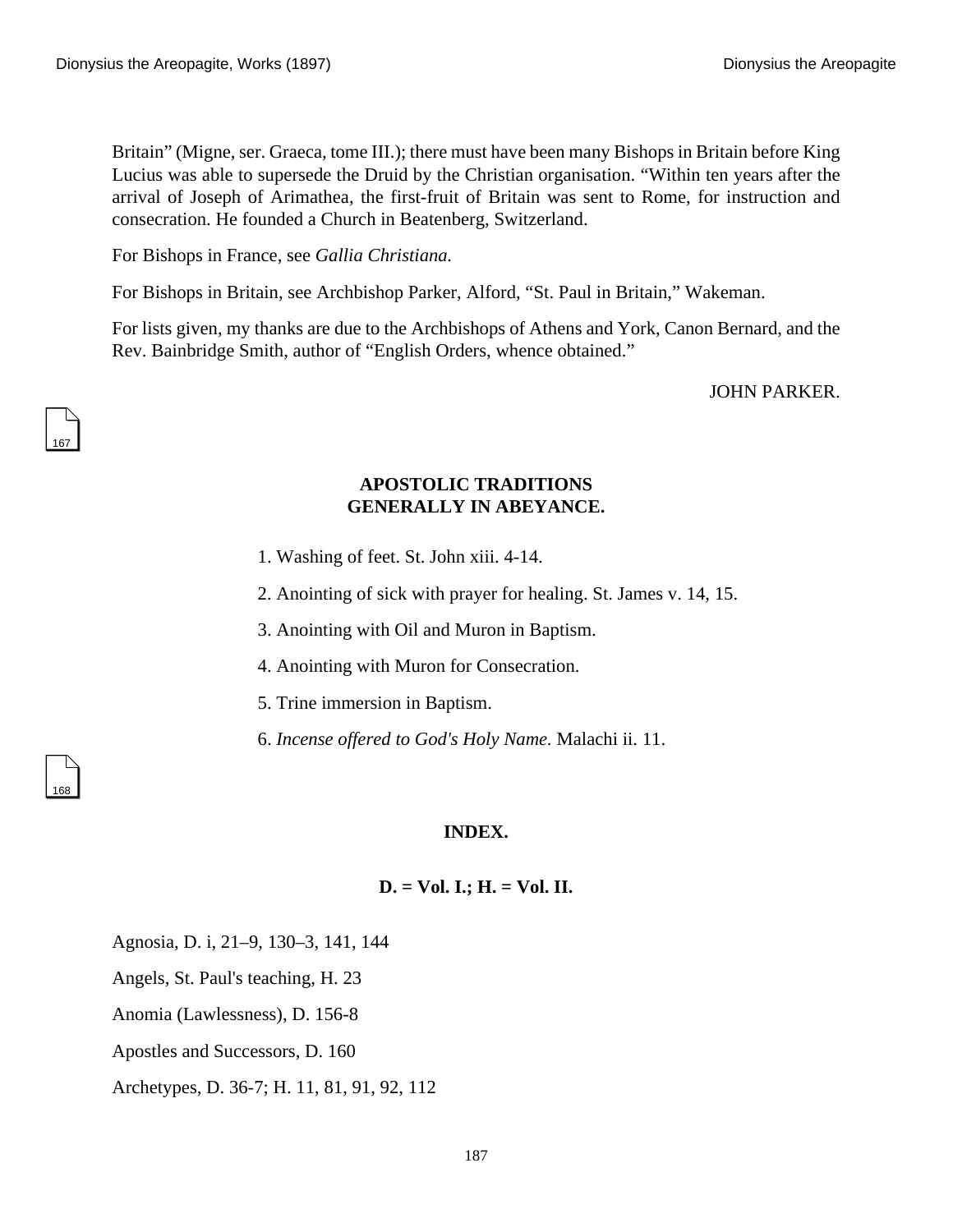- Baptism, H. 75, 86, 89, 158
- Burial, H. 145–159
- Consecration, H. 90, 106
- Contemplation, H. 51, 70, 80, 91, 111, 124, 132, 141, 149
- Dedication of Monk, 139–41
- Deification, D. 26–96, 104, 117; H. 3, 77, 80, 88, 97
- Diptychs; H. 90–102
- Evil, D. 52, 72.
- God-Parents; H. 160
- Hierarch, D. 160; H. 44, 69, 72, 79, 89, 110, 131, 136, 148, 157
- Holy Communion, H. 87–109, 90, 97, 106, 108
- Incense, H. 89, 92, 110, 113
- Jesus, D. 16, 21, 22, 23, 117, 124, 142, 143, 149,156, 162, 165; H. 20, 27, 67, 70, 92, 94, 95, 104, 106, 107, 115, 120, 122, 127, 133, 134
- Monad, D. 5, 110, 123, 124; H. 31
- Muron, H. 110–122
- Mystic, D. 21, 31, 167
- Nature, of God, D. 91, 124, 134; of life, D. 84, 79; causes of life, D. 7; corruption of life, D. 64, 65
- Oracles, Mystic, H. 7; Intelligible, H. 44; given by God, H. 131; Canon of truth, D. 15; Source of Theology, D. 12; Essence of Hierarchy, H. 72, 96, 138
- Ordination, Bishop, Priest, and Deacon, H. 131–7
- Paradeigma, D. 81; H. 4r,
- Prayer, D. 27, 28; H. 153–158; for ungodly, 154
- Providence, D. 9, 11, 27, 32, 34, 44, 48, 70, 73, 104, 115, 117, 120, 158; H. 17, 39
- Symbolic Theology, D. 167 Symbols, D. 172; H. 2, 3, 4, 5, 9, 11, 26, 105
- Tradition, D. 6, 16, 21, 170 Triad, D. 17, 27, 37, 79, 125
- Unction, H. 78, 80, 158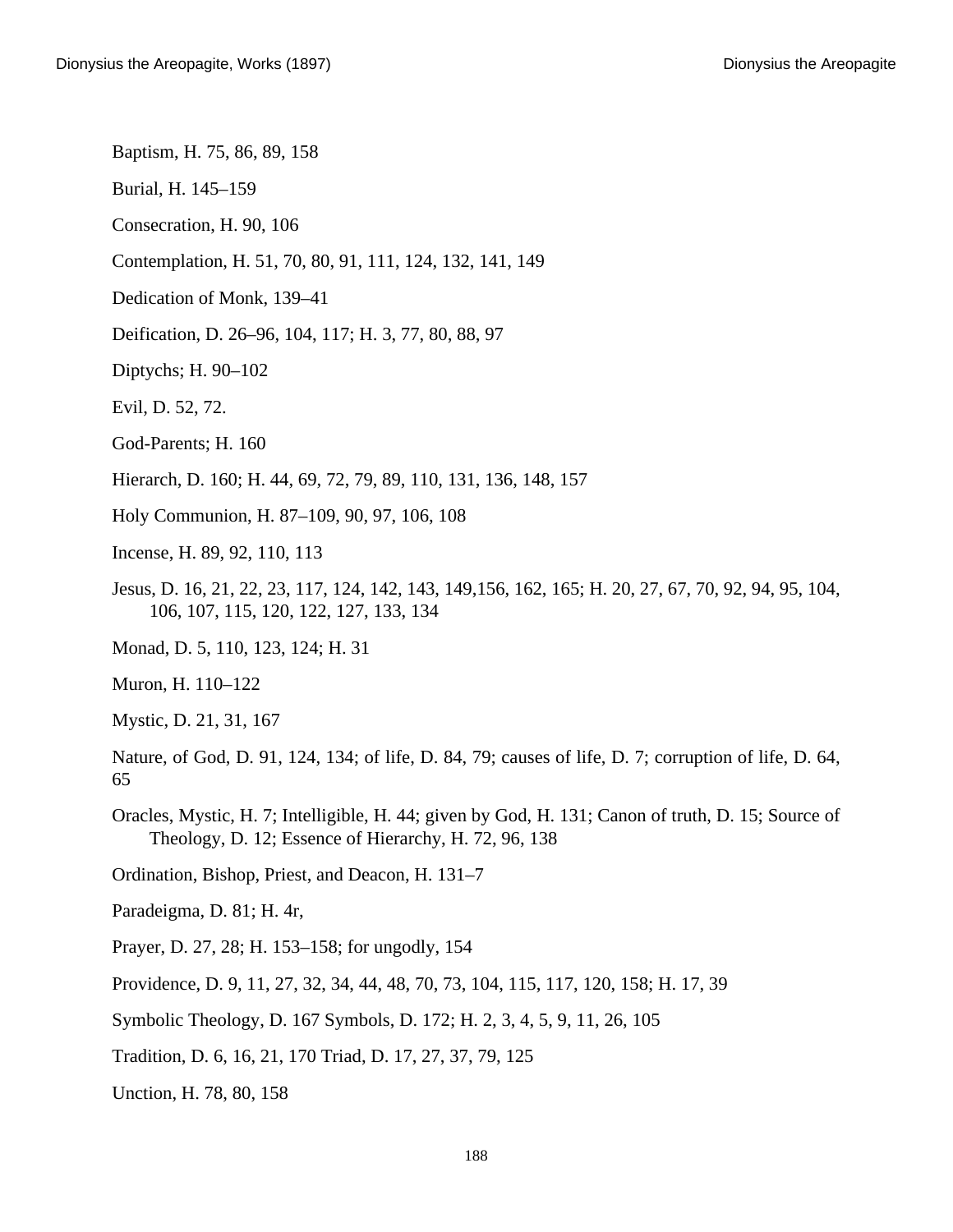# **Indexes**

# **Index of Scripture References**

**Genesis** [1:31](#page-119-0) [22:12](#page-123-0) [32:24](#page-141-0)  [50:21](#page-82-0) **Exodus** [3:2](#page-120-0)  [3:14](#page-20-0)  [3:14](#page-118-0) [4:14](#page-82-1) [7:14](#page-81-0)  [19:21](#page-85-0) [23:4](#page-82-2)  [30:10](#page-85-1) **Leviticus** [16:2](#page-84-0) **Numbers** [4:15](#page-85-2)  [12:3-8](#page-82-3) [12:10](#page-85-3) [15:3](#page-116-0)  [16:1-11](#page-82-4) [24:17](#page-120-1) **Deuteronomy** [6:4](#page-122-0) [16:20](#page-85-4) [16:20](#page-86-0)  [21:6](#page-161-0) **Joshua** [5:13](#page-117-0) [5:14](#page-117-0)  [10:12-14](#page-81-1) **1 Samuel** [13:14](#page-82-5) [13:19](#page-84-1)  [24:7](#page-82-5) **1 Kings** [22:20](#page-90-0) **2 Kings** [20:9-11](#page-81-2) [20:12](#page-81-3) **2 Chronicles** [26:16-19](#page-84-2)  [32:31](#page-81-3) **Nehemiah** [9:20](#page-20-1) **Job** [1:8](#page-82-6) **Psalms** [12:10](#page-181-0) [15:3](#page-83-0)  [19:1-14](#page-116-1)  [22:6](#page-120-2) [36:5](#page-118-1) [39:6](#page-79-0)  [45:13](#page-118-2) [51:9](#page-122-1)  [91:11](#page-83-1)  [119:18](#page-122-2) **Ecclesiastes** [46](#page-12-0)  [46:4](#page-81-1) **Song of Solomon** [1:2](#page-120-3) **Isaiah** [6:2](#page-168-0)  [28:21](#page-81-1) [30:18](#page-84-3) [38:8](#page-81-2)  [39:1](#page-81-3) [46:3](#page-85-5) **Jeremiah** [2:13-35](#page-87-0) [23:21](#page-85-6)  [51:15](#page-118-3) **Ezekiel** [1:6](#page-117-1) [1:6-8](#page-117-2) [1:7](#page-117-3)  [1:10](#page-117-4) [1:10](#page-117-5)  [1:10](#page-117-6)  [1:10](#page-143-0) [1:10](#page-144-0) [1:10](#page-144-1)  [1:10](#page-144-2) **Daniel**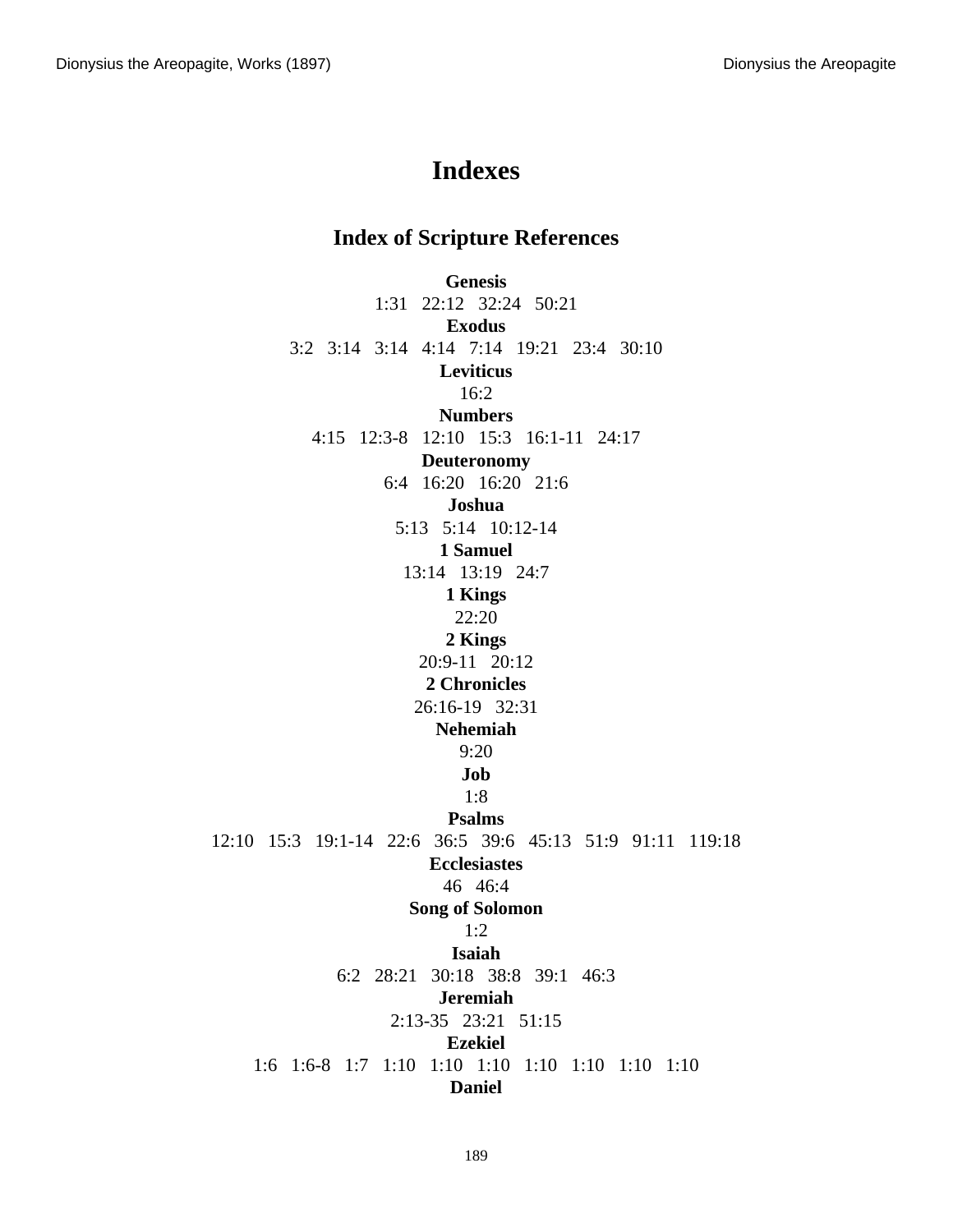[2:21](#page-80-0)  [7:9](#page-117-7) [7:9](#page-117-8)  [7:10](#page-124-0) [7:16](#page-124-1) **Hosea** [13:7](#page-120-4) [13:8](#page-120-5)  [13:8](#page-120-6)  [13:8](#page-120-7) **Zechariah** [1:8](#page-117-9) [1:12](#page-83-2) **Malachi** [2:7](#page-85-7) [2:11](#page-192-0)  [4:2](#page-120-8) **Matthew** [1:1-16](#page-82-7)  [2:13](#page-124-2) [5:45](#page-83-3)  [5:48](#page-122-3)  [6:19](#page-83-4) [7:23](#page-85-8) [12:26](#page-84-4)  [20:15](#page-20-2) [22:28](#page-181-1)  [23:5](#page-165-0)  [23:34](#page-94-0) [28:3](#page-119-1) **Mark** [3:11](#page-84-5) [15:33](#page-81-4) **Luke** [10:16](#page-185-0)  [11:9](#page-116-2)  [15:7](#page-83-5) [15:20](#page-83-6)  [16:10](#page-87-1) [23:34](#page-83-7) [23:44](#page-81-4) **John** [1:1](#page-118-4) [1:1](#page-138-0)  [1:1](#page-146-0)  [1:4](#page-118-5) [1:5](#page-120-9)  [1:9](#page-115-0)  [1:13](#page-149-0) [1:18](#page-124-3)  [3:5](#page-149-1)  [5:21](#page-20-3) [6:63](#page-20-4) [7:14](#page-116-3)  [7:38](#page-120-10) [12:46](#page-122-4) [13:4-14](#page-192-1)  [13:11](#page-156-0) [13:11](#page-156-0) [14:23](#page-148-0)  [15:26](#page-20-5) **Acts** [1:8](#page-14-0)  [1:10](#page-119-2) [1:24](#page-175-0)  [6:15](#page-119-3)  [7:53](#page-123-1) [10:3](#page-123-2)  [15:7](#page-187-0) [15:16](#page-187-0) [15:21](#page-187-0)  [19:2](#page-85-9) [20:4](#page-79-1) **Romans** [1:27](#page-87-2)  [2:23](#page-85-10)  [5:2](#page-115-1) [11:21](#page-88-0)  [11:29](#page-52-0)  [11:33](#page-79-2) [11:33](#page-118-3)  [11:36](#page-115-2) [12:3-6](#page-85-11) [12:21](#page-83-8)  [13:1](#page-116-4) [13:2](#page-116-4) [16:21](#page-79-1) **1 Corinthians** [1:30](#page-20-6) [1:30](#page-20-6)  [2:7](#page-80-1)  [3:9](#page-122-5) [8:5](#page-26-0)  [8:6](#page-26-0) [8:7](#page-118-6) [10:16](#page-116-5)  [13:5](#page-83-9) **2 Corinthians** [3:17](#page-20-7)  [3:17](#page-20-7) [9:15](#page-79-3)  [12:2](#page-124-4) [13:10](#page-86-1) **Galatians** [3:18](#page-123-3) **Ephesians** [2:20](#page-120-11) [4:18](#page-85-12)  [5:1](#page-122-6) **Philippians** [4:7](#page-79-4) **Colossians** [3:3](#page-181-2)  [3:4](#page-181-2) **1 Timothy** [1:17](#page-79-5)  [3:5](#page-86-2) [4:16](#page-85-13)  [6:6](#page-79-6)  [6:16](#page-118-7) [6:16](#page-124-3) **2 Timothy** [4:13](#page-88-1) **Titus** [3:9](#page-79-7) **Hebrews** [1:12](#page-20-8) **James** [1:17](#page-115-3) [5:14](#page-192-2)  [5:15](#page-192-2) **1 Peter** [2:9](#page-116-6)  [5:1](#page-115-4)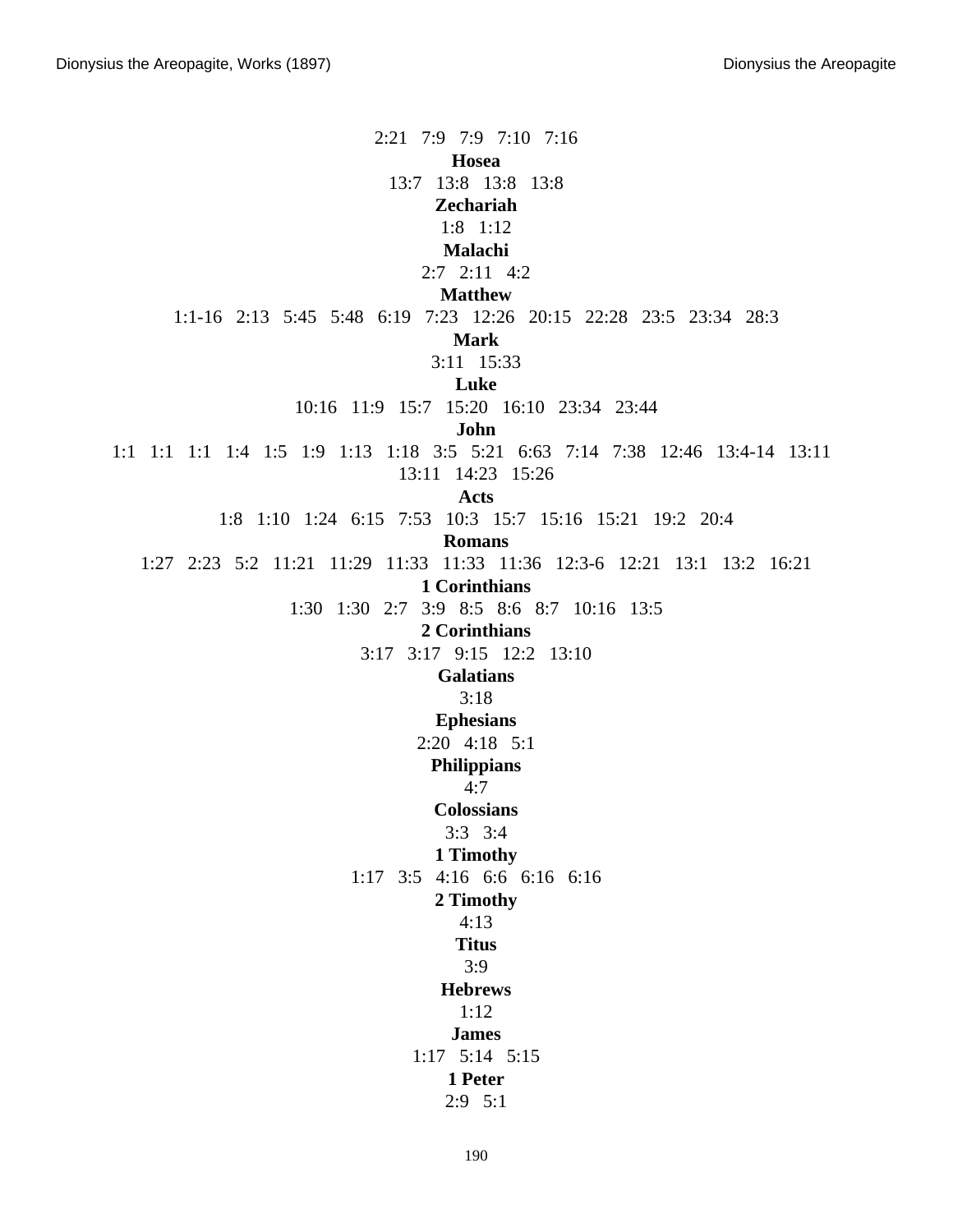**2 Peter** [1:19](#page-120-1) **1 John** [2:10](#page-83-10) [3:14](#page-160-0)  [4:12](#page-124-3) **Revelation** [1:8](#page-20-9) **Wisdom of Solomon** [3:9](#page-182-0) **2 Maccabees** [3:25](#page-117-0)

# **Index of Greek Words and Phrases**

- •[ἀγάπης](#page-35-0)
- •[ἀγνώστως](#page-12-1)
- •[ἀνοησία](#page-15-0)
- •[ἀολλῆ](#page-31-0)
- •[ἀπεκλήρωσαν](#page-182-1)
- •[ἁπλοῦς](#page-103-0)
- •[ἄρχαίας](#page-187-0)
- •[ἅγια τῶν ἅγιων](#page-120-12)
- •[Ἀδελφόθεος](#page-11-0)
- •[ἐναρχικὴ](#page-112-0)
- •[ἐναρχικῶν ὑποστὰσεων](#page-112-0)
- •[ἔρως](#page-35-0)
- •[Ἔρωτος](#page-35-1)
- •[Θεολογία](#page-117-10)
- •[Θεοπάτορ](#page-11-1)
- •[αἰ γνώσεις](#page-77-0)
- •[αἰσθητῶς](#page-109-0)
- •[αγνοσια](#page-55-0)
- •[βούλημα](#page-110-0)
- •[διττός](#page-103-0)
- •[ευροίας](#page-30-0)
- •[θέλων](#page-110-1)
- •[θελήματα](#page-110-2)
- •[θεουργίων](#page-156-1)
- •[κάλλος](#page-32-0)
- •[καλοῦν](#page-32-1)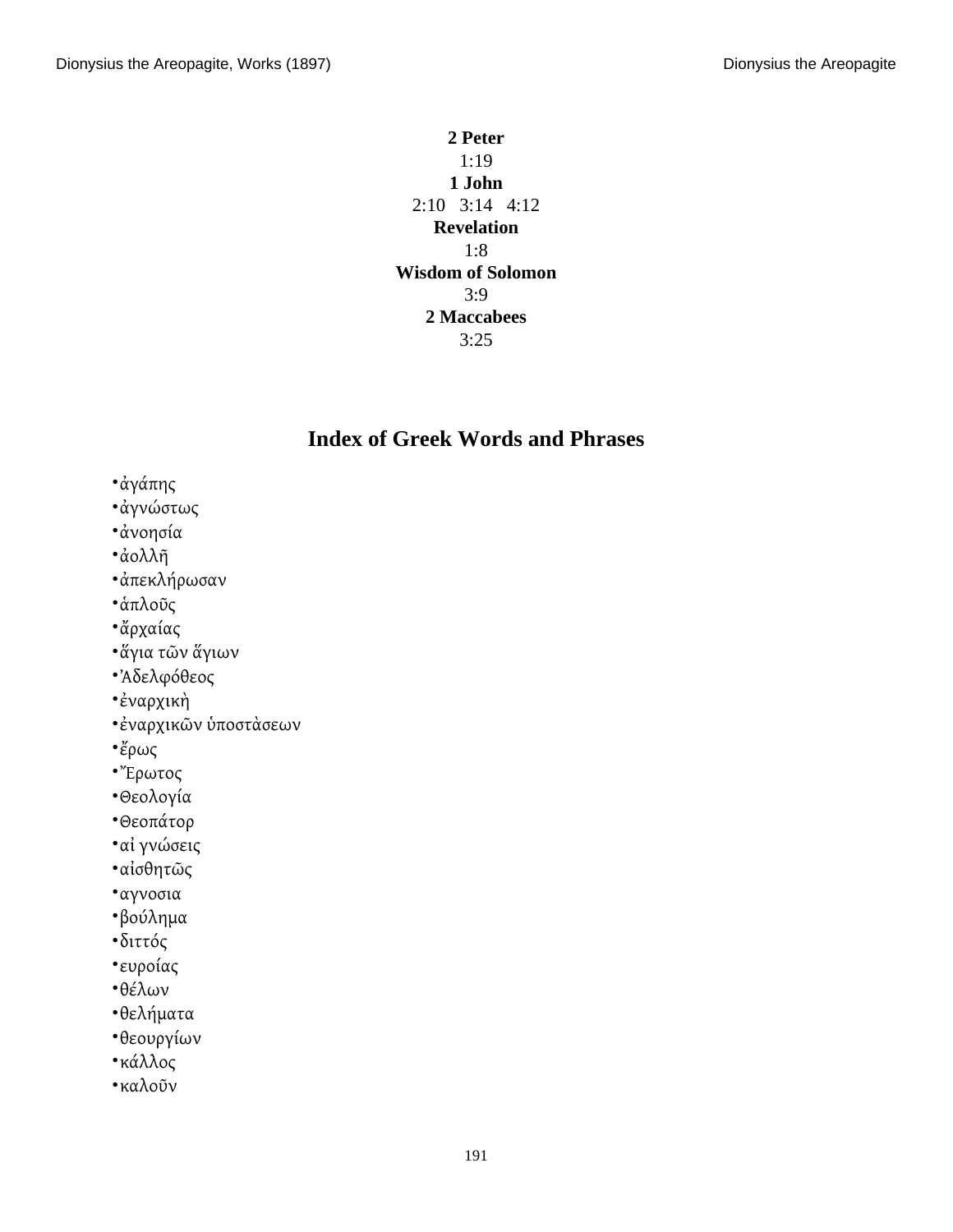- •[κατὰ τα ὄντα](#page-109-1)
- •[λόγος](#page-23-0)
- •[μύπος](#page-151-0)
- •[μυποθεγγὴς](#page-151-0)
- •[μυπος](#page-151-0)
- •[μυροσταγὴς](#page-151-0)
- •[νόητα](#page-116-7)
- •[νοητὸν](#page-31-1)
- •[οὐσίας](#page-57-0)
- •[σταζω](#page-151-0)
- •[τὰ ὄντα](#page-64-0)
- •[τὸ Κῦρος καί κύριον, καὶ τὸ κυριστῶν](#page-68-0)
- •[τὸ κρύφιον](#page-124-5)
- •[τῇ ταύτης περιουσίᾳ](#page-78-0)
- •[τοῦ κηρυχθέντος ἐν πάσῃ κτίσει](#page-14-1)
- $\cdot$ [φῶς](#page-31-1)

# **Index of Latin Words and Phrases**

- •[Dionysius Areopagita dicat Eugenio Marcello, dicto, propter ingenii excellentiam, Timotheo,](#page-109-2)
- •[Divus ille Dionysius qui fecit tres Hierarchias.](#page-103-1)
- •[Felix es Gallia! quae, tantos et tales meruisti suscipere sacerdotes.](#page-7-0)
- •[Hinc lachrymae illae](#page-103-2)
- •[clarus apud saeculum et Christi fidei deditus.](#page-13-0)
- •[filius amicus](#page-13-1)
- •[in vivis](#page-13-2)
- •[migravit ad Christum](#page-13-3)
- •[nihil scire omnia scire](#page-113-0)
- •[quidam Graecorum](#page-113-1)
- •[ratio verae religionis](#page-103-3)

# **Index of Pages of the Print Edition**

[v](#page-7-1) [vi](#page-9-0) [vii](#page-10-0) [x](#page-11-2) [xi](#page-12-2) [xii](#page-12-3) [xiii](#page-12-4) [xiv](#page-13-4) [xv](#page-13-5) [xvi](#page-14-2) [xvii](#page-14-3) [2](#page-15-1) [3](#page-15-2) [4](#page-16-0) [5](#page-16-1) [6](#page-17-0) [7](#page-17-1) [8](#page-17-2) [9](#page-18-0) [10](#page-18-1) [11](#page-19-0) [12](#page-19-1) [13](#page-20-10) [14](#page-20-11) [15](#page-21-0) [16](#page-21-1) [17](#page-22-0) [18](#page-22-1) [19](#page-22-2) [20](#page-23-1) [21](#page-23-2) [22](#page-24-0) [23](#page-24-1) [24](#page-25-0) [26](#page-26-1) [27](#page-26-2) [28](#page-27-0) [29](#page-27-1) [30](#page-27-2) [31](#page-28-0) [32](#page-28-1) [33](#page-29-0) [34](#page-29-1) [35](#page-30-1) [36](#page-30-2) [37](#page-30-3) [38](#page-31-2) [39](#page-31-3) [40](#page-32-2) [41](#page-32-3) [42](#page-33-0) [43](#page-33-1) [44](#page-34-0) [45](#page-34-1) [46](#page-34-2) [47](#page-35-2) [48](#page-35-3) [49](#page-36-0) [50](#page-36-1) [51](#page-37-0) [52](#page-37-1) [53](#page-38-0) [54](#page-38-1) [55](#page-39-0) [57](#page-39-2) [58](#page-40-0) [59](#page-40-1) [60](#page-41-0) [61](#page-41-1) [62](#page-41-2) [63](#page-42-0) [64](#page-42-1) [65](#page-43-0) [66](#page-43-1) [67](#page-44-0) [68](#page-44-1) [69](#page-45-0) [70](#page-45-1) [71](#page-45-2) [72](#page-46-0) [73](#page-46-1) [74](#page-47-0) [75](#page-47-1) [76](#page-48-0) [77](#page-48-1) [78](#page-49-0) [79](#page-49-1) [80](#page-50-0) [81](#page-50-1) [82](#page-50-2) [83](#page-51-0) [84](#page-51-1) [85](#page-52-1) [86](#page-52-2) [88](#page-53-1) [89](#page-54-0) [90](#page-54-1) [91](#page-54-2) [92](#page-55-1) [93](#page-55-2) [94](#page-56-0) [95](#page-56-1) [96](#page-57-1) [97](#page-57-2) [98](#page-58-0) [99](#page-58-1) [100](#page-59-0) [101](#page-59-1) [102](#page-59-2) [103](#page-60-0) [104](#page-61-0) [105](#page-61-1) [106](#page-61-2) [107](#page-62-0) [108](#page-62-1) [109](#page-63-0) [110](#page-63-1) [111](#page-64-1) [112](#page-64-2) [113](#page-65-0) [115](#page-66-0) [116](#page-66-1) [117](#page-67-0) [118](#page-67-1) [119](#page-67-2) [120](#page-68-1) [121](#page-68-2) [122](#page-69-0) [123](#page-69-1) [124](#page-70-0) [125](#page-70-1) [126](#page-71-0) [127](#page-71-1) [128](#page-71-2) [129](#page-72-0) [130](#page-72-1) [131](#page-73-0) [132](#page-73-1) [133](#page-74-0) [134](#page-74-1) [135](#page-75-0) [136](#page-75-1) [139](#page-76-1) [p140](#page-77-1) [142](#page-78-1) [143](#page-78-2) [144](#page-79-8) [145](#page-79-9) [146](#page-80-2) [147](#page-80-3) [148](#page-81-5) [149](#page-81-6) [150](#page-82-8) [151](#page-82-9) [152](#page-83-11) [153](#page-83-12) [154](#page-84-6) [155](#page-84-7) [156](#page-84-8) [157](#page-85-14) [158](#page-85-15) [159](#page-86-3) [160](#page-86-4) [161](#page-87-3)